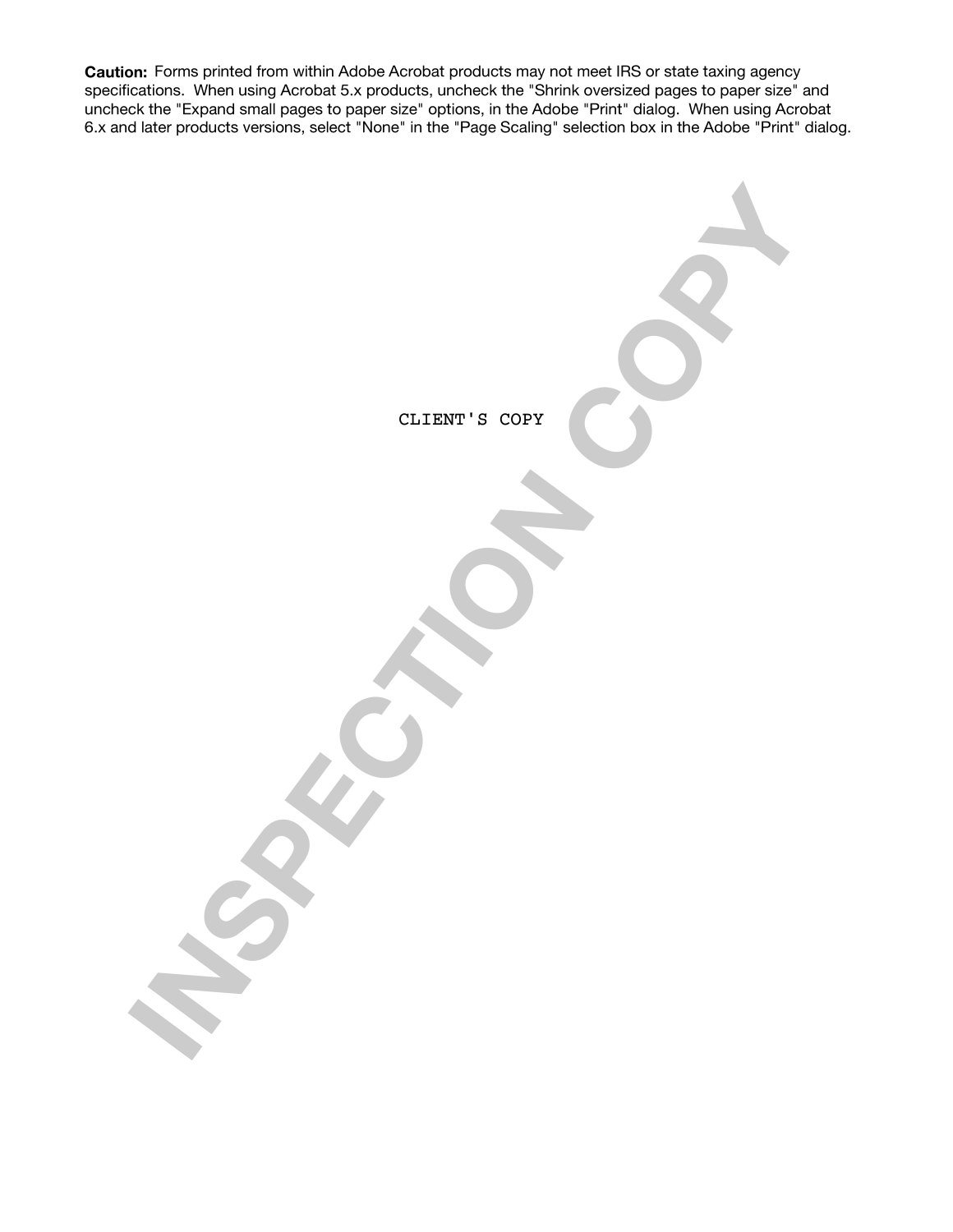## **CARRYOVER DATA TO 2015**

| Name<br>CARROLL HOSPITAL CENTER, INC.                                                                          | <b>Employer Identification Number</b><br>52-1452024 |
|----------------------------------------------------------------------------------------------------------------|-----------------------------------------------------|
| Based on the information provided with this return, the following are possible carryover amounts to next year. |                                                     |
| FEDERAL NET OPERATING LOSS                                                                                     | 544, 324.                                           |
| FEDERAL AMT NET OPERATING LOSS                                                                                 | 546, 511.                                           |
| CA NET OPERATING LOSS                                                                                          | 1,062.                                              |
| IN NET OPERATING LOSS                                                                                          | 426.                                                |
|                                                                                                                |                                                     |
|                                                                                                                |                                                     |
|                                                                                                                |                                                     |
|                                                                                                                |                                                     |
|                                                                                                                |                                                     |
|                                                                                                                |                                                     |
|                                                                                                                |                                                     |
|                                                                                                                |                                                     |
|                                                                                                                |                                                     |
|                                                                                                                |                                                     |
|                                                                                                                |                                                     |
|                                                                                                                |                                                     |
|                                                                                                                |                                                     |
|                                                                                                                |                                                     |
|                                                                                                                |                                                     |
|                                                                                                                |                                                     |
|                                                                                                                |                                                     |
|                                                                                                                |                                                     |
|                                                                                                                |                                                     |
|                                                                                                                |                                                     |
|                                                                                                                |                                                     |
|                                                                                                                |                                                     |

419341 05-01-14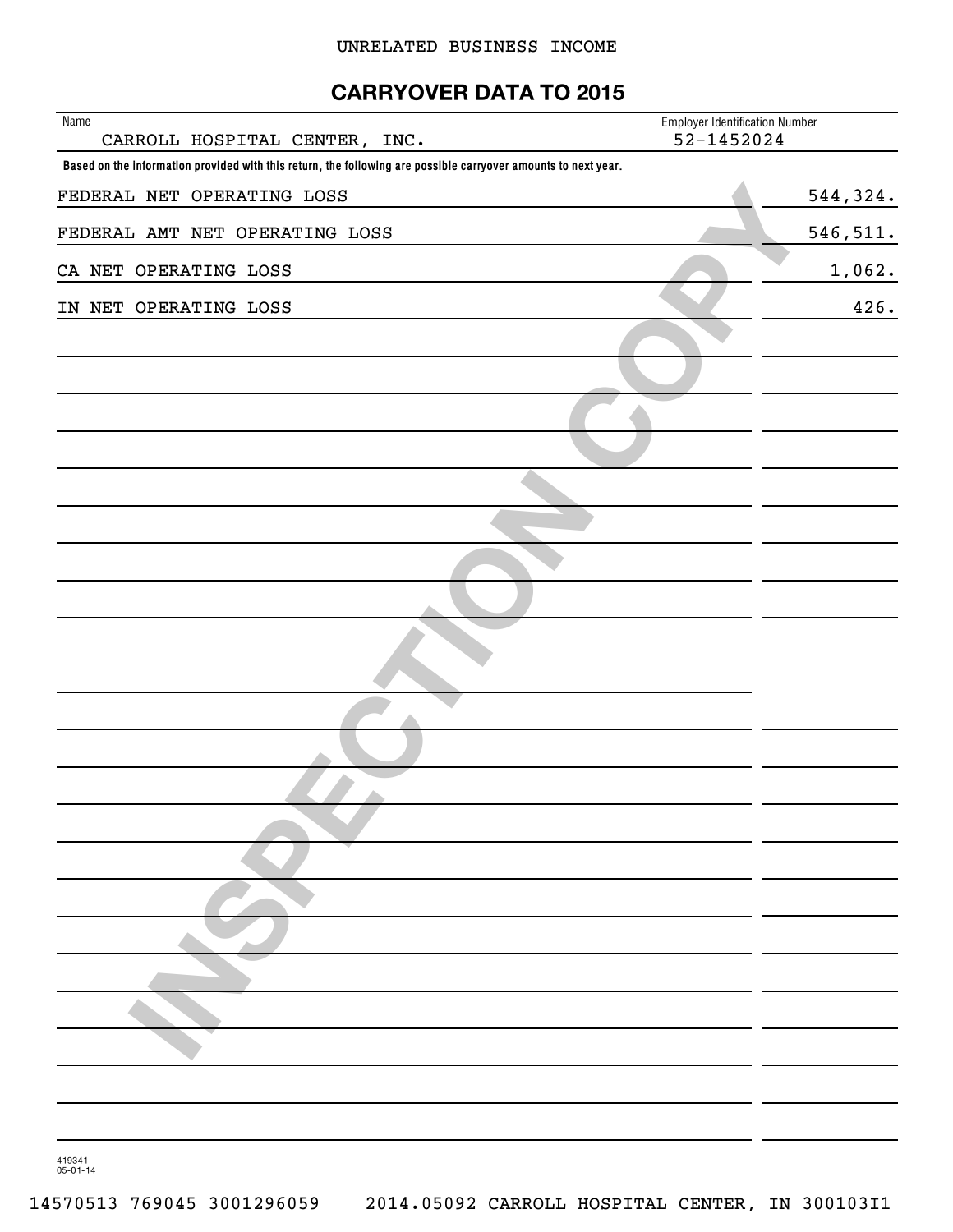| Dixon Hughes Goodman LLP<br>1410 Spring Hill Road<br>5th Floor<br>Tysons, VA 22102<br>$703 - 970 - 0400$                                                                       |
|--------------------------------------------------------------------------------------------------------------------------------------------------------------------------------|
| Carroll Hospital Center, Inc.<br>200 Memorial Avenue<br>Westminster, MD 21157                                                                                                  |
| Dear Kevin,                                                                                                                                                                    |
| Enclosed are the organization's 2014 Exempt Organization<br>The state Exempt Organization returns are also<br>returns.<br>enclosed. These should be signed, dated, and mailed. |
| Specific filing instructions are as follows.                                                                                                                                   |
| FORM 990 RETURN:                                                                                                                                                               |
| Please sign and mail on or before May 16, 2016.                                                                                                                                |
| Mail to - Department of the Treasury<br>Internal Revenue Service Center<br>Ogden, UT 84201-0027                                                                                |
| FORM 990-T RETURN:                                                                                                                                                             |
| No amount is due on Form 990-T.                                                                                                                                                |
| Please sign and mail on or before May 16, 2016.                                                                                                                                |
| Mail to - Department of the Treasury<br>Internal Revenue Service Center<br>Ogden, UT 84201-0027                                                                                |
| CALIFORNIA FORM 199 RETURN:                                                                                                                                                    |
| Mail to - Franchise Tax Board<br>P.O. Box 942857<br>Sacramento, CA 94257-0500                                                                                                  |
| Please sign and mail Form 199 on or before May 16, 2016.<br>No payment is required.                                                                                            |
|                                                                                                                                                                                |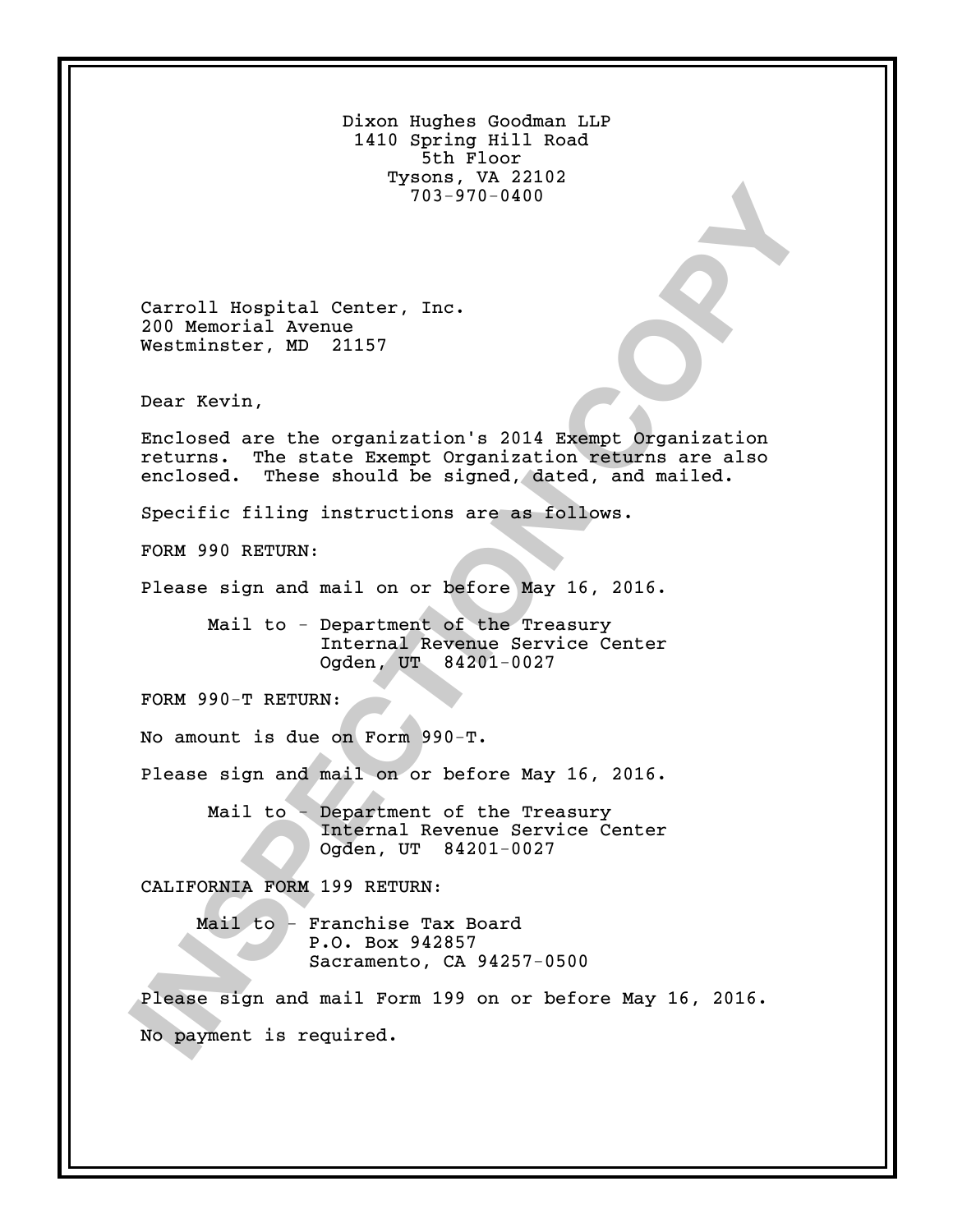Secretarito, CA 94257-0500<br>
No premet is required.<br>
No payamet is required.<br> **INSPECT 120** on or before June 15, 2016.<br> **INSPECT 2027 (2027)**<br>
Mail to - Georgia Persturent of Revenue<br>
Atlanta, CA 30374-0397<br>
Please sign an CALIFORNIA FORM 109 RETURN: Mail to - Franchise Tax Board P.O. Box 942857 Sacramento, CA 94257-0500 Please sign and mail Form 109 on or before June 15, 2016. No payment is required. GEORGIA FORM 600-T RETURN: Mail to - Georgia Department of Revenue P.O. Box 740397 Atlanta, GA 30374-0397 Please sign and mail Form 600-T on or before May 16, 2016. No payment is required as there is a refund in the amount of \$3,213. INDIANA FORM IT-20NP RETURN: Mail to - Indiana Department of Revenue P.O. Box 7228 Indianapolis, IN 46207-7228 Please sign and mail Form IT-20NP on or before May 16, 2016. No payment is required. MINNESOTA FORM M4NP RETURN: Mail to - Minnesota Revenue Mail Station 1257 St. Paul, MN 55146-1257 Please sign and mail Form M4NP on or before June 15, 2016. Enclose a check for \$638. Make check payable to Minnesota Revenue. The Minnesota Form M4NP includes a penalty for underpayment of estimated tax of \$15. The Maryland Form 500 should be mailed on or before May 16, 2016 to: Comptroller of Maryland Revenue Administration Div. 110 Carroll Street Annapolis, MD 21411-0001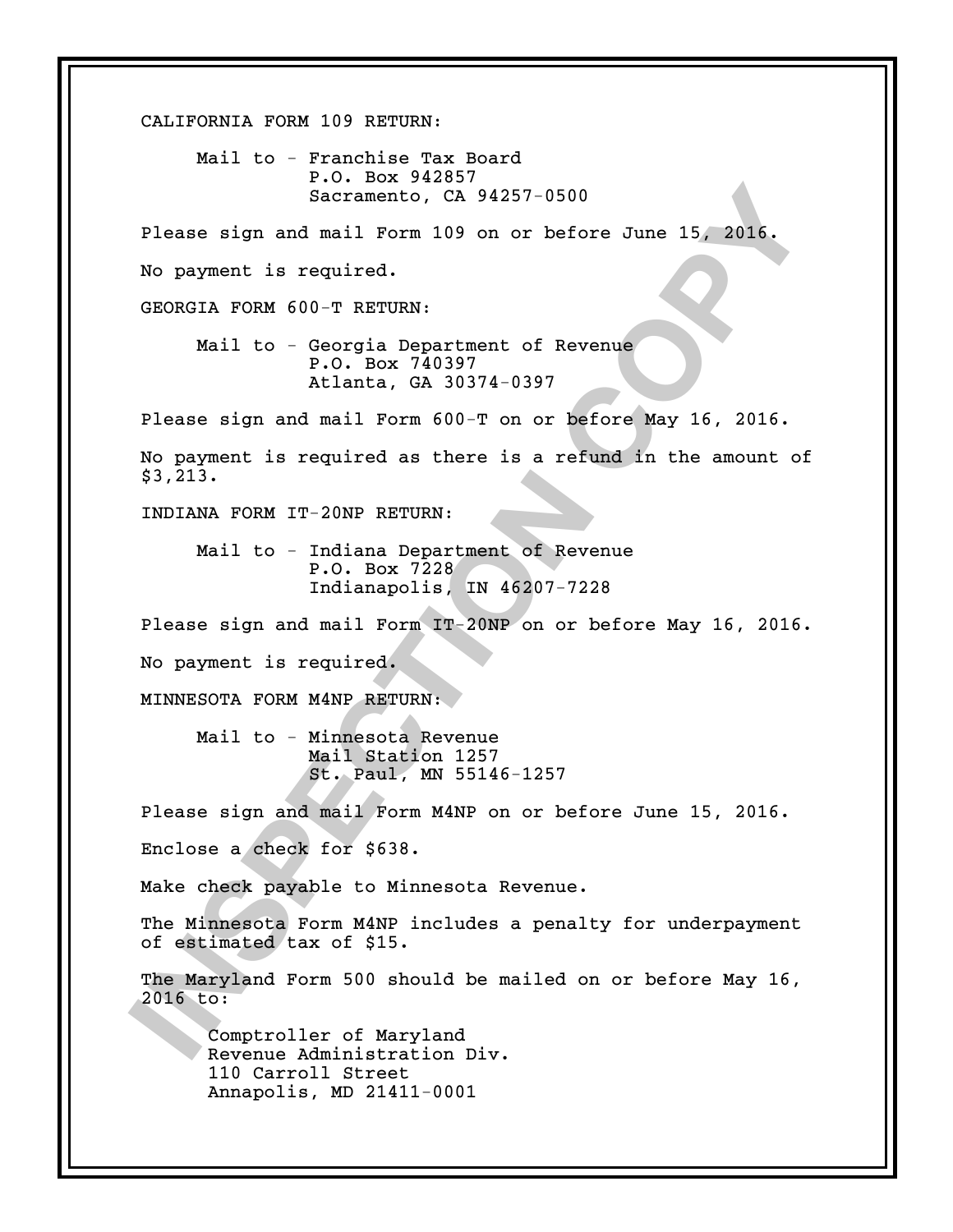No payment is required with this return when filed.

The North Carolina Form CD-405 should be mailed on or before May 16, 2016 to:

NCDOR P.O. Box 25000 Raleigh, NC 27640-0500

No payment is required with this return when filed.

Copies of all the returns are enclosed for your files. We suggest that you retain these copies indefinitely.

We have furnished instructions regarding the above form(s) for easy reference. The original return(s) should be signed and dated where indicated. The copy should be retained for your files. If applicable, we have enclosed an additional copy of Form 990 for filing with the state authorities.

**INSPECTED**<br> **INSPECTED**<br> **INSPECTED**<br> **INSPECTION**<br> **INSPECTED**<br> **INSPECTED**<br> **INSPECTED**<br> **INSPECTED**<br> **INSPECTED**<br> **INSPECTED**<br> **INSPECTED**<br> **INSPECTED**<br> **INSPECTED**<br> **INSPECTED**<br> **INSPECTED**<br> **INSPECTED**<br> **INSPECTED**<br> Federal law requires that every organization which files Form 990 must make it available for public inspection. However, information regarding the name and address of any contributor to the organization should not be made available. For your convenience, we have enclosed an extra copy of Form 990 to be used for public inspection. This copy does not contain any contributor information.

Please note that we have provided your copy of the return and the copy for public inspection in CD-ROM format. We have enclosed separate instructions for accessing the CD-ROM.

We recommend that you file your return using certified mail with a postmarked receipt for proof of timely filing. You should write the certified mail receipt number on the return in the margin near your signature prior to filing. You should also retain the certified mail receipt with your copy of the return.

Kind regards,

Tamara Vineyard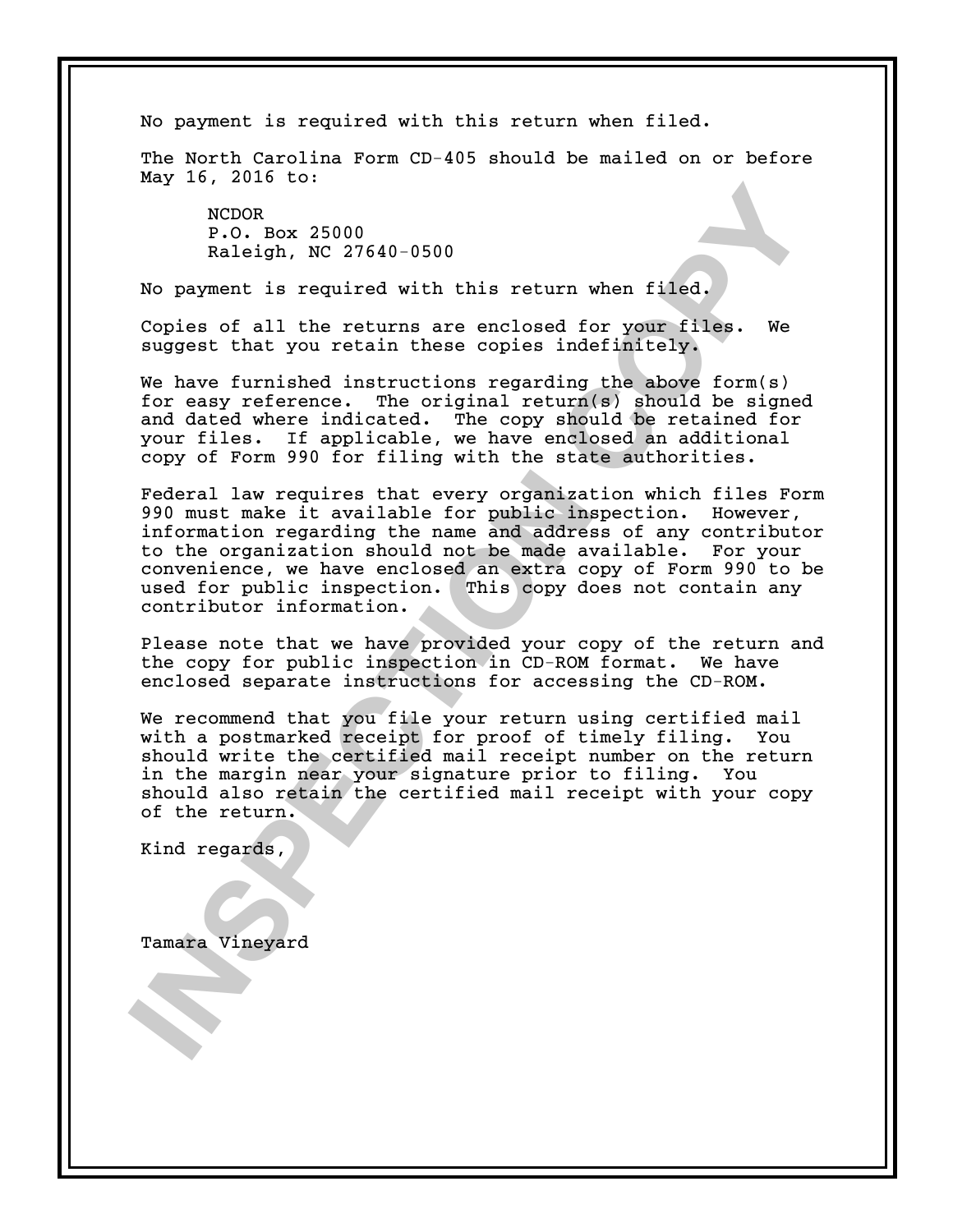# **TAX RETURN FILING INSTRUCTIONS**

\*\* FORM 990 PUBLIC DISCLOSURE COPY \*\*

|                                                    | <b>FOR THE YEAR ENDING</b>                                                                                                                                                                                                                                                                                                                                                                                                                                                                      |
|----------------------------------------------------|-------------------------------------------------------------------------------------------------------------------------------------------------------------------------------------------------------------------------------------------------------------------------------------------------------------------------------------------------------------------------------------------------------------------------------------------------------------------------------------------------|
|                                                    | June 30, 2015                                                                                                                                                                                                                                                                                                                                                                                                                                                                                   |
| <b>Prepared for</b>                                | Carroll Hospital Center, Inc.<br>200 Memorial Avenue<br>Westminster, MD<br>21157                                                                                                                                                                                                                                                                                                                                                                                                                |
| <b>Prepared by</b>                                 | Dixon Hughes Goodman LLP<br>1410 Spring Hill Road, 5th Floor<br>Tysons, VA 22102                                                                                                                                                                                                                                                                                                                                                                                                                |
| Amount due<br>or refund                            | Not applicable                                                                                                                                                                                                                                                                                                                                                                                                                                                                                  |
| Make check<br>payable to                           | Not applicable                                                                                                                                                                                                                                                                                                                                                                                                                                                                                  |
| Mail tax return<br>and check (if<br>applicable) to | Not applicable                                                                                                                                                                                                                                                                                                                                                                                                                                                                                  |
| Return must be<br>mailed on<br>or before           | Not applicable                                                                                                                                                                                                                                                                                                                                                                                                                                                                                  |
| <b>Special</b><br><b>Instructions</b>              | This copy of the return is provided ONLY for Public Disclosure<br>purposes. Any confidential information regarding large donors<br>has been removed.<br>We recommend that you file your return using certified mail<br>with a postmarked receipt for proof of timely filing.<br>You<br>should write the certified mail receipt number on the return<br>in the margin near your signature prior to filing. You should<br>also retain the certified mail receipt with your copy of the<br>return. |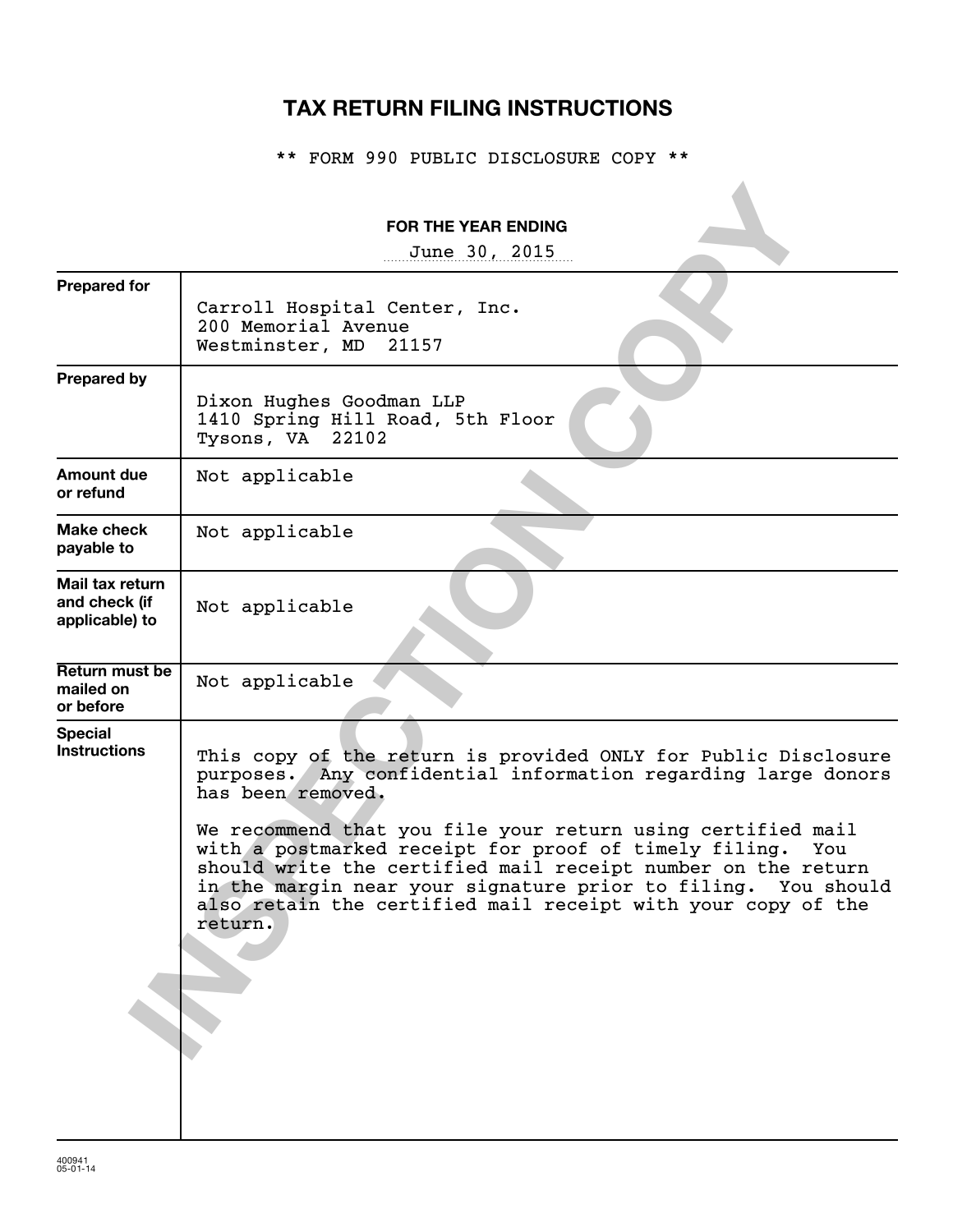|                                |                                                                                                                                            |                            |                                                                                              | ** PUBLIC DISCLOSURE COPY **                                                                                                                                               |            |                                                     |                                                                       |  |  |
|--------------------------------|--------------------------------------------------------------------------------------------------------------------------------------------|----------------------------|----------------------------------------------------------------------------------------------|----------------------------------------------------------------------------------------------------------------------------------------------------------------------------|------------|-----------------------------------------------------|-----------------------------------------------------------------------|--|--|
|                                |                                                                                                                                            |                            |                                                                                              | <b>Return of Organization Exempt From Income Tax</b>                                                                                                                       |            |                                                     | OMB No. 1545-0047                                                     |  |  |
|                                |                                                                                                                                            | Form 990                   |                                                                                              | Under section 501(c), 527, or 4947(a)(1) of the Internal Revenue Code (except private foundations)                                                                         |            |                                                     |                                                                       |  |  |
|                                |                                                                                                                                            | Department of the Treasury |                                                                                              | Do not enter social security numbers on this form as it may be made public.                                                                                                |            |                                                     | <b>Open to Public</b>                                                 |  |  |
|                                |                                                                                                                                            | Internal Revenue Service   |                                                                                              | Information about Form 990 and its instructions is at www.irs.gov/form990.                                                                                                 |            |                                                     | Inspection                                                            |  |  |
|                                |                                                                                                                                            |                            | A For the 2014 calendar year, or tax year beginning JUL 1, 2014                              |                                                                                                                                                                            |            | 2015<br>and ending $J\bar{U}N$ 30,                  |                                                                       |  |  |
|                                | <b>B</b> Check if applicable:                                                                                                              |                            | <b>C</b> Name of organization                                                                |                                                                                                                                                                            |            | D Employer identification number                    |                                                                       |  |  |
|                                |                                                                                                                                            |                            |                                                                                              |                                                                                                                                                                            |            |                                                     |                                                                       |  |  |
|                                | Address<br>change                                                                                                                          |                            | CARROLL HOSPITAL CENTER, INC.                                                                |                                                                                                                                                                            |            |                                                     |                                                                       |  |  |
|                                | Name<br>change<br>Initial                                                                                                                  |                            | Doing business as                                                                            |                                                                                                                                                                            |            |                                                     | 52-1452024                                                            |  |  |
|                                | return                                                                                                                                     |                            | Number and street (or P.O. box if mail is not delivered to street address)                   |                                                                                                                                                                            | Room/suite | E Telephone number                                  |                                                                       |  |  |
|                                | Final<br>return/<br>termin-                                                                                                                |                            | 200 MEMORIAL AVENUE                                                                          |                                                                                                                                                                            |            |                                                     | $410 - 871 - 6859$                                                    |  |  |
|                                | ated<br>Amended                                                                                                                            |                            |                                                                                              | City or town, state or province, country, and ZIP or foreign postal code                                                                                                   |            | G Gross receipts \$                                 | 232, 375, 074.                                                        |  |  |
|                                | Ireturn<br>Applica-                                                                                                                        |                            | WESTMINSTER, MD                                                                              | 21157                                                                                                                                                                      |            | H(a) Is this a group return                         |                                                                       |  |  |
|                                | tion<br>pending                                                                                                                            |                            | F Name and address of principal officer: LESLIE SIMMONS<br>200 MEMORIAL AVE, WESTMINSTER, MD |                                                                                                                                                                            | 21774      | for subordinates?                                   | $\mathsf{\lvert}$ Yes $\mathsf{\lvert} \mathsf{X} \mathsf{\lvert}$ No |  |  |
|                                |                                                                                                                                            |                            | Tax-exempt status: $X \mid 501(c)(3)$<br>$501(c)$ (                                          | $4947(a)(1)$ or                                                                                                                                                            | 527        | $H(b)$ Are all subordinates included? $\Box$ Yes    | <b>No</b>                                                             |  |  |
|                                |                                                                                                                                            |                            | J Website: WWW.CARROLLHOSPITALCENTER.ORG                                                     | $\sqrt{\bullet}$ (insert no.)                                                                                                                                              |            |                                                     | If "No," attach a list. (see instructions)                            |  |  |
|                                |                                                                                                                                            |                            | K Form of organization: $X$ Corporation<br>Trust                                             | $\overline{Other}$<br>Association                                                                                                                                          |            | $H(c)$ Group exemption number $\blacktriangleright$ | L Year of formation: $1957$ M State of legal domicile: MD             |  |  |
|                                | Part I                                                                                                                                     | <b>Summary</b>             |                                                                                              |                                                                                                                                                                            |            |                                                     |                                                                       |  |  |
|                                | 1                                                                                                                                          |                            |                                                                                              | Briefly describe the organization's mission or most significant activities: OUR COMMUNITIES EXPECT AND                                                                     |            |                                                     |                                                                       |  |  |
| Governance                     |                                                                                                                                            |                            |                                                                                              | DESERVE SUPERIOR MEDICAL TREATMENT, COMPASSIONATE CARE, AND EXPERT                                                                                                         |            |                                                     |                                                                       |  |  |
|                                | 2                                                                                                                                          |                            |                                                                                              | Check this box $\blacktriangleright \Box$ if the organization discontinued its operations or disposed of more than 25% of its net assets.                                  |            |                                                     |                                                                       |  |  |
|                                | З                                                                                                                                          |                            | Number of voting members of the governing body (Part VI, line 1a)                            |                                                                                                                                                                            |            | 3                                                   | 17                                                                    |  |  |
|                                | 4                                                                                                                                          |                            |                                                                                              |                                                                                                                                                                            |            | $\overline{4}$                                      | $\overline{12}$                                                       |  |  |
|                                | 5                                                                                                                                          |                            |                                                                                              |                                                                                                                                                                            |            | $\overline{5}$                                      | 2038                                                                  |  |  |
|                                | 6                                                                                                                                          |                            |                                                                                              |                                                                                                                                                                            |            | 6                                                   | 348                                                                   |  |  |
| <b>Activities &amp;</b>        |                                                                                                                                            |                            |                                                                                              |                                                                                                                                                                            |            | <b>7a</b>                                           | 2,645,858.                                                            |  |  |
|                                |                                                                                                                                            |                            |                                                                                              |                                                                                                                                                                            |            | <b>7b</b>                                           | $-232,849.$                                                           |  |  |
|                                |                                                                                                                                            |                            |                                                                                              |                                                                                                                                                                            |            | <b>Prior Year</b>                                   | <b>Current Year</b>                                                   |  |  |
|                                | 8                                                                                                                                          |                            |                                                                                              |                                                                                                                                                                            |            | 3,054,000.                                          | 3,347,840.                                                            |  |  |
| Revenue                        | 9                                                                                                                                          |                            | Program service revenue (Part VIII, line 2g)                                                 |                                                                                                                                                                            |            | 222, 597, 736.                                      | 227, 964, 993.                                                        |  |  |
|                                | 10                                                                                                                                         |                            |                                                                                              | Investment income (Part VIII, column (A), lines 3, 4, and 7d)                                                                                                              |            | 3,094,568.<br>533,617.                              | 471,761.<br>575,633.                                                  |  |  |
|                                | 11                                                                                                                                         |                            |                                                                                              | Other revenue (Part VIII, column (A), lines 5, 6d, 8c, 9c, 10c, and 11e)                                                                                                   |            | 229, 279, 921.                                      | 232, 360, 227.                                                        |  |  |
|                                | 12                                                                                                                                         |                            |                                                                                              | Total revenue - add lines 8 through 11 (must equal Part VIII, column (A), line 12)                                                                                         |            | 105,000.                                            | 173,000.                                                              |  |  |
|                                | 13<br>14                                                                                                                                   |                            |                                                                                              | Grants and similar amounts paid (Part IX, column (A), lines 1-3)                                                                                                           |            | 0.                                                  | 0.                                                                    |  |  |
|                                |                                                                                                                                            |                            |                                                                                              | Salaries, other compensation, employee benefits (Part IX, column (A), lines 5-10)                                                                                          |            |                                                     | <u>104,572,998. 107,497,742.</u>                                      |  |  |
|                                |                                                                                                                                            |                            |                                                                                              |                                                                                                                                                                            |            | $\overline{0}$ .                                    | $\overline{0}$ .                                                      |  |  |
| Expenses                       |                                                                                                                                            |                            | <b>b</b> Total fundraising expenses (Part IX, column (D), line 25)                           |                                                                                                                                                                            | 0.         |                                                     |                                                                       |  |  |
|                                |                                                                                                                                            |                            |                                                                                              |                                                                                                                                                                            |            | 106, 936, 658.                                      | 113,474,480.                                                          |  |  |
|                                | 18                                                                                                                                         |                            |                                                                                              | Total expenses. Add lines 13-17 (must equal Part IX, column (A), line 25) <i></i>                                                                                          |            | 211, 614, 656.                                      | 221, 145, 222.                                                        |  |  |
|                                | 19                                                                                                                                         |                            |                                                                                              |                                                                                                                                                                            |            | 17,665,265.                                         | 11, 215, 005.                                                         |  |  |
| Net Assets or<br>Fund Balances |                                                                                                                                            |                            |                                                                                              |                                                                                                                                                                            |            | <b>Beginning of Current Year</b>                    | <b>End of Year</b>                                                    |  |  |
|                                | 20                                                                                                                                         |                            | Total assets (Part X, line 16)                                                               |                                                                                                                                                                            |            | 369,751,968.                                        | 352,894,518.                                                          |  |  |
|                                | 21                                                                                                                                         |                            | Total liabilities (Part X, line 26)                                                          |                                                                                                                                                                            |            | 220, 555, 142.                                      | 189,476,490.                                                          |  |  |
|                                | 22                                                                                                                                         |                            |                                                                                              |                                                                                                                                                                            |            | 149, 196, 826.                                      | 163, 418, 028.                                                        |  |  |
|                                | Part II                                                                                                                                    | Signature Block            |                                                                                              |                                                                                                                                                                            |            |                                                     |                                                                       |  |  |
|                                |                                                                                                                                            |                            |                                                                                              | Under penalties of perjury, I declare that I have examined this return, including accompanying schedules and statements, and to the best of my knowledge and belief, it is |            |                                                     |                                                                       |  |  |
|                                | true, correct, and complete. Declaration of preparer (other than officer) is based on all information of which preparer has any knowledge. |                            |                                                                                              |                                                                                                                                                                            |            |                                                     |                                                                       |  |  |
|                                |                                                                                                                                            |                            | Signature of officer                                                                         |                                                                                                                                                                            |            | Date                                                |                                                                       |  |  |
| Sign                           |                                                                                                                                            |                            | KEVIN KELBLY,<br><b>CFO</b>                                                                  |                                                                                                                                                                            |            |                                                     |                                                                       |  |  |
| Here                           |                                                                                                                                            |                            | Type or print name and title                                                                 |                                                                                                                                                                            |            |                                                     |                                                                       |  |  |
|                                |                                                                                                                                            | Print/Type preparer's name |                                                                                              | Preparer's signature                                                                                                                                                       |            | Date<br>Check                                       | PTIN                                                                  |  |  |
| Paid                           |                                                                                                                                            |                            | <b>TAMARA VINEYARD</b>                                                                       |                                                                                                                                                                            |            | self-employed                                       | P01775208                                                             |  |  |
|                                | Preparer                                                                                                                                   | Firm's name                | DIXON HUGHES GOODMAN LLP                                                                     |                                                                                                                                                                            |            | Firm's EIN                                          | 56-0747981                                                            |  |  |
|                                | Use Only                                                                                                                                   |                            |                                                                                              | Firm's address 1410 SPRING HILL ROAD, 5TH FLOOR                                                                                                                            |            |                                                     |                                                                       |  |  |
|                                | <b>TYSONS</b> VA 22102<br>Phone no $703 - 970 - 0400$                                                                                      |                            |                                                                                              |                                                                                                                                                                            |            |                                                     |                                                                       |  |  |

|                 | <b>TYSONS, VA 22102</b>                                                           | Phone no. 7 0 3 – 9 7 0 – 0 4 0 0 |                   |
|-----------------|-----------------------------------------------------------------------------------|-----------------------------------|-------------------|
|                 | May the IRS discuss this return with the preparer shown above? (see instructions) |                                   | ' Yes<br>N٥.<br>A |
| 432001 11-07-14 | LHA For Paperwork Reduction Act Notice, see the separate instructions.            |                                   | Form 990 (2014)   |

Phone no. 703-970-0400

SEE SCHEDULE O FOR ORGANIZATION MISSION STATEMENT CONTINUATION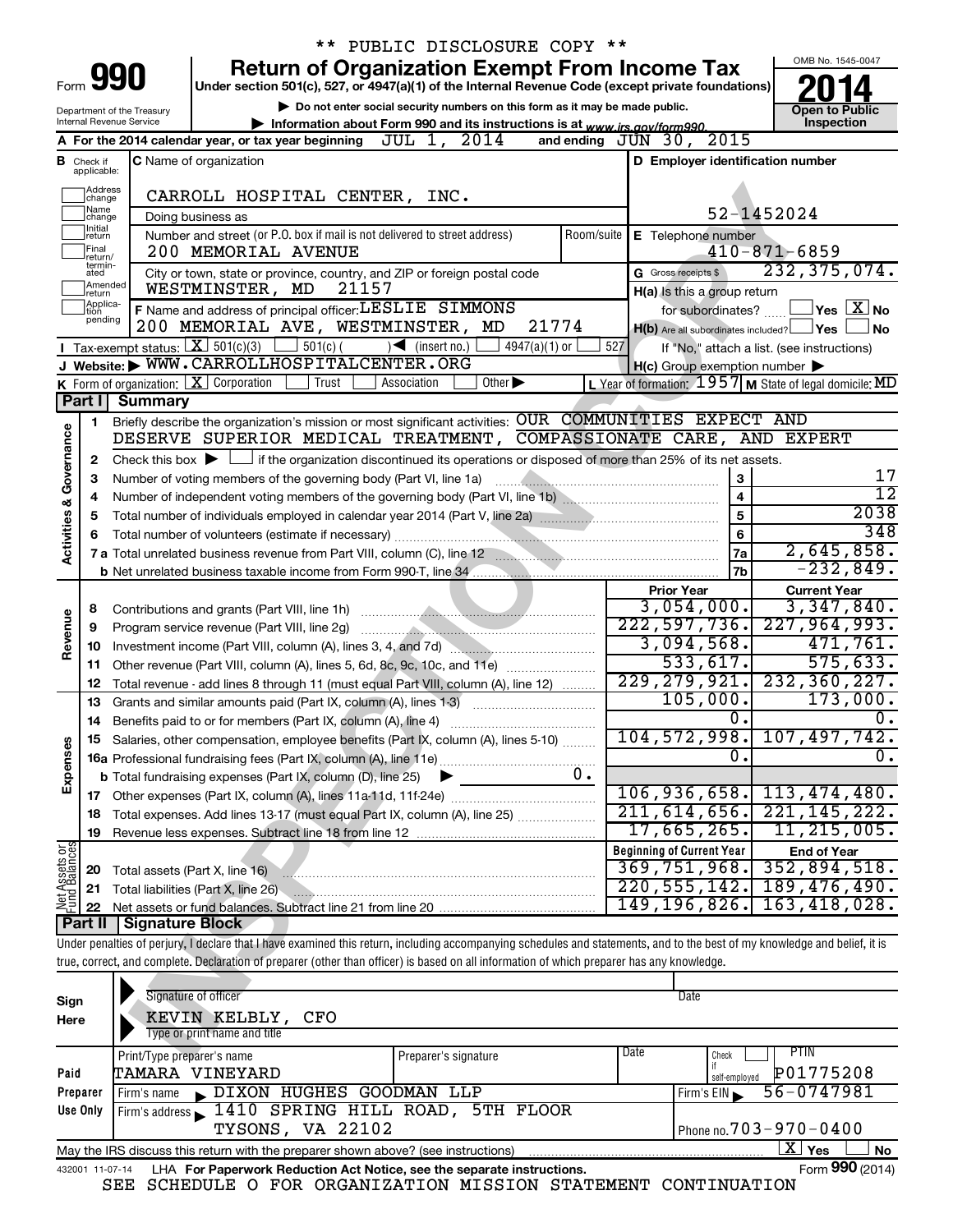|                      | 52-1452024<br>CARROLL HOSPITAL CENTER, INC.<br>Page 2<br>Form 990 (2014)<br>Part III   Statement of Program Service Accomplishments                                                                                                                                                  |
|----------------------|--------------------------------------------------------------------------------------------------------------------------------------------------------------------------------------------------------------------------------------------------------------------------------------|
|                      | $\overline{\mathbf{x}}$                                                                                                                                                                                                                                                              |
| 1                    | Briefly describe the organization's mission:                                                                                                                                                                                                                                         |
|                      | OUR COMMUNITIES EXPECT AND DESERVE SUPERIOR MEDICAL TREATMENT,                                                                                                                                                                                                                       |
|                      | AND EXPERT GUIDANCE IN MAINTAINING THEIR HEALTH<br>COMPASSIONATE CARE,<br>AND WELL-BEING.<br>AT CARROLL HOSPITAL CENTER, WE OFFER AN                                                                                                                                                 |
|                      | UNCOMPROMISING COMMITMENT TO THE HIGHEST QUALITY HEALTH CARE                                                                                                                                                                                                                         |
| $\mathbf{2}$         | Did the organization undertake any significant program services during the year which were not listed on                                                                                                                                                                             |
|                      | $ {\mathsf Y}{\mathsf e}{\mathsf s}^\top\mathbf{X} $ No<br>the prior Form 990 or 990-EZ?                                                                                                                                                                                             |
|                      | If "Yes," describe these new services on Schedule O.                                                                                                                                                                                                                                 |
| 3                    | $\vert$ Yes $\vert$ $\mathrm{X}$ $\vert$ No<br>Did the organization cease conducting, or make significant changes in how it conducts, any program services?                                                                                                                          |
|                      | If "Yes," describe these changes on Schedule O.                                                                                                                                                                                                                                      |
| 4                    | Describe the organization's program service accomplishments for each of its three largest program services, as measured by expenses.<br>Section 501(c)(3) and 501(c)(4) organizations are required to report the amount of grants and allocations to others, the total expenses, and |
|                      | revenue, if any, for each program service reported.                                                                                                                                                                                                                                  |
| 4a                   | $173,000.$ ) (Revenue \$<br>225, 313, 054.<br>$\overline{184}$ , $\overline{616}$ , $\overline{647}$ . including grants of \$<br>) (Expenses \$<br>(Code:                                                                                                                            |
|                      | CARROLL HOSPITAL CENTER, A 189 LICENSED BED ACUTE CARE FACILITY LOCATED                                                                                                                                                                                                              |
|                      | IN WESTMINSTER, MARYLAND OFFERS THE LATEST IN MEDICAL TECHNOLOGY AND                                                                                                                                                                                                                 |
|                      | SERVICES, COMBINED WITH A STATE-OF-THE-ART FACILITY AND TOP-NOTCH,                                                                                                                                                                                                                   |
|                      | SKILLED MEDICAL PROFESSIONALS, CARING FOR PATIENTS WITH COMPASSION.                                                                                                                                                                                                                  |
|                      | CURRENTLY, THERE ARE MORE THAN 450 PHYSICIANS REPRESENTING 38<br>SPECIALTIES ON OUR MEDICAL STAFF IN ADDITION TO OVER 2,038 INDIVIDUALS                                                                                                                                              |
|                      | EMPLOYED BY THE HOSPITAL -<br>MAKING CHC THE<br>SECOND LARGEST EMPLOYER IN                                                                                                                                                                                                           |
|                      | CARROLL COUNTY. THE ORGANIZATION OPERATES AN ACUTE CARE HOSPITAL                                                                                                                                                                                                                     |
|                      | SERVING THE COMMUNITIES LOCATED IN CARROLL AND SURROUNDING COUNTIES AS                                                                                                                                                                                                               |
|                      | WELL AS PARTS OF PENNSYLVANIA. IN ACCORDANCE WITH OUR TAX-EXEMPT                                                                                                                                                                                                                     |
|                      | FUNCTION THE ORGANIZATION OPERATES AN EMERGENCY ROOM OPEN TO ALL                                                                                                                                                                                                                     |
|                      | PERSONS REGARDLESS OF THEIR ABILITY TO PAY AND HAD 53,302 PATIENT                                                                                                                                                                                                                    |
| 4b                   | $\begin{pmatrix} \text{Code:} \end{pmatrix}$<br>including grants of \$<br>) (Expenses \$<br>) (Revenue \$                                                                                                                                                                            |
|                      |                                                                                                                                                                                                                                                                                      |
|                      |                                                                                                                                                                                                                                                                                      |
|                      |                                                                                                                                                                                                                                                                                      |
|                      |                                                                                                                                                                                                                                                                                      |
|                      |                                                                                                                                                                                                                                                                                      |
|                      |                                                                                                                                                                                                                                                                                      |
|                      |                                                                                                                                                                                                                                                                                      |
|                      |                                                                                                                                                                                                                                                                                      |
|                      |                                                                                                                                                                                                                                                                                      |
|                      |                                                                                                                                                                                                                                                                                      |
| 4с                   | ) (Revenue \$<br>(Expenses \$<br>(Code:<br>including grants of \$                                                                                                                                                                                                                    |
|                      |                                                                                                                                                                                                                                                                                      |
|                      |                                                                                                                                                                                                                                                                                      |
|                      |                                                                                                                                                                                                                                                                                      |
|                      |                                                                                                                                                                                                                                                                                      |
|                      |                                                                                                                                                                                                                                                                                      |
|                      |                                                                                                                                                                                                                                                                                      |
|                      |                                                                                                                                                                                                                                                                                      |
|                      |                                                                                                                                                                                                                                                                                      |
|                      |                                                                                                                                                                                                                                                                                      |
|                      |                                                                                                                                                                                                                                                                                      |
|                      |                                                                                                                                                                                                                                                                                      |
| 4d                   | Other program services (Describe in Schedule O.)                                                                                                                                                                                                                                     |
|                      | (Expenses \$<br>(Revenue \$<br>including grants of \$                                                                                                                                                                                                                                |
| 4е                   | 184, 616, 647.<br>Total program service expenses                                                                                                                                                                                                                                     |
| 432002<br>$11-07-14$ | Form 990 (2014)<br>SEE SCHEDULE O FOR CONTINUATION(S)                                                                                                                                                                                                                                |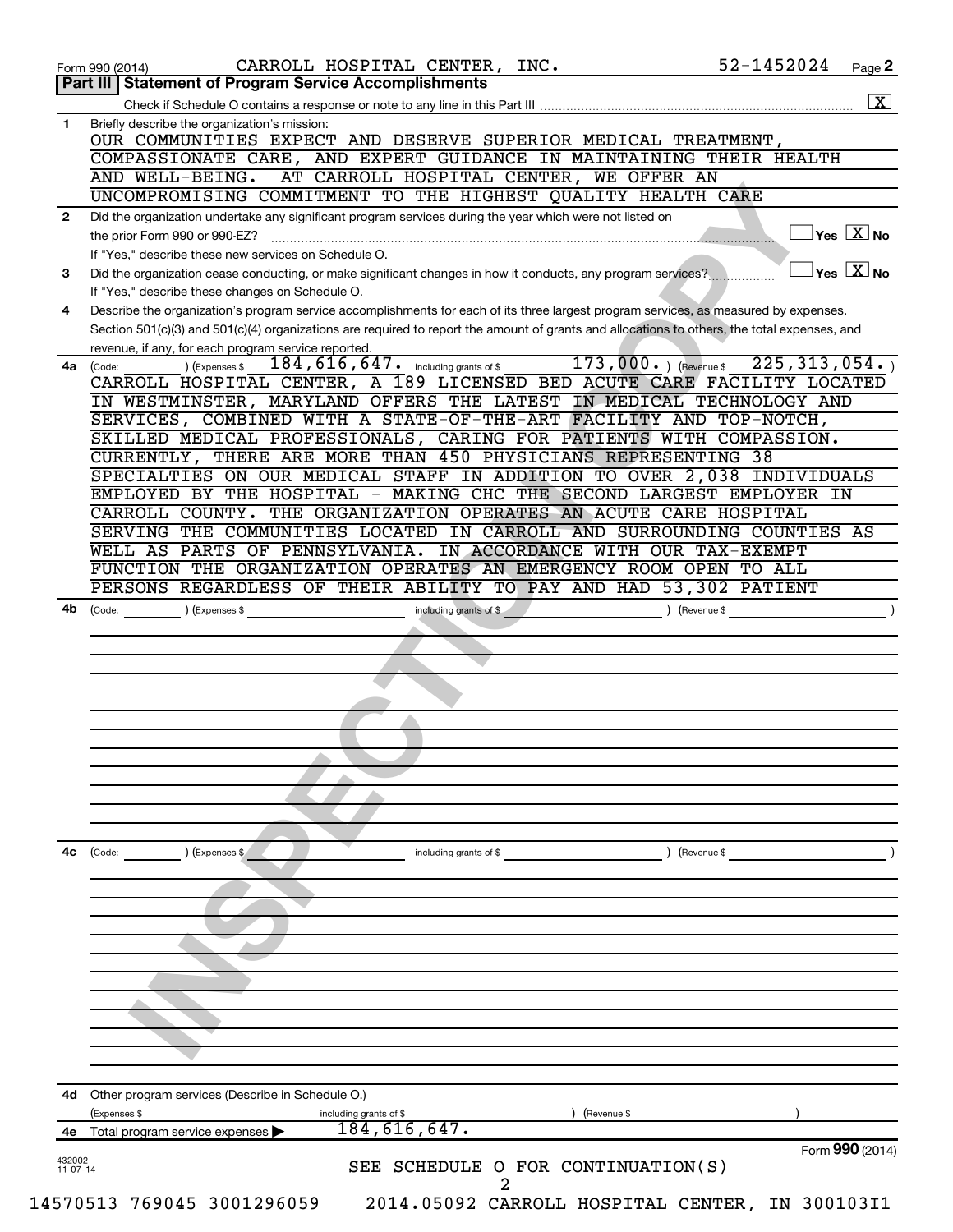| Form 990 (2014) |  |  |
|-----------------|--|--|

**Part IV Checklist of Required Schedules**

Form 990 (2014) Page CARROLL HOSPITAL CENTER, INC. 52-1452024

|    |                                                                                                                                                                                         |                       | Yes                     | No |
|----|-----------------------------------------------------------------------------------------------------------------------------------------------------------------------------------------|-----------------------|-------------------------|----|
| 1. | Is the organization described in section $501(c)(3)$ or $4947(a)(1)$ (other than a private foundation)?                                                                                 |                       |                         |    |
|    | If "Yes," complete Schedule A                                                                                                                                                           | 1                     | х                       |    |
| 2  | Is the organization required to complete Schedule B, Schedule of Contributors? [11] the organization required to complete Schedule B, Schedule of Contributors?                         | $\overline{2}$        | $\overline{\textbf{x}}$ |    |
| 3  | Did the organization engage in direct or indirect political campaign activities on behalf of or in opposition to candidates for<br>public office? If "Yes," complete Schedule C, Part I | 3                     |                         | x  |
| 4  | Section 501(c)(3) organizations. Did the organization engage in lobbying activities, or have a section 501(h) election in effect                                                        |                       |                         |    |
|    |                                                                                                                                                                                         | 4                     | х                       |    |
| 5  | Is the organization a section 501(c)(4), 501(c)(5), or 501(c)(6) organization that receives membership dues, assessments, or                                                            |                       |                         |    |
|    |                                                                                                                                                                                         | 5                     |                         | х  |
| 6  | Did the organization maintain any donor advised funds or any similar funds or accounts for which donors have the right to                                                               |                       |                         |    |
|    | provide advice on the distribution or investment of amounts in such funds or accounts? If "Yes," complete Schedule D, Part I                                                            | 6                     |                         | x  |
| 7  | Did the organization receive or hold a conservation easement, including easements to preserve open space,                                                                               |                       |                         |    |
|    | the environment, historic land areas, or historic structures? If "Yes," complete Schedule D, Part II                                                                                    | $\overline{7}$        |                         | x  |
| 8  | Did the organization maintain collections of works of art, historical treasures, or other similar assets? If "Yes," complete                                                            | 8                     |                         | x  |
| 9  | Did the organization report an amount in Part X, line 21, for escrow or custodial account liability; serve as a custodian for                                                           |                       |                         |    |
|    | amounts not listed in Part X; or provide credit counseling, debt management, credit repair, or debt negotiation services?                                                               |                       |                         |    |
|    | If "Yes," complete Schedule D, Part IV                                                                                                                                                  | 9                     |                         | x  |
| 10 | Did the organization, directly or through a related organization, hold assets in temporarily restricted endowments, permanent                                                           |                       |                         |    |
|    |                                                                                                                                                                                         | 10                    | x                       |    |
| 11 | If the organization's answer to any of the following questions is "Yes," then complete Schedule D, Parts VI, VII, VIII, IX, or X                                                        |                       |                         |    |
|    | as applicable.                                                                                                                                                                          |                       |                         |    |
|    | a Did the organization report an amount for land, buildings, and equipment in Part X, line 10? If "Yes," complete Schedule D,                                                           |                       |                         |    |
|    | Part VI                                                                                                                                                                                 | 11a                   | х                       |    |
|    | <b>b</b> Did the organization report an amount for investments - other securities in Part X, line 12 that is 5% or more of its total                                                    |                       |                         |    |
|    |                                                                                                                                                                                         | 11 <sub>b</sub>       | х                       |    |
|    | c Did the organization report an amount for investments - program related in Part X, line 13 that is 5% or more of its total                                                            |                       |                         |    |
|    | assets reported in Part X, line 16? If "Yes," complete Schedule D, Part VIII [[[[[[[[[[[[[[[[[[[[[[[[[[[[[[[[                                                                           | 11c                   | х                       |    |
|    | d Did the organization report an amount for other assets in Part X, line 15 that is 5% or more of its total assets reported in                                                          |                       |                         |    |
|    | Part X, line 16? If "Yes," complete Schedule D, Part IX                                                                                                                                 | 11d                   |                         | x  |
|    |                                                                                                                                                                                         | 11e                   | х                       |    |
| f  | Did the organization's separate or consolidated financial statements for the tax year include a footnote that addresses                                                                 |                       |                         |    |
|    | the organization's liability for uncertain tax positions under FIN 48 (ASC 740)? If "Yes," complete Schedule D, Part X                                                                  | 11f                   | х                       |    |
|    | 12a Did the organization obtain separate, independent audited financial statements for the tax year? If "Yes," complete                                                                 |                       |                         |    |
|    | Schedule D, Parts XI and XII                                                                                                                                                            | 12a                   |                         | x  |
|    | <b>b</b> Was the organization included in consolidated, independent audited financial statements for the tax year?                                                                      |                       | X                       |    |
| 13 | If "Yes," and if the organization answered "No" to line 12a, then completing Schedule D, Parts XI and XII is optional www.                                                              | 12 <sub>b</sub><br>13 |                         | X  |
|    |                                                                                                                                                                                         | 14a                   |                         | x  |
|    | <b>b</b> Did the organization have aggregate revenues or expenses of more than \$10,000 from grantmaking, fundraising, business,                                                        |                       |                         |    |
|    | investment, and program service activities outside the United States, or aggregate foreign investments valued at \$100,000                                                              |                       |                         |    |
|    |                                                                                                                                                                                         | 14 <sub>b</sub>       | х                       |    |
| 15 | Did the organization report on Part IX, column (A), line 3, more than \$5,000 of grants or other assistance to or for any                                                               |                       |                         |    |
|    |                                                                                                                                                                                         | 15                    |                         | x  |
| 16 | Did the organization report on Part IX, column (A), line 3, more than \$5,000 of aggregate grants or other assistance to                                                                |                       |                         |    |
|    |                                                                                                                                                                                         | 16                    |                         | x  |
| 17 | Did the organization report a total of more than \$15,000 of expenses for professional fundraising services on Part IX,                                                                 |                       |                         |    |
|    |                                                                                                                                                                                         | 17                    |                         | x  |
| 18 | Did the organization report more than \$15,000 total of fundraising event gross income and contributions on Part VIII, lines                                                            |                       |                         |    |
|    |                                                                                                                                                                                         | 18                    |                         | x  |
| 19 | Did the organization report more than \$15,000 of gross income from gaming activities on Part VIII, line 9a? If "Yes,"                                                                  |                       |                         |    |
|    |                                                                                                                                                                                         | 19                    |                         | x  |
|    |                                                                                                                                                                                         | 20a                   | х                       |    |
|    |                                                                                                                                                                                         | 20 <sub>b</sub>       | х                       |    |

Form (2014) **990**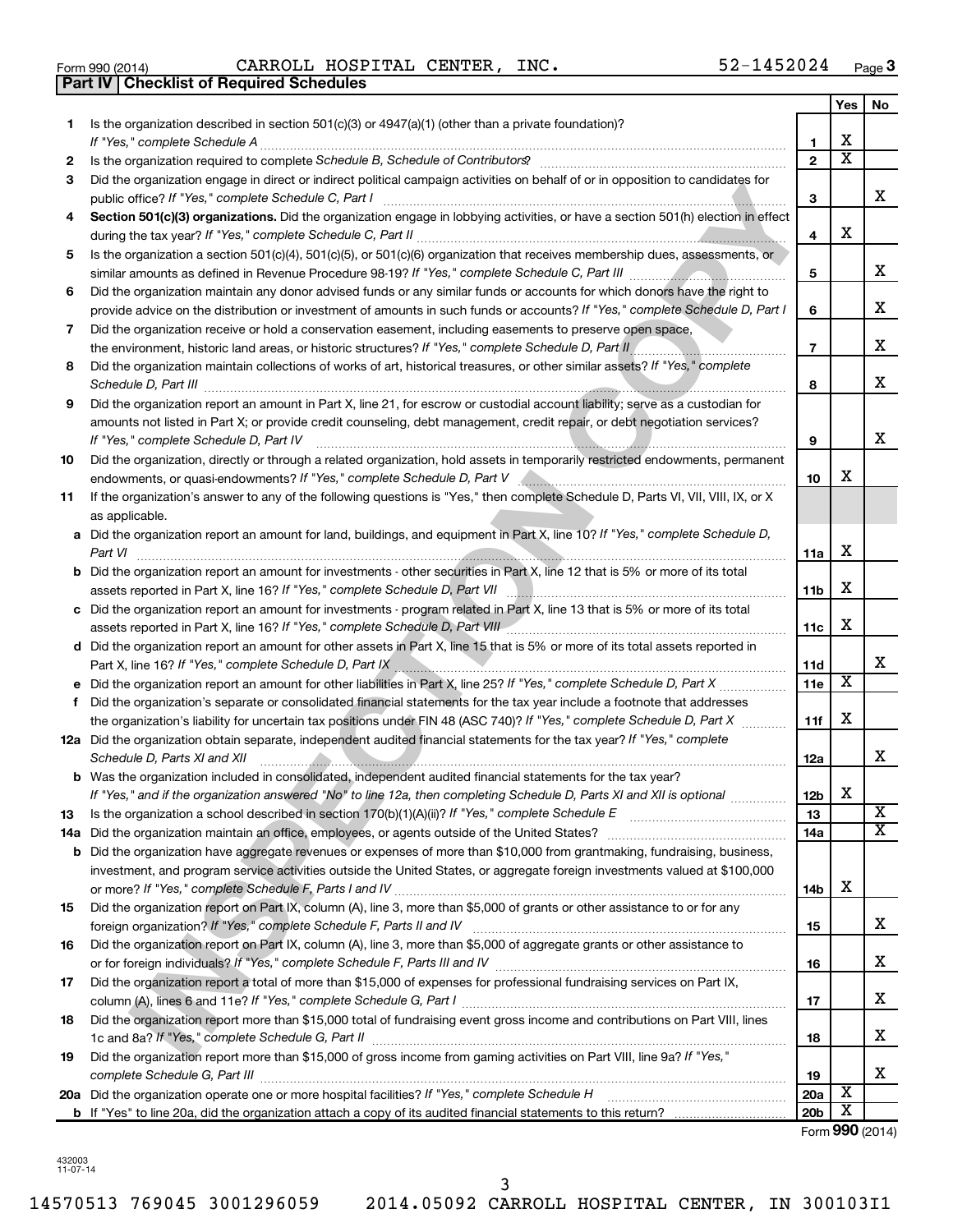|  | Form 990 (2014) |
|--|-----------------|
|  |                 |

Form 990 (2014) Page CARROLL HOSPITAL CENTER, INC. 52-1452024

|    | <b>Part IV   Checklist of Required Schedules (continued)</b>                                                                      |                 |                         |                       |
|----|-----------------------------------------------------------------------------------------------------------------------------------|-----------------|-------------------------|-----------------------|
|    |                                                                                                                                   |                 | Yes                     | No                    |
| 21 | Did the organization report more than \$5,000 of grants or other assistance to any domestic organization or                       |                 |                         |                       |
|    | domestic government on Part IX, column (A), line 1? If "Yes," complete Schedule I, Parts I and II                                 | 21              | X                       |                       |
| 22 | Did the organization report more than \$5,000 of grants or other assistance to or for domestic individuals on                     |                 |                         |                       |
|    |                                                                                                                                   | 22              |                         | x                     |
| 23 | Did the organization answer "Yes" to Part VII, Section A, line 3, 4, or 5 about compensation of the organization's current        |                 |                         |                       |
|    | and former officers, directors, trustees, key employees, and highest compensated employees? If "Yes," complete                    |                 |                         |                       |
|    | Schedule J <b>Execute Schedule J Execute Schedule J</b>                                                                           | 23              | X                       |                       |
|    | 24a Did the organization have a tax-exempt bond issue with an outstanding principal amount of more than \$100,000 as of the       |                 |                         |                       |
|    | last day of the year, that was issued after December 31, 2002? If "Yes," answer lines 24b through 24d and complete                |                 |                         |                       |
|    | Schedule K. If "No", go to line 25a                                                                                               | 24a             | X                       |                       |
| b  | Did the organization invest any proceeds of tax-exempt bonds beyond a temporary period exception?                                 | 24b             |                         | X                     |
|    | Did the organization maintain an escrow account other than a refunding escrow at any time during the year to defease              |                 |                         |                       |
|    |                                                                                                                                   | 24c             |                         | х                     |
|    |                                                                                                                                   | 24 <sub>d</sub> |                         | $\overline{\text{x}}$ |
|    | 25a Section 501(c)(3), 501(c)(4), and 501(c)(29) organizations. Did the organization engage in an excess benefit                  |                 |                         |                       |
|    | transaction with a disqualified person during the year? If "Yes," complete Schedule L, Part I manus and consumer manuscription    | 25a             |                         | х                     |
| b  | Is the organization aware that it engaged in an excess benefit transaction with a disqualified person in a prior year, and        |                 |                         |                       |
|    | that the transaction has not been reported on any of the organization's prior Forms 990 or 990-EZ? If "Yes," complete             |                 |                         |                       |
|    | Schedule L, Part I                                                                                                                | 25b             |                         | X                     |
| 26 | Did the organization report any amount on Part X, line 5, 6, or 22 for receivables from or payables to any current or             |                 |                         |                       |
|    | former officers, directors, trustees, key employees, highest compensated employees, or disqualified persons? If "Yes,"            |                 |                         |                       |
|    | complete Schedule L, Part II                                                                                                      | 26              |                         | X                     |
| 27 | Did the organization provide a grant or other assistance to an officer, director, trustee, key employee, substantial              |                 |                         |                       |
|    | contributor or employee thereof, a grant selection committee member, or to a 35% controlled entity or family member               |                 |                         |                       |
|    | of any of these persons? If "Yes," complete Schedule L, Part III                                                                  | 27              |                         | х                     |
| 28 | Was the organization a party to a business transaction with one of the following parties (see Schedule L, Part IV                 |                 |                         |                       |
|    | instructions for applicable filing thresholds, conditions, and exceptions):                                                       |                 |                         |                       |
| а  | A current or former officer, director, trustee, or key employee? If "Yes," complete Schedule L, Part IV                           | 28a             | х                       |                       |
| b  | A family member of a current or former officer, director, trustee, or key employee? If "Yes," complete Schedule L, Part IV        | 28 <sub>b</sub> | $\overline{\mathbf{X}}$ |                       |
|    | c An entity of which a current or former officer, director, trustee, or key employee (or a family member thereof) was an officer, |                 |                         |                       |
|    | director, trustee, or direct or indirect owner? If "Yes," complete Schedule L, Part IV                                            | 28c             | X                       |                       |
| 29 |                                                                                                                                   | 29              |                         | х                     |
| 30 | Did the organization receive contributions of art, historical treasures, or other similar assets, or qualified conservation       |                 |                         |                       |
|    | contributions? If "Yes," complete Schedule M                                                                                      | 30              |                         | х                     |
| 31 | Did the organization liquidate, terminate, or dissolve and cease operations?                                                      |                 |                         |                       |
|    | If "Yes," complete Schedule N, Part I And All And All And All And All And All And All And All And All And All A                   | 31              |                         | Χ                     |
| 32 | Did the organization sell, exchange, dispose of, or transfer more than 25% of its net assets? If "Yes," complete                  |                 |                         |                       |
|    |                                                                                                                                   | 32              |                         | x                     |
| 33 | Did the organization own 100% of an entity disregarded as separate from the organization under Regulations                        |                 |                         |                       |
|    |                                                                                                                                   | 33              | X                       |                       |
| 34 | Was the organization related to any tax-exempt or taxable entity? If "Yes," complete Schedule R, Part II, III, or IV, and         |                 |                         |                       |
|    | Part V, line 1                                                                                                                    | 34              | X                       |                       |
|    |                                                                                                                                   | 35a             | $\overline{\mathbf{X}}$ |                       |
| b  | If "Yes" to line 35a, did the organization receive any payment from or engage in any transaction with a controlled entity         |                 |                         |                       |
|    |                                                                                                                                   | 35 <sub>b</sub> | X                       |                       |
| 36 | Section 501(c)(3) organizations. Did the organization make any transfers to an exempt non-charitable related organization?        |                 |                         |                       |
|    |                                                                                                                                   | 36              |                         | x                     |
| 37 | Did the organization conduct more than 5% of its activities through an entity that is not a related organization                  |                 |                         |                       |
|    |                                                                                                                                   | 37              |                         | х                     |
| 38 | Did the organization complete Schedule O and provide explanations in Schedule O for Part VI, lines 11b and 19?                    |                 |                         |                       |
|    |                                                                                                                                   | 38              | х                       |                       |

Form (2014) **990**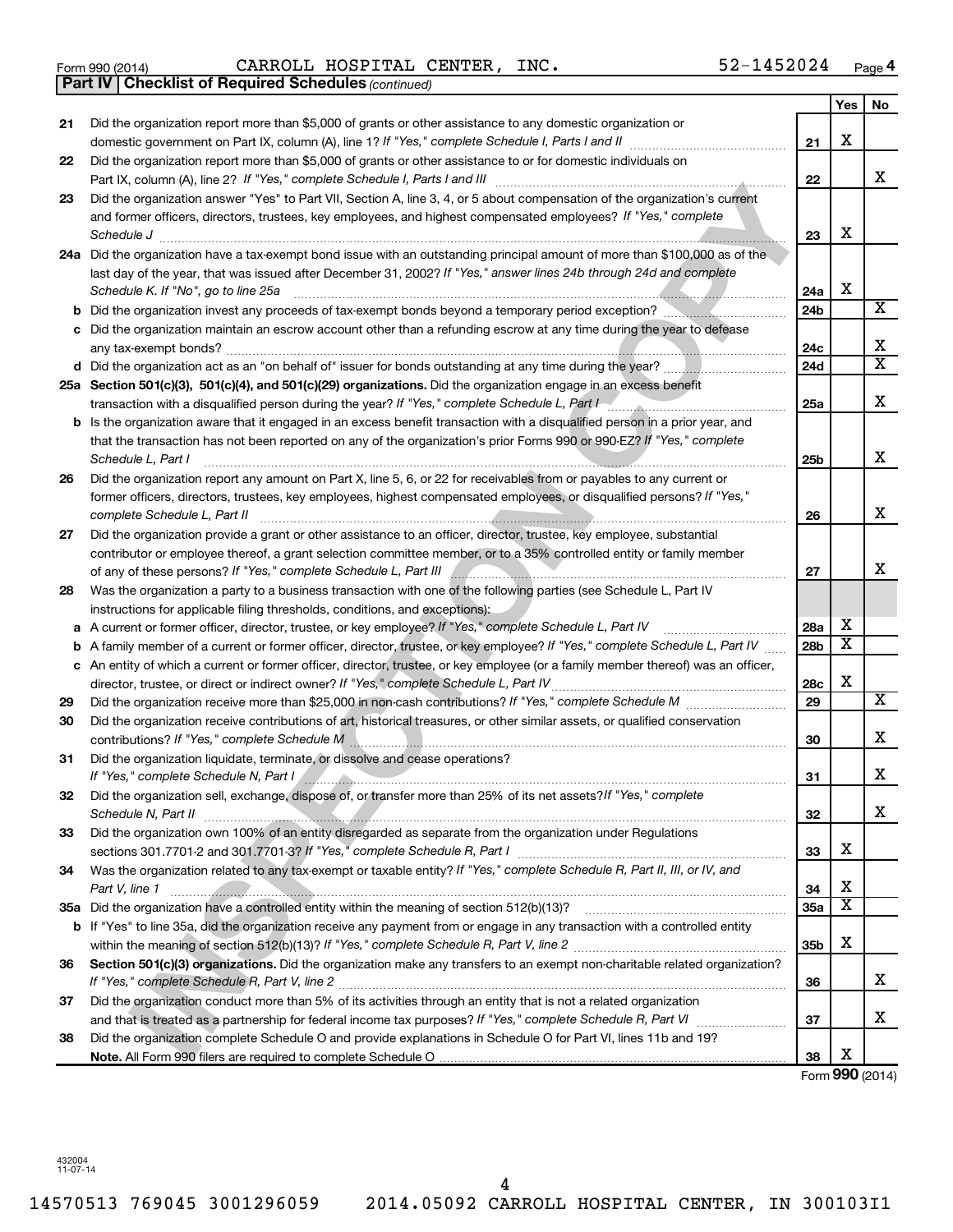|               | 52-1452024<br>CARROLL HOSPITAL CENTER, INC.<br>Form 990 (2014)                                                                                      |                |                         | Page 5                  |
|---------------|-----------------------------------------------------------------------------------------------------------------------------------------------------|----------------|-------------------------|-------------------------|
| <b>Part V</b> | <b>Statements Regarding Other IRS Filings and Tax Compliance</b>                                                                                    |                |                         |                         |
|               | Check if Schedule O contains a response or note to any line in this Part V                                                                          |                |                         |                         |
|               |                                                                                                                                                     |                | Yes                     | No                      |
|               | 356<br>1a                                                                                                                                           |                |                         |                         |
| b             | ŋ<br>Enter the number of Forms W-2G included in line 1a. Enter -0- if not applicable<br>1b                                                          |                |                         |                         |
| с             | Did the organization comply with backup withholding rules for reportable payments to vendors and reportable gaming                                  |                |                         |                         |
|               |                                                                                                                                                     | 1c             | х                       |                         |
|               | 2a Enter the number of employees reported on Form W-3, Transmittal of Wage and Tax Statements,                                                      |                |                         |                         |
|               | 2038<br>filed for the calendar year ending with or within the year covered by this return<br>2a                                                     |                |                         |                         |
|               |                                                                                                                                                     | 2 <sub>b</sub> | х                       |                         |
|               | Note. If the sum of lines 1a and 2a is greater than 250, you may be required to e-file (see instructions)                                           |                |                         |                         |
|               | 3a Did the organization have unrelated business gross income of \$1,000 or more during the year?                                                    | 3a             | х                       |                         |
|               | <b>b</b> If "Yes," has it filed a Form 990-T for this year? If "No," to line 3b, provide an explanation in Schedule O                               | 3b             | $\overline{\textbf{x}}$ |                         |
|               | 4a At any time during the calendar year, did the organization have an interest in, or a signature or other authority over, a                        |                |                         |                         |
|               | financial account in a foreign country (such as a bank account, securities account, or other financial account)?                                    | 4a             | х                       |                         |
|               | <b>b</b> If "Yes," enter the name of the foreign country: $\blacktriangleright$ CAYMAN ISLANDS                                                      |                |                         |                         |
|               | See instructions for filing requirements for FinCEN Form 114, Report of Foreign Bank and Financial Accounts (FBAR).                                 |                |                         |                         |
|               | 5a Was the organization a party to a prohibited tax shelter transaction at any time during the tax year?                                            | 5a             |                         | x                       |
| b             |                                                                                                                                                     | 5b             |                         | $\overline{\texttt{x}}$ |
|               |                                                                                                                                                     | 5c             |                         |                         |
|               | 6a Does the organization have annual gross receipts that are normally greater than \$100,000, and did the organization solicit                      |                |                         |                         |
|               |                                                                                                                                                     | 6a             |                         | x                       |
|               | b If "Yes," did the organization include with every solicitation an express statement that such contributions or gifts                              |                |                         |                         |
|               |                                                                                                                                                     | 6b             |                         |                         |
| 7             | Organizations that may receive deductible contributions under section 170(c).                                                                       |                |                         |                         |
| а             | Did the organization receive a payment in excess of \$75 made partly as a contribution and partly for goods and services provided to the payor?     | 7a             |                         | x                       |
| b             |                                                                                                                                                     | 7b             |                         |                         |
|               | c Did the organization sell, exchange, or otherwise dispose of tangible personal property for which it was required                                 |                |                         |                         |
|               | to file Form 8282?                                                                                                                                  | 7c             |                         | x                       |
|               | 7d<br>d If "Yes," indicate the number of Forms 8282 filed during the year manufactured in the set of the number of Forms 8282 filed during the year |                |                         |                         |
| е             |                                                                                                                                                     | 7е             |                         | х                       |
| f.            |                                                                                                                                                     | 7f             |                         | X                       |
| g             | If the organization received a contribution of qualified intellectual property, did the organization file Form 8899 as required?                    | 7g             |                         |                         |
|               | h If the organization received a contribution of cars, boats, airplanes, or other vehicles, did the organization file a Form 1098-C?                | 7h             |                         |                         |
| 8             | Sponsoring organizations maintaining donor advised funds. Did a donor advised fund maintained by the                                                |                |                         |                         |
|               | sponsoring organization have excess business holdings at any time during the year?                                                                  | 8              |                         |                         |
| 9             | Sponsoring organizations maintaining donor advised funds.                                                                                           |                |                         |                         |
| а             | Did the sponsoring organization make any taxable distributions under section 4966?                                                                  | 9а             |                         |                         |
| b             |                                                                                                                                                     | 9b             |                         |                         |
| 10            | Section 501(c)(7) organizations. Enter:                                                                                                             |                |                         |                         |
| а             | 10a                                                                                                                                                 |                |                         |                         |
| b             | Gross receipts, included on Form 990, Part VIII, line 12, for public use of club facilities<br>10 <sub>b</sub>                                      |                |                         |                         |
| 11            | Section 501(c)(12) organizations. Enter:                                                                                                            |                |                         |                         |
| а             | 11a                                                                                                                                                 |                |                         |                         |
| b             | Gross income from other sources (Do not net amounts due or paid to other sources against                                                            |                |                         |                         |
|               | amounts due or received from them.)<br>11b                                                                                                          |                |                         |                         |
|               | 12a Section 4947(a)(1) non-exempt charitable trusts. Is the organization filing Form 990 in lieu of Form 1041?                                      | 12a            |                         |                         |
| b             | If "Yes," enter the amount of tax-exempt interest received or accrued during the year<br>12b                                                        |                |                         |                         |
| 13            | Section 501(c)(29) qualified nonprofit health insurance issuers.                                                                                    |                |                         |                         |
|               |                                                                                                                                                     | 13a            |                         |                         |
|               | Note. See the instructions for additional information the organization must report on Schedule O.                                                   |                |                         |                         |
|               | <b>b</b> Enter the amount of reserves the organization is required to maintain by the states in which the                                           |                |                         |                         |
|               | 13 <sub>b</sub>                                                                                                                                     |                |                         |                         |
|               | 13с                                                                                                                                                 |                |                         |                         |
| 14a           | Did the organization receive any payments for indoor tanning services during the tax year?                                                          | 14a            |                         | X                       |
|               |                                                                                                                                                     | 14b            |                         |                         |
|               |                                                                                                                                                     |                |                         | Form 990 (2014)         |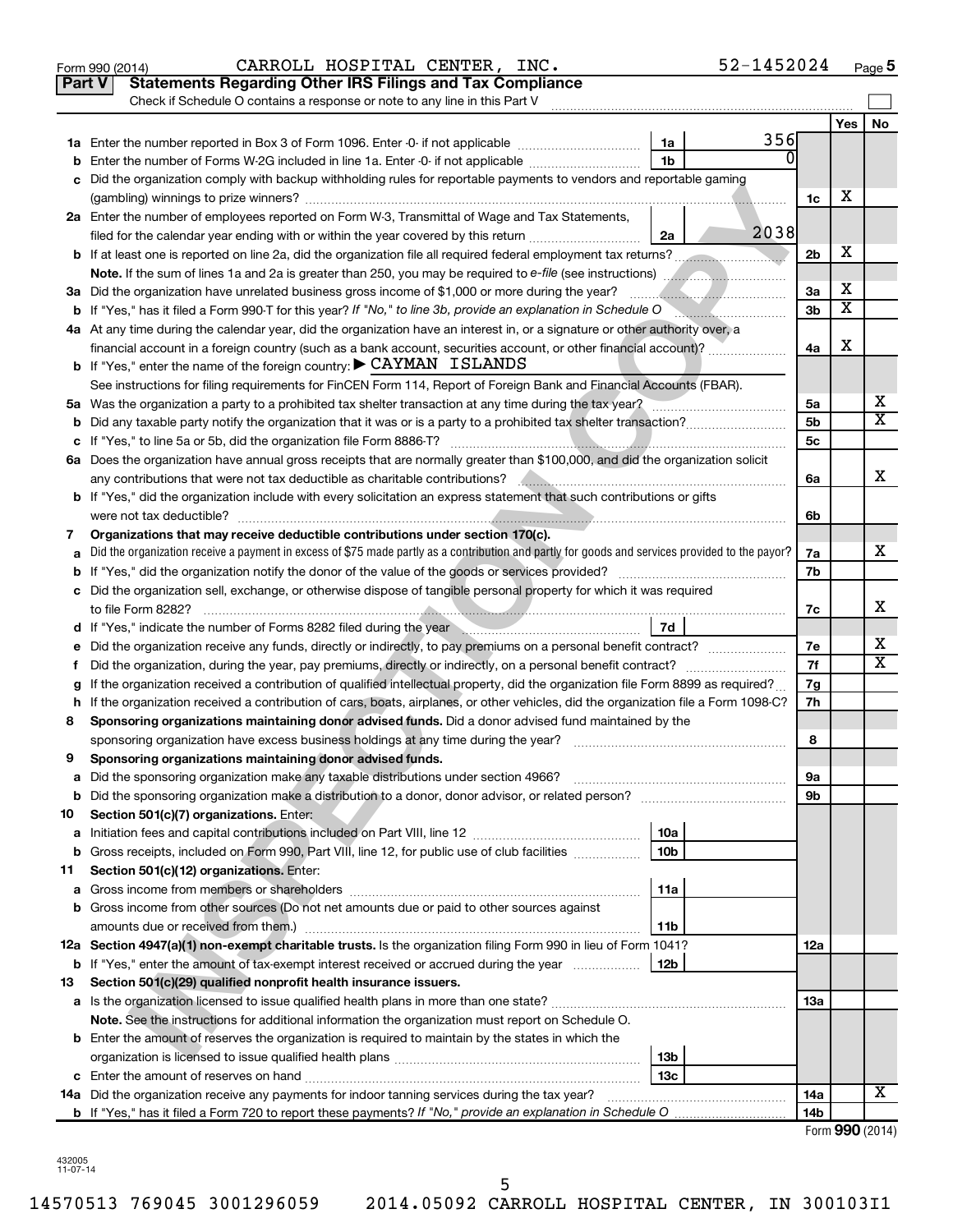| Form 990 (2014) |  |  |
|-----------------|--|--|
|-----------------|--|--|

Form 990 (2014) Page CARROLL HOSPITAL CENTER, INC. 52-1452024

**Part VI** Governance, Management, and Disclosure For each "Yes" response to lines 2 through 7b below, and for a "No" response *to line 8a, 8b, or 10b below, describe the circumstances, processes, or changes in Schedule O. See instructions.*

| <b>Section A. Governing Body and Management</b><br>1a Enter the number of voting members of the governing body at the end of the tax year <i>manument</i><br>If there are material differences in voting rights among members of the governing body, or if the governing<br>body delegated broad authority to an executive committee or similar committee, explain in Schedule O.<br>Enter the number of voting members included in line 1a, above, who are independent <i>manumum</i><br>Did any officer, director, trustee, or key employee have a family relationship or a business relationship with any other<br>officer, director, trustee, or key employee?<br>Did the organization delegate control over management duties customarily performed by or under the direct supervision<br>Did the organization make any significant changes to its governing documents since the prior Form 990 was filed?<br>Did the organization become aware during the year of a significant diversion of the organization's assets?<br>Did the organization have members, stockholders, or other persons who had the power to elect or appoint one or<br>Are any governance decisions of the organization reserved to (or subject to approval by) members, stockholders, or | 1a<br>1b | 17<br>12 | $\mathbf{2}$                                                                                                    | Yes                     | No                                                                                                                                                                                                                                                 |
|-----------------------------------------------------------------------------------------------------------------------------------------------------------------------------------------------------------------------------------------------------------------------------------------------------------------------------------------------------------------------------------------------------------------------------------------------------------------------------------------------------------------------------------------------------------------------------------------------------------------------------------------------------------------------------------------------------------------------------------------------------------------------------------------------------------------------------------------------------------------------------------------------------------------------------------------------------------------------------------------------------------------------------------------------------------------------------------------------------------------------------------------------------------------------------------------------------------------------------------------------------------------------|----------|----------|-----------------------------------------------------------------------------------------------------------------|-------------------------|----------------------------------------------------------------------------------------------------------------------------------------------------------------------------------------------------------------------------------------------------|
|                                                                                                                                                                                                                                                                                                                                                                                                                                                                                                                                                                                                                                                                                                                                                                                                                                                                                                                                                                                                                                                                                                                                                                                                                                                                       |          |          |                                                                                                                 |                         |                                                                                                                                                                                                                                                    |
|                                                                                                                                                                                                                                                                                                                                                                                                                                                                                                                                                                                                                                                                                                                                                                                                                                                                                                                                                                                                                                                                                                                                                                                                                                                                       |          |          |                                                                                                                 |                         |                                                                                                                                                                                                                                                    |
|                                                                                                                                                                                                                                                                                                                                                                                                                                                                                                                                                                                                                                                                                                                                                                                                                                                                                                                                                                                                                                                                                                                                                                                                                                                                       |          |          |                                                                                                                 |                         |                                                                                                                                                                                                                                                    |
|                                                                                                                                                                                                                                                                                                                                                                                                                                                                                                                                                                                                                                                                                                                                                                                                                                                                                                                                                                                                                                                                                                                                                                                                                                                                       |          |          |                                                                                                                 |                         |                                                                                                                                                                                                                                                    |
|                                                                                                                                                                                                                                                                                                                                                                                                                                                                                                                                                                                                                                                                                                                                                                                                                                                                                                                                                                                                                                                                                                                                                                                                                                                                       |          |          |                                                                                                                 |                         |                                                                                                                                                                                                                                                    |
|                                                                                                                                                                                                                                                                                                                                                                                                                                                                                                                                                                                                                                                                                                                                                                                                                                                                                                                                                                                                                                                                                                                                                                                                                                                                       |          |          |                                                                                                                 |                         |                                                                                                                                                                                                                                                    |
|                                                                                                                                                                                                                                                                                                                                                                                                                                                                                                                                                                                                                                                                                                                                                                                                                                                                                                                                                                                                                                                                                                                                                                                                                                                                       |          |          |                                                                                                                 |                         |                                                                                                                                                                                                                                                    |
|                                                                                                                                                                                                                                                                                                                                                                                                                                                                                                                                                                                                                                                                                                                                                                                                                                                                                                                                                                                                                                                                                                                                                                                                                                                                       |          |          |                                                                                                                 | х                       |                                                                                                                                                                                                                                                    |
|                                                                                                                                                                                                                                                                                                                                                                                                                                                                                                                                                                                                                                                                                                                                                                                                                                                                                                                                                                                                                                                                                                                                                                                                                                                                       |          |          |                                                                                                                 |                         |                                                                                                                                                                                                                                                    |
|                                                                                                                                                                                                                                                                                                                                                                                                                                                                                                                                                                                                                                                                                                                                                                                                                                                                                                                                                                                                                                                                                                                                                                                                                                                                       |          |          | 3                                                                                                               |                         | x                                                                                                                                                                                                                                                  |
|                                                                                                                                                                                                                                                                                                                                                                                                                                                                                                                                                                                                                                                                                                                                                                                                                                                                                                                                                                                                                                                                                                                                                                                                                                                                       |          |          | 4                                                                                                               | $\overline{\textbf{x}}$ |                                                                                                                                                                                                                                                    |
|                                                                                                                                                                                                                                                                                                                                                                                                                                                                                                                                                                                                                                                                                                                                                                                                                                                                                                                                                                                                                                                                                                                                                                                                                                                                       |          |          | 5                                                                                                               |                         | $\overline{\mathbf{X}}$                                                                                                                                                                                                                            |
|                                                                                                                                                                                                                                                                                                                                                                                                                                                                                                                                                                                                                                                                                                                                                                                                                                                                                                                                                                                                                                                                                                                                                                                                                                                                       |          |          | 6                                                                                                               |                         | $\overline{\mathtt{x}}$                                                                                                                                                                                                                            |
|                                                                                                                                                                                                                                                                                                                                                                                                                                                                                                                                                                                                                                                                                                                                                                                                                                                                                                                                                                                                                                                                                                                                                                                                                                                                       |          |          |                                                                                                                 |                         |                                                                                                                                                                                                                                                    |
|                                                                                                                                                                                                                                                                                                                                                                                                                                                                                                                                                                                                                                                                                                                                                                                                                                                                                                                                                                                                                                                                                                                                                                                                                                                                       |          |          | 7a                                                                                                              |                         | X                                                                                                                                                                                                                                                  |
|                                                                                                                                                                                                                                                                                                                                                                                                                                                                                                                                                                                                                                                                                                                                                                                                                                                                                                                                                                                                                                                                                                                                                                                                                                                                       |          |          |                                                                                                                 |                         |                                                                                                                                                                                                                                                    |
| persons other than the governing body?                                                                                                                                                                                                                                                                                                                                                                                                                                                                                                                                                                                                                                                                                                                                                                                                                                                                                                                                                                                                                                                                                                                                                                                                                                |          |          | 7b                                                                                                              |                         | x                                                                                                                                                                                                                                                  |
| Did the organization contemporaneously document the meetings held or written actions undertaken during the year by the following:                                                                                                                                                                                                                                                                                                                                                                                                                                                                                                                                                                                                                                                                                                                                                                                                                                                                                                                                                                                                                                                                                                                                     |          |          |                                                                                                                 |                         |                                                                                                                                                                                                                                                    |
|                                                                                                                                                                                                                                                                                                                                                                                                                                                                                                                                                                                                                                                                                                                                                                                                                                                                                                                                                                                                                                                                                                                                                                                                                                                                       |          |          | 8а                                                                                                              | х                       |                                                                                                                                                                                                                                                    |
|                                                                                                                                                                                                                                                                                                                                                                                                                                                                                                                                                                                                                                                                                                                                                                                                                                                                                                                                                                                                                                                                                                                                                                                                                                                                       |          |          | 8b                                                                                                              | $\overline{\textbf{x}}$ |                                                                                                                                                                                                                                                    |
| Is there any officer, director, trustee, or key employee listed in Part VII, Section A, who cannot be reached at the                                                                                                                                                                                                                                                                                                                                                                                                                                                                                                                                                                                                                                                                                                                                                                                                                                                                                                                                                                                                                                                                                                                                                  |          |          |                                                                                                                 |                         |                                                                                                                                                                                                                                                    |
|                                                                                                                                                                                                                                                                                                                                                                                                                                                                                                                                                                                                                                                                                                                                                                                                                                                                                                                                                                                                                                                                                                                                                                                                                                                                       |          |          | 9                                                                                                               |                         | x                                                                                                                                                                                                                                                  |
| Section B. Policies (This Section B requests information about policies not required by the Internal Revenue Code.)                                                                                                                                                                                                                                                                                                                                                                                                                                                                                                                                                                                                                                                                                                                                                                                                                                                                                                                                                                                                                                                                                                                                                   |          |          |                                                                                                                 |                         |                                                                                                                                                                                                                                                    |
|                                                                                                                                                                                                                                                                                                                                                                                                                                                                                                                                                                                                                                                                                                                                                                                                                                                                                                                                                                                                                                                                                                                                                                                                                                                                       |          |          |                                                                                                                 | Yes                     | No                                                                                                                                                                                                                                                 |
|                                                                                                                                                                                                                                                                                                                                                                                                                                                                                                                                                                                                                                                                                                                                                                                                                                                                                                                                                                                                                                                                                                                                                                                                                                                                       |          |          | 10a                                                                                                             |                         | $\overline{\mathbf{X}}$                                                                                                                                                                                                                            |
| b If "Yes," did the organization have written policies and procedures governing the activities of such chapters, affiliates,                                                                                                                                                                                                                                                                                                                                                                                                                                                                                                                                                                                                                                                                                                                                                                                                                                                                                                                                                                                                                                                                                                                                          |          |          |                                                                                                                 |                         |                                                                                                                                                                                                                                                    |
|                                                                                                                                                                                                                                                                                                                                                                                                                                                                                                                                                                                                                                                                                                                                                                                                                                                                                                                                                                                                                                                                                                                                                                                                                                                                       |          |          | 10 <sub>b</sub>                                                                                                 |                         |                                                                                                                                                                                                                                                    |
| 11a Has the organization provided a complete copy of this Form 990 to all members of its governing body before filing the form?                                                                                                                                                                                                                                                                                                                                                                                                                                                                                                                                                                                                                                                                                                                                                                                                                                                                                                                                                                                                                                                                                                                                       |          |          | 11a                                                                                                             | X                       |                                                                                                                                                                                                                                                    |
|                                                                                                                                                                                                                                                                                                                                                                                                                                                                                                                                                                                                                                                                                                                                                                                                                                                                                                                                                                                                                                                                                                                                                                                                                                                                       |          |          |                                                                                                                 |                         |                                                                                                                                                                                                                                                    |
| Describe in Schedule O the process, if any, used by the organization to review this Form 990.                                                                                                                                                                                                                                                                                                                                                                                                                                                                                                                                                                                                                                                                                                                                                                                                                                                                                                                                                                                                                                                                                                                                                                         |          |          |                                                                                                                 | х                       |                                                                                                                                                                                                                                                    |
| Did the organization have a written conflict of interest policy? If "No," go to line 13                                                                                                                                                                                                                                                                                                                                                                                                                                                                                                                                                                                                                                                                                                                                                                                                                                                                                                                                                                                                                                                                                                                                                                               |          |          | 12a<br>12 <sub>b</sub>                                                                                          | $\overline{\textbf{x}}$ |                                                                                                                                                                                                                                                    |
| Were officers, directors, or trustees, and key employees required to disclose annually interests that could give rise to conflicts?                                                                                                                                                                                                                                                                                                                                                                                                                                                                                                                                                                                                                                                                                                                                                                                                                                                                                                                                                                                                                                                                                                                                   |          |          |                                                                                                                 |                         |                                                                                                                                                                                                                                                    |
| Did the organization regularly and consistently monitor and enforce compliance with the policy? If "Yes," describe                                                                                                                                                                                                                                                                                                                                                                                                                                                                                                                                                                                                                                                                                                                                                                                                                                                                                                                                                                                                                                                                                                                                                    |          |          |                                                                                                                 | х                       |                                                                                                                                                                                                                                                    |
| in Schedule O how this was done <b>construction</b> and construction of the set of the set of the set of the set of the                                                                                                                                                                                                                                                                                                                                                                                                                                                                                                                                                                                                                                                                                                                                                                                                                                                                                                                                                                                                                                                                                                                                               |          |          | 12c                                                                                                             | $\overline{\textbf{x}}$ |                                                                                                                                                                                                                                                    |
|                                                                                                                                                                                                                                                                                                                                                                                                                                                                                                                                                                                                                                                                                                                                                                                                                                                                                                                                                                                                                                                                                                                                                                                                                                                                       |          |          | 13                                                                                                              | $\overline{\textbf{x}}$ |                                                                                                                                                                                                                                                    |
| Did the organization have a written document retention and destruction policy? [11] manufaction materials and destruction policy? [11] manufaction have a written document retention and destruction policy?                                                                                                                                                                                                                                                                                                                                                                                                                                                                                                                                                                                                                                                                                                                                                                                                                                                                                                                                                                                                                                                          |          |          | 14                                                                                                              |                         |                                                                                                                                                                                                                                                    |
| Did the process for determining compensation of the following persons include a review and approval by independent                                                                                                                                                                                                                                                                                                                                                                                                                                                                                                                                                                                                                                                                                                                                                                                                                                                                                                                                                                                                                                                                                                                                                    |          |          |                                                                                                                 |                         |                                                                                                                                                                                                                                                    |
| persons, comparability data, and contemporaneous substantiation of the deliberation and decision?                                                                                                                                                                                                                                                                                                                                                                                                                                                                                                                                                                                                                                                                                                                                                                                                                                                                                                                                                                                                                                                                                                                                                                     |          |          |                                                                                                                 |                         |                                                                                                                                                                                                                                                    |
|                                                                                                                                                                                                                                                                                                                                                                                                                                                                                                                                                                                                                                                                                                                                                                                                                                                                                                                                                                                                                                                                                                                                                                                                                                                                       |          |          | <b>15a</b>                                                                                                      | х                       |                                                                                                                                                                                                                                                    |
| <b>b</b> Other officers or key employees of the organization                                                                                                                                                                                                                                                                                                                                                                                                                                                                                                                                                                                                                                                                                                                                                                                                                                                                                                                                                                                                                                                                                                                                                                                                          |          |          | 15b                                                                                                             | $\overline{\textbf{x}}$ |                                                                                                                                                                                                                                                    |
| If "Yes" to line 15a or 15b, describe the process in Schedule O (see instructions).                                                                                                                                                                                                                                                                                                                                                                                                                                                                                                                                                                                                                                                                                                                                                                                                                                                                                                                                                                                                                                                                                                                                                                                   |          |          |                                                                                                                 |                         |                                                                                                                                                                                                                                                    |
| <b>16a</b> Did the organization invest in, contribute assets to, or participate in a joint venture or similar arrangement with a                                                                                                                                                                                                                                                                                                                                                                                                                                                                                                                                                                                                                                                                                                                                                                                                                                                                                                                                                                                                                                                                                                                                      |          |          |                                                                                                                 |                         |                                                                                                                                                                                                                                                    |
| taxable entity during the year?                                                                                                                                                                                                                                                                                                                                                                                                                                                                                                                                                                                                                                                                                                                                                                                                                                                                                                                                                                                                                                                                                                                                                                                                                                       |          |          | 16a                                                                                                             | х                       |                                                                                                                                                                                                                                                    |
| b If "Yes," did the organization follow a written policy or procedure requiring the organization to evaluate its participation                                                                                                                                                                                                                                                                                                                                                                                                                                                                                                                                                                                                                                                                                                                                                                                                                                                                                                                                                                                                                                                                                                                                        |          |          |                                                                                                                 |                         |                                                                                                                                                                                                                                                    |
| in joint venture arrangements under applicable federal tax law, and take steps to safequard the organization's                                                                                                                                                                                                                                                                                                                                                                                                                                                                                                                                                                                                                                                                                                                                                                                                                                                                                                                                                                                                                                                                                                                                                        |          |          |                                                                                                                 |                         |                                                                                                                                                                                                                                                    |
| exempt status with respect to such arrangements?                                                                                                                                                                                                                                                                                                                                                                                                                                                                                                                                                                                                                                                                                                                                                                                                                                                                                                                                                                                                                                                                                                                                                                                                                      |          |          | 16 <sub>b</sub>                                                                                                 | х                       |                                                                                                                                                                                                                                                    |
| <b>Section C. Disclosure</b>                                                                                                                                                                                                                                                                                                                                                                                                                                                                                                                                                                                                                                                                                                                                                                                                                                                                                                                                                                                                                                                                                                                                                                                                                                          |          |          |                                                                                                                 |                         |                                                                                                                                                                                                                                                    |
| List the states with which a copy of this Form 990 is required to be filed $\blacktriangleright$ CA, MD, IN, MN                                                                                                                                                                                                                                                                                                                                                                                                                                                                                                                                                                                                                                                                                                                                                                                                                                                                                                                                                                                                                                                                                                                                                       |          |          |                                                                                                                 |                         |                                                                                                                                                                                                                                                    |
| Section 6104 requires an organization to make its Forms 1023 (or 1024 if applicable), 990, and 990-T (Section 501(c)(3)s only) available                                                                                                                                                                                                                                                                                                                                                                                                                                                                                                                                                                                                                                                                                                                                                                                                                                                                                                                                                                                                                                                                                                                              |          |          |                                                                                                                 |                         |                                                                                                                                                                                                                                                    |
| for public inspection. Indicate how you made these available. Check all that apply.                                                                                                                                                                                                                                                                                                                                                                                                                                                                                                                                                                                                                                                                                                                                                                                                                                                                                                                                                                                                                                                                                                                                                                                   |          |          |                                                                                                                 |                         |                                                                                                                                                                                                                                                    |
| $\lfloor \underline{X} \rfloor$ Upon request<br>Own website<br>Another's website<br>Other (explain in Schedule O)                                                                                                                                                                                                                                                                                                                                                                                                                                                                                                                                                                                                                                                                                                                                                                                                                                                                                                                                                                                                                                                                                                                                                     |          |          |                                                                                                                 |                         |                                                                                                                                                                                                                                                    |
|                                                                                                                                                                                                                                                                                                                                                                                                                                                                                                                                                                                                                                                                                                                                                                                                                                                                                                                                                                                                                                                                                                                                                                                                                                                                       |          |          |                                                                                                                 |                         |                                                                                                                                                                                                                                                    |
|                                                                                                                                                                                                                                                                                                                                                                                                                                                                                                                                                                                                                                                                                                                                                                                                                                                                                                                                                                                                                                                                                                                                                                                                                                                                       |          |          |                                                                                                                 |                         |                                                                                                                                                                                                                                                    |
| statements available to the public during the tax year.                                                                                                                                                                                                                                                                                                                                                                                                                                                                                                                                                                                                                                                                                                                                                                                                                                                                                                                                                                                                                                                                                                                                                                                                               |          |          |                                                                                                                 |                         |                                                                                                                                                                                                                                                    |
|                                                                                                                                                                                                                                                                                                                                                                                                                                                                                                                                                                                                                                                                                                                                                                                                                                                                                                                                                                                                                                                                                                                                                                                                                                                                       |          |          |                                                                                                                 |                         |                                                                                                                                                                                                                                                    |
| DAVID MCCORMICK - 410-871-6859                                                                                                                                                                                                                                                                                                                                                                                                                                                                                                                                                                                                                                                                                                                                                                                                                                                                                                                                                                                                                                                                                                                                                                                                                                        |          |          |                                                                                                                 |                         |                                                                                                                                                                                                                                                    |
| 21157<br>200 MEMORIAL AVE, WESTMINSTER,<br>MD                                                                                                                                                                                                                                                                                                                                                                                                                                                                                                                                                                                                                                                                                                                                                                                                                                                                                                                                                                                                                                                                                                                                                                                                                         |          |          |                                                                                                                 |                         |                                                                                                                                                                                                                                                    |
|                                                                                                                                                                                                                                                                                                                                                                                                                                                                                                                                                                                                                                                                                                                                                                                                                                                                                                                                                                                                                                                                                                                                                                                                                                                                       |          |          |                                                                                                                 |                         |                                                                                                                                                                                                                                                    |
|                                                                                                                                                                                                                                                                                                                                                                                                                                                                                                                                                                                                                                                                                                                                                                                                                                                                                                                                                                                                                                                                                                                                                                                                                                                                       |          |          | State the name, address, and telephone number of the person who possesses the organization's books and records: |                         | Describe in Schedule O whether (and if so, how) the organization made its governing documents, conflict of interest policy, and financial<br>Form 990 (2014)<br>6<br>14570513 769045 3001296059<br>2014.05092 CARROLL HOSPITAL CENTER, IN 300103I1 |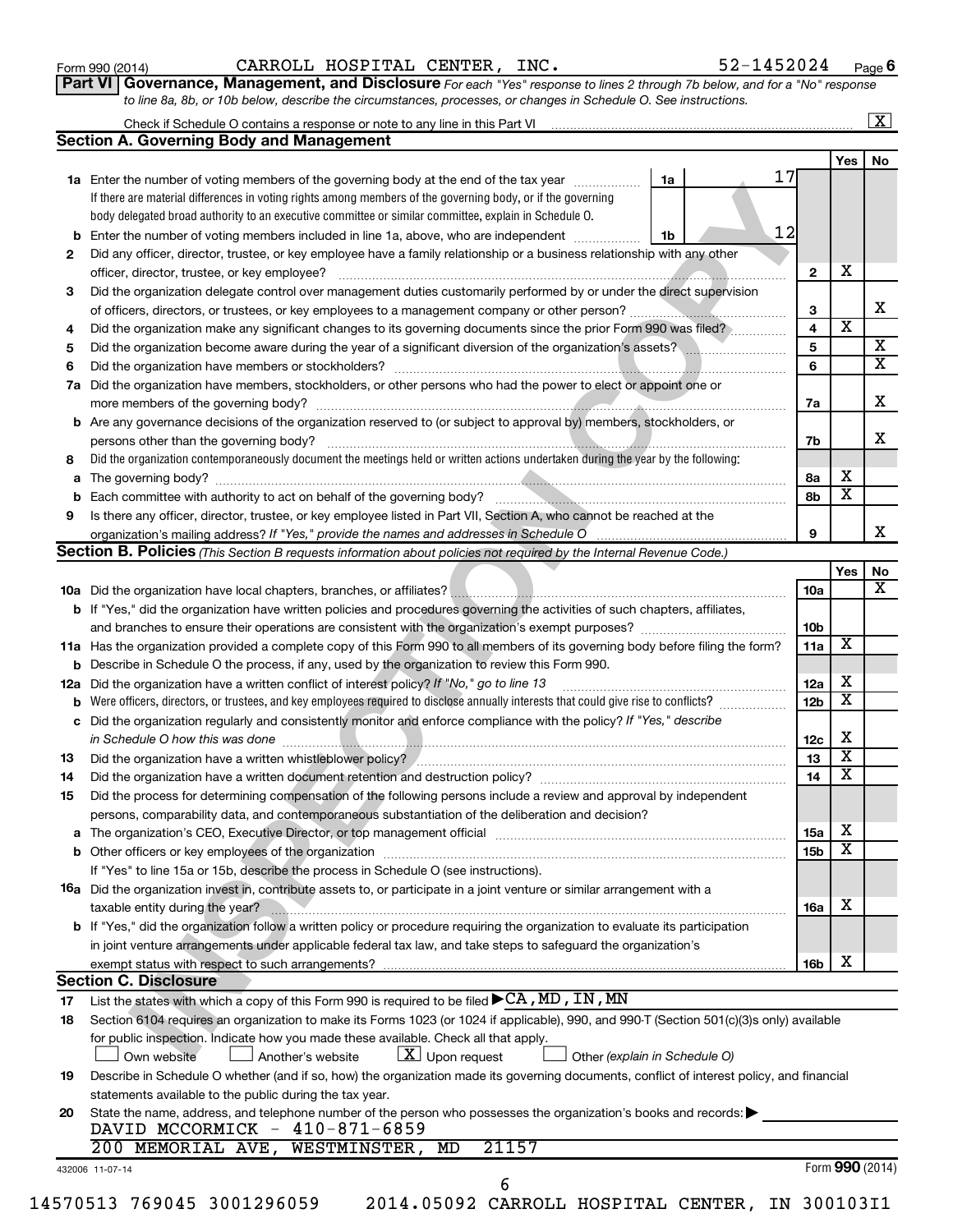$\Box$ 

| Part VII Compensation of Officers, Directors, Trustees, Key Employees, Highest Compensated |  |  |  |
|--------------------------------------------------------------------------------------------|--|--|--|
| <b>Employees, and Independent Contractors</b>                                              |  |  |  |

Check if Schedule O contains a response or note to any line in this Part VII

**Section A. Officers, Directors, Trustees, Key Employees, and Highest Compensated Employees**

**1a**  Complete this table for all persons required to be listed. Report compensation for the calendar year ending with or within the organization's tax year.

**•** List all of the organization's current officers, directors, trustees (whether individuals or organizations), regardless of amount of compensation. Enter -0- in columns  $(D)$ ,  $(E)$ , and  $(F)$  if no compensation was paid.

| Clist all of the organization's <b>current</b> onicers, directors, trustees (whether individuals or organizations), regardless or amount or compensation.<br>Enter $\cdot$ 0 in columns (D), (E), and (F) if no compensation was paid.                                      |                      |                                |                                 |          |              |                                   |        |                                 |                 |                             |
|-----------------------------------------------------------------------------------------------------------------------------------------------------------------------------------------------------------------------------------------------------------------------------|----------------------|--------------------------------|---------------------------------|----------|--------------|-----------------------------------|--------|---------------------------------|-----------------|-----------------------------|
| • List all of the organization's current key employees, if any. See instructions for definition of "key employee."<br>• List the organization's five current highest compensated employees (other than an officer, director, trustee, or key employee) who received report- |                      |                                |                                 |          |              |                                   |        |                                 |                 |                             |
| able compensation (Box 5 of Form W-2 and/or Box 7 of Form 1099-MISC) of more than \$100,000 from the organization and any related organizations.                                                                                                                            |                      |                                |                                 |          |              |                                   |        |                                 |                 |                             |
| • List all of the organization's former officers, key employees, and highest compensated employees who received more than \$100,000 of                                                                                                                                      |                      |                                |                                 |          |              |                                   |        |                                 |                 |                             |
| reportable compensation from the organization and any related organizations.<br>• List all of the organization's former directors or trustees that received, in the capacity as a former director or trustee of the organization,                                           |                      |                                |                                 |          |              |                                   |        |                                 |                 |                             |
| more than \$10,000 of reportable compensation from the organization and any related organizations.                                                                                                                                                                          |                      |                                |                                 |          |              |                                   |        |                                 |                 |                             |
| List persons in the following order: individual trustees or directors; institutional trustees; officers; key employees; highest compensated employees;<br>and former such persons.                                                                                          |                      |                                |                                 |          |              |                                   |        |                                 |                 |                             |
| Check this box if neither the organization nor any related organization compensated any current officer, director, or trustee.                                                                                                                                              |                      |                                |                                 |          |              |                                   |        |                                 |                 |                             |
| (A)                                                                                                                                                                                                                                                                         | (B)                  |                                |                                 | (C)      |              |                                   |        | (D)                             | (E)             | (F)                         |
| Name and Title                                                                                                                                                                                                                                                              | Average              |                                | (do not check more than one     | Position |              |                                   |        | Reportable                      | Reportable      | Estimated                   |
|                                                                                                                                                                                                                                                                             | hours per            |                                | box, unless person is both an   |          |              |                                   |        | compensation                    | compensation    | amount of                   |
|                                                                                                                                                                                                                                                                             | week                 |                                | officer and a director/trustee) |          |              |                                   |        | from                            | from related    | other                       |
|                                                                                                                                                                                                                                                                             | (list any            |                                |                                 |          |              |                                   |        | the                             | organizations   | compensation                |
|                                                                                                                                                                                                                                                                             | hours for<br>related |                                |                                 |          |              |                                   |        | organization<br>(W-2/1099-MISC) | (W-2/1099-MISC) | from the                    |
|                                                                                                                                                                                                                                                                             | organizations        |                                |                                 |          |              |                                   |        |                                 |                 | organization<br>and related |
|                                                                                                                                                                                                                                                                             | below                |                                |                                 |          |              |                                   |        |                                 |                 | organizations               |
|                                                                                                                                                                                                                                                                             | line)                | Individual trustee or director | Institutional trustee           | Officer  | Key employee | Highest compensated<br>  employee | Former |                                 |                 |                             |
| CHARLES O FISHER JR<br>(1)                                                                                                                                                                                                                                                  | 1.00                 |                                |                                 |          |              |                                   |        |                                 |                 |                             |
| <b>BOARD MEMBER</b>                                                                                                                                                                                                                                                         | 1.00                 | X                              |                                 |          |              |                                   |        | 0                               | 0.              | 0.                          |
| DR. SOHAILIA ALI<br>(2)                                                                                                                                                                                                                                                     | 1.00                 |                                |                                 |          |              |                                   |        |                                 |                 |                             |
| <b>BOARD MEMBER</b>                                                                                                                                                                                                                                                         | 1.00                 | X                              |                                 |          |              |                                   |        | 0                               | О.              | 0.                          |
| ETHAN SEIDEL PHD<br>(3)                                                                                                                                                                                                                                                     | 1.00                 |                                |                                 |          |              |                                   |        |                                 |                 |                             |
| <b>BOARD MEMBER</b>                                                                                                                                                                                                                                                         | $1.00 \mathrm{X}$    |                                |                                 |          |              |                                   |        | 0                               | О.              | 0.                          |
| GERALD LEE STURGILL<br>(4)                                                                                                                                                                                                                                                  | 1.00                 |                                |                                 |          |              |                                   |        |                                 |                 |                             |
| EX-OFFICIO                                                                                                                                                                                                                                                                  | 2.00                 | X                              |                                 |          |              |                                   |        | 0                               | О.              | 0.                          |
| (5)<br>HELEN W WHITEHEAD                                                                                                                                                                                                                                                    | 1.00                 |                                |                                 |          |              |                                   |        |                                 |                 |                             |
| CHAIR                                                                                                                                                                                                                                                                       | 1.00                 | X                              |                                 | X        |              |                                   |        | 0                               | О.              | 0.                          |
| JASON BLAVATT, ESQUIRE<br>(6)                                                                                                                                                                                                                                               | 1.00                 |                                |                                 |          |              |                                   |        |                                 |                 |                             |
| <b>BOARD MEMBER</b>                                                                                                                                                                                                                                                         | 2.00x                |                                |                                 |          |              |                                   |        | 0                               | О.              | 0.                          |
| JEFFREY A WOTHERS<br>(7)                                                                                                                                                                                                                                                    | 1.00                 |                                |                                 |          |              |                                   |        |                                 |                 |                             |
| <b>BOARD MEMBER</b>                                                                                                                                                                                                                                                         | 1.001                | X                              |                                 |          |              |                                   |        | 0                               | О.              | 0.                          |
| JOHN STEERS MD<br>(8)                                                                                                                                                                                                                                                       | 1.00                 |                                |                                 |          |              |                                   |        |                                 |                 |                             |
| <b>BOARD MEMBER</b>                                                                                                                                                                                                                                                         | 1.00                 | X                              |                                 |          |              |                                   |        | 0                               | О.              | 0.                          |
| KIMBERLY JOHNSTON, MD<br>(9)<br><b>BOARD MEMBER</b>                                                                                                                                                                                                                         | 1.00<br>1.00         | X                              |                                 |          |              |                                   |        | 0                               | $\mathbf 0$     | 0.                          |
|                                                                                                                                                                                                                                                                             | 1.00                 |                                |                                 |          |              |                                   |        |                                 |                 |                             |
| (10) LARRY VAN SANT SR<br><b>BOARD MEMBER</b>                                                                                                                                                                                                                               |                      | X                              |                                 |          |              |                                   |        | 0.                              | 0.              | $0$ .                       |
| (11) LESLIE SIMMONS                                                                                                                                                                                                                                                         | 37.00                |                                |                                 |          |              |                                   |        |                                 |                 |                             |
| CHIEF EXECUTIVE OFFICER                                                                                                                                                                                                                                                     | $3.00$ X             |                                |                                 | X        |              |                                   |        | 539,559.                        | 0.              | 30,839.                     |
| (12) MARCUS PRIMM                                                                                                                                                                                                                                                           | 1.00                 |                                |                                 |          |              |                                   |        |                                 |                 |                             |
| BOARD MEMBER                                                                                                                                                                                                                                                                | $1.00$ X             |                                |                                 |          |              |                                   |        | $\mathbf 0$ .                   | 0.              | 0.                          |
| (13) MARTIN HILL                                                                                                                                                                                                                                                            | 1.00                 |                                |                                 |          |              |                                   |        |                                 |                 |                             |
| <b>BOARD MEMBER</b>                                                                                                                                                                                                                                                         | $1.00$ X             |                                |                                 |          |              |                                   |        | 0.                              | О.              | $\mathbf 0$ .               |
| (14) MIRIAM BECK                                                                                                                                                                                                                                                            | 2.00                 |                                |                                 |          |              |                                   |        |                                 |                 |                             |
| <b>SECRETARY</b>                                                                                                                                                                                                                                                            | $1.00 \, \mathrm{X}$ |                                |                                 | X        |              |                                   |        | 0.                              | О.              | 0.                          |
| (15) NEIL MELTZER                                                                                                                                                                                                                                                           | 1.00                 |                                |                                 |          |              |                                   |        |                                 |                 |                             |
| BOARD MEMBER                                                                                                                                                                                                                                                                |                      | х                              |                                 |          |              |                                   |        | 0.1                             | 1,500,322.      | 359, 290.                   |
| (16) THOMAS WELLIVER                                                                                                                                                                                                                                                        | 1.00                 |                                |                                 |          |              |                                   |        |                                 |                 |                             |
| BOARD MEMBER                                                                                                                                                                                                                                                                | $1.00$ X             |                                |                                 |          |              |                                   |        | 0.                              | $\mathbf 0$ .   | $\mathbf 0$ .               |
| (17) W DENNIS THOMAS                                                                                                                                                                                                                                                        | 1.00                 |                                |                                 |          |              |                                   |        |                                 |                 |                             |
| BOARD MEMBER                                                                                                                                                                                                                                                                | $1.00$ X             |                                |                                 |          |              |                                   |        | 0.                              | $\mathbf 0$ .   | 0.                          |
| 432007 11-07-14                                                                                                                                                                                                                                                             |                      |                                |                                 |          |              |                                   |        |                                 |                 | Form 990 (2014)             |

7

432007 11-07-14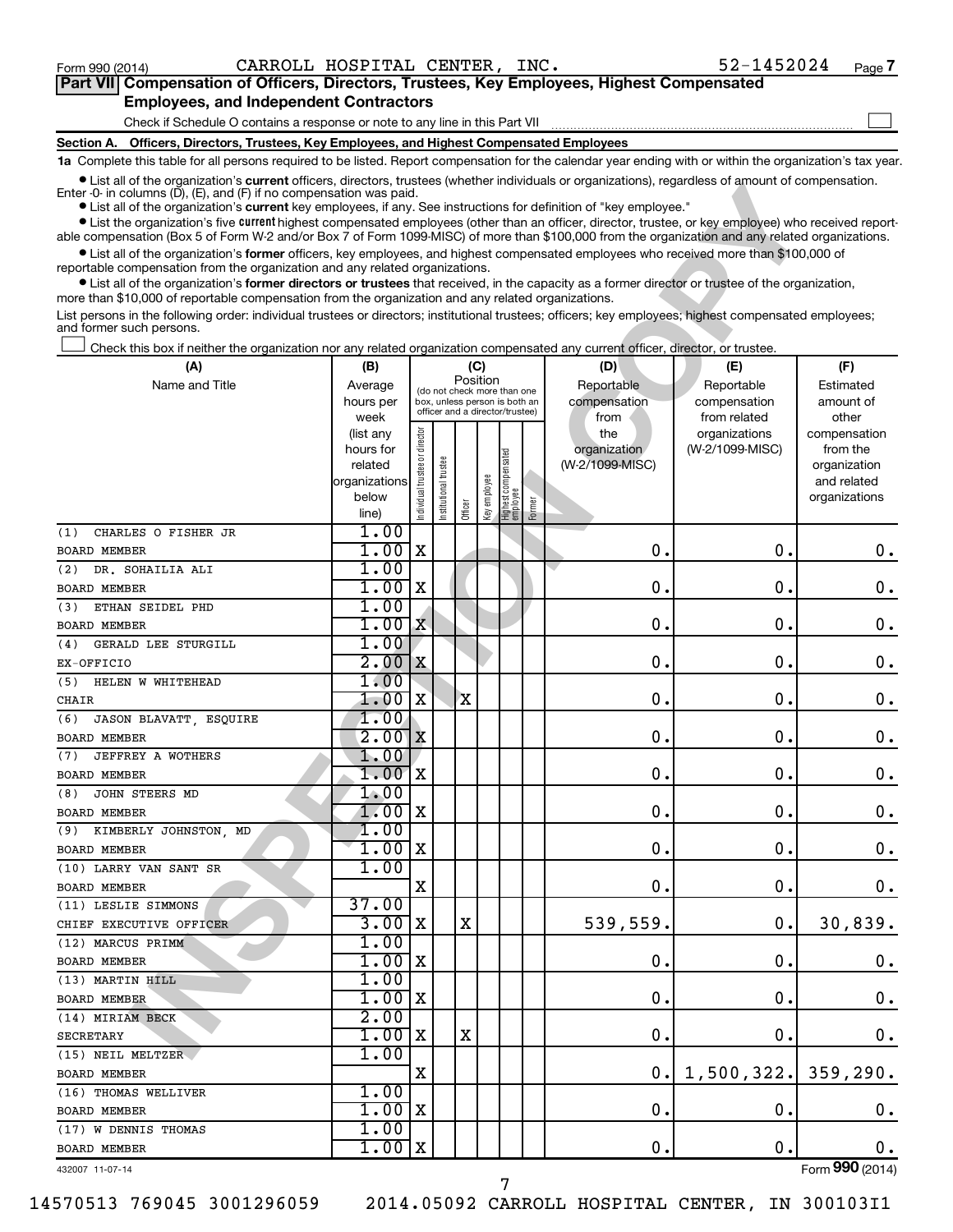|       | Form 990 (2014) |
|-------|-----------------|
| ----- |                 |

Form 990 (2014) **CARROLL HOSPITAL CENTER, INC.** 52-1452024 Page

52-1452024 Page 8

| <b>Part VII</b> Section A. Officers, Directors, Trustees, Key Employees, and Highest Compensated Employees (continued)                       |                                                                              |                                |                       |                                                                  |             |                                 |                       |                                 |                 |    |               |             |          |
|----------------------------------------------------------------------------------------------------------------------------------------------|------------------------------------------------------------------------------|--------------------------------|-----------------------|------------------------------------------------------------------|-------------|---------------------------------|-----------------------|---------------------------------|-----------------|----|---------------|-------------|----------|
| (A)                                                                                                                                          | (B)                                                                          |                                |                       | (C)                                                              |             |                                 |                       | (D)                             | (E)             |    |               | (F)         |          |
| Name and title                                                                                                                               | Average                                                                      |                                |                       | Position<br>(do not check more than one                          |             |                                 |                       | Reportable                      | Reportable      |    |               | Estimated   |          |
|                                                                                                                                              | hours per                                                                    |                                |                       | box, unless person is both an<br>officer and a director/trustee) |             |                                 |                       | compensation                    | compensation    |    |               | amount of   |          |
|                                                                                                                                              | week                                                                         |                                |                       |                                                                  |             |                                 |                       | from                            | from related    |    |               | other       |          |
|                                                                                                                                              | (list any<br>hours for                                                       |                                |                       |                                                                  |             |                                 |                       | the                             | organizations   |    | compensation  |             |          |
|                                                                                                                                              | related                                                                      |                                |                       |                                                                  |             |                                 |                       | organization<br>(W-2/1099-MISC) | (W-2/1099-MISC) |    | organization  | from the    |          |
|                                                                                                                                              | organizations                                                                |                                |                       |                                                                  |             |                                 |                       |                                 |                 |    |               | and related |          |
|                                                                                                                                              | below                                                                        |                                |                       |                                                                  |             |                                 |                       |                                 |                 |    | organizations |             |          |
|                                                                                                                                              | line)                                                                        | Individual trustee or director | Institutional trustee | Officer<br>Key employee                                          |             | Highest compensated<br>employee | Former                |                                 |                 |    |               |             |          |
| (18) KEVIN KELBLY                                                                                                                            | 35.00                                                                        |                                |                       |                                                                  |             |                                 |                       |                                 |                 |    |               |             |          |
| SR VP FINANCE CFO                                                                                                                            | 5.00                                                                         |                                |                       | $\mathbf X$                                                      |             |                                 |                       | 432,142.                        |                 | 0. |               |             | 45,334.  |
| (19) BOB EDMONDSON                                                                                                                           | 40.00                                                                        |                                |                       |                                                                  |             |                                 |                       |                                 |                 |    |               |             |          |
| VICE PRESIDENT                                                                                                                               |                                                                              |                                |                       |                                                                  | X           |                                 |                       | 312, 132.                       |                 | 0. |               |             | 38, 290. |
| (20) CRIS COLEMAN                                                                                                                            | 40.00                                                                        |                                |                       |                                                                  |             |                                 |                       |                                 |                 |    |               |             |          |
| VICE PRESIDENT                                                                                                                               |                                                                              |                                |                       |                                                                  | X           |                                 |                       | 225,512.                        |                 | 0. |               | 39,721.     |          |
| (21) DAVID LOUDER                                                                                                                            | 39.00                                                                        |                                |                       |                                                                  |             |                                 |                       |                                 |                 |    |               |             |          |
| VICE PRESIDENT                                                                                                                               | 1.00                                                                         |                                |                       |                                                                  | X           |                                 |                       | 370,696.                        |                 | 0. |               |             | 27,496.  |
| (22) JED ROSEN                                                                                                                               | 40.00                                                                        |                                |                       |                                                                  |             |                                 |                       |                                 |                 |    |               |             |          |
| CHIEF MEDICAL INFO OFFICER                                                                                                                   |                                                                              |                                |                       |                                                                  | X           |                                 |                       | 486,262.                        |                 | 0. |               |             | 10,146.  |
| (23) JOYCE ROMANS                                                                                                                            | 40.00                                                                        |                                |                       |                                                                  |             |                                 |                       |                                 |                 |    |               |             |          |
| VICE PRESIDENT                                                                                                                               |                                                                              |                                |                       |                                                                  | X           |                                 |                       | 250,804.                        |                 | 0. |               |             | 31,523.  |
| (24) M ELLEN FINNERTY MYERS                                                                                                                  | 20.00                                                                        |                                |                       |                                                                  |             |                                 |                       |                                 |                 |    |               |             |          |
| CHIEF DEVELOPMENT OFFICER                                                                                                                    | 20.00                                                                        |                                |                       |                                                                  | X           |                                 |                       | 284,067.                        |                 | 0. |               |             | 18,538.  |
| (25) MARK OLSZYK                                                                                                                             | 40.00                                                                        |                                |                       |                                                                  |             |                                 |                       |                                 |                 |    |               |             |          |
| VICE PRESIDENT                                                                                                                               |                                                                              |                                |                       |                                                                  | X           |                                 |                       | 435,333.                        |                 | 0. |               | 19,078.     |          |
| (26) ROBERT WHITE                                                                                                                            | 40.00                                                                        |                                |                       |                                                                  |             |                                 |                       |                                 |                 |    |               |             |          |
| VICE PRESIDENT                                                                                                                               |                                                                              |                                |                       |                                                                  | $\mathbf X$ |                                 |                       | 212,611.                        |                 | 0. |               | 24,798.     |          |
|                                                                                                                                              |                                                                              |                                |                       |                                                                  |             |                                 | $\blacktriangleright$ | $3,549,118.$ 1,500,322.         |                 |    | 645,053.      |             |          |
| c Total from continuation sheets to Part VII, Section A                                                                                      |                                                                              |                                |                       |                                                                  |             |                                 |                       | 4,859,690.                      |                 | 0. | 347,963.      |             |          |
| $8,408,808.$ 1,500,322.<br>993,016.                                                                                                          |                                                                              |                                |                       |                                                                  |             |                                 |                       |                                 |                 |    |               |             |          |
| Total number of individuals (including but not limited to those listed above) who received more than \$100,000 of reportable<br>$\mathbf{2}$ |                                                                              |                                |                       |                                                                  |             |                                 |                       |                                 |                 |    |               |             |          |
| 109<br>compensation from the organization $\blacktriangleright$                                                                              |                                                                              |                                |                       |                                                                  |             |                                 |                       |                                 |                 |    |               |             |          |
|                                                                                                                                              |                                                                              |                                |                       |                                                                  |             |                                 |                       |                                 |                 |    |               | <b>Yes</b>  | No       |
| Did the organization list any former officer, director, or trustee, key employee, or highest compensated employee on<br>3                    |                                                                              |                                |                       |                                                                  |             |                                 |                       |                                 |                 |    |               |             |          |
| line 1a? If "Yes," complete Schedule J for such individual [1, 2000] [2010] [2010] [2010] [30] [30] [30] [30] [                              |                                                                              |                                |                       |                                                                  |             |                                 |                       |                                 |                 |    | 3             | X           |          |
| For any individual listed on line 1a, is the sum of reportable compensation and other compensation from the organization<br>4                |                                                                              |                                |                       |                                                                  |             |                                 |                       |                                 |                 |    |               |             |          |
| and related organizations greater than \$150,000? If "Yes," complete Schedule J for such individual                                          |                                                                              |                                |                       |                                                                  |             |                                 |                       |                                 |                 |    | 4             | X           |          |
| Did any person listed on line 1a receive or accrue compensation from any unrelated organization or individual for services<br>5.             |                                                                              |                                |                       |                                                                  |             |                                 |                       |                                 |                 |    |               |             |          |
|                                                                                                                                              |                                                                              |                                |                       |                                                                  |             |                                 |                       |                                 |                 |    | 5             |             | X        |
| <b>Section B. Independent Contractors</b>                                                                                                    |                                                                              |                                |                       |                                                                  |             |                                 |                       |                                 |                 |    |               |             |          |
| Complete this table for your five highest compensated independent contractors that received more than \$100,000 of compensation from<br>1.   |                                                                              |                                |                       |                                                                  |             |                                 |                       |                                 |                 |    |               |             |          |
| the organization. Report compensation for the calendar year ending with or within the organization's tax year.                               |                                                                              |                                |                       |                                                                  |             |                                 |                       |                                 |                 |    |               |             |          |
| (A)                                                                                                                                          |                                                                              |                                |                       |                                                                  |             |                                 |                       | (B)                             |                 |    | (C)           |             |          |
| Name and business address                                                                                                                    |                                                                              |                                |                       |                                                                  |             |                                 |                       | Description of services         |                 |    | Compensation  |             |          |
| CENTRAL MD REHABILITATION                                                                                                                    |                                                                              |                                |                       |                                                                  |             |                                 |                       | <b>REHABILITATION</b>           |                 |    |               |             |          |
| 4259 HARNEY RD, TANEYTOWN, MD 21787                                                                                                          |                                                                              |                                |                       |                                                                  |             |                                 |                       | SERVICES                        |                 |    | 3,397,001.    |             |          |
| CARROLL CO ANESTHESIA ASSOC PA                                                                                                               |                                                                              |                                |                       |                                                                  |             |                                 |                       |                                 |                 |    |               |             |          |
| PO BOX 75193, BALTIMORE, MD 21275                                                                                                            |                                                                              |                                |                       |                                                                  |             |                                 |                       | ANESTHESIA SERVICES             |                 |    | 1,950,462.    |             |          |
|                                                                                                                                              | MDICS, 7250 PARKWAY DRIVE SUITE 500,                                         |                                |                       |                                                                  |             |                                 |                       |                                 |                 |    |               |             |          |
| HANOVER, MD 21072                                                                                                                            |                                                                              |                                |                       |                                                                  |             | PHYSICIAN SERVICES              |                       |                                 | 1,297,375.      |    |               |             |          |
| DEVANEY & ASSOCIATES INC., 135 VILLAGE                                                                                                       |                                                                              |                                |                       |                                                                  |             |                                 |                       |                                 |                 |    |               |             |          |
| QUEEN DRIVE, OWINGS MILLS, MD 21117<br>1,211,426.<br>ADVERTISING                                                                             |                                                                              |                                |                       |                                                                  |             |                                 |                       |                                 |                 |    |               |             |          |
| BRENDA RAY CCS                                                                                                                               |                                                                              |                                |                       |                                                                  |             |                                 |                       |                                 |                 |    |               |             |          |
|                                                                                                                                              | 674 LAKE SANTEE DR, NORTH AUGUSTA, SC 29841 TRANSCRIPTION/CODING<br>740,995. |                                |                       |                                                                  |             |                                 |                       |                                 |                 |    |               |             |          |
| Total number of independent contractors (including but not limited to those listed above) who received more than<br>2                        |                                                                              |                                |                       |                                                                  |             |                                 |                       |                                 |                 |    |               |             |          |
| \$100,000 of compensation from the organization                                                                                              |                                                                              |                                |                       |                                                                  | 37          |                                 |                       |                                 |                 |    |               |             |          |
|                                                                                                                                              | SEE PART VII, SECTION A CONTINUATION SHEETS<br>Form 990 (2014)               |                                |                       |                                                                  |             |                                 |                       |                                 |                 |    |               |             |          |
| 432008<br>11-07-14                                                                                                                           |                                                                              |                                |                       |                                                                  |             |                                 |                       |                                 |                 |    |               |             |          |
|                                                                                                                                              |                                                                              |                                |                       |                                                                  |             | 8                               |                       |                                 |                 |    |               |             |          |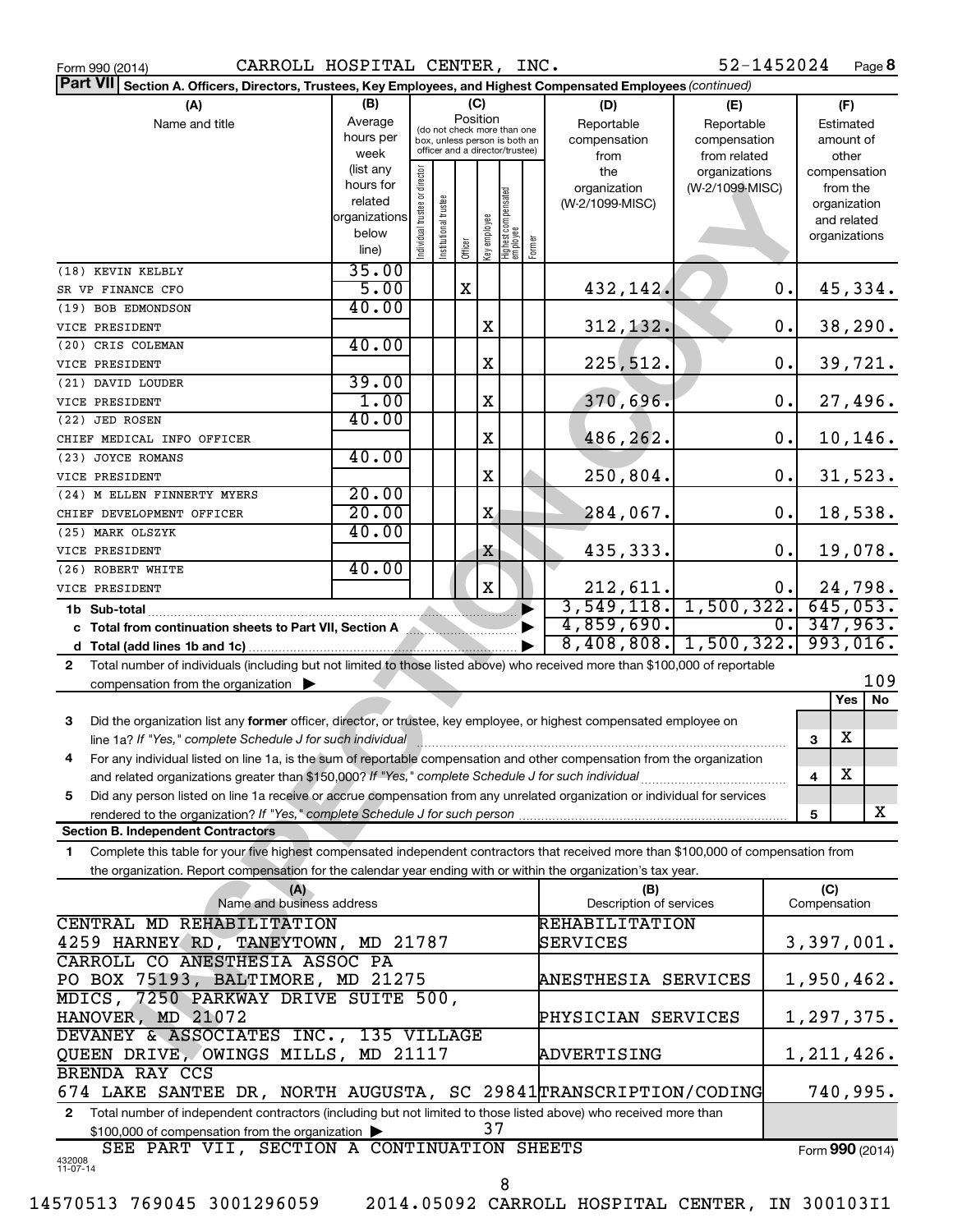| CARROLL HOSPITAL CENTER, INC.<br>Form 990                                                                       |               |                                |                       |                        |              |                              |             |                 | 52-1452024                    |                       |
|-----------------------------------------------------------------------------------------------------------------|---------------|--------------------------------|-----------------------|------------------------|--------------|------------------------------|-------------|-----------------|-------------------------------|-----------------------|
| Part VII Section A. Officers, Directors, Trustees, Key Employees, and Highest Compensated Employees (continued) |               |                                |                       |                        |              |                              |             |                 |                               |                       |
| (A)                                                                                                             | (B)           |                                |                       |                        | (C)          |                              |             | (D)             | (E)                           | (F)                   |
| Name and title                                                                                                  | Average       |                                |                       | Position               |              |                              |             | Reportable      | Reportable                    | Estimated             |
|                                                                                                                 | hours         |                                |                       | (check all that apply) |              |                              |             | compensation    | compensation                  | amount of             |
|                                                                                                                 | per<br>week   |                                |                       |                        |              |                              |             | from<br>the     | from related<br>organizations | other<br>compensation |
|                                                                                                                 | (list any     |                                |                       |                        |              |                              |             | organization    | (W-2/1099-MISC)               | from the              |
|                                                                                                                 | hours for     |                                |                       |                        |              |                              |             | (W-2/1099-MISC) |                               | organization          |
|                                                                                                                 | related       |                                |                       |                        |              |                              |             |                 |                               | and related           |
|                                                                                                                 | organizations | Individual trustee or director | Institutional trustee |                        | Key employee | Highest compensated employee |             |                 |                               | organizations         |
|                                                                                                                 | below         |                                |                       | Officer                |              |                              | Former      |                 |                               |                       |
|                                                                                                                 | line)         |                                |                       |                        |              |                              |             |                 |                               |                       |
| (27) SHARON GOMEZ-SANDERS                                                                                       | 39.00<br>1.00 |                                |                       |                        | $\mathbf X$  |                              |             |                 | $\mathbf 0$ .                 |                       |
| VICE PRESIDENT<br>(28) STEPHANIE REID                                                                           | 39.00         |                                |                       |                        |              |                              |             | 190,933.        |                               | 36,188.               |
| VICE PRESIDENT                                                                                                  | 1.00          |                                |                       |                        | X            |                              |             | 214,615.        | 0.                            | 16,074.               |
| (29) TRACEY ELLISON                                                                                             | 40.00         |                                |                       |                        |              |                              |             |                 |                               |                       |
| VICE PRESIDENT                                                                                                  |               |                                |                       |                        | $\rm X$      |                              |             | 236,185.        | 0.                            | 43,106.               |
| (30) DAVID SALINGER                                                                                             | 39.00         |                                |                       |                        |              |                              |             |                 |                               |                       |
| PHYSICIAN                                                                                                       | 1.00          |                                |                       |                        |              | $\mathbf X$                  |             | 671,269.        | $\mathbf 0$ .                 | 35, 234.              |
| (31) FLAVIO KRUTER                                                                                              | 39.00         |                                |                       |                        |              |                              |             |                 |                               |                       |
| PHYSICIAN                                                                                                       | 1.00          |                                |                       |                        |              | $\mathbf X$                  |             | 964,319.        | 0.                            | 39,391.               |
| (32) JANICE NAPIERALSKI                                                                                         | 40.00         |                                |                       |                        |              |                              |             |                 |                               |                       |
| AVP                                                                                                             |               |                                |                       |                        |              | X                            |             | 204,244.        | 0.                            | 69,143.               |
| (33) JOHANNA DIMENTO                                                                                            | 40.00         |                                |                       |                        |              |                              |             |                 |                               |                       |
| PHYSICIAN                                                                                                       |               |                                |                       |                        |              | $\mathbf X$                  |             | 409,547.        | $\mathbf 0$ .                 | 24,587.               |
| (34) RICHARD RAVER                                                                                              | 40.00         |                                |                       |                        |              |                              |             |                 |                               |                       |
| <b>EMPLOYEE</b>                                                                                                 |               |                                |                       |                        |              | $\mathbf X$                  |             | 170,776.        | 0.                            | 24,855.               |
| (35) JOHN SERNULKA                                                                                              | 0.00          |                                |                       |                        |              |                              |             |                 |                               |                       |
| PRESIDENT/EX-OFFICIO                                                                                            | 0.00          |                                |                       |                        |              |                              | $\mathbf x$ | 1,797,802.      | 0.                            | 59,385.               |
|                                                                                                                 |               |                                |                       |                        |              |                              |             |                 |                               |                       |
|                                                                                                                 |               |                                |                       |                        |              |                              |             |                 |                               |                       |
|                                                                                                                 |               |                                |                       |                        |              |                              |             |                 |                               |                       |
|                                                                                                                 |               |                                |                       |                        |              |                              |             |                 |                               |                       |
|                                                                                                                 |               |                                |                       |                        |              |                              |             |                 |                               |                       |
|                                                                                                                 |               |                                |                       |                        |              |                              |             |                 |                               |                       |
|                                                                                                                 |               |                                |                       |                        |              |                              |             |                 |                               |                       |
|                                                                                                                 |               |                                |                       |                        |              |                              |             |                 |                               |                       |
|                                                                                                                 |               |                                |                       |                        |              |                              |             |                 |                               |                       |
|                                                                                                                 |               |                                |                       |                        |              |                              |             |                 |                               |                       |
|                                                                                                                 |               |                                |                       |                        |              |                              |             |                 |                               |                       |
|                                                                                                                 |               |                                |                       |                        |              |                              |             |                 |                               |                       |
|                                                                                                                 |               |                                |                       |                        |              |                              |             |                 |                               |                       |
|                                                                                                                 |               |                                |                       |                        |              |                              |             |                 |                               |                       |
|                                                                                                                 |               |                                |                       |                        |              |                              |             |                 |                               |                       |
|                                                                                                                 |               |                                |                       |                        |              |                              |             |                 |                               |                       |
|                                                                                                                 |               |                                |                       |                        |              |                              |             |                 |                               |                       |
|                                                                                                                 |               |                                |                       |                        |              |                              |             |                 |                               |                       |
|                                                                                                                 |               |                                |                       |                        |              |                              |             |                 |                               |                       |
|                                                                                                                 |               |                                |                       |                        |              |                              |             |                 |                               |                       |
| Total to Part VII, Section A, line 1c                                                                           |               |                                |                       |                        |              |                              |             | 4,859,690.      |                               | 347,963.              |

432201 05-01-14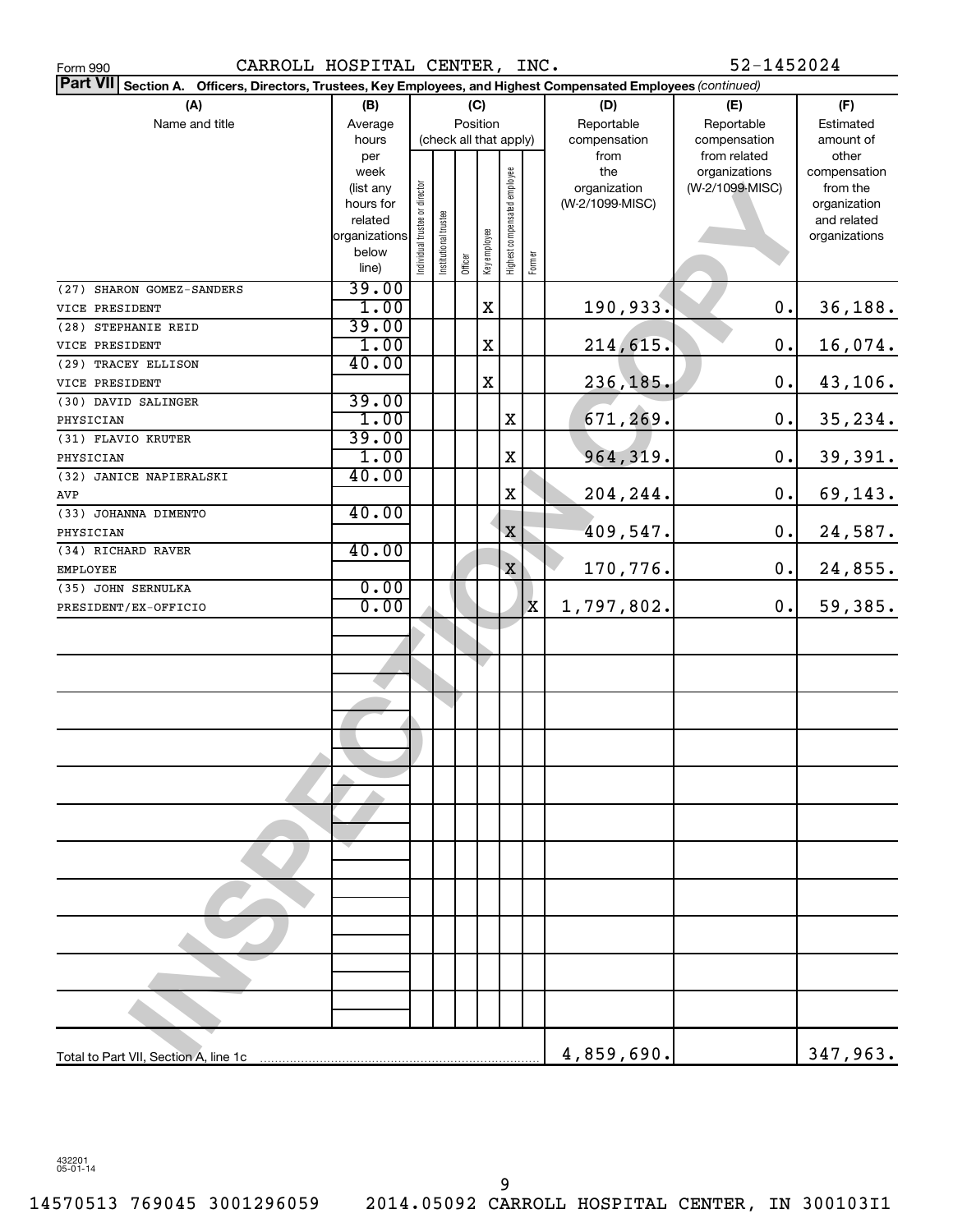|                                                           |    |    | Form 990 (2014)                                                | CARROLL HOSPITAL CENTER, INC. |                      |                      |                                                 | 52-1452024                              | Page 9                                                             |
|-----------------------------------------------------------|----|----|----------------------------------------------------------------|-------------------------------|----------------------|----------------------|-------------------------------------------------|-----------------------------------------|--------------------------------------------------------------------|
| <b>Part VIII</b>                                          |    |    | <b>Statement of Revenue</b>                                    |                               |                      |                      |                                                 |                                         |                                                                    |
|                                                           |    |    |                                                                |                               |                      |                      |                                                 |                                         |                                                                    |
|                                                           |    |    |                                                                |                               |                      | (A)<br>Total revenue | (B)<br>Related or<br>exempt function<br>revenue | (C)<br>Unrelated<br>business<br>revenue | (D)<br>Revenue excluded<br>from tax under<br>sections<br>512 - 514 |
|                                                           |    |    | 1 a Federated campaigns                                        | 1a                            |                      |                      |                                                 |                                         |                                                                    |
| Contributions, Gifts, Grants<br>and Other Similar Amounts |    |    |                                                                | 1b                            |                      |                      |                                                 |                                         |                                                                    |
|                                                           |    |    | c Fundraising events                                           | 1 <sub>c</sub>                |                      |                      |                                                 |                                         |                                                                    |
|                                                           |    |    | d Related organizations                                        | 1d                            | 3,303,940.           |                      |                                                 |                                         |                                                                    |
|                                                           |    |    | e Government grants (contributions)                            | 1e                            |                      |                      |                                                 |                                         |                                                                    |
|                                                           |    |    | f All other contributions, gifts, grants, and                  |                               |                      |                      |                                                 |                                         |                                                                    |
|                                                           |    |    | similar amounts not included above                             | 1f                            | 43,900.              |                      |                                                 |                                         |                                                                    |
|                                                           |    |    | g Noncash contributions included in lines 1a-1f: \$            |                               |                      |                      |                                                 |                                         |                                                                    |
|                                                           |    |    |                                                                |                               |                      | 3, 347, 840.         |                                                 |                                         |                                                                    |
|                                                           |    |    |                                                                |                               | <b>Business Code</b> |                      |                                                 |                                         |                                                                    |
| Program Service<br>Revenue                                |    | 2а | NET PATIENT SERVICE REVENUE                                    |                               | 621300               | 223,685,430.         | 223,685,430.                                    |                                         |                                                                    |
|                                                           |    | b  | NONPATIENT LAB                                                 |                               | 621500               | 2,651,939.           |                                                 | 2,651,939.                              |                                                                    |
|                                                           |    |    | CAFETERIA/VENDING                                              |                               | 999999               | 880,618.             | 880,618.                                        |                                         |                                                                    |
|                                                           |    |    | OTHER OPERATING REVENUE                                        |                               | 999999               | 747,006.             | 747,006.                                        |                                         |                                                                    |
|                                                           |    | е  |                                                                |                               |                      |                      |                                                 |                                         |                                                                    |
|                                                           |    |    | f All other program service revenue                            |                               |                      |                      |                                                 |                                         |                                                                    |
|                                                           |    | g  |                                                                |                               |                      | 227, 964, 993.       |                                                 |                                         |                                                                    |
|                                                           | 3  |    | Investment income (including dividends, interest, and          |                               |                      |                      |                                                 |                                         |                                                                    |
|                                                           |    |    |                                                                |                               | ▶                    | 486,608.             |                                                 | $-118,956.$                             | 605,564.                                                           |
|                                                           | 4  |    | Income from investment of tax-exempt bond proceeds             |                               |                      |                      |                                                 |                                         |                                                                    |
|                                                           | 5  |    |                                                                |                               |                      |                      |                                                 |                                         |                                                                    |
|                                                           |    |    |                                                                | (i) Real                      | (ii) Personal        |                      |                                                 |                                         |                                                                    |
|                                                           |    |    | <b>6 a</b> Gross rents<br>$\ldots \ldots \ldots \ldots \ldots$ | 473,100.                      |                      |                      |                                                 |                                         |                                                                    |
|                                                           |    |    | <b>b</b> Less: rental expenses                                 | 0.                            |                      |                      |                                                 |                                         |                                                                    |
|                                                           |    |    | <b>c</b> Rental income or (loss)                               | 473,100.                      |                      |                      |                                                 |                                         |                                                                    |
|                                                           |    |    | d Net rental income or (loss)                                  |                               |                      | 473,100.             |                                                 | 22,875.                                 | 450,225.                                                           |
|                                                           |    |    | 7 a Gross amount from sales of                                 | (i) Securities                | (ii) Other           |                      |                                                 |                                         |                                                                    |
|                                                           |    |    | assets other than inventory                                    |                               |                      |                      |                                                 |                                         |                                                                    |
|                                                           |    |    | <b>b</b> Less: cost or other basis                             |                               | 14,847.              |                      |                                                 |                                         |                                                                    |
|                                                           |    |    | and sales expenses                                             |                               | $-14,847.$           |                      |                                                 |                                         |                                                                    |
|                                                           |    |    |                                                                |                               |                      | $-14,847.$           |                                                 |                                         | $-14,847.$                                                         |
|                                                           |    |    | 8 a Gross income from fundraising events (not                  |                               |                      |                      |                                                 |                                         |                                                                    |
| <b>Other Revenue</b>                                      |    |    | including \$                                                   | $\circ$ of                    |                      |                      |                                                 |                                         |                                                                    |
|                                                           |    |    | contributions reported on line 1c). See                        |                               |                      |                      |                                                 |                                         |                                                                    |
|                                                           |    |    |                                                                |                               |                      |                      |                                                 |                                         |                                                                    |
|                                                           |    |    | b Less: direct expenses                                        | b                             |                      |                      |                                                 |                                         |                                                                    |
|                                                           |    |    | c Net income or (loss) from fundraising events                 |                               |                      |                      |                                                 |                                         |                                                                    |
|                                                           |    |    | 9 a Gross income from gaming activities. See                   |                               |                      |                      |                                                 |                                         |                                                                    |
|                                                           |    |    |                                                                |                               |                      |                      |                                                 |                                         |                                                                    |
|                                                           |    |    | b Less: direct expenses                                        | $\mathbf b$                   |                      |                      |                                                 |                                         |                                                                    |
|                                                           |    |    | c Net income or (loss) from gaming activities                  |                               |                      |                      |                                                 |                                         |                                                                    |
|                                                           |    |    | 10 a Gross sales of inventory, less returns                    |                               |                      |                      |                                                 |                                         |                                                                    |
|                                                           |    |    |                                                                |                               |                      |                      |                                                 |                                         |                                                                    |
|                                                           |    |    |                                                                |                               |                      |                      |                                                 |                                         |                                                                    |
|                                                           |    |    | c Net income or (loss) from sales of inventory                 |                               |                      |                      |                                                 |                                         |                                                                    |
|                                                           |    |    | Miscellaneous Revenue                                          |                               | <b>Business Code</b> |                      |                                                 |                                         |                                                                    |
|                                                           |    |    | 11 a CARROLL COUNTY MED SERVICES MGMT                          |                               | 541610               | 90,000.              |                                                 | 90,000.                                 |                                                                    |
|                                                           |    | b  | OTHER REVENUE                                                  |                               | 999999               | 12,533.              | 12,533.                                         |                                         |                                                                    |
|                                                           |    | c  |                                                                |                               |                      |                      |                                                 |                                         |                                                                    |
|                                                           |    |    |                                                                |                               |                      |                      |                                                 |                                         |                                                                    |
|                                                           |    |    |                                                                |                               |                      | 102,533.             |                                                 |                                         |                                                                    |
|                                                           | 12 |    |                                                                |                               |                      | 232, 360, 227.       | 225, 325, 587.                                  | 2,645,858.                              | 1,040,942.                                                         |
| 432009<br>11-07-14                                        |    |    |                                                                |                               |                      |                      |                                                 |                                         | Form 990 (2014)                                                    |

432009 11-07-14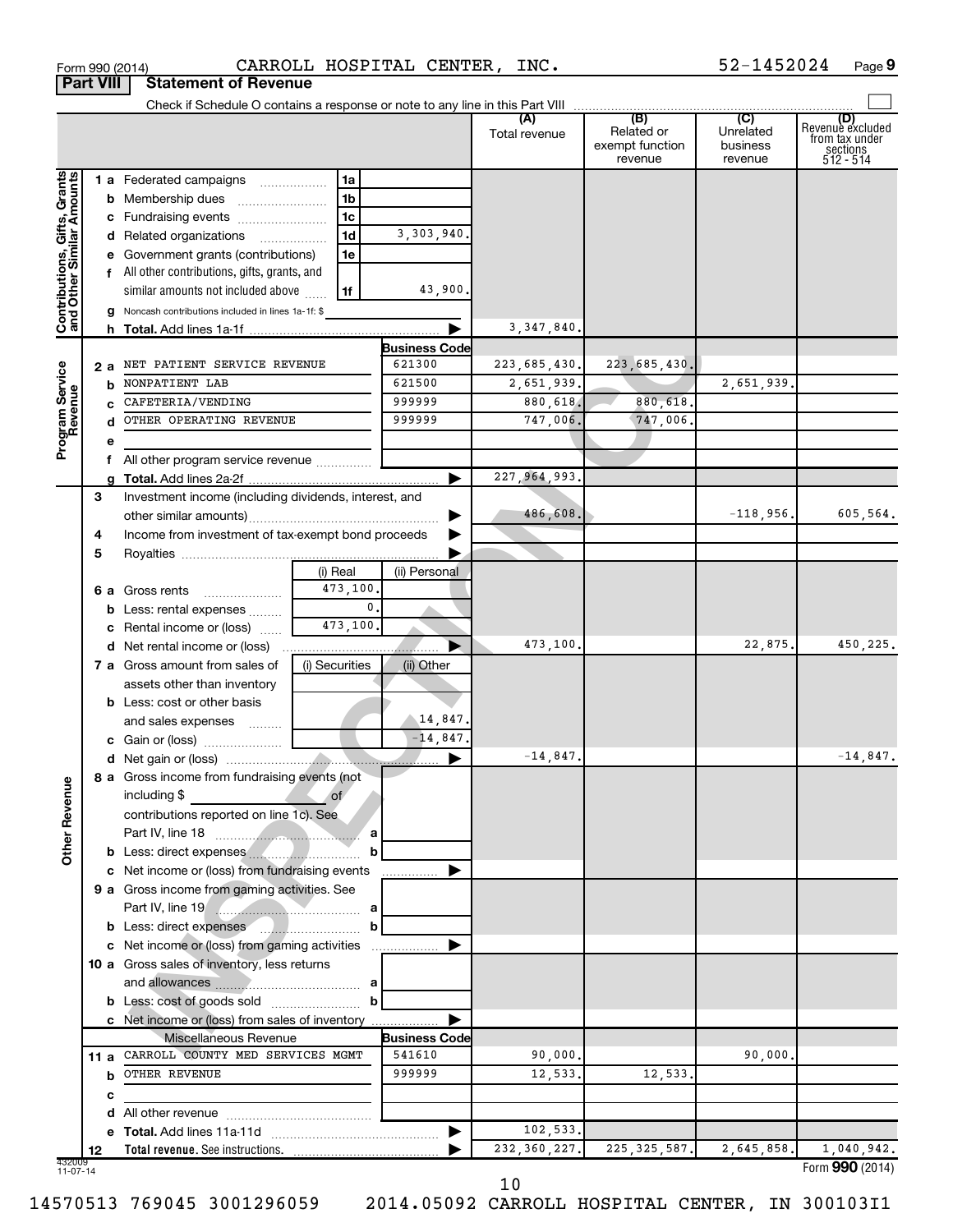**Part IX | Statement of Functional Expenses** 

Form 990 (2014) **CARROLL HOSPITAL CENTER, INC.** 52-1452024  $P_{\text{age}}$ 

|              | Section 501(c)(3) and 501(c)(4) organizations must complete all columns. All other organizations must complete column (A).                                                                                  |                          |                                    |                                    |                                |
|--------------|-------------------------------------------------------------------------------------------------------------------------------------------------------------------------------------------------------------|--------------------------|------------------------------------|------------------------------------|--------------------------------|
|              | Check if Schedule O contains a response or note to any line in this Part IX                                                                                                                                 |                          |                                    |                                    | $\vert$ X $\vert$              |
|              | Do not include amounts reported on lines 6b,<br>7b, 8b, 9b, and 10b of Part VIII.                                                                                                                           | (A)<br>Total expenses    | (B)<br>Program service<br>expenses | Management and<br>general expenses | (D)<br>Fundraising<br>expenses |
| 1.           | Grants and other assistance to domestic organizations                                                                                                                                                       |                          |                                    |                                    |                                |
|              | and domestic governments. See Part IV, line 21                                                                                                                                                              | 173,000.                 | 173,000.                           |                                    |                                |
| $\mathbf{2}$ | Grants and other assistance to domestic                                                                                                                                                                     |                          |                                    |                                    |                                |
|              | individuals. See Part IV, line 22                                                                                                                                                                           |                          |                                    |                                    |                                |
| 3            | Grants and other assistance to foreign                                                                                                                                                                      |                          |                                    |                                    |                                |
|              | organizations, foreign governments, and foreign                                                                                                                                                             |                          |                                    |                                    |                                |
|              | individuals. See Part IV, lines 15 and 16                                                                                                                                                                   |                          |                                    |                                    |                                |
| 4            | Benefits paid to or for members                                                                                                                                                                             |                          |                                    |                                    |                                |
| 5            | Compensation of current officers, directors,                                                                                                                                                                |                          |                                    |                                    |                                |
|              | trustees, and key employees                                                                                                                                                                                 | 6, 216, 968.             |                                    | 6,216,968.                         |                                |
| 6            | Compensation not included above, to disqualified                                                                                                                                                            |                          |                                    |                                    |                                |
|              | persons (as defined under section 4958(f)(1)) and                                                                                                                                                           |                          |                                    |                                    |                                |
|              | persons described in section 4958(c)(3)(B)                                                                                                                                                                  |                          |                                    |                                    |                                |
| 7            | Other salaries and wages                                                                                                                                                                                    | 83,948,115.              | 78,012,680.                        | 5,935,435.                         |                                |
| 8            | Pension plan accruals and contributions (include                                                                                                                                                            |                          |                                    |                                    |                                |
|              | section 401(k) and 403(b) employer contributions)                                                                                                                                                           | 2,363,220.<br>7,729,503. | $2,084,124.$<br>6,542,530.         | 279,096.<br>1,186,973.             |                                |
| 9            | Other employee benefits                                                                                                                                                                                     | 7,239,936.               | 6, 384, 902.                       | 855,034.                           |                                |
| 10           |                                                                                                                                                                                                             |                          |                                    |                                    |                                |
| 11           | Fees for services (non-employees):                                                                                                                                                                          |                          |                                    |                                    |                                |
| а            |                                                                                                                                                                                                             | 13,659.                  |                                    | 13,659.                            |                                |
| b            |                                                                                                                                                                                                             | 245,988.                 |                                    | 245,988.                           |                                |
|              |                                                                                                                                                                                                             |                          |                                    |                                    |                                |
|              | Professional fundraising services. See Part IV, line 17                                                                                                                                                     |                          |                                    |                                    |                                |
| f            | Investment management fees                                                                                                                                                                                  | 481,896.                 |                                    | 481,896.                           |                                |
| g            | Other. (If line 11g amount exceeds 10% of line 25,                                                                                                                                                          |                          |                                    |                                    |                                |
|              | column (A) amount, list line 11g expenses on Sch O.)                                                                                                                                                        | 25,829,144.              | 19,779,950.                        | 6,049,194.                         |                                |
| 12           |                                                                                                                                                                                                             | 782,324.                 | 750,487.                           | 31,837.                            |                                |
| 13           |                                                                                                                                                                                                             | 2,102,328.               | 2,047,616.                         | 54, 712.                           |                                |
| 14           |                                                                                                                                                                                                             | 94,692.                  | 65,464.                            | 29,228.                            |                                |
| 15           |                                                                                                                                                                                                             |                          |                                    |                                    |                                |
| 16           |                                                                                                                                                                                                             | 4,098,068.               | 2,529,668.                         | 1,568,400.                         |                                |
| 17           |                                                                                                                                                                                                             | 506, 594.                | 206, 205.                          | 300, 389.                          |                                |
| 18.          | Payments of travel or entertainment expenses                                                                                                                                                                |                          |                                    |                                    |                                |
|              | for any federal, state, or local public officials                                                                                                                                                           |                          |                                    |                                    |                                |
| 19           | Conferences, conventions, and meetings                                                                                                                                                                      | 91,074.                  | 59,186.                            | 31,888.                            |                                |
| 20           | Interest                                                                                                                                                                                                    | 5,894,245.               | 4,731,587.                         | 1,162,658.                         |                                |
| 21           |                                                                                                                                                                                                             |                          |                                    |                                    |                                |
| 22           | Depreciation, depletion, and amortization                                                                                                                                                                   | 15, 186, 189.            | 14,548,369.                        | 637,820.                           |                                |
| 23           | Insurance                                                                                                                                                                                                   | 2,491,078.               | 1,578,487.                         | 912,591.                           |                                |
| 24           | Other expenses. Itemize expenses not covered<br>above. (List miscellaneous expenses in line 24e. If line<br>24e amount exceeds 10% of line 25, column (A)<br>amount, list line 24e expenses on Schedule 0.) |                          |                                    |                                    |                                |
| a            | MEDICAL SUPPLIES                                                                                                                                                                                            | 35,453,495.              | 35,444,443.                        | 9,052.                             |                                |
| b            | <b>CONTRACTED SERVICES</b>                                                                                                                                                                                  | 11, 134, 640.            | 4, 141, 342.                       | 6,993,298.                         |                                |
| C            | DUES BOOKS AND SUBSCRIP                                                                                                                                                                                     | 2, 215, 529.             | 373,049.                           | 1,842,480.                         |                                |
| d            | OTHER PURCHASED SERVICE                                                                                                                                                                                     | 1,905,343.               | 1,376,753.                         | 528,590.                           |                                |
|              | e All other expenses                                                                                                                                                                                        | 4,948,194.               | 3,786,805.                         | 1,161,389.                         |                                |
| 25           | Total functional expenses. Add lines 1 through 24e                                                                                                                                                          | 221,145,222.184,616,647. |                                    | 36, 528, 575.                      | $\overline{0}$ .               |
| 26           | Joint costs. Complete this line only if the organization                                                                                                                                                    |                          |                                    |                                    |                                |
|              | reported in column (B) joint costs from a combined                                                                                                                                                          |                          |                                    |                                    |                                |
|              | educational campaign and fundraising solicitation.                                                                                                                                                          |                          |                                    |                                    |                                |
|              | Check here $\blacktriangleright$<br>if following SOP 98-2 (ASC 958-720)                                                                                                                                     |                          |                                    |                                    |                                |

432010 11-07-14

Form (2014) **990**

14570513 769045 3001296059 2014.05092 CARROLL HOSPITAL CENTER, IN 300103I1

11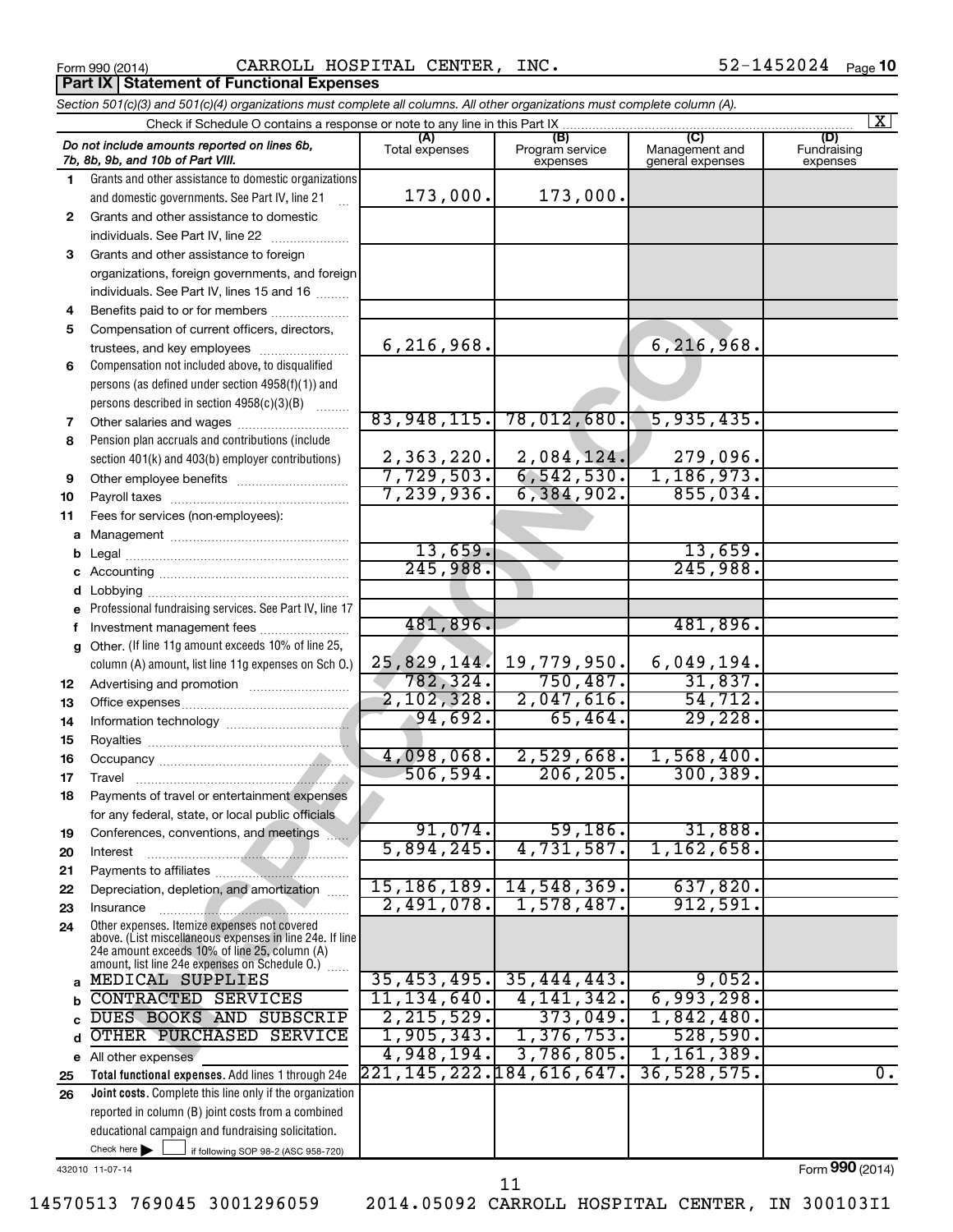## Form 990 (2014) **CARROLL HOSPITAL CENTER, INC.** 52-1452024  $P_{\text{age}}$

**Part X Balance Sheet**

52-1452024 Page 11

|                             |          |                                                                                                                                                                                                                               | (A)<br>Beginning of year |                 | (B)<br>End of year                   |
|-----------------------------|----------|-------------------------------------------------------------------------------------------------------------------------------------------------------------------------------------------------------------------------------|--------------------------|-----------------|--------------------------------------|
|                             | 1        |                                                                                                                                                                                                                               | 10, 340.                 | $\mathbf{1}$    | 2,480.                               |
|                             | 2        |                                                                                                                                                                                                                               | 22, 314, 068.            | $\mathbf{2}$    | 11,466,277.                          |
|                             | З        |                                                                                                                                                                                                                               |                          | 3               |                                      |
|                             | 4        |                                                                                                                                                                                                                               | 23,389,282.              | $\overline{4}$  | 19,510,699.                          |
|                             | 5        | Loans and other receivables from current and former officers, directors,                                                                                                                                                      |                          |                 |                                      |
|                             |          | trustees, key employees, and highest compensated employees. Complete                                                                                                                                                          |                          |                 |                                      |
|                             |          | Part II of Schedule L                                                                                                                                                                                                         |                          | 5               |                                      |
|                             | 6        | Loans and other receivables from other disqualified persons (as defined under                                                                                                                                                 |                          |                 |                                      |
|                             |          | section 4958(f)(1)), persons described in section 4958(c)(3)(B), and contributing                                                                                                                                             |                          |                 |                                      |
|                             |          | employers and sponsoring organizations of section 501(c)(9) voluntary                                                                                                                                                         |                          |                 |                                      |
|                             |          | employees' beneficiary organizations (see instr). Complete Part II of Sch L                                                                                                                                                   |                          | 6               |                                      |
| Assets                      | 7        |                                                                                                                                                                                                                               |                          | $\overline{7}$  |                                      |
|                             | 8        |                                                                                                                                                                                                                               | 3,041,830.               | 8               | 3,018,003.                           |
|                             | 9        | Prepaid expenses and deferred charges [11] [11] Prepaid expenses and deferred charges [11] [11] Martin Marian Marian Marian Marian Marian Marian Marian Marian Marian Marian Marian Marian Marian Marian Marian Marian Marian | 5,660,075.               | $\mathbf{9}$    | 6,017,164.                           |
|                             |          | 10a Land, buildings, and equipment: cost or other                                                                                                                                                                             |                          |                 |                                      |
|                             |          | basis. Complete Part VI of Schedule D    10a   296, 940, 518.                                                                                                                                                                 |                          |                 |                                      |
|                             |          | $\overline{10b}$ 178, 479, 720.<br><b>b</b> Less: accumulated depreciation <i>mimimimini</i>                                                                                                                                  | 151, 175, 891.           | 10 <sub>c</sub> | 118,460,798.                         |
|                             | 11       |                                                                                                                                                                                                                               | 53,795,622.              | 11              | 52,419,933.                          |
|                             | 12       |                                                                                                                                                                                                                               | 33,614,935.              | 12              | 24,864,195.                          |
|                             | 13       |                                                                                                                                                                                                                               | 42,701,587.              | 13              | 94, 534, 542.                        |
|                             | 14       |                                                                                                                                                                                                                               | 3,050,000.               | 14              | 12,600,000.                          |
|                             | 15       |                                                                                                                                                                                                                               | 30,998,338.              | 15              | 10,000,427.                          |
|                             | 16       |                                                                                                                                                                                                                               | 369,751,968.             | 16              | 352,894,518.<br>23, 278, 070.        |
|                             | 17       |                                                                                                                                                                                                                               | 28,868,635.              | 17              |                                      |
|                             | 18       |                                                                                                                                                                                                                               | 303, 287.                | 18              | 211,663.                             |
|                             | 19       |                                                                                                                                                                                                                               | 139,094,739.             | 19              | 96,060,517.                          |
|                             | 20       |                                                                                                                                                                                                                               |                          | 20<br>21        |                                      |
|                             | 21<br>22 | Escrow or custodial account liability. Complete Part IV of Schedule D<br>Loans and other payables to current and former officers, directors, trustees,                                                                        |                          |                 |                                      |
| Liabilities                 |          | key employees, highest compensated employees, and disqualified persons.                                                                                                                                                       |                          |                 |                                      |
|                             |          |                                                                                                                                                                                                                               |                          | 22              |                                      |
|                             | 23       | Secured mortgages and notes payable to unrelated third parties                                                                                                                                                                |                          | 23              |                                      |
|                             | 24       | Unsecured notes and loans payable to unrelated third parties                                                                                                                                                                  |                          | 24              |                                      |
|                             | 25       | Other liabilities (including federal income tax, payables to related third                                                                                                                                                    |                          |                 |                                      |
|                             |          | parties, and other liabilities not included on lines 17-24). Complete Part X of                                                                                                                                               |                          |                 |                                      |
|                             |          | Schedule D                                                                                                                                                                                                                    | 52, 288, 481.            | 25              | 69,926,240.                          |
|                             | 26       |                                                                                                                                                                                                                               | 220, 555, 142.           | 26              | 189,476,490.                         |
|                             |          | Organizations that follow SFAS 117 (ASC 958), check here $\blacktriangleright \begin{array}{c} \boxed{X} \\ \end{array}$ and                                                                                                  |                          |                 |                                      |
|                             |          | complete lines 27 through 29, and lines 33 and 34.                                                                                                                                                                            |                          |                 |                                      |
|                             | 27       | Unrestricted net assets                                                                                                                                                                                                       | 137,821,978.             | 27              | 103,620,476.                         |
|                             | 28       |                                                                                                                                                                                                                               | 10, 202, 084.            | 28              | 58,624,788.                          |
|                             | 29       | Permanently restricted net assets                                                                                                                                                                                             | 1, 172, 764.             | 29              | 1, 172, 764.                         |
|                             |          | Organizations that do not follow SFAS 117 (ASC 958), check here >                                                                                                                                                             |                          |                 |                                      |
|                             |          | and complete lines 30 through 34.                                                                                                                                                                                             |                          |                 |                                      |
| Net Assets or Fund Balances | 30       |                                                                                                                                                                                                                               |                          | 30              |                                      |
|                             | 31       | Paid-in or capital surplus, or land, building, or equipment fund                                                                                                                                                              |                          | 31              |                                      |
|                             | 32       | Retained earnings, endowment, accumulated income, or other funds                                                                                                                                                              |                          | 32              |                                      |
|                             | 33       |                                                                                                                                                                                                                               | 149, 196, 826.           | 33              | 163, 418, 028.                       |
|                             | 34       |                                                                                                                                                                                                                               | 369,751,968.             | 34              | 352,894,518.<br>$T_{2}$ (000 (001 4) |

12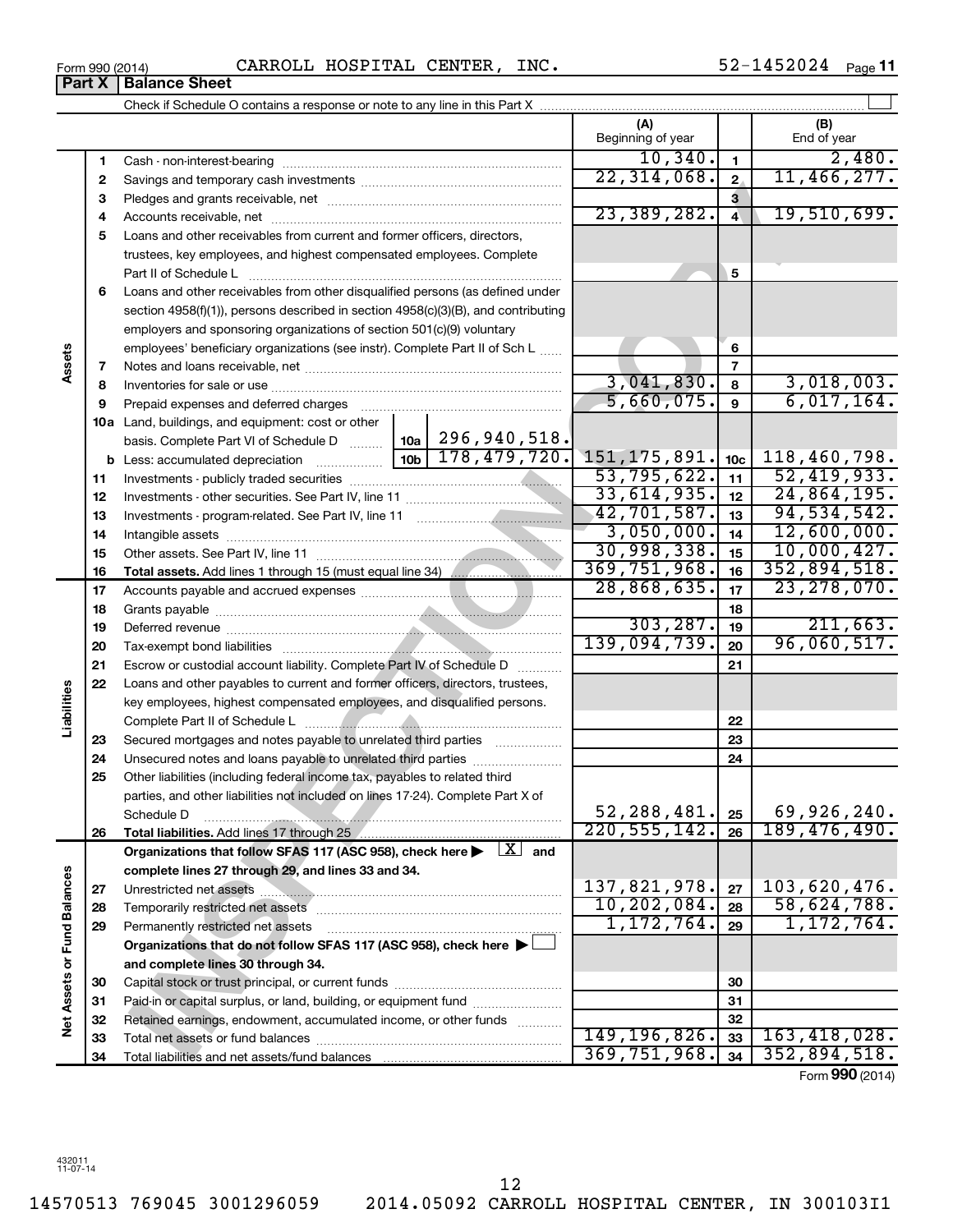|    | CARROLL HOSPITAL CENTER, INC.<br>Form 990 (2014)                                                                                |                | 52-1452024     |                |     | Page 12         |
|----|---------------------------------------------------------------------------------------------------------------------------------|----------------|----------------|----------------|-----|-----------------|
|    | Part XI Reconciliation of Net Assets                                                                                            |                |                |                |     |                 |
|    |                                                                                                                                 |                |                |                |     | $\mathbf{X}$    |
|    |                                                                                                                                 |                |                |                |     |                 |
| 1  |                                                                                                                                 | $\mathbf{1}$   | 232,360,227.   |                |     |                 |
| 2  |                                                                                                                                 | $\overline{2}$ | 221, 145, 222. |                |     |                 |
| 3  |                                                                                                                                 | $\overline{3}$ |                | 11, 215, 005.  |     |                 |
| 4  |                                                                                                                                 | $\overline{4}$ | 149, 196, 826. |                |     |                 |
| 5  | Net unrealized gains (losses) on investments [11] matter continuum matter is a set of the set of the set of the                 | 5              |                |                |     | 723, 234.       |
| 6  | Donated services and use of facilities                                                                                          | 6              |                |                |     |                 |
| 7  | Investment expenses                                                                                                             | $\overline{7}$ |                |                |     |                 |
| 8  |                                                                                                                                 | 8              |                |                |     |                 |
|    | Prior period adjustments <i>manufacture content and adjustments</i> and anti-                                                   | $\mathbf{9}$   |                | 2, 282, 963.   |     |                 |
| 9  |                                                                                                                                 |                |                |                |     |                 |
| 10 | Net assets or fund balances at end of year. Combine lines 3 through 9 (must equal Part X, line 33,                              |                | 163, 418, 028. |                |     |                 |
|    | column (B))                                                                                                                     | 10             |                |                |     |                 |
|    | Part XII Financial Statements and Reporting                                                                                     |                |                |                |     |                 |
|    |                                                                                                                                 |                |                |                |     |                 |
|    |                                                                                                                                 |                |                |                | Yes | No              |
| 1. | $\lfloor \mathbf{X} \rfloor$ Accrual<br>$\Box$ Other<br>Accounting method used to prepare the Form 990: [130] Cash              |                |                |                |     |                 |
|    | If the organization changed its method of accounting from a prior year or checked "Other," explain in Schedule O.               |                |                |                |     |                 |
|    |                                                                                                                                 |                |                | 2a             |     | х               |
|    | If "Yes," check a box below to indicate whether the financial statements for the year were compiled or reviewed on a            |                |                |                |     |                 |
|    | separate basis, consolidated basis, or both:                                                                                    |                |                |                |     |                 |
|    | <b>Consolidated basis</b><br>Separate basis<br>Both consolidated and separate basis                                             |                |                |                |     |                 |
|    |                                                                                                                                 |                |                | 2 <sub>b</sub> | х   |                 |
|    | If "Yes," check a box below to indicate whether the financial statements for the year were audited on a separate basis,         |                |                |                |     |                 |
|    | consolidated basis, or both:                                                                                                    |                |                |                |     |                 |
|    | $\boxed{\textbf{X}}$ Consolidated basis<br>Separate basis<br>Both consolidated and separate basis                               |                |                |                |     |                 |
|    | c If "Yes" to line 2a or 2b, does the organization have a committee that assumes responsibility for oversight of the audit,     |                |                |                |     |                 |
|    |                                                                                                                                 |                |                | 2c             | х   |                 |
|    | If the organization changed either its oversight process or selection process during the tax year, explain in Schedule O.       |                |                |                |     |                 |
|    | 3a As a result of a federal award, was the organization required to undergo an audit or audits as set forth in the Single Audit |                |                |                |     |                 |
|    |                                                                                                                                 |                |                | За             |     | х               |
|    | b If "Yes," did the organization undergo the required audit or audits? If the organization did not undergo the required audit   |                |                |                |     |                 |
|    |                                                                                                                                 |                |                | 3b             |     |                 |
|    |                                                                                                                                 |                |                |                |     | Form 990 (2014) |
|    |                                                                                                                                 |                |                |                |     |                 |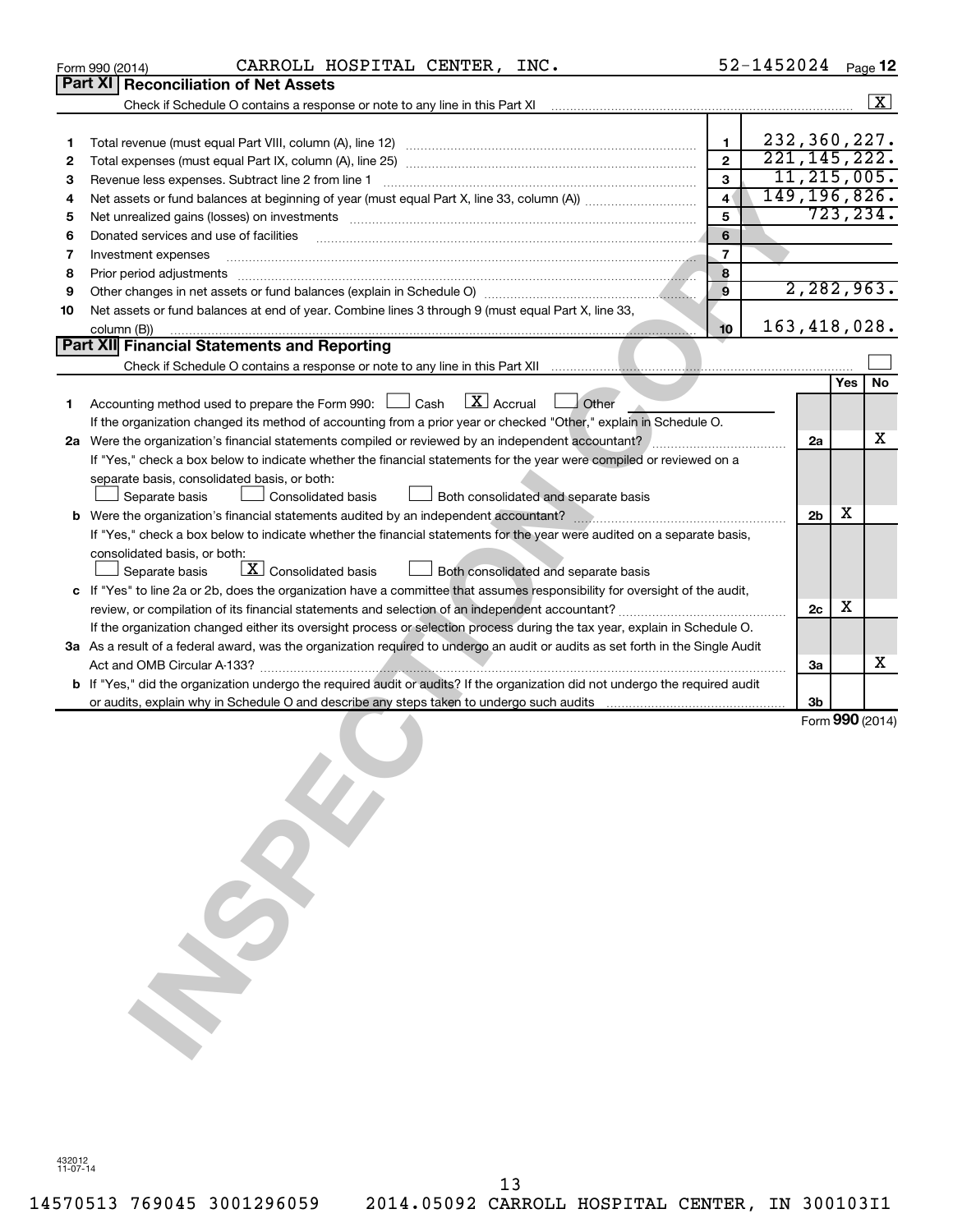| <b>SCHEDULE A</b> |  |
|-------------------|--|
|-------------------|--|

Department of the Treasury Internal Revenue Service

| (Form 990 or 990-EZ |  |
|---------------------|--|
|---------------------|--|

# Form 990 or 990-EZ) **Public Charity Status and Public Support**<br>
Complete if the organization is a section 501(c)(3) organization or a section<br> **2014**

**4947(a)(1) nonexempt charitable trust.**

| Attach to Form 990 or Form 990-EZ.                                                                  |
|-----------------------------------------------------------------------------------------------------|
| / Information about Schedule A (Form 990 or 990-EZ) and its instructions is at www.irs.gov/form990. |

| <b>Open to Public</b><br>Inspection |  |  |  |
|-------------------------------------|--|--|--|
|                                     |  |  |  |

OMB No. 1545-0047

|  | Name of the organization |
|--|--------------------------|
|--|--------------------------|

|                                                                                                                                                                                            | Name of the organization<br>CARROLL HOSPITAL CENTER, INC.                                                                                                                                                                      |            |                            |                          |                           |                        | <b>Employer identification number</b> |  |  |
|--------------------------------------------------------------------------------------------------------------------------------------------------------------------------------------------|--------------------------------------------------------------------------------------------------------------------------------------------------------------------------------------------------------------------------------|------------|----------------------------|--------------------------|---------------------------|------------------------|---------------------------------------|--|--|
| <b>Part I</b>                                                                                                                                                                              | Reason for Public Charity Status (All organizations must complete this part.) See instructions.                                                                                                                                |            |                            |                          |                           |                        | 52-1452024                            |  |  |
|                                                                                                                                                                                            |                                                                                                                                                                                                                                |            |                            |                          |                           |                        |                                       |  |  |
|                                                                                                                                                                                            | The organization is not a private foundation because it is: (For lines 1 through 11, check only one box.)                                                                                                                      |            |                            |                          |                           |                        |                                       |  |  |
| 1.                                                                                                                                                                                         | A church, convention of churches, or association of churches described in section 170(b)(1)(A)(i).                                                                                                                             |            |                            |                          |                           |                        |                                       |  |  |
| 2                                                                                                                                                                                          | A school described in section 170(b)(1)(A)(ii). (Attach Schedule E.)                                                                                                                                                           |            |                            |                          |                           |                        |                                       |  |  |
| $\lfloor x \rfloor$<br>3                                                                                                                                                                   | A hospital or a cooperative hospital service organization described in section 170(b)(1)(A)(iii).                                                                                                                              |            |                            |                          |                           |                        |                                       |  |  |
| 4                                                                                                                                                                                          | A medical research organization operated in conjunction with a hospital described in section 170(b)(1)(A)(iii). Enter the hospital's name,                                                                                     |            |                            |                          |                           |                        |                                       |  |  |
|                                                                                                                                                                                            | city, and state:                                                                                                                                                                                                               |            |                            |                          |                           |                        |                                       |  |  |
| 5                                                                                                                                                                                          | An organization operated for the benefit of a college or university owned or operated by a governmental unit described in                                                                                                      |            |                            |                          |                           |                        |                                       |  |  |
|                                                                                                                                                                                            | section 170(b)(1)(A)(iv). (Complete Part II.)                                                                                                                                                                                  |            |                            |                          |                           |                        |                                       |  |  |
| 6                                                                                                                                                                                          | A federal, state, or local government or governmental unit described in section 170(b)(1)(A)(v).                                                                                                                               |            |                            |                          |                           |                        |                                       |  |  |
| 7                                                                                                                                                                                          | An organization that normally receives a substantial part of its support from a governmental unit or from the general public described in                                                                                      |            |                            |                          |                           |                        |                                       |  |  |
|                                                                                                                                                                                            | section 170(b)(1)(A)(vi). (Complete Part II.)                                                                                                                                                                                  |            |                            |                          |                           |                        |                                       |  |  |
| 8                                                                                                                                                                                          | A community trust described in section 170(b)(1)(A)(vi). (Complete Part II.)                                                                                                                                                   |            |                            |                          |                           |                        |                                       |  |  |
| 9                                                                                                                                                                                          | An organization that normally receives: (1) more than 33 1/3% of its support from contributions, membership fees, and gross receipts from                                                                                      |            |                            |                          |                           |                        |                                       |  |  |
|                                                                                                                                                                                            | activities related to its exempt functions - subject to certain exceptions, and (2) no more than 33 1/3% of its support from gross investment                                                                                  |            |                            |                          |                           |                        |                                       |  |  |
|                                                                                                                                                                                            | income and unrelated business taxable income (less section 511 tax) from businesses acquired by the organization after June 30, 1975.                                                                                          |            |                            |                          |                           |                        |                                       |  |  |
|                                                                                                                                                                                            | See section 509(a)(2). (Complete Part III.)                                                                                                                                                                                    |            |                            |                          |                           |                        |                                       |  |  |
| 10                                                                                                                                                                                         | An organization organized and operated exclusively to test for public safety. See section 509(a)(4).                                                                                                                           |            |                            |                          |                           |                        |                                       |  |  |
| 11                                                                                                                                                                                         | An organization organized and operated exclusively for the benefit of, to perform the functions of, or to carry out the purposes of one or                                                                                     |            |                            |                          |                           |                        |                                       |  |  |
|                                                                                                                                                                                            | more publicly supported organizations described in section 509(a)(1) or section 509(a)(2). See section 509(a)(3). Check the box in                                                                                             |            |                            |                          |                           |                        |                                       |  |  |
|                                                                                                                                                                                            | lines 11a through 11d that describes the type of supporting organization and complete lines 11e, 11f, and 11g.                                                                                                                 |            |                            |                          |                           |                        |                                       |  |  |
| Type I. A supporting organization operated, supervised, or controlled by its supported organization(s), typically by giving<br>a                                                           |                                                                                                                                                                                                                                |            |                            |                          |                           |                        |                                       |  |  |
| the supported organization(s) the power to regularly appoint or elect a majority of the directors or trustees of the supporting                                                            |                                                                                                                                                                                                                                |            |                            |                          |                           |                        |                                       |  |  |
| organization. You must complete Part IV, Sections A and B.<br>Type II. A supporting organization supervised or controlled in connection with its supported organization(s), by having<br>b |                                                                                                                                                                                                                                |            |                            |                          |                           |                        |                                       |  |  |
|                                                                                                                                                                                            |                                                                                                                                                                                                                                |            |                            |                          |                           |                        |                                       |  |  |
|                                                                                                                                                                                            | control or management of the supporting organization vested in the same persons that control or manage the supported                                                                                                           |            |                            |                          |                           |                        |                                       |  |  |
|                                                                                                                                                                                            | organization(s). You must complete Part IV, Sections A and C.                                                                                                                                                                  |            |                            |                          |                           |                        |                                       |  |  |
| с                                                                                                                                                                                          | Type III functionally integrated. A supporting organization operated in connection with, and functionally integrated with,                                                                                                     |            |                            |                          |                           |                        |                                       |  |  |
|                                                                                                                                                                                            | its supported organization(s) (see instructions). You must complete Part IV, Sections A, D, and E.                                                                                                                             |            |                            |                          |                           |                        |                                       |  |  |
| d                                                                                                                                                                                          | Type III non-functionally integrated. A supporting organization operated in connection with its supported organization(s)                                                                                                      |            |                            |                          |                           |                        |                                       |  |  |
|                                                                                                                                                                                            | that is not functionally integrated. The organization generally must satisfy a distribution requirement and an attentiveness                                                                                                   |            |                            |                          |                           |                        |                                       |  |  |
|                                                                                                                                                                                            | requirement (see instructions). You must complete Part IV, Sections A and D, and Part V.                                                                                                                                       |            |                            |                          |                           |                        |                                       |  |  |
| e                                                                                                                                                                                          | Check this box if the organization received a written determination from the IRS that it is a Type I, Type II, Type III                                                                                                        |            |                            |                          |                           |                        |                                       |  |  |
|                                                                                                                                                                                            | functionally integrated, or Type III non-functionally integrated supporting organization.                                                                                                                                      |            |                            |                          |                           |                        |                                       |  |  |
|                                                                                                                                                                                            | f Enter the number of supported organizations [100] continuum continuum contract to make a set of supported organizations [100] continuum contract to make a set of the number of supported organizations [100] continuum cont |            |                            |                          |                           |                        |                                       |  |  |
|                                                                                                                                                                                            | g Provide the following information about the supported organization(s).<br>(i) Name of supported                                                                                                                              | $(ii)$ EIN | (iii) Type of organization | (iv) Is the organization |                           | (v) Amount of monetary | (vi) Amount of                        |  |  |
|                                                                                                                                                                                            | organization                                                                                                                                                                                                                   |            | (described on lines 1-9    | listed in your           |                           | support (see           | other support (see                    |  |  |
|                                                                                                                                                                                            |                                                                                                                                                                                                                                |            | above or IRC section       | Yes                      | governing document?<br>No | Instructions)          | Instructions)                         |  |  |
|                                                                                                                                                                                            |                                                                                                                                                                                                                                |            | (see instructions))        |                          |                           |                        |                                       |  |  |
|                                                                                                                                                                                            |                                                                                                                                                                                                                                |            |                            |                          |                           |                        |                                       |  |  |
|                                                                                                                                                                                            |                                                                                                                                                                                                                                |            |                            |                          |                           |                        |                                       |  |  |
|                                                                                                                                                                                            |                                                                                                                                                                                                                                |            |                            |                          |                           |                        |                                       |  |  |
|                                                                                                                                                                                            |                                                                                                                                                                                                                                |            |                            |                          |                           |                        |                                       |  |  |
|                                                                                                                                                                                            |                                                                                                                                                                                                                                |            |                            |                          |                           |                        |                                       |  |  |
|                                                                                                                                                                                            |                                                                                                                                                                                                                                |            |                            |                          |                           |                        |                                       |  |  |
|                                                                                                                                                                                            |                                                                                                                                                                                                                                |            |                            |                          |                           |                        |                                       |  |  |
|                                                                                                                                                                                            |                                                                                                                                                                                                                                |            |                            |                          |                           |                        |                                       |  |  |
|                                                                                                                                                                                            |                                                                                                                                                                                                                                |            |                            |                          |                           |                        |                                       |  |  |
|                                                                                                                                                                                            |                                                                                                                                                                                                                                |            |                            |                          |                           |                        |                                       |  |  |
| Total                                                                                                                                                                                      |                                                                                                                                                                                                                                |            |                            |                          |                           |                        |                                       |  |  |
|                                                                                                                                                                                            | LHA For Paperwork Reduction Act Notice, see the Instructions for                                                                                                                                                               |            |                            |                          |                           |                        | Schedule A (Form 990 or 990-EZ) 2014  |  |  |
|                                                                                                                                                                                            | Form 990 or 990-EZ. 432021 09-17-14                                                                                                                                                                                            |            |                            |                          |                           |                        |                                       |  |  |

14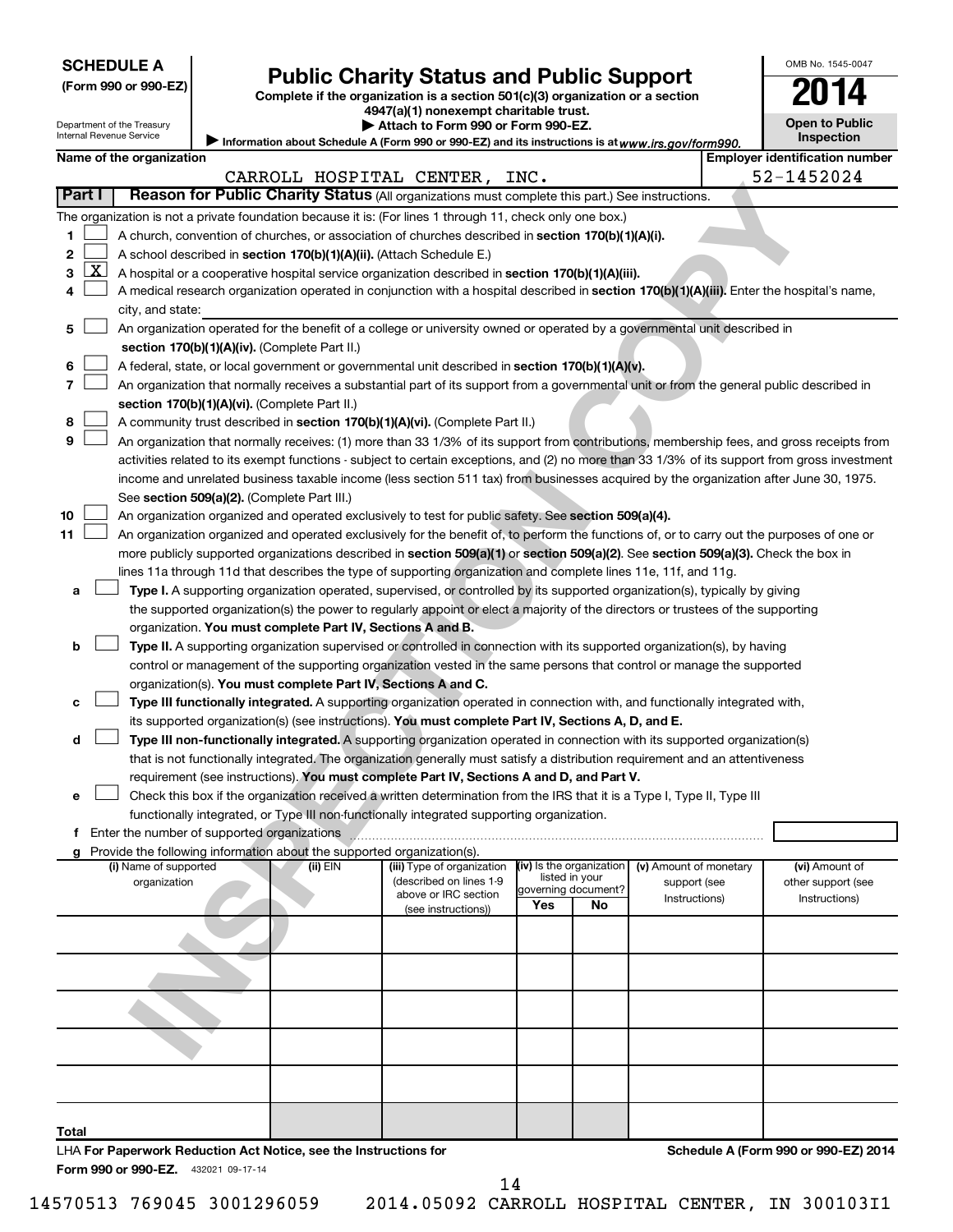## Schedule A (Form 990 or 990-EZ) 2014  $\,$  CARROLL <code>HOSPITAL CENTER</code> , <code>INC</code> .  $\,$   $\,$   $\,$  52-1452024 <code>Page</code>

(Complete only if you checked the box on line 5, 7, or 8 of Part I or if the organization failed to qualify under Part III. If the organization **Part II Support Schedule for Organizations Described in Sections 170(b)(1)(A)(iv) and 170(b)(1)(A)(vi)**

fails to qualify under the tests listed below, please complete Part III.)

|    | <b>Section A. Public Support</b>                                                                                                                                                                                              |          |            |            |            |                                      |           |
|----|-------------------------------------------------------------------------------------------------------------------------------------------------------------------------------------------------------------------------------|----------|------------|------------|------------|--------------------------------------|-----------|
|    | Calendar year (or fiscal year beginning in)                                                                                                                                                                                   | (a) 2010 | (b) 2011   | $(c)$ 2012 | $(d)$ 2013 | (e) 2014                             | (f) Total |
|    | 1 Gifts, grants, contributions, and                                                                                                                                                                                           |          |            |            |            |                                      |           |
|    | membership fees received. (Do not                                                                                                                                                                                             |          |            |            |            |                                      |           |
|    | include any "unusual grants.")                                                                                                                                                                                                |          |            |            |            |                                      |           |
|    | 2 Tax revenues levied for the organ-                                                                                                                                                                                          |          |            |            |            |                                      |           |
|    | ization's benefit and either paid to                                                                                                                                                                                          |          |            |            |            |                                      |           |
|    | or expended on its behalf                                                                                                                                                                                                     |          |            |            |            |                                      |           |
| З. | The value of services or facilities                                                                                                                                                                                           |          |            |            |            |                                      |           |
|    | furnished by a governmental unit to                                                                                                                                                                                           |          |            |            |            |                                      |           |
|    | the organization without charge                                                                                                                                                                                               |          |            |            |            |                                      |           |
|    | <b>Total.</b> Add lines 1 through 3                                                                                                                                                                                           |          |            |            |            |                                      |           |
| 5  | The portion of total contributions                                                                                                                                                                                            |          |            |            |            |                                      |           |
|    | by each person (other than a                                                                                                                                                                                                  |          |            |            |            |                                      |           |
|    | governmental unit or publicly                                                                                                                                                                                                 |          |            |            |            |                                      |           |
|    | supported organization) included                                                                                                                                                                                              |          |            |            |            |                                      |           |
|    | on line 1 that exceeds 2% of the                                                                                                                                                                                              |          |            |            |            |                                      |           |
|    | amount shown on line 11,                                                                                                                                                                                                      |          |            |            |            |                                      |           |
|    | column (f)                                                                                                                                                                                                                    |          |            |            |            |                                      |           |
|    | 6 Public support. Subtract line 5 from line 4.                                                                                                                                                                                |          |            |            |            |                                      |           |
|    | <b>Section B. Total Support</b>                                                                                                                                                                                               |          |            |            |            |                                      |           |
|    | Calendar year (or fiscal year beginning in)                                                                                                                                                                                   | (a) 2010 | $(b)$ 2011 | $(c)$ 2012 | $(d)$ 2013 | (e) 2014                             | (f) Total |
|    | 7 Amounts from line 4                                                                                                                                                                                                         |          |            |            |            |                                      |           |
| 8  | Gross income from interest,                                                                                                                                                                                                   |          |            |            |            |                                      |           |
|    | dividends, payments received on                                                                                                                                                                                               |          |            |            |            |                                      |           |
|    | securities loans, rents, royalties                                                                                                                                                                                            |          |            |            |            |                                      |           |
| 9  | and income from similar sources<br>Net income from unrelated business                                                                                                                                                         |          |            |            |            |                                      |           |
|    | activities, whether or not the                                                                                                                                                                                                |          |            |            |            |                                      |           |
|    | business is regularly carried on                                                                                                                                                                                              |          |            |            |            |                                      |           |
|    | <b>10</b> Other income. Do not include gain                                                                                                                                                                                   |          |            |            |            |                                      |           |
|    | or loss from the sale of capital                                                                                                                                                                                              |          |            |            |            |                                      |           |
|    | assets (Explain in Part VI.)                                                                                                                                                                                                  |          |            |            |            |                                      |           |
|    | 11 Total support. Add lines 7 through 10                                                                                                                                                                                      |          |            |            |            |                                      |           |
|    | <b>12</b> Gross receipts from related activities, etc. (see instructions)                                                                                                                                                     |          |            |            |            | 12                                   |           |
|    | 13 First five years. If the Form 990 is for the organization's first, second, third, fourth, or fifth tax year as a section 501(c)(3)                                                                                         |          |            |            |            |                                      |           |
|    | organization, check this box and stop here                                                                                                                                                                                    |          |            |            |            |                                      |           |
|    | Section C. Computation of Public Support Percentage                                                                                                                                                                           |          |            |            |            |                                      |           |
|    |                                                                                                                                                                                                                               |          |            |            |            | 14                                   | %         |
|    |                                                                                                                                                                                                                               |          |            |            |            | 15                                   | %         |
|    | 16a 33 1/3% support test - 2014. If the organization did not check the box on line 13, and line 14 is 33 1/3% or more, check this box and                                                                                     |          |            |            |            |                                      |           |
|    | stop here. The organization qualifies as a publicly supported organization manufaction manufacture or manufacture manufacture manufacture manufacture manufacture manufacture manufacture manufacture manufacture manufacture |          |            |            |            |                                      |           |
|    | b 33 1/3% support test - 2013. If the organization did not check a box on line 13 or 16a, and line 15 is 33 1/3% or more, check this box                                                                                      |          |            |            |            |                                      |           |
|    |                                                                                                                                                                                                                               |          |            |            |            |                                      |           |
|    | 17a 10% -facts-and-circumstances test - 2014. If the organization did not check a box on line 13, 16a, or 16b, and line 14 is 10% or more,                                                                                    |          |            |            |            |                                      |           |
|    | and if the organization meets the "facts-and-circumstances" test, check this box and stop here. Explain in Part VI how the organization                                                                                       |          |            |            |            |                                      |           |
|    |                                                                                                                                                                                                                               |          |            |            |            |                                      |           |
|    | b 10% -facts-and-circumstances test - 2013. If the organization did not check a box on line 13, 16a, 16b, or 17a, and line 15 is 10% or                                                                                       |          |            |            |            |                                      |           |
|    | more, and if the organization meets the "facts-and-circumstances" test, check this box and stop here. Explain in Part VI how the                                                                                              |          |            |            |            |                                      |           |
|    | organization meets the "facts-and-circumstances" test. The organization qualifies as a publicly supported organization                                                                                                        |          |            |            |            |                                      |           |
|    | 18 Private foundation. If the organization did not check a box on line 13, 16a, 16b, 17a, or 17b, check this box and see instructions.                                                                                        |          |            |            |            |                                      |           |
|    |                                                                                                                                                                                                                               |          |            |            |            | Schedule A (Form 990 or 990-EZ) 2014 |           |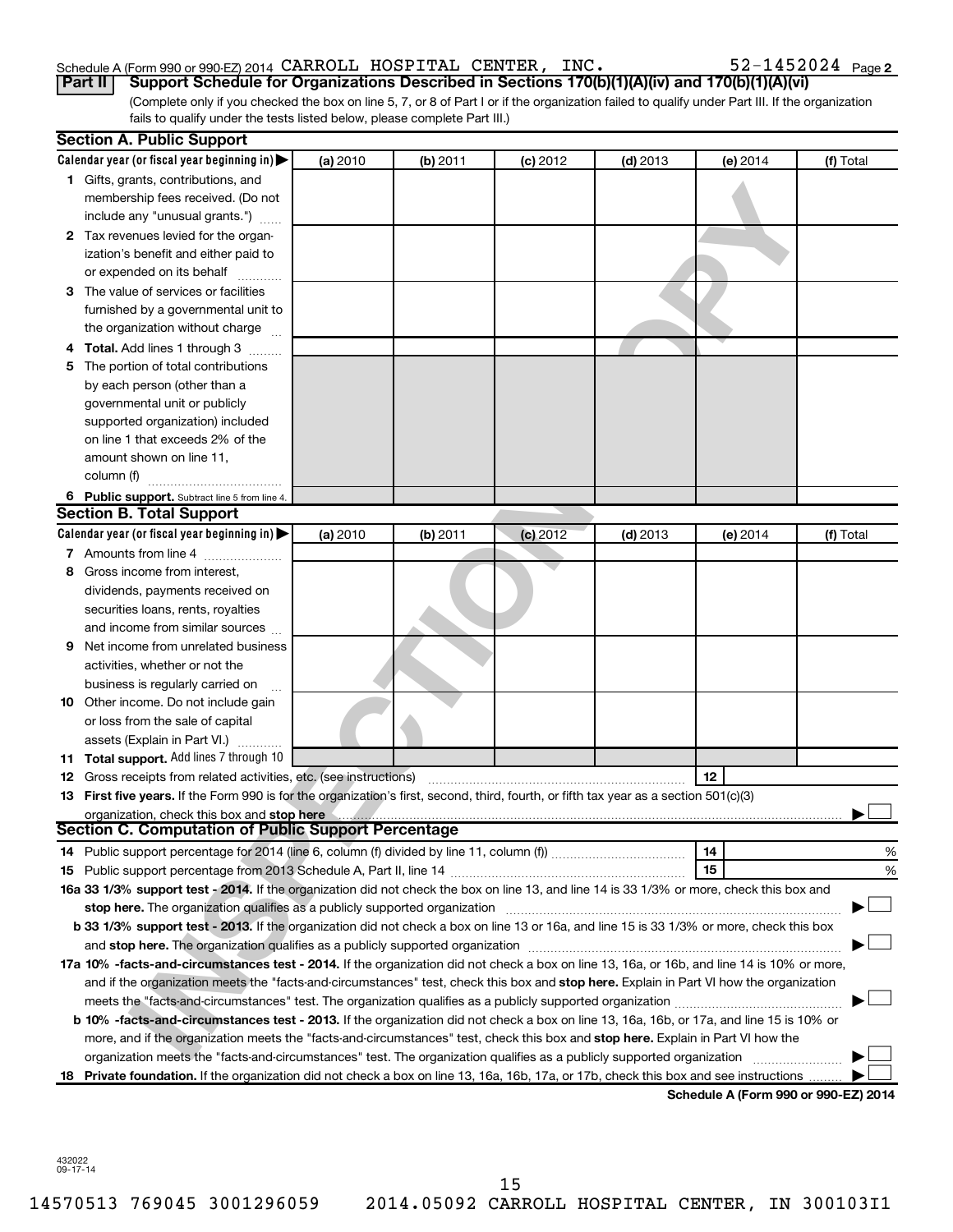## **Part III Support Schedule for Organizations Described in Section 509(a)(2)**

(Complete only if you checked the box on line 9 of Part I or if the organization failed to qualify under Part II. If the organization fails to qualify under the tests listed below, please complete Part II.)

|     | <b>Section A. Public Support</b>                                                                                                                                                         |          |          |            |            |            |                                      |
|-----|------------------------------------------------------------------------------------------------------------------------------------------------------------------------------------------|----------|----------|------------|------------|------------|--------------------------------------|
|     | Calendar year (or fiscal year beginning in)                                                                                                                                              | (a) 2010 | (b) 2011 | $(c)$ 2012 | $(d)$ 2013 | $(e)$ 2014 | (f) Total                            |
|     | 1 Gifts, grants, contributions, and                                                                                                                                                      |          |          |            |            |            |                                      |
|     | membership fees received. (Do not                                                                                                                                                        |          |          |            |            |            |                                      |
|     | include any "unusual grants.")                                                                                                                                                           |          |          |            |            |            |                                      |
|     | 2 Gross receipts from admissions,<br>merchandise sold or services per-<br>formed, or facilities furnished in<br>any activity that is related to the<br>organization's tax-exempt purpose |          |          |            |            |            |                                      |
|     | <b>3</b> Gross receipts from activities that                                                                                                                                             |          |          |            |            |            |                                      |
|     | are not an unrelated trade or bus-                                                                                                                                                       |          |          |            |            |            |                                      |
|     | iness under section 513                                                                                                                                                                  |          |          |            |            |            |                                      |
|     | 4 Tax revenues levied for the organ-                                                                                                                                                     |          |          |            |            |            |                                      |
|     | ization's benefit and either paid to                                                                                                                                                     |          |          |            |            |            |                                      |
|     | or expended on its behalf                                                                                                                                                                |          |          |            |            |            |                                      |
|     | 5 The value of services or facilities                                                                                                                                                    |          |          |            |            |            |                                      |
|     | furnished by a governmental unit to                                                                                                                                                      |          |          |            |            |            |                                      |
|     | the organization without charge                                                                                                                                                          |          |          |            |            |            |                                      |
|     | <b>6 Total.</b> Add lines 1 through 5                                                                                                                                                    |          |          |            |            |            |                                      |
|     | 7a Amounts included on lines 1, 2, and                                                                                                                                                   |          |          |            |            |            |                                      |
|     | 3 received from disqualified persons                                                                                                                                                     |          |          |            |            |            |                                      |
|     | <b>b</b> Amounts included on lines 2 and 3 received<br>from other than disqualified persons that<br>exceed the greater of \$5,000 or 1% of the<br>amount on line 13 for the year         |          |          |            |            |            |                                      |
|     | c Add lines 7a and 7b                                                                                                                                                                    |          |          |            |            |            |                                      |
|     | 8 Public support (Subtract line 7c from line 6.)                                                                                                                                         |          |          |            |            |            |                                      |
|     | <b>Section B. Total Support</b>                                                                                                                                                          |          |          |            |            |            |                                      |
|     | Calendar year (or fiscal year beginning in)                                                                                                                                              | (a) 2010 | (b) 2011 | $(c)$ 2012 | $(d)$ 2013 | (e) 2014   | (f) Total                            |
|     | 9 Amounts from line 6                                                                                                                                                                    |          |          |            |            |            |                                      |
|     | <b>10a</b> Gross income from interest,<br>dividends, payments received on<br>securities loans, rents, royalties<br>and income from similar sources                                       |          |          |            |            |            |                                      |
|     | <b>b</b> Unrelated business taxable income                                                                                                                                               |          |          |            |            |            |                                      |
|     | (less section 511 taxes) from businesses                                                                                                                                                 |          |          |            |            |            |                                      |
|     | acquired after June 30, 1975                                                                                                                                                             |          |          |            |            |            |                                      |
|     | c Add lines 10a and 10b                                                                                                                                                                  |          |          |            |            |            |                                      |
| 11. | Net income from unrelated business<br>activities not included in line 10b.<br>whether or not the business is<br>regularly carried on                                                     |          |          |            |            |            |                                      |
|     | <b>12</b> Other income. Do not include gain<br>or loss from the sale of capital<br>assets (Explain in Part VI.)                                                                          |          |          |            |            |            |                                      |
|     | <b>13</b> Total support. (Add lines 9, 10c, 11, and 12.)                                                                                                                                 |          |          |            |            |            |                                      |
|     | 14 First five years. If the Form 990 is for the organization's first, second, third, fourth, or fifth tax year as a section 501(c)(3) organization,                                      |          |          |            |            |            |                                      |
|     |                                                                                                                                                                                          |          |          |            |            |            |                                      |
|     | <b>Section C. Computation of Public Support Percentage</b>                                                                                                                               |          |          |            |            |            |                                      |
|     |                                                                                                                                                                                          |          |          |            |            | 15         | %                                    |
|     |                                                                                                                                                                                          |          |          |            |            | 16         | %                                    |
|     | Section D. Computation of Investment Income Percentage                                                                                                                                   |          |          |            |            |            |                                      |
|     | 17 Investment income percentage for 2014 (line 10c, column (f) divided by line 13, column (f))                                                                                           |          |          |            |            | 17         | %                                    |
|     | 18 Investment income percentage from 2013 Schedule A, Part III, line 17                                                                                                                  |          |          |            |            | 18         | %                                    |
|     | 19a 33 1/3% support tests - 2014. If the organization did not check the box on line 14, and line 15 is more than 33 1/3%, and line 17 is not                                             |          |          |            |            |            |                                      |
|     | more than 33 1/3%, check this box and stop here. The organization qualifies as a publicly supported organization                                                                         |          |          |            |            |            |                                      |
|     | b 33 1/3% support tests - 2013. If the organization did not check a box on line 14 or line 19a, and line 16 is more than 33 1/3%, and                                                    |          |          |            |            |            |                                      |
|     | line 18 is not more than 33 1/3%, check this box and stop here. The organization qualifies as a publicly supported organization                                                          |          |          |            |            |            |                                      |
|     |                                                                                                                                                                                          |          |          |            |            |            |                                      |
|     | 432023 09-17-14                                                                                                                                                                          |          |          | 16         |            |            | Schedule A (Form 990 or 990-EZ) 2014 |

14570513 769045 3001296059 2014.05092 CARROLL HOSPITAL CENTER, IN 300103I1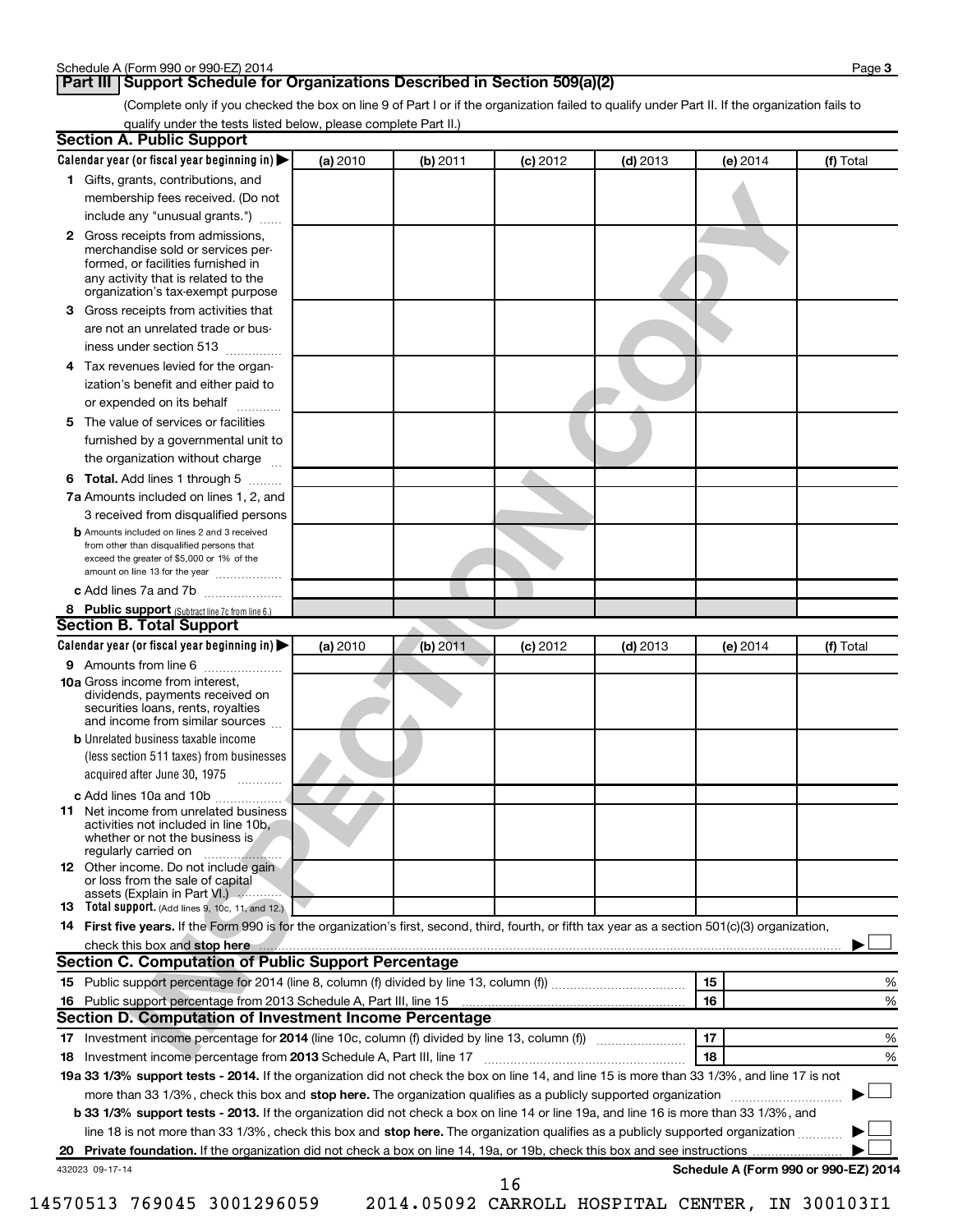## Schedule A (Form 990 or 990-EZ) 2014  $\,$  CARROLL <code>HOSPITAL CENTER</code> , <code>INC</code> .  $\,$   $\,$   $\,$  52-1452024 <code>Page</code>

## $52 - 1452024$  Page 4

**1**

**2**

**3a**

**3b**

**3c**

**4a**

**4b**

**4c**

**5a**

**5b 5c**

**6**

**7**

**8**

**9a**

**9b**

**9c**

**10a**

**10b**

**Yes No**

## **Part IV Supporting Organizations**

(Complete only if you checked a box on line 11 of Part I. If you checked 11a of Part I, complete Sections A and B. If you checked 11b of Part I, complete Sections A and C. If you checked 11c of Part I, complete Sections A, D, and E. If you checked 11d of Part I, complete Sections A and D, and complete Part V.)

#### **Section A. All Supporting Organizations**

| Are all of the organization's supported organizations listed by name in the organization's governing                   |
|------------------------------------------------------------------------------------------------------------------------|
| documents? If "No" describe in $P_{\text{art}}$ $V_I$ how the supported organizations are designated. If designated by |
| class or purpose, describe the designation. If historic and continuing relationship, explain.                          |

- **2** Did the organization have any supported organization that does not have an IRS determination of status under section 509(a)(1) or (2)? If "Yes," explain in **p<sub>art VI</sub> how the organization determined that the supported** *organization was described in section 509(a)(1) or (2).*
- **3a** Did the organization have a supported organization described in section 501(c)(4), (5), or (6)? If "Yes," answer *(b) and (c) below.*
- **b** Did the organization confirm that each supported organization qualified under section 501(c)(4), (5), or (6) and satisfied the public support tests under section 509(a)(2)? If "Yes," describe in  $_{\rm Part}$   $_{\rm VI}$  when and how the *organization made the determination.*
- **c** Did the organization ensure that all support to such organizations was used exclusively for section 170(c)(2) (B) purposes? If "Yes," explain in  $_{\mathsf{Part}}$   $_{\mathsf{V}}$  what controls the organization put in place to ensure such use.
- **4 a** *If* Was any supported organization not organized in the United States ("foreign supported organization")? *"Yes" and if you checked 11a or 11b in Part I, answer (b) and (c) below.*
- **b** Did the organization have ultimate control and discretion in deciding whether to make grants to the foreign supported organization? If "Yes," describe in Part VI how the organization had such control and discretion *despite being controlled or supervised by or in connection with its supported organizations.*
- **c** Did the organization support any foreign supported organization that does not have an IRS determination under sections 501(c)(3) and 509(a)(1) or (2)? If "Yes," ex*plain in*  $_{\sf Part}$  *VI what controls the organization used to ensure that all support to the foreign supported organization was used exclusively for section 170(c)(2)(B) purposes.*
- **5a** Did the organization add, substitute, or remove any supported organizations during the tax year? If "Yes," answer (b) and (c) below (if applicable). Also, provide detail in  $_{\rm Part}$   $_{\rm VI,}$  including (i) the names and EIN *numbers of the supported organizations added, substituted, or removed, (ii) the reasons for each such action, (iii) the authority under the organization's organizing document authorizing such action, and (iv) how the action was accomplished (such as by amendment to the organizing document).*
- **b** Type I or Type II only. Was any added or substituted supported organization part of a class already designated in the organization's organizing document?
- **c Substitutions only.**  Was the substitution the result of an event beyond the organization's control?
- **If the cognitizations associated cognitization** in the significant of the cognitization given in the collection of the collection of the collection of the collection of the collection of the collection of the collection o **6** Did the organization provide support (whether in the form of grants or the provision of services or facilities) to support or benefit one or more of the filing organization's supported organizations? If "Yes," provide detail in anyone other than (a) its supported organizations; (b) individuals that are part of the charitable class benefited by one or more of its supported organizations; or (c) other supporting organizations that also *Part VI.*
- **7** Did the organization provide a grant, loan, compensation, or other similar payment to a substantial controlled entity with regard to a substantial contributor? If "Yes," complete Part I of Schedule L (Form 990). contributor (defined in IRC 4958(c)(3)(C)), a family member of a substantial contributor, or a 35-percent
- **8** Did the organization make a loan to a disqualified person (as defined in section 4958) not described in line 7? *If "Yes," complete Part I of Schedule L (Form 990).*
- **9 a** Was the organization controlled directly or indirectly at any time during the tax year by one or more *If "Yes," provide detail in*  in section 509(a)(1) or (2))? *Part VI.* disqualified persons as defined in section 4946 (other than foundation managers and organizations described
- **b** Did one or more disqualified persons (as defined in line 9(a)) hold a controlling interest in any entity in which  *If "Yes," provide detail in*  the supporting organization had an interest? *Part VI.*
- **c** Did a disqualified person (as defined in line 9(a)) have an ownership interest in, or derive any personal benefit from, assets in which the supporting organization also had an interest? If "Yes," *provide detail in Part VI.*
- **10 a** Was the organization subject to the excess business holdings rules of IRC 4943 because of IRC 4943(f)  *If "Yes," answer (b) below.* organizations)? (regarding certain Type II supporting organizations, and all Type III non-functionally integrated supporting
	- **b** Did the organization have any excess business holdings in the tax year? (Use Schedule C, Form 4720, to *determine whether the organization had excess business holdings.)*

432024 09-17-14

**Schedule A (Form 990 or 990-EZ) 2014**

14570513 769045 3001296059 2014.05092 CARROLL HOSPITAL CENTER, IN 300103I1

17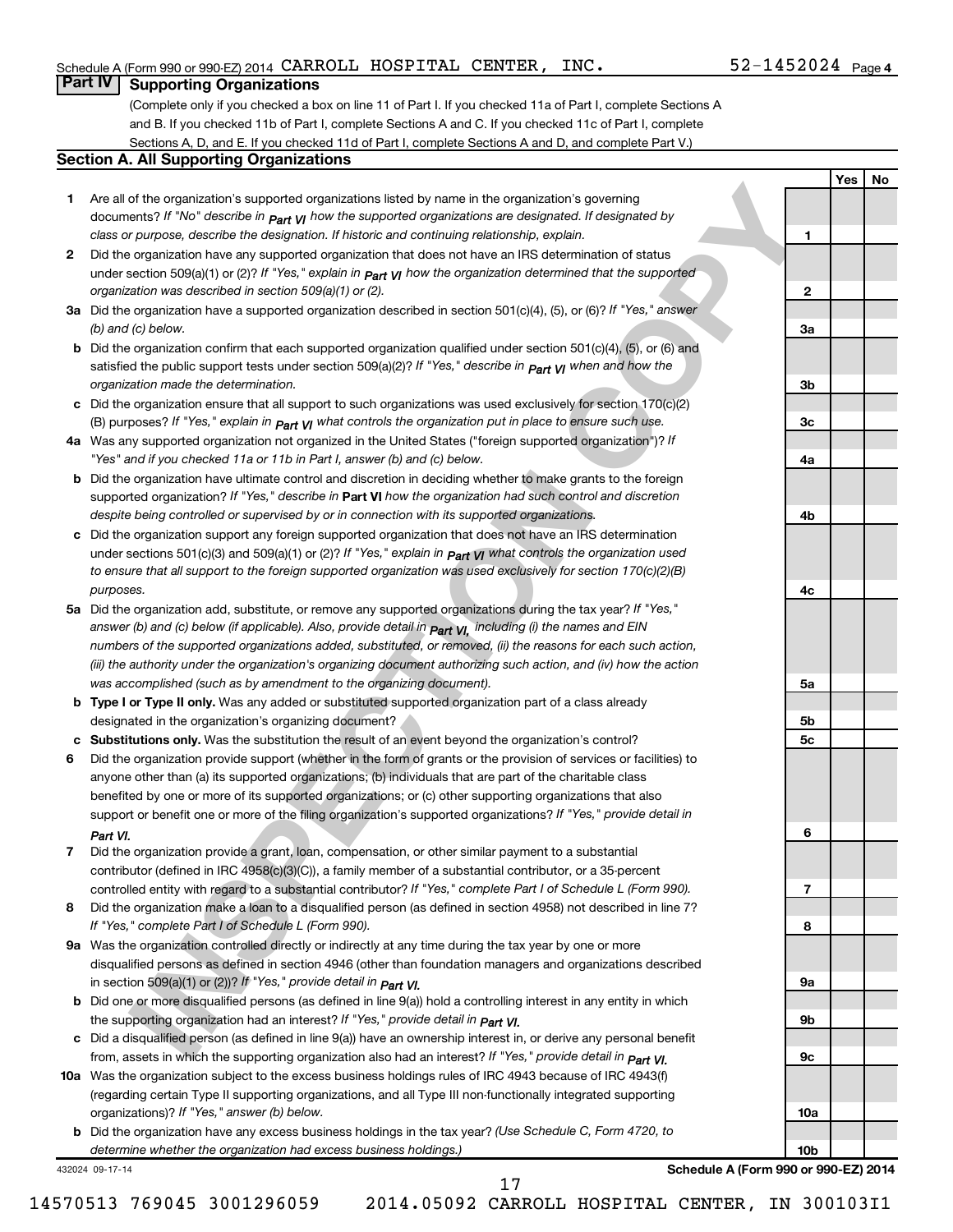#### Schedule A (Form 990 or 990-EZ) 2014 CARROLL HOSPITAL CENTER,INC。 5Z-I45ZUZ4 Page CARROLL HOSPITAL CENTER, INC. 52-1452024

|    | Part IV<br><b>Supporting Organizations (continued)</b>                                                                                                 |                 |     |    |
|----|--------------------------------------------------------------------------------------------------------------------------------------------------------|-----------------|-----|----|
|    |                                                                                                                                                        |                 | Yes | No |
| 11 | Has the organization accepted a gift or contribution from any of the following persons?                                                                |                 |     |    |
|    | a A person who directly or indirectly controls, either alone or together with persons described in (b) and (c)                                         |                 |     |    |
|    | below, the governing body of a supported organization?                                                                                                 | 11a             |     |    |
|    | <b>b</b> A family member of a person described in (a) above?                                                                                           | 11 <sub>b</sub> |     |    |
|    | c A 35% controlled entity of a person described in (a) or (b) above? If "Yes" to a, b, or c, provide detail in Part VI.                                | 11c             |     |    |
|    | <b>Section B. Type I Supporting Organizations</b>                                                                                                      |                 |     |    |
|    |                                                                                                                                                        |                 | Yes | No |
| 1  | Did the directors, trustees, or membership of one or more supported organizations have the power to                                                    |                 |     |    |
|    | regularly appoint or elect at least a majority of the organization's directors or trustees at all times during the                                     |                 |     |    |
|    |                                                                                                                                                        |                 |     |    |
|    | tax year? If "No," describe in $_{Part}$ $_{VI}$ how the supported organization(s) effectively operated, supervised, or                                |                 |     |    |
|    | controlled the organization's activities. If the organization had more than one supported organization,                                                |                 |     |    |
|    | describe how the powers to appoint and/or remove directors or trustees were allocated among the supported                                              |                 |     |    |
|    | organizations and what conditions or restrictions, if any, applied to such powers during the tax year.                                                 | 1               |     |    |
| 2  | Did the organization operate for the benefit of any supported organization other than the supported                                                    |                 |     |    |
|    | organization(s) that operated, supervised, or controlled the supporting organization? If "Yes," explain in                                             |                 |     |    |
|    | Part VI how providing such benefit carried out the purposes of the supported organization(s) that operated,                                            |                 |     |    |
|    | supervised, or controlled the supporting organization.                                                                                                 | 2               |     |    |
|    | <b>Section C. Type II Supporting Organizations</b>                                                                                                     |                 |     |    |
|    |                                                                                                                                                        |                 | Yes | No |
| 1  | Were a majority of the organization's directors or trustees during the tax year also a majority of the directors                                       |                 |     |    |
|    | or trustees of each of the organization's supported organization(s)? If "No," describe in Part VI how control                                          |                 |     |    |
|    | or management of the supporting organization was vested in the same persons that controlled or managed                                                 |                 |     |    |
|    | the supported organization(s).                                                                                                                         | 1               |     |    |
|    | <b>Section D. Type III Supporting Organizations</b>                                                                                                    |                 |     |    |
|    |                                                                                                                                                        |                 | Yes | No |
| 1  | Did the organization provide to each of its supported organizations, by the last day of the fifth month of the                                         |                 |     |    |
|    | organization's tax year, (1) a written notice describing the type and amount of support provided during the prior tax                                  |                 |     |    |
|    | year, (2) a copy of the Form 990 that was most recently filed as of the date of notification, and (3) copies of the                                    |                 |     |    |
|    | organization's governing documents in effect on the date of notification, to the extent not previously provided?                                       | 1               |     |    |
| 2  | Were any of the organization's officers, directors, or trustees either (i) appointed or elected by the supported                                       |                 |     |    |
|    | organization(s) or (ii) serving on the governing body of a supported organization? If "No," explain in part VI how                                     |                 |     |    |
|    | the organization maintained a close and continuous working relationship with the supported organization(s).                                            | 2               |     |    |
| 3  | By reason of the relationship described in (2), did the organization's supported organizations have a                                                  |                 |     |    |
|    | significant voice in the organization's investment policies and in directing the use of the organization's                                             |                 |     |    |
|    | income or assets at all times during the tax year? If "Yes," describe in $P_{\text{art } VI}$ the role the organization's                              |                 |     |    |
|    | supported organizations played in this regard.                                                                                                         | з               |     |    |
|    | Section E. Type III Functionally-Integrated Supporting Organizations                                                                                   |                 |     |    |
| 1  | Check the box next to the method that the organization used to satisfy the Integral Part Test during the year(see instructions):                       |                 |     |    |
| a  | The organization satisfied the Activities Test. Complete line 2 below.                                                                                 |                 |     |    |
| b  | The organization is the parent of each of its supported organizations. Complete line 3 below.                                                          |                 |     |    |
| c  | The organization supported a governmental entity. Describe in Part VI how you supported a government entity (see instructions).                        |                 |     |    |
| 2  | Activities Test. Answer (a) and (b) below.                                                                                                             |                 | Yes | No |
| a  | Did substantially all of the organization's activities during the tax year directly further the exempt purposes of                                     |                 |     |    |
|    | the supported organization(s) to which the organization was responsive? If "Yes," then in Part VI identify                                             |                 |     |    |
|    | how these activities directly furthered their exempt purposes,                                                                                         |                 |     |    |
|    | those supported organizations and explain<br>how the organization was responsive to those supported organizations, and how the organization determined |                 |     |    |
|    | that these activities constituted substantially all of its activities.                                                                                 | 2a              |     |    |
|    | <b>b</b> Did the activities described in (a) constitute activities that, but for the organization's involvement, one or more                           |                 |     |    |
|    | of the organization's supported organization(s) would have been engaged in? If "Yes," explain in <b>Part VI</b> the                                    |                 |     |    |
|    |                                                                                                                                                        |                 |     |    |
|    | reasons for the organization's position that its supported organization(s) would have engaged in these                                                 |                 |     |    |
|    | activities but for the organization's involvement.                                                                                                     | 2b              |     |    |
| З  | Parent of Supported Organizations. Answer (a) and (b) below.                                                                                           |                 |     |    |
| а  | Did the organization have the power to regularly appoint or elect a majority of the officers, directors, or                                            |                 |     |    |
|    | trustees of each of the supported organizations? Provide details in <i>Part VI.</i>                                                                    | За              |     |    |
|    | <b>b</b> Did the organization exercise a substantial degree of direction over the policies, programs, and activities of each                           |                 |     |    |
|    | of its supported organizations? If "Yes," describe in $P_{\text{Qff}}$ $y_1$ the role played by the organization in this regard.                       | Зb              |     |    |
|    | Schedule A (Form 990 or 990-EZ) 2014<br>432025 09-17-14<br>18                                                                                          |                 |     |    |
|    |                                                                                                                                                        |                 |     |    |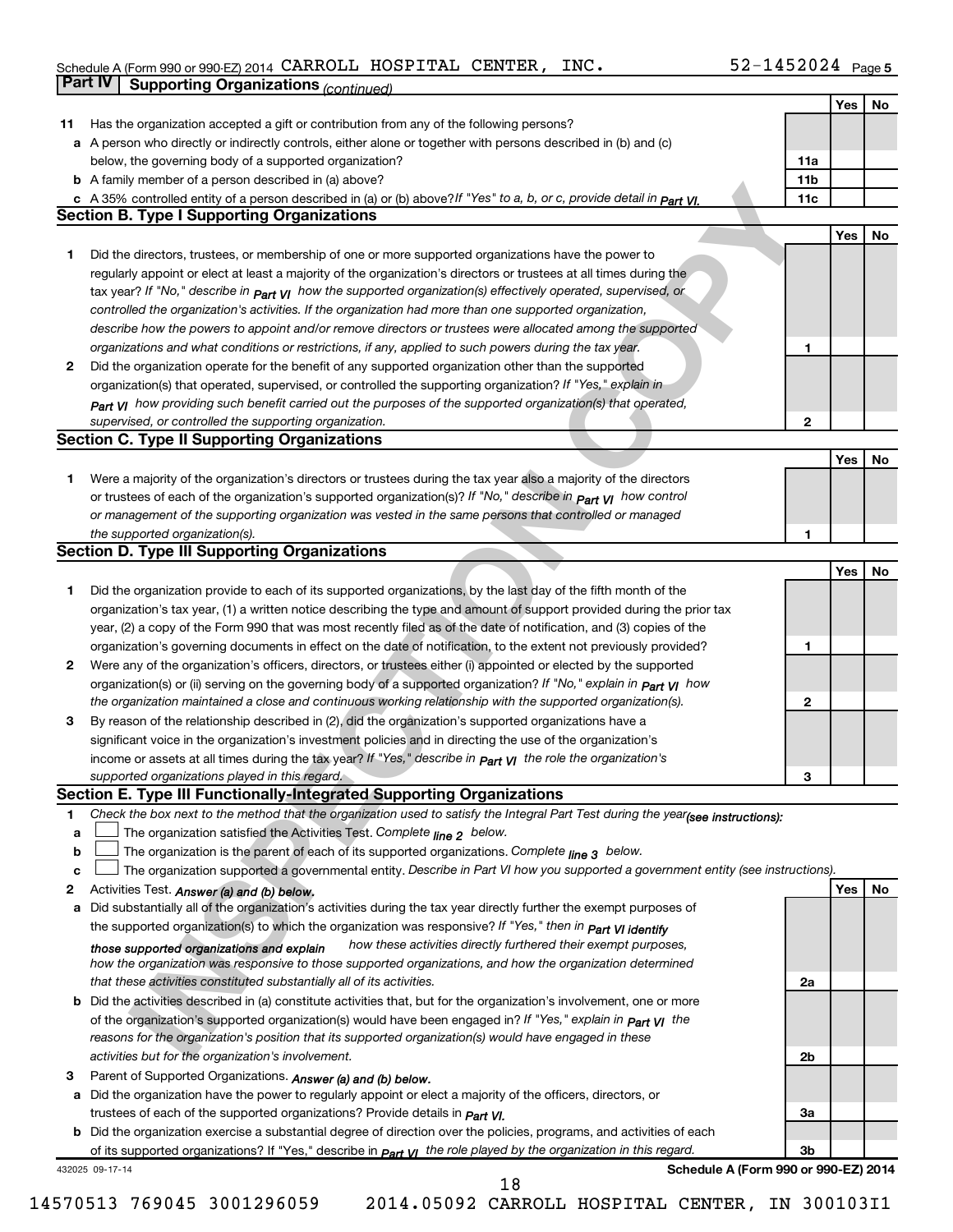|  | Schedule A (Form 990 or 990-EZ) 2014 CARROLL HOSPITAL CENTER, INC.                    |  |  | $52 - 1452024$ Page 6 |  |
|--|---------------------------------------------------------------------------------------|--|--|-----------------------|--|
|  | <b>Part V</b> Type III Non-Functionally Integrated 509(a)(3) Supporting Organizations |  |  |                       |  |

1 **Letter on Reck here if the organization satisfied the Integral Part Test as a qualifying trust on Nov. 20, 1970. See instructions. All** other Type III non-functionally integrated supporting organizations must complete Sections A through E.

|                | Section A - Adjusted Net Income                                                                                                   |                | (A) Prior Year | (B) Current Year                     |
|----------------|-----------------------------------------------------------------------------------------------------------------------------------|----------------|----------------|--------------------------------------|
|                |                                                                                                                                   | 1              |                | (optional)                           |
| 1              | Net short-term capital gain                                                                                                       | $\mathbf{2}$   |                |                                      |
| 2<br>3         | Recoveries of prior-year distributions                                                                                            | 3              |                |                                      |
|                | Other gross income (see instructions)                                                                                             | 4              |                |                                      |
| 4              | Add lines 1 through 3                                                                                                             | 5              |                |                                      |
| 5              | Depreciation and depletion                                                                                                        |                |                |                                      |
| 6              | Portion of operating expenses paid or incurred for production or                                                                  |                |                |                                      |
|                | collection of gross income or for management, conservation, or                                                                    |                |                |                                      |
|                | maintenance of property held for production of income (see instructions)                                                          | 6              |                |                                      |
| 7              | Other expenses (see instructions)                                                                                                 | $\overline{7}$ |                |                                      |
| 8              | Adjusted Net Income (subtract lines 5, 6 and 7 from line 4)                                                                       | 8              |                |                                      |
|                | Section B - Minimum Asset Amount                                                                                                  |                | (A) Prior Year | (B) Current Year<br>(optional)       |
| 1              | Aggregate fair market value of all non-exempt-use assets (see                                                                     |                |                |                                      |
|                | instructions for short tax year or assets held for part of year):                                                                 |                |                |                                      |
|                | a Average monthly value of securities                                                                                             | 1a             |                |                                      |
|                | <b>b</b> Average monthly cash balances                                                                                            | 1b             |                |                                      |
|                | c Fair market value of other non-exempt-use assets                                                                                | 1c             |                |                                      |
|                | d Total (add lines 1a, 1b, and 1c)                                                                                                | 1d             |                |                                      |
|                | e Discount claimed for blockage or other                                                                                          |                |                |                                      |
|                | factors (explain in detail in Part VI):                                                                                           |                |                |                                      |
| 2              | Acquisition indebtedness applicable to non-exempt-use assets                                                                      | $\overline{2}$ |                |                                      |
| 3              | Subtract line 2 from line 1d                                                                                                      | 3              |                |                                      |
| 4              | Cash deemed held for exempt use. Enter 1-1/2% of line 3 (for greater amount,                                                      |                |                |                                      |
|                | see instructions).                                                                                                                | 4              |                |                                      |
| 5              | Net value of non-exempt-use assets (subtract line 4 from line 3)                                                                  | 5              |                |                                      |
| 6              | Multiply line 5 by .035                                                                                                           | 6              |                |                                      |
| 7              | Recoveries of prior-year distributions                                                                                            | $\overline{7}$ |                |                                      |
| 8              | Minimum Asset Amount (add line 7 to line 6)                                                                                       | 8              |                |                                      |
|                | <b>Section C - Distributable Amount</b>                                                                                           |                |                | <b>Current Year</b>                  |
| 1              | Adjusted net income for prior year (from Section A, line 8, Column A)                                                             | 1              |                |                                      |
| $\mathbf{2}$   | Enter 85% of line 1                                                                                                               | $\mathbf{2}$   |                |                                      |
| 3              | Minimum asset amount for prior year (from Section B, line 8, Column A)                                                            | 3              |                |                                      |
| 4              | Enter greater of line 2 or line 3                                                                                                 | 4              |                |                                      |
| 5              | Income tax imposed in prior year                                                                                                  | 5              |                |                                      |
| 6              | Distributable Amount. Subtract line 5 from line 4, unless subject to                                                              |                |                |                                      |
|                | emergency temporary reduction (see instructions)                                                                                  | 6              |                |                                      |
| $\overline{7}$ | Check here if the current year is the organization's first as a non-functionally-integrated Type III supporting organization (see |                |                |                                      |
|                | instructions).                                                                                                                    |                |                |                                      |
|                |                                                                                                                                   |                |                | Schedule A (Form 990 or 990-EZ) 2014 |

432026 09-17-14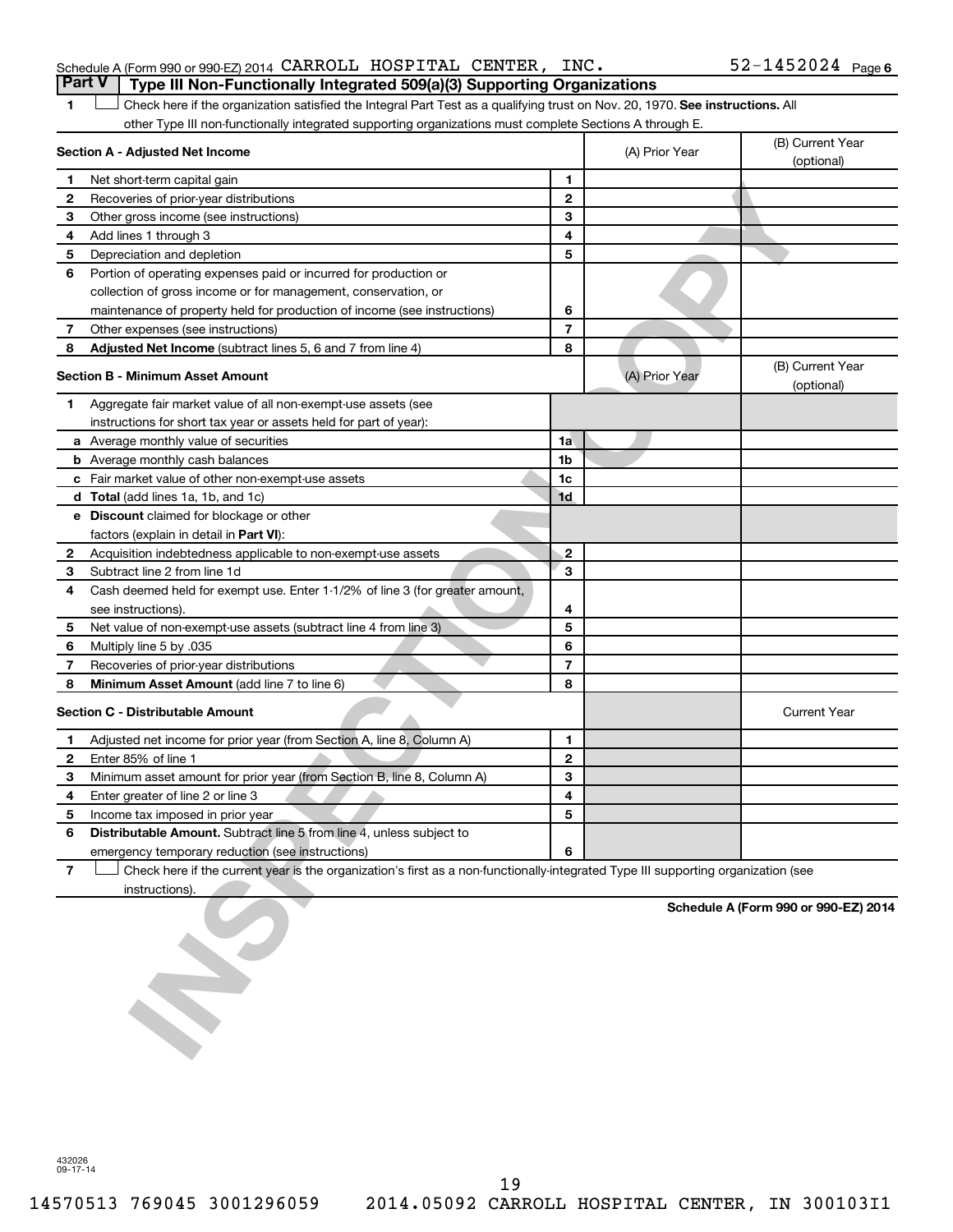### Schedule A (Form 990 or 990-EZ) 2014  $\,$  CARROLL <code>HOSPITAL CENTER</code> , <code>INC</code> .  $\,$   $\,$   $\,$  52-1452024 <code>Page</code>

| <b>Part V</b> |             | Type III Non-Functionally Integrated 509(a)(3) Supporting Organizations (continued)        |                                    |                                                      |                                                  |
|---------------|-------------|--------------------------------------------------------------------------------------------|------------------------------------|------------------------------------------------------|--------------------------------------------------|
|               |             | <b>Section D - Distributions</b>                                                           |                                    |                                                      | <b>Current Year</b>                              |
| 1             |             | Amounts paid to supported organizations to accomplish exempt purposes                      |                                    |                                                      |                                                  |
| 2             |             | Amounts paid to perform activity that directly furthers exempt purposes of supported       |                                    |                                                      |                                                  |
|               |             | organizations, in excess of income from activity                                           |                                    |                                                      |                                                  |
| 3             |             | Administrative expenses paid to accomplish exempt purposes of supported organizations      |                                    |                                                      |                                                  |
| 4             |             | Amounts paid to acquire exempt-use assets                                                  |                                    |                                                      |                                                  |
| 5             |             | Qualified set-aside amounts (prior IRS approval required)                                  |                                    |                                                      |                                                  |
| 6             |             | Other distributions (describe in Part VI). See instructions.                               |                                    |                                                      |                                                  |
| 7             |             | Total annual distributions. Add lines 1 through 6.                                         |                                    |                                                      |                                                  |
| 8             |             | Distributions to attentive supported organizations to which the organization is responsive |                                    |                                                      |                                                  |
|               |             | (provide details in Part VI). See instructions.                                            |                                    |                                                      |                                                  |
| 9             |             | Distributable amount for 2014 from Section C, line 6                                       |                                    |                                                      |                                                  |
| 10            |             | Line 8 amount divided by Line 9 amount                                                     |                                    |                                                      |                                                  |
|               |             | Section E - Distribution Allocations (see instructions)                                    | (i)<br><b>Excess Distributions</b> | (ii)<br><b>Underdistributions</b><br><b>Pre-2014</b> | (iii)<br><b>Distributable</b><br>Amount for 2014 |
| 1             |             | Distributable amount for 2014 from Section C, line 6                                       |                                    |                                                      |                                                  |
| 2             |             | Underdistributions, if any, for years prior to 2014                                        |                                    |                                                      |                                                  |
|               |             | (reasonable cause required-see instructions)                                               |                                    |                                                      |                                                  |
| 3             |             | Excess distributions carryover, if any, to 2014:                                           |                                    |                                                      |                                                  |
| a             |             |                                                                                            |                                    |                                                      |                                                  |
| b             |             |                                                                                            |                                    |                                                      |                                                  |
| с             |             |                                                                                            |                                    |                                                      |                                                  |
| d             |             |                                                                                            |                                    |                                                      |                                                  |
|               | e From 2013 |                                                                                            |                                    |                                                      |                                                  |
| f             |             | <b>Total</b> of lines 3a through e                                                         |                                    |                                                      |                                                  |
|               |             | <b>g</b> Applied to underdistributions of prior years                                      |                                    |                                                      |                                                  |
|               |             | <b>h</b> Applied to 2014 distributable amount                                              |                                    |                                                      |                                                  |
|               |             | Carryover from 2009 not applied (see instructions)                                         |                                    |                                                      |                                                  |
|               |             | Remainder. Subtract lines 3g, 3h, and 3i from 3f.                                          |                                    |                                                      |                                                  |
| 4             | line $7:$   | Distributions for 2014 from Section D,                                                     |                                    |                                                      |                                                  |
|               |             | a Applied to underdistributions of prior years                                             |                                    |                                                      |                                                  |
|               |             | <b>b</b> Applied to 2014 distributable amount                                              |                                    |                                                      |                                                  |
| с             |             | Remainder. Subtract lines 4a and 4b from 4.                                                |                                    |                                                      |                                                  |
| 5             |             | Remaining underdistributions for years prior to 2014, if                                   |                                    |                                                      |                                                  |
|               |             | any. Subtract lines 3g and 4a from line 2 (if amount                                       |                                    |                                                      |                                                  |
|               |             | greater than zero, see instructions),                                                      |                                    |                                                      |                                                  |
| 6             |             | Remaining underdistributions for 2014. Subtract lines 3h                                   |                                    |                                                      |                                                  |
|               |             | and 4b from line 1 (if amount greater than zero, see                                       |                                    |                                                      |                                                  |
|               |             | instructions).                                                                             |                                    |                                                      |                                                  |
| $\mathbf{7}$  |             | Excess distributions carryover to 2015. Add lines 3j                                       |                                    |                                                      |                                                  |
|               | and 4c.     |                                                                                            |                                    |                                                      |                                                  |
| 8             |             | Breakdown of line 7:                                                                       |                                    |                                                      |                                                  |
| a             |             |                                                                                            |                                    |                                                      |                                                  |
| b             |             |                                                                                            |                                    |                                                      |                                                  |
| c             |             |                                                                                            |                                    |                                                      |                                                  |
|               |             | d Excess from 2013                                                                         |                                    |                                                      |                                                  |
|               |             | e Excess from 2014                                                                         |                                    |                                                      |                                                  |
|               |             |                                                                                            |                                    |                                                      | Schedule A (Form 990 or 990-EZ) 2014             |

432027 09-17-14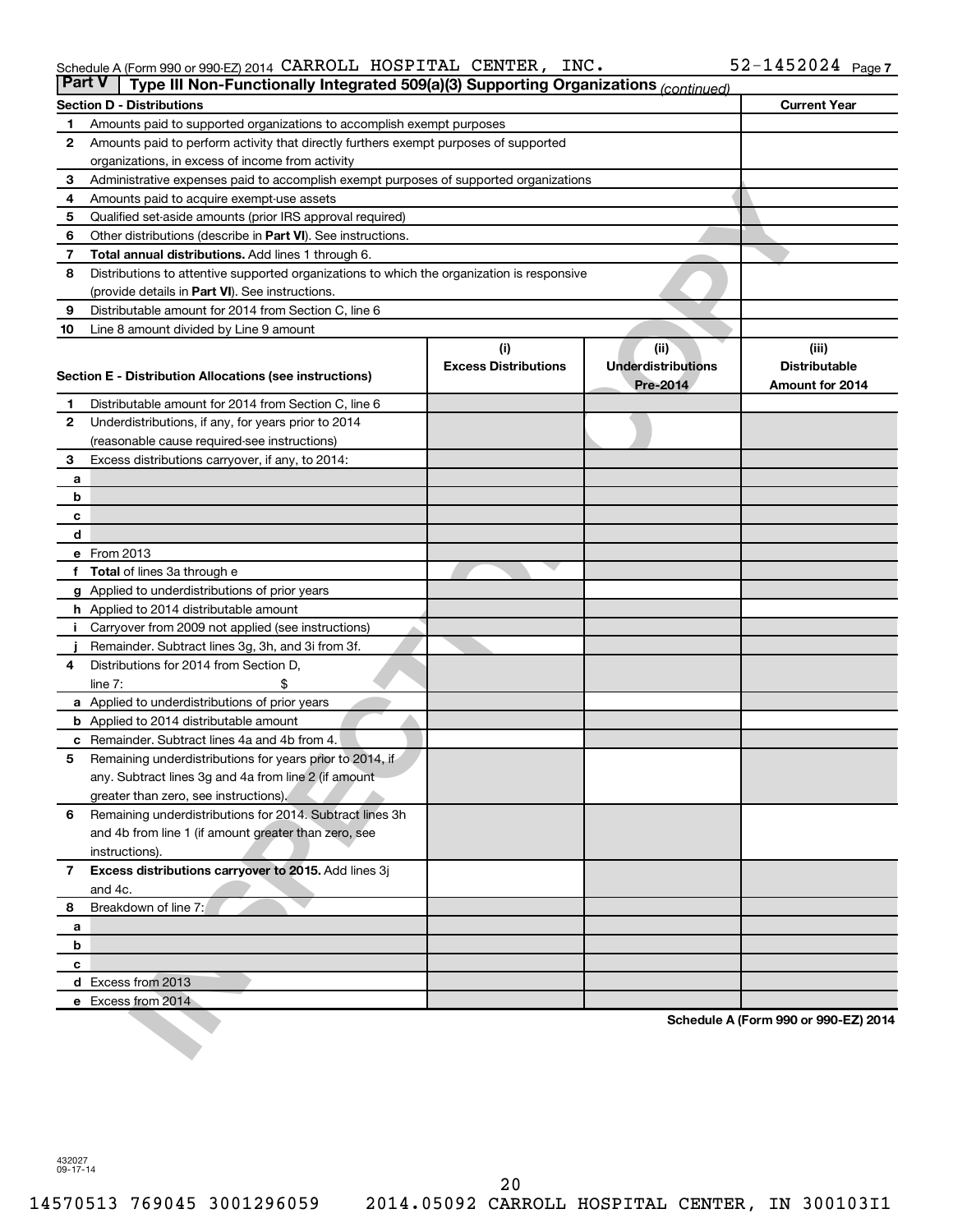|                 | Also complete this part for any additional information. (See instructions). |
|-----------------|-----------------------------------------------------------------------------|
|                 |                                                                             |
|                 |                                                                             |
|                 |                                                                             |
|                 |                                                                             |
|                 |                                                                             |
|                 |                                                                             |
|                 |                                                                             |
|                 |                                                                             |
|                 |                                                                             |
|                 |                                                                             |
|                 |                                                                             |
|                 |                                                                             |
|                 |                                                                             |
|                 |                                                                             |
|                 |                                                                             |
|                 |                                                                             |
|                 |                                                                             |
|                 |                                                                             |
|                 |                                                                             |
|                 |                                                                             |
|                 |                                                                             |
|                 |                                                                             |
|                 |                                                                             |
|                 |                                                                             |
|                 |                                                                             |
|                 |                                                                             |
|                 |                                                                             |
|                 |                                                                             |
|                 |                                                                             |
|                 |                                                                             |
|                 |                                                                             |
|                 |                                                                             |
|                 |                                                                             |
|                 |                                                                             |
|                 |                                                                             |
|                 |                                                                             |
|                 |                                                                             |
|                 |                                                                             |
| 432028 09-17-14 | Schedule A (Form 990 or 990-EZ) 2014<br>21                                  |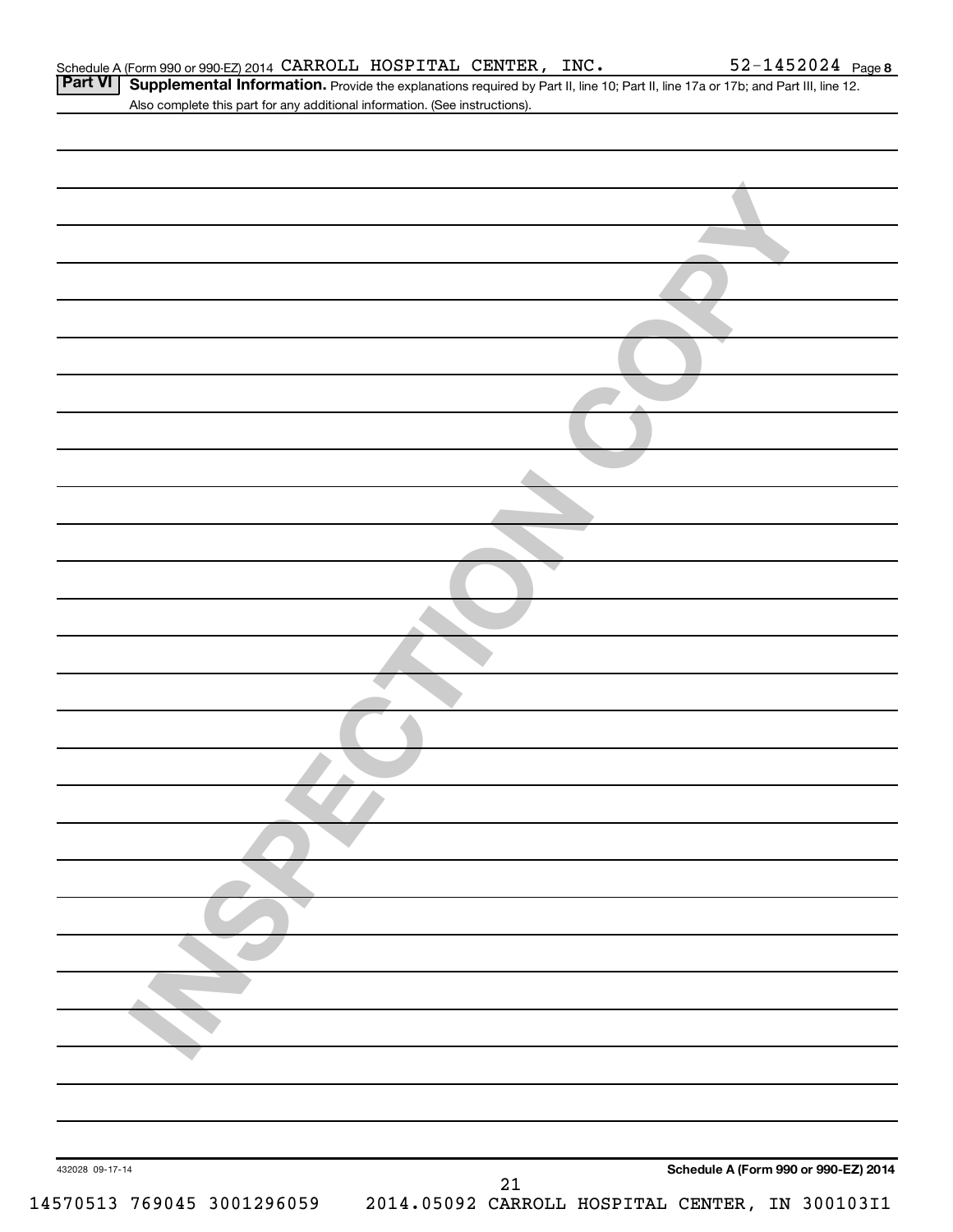**(Form 990, 990-EZ,**

Department of the Treasury Internal Revenue Service

\*\* PUBLIC DISCLOSURE COPY \*\*

## **Schedule B Schedule of Contributors**

**or 990-PF) | Attach to Form 990, Form 990-EZ, or Form 990-PF. | Information about Schedule B (Form 990, 990-EZ, or 990-PF) and** its instructions is at <sub>www.irs.gov/form990  $\cdot$ </sub>

**2014**

OMB No. 1545-0047

| Name of the organization       |                                                                                                                                                                                                                                                                                                                                                                                                                                                                                                                                                                        | <b>Employer identification number</b> |
|--------------------------------|------------------------------------------------------------------------------------------------------------------------------------------------------------------------------------------------------------------------------------------------------------------------------------------------------------------------------------------------------------------------------------------------------------------------------------------------------------------------------------------------------------------------------------------------------------------------|---------------------------------------|
|                                | CARROLL HOSPITAL CENTER,<br>INC.                                                                                                                                                                                                                                                                                                                                                                                                                                                                                                                                       | 52-1452024                            |
| Organization type (check one): |                                                                                                                                                                                                                                                                                                                                                                                                                                                                                                                                                                        |                                       |
| Filers of:                     | Section:                                                                                                                                                                                                                                                                                                                                                                                                                                                                                                                                                               |                                       |
| Form 990 or 990-EZ             | $\boxed{\textbf{X}}$ 501(c)( 3) (enter number) organization                                                                                                                                                                                                                                                                                                                                                                                                                                                                                                            |                                       |
|                                | 4947(a)(1) nonexempt charitable trust not treated as a private foundation                                                                                                                                                                                                                                                                                                                                                                                                                                                                                              |                                       |
|                                | 527 political organization                                                                                                                                                                                                                                                                                                                                                                                                                                                                                                                                             |                                       |
| Form 990-PF                    | 501(c)(3) exempt private foundation                                                                                                                                                                                                                                                                                                                                                                                                                                                                                                                                    |                                       |
|                                | 4947(a)(1) nonexempt charitable trust treated as a private foundation                                                                                                                                                                                                                                                                                                                                                                                                                                                                                                  |                                       |
|                                | 501(c)(3) taxable private foundation                                                                                                                                                                                                                                                                                                                                                                                                                                                                                                                                   |                                       |
|                                |                                                                                                                                                                                                                                                                                                                                                                                                                                                                                                                                                                        |                                       |
|                                | Check if your organization is covered by the General Rule or a Special Rule.<br>Note. Only a section 501(c)(7), (8), or (10) organization can check boxes for both the General Rule and a Special Rule. See instructions.                                                                                                                                                                                                                                                                                                                                              |                                       |
| <b>General Rule</b>            |                                                                                                                                                                                                                                                                                                                                                                                                                                                                                                                                                                        |                                       |
| $\lfloor x \rfloor$            | For an organization filing Form 990, 990-EZ, or 990-PF that received, during the year, contributions totaling \$5,000 or more (in money or<br>property) from any one contributor. Complete Parts I and II. See instructions for determining a contributor's total contributions.                                                                                                                                                                                                                                                                                       |                                       |
| <b>Special Rules</b>           |                                                                                                                                                                                                                                                                                                                                                                                                                                                                                                                                                                        |                                       |
|                                | For an organization described in section 501(c)(3) filing Form 990 or 990-EZ that met the 33 1/3% support test of the regulations under<br>sections 509(a)(1) and 170(b)(1)(A)(vi), that checked Schedule A (Form 990 or 990-EZ), Part II, line 13, 16a, or 16b, and that received from<br>any one contributor, during the year, total contributions of the greater of (1) \$5,000 or (2) 2% of the amount on (i) Form 990, Part VIII, line 1h,<br>or (ii) Form 990-EZ, line 1. Complete Parts I and II.                                                               |                                       |
|                                | For an organization described in section 501(c)(7), (8), or (10) filing Form 990 or 990-EZ that received from any one contributor, during the<br>year, total contributions of more than \$1,000 exclusively for religious, charitable, scientific, literary, or educational purposes, or for<br>the prevention of cruelty to children or animals. Complete Parts I, II, and III.                                                                                                                                                                                       |                                       |
|                                | For an organization described in section 501(c)(7), (8), or (10) filing Form 990 or 990-EZ that received from any one contributor, during the<br>year, contributions exclusively for religious, charitable, etc., purposes, but no such contributions totaled more than \$1,000. If this box<br>is checked, enter here the total contributions that were received during the year for an exclusively religious, charitable, etc.,<br>purpose. Do not complete any of the parts unless the General Rule applies to this organization because it received nonexclusively | $\blacktriangleright$ \$              |
|                                | Caution. An organization that is not covered by the General Rule and/or the Special Rules does not file Schedule B (Form 990, 990-EZ, or 990-PF),<br>but it must answer "No" on Part IV, line 2, of its Form 990; or check the box on line H of its Form 990-EZ or on its Form 990-PF, Part I, line 2, to<br>certify that it does not meet the filing requirements of Schedule B (Form 990, 990-EZ, or 990-PF).                                                                                                                                                        |                                       |
|                                | LHA For Paperwork Reduction Act Notice, see the Instructions for Form 990, 990-FZ, or 990-PF. Schedule B (Form 990, 990-EZ, or 990-PF) (2014                                                                                                                                                                                                                                                                                                                                                                                                                           |                                       |

#### **General Rule**

#### **Special Rules**

LHA For Paperwork Reduction Act Notice, see the Instructions for Form 990, 990-EZ, or 990-PF. Schedule B (Form 990, 990-EZ, or 990-PF) (2014)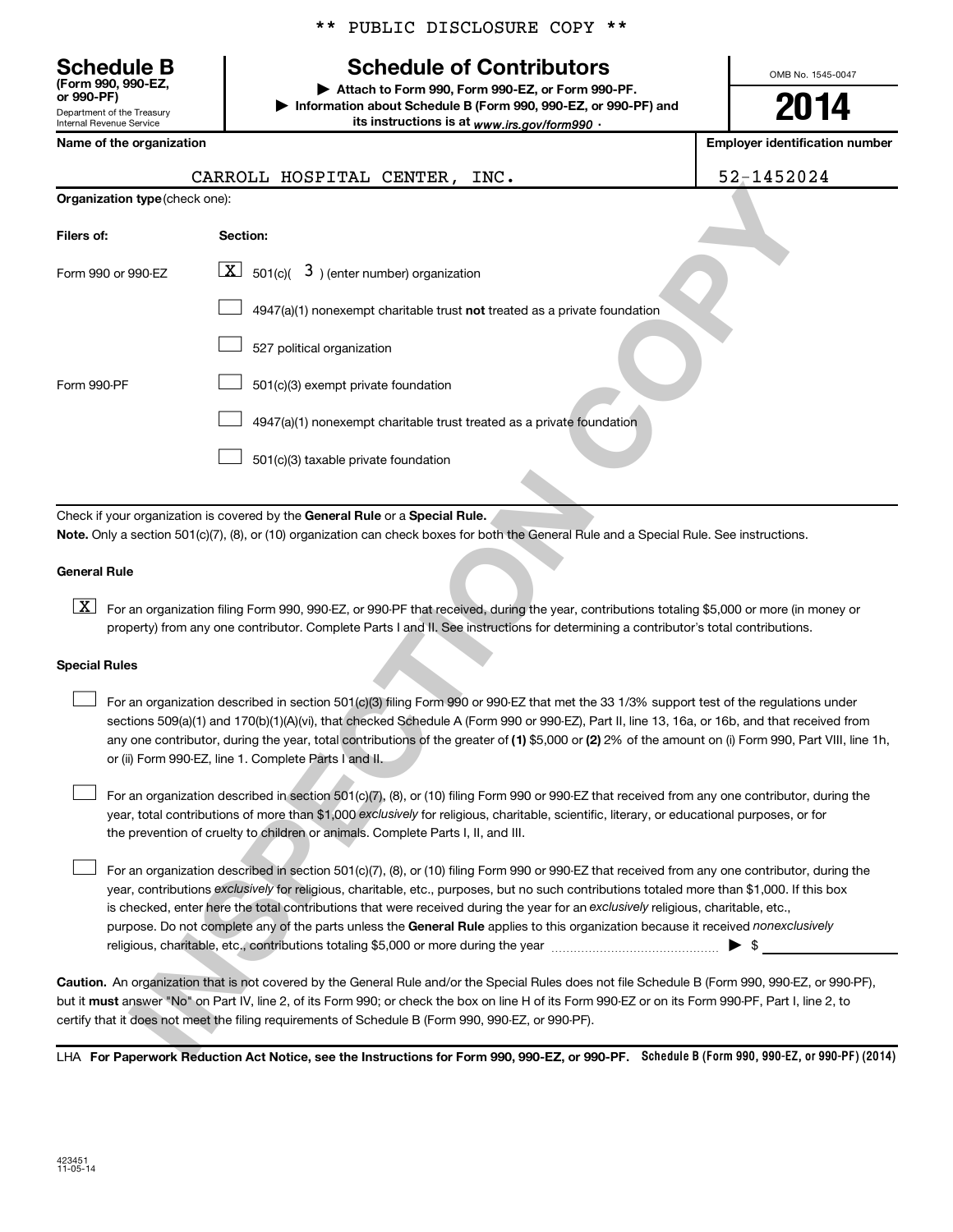| Schedule B (Form 990, 990-EZ, or 990-PF) (2014) | Page |
|-------------------------------------------------|------|
|-------------------------------------------------|------|

| Name of organization |  |  |
|----------------------|--|--|
|                      |  |  |

**Employer identification number** 

CARROLL HOSPITAL CENTER, INC. 52-1452024

**INSPECTION CONTRACT CONTRACT CONTRACT CONTRACT CONTRACT CONTRACT CONTRACT CONTRACT CONTRACT CONTRACT CONTRACT CONTRACT CONTRACT CONTRACT CONTRACT CONTRACT CONTRACT CONTRACT CONTRACT CONTRACT CONTRACT CONTRACT CONTRACT CO** 423452 11-05-14 **Schedule B (Form 990, 990-EZ, or 990-PF) (2014) (a) No. (b) Name, address, and ZIP + 4 (c) Total contributions (d) Type of contribution Person Payroll Noncash (a) No. (b) Name, address, and ZIP + 4 (c) Total contributions (d) Type of contribution Person Payroll Noncash (a) No. (b) Name, address, and ZIP + 4 (c) Total contributions (d) Type of contribution Person Payroll Noncash (a) No. (b) Name, address, and ZIP + 4 (c) Total contributions (d) Type of contribution Person Payroll Noncash (a) No. (b) Name, address, and ZIP + 4 (c) Total contributions (d) Type of contribution Person Payroll Noncash (a) No. (b) Name, address, and ZIP + 4 (c) Total contributions (d) Type of contribution Person Payroll Noncash Part I** Contributors (see instructions). Use duplicate copies of Part I if additional space is needed. \$ (Complete Part II for noncash contributions.) \$ (Complete Part II for noncash contributions.) \$ (Complete Part II for noncash contributions.) \$ (Complete Part II for noncash contributions.) \$ (Complete Part II for noncash contributions.) \$ (Complete Part II for noncash contributions.)  $\boxed{\textbf{X}}$  $\Box$  $\Box$  $\overline{\mathbf{X}}$  $\Box$  $\Box$  $\Box$  $\Box$  $\Box$  $\Box$  $\Box$  $\Box$  $\Box$  $\Box$  $\Box$  $\Box$  $\Box$  $\Box$  $1$  Person  $\overline{\mathbf{X}}$ 3,303,940.  $2$  Person  $\overline{\text{X}}$ 43,900. 23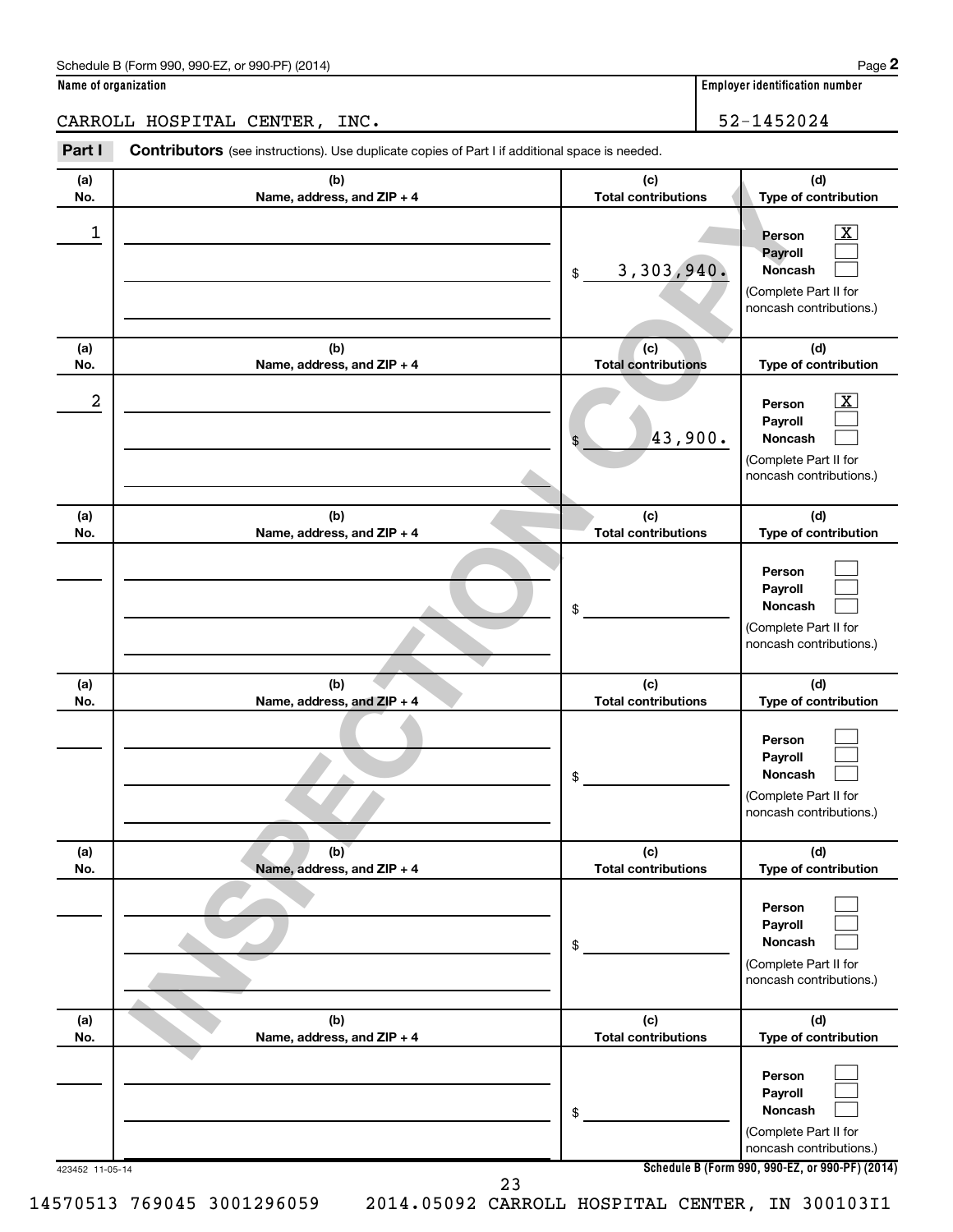| <b>QQN.E7</b><br>(2014)<br>$\overline{\phantom{0}}$<br>990<br>$\sim$ or $00^{\circ}$<br>$n$ LPF <sup>Y</sup><br>(Form<br>Schedule<br>- 790 - 7<br>. . | Page                                      |
|-------------------------------------------------------------------------------------------------------------------------------------------------------|-------------------------------------------|
| Namo<br>of organization :                                                                                                                             | 1 1 1<br>identification number<br>Emplove |

**3**

CARROLL HOSPITAL CENTER, INC. 52-1452024

Part II Noncash Property (see instructions). Use duplicate copies of Part II if additional space is needed.

| (a)<br>No.<br>from<br>Part I | (b)<br>Description of noncash property given | (c)<br>FMV (or estimate)<br>(see instructions) | (d)<br>Date received                            |
|------------------------------|----------------------------------------------|------------------------------------------------|-------------------------------------------------|
|                              |                                              |                                                |                                                 |
|                              |                                              |                                                |                                                 |
|                              |                                              | \$                                             |                                                 |
| (a)                          |                                              |                                                |                                                 |
| No.<br>from                  | (b)<br>Description of noncash property given | (c)<br>FMV (or estimate)                       | (d)<br>Date received                            |
| Part I                       |                                              | (see instructions)                             |                                                 |
|                              |                                              |                                                |                                                 |
|                              |                                              |                                                |                                                 |
|                              |                                              | \$                                             |                                                 |
| (a)<br>No.                   | (b)                                          | (c)                                            | (d)                                             |
| from                         | Description of noncash property given        | FMV (or estimate)<br>(see instructions)        | Date received                                   |
| Part I                       |                                              |                                                |                                                 |
|                              |                                              |                                                |                                                 |
|                              |                                              | \$                                             |                                                 |
| (a)                          |                                              |                                                |                                                 |
| No.                          | (b)                                          | (c)<br>FMV (or estimate)                       | (d)                                             |
| from<br>Part I               | Description of noncash property given        | (see instructions)                             | Date received                                   |
|                              |                                              |                                                |                                                 |
|                              |                                              |                                                |                                                 |
|                              |                                              | \$                                             |                                                 |
| (a)                          |                                              | (c)                                            |                                                 |
| No.<br>from                  | (b)<br>Description of noncash property given | FMV (or estimate)<br>(see instructions)        | (d)<br>Date received                            |
| Part I                       |                                              |                                                |                                                 |
|                              |                                              |                                                |                                                 |
|                              |                                              | \$                                             |                                                 |
|                              |                                              |                                                |                                                 |
| (a)<br>No.                   | (b)                                          | (c)<br>FMV (or estimate)                       | (d)                                             |
| from<br>Part I               | Description of noncash property given        | (see instructions)                             | Date received                                   |
|                              |                                              |                                                |                                                 |
|                              |                                              |                                                |                                                 |
|                              |                                              | \$                                             | Schedule B (Form 990, 990-EZ, or 990-PF) (2014) |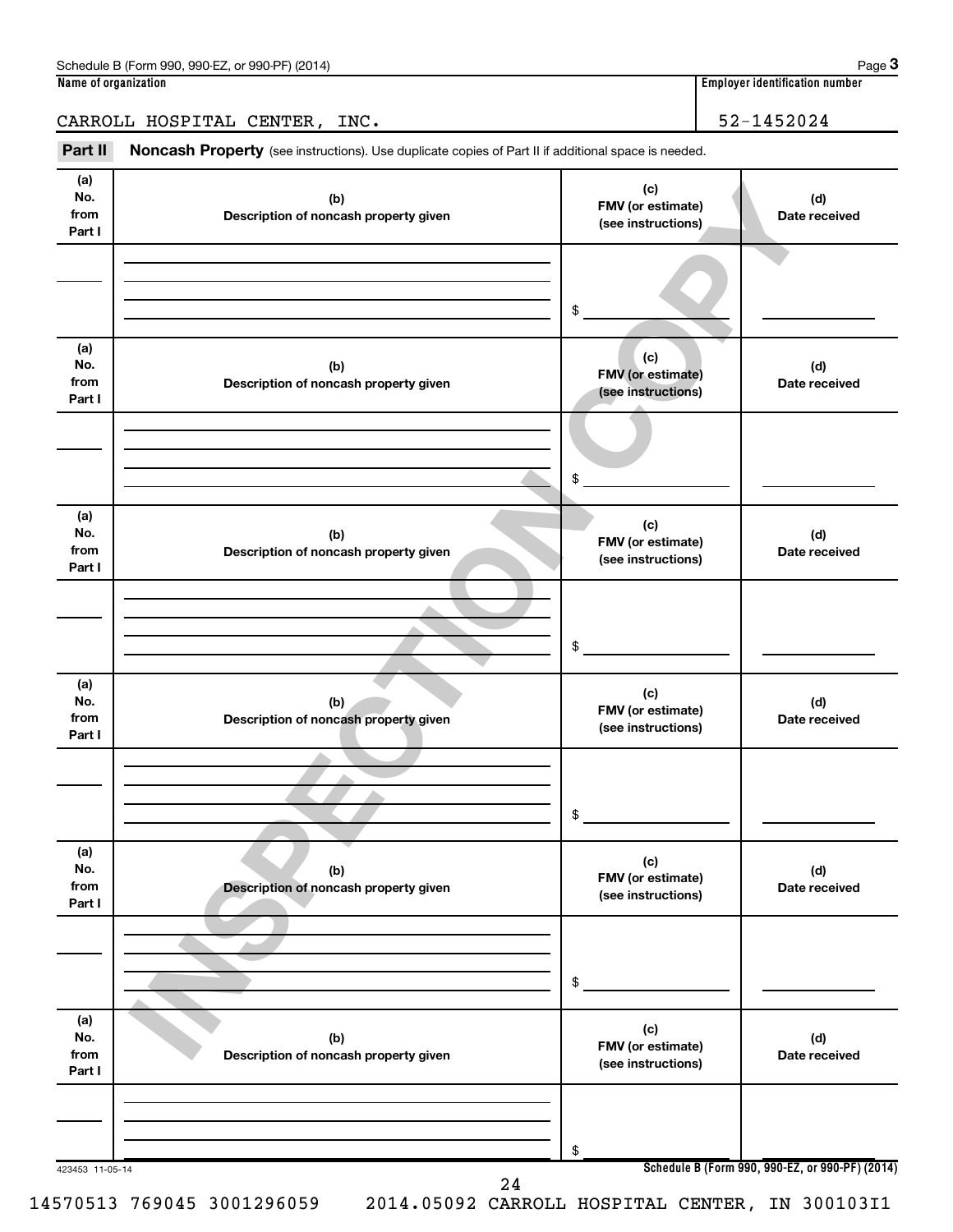|                 |                                                                                                                                                          |                      | <i>Exclusively</i> religious, charitable, etc., contributions to organizations described in section 501(c)(7), (8), or (10) that total more than \$1,000 for<br>the year from any one contributor. Complete columns (a) through (e) and |
|-----------------|----------------------------------------------------------------------------------------------------------------------------------------------------------|----------------------|-----------------------------------------------------------------------------------------------------------------------------------------------------------------------------------------------------------------------------------------|
|                 | completing Part III, enter the total of exclusively religious, charitable, etc., contributions of \$1,000 or less for the year. (Enter this info. once.) |                      | $\blacktriangleright$ \$                                                                                                                                                                                                                |
| (a) No.         | Use duplicate copies of Part III if additional space is needed.                                                                                          |                      |                                                                                                                                                                                                                                         |
| from<br>Part I  | (b) Purpose of gift                                                                                                                                      | (c) Use of gift      | (d) Description of how gift is held                                                                                                                                                                                                     |
|                 |                                                                                                                                                          |                      |                                                                                                                                                                                                                                         |
|                 |                                                                                                                                                          |                      |                                                                                                                                                                                                                                         |
|                 |                                                                                                                                                          |                      |                                                                                                                                                                                                                                         |
|                 |                                                                                                                                                          | (e) Transfer of gift |                                                                                                                                                                                                                                         |
|                 | Transferee's name, address, and ZIP + 4                                                                                                                  |                      | Relationship of transferor to transferee                                                                                                                                                                                                |
|                 |                                                                                                                                                          |                      |                                                                                                                                                                                                                                         |
|                 |                                                                                                                                                          |                      |                                                                                                                                                                                                                                         |
|                 |                                                                                                                                                          |                      |                                                                                                                                                                                                                                         |
| (a) No.         |                                                                                                                                                          |                      |                                                                                                                                                                                                                                         |
| from<br>Part I  | (b) Purpose of gift                                                                                                                                      | (c) Use of gift      | (d) Description of how gift is held                                                                                                                                                                                                     |
|                 |                                                                                                                                                          |                      |                                                                                                                                                                                                                                         |
|                 |                                                                                                                                                          |                      |                                                                                                                                                                                                                                         |
|                 |                                                                                                                                                          |                      |                                                                                                                                                                                                                                         |
|                 |                                                                                                                                                          | (e) Transfer of gift |                                                                                                                                                                                                                                         |
|                 | Transferee's name, address, and ZIP + 4                                                                                                                  |                      | Relationship of transferor to transferee                                                                                                                                                                                                |
|                 |                                                                                                                                                          |                      |                                                                                                                                                                                                                                         |
|                 |                                                                                                                                                          |                      |                                                                                                                                                                                                                                         |
|                 |                                                                                                                                                          |                      |                                                                                                                                                                                                                                         |
| (a) No.<br>from | (b) Purpose of gift                                                                                                                                      | (c) Use of gift      | (d) Description of how gift is held                                                                                                                                                                                                     |
| Part I          |                                                                                                                                                          |                      |                                                                                                                                                                                                                                         |
|                 |                                                                                                                                                          |                      |                                                                                                                                                                                                                                         |
|                 |                                                                                                                                                          |                      |                                                                                                                                                                                                                                         |
|                 |                                                                                                                                                          | (e) Transfer of gift |                                                                                                                                                                                                                                         |
|                 |                                                                                                                                                          |                      |                                                                                                                                                                                                                                         |
|                 | Transferee's name, address, and ZIP + 4                                                                                                                  |                      | Relationship of transferor to transferee                                                                                                                                                                                                |
|                 |                                                                                                                                                          |                      |                                                                                                                                                                                                                                         |
|                 |                                                                                                                                                          |                      |                                                                                                                                                                                                                                         |
| (a) No.<br>from |                                                                                                                                                          |                      |                                                                                                                                                                                                                                         |
| Part I          | (b) Purpose of gift                                                                                                                                      | (c) Use of gift      | (d) Description of how gift is held                                                                                                                                                                                                     |
|                 |                                                                                                                                                          |                      |                                                                                                                                                                                                                                         |
|                 |                                                                                                                                                          |                      |                                                                                                                                                                                                                                         |
|                 |                                                                                                                                                          |                      |                                                                                                                                                                                                                                         |
|                 |                                                                                                                                                          | (e) Transfer of gift |                                                                                                                                                                                                                                         |
|                 |                                                                                                                                                          |                      |                                                                                                                                                                                                                                         |
|                 |                                                                                                                                                          |                      |                                                                                                                                                                                                                                         |
|                 | Transferee's name, address, and ZIP + 4                                                                                                                  |                      | Relationship of transferor to transferee                                                                                                                                                                                                |
|                 |                                                                                                                                                          |                      |                                                                                                                                                                                                                                         |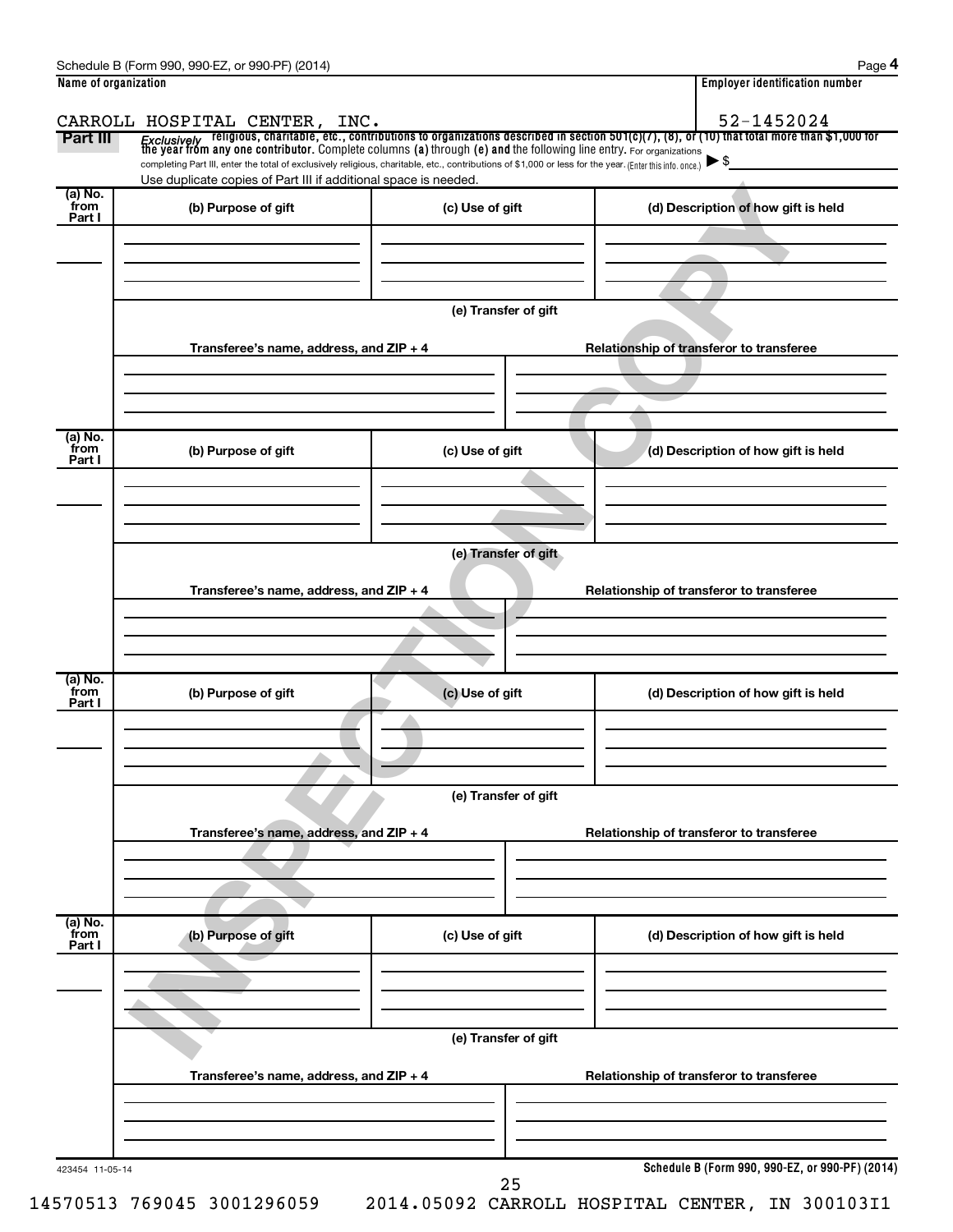| <b>SCHEDULE C</b>                                      | <b>Political Campaign and Lobbying Activities</b>                                                                                                                                                                                                                                                                               |           |                            | OMB No. 1545-0047                                |
|--------------------------------------------------------|---------------------------------------------------------------------------------------------------------------------------------------------------------------------------------------------------------------------------------------------------------------------------------------------------------------------------------|-----------|----------------------------|--------------------------------------------------|
| (Form 990 or 990-EZ)                                   | For Organizations Exempt From Income Tax Under section 501(c) and section 527                                                                                                                                                                                                                                                   |           |                            |                                                  |
|                                                        | Complete if the organization is described below.<br>Attach to Form 990 or Form 990-EZ.                                                                                                                                                                                                                                          |           |                            | <b>Open to Public</b>                            |
| Department of the Treasury<br>Internal Revenue Service | Information about Schedule C (Form 990 or 990-EZ) and its instructions is at www.irs.gov/form990.                                                                                                                                                                                                                               |           |                            | Inspection                                       |
|                                                        | If the organization answered "Yes," to Form 990, Part IV, line 3, or Form 990-EZ, Part V, line 46 (Political Campaign Activities), then                                                                                                                                                                                         |           |                            |                                                  |
|                                                        | • Section 501(c)(3) organizations: Complete Parts I-A and B. Do not complete Part I-C.                                                                                                                                                                                                                                          |           |                            |                                                  |
|                                                        | • Section 501(c) (other than section 501(c)(3)) organizations: Complete Parts I-A and C below. Do not complete Part I-B.                                                                                                                                                                                                        |           |                            |                                                  |
|                                                        | · Section 527 organizations: Complete Part I-A only.                                                                                                                                                                                                                                                                            |           |                            |                                                  |
|                                                        | If the organization answered "Yes," to Form 990, Part IV, line 4, or Form 990-EZ, Part VI, line 47 (Lobbying Activities), then                                                                                                                                                                                                  |           |                            |                                                  |
|                                                        | • Section 501(c)(3) organizations that have filed Form 5768 (election under section 501(h)): Complete Part II-A. Do not complete Part II-B.                                                                                                                                                                                     |           |                            |                                                  |
|                                                        | • Section 501(c)(3) organizations that have NOT filed Form 5768 (election under section 501(h)): Complete Part II-B. Do not complete Part II-A.                                                                                                                                                                                 |           |                            |                                                  |
| Tax) (see separate instructions), then                 | If the organization answered "Yes," to Form 990, Part IV, line 5 (Proxy Tax) (see separate instructions) or Form 990-EZ, Part V, line 35c (Proxy                                                                                                                                                                                |           |                            |                                                  |
|                                                        | • Section 501(c)(4), (5), or (6) organizations: Complete Part III.                                                                                                                                                                                                                                                              |           |                            |                                                  |
| Name of organization                                   |                                                                                                                                                                                                                                                                                                                                 |           |                            | <b>Employer identification number</b>            |
|                                                        | CARROLL HOSPITAL CENTER, INC.                                                                                                                                                                                                                                                                                                   |           |                            | 52-1452024                                       |
| Part I-A                                               | Complete if the organization is exempt under section 501(c) or is a section 527 organization.                                                                                                                                                                                                                                   |           |                            |                                                  |
|                                                        |                                                                                                                                                                                                                                                                                                                                 |           |                            |                                                  |
|                                                        | 1 Provide a description of the organization's direct and indirect political campaign activities in Part IV.                                                                                                                                                                                                                     |           |                            |                                                  |
|                                                        |                                                                                                                                                                                                                                                                                                                                 |           | $\blacktriangleright$ \$   |                                                  |
|                                                        |                                                                                                                                                                                                                                                                                                                                 |           |                            |                                                  |
| Part I-B                                               | Complete if the organization is exempt under section 501(c)(3).                                                                                                                                                                                                                                                                 |           |                            |                                                  |
|                                                        |                                                                                                                                                                                                                                                                                                                                 |           | $\blacktriangleright$ \$   |                                                  |
|                                                        |                                                                                                                                                                                                                                                                                                                                 |           |                            |                                                  |
|                                                        |                                                                                                                                                                                                                                                                                                                                 |           |                            | Yes<br><b>No</b>                                 |
|                                                        |                                                                                                                                                                                                                                                                                                                                 |           |                            | Yes<br><b>No</b>                                 |
| b If "Yes," describe in Part IV.                       |                                                                                                                                                                                                                                                                                                                                 |           |                            |                                                  |
|                                                        | Part I-C Complete if the organization is exempt under section 501(c), except section 501(c)(3).                                                                                                                                                                                                                                 |           |                            |                                                  |
|                                                        | 1 Enter the amount directly expended by the filing organization for section 527 exempt function activities                                                                                                                                                                                                                      |           | $\triangleright$ \$        |                                                  |
|                                                        | 2 Enter the amount of the filing organization's funds contributed to other organizations for section 527                                                                                                                                                                                                                        |           | $\blacktriangleright$ \$   |                                                  |
|                                                        | exempt function activities <i>machines</i> and activities and activities and activities and activities and activities and activities and activities and activities and activities and activities and activities and activities and<br>3 Total exempt function expenditures. Add lines 1 and 2. Enter here and on Form 1120-POL, |           |                            |                                                  |
|                                                        |                                                                                                                                                                                                                                                                                                                                 |           | $\blacktriangleright$ \$   |                                                  |
|                                                        |                                                                                                                                                                                                                                                                                                                                 |           |                            | Yes<br><b>No</b>                                 |
|                                                        | 5 Enter the names, addresses and employer identification number (EIN) of all section 527 political organizations to which the filing organization                                                                                                                                                                               |           |                            |                                                  |
|                                                        | made payments. For each organization listed, enter the amount paid from the filing organization's funds. Also enter the amount of political                                                                                                                                                                                     |           |                            |                                                  |
|                                                        | contributions received that were promptly and directly delivered to a separate political organization, such as a separate segregated fund or a                                                                                                                                                                                  |           |                            |                                                  |
|                                                        | political action committee (PAC). If additional space is needed, provide information in Part IV.                                                                                                                                                                                                                                |           |                            |                                                  |
| (a) Name                                               | (b) Address                                                                                                                                                                                                                                                                                                                     | $(c)$ EIN | (d) Amount paid from       | (e) Amount of political                          |
|                                                        |                                                                                                                                                                                                                                                                                                                                 |           | filing organization's      | contributions received and                       |
|                                                        |                                                                                                                                                                                                                                                                                                                                 |           | funds. If none, enter -0-. | promptly and directly<br>delivered to a separate |
|                                                        |                                                                                                                                                                                                                                                                                                                                 |           |                            | political organization.                          |
|                                                        |                                                                                                                                                                                                                                                                                                                                 |           |                            | If none, enter -0-.                              |
|                                                        |                                                                                                                                                                                                                                                                                                                                 |           |                            |                                                  |
|                                                        |                                                                                                                                                                                                                                                                                                                                 |           |                            |                                                  |
|                                                        |                                                                                                                                                                                                                                                                                                                                 |           |                            |                                                  |
|                                                        |                                                                                                                                                                                                                                                                                                                                 |           |                            |                                                  |
|                                                        |                                                                                                                                                                                                                                                                                                                                 |           |                            |                                                  |
|                                                        |                                                                                                                                                                                                                                                                                                                                 |           |                            |                                                  |
|                                                        |                                                                                                                                                                                                                                                                                                                                 |           |                            |                                                  |
|                                                        |                                                                                                                                                                                                                                                                                                                                 |           |                            |                                                  |

**For Paperwork Reduction Act Notice, see the Instructions for Form 990 or 990-EZ. Schedule C (Form 990 or 990-EZ) 2014** LHA

432041 10-21-14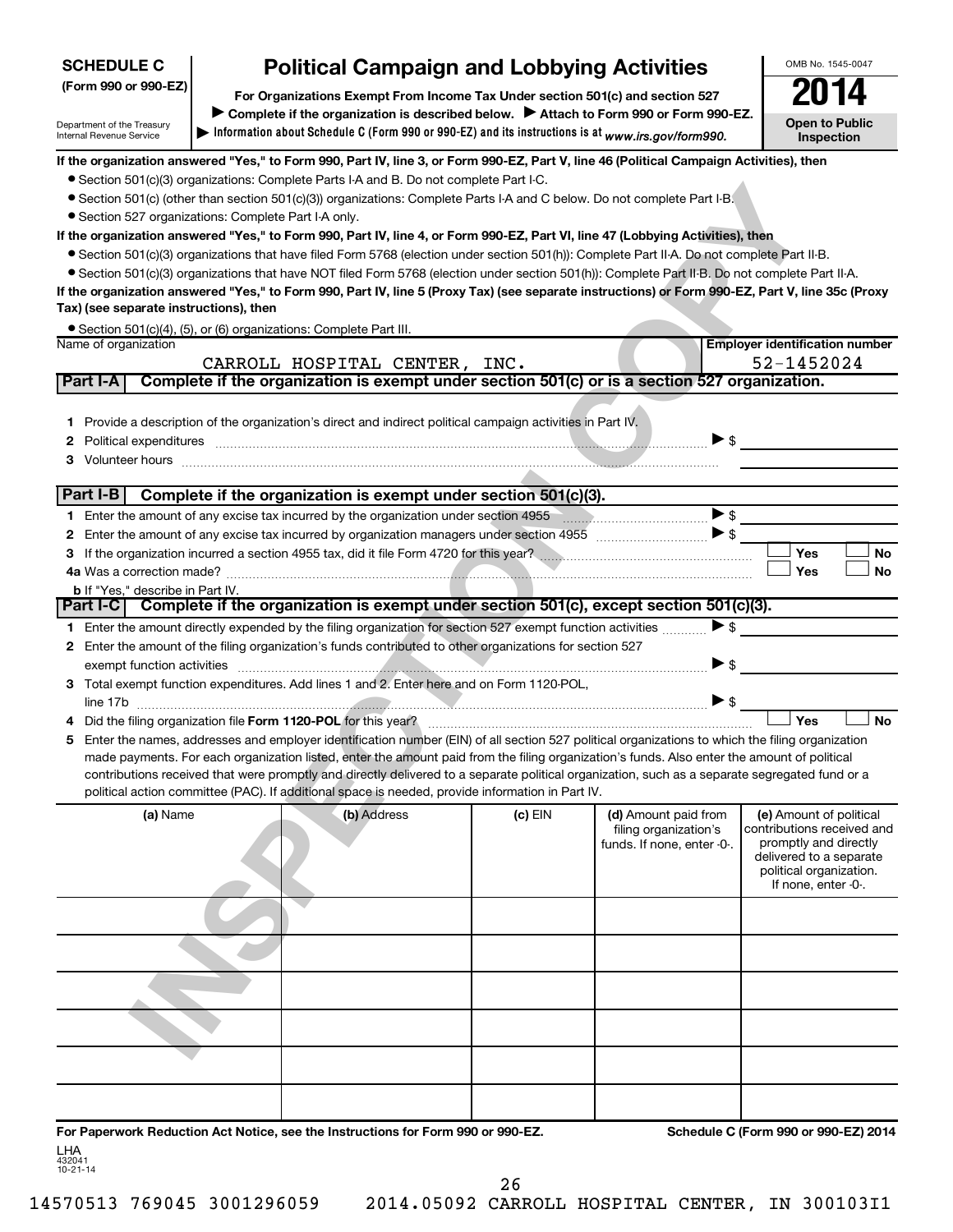| Schedule C (Form 990 or 990-EZ) 2014 CARROLL HOSPITAL CENTER, INC.                                                                                                 |                                        |                                                         |                                                      |                                        | $52 - 1452024$ Page 2                |
|--------------------------------------------------------------------------------------------------------------------------------------------------------------------|----------------------------------------|---------------------------------------------------------|------------------------------------------------------|----------------------------------------|--------------------------------------|
| Complete if the organization is exempt under section 501(c)(3) and filed Form 5768 (election under<br>Part II-A<br>section 501(h)).                                |                                        |                                                         |                                                      |                                        |                                      |
| A Check $\blacktriangleright$<br>if the filing organization belongs to an affiliated group (and list in Part IV each affiliated group member's name, address, EIN, |                                        |                                                         |                                                      |                                        |                                      |
| expenses, and share of excess lobbying expenditures).                                                                                                              |                                        |                                                         |                                                      |                                        |                                      |
| B Check P<br>if the filing organization checked box A and "limited control" provisions apply.                                                                      |                                        |                                                         |                                                      |                                        |                                      |
| (The term "expenditures" means amounts paid or incurred.)                                                                                                          | <b>Limits on Lobbying Expenditures</b> |                                                         |                                                      | (a) Filing<br>organization's<br>totals | (b) Affiliated group<br>totals       |
| 1a Total lobbying expenditures to influence public opinion (grass roots lobbying)                                                                                  |                                        |                                                         |                                                      |                                        |                                      |
|                                                                                                                                                                    |                                        |                                                         |                                                      |                                        |                                      |
| c                                                                                                                                                                  |                                        |                                                         |                                                      |                                        |                                      |
| d Other exempt purpose expenditures                                                                                                                                |                                        |                                                         |                                                      |                                        |                                      |
|                                                                                                                                                                    |                                        |                                                         |                                                      |                                        |                                      |
| f Lobbying nontaxable amount. Enter the amount from the following table in both columns.                                                                           |                                        |                                                         |                                                      |                                        |                                      |
| If the amount on line 1e, column $(a)$ or $(b)$ is:                                                                                                                |                                        | The lobbying nontaxable amount is:                      |                                                      |                                        |                                      |
| Not over \$500,000                                                                                                                                                 |                                        | 20% of the amount on line 1e.                           |                                                      |                                        |                                      |
| Over \$500,000 but not over \$1,000,000<br>Over \$1,000,000 but not over \$1,500,000                                                                               |                                        | \$100,000 plus 15% of the excess over \$500,000.        | \$175,000 plus 10% of the excess over \$1,000,000    |                                        |                                      |
| Over \$1,500,000 but not over \$17,000,000                                                                                                                         |                                        | \$225,000 plus 5% of the excess over \$1,500,000.       |                                                      |                                        |                                      |
| Over \$17,000,000                                                                                                                                                  | \$1,000,000.                           |                                                         |                                                      |                                        |                                      |
|                                                                                                                                                                    |                                        |                                                         |                                                      |                                        |                                      |
|                                                                                                                                                                    |                                        |                                                         |                                                      |                                        |                                      |
| h Subtract line 1q from line 1a. If zero or less, enter -0-                                                                                                        |                                        |                                                         |                                                      |                                        |                                      |
|                                                                                                                                                                    |                                        |                                                         |                                                      |                                        |                                      |
| If there is an amount other than zero on either line 1h or line 1i, did the organization file Form 4720                                                            |                                        |                                                         |                                                      |                                        |                                      |
|                                                                                                                                                                    |                                        |                                                         |                                                      |                                        | Yes<br>No                            |
|                                                                                                                                                                    |                                        | 4-Year Averaging Period Under section 501(h)            |                                                      |                                        |                                      |
| (Some organizations that made a section 501(h) election do not have to complete all of the five columns below.                                                     |                                        | See the separate instructions for lines 2a through 2f.) |                                                      |                                        |                                      |
|                                                                                                                                                                    |                                        |                                                         | Lobbying Expenditures During 4-Year Averaging Period |                                        |                                      |
| Calendar year<br>(or fiscal year beginning in)                                                                                                                     | (a) 2011                               | (b) 2012                                                | $(c)$ 2013                                           | $(d)$ 2014                             | (e) Total                            |
| 2a Lobbying nontaxable amount                                                                                                                                      |                                        |                                                         |                                                      |                                        |                                      |
| <b>b</b> Lobbying ceiling amount<br>(150% of line 2a, column(e))                                                                                                   |                                        |                                                         |                                                      |                                        |                                      |
| c Total lobbying expenditures                                                                                                                                      |                                        |                                                         |                                                      |                                        |                                      |
| d Grassroots nontaxable amount                                                                                                                                     |                                        |                                                         |                                                      |                                        |                                      |
| e Grassroots ceiling amount<br>(150% of line 2d, column (e))                                                                                                       |                                        |                                                         |                                                      |                                        |                                      |
| f Grassroots lobbying expenditures                                                                                                                                 |                                        |                                                         |                                                      |                                        |                                      |
|                                                                                                                                                                    |                                        |                                                         |                                                      |                                        | Schedule C (Form 990 or 990-EZ) 2014 |
|                                                                                                                                                                    |                                        |                                                         |                                                      |                                        |                                      |

432042 10-21-14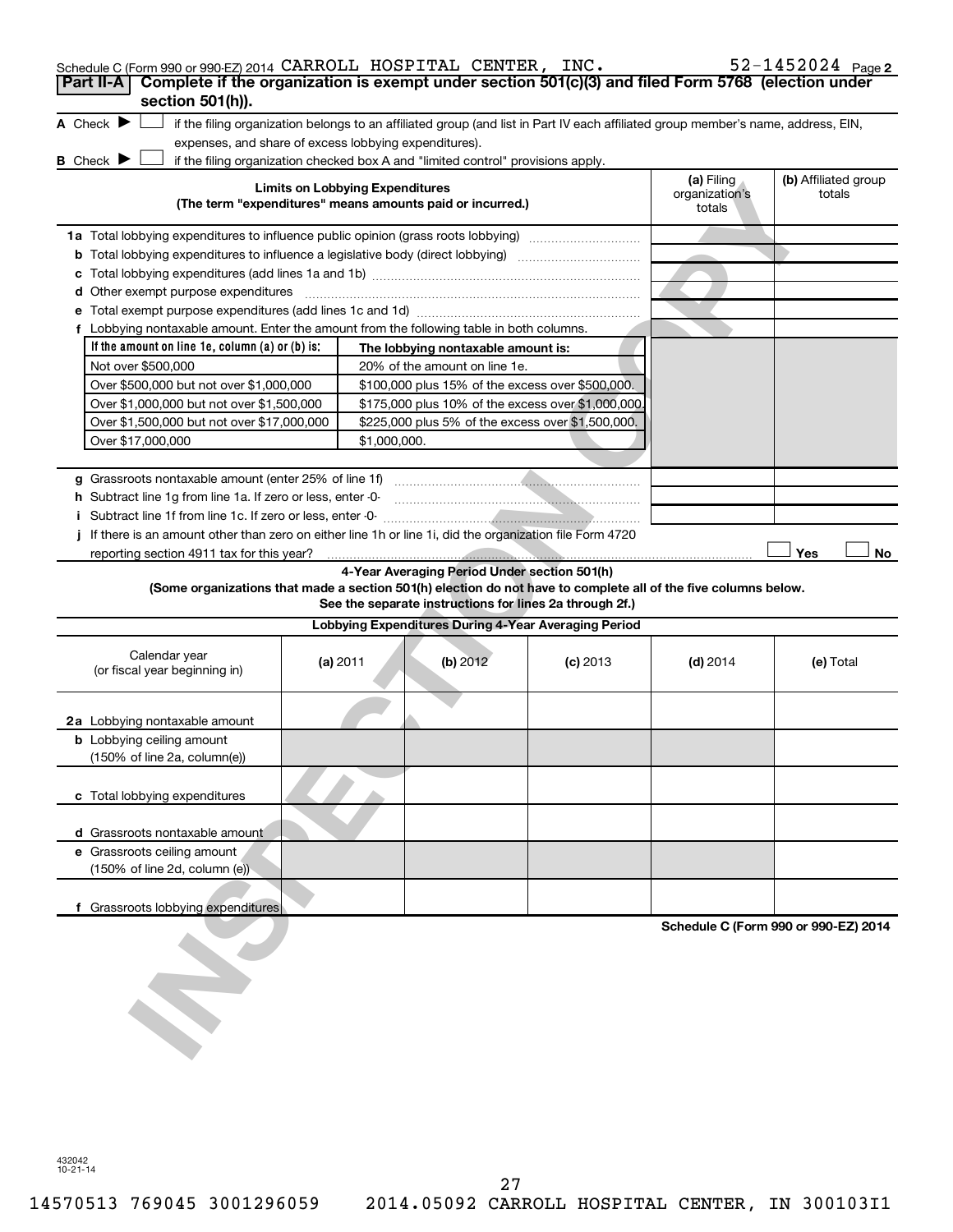## Schedule C (Form 990 or 990-EZ) 2014  $\verb|CARROL|$   $\verb|HOSPITAL|$   $\verb|CENTER|$ ,  $\verb|INC. 52–1452024$   $\verb|Page|$

## 52-1452024 Page 3

## **Part II-B Complete if the organization is exempt under section 501(c)(3) and has NOT filed Form 5768 (election under section 501(h)).**

| For each "Yes," response to lines 1a through 1i below, provide in Part IV a detailed description                                                                                                                                          |                       | (a) |                         | (b) |        |
|-------------------------------------------------------------------------------------------------------------------------------------------------------------------------------------------------------------------------------------------|-----------------------|-----|-------------------------|-----|--------|
| of the lobbying activity.                                                                                                                                                                                                                 | Yes                   |     | No                      |     | Amount |
| During the year, did the filing organization attempt to influence foreign, national, state or<br>1.<br>local legislation, including any attempt to influence public opinion on a legislative matter<br>or referendum, through the use of: |                       |     | X                       |     |        |
| <b>b</b> Paid staff or management (include compensation in expenses reported on lines 1c through 1i)?                                                                                                                                     |                       |     | X                       |     |        |
|                                                                                                                                                                                                                                           |                       |     | X                       |     |        |
|                                                                                                                                                                                                                                           |                       |     | X                       |     |        |
|                                                                                                                                                                                                                                           |                       |     | X                       |     |        |
|                                                                                                                                                                                                                                           |                       |     | $\overline{\textbf{x}}$ |     |        |
|                                                                                                                                                                                                                                           |                       |     | х                       |     |        |
| h Rallies, demonstrations, seminars, conventions, speeches, lectures, or any similar means?                                                                                                                                               |                       |     | X                       |     |        |
| <b>i</b> Other activities?                                                                                                                                                                                                                | $\overline{\text{x}}$ |     |                         |     | 8,166. |
|                                                                                                                                                                                                                                           |                       |     |                         |     | 8,166. |
| 2a Did the activities in line 1 cause the organization to be not described in section 501(c)(3)?                                                                                                                                          |                       |     | $\overline{\mathbf{X}}$ |     |        |
|                                                                                                                                                                                                                                           |                       |     |                         |     |        |
| c If "Yes," enter the amount of any tax incurred by organization managers under section 4912                                                                                                                                              |                       |     |                         |     |        |
| d If the filing organization incurred a section 4912 tax, did it file Form 4720 for this year?                                                                                                                                            |                       |     |                         |     |        |
| Complete if the organization is exempt under section 501(c)(4), section 501(c)(5), or section<br> Part III-A <br>$501(c)(6)$ .                                                                                                            |                       |     |                         |     |        |
|                                                                                                                                                                                                                                           |                       |     |                         | Yes | No     |
| 1                                                                                                                                                                                                                                         |                       |     | 1                       |     |        |
| 2                                                                                                                                                                                                                                         |                       |     | $\mathbf{2}$            |     |        |
| Did the organization agree to carry over lobbying and political expenditures from the prior year?<br>3                                                                                                                                    |                       |     | 3                       |     |        |
| Complete if the organization is exempt under section 501(c)(4), section 501(c)(5), or section<br><b>Part III-B</b>                                                                                                                        |                       |     |                         |     |        |
| 501(c)(6) and if either (a) BOTH Part III-A, lines 1 and 2, are answered "No," OR (b) Part III-A, line 3, is<br>answered "Yes."                                                                                                           |                       |     |                         |     |        |
| Dues, assessments and similar amounts from members [11] production and the system of the system of the system of the system of the system of the system of the system of the system of the system of the system of the system<br>1        |                       |     | 1                       |     |        |
| Section 162(e) nondeductible lobbying and political expenditures (do not include amounts of political<br>2<br>expenses for which the section 527(f) tax was paid).                                                                        |                       |     |                         |     |        |
|                                                                                                                                                                                                                                           |                       |     | 2a                      |     |        |
| b Carryover from last year manufactured and continuum and contact the contract of the contract of the contract of the contract of the contract of the contract of the contract of the contract of the contract of the contract            |                       |     | 2 <sub>b</sub>          |     |        |
| c                                                                                                                                                                                                                                         |                       |     | 2c                      |     |        |
|                                                                                                                                                                                                                                           |                       |     | 3                       |     |        |
| If notices were sent and the amount on line 2c exceeds the amount on line 3, what portion of the excess<br>4                                                                                                                              |                       |     |                         |     |        |
| does the organization agree to carryover to the reasonable estimate of nondeductible lobbying and political                                                                                                                               |                       |     |                         |     |        |
| expenditure next year?                                                                                                                                                                                                                    |                       |     | 4                       |     |        |
| Taxable amount of lobbying and political expenditures (see instructions)<br>5                                                                                                                                                             |                       |     | 5                       |     |        |
| <b>Part IV</b><br><b>Supplemental Information</b>                                                                                                                                                                                         |                       |     |                         |     |        |
| Provide the descriptions required for Part I-A, line 1; Part I-B, line 4; Part I-C, line 5; Part II-A (affiliated group list); Part II-A, lines 1 and 2 (see                                                                              |                       |     |                         |     |        |
| instructions); and Part II-B, line 1. Also, complete this part for any additional information.<br>PART II-B, LINE 1, LOBBYING ACTIVITIES:                                                                                                 |                       |     |                         |     |        |
| ATTORNEY FEES RELATED TO LOBBYING ACTIVITIES                                                                                                                                                                                              |                       |     |                         |     |        |
|                                                                                                                                                                                                                                           |                       |     |                         |     |        |
|                                                                                                                                                                                                                                           |                       |     |                         |     |        |

432043 10-21-14

**Schedule C (Form 990 or 990-EZ) 2014**

28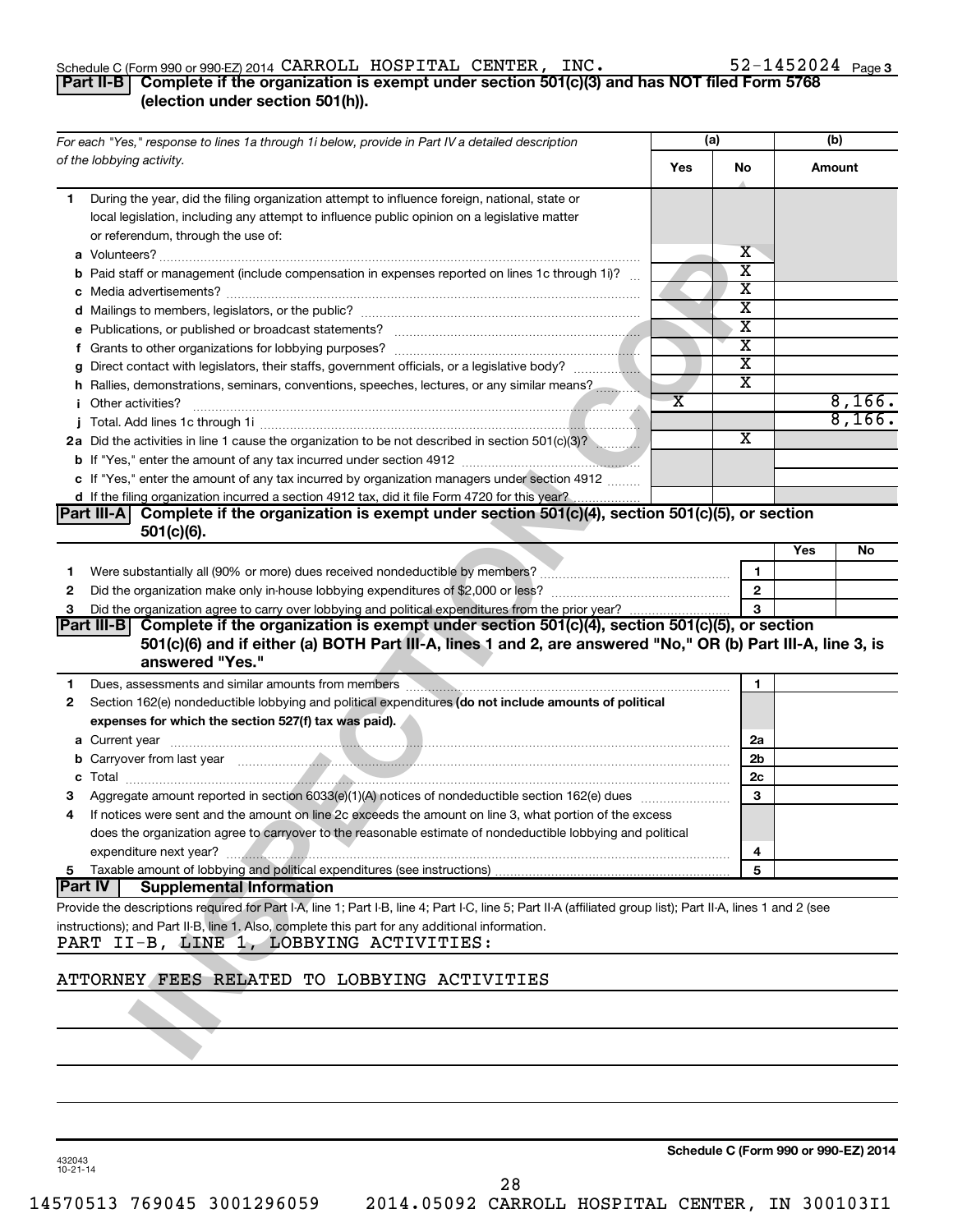|                          | <b>SCHEDULE D</b>                                      |                                                                                                        | <b>Supplemental Financial Statements</b>                                                                                                                                                                                                                                                |                      | OMB No. 1545-0047                     |
|--------------------------|--------------------------------------------------------|--------------------------------------------------------------------------------------------------------|-----------------------------------------------------------------------------------------------------------------------------------------------------------------------------------------------------------------------------------------------------------------------------------------|----------------------|---------------------------------------|
|                          | (Form 990)                                             |                                                                                                        | Complete if the organization answered "Yes" to Form 990,<br>Part IV, line 6, 7, 8, 9, 10, 11a, 11b, 11c, 11d, 11e, 11f, 12a, or 12b.                                                                                                                                                    |                      |                                       |
|                          | Department of the Treasury<br>Internal Revenue Service |                                                                                                        | Attach to Form 990.<br>Information about Schedule D (Form 990) and its instructions is at www.irs.gov/form990.                                                                                                                                                                          |                      | <b>Open to Public</b><br>Inspection   |
|                          | Name of the organization                               |                                                                                                        |                                                                                                                                                                                                                                                                                         |                      | <b>Employer identification number</b> |
|                          |                                                        | CARROLL HOSPITAL CENTER, INC.                                                                          |                                                                                                                                                                                                                                                                                         |                      | 52-1452024                            |
| Part I                   |                                                        |                                                                                                        | Organizations Maintaining Donor Advised Funds or Other Similar Funds or Accounts. Complete if the                                                                                                                                                                                       |                      |                                       |
|                          |                                                        | organization answered "Yes" to Form 990, Part IV, line 6.                                              | (a) Donor advised funds                                                                                                                                                                                                                                                                 |                      | (b) Funds and other accounts          |
| 1                        |                                                        |                                                                                                        |                                                                                                                                                                                                                                                                                         |                      |                                       |
| 2                        |                                                        | Aggregate value of contributions to (during year)                                                      |                                                                                                                                                                                                                                                                                         |                      |                                       |
| З                        |                                                        |                                                                                                        |                                                                                                                                                                                                                                                                                         |                      |                                       |
| 4                        |                                                        |                                                                                                        |                                                                                                                                                                                                                                                                                         |                      |                                       |
| 5                        |                                                        |                                                                                                        | Did the organization inform all donors and donor advisors in writing that the assets held in donor advised funds                                                                                                                                                                        |                      | Yes<br><b>No</b>                      |
| 6                        |                                                        |                                                                                                        | Did the organization inform all grantees, donors, and donor advisors in writing that grant funds can be used only                                                                                                                                                                       |                      |                                       |
|                          |                                                        |                                                                                                        | for charitable purposes and not for the benefit of the donor or donor advisor, or for any other purpose conferring                                                                                                                                                                      |                      |                                       |
|                          | impermissible private benefit?                         |                                                                                                        |                                                                                                                                                                                                                                                                                         |                      | Yes<br>No                             |
| Part II                  |                                                        |                                                                                                        | Conservation Easements. Complete if the organization answered "Yes" to Form 990, Part IV, line 7.                                                                                                                                                                                       |                      |                                       |
| 1                        |                                                        | Purpose(s) of conservation easements held by the organization (check all that apply).                  |                                                                                                                                                                                                                                                                                         |                      |                                       |
|                          |                                                        | Preservation of land for public use (e.g., recreation or education)<br>Protection of natural habitat   | Preservation of a historically important land area<br>Preservation of a certified historic structure                                                                                                                                                                                    |                      |                                       |
|                          |                                                        | Preservation of open space                                                                             |                                                                                                                                                                                                                                                                                         |                      |                                       |
| 2                        |                                                        |                                                                                                        | Complete lines 2a through 2d if the organization held a qualified conservation contribution in the form of a conservation easement on the last                                                                                                                                          |                      |                                       |
|                          | day of the tax year.                                   |                                                                                                        |                                                                                                                                                                                                                                                                                         |                      |                                       |
|                          |                                                        |                                                                                                        |                                                                                                                                                                                                                                                                                         |                      | Held at the End of the Tax Year       |
| а                        |                                                        |                                                                                                        |                                                                                                                                                                                                                                                                                         | 2a                   |                                       |
| b<br>с                   |                                                        |                                                                                                        |                                                                                                                                                                                                                                                                                         | 2 <sub>b</sub><br>2c |                                       |
| d                        |                                                        |                                                                                                        | Number of conservation easements included in (c) acquired after 8/17/06, and not on a historic structure                                                                                                                                                                                |                      |                                       |
|                          |                                                        |                                                                                                        |                                                                                                                                                                                                                                                                                         | 2d                   |                                       |
| 3                        |                                                        |                                                                                                        | Number of conservation easements modified, transferred, released, extinguished, or terminated by the organization during the tax                                                                                                                                                        |                      |                                       |
|                          | $year \triangleright$                                  |                                                                                                        |                                                                                                                                                                                                                                                                                         |                      |                                       |
| 4                        |                                                        | Number of states where property subject to conservation easement is located $\blacktriangleright$      |                                                                                                                                                                                                                                                                                         |                      |                                       |
| 5                        |                                                        | Does the organization have a written policy regarding the periodic monitoring, inspection, handling of |                                                                                                                                                                                                                                                                                         |                      | Yes<br><b>No</b>                      |
| 6                        |                                                        |                                                                                                        | Staff and volunteer hours devoted to monitoring, inspecting, and enforcing conservation easements during the year $\blacktriangleright$                                                                                                                                                 |                      |                                       |
| 7                        |                                                        |                                                                                                        | Amount of expenses incurred in monitoring, inspecting, and enforcing conservation easements during the year $\triangleright$ \$                                                                                                                                                         |                      |                                       |
| 8                        |                                                        |                                                                                                        | Does each conservation easement reported on line 2(d) above satisfy the requirements of section 170(h)(4)(B)(i)                                                                                                                                                                         |                      |                                       |
|                          |                                                        |                                                                                                        |                                                                                                                                                                                                                                                                                         |                      | Yes<br>No                             |
| 9                        |                                                        |                                                                                                        | In Part XIII, describe how the organization reports conservation easements in its revenue and expense statement, and balance sheet, and<br>include, if applicable, the text of the footnote to the organization's financial statements that describes the organization's accounting for |                      |                                       |
|                          | conservation easements.                                |                                                                                                        |                                                                                                                                                                                                                                                                                         |                      |                                       |
|                          | Part III                                               |                                                                                                        | Organizations Maintaining Collections of Art, Historical Treasures, or Other Similar Assets.                                                                                                                                                                                            |                      |                                       |
|                          |                                                        | Complete if the organization answered "Yes" to Form 990, Part IV, line 8.                              |                                                                                                                                                                                                                                                                                         |                      |                                       |
|                          |                                                        |                                                                                                        | 1a If the organization elected, as permitted under SFAS 116 (ASC 958), not to report in its revenue statement and balance sheet works of art,                                                                                                                                           |                      |                                       |
|                          |                                                        |                                                                                                        | historical treasures, or other similar assets held for public exhibition, education, or research in furtherance of public service, provide, in Part XIII,                                                                                                                               |                      |                                       |
| b                        |                                                        | the text of the footnote to its financial statements that describes these items.                       | If the organization elected, as permitted under SFAS 116 (ASC 958), to report in its revenue statement and balance sheet works of art, historical                                                                                                                                       |                      |                                       |
|                          |                                                        |                                                                                                        | treasures, or other similar assets held for public exhibition, education, or research in furtherance of public service, provide the following amounts                                                                                                                                   |                      |                                       |
|                          | relating to these items:                               |                                                                                                        |                                                                                                                                                                                                                                                                                         |                      |                                       |
|                          |                                                        |                                                                                                        | (i) Revenue included in Form 990, Part VIII, line 1 [2000] [2000] [2000] [30] Revenue included in Form 990, Part VIII, line 1 [2000] [2000] [2000] [2000] [2000] [3000] [3000] [3000] [3000] [3000] [3000] [3000] [3000] [3000                                                          |                      | $\frac{1}{2}$                         |
|                          |                                                        | (ii) Assets included in Form 990, Part X                                                               |                                                                                                                                                                                                                                                                                         |                      | $\frac{1}{2}$                         |
| 2                        |                                                        | the following amounts required to be reported under SFAS 116 (ASC 958) relating to these items:        | If the organization received or held works of art, historical treasures, or other similar assets for financial gain, provide                                                                                                                                                            |                      |                                       |
| а                        |                                                        |                                                                                                        |                                                                                                                                                                                                                                                                                         |                      | $\frac{1}{2}$                         |
|                          |                                                        |                                                                                                        |                                                                                                                                                                                                                                                                                         |                      | \$                                    |
|                          |                                                        |                                                                                                        |                                                                                                                                                                                                                                                                                         |                      |                                       |
| 432051<br>$10 - 01 - 14$ |                                                        | LHA For Paperwork Reduction Act Notice, see the Instructions for Form 990.                             |                                                                                                                                                                                                                                                                                         |                      | Schedule D (Form 990) 2014            |

29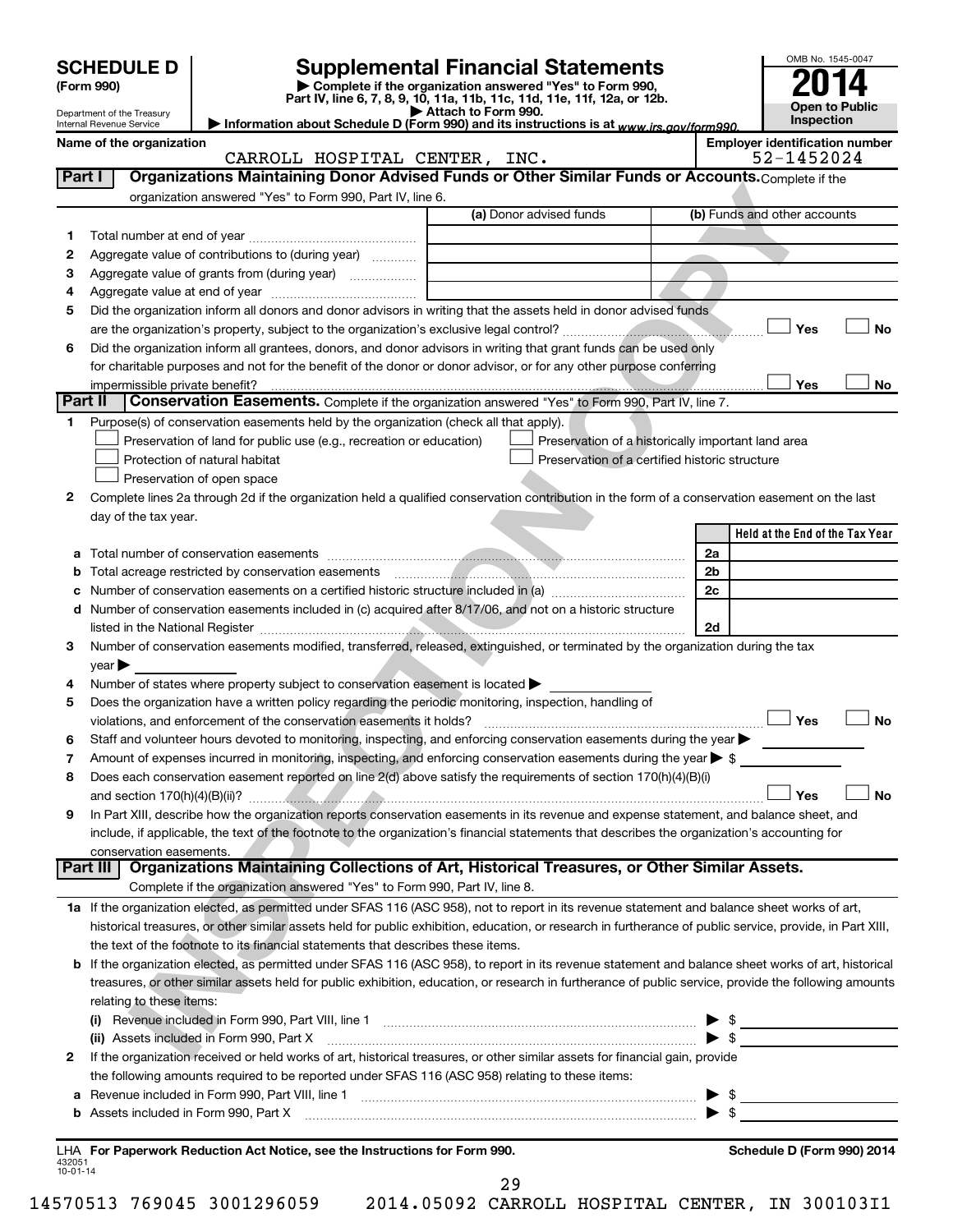|               | Schedule D (Form 990) 2014                                                                                                                                                                                                           | CARROLL HOSPITAL CENTER, INC. |                |                           |             |                                        | 52-1452024 Page 2          |             |
|---------------|--------------------------------------------------------------------------------------------------------------------------------------------------------------------------------------------------------------------------------------|-------------------------------|----------------|---------------------------|-------------|----------------------------------------|----------------------------|-------------|
| Part III      | Organizations Maintaining Collections of Art, Historical Treasures, or Other Similar Assets (continued)                                                                                                                              |                               |                |                           |             |                                        |                            |             |
| 3             | Using the organization's acquisition, accession, and other records, check any of the following that are a significant use of its collection items                                                                                    |                               |                |                           |             |                                        |                            |             |
|               | (check all that apply):                                                                                                                                                                                                              |                               |                |                           |             |                                        |                            |             |
| a             | Public exhibition                                                                                                                                                                                                                    |                               |                | Loan or exchange programs |             |                                        |                            |             |
| b             | Scholarly research                                                                                                                                                                                                                   | e                             | Other          |                           |             |                                        |                            |             |
| c             | Preservation for future generations                                                                                                                                                                                                  |                               |                |                           |             |                                        |                            |             |
| 4             | Provide a description of the organization's collections and explain how they further the organization's exempt purpose in Part XIII.                                                                                                 |                               |                |                           |             |                                        |                            |             |
| 5             | During the year, did the organization solicit or receive donations of art, historical treasures, or other similar assets                                                                                                             |                               |                |                           |             |                                        |                            |             |
|               |                                                                                                                                                                                                                                      |                               |                |                           |             |                                        | Yes                        | No          |
|               | Part IV<br>Escrow and Custodial Arrangements. Complete if the organization answered "Yes" to Form 990, Part IV, line 9, or<br>reported an amount on Form 990, Part X, line 21.                                                       |                               |                |                           |             |                                        |                            |             |
|               | 1a Is the organization an agent, trustee, custodian or other intermediary for contributions or other assets not included                                                                                                             |                               |                |                           |             |                                        |                            |             |
|               |                                                                                                                                                                                                                                      |                               |                |                           |             |                                        | Yes                        | <b>No</b>   |
|               | b If "Yes," explain the arrangement in Part XIII and complete the following table:                                                                                                                                                   |                               |                |                           |             |                                        |                            |             |
|               |                                                                                                                                                                                                                                      |                               |                |                           |             |                                        | Amount                     |             |
|               | c Beginning balance <b>contract to the contract of the contract of the contract of the contract of the contract of the contract of the contract of the contract of the contract of the contract of the contract of the contract </b> |                               |                |                           |             | 1c                                     |                            |             |
|               |                                                                                                                                                                                                                                      |                               |                |                           |             | 1d                                     |                            |             |
| е             | Distributions during the year measurements and a construction of the year measurement of the state of the state of the state of the state of the state of the state of the state of the state of the state of the state of the       |                               |                |                           |             | 1e                                     |                            |             |
| f.            |                                                                                                                                                                                                                                      |                               |                |                           |             | 1f                                     |                            |             |
|               | 2a Did the organization include an amount on Form 990, Part X, line 21, for escrow or custodial account liability?                                                                                                                   |                               |                |                           |             | .                                      | Yes                        | No          |
|               | b If "Yes," explain the arrangement in Part XIII. Check here if the explanation has been provided in Part XIII                                                                                                                       |                               |                |                           |             |                                        |                            |             |
| <b>Part V</b> | Endowment Funds. Complete if the organization answered "Yes" to Form 990, Part IV, line 10.                                                                                                                                          |                               |                |                           |             |                                        |                            |             |
|               |                                                                                                                                                                                                                                      | (a) Current year              | (b) Prior year | (c) Two years back        |             | (d) Three years back                   | (e) Four years back        |             |
|               | 1a Beginning of year balance                                                                                                                                                                                                         | 13,894,871.                   | 12,400,252.    | 10,859,176                |             | 10,086,170.                            |                            | 7,900,509.  |
| b             |                                                                                                                                                                                                                                      | 50, 512, 667.                 | 192,482.       |                           | 405,024.    | 735,458.                               |                            | 690,978.    |
| с             | Net investment earnings, gains, and losses                                                                                                                                                                                           | 410,422.                      | 1,322,825.     |                           | 1,147,052.  | 48,548.                                |                            | 1,503,183.  |
|               | d Grants or scholarships                                                                                                                                                                                                             | 11,500.                       | 20,688.        |                           | 11,000.     | 11,000.                                |                            | 8,500.      |
|               | e Other expenditures for facilities                                                                                                                                                                                                  |                               |                |                           |             |                                        |                            |             |
|               | and programs                                                                                                                                                                                                                         |                               |                |                           |             |                                        |                            |             |
|               | f Administrative expenses                                                                                                                                                                                                            |                               |                |                           |             |                                        |                            |             |
| g             |                                                                                                                                                                                                                                      | 64,806,460.                   | 13,894,871.    |                           | 12,400,252. | 10,859,176.                            |                            | 10,086,170. |
| 2             | Provide the estimated percentage of the current year end balance (line 1g, column (a)) held as:                                                                                                                                      |                               |                |                           |             |                                        |                            |             |
| a             | Board designated or quasi-endowment                                                                                                                                                                                                  | 19.00                         | %              |                           |             |                                        |                            |             |
| b             | 2.00<br>Permanent endowment                                                                                                                                                                                                          | %                             |                |                           |             |                                        |                            |             |
| c             | Temporarily restricted endowment                                                                                                                                                                                                     | 79.00<br>%                    |                |                           |             |                                        |                            |             |
|               | The percentages in lines 2a, 2b, and 2c should equal 100%.                                                                                                                                                                           |                               |                |                           |             |                                        |                            |             |
|               | 3a Are there endowment funds not in the possession of the organization that are held and administered for the organization                                                                                                           |                               |                |                           |             |                                        |                            |             |
|               | by:                                                                                                                                                                                                                                  |                               |                |                           |             |                                        |                            | Yes<br>No   |
|               | (i)                                                                                                                                                                                                                                  |                               |                |                           |             |                                        | 3a(i)                      | x           |
|               |                                                                                                                                                                                                                                      |                               |                |                           |             |                                        | 3a(ii)                     | х           |
| b             |                                                                                                                                                                                                                                      |                               |                |                           |             |                                        | 3b                         | X           |
| 4             | Describe in Part XIII the intended uses of the organization's endowment funds.                                                                                                                                                       |                               |                |                           |             |                                        |                            |             |
|               | Land, Buildings, and Equipment.<br>Part VI                                                                                                                                                                                           |                               |                |                           |             |                                        |                            |             |
|               | Complete if the organization answered "Yes" to Form 990, Part IV, line 11a. See Form 990, Part X, line 10.                                                                                                                           |                               |                |                           |             |                                        |                            |             |
|               | Description of property                                                                                                                                                                                                              | (a) Cost or other             |                | (b) Cost or other         |             | (c) Accumulated                        | (d) Book value             |             |
|               |                                                                                                                                                                                                                                      | basis (investment)            |                | basis (other)             |             | depreciation                           |                            |             |
|               |                                                                                                                                                                                                                                      |                               |                | 1,983,973.                |             |                                        | 1,983,973.                 |             |
| b             |                                                                                                                                                                                                                                      |                               |                | 115,345,793.              |             | 49,088,365.                            | 66, 257, 428               |             |
|               |                                                                                                                                                                                                                                      |                               |                | 8,488,827.                |             | 8,488,827.                             |                            | О.          |
|               |                                                                                                                                                                                                                                      |                               |                |                           |             | 141,381,536.110,541,996.               | 30,839,540.                |             |
|               |                                                                                                                                                                                                                                      |                               |                |                           |             | $\overline{29,740,389.}$ 10, 360, 532. | 19,379,857.                |             |
|               | Total. Add lines 1a through 1e. (Column (d) must equal Form 990, Part X, column (B), line 10c.)                                                                                                                                      |                               |                |                           |             |                                        | 118, 460, 798.             |             |
|               |                                                                                                                                                                                                                                      |                               |                |                           |             |                                        | Schedule D (Form 990) 2014 |             |

432052 10-01-14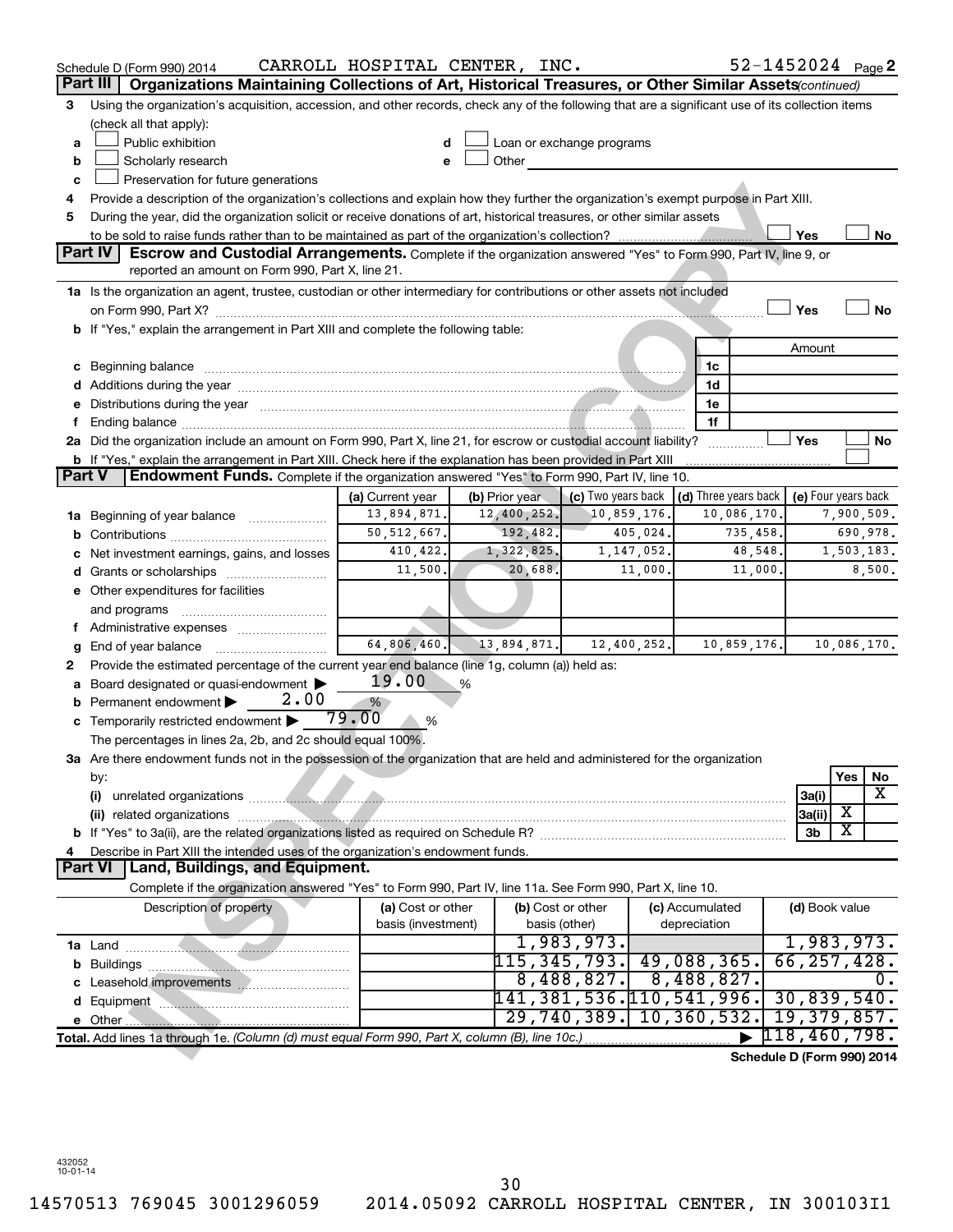| Schedule D (Form 990) 2014                                                                                                                               | CARROLL HOSPITAL CENTER, INC. |                |                                                           | $52 - 1452024$ Page 3 |
|----------------------------------------------------------------------------------------------------------------------------------------------------------|-------------------------------|----------------|-----------------------------------------------------------|-----------------------|
| <b>Investments - Other Securities.</b><br><b>Part VIII</b>                                                                                               |                               |                |                                                           |                       |
| Complete if the organization answered "Yes" to Form 990, Part IV, line 11b. See Form 990, Part X, line 12.                                               |                               |                |                                                           |                       |
| (a) Description of security or category (including name of security)                                                                                     | (b) Book value                |                | (c) Method of valuation: Cost or end-of-year market value |                       |
|                                                                                                                                                          |                               |                |                                                           |                       |
|                                                                                                                                                          |                               |                |                                                           |                       |
| (3) Other                                                                                                                                                |                               |                |                                                           |                       |
| (A) SHORT TERM INVESTMENT                                                                                                                                | 6,907,545.                    |                | END-OF-YEAR MARKET VALUE                                  |                       |
| LONG-TERM INVESTMENTS                                                                                                                                    | 17,922,674.                   |                | END-OF-YEAR MARKET VALUE                                  |                       |
| (B)                                                                                                                                                      |                               |                |                                                           |                       |
| L-T INVESTMENTS IN EXEC<br>(C)                                                                                                                           |                               |                |                                                           |                       |
| <b>OPTION PLAN</b><br>(D)                                                                                                                                | 33,976.                       |                | END-OF-YEAR MARKET VALUE                                  |                       |
| (E)                                                                                                                                                      |                               |                |                                                           |                       |
| (F)                                                                                                                                                      |                               |                |                                                           |                       |
| (G)                                                                                                                                                      |                               |                |                                                           |                       |
| (H)                                                                                                                                                      |                               |                |                                                           |                       |
| Total. (Col. (b) must equal Form 990, Part X, col. (B) line 12.)                                                                                         | 24,864,195.                   |                |                                                           |                       |
| Part VIII Investments - Program Related.                                                                                                                 |                               |                |                                                           |                       |
| Complete if the organization answered "Yes" to Form 990, Part IV, line 11c. See Form 990, Part X, line 13.                                               |                               |                |                                                           |                       |
| (a) Description of investment                                                                                                                            | (b) Book value                |                | (c) Method of valuation: Cost or end-of-year market value |                       |
| INVESTMENTS IN FOUNDATION                                                                                                                                | 71, 455, 110.                 |                | END-OF-YEAR MARKET VALUE                                  |                       |
| (1)<br><b>INVESTMENT IN PREMIER</b>                                                                                                                      | 195, 176.                     |                | END-OF-YEAR MARKET VALUE                                  |                       |
| (2)                                                                                                                                                      |                               |                |                                                           |                       |
| <b>INVESTMENT IN MT AIRY</b><br>(3)                                                                                                                      |                               |                |                                                           |                       |
| <b>HEALTH SERVICE</b><br>(4)                                                                                                                             | 288.                          |                | END-OF-YEAR MARKET VALUE                                  |                       |
| INVESTMENT IN COLONIAL<br>(5)                                                                                                                            | 7,362.                        |                | END-OF-YEAR MARKET VALUE                                  |                       |
| <b>INVESTMENT IN CMOA</b><br>(6)                                                                                                                         | 523, 192.                     |                | END-OF-YEAR MARKET                                        | <b>VALUE</b>          |
| <b>INVESTMENT IN HOSPICE</b><br>(7)                                                                                                                      | 10, 218, 291.                 |                | END-OF-YEAR MARKET                                        | <b>VALUE</b>          |
| INVESTMENT IN CARROLL<br>(8)                                                                                                                             |                               |                |                                                           |                       |
| <b>COUNTY RADIOLOGY</b><br>(9)                                                                                                                           | 5,802,522.                    |                | END-OF-YEAR MARKET VALUE                                  |                       |
|                                                                                                                                                          |                               |                |                                                           |                       |
|                                                                                                                                                          | 94, 534, 542.                 |                |                                                           |                       |
| Total. (Col. (b) must equal Form 990, Part X, col. (B) line 13.)<br>Part IX<br><b>Other Assets.</b>                                                      |                               |                |                                                           |                       |
|                                                                                                                                                          |                               |                |                                                           |                       |
| Complete if the organization answered "Yes" to Form 990, Part IV, line 11d. See Form 990, Part X, line 15.                                               | (a) Description               |                |                                                           | (b) Book value        |
|                                                                                                                                                          |                               |                |                                                           |                       |
| (1)                                                                                                                                                      |                               |                |                                                           |                       |
| (2)                                                                                                                                                      |                               |                |                                                           |                       |
| (3)                                                                                                                                                      |                               |                |                                                           |                       |
| (4)                                                                                                                                                      |                               |                |                                                           |                       |
| (5)                                                                                                                                                      |                               |                |                                                           |                       |
| (6)                                                                                                                                                      |                               |                |                                                           |                       |
| (7)                                                                                                                                                      |                               |                |                                                           |                       |
| (8)                                                                                                                                                      |                               |                |                                                           |                       |
| (9)                                                                                                                                                      |                               |                |                                                           |                       |
| Total. (Column (b) must equal Form 990, Part X, col. (B) line 15.)                                                                                       |                               |                |                                                           |                       |
| <b>Other Liabilities.</b><br>Part X                                                                                                                      |                               |                |                                                           |                       |
| Complete if the organization answered "Yes" to Form 990, Part IV, line 11e or 11f. See Form 990, Part X, line 25.                                        |                               |                |                                                           |                       |
| (a) Description of liability                                                                                                                             |                               | (b) Book value |                                                           |                       |
| 1.                                                                                                                                                       |                               |                |                                                           |                       |
| (1) Federal income taxes                                                                                                                                 |                               |                |                                                           |                       |
| ADVANCES FROM THIRD PARTY<br>(2)                                                                                                                         |                               | 6,731,774.     |                                                           |                       |
| <b>ACCRUED PENSION</b><br>(3)                                                                                                                            |                               | 7,742,535.     |                                                           |                       |
| CAPITAL LEASE<br>(4)                                                                                                                                     |                               | 743, 156.      |                                                           |                       |
| MOB DEBT<br>(5)                                                                                                                                          |                               | 17,192,397.    |                                                           |                       |
| DEFERRED COMPENSATION<br>(6)                                                                                                                             |                               | 33,976.        |                                                           |                       |
| DUE TO CENMAR<br>(7)                                                                                                                                     |                               | 10,128,937。    |                                                           |                       |
| DUE TO AFFILIATES<br>(8)                                                                                                                                 |                               | 27, 353, 465   |                                                           |                       |
| (9)                                                                                                                                                      |                               |                |                                                           |                       |
| <b>Total.</b> (Column (b) must equal Form 990, Part X, col. (B) line 25.) $\ldots$                                                                       |                               | 69,926,240.    |                                                           |                       |
| 2. Liability for uncertain tax positions. In Part XIII, provide the text of the footnote to the organization's financial statements that reports the     |                               |                |                                                           |                       |
| organization's liability for uncertain tax positions under FIN 48 (ASC 740). Check here if the text of the footnote has been provided in Part XIII $ X $ |                               |                |                                                           |                       |

432053 10-01-14

SEE PART XIII FOR CONTINUATIONS 14570513 769045 3001296059 2014.05092 CARROLL HOSPITAL CENTER, IN 300103I1 31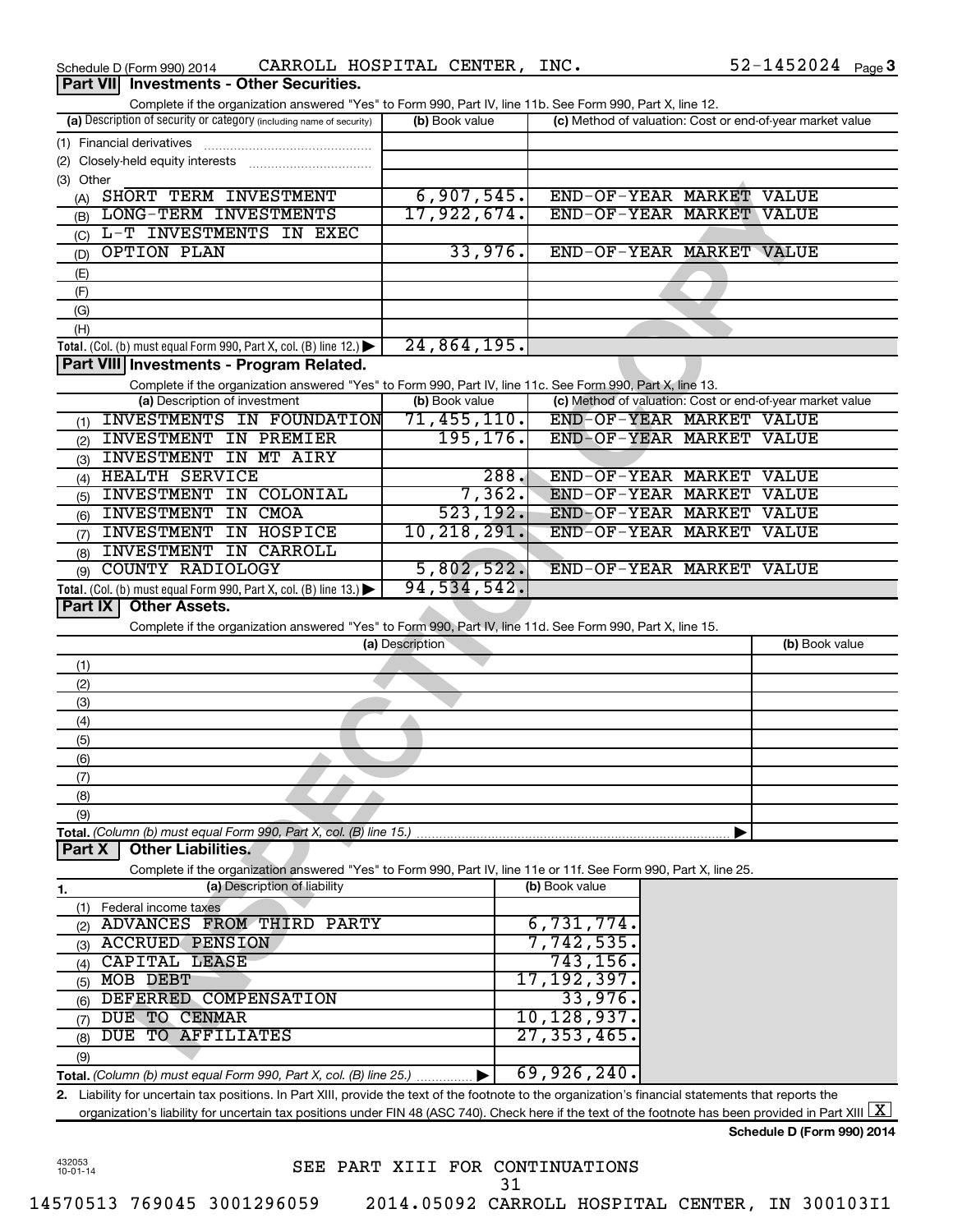|                | CARROLL HOSPITAL CENTER, INC.<br>Schedule D (Form 990) 2014                                                                                                                                                                          |                | $52 - 1452024$ Page 4 |
|----------------|--------------------------------------------------------------------------------------------------------------------------------------------------------------------------------------------------------------------------------------|----------------|-----------------------|
| <b>Part XI</b> | Reconciliation of Revenue per Audited Financial Statements With Revenue per Return.                                                                                                                                                  |                |                       |
|                | Complete if the organization answered "Yes" to Form 990, Part IV, line 12a.                                                                                                                                                          |                |                       |
| 1              | Total revenue, gains, and other support per audited financial statements [[[[[[[[[[[[[[[[[[[[[[]]]]]]]]]]]]]]                                                                                                                        |                | $\blacksquare$        |
| 2              | Amounts included on line 1 but not on Form 990, Part VIII, line 12:                                                                                                                                                                  |                |                       |
| а              | Net unrealized gains (losses) on investments [111] [12] matter contracts and a local metal of the university of                                                                                                                      | 2a             |                       |
| b              |                                                                                                                                                                                                                                      | 2 <sub>b</sub> |                       |
| с              |                                                                                                                                                                                                                                      | 2 <sub>c</sub> |                       |
| d              |                                                                                                                                                                                                                                      | 2d             |                       |
| е              | Add lines 2a through 2d                                                                                                                                                                                                              |                | 2e                    |
| З              |                                                                                                                                                                                                                                      |                | 3                     |
| 4              | Amounts included on Form 990, Part VIII, line 12, but not on line 1:                                                                                                                                                                 |                |                       |
| а              | Investment expenses not included on Form 990, Part VIII, line 7b [11, 111, 111, 120]                                                                                                                                                 | 4a             |                       |
| b              |                                                                                                                                                                                                                                      | 4 <sub>b</sub> |                       |
|                | c Add lines 4a and 4b                                                                                                                                                                                                                |                | 4c                    |
| 5              |                                                                                                                                                                                                                                      |                | 5                     |
|                | Part XII   Reconciliation of Expenses per Audited Financial Statements With Expenses per Return.                                                                                                                                     |                |                       |
|                | Complete if the organization answered "Yes" to Form 990, Part IV, line 12a.                                                                                                                                                          |                |                       |
| 1              |                                                                                                                                                                                                                                      |                | 1                     |
| 2              | Amounts included on line 1 but not on Form 990, Part IX, line 25:                                                                                                                                                                    |                |                       |
| а              | Donated services and use of facilities [111] matter contracts and use of facilities [11] matter contracts and use of facilities [11] matter contracts and use of facilities [11] matter contracts and the Donate Service and D       | 2a             |                       |
| b              |                                                                                                                                                                                                                                      | 2 <sub>b</sub> |                       |
| с              |                                                                                                                                                                                                                                      | 2c             |                       |
| d              |                                                                                                                                                                                                                                      | 2d             |                       |
| е              | Add lines 2a through 2d <b>contained a contained a contained a contained a contained a contained a contained a contained a contact a contact a contact a contact a contact a contact a contact a contact a contact a contact a c</b> |                | 2e                    |
| З              |                                                                                                                                                                                                                                      |                | 3                     |
| 4              | Amounts included on Form 990, Part IX, line 25, but not on line 1:                                                                                                                                                                   |                |                       |
| а              | Investment expenses not included on Form 990, Part VIII, line 7b [100]                                                                                                                                                               | 4a             |                       |
| b              |                                                                                                                                                                                                                                      | 4 <sub>b</sub> |                       |
|                | c Add lines 4a and 4b                                                                                                                                                                                                                |                | 4c                    |
| 5              | Total expenses. Add lines 3 and 4c. (This must equal Form 990, Part I, line 18.) <i>mand expenses. Add lines</i> 3 and                                                                                                               |                | 5                     |
|                | Part XIII Supplemental Information.                                                                                                                                                                                                  |                |                       |
|                | Provide the descriptions required for Part II, lines 3, 5, and 9; Part III, lines 1a and 4; Part IV, lines 1b and 2b; Part V, line 4; Part X, line 2; Part XI,                                                                       |                |                       |
|                | lines 2d and 4b; and Part XII, lines 2d and 4b. Also complete this part to provide any additional information.                                                                                                                       |                |                       |
|                |                                                                                                                                                                                                                                      |                |                       |
|                |                                                                                                                                                                                                                                      |                |                       |
|                | PART X, LINE 2:                                                                                                                                                                                                                      |                |                       |
|                |                                                                                                                                                                                                                                      |                |                       |
|                | EFFECTIVE ON APRIL 1, 2015, CARROLL COUNTY HEALTH SERVICES CORPORATION                                                                                                                                                               |                |                       |
|                |                                                                                                                                                                                                                                      |                |                       |
|                | (CCHS), TOGETHER WITH ITS SUBSIDIARIES CARROLL HOSPITAL CENTER INC AND                                                                                                                                                               |                |                       |
|                |                                                                                                                                                                                                                                      |                |                       |
|                | OTHER CARROLL ENTITIES, BECAME AFFILIATED WITH LIFEBRIDGE HEALTH INC.                                                                                                                                                                |                |                       |
|                |                                                                                                                                                                                                                                      |                |                       |
|                | (LHI), A 501(C)(3) EXEMPT ORGANIZATION. BEGINNING ON THAT DATE THE                                                                                                                                                                   |                |                       |
|                |                                                                                                                                                                                                                                      |                |                       |
|                | FINANCIAL POSITIONS AND RESULTS OF CCHS WERE CONSOLIDATED IN THE LHI                                                                                                                                                                 |                |                       |
|                |                                                                                                                                                                                                                                      |                |                       |
|                | AUDITED FINANCIAL STATEMENTS. THE FOLLOWING IS THE FIN 48 STATEMENT                                                                                                                                                                  |                |                       |
|                |                                                                                                                                                                                                                                      |                |                       |
|                | DISCLOSED IN THE FOOTNOTE TO LHI'S AUDITED FINANCIAL STATEMENTS:                                                                                                                                                                     |                |                       |
|                |                                                                                                                                                                                                                                      |                |                       |
|                |                                                                                                                                                                                                                                      |                |                       |
|                |                                                                                                                                                                                                                                      |                |                       |

| EFFECTIVE ON APRIL 1, 2015, CARROLL COUNTY HEALTH SERVICES CORPORATION           |
|----------------------------------------------------------------------------------|
| $(CCHS)$ .<br>TOGETHER WITH ITS SUBSIDIARIES CARROLL HOSPITAL CENTER INC AND     |
| OTHER CARROLL ENTITIES, BECAME AFFILIATED WITH LIFEBRIDGE HEALTH INC.            |
| (LHI), A 501(C)(3) EXEMPT ORGANIZATION. BEGINNING ON THAT DATE<br>THE            |
| FINANCIAL POSITIONS AND RESULTS OF CCHS WERE CONSOLIDATED<br>THE LHI<br>IN       |
| AUDITED FINANCIAL STATEMENTS. THE FOLLOWING IS THE FIN 48 STATEMENT              |
| DISCLOSED IN THE FOOTNOTE TO LHI'S AUDITED FINANCIAL STATEMENTS:                 |
|                                                                                  |
| LIFEBRIDGE AND<br>ITS NOT-FOR-PROFIT SUBSIDIARIES HAVE BEEN RECOGNIZED<br>BY THE |
| INTERNAL REVENUE SERVICES AS TAX-EXEMPT PURSUANT TO SECTION 501(C)(3)<br>OF      |
| INTERNAL REVENUE CODE.<br>THE.                                                   |
| 432054<br>Schedule D (Form 990) 2014<br>$10 - 01 - 14$<br>32                     |
| 14570513 769045 3001296059 2014.05092 CARROLL HOSPITAL CENTER, IN 300103I1       |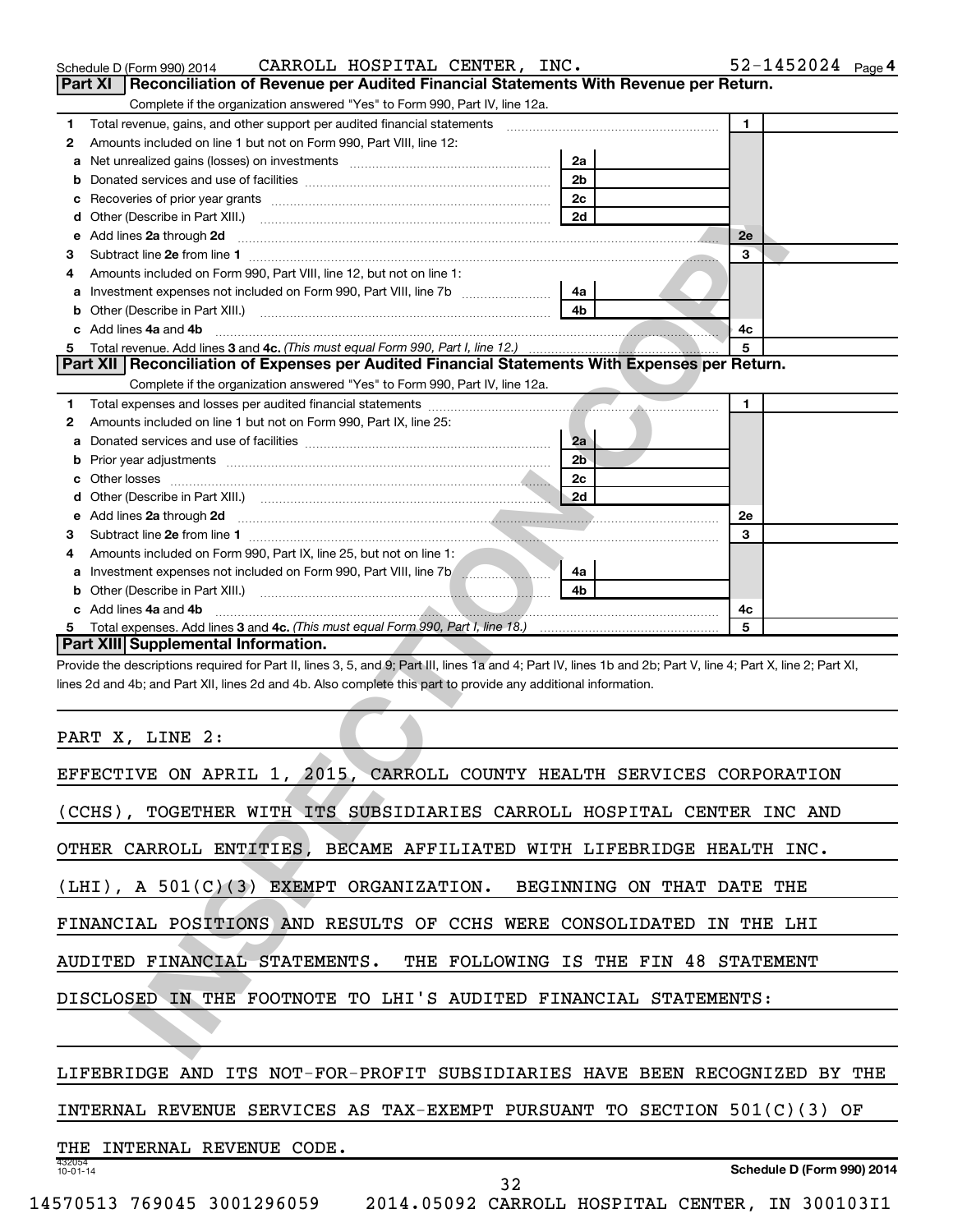**INSPECTE WARRELL ASSESS AND ANDEREST CORPORATION OF AN ASSESS AND INSTEAD AND INTERFERIT IN A SSESS ARE ACCOUNTED FOR UNDER THE ASSET AND ITY METHOD. DEFEREED TAX ASSESS ARE LIABILITIES ARE RECONSIZED FOR THE TAX CONSEQUE** LIFEBRIDGE'S INCORPORATED FOR-PROFIT SUBSIDIARIES ACCOUNT FOR INCOME TAXES IN ACCORDANCE WITH FINANCIALS ACCOUNTING STANDARDS BOARD (FASB) ASC TOPIC 740, INCOME TAXES. INCOME TAXES ARE ACCOUNTED FOR UNDER THE ASSET AND LIABILITY METHOD. DEFERRED TAX ASSETS ARE LIABILITIES ARE RECOGNIZED FOR THE FUTURE TAX CONSEQUENCES ATTRIBUTABLE TO DIFFERENCES BETWEEN THE FINANCIAL STATEMENTS CARRYING AMOUNTS OF EXISTING ASSETS AND LIABILITIES AND THEIR RESPECTIVE TAX BASES AND OPERATING LOSS AND TAX CREDIT CARRYFORWARDS. DEFERRED TAX ASSETS AND LIABILITIES ARE MEASURED USING ENACTED TAX RATES EXPECTED TO APPLY TO TAXABLE INCOME IN THE YEARS IN WHICH THOSE TEMPORARY DIFFERENCES ARE EXPECTED TO BE RECOVERED OR SETTLED. THE EFFECT ON DEFERRED TAX ASSETS AND LIABILITIES OF A CHANGE IN TAX RATES IS RECOGNIZED IN THE PERIOD THAT INCLUDES THE ENACTMENT DATE. ANY CHANGES TO THE VALUATION ALLOWANCE OF THE DEFERRED TAX ASSET ARE REFLECTED IN THE YEAR OF THE CHANGE. THE CORPORATION ACCOUNTS FOR UNCERTAIN TAX POSITIONS IN ACCORDANCE WITH ASC TOPIC 740.

**Schedule D (Form 990) 2014**

432055 10-01-14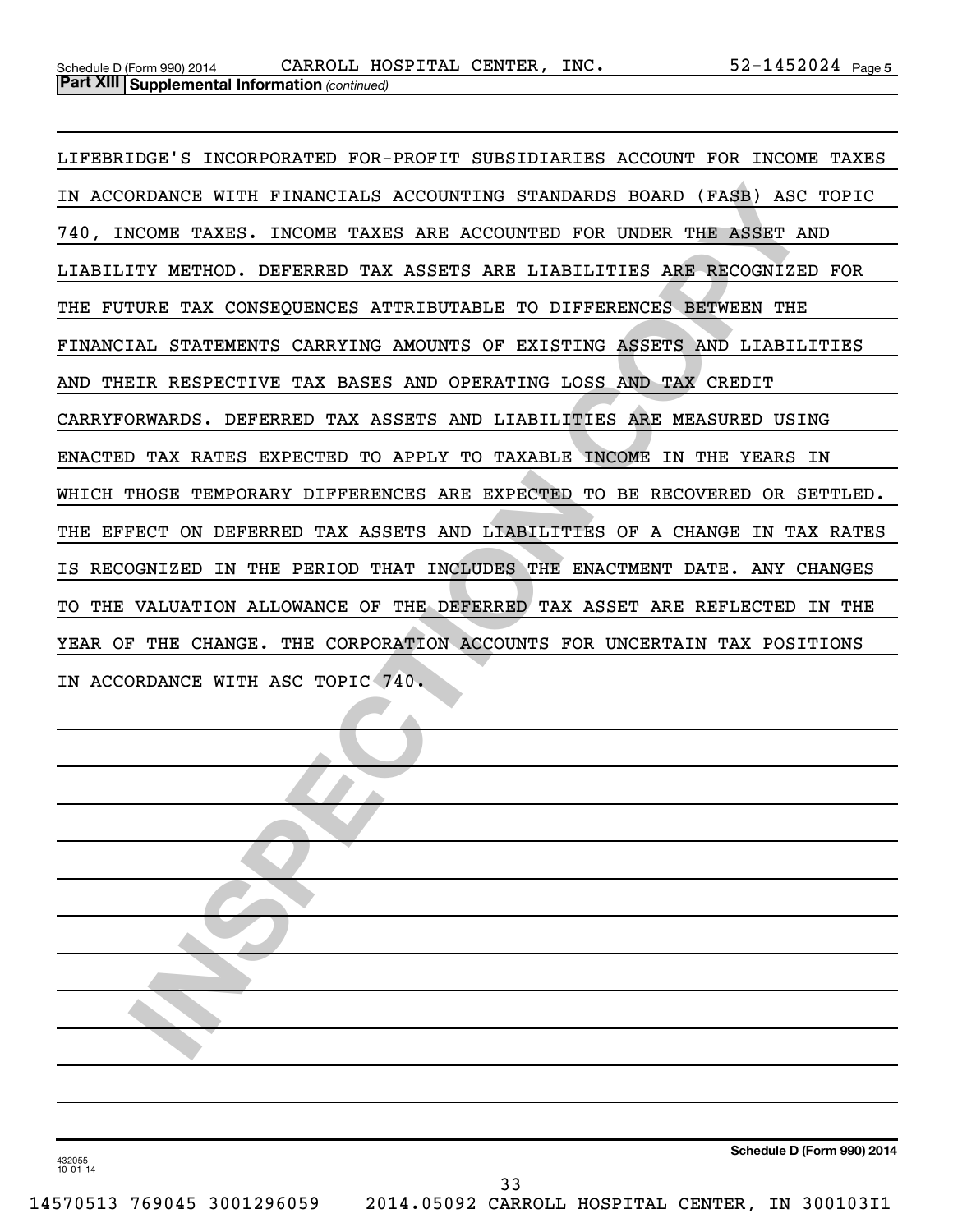**Part XIII | Supplemental Information** (continued)

Schedule D (Form 990) CARROLL HOSPITAL CENTER,INC 52-1452024 Page

| Part VIII Investments - Program Related. See Form 990, Part X, line 13. |                |                                                              |
|-------------------------------------------------------------------------|----------------|--------------------------------------------------------------|
| (a) Description of investment type                                      | (b) Book value | (c) Method of valuation:<br>Cost or end-of-year market value |
| <b>INVESTMENT IN CEN MAR</b>                                            | 6,332,601.     | <b>FMV</b>                                                   |
|                                                                         |                |                                                              |
|                                                                         |                |                                                              |
|                                                                         |                |                                                              |
|                                                                         |                |                                                              |
|                                                                         |                |                                                              |
|                                                                         |                |                                                              |
|                                                                         |                |                                                              |
|                                                                         |                |                                                              |
|                                                                         |                |                                                              |
|                                                                         |                |                                                              |
|                                                                         |                |                                                              |
|                                                                         |                |                                                              |
|                                                                         |                |                                                              |
|                                                                         |                |                                                              |
|                                                                         |                |                                                              |
|                                                                         |                |                                                              |
| 432431 05-01-14                                                         |                | Schedule D (Form 990)                                        |

**Schedule D (Form 990)**

34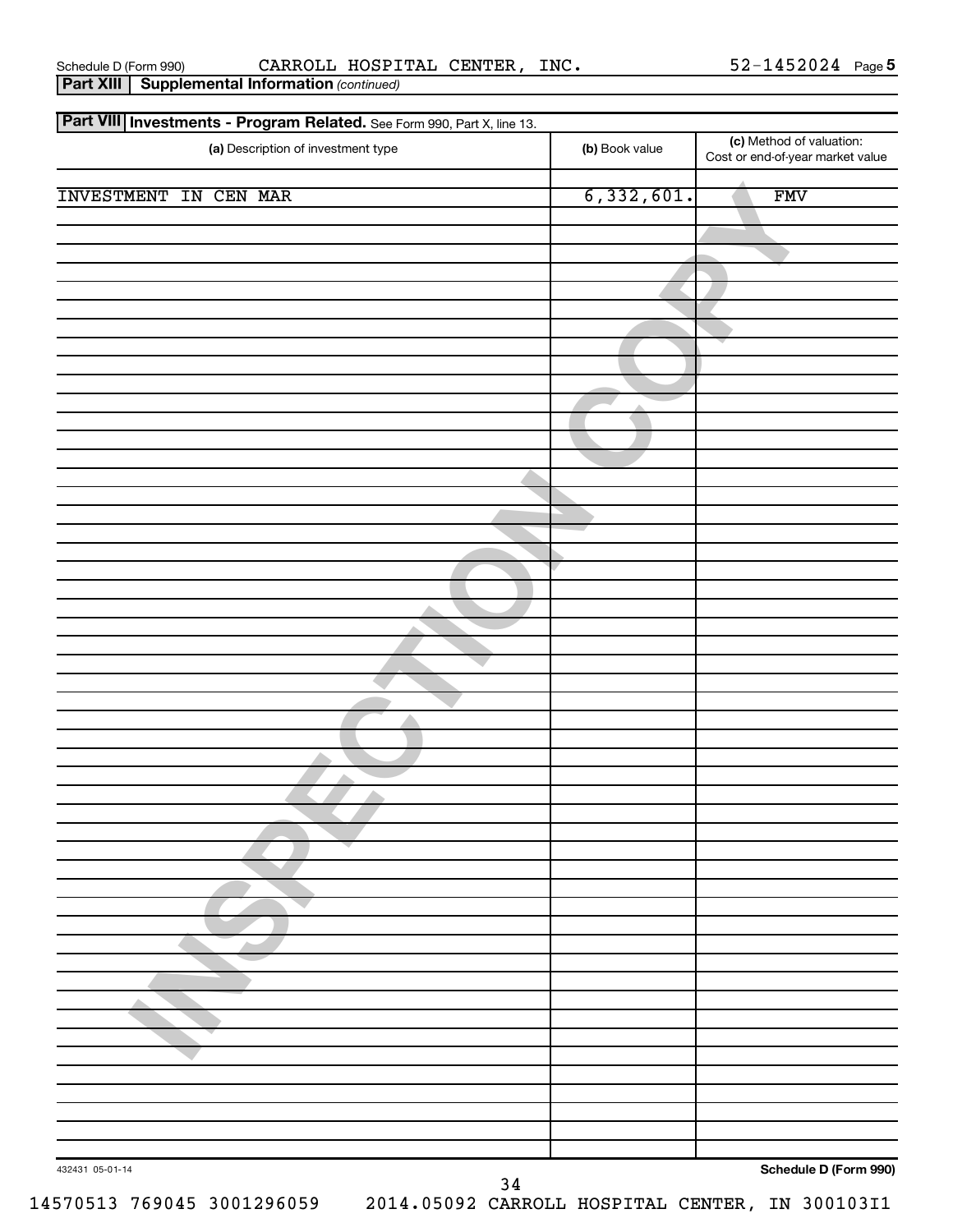| <b>SCHEDULE F</b>                                      |                              |                                                                      | <b>Statement of Activities Outside the United States</b>                                                                                                                                                                                             |                                                                            | OMB No. 1545-0047                                   |
|--------------------------------------------------------|------------------------------|----------------------------------------------------------------------|------------------------------------------------------------------------------------------------------------------------------------------------------------------------------------------------------------------------------------------------------|----------------------------------------------------------------------------|-----------------------------------------------------|
| (Form 990)                                             |                              |                                                                      | Complete if the organization answered "Yes" on Form 990, Part IV, line 14b, 15, or 16.                                                                                                                                                               |                                                                            |                                                     |
|                                                        |                              |                                                                      | Attach to Form 990.                                                                                                                                                                                                                                  |                                                                            |                                                     |
| Department of the Treasury<br>Internal Revenue Service |                              |                                                                      | Information about Schedule F (Form 990) and its instructions is at www.irs.gov/form990.                                                                                                                                                              |                                                                            | <b>Open to Public</b><br>Inspection                 |
| Name of the organization                               |                              |                                                                      |                                                                                                                                                                                                                                                      |                                                                            | <b>Employer identification number</b>               |
| CARROLL HOSPITAL CENTER, INC.                          |                              |                                                                      |                                                                                                                                                                                                                                                      | 52-1452024                                                                 |                                                     |
| Part I                                                 |                              |                                                                      | General Information on Activities Outside the United States. Complete if the organization answered "Yes" on                                                                                                                                          |                                                                            |                                                     |
|                                                        | Form 990, Part IV, line 14b. |                                                                      |                                                                                                                                                                                                                                                      |                                                                            |                                                     |
| 1                                                      |                              |                                                                      | For grantmakers. Does the organization maintain records to substantiate the amount of its grants and other assistance,<br>the grantees' eligibility for the grants or assistance, and the selection criteria used to award the grants or assistance? |                                                                            | Yes<br>No                                           |
| 2<br>United States.                                    |                              |                                                                      | For grantmakers. Describe in Part V the organization's procedures for monitoring the use of its grants and other assistance outside the                                                                                                              |                                                                            |                                                     |
| з                                                      |                              |                                                                      | Activities per Region. (The following Part I, line 3 table can be duplicated if additional space is needed.)                                                                                                                                         |                                                                            |                                                     |
| (a) Region                                             | (b) Number of                | (c) Number of                                                        | (d) Activities conducted in region                                                                                                                                                                                                                   | (e) If activity listed in (d)                                              | (f) Total                                           |
|                                                        | offices<br>in the region     | employees,<br>agents, and<br>independent<br>contractors<br>in region | (by type) (e.g., fundraising, program<br>services, investments, grants to<br>recipients located in the region)                                                                                                                                       | is a program service,<br>describe specific type<br>of service(s) in region | expenditures<br>for and<br>investments<br>in region |
| CENTRAL AMERICA AND                                    |                              |                                                                      |                                                                                                                                                                                                                                                      |                                                                            |                                                     |
| THE CARIBBEAN -                                        |                              |                                                                      |                                                                                                                                                                                                                                                      |                                                                            |                                                     |
| ANTIGUA & BARBUDA,                                     |                              |                                                                      |                                                                                                                                                                                                                                                      |                                                                            |                                                     |
| ARUBA, BAHAMAS,                                        |                              |                                                                      | <b>INVESTMENTS</b>                                                                                                                                                                                                                                   |                                                                            | 17,898,527.                                         |
|                                                        |                              |                                                                      |                                                                                                                                                                                                                                                      |                                                                            |                                                     |
|                                                        |                              |                                                                      |                                                                                                                                                                                                                                                      |                                                                            |                                                     |
|                                                        |                              |                                                                      |                                                                                                                                                                                                                                                      |                                                                            |                                                     |
|                                                        |                              |                                                                      |                                                                                                                                                                                                                                                      |                                                                            |                                                     |
|                                                        |                              |                                                                      |                                                                                                                                                                                                                                                      |                                                                            |                                                     |
|                                                        |                              |                                                                      |                                                                                                                                                                                                                                                      |                                                                            |                                                     |
|                                                        |                              |                                                                      |                                                                                                                                                                                                                                                      |                                                                            |                                                     |
|                                                        |                              |                                                                      |                                                                                                                                                                                                                                                      |                                                                            |                                                     |
| 3 a Sub-total                                          |                              | 0                                                                    |                                                                                                                                                                                                                                                      |                                                                            | 17,898,527.                                         |
| <b>b</b> Total from continuation                       |                              |                                                                      |                                                                                                                                                                                                                                                      |                                                                            |                                                     |
| sheets to Part I                                       |                              | 0                                                                    |                                                                                                                                                                                                                                                      |                                                                            | 0.                                                  |
| c Totals (add lines 3a                                 |                              |                                                                      |                                                                                                                                                                                                                                                      |                                                                            |                                                     |
| and 3b)                                                |                              | 0                                                                    |                                                                                                                                                                                                                                                      |                                                                            | 17,898,527.                                         |

**For Paperwork Reduction Act Notice, see the Instructions for Form 990. Schedule F (Form 990) 2014** LHA

OMB No. 1545-0047

432071 09-24-14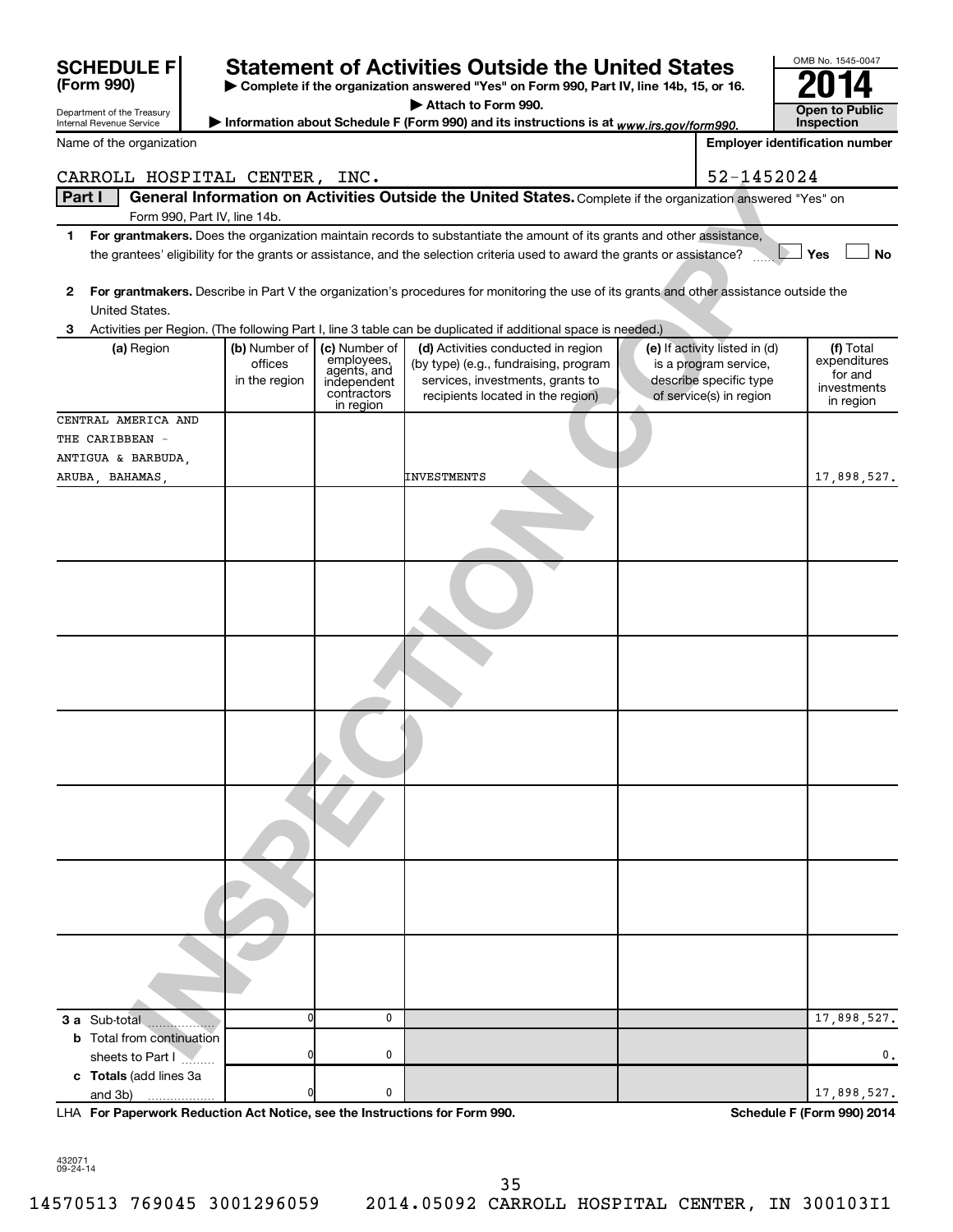**2**

Part II | Grants and Other Assistance to Organizations or Entities Outside the United States. Complete if the organization answered "Yes" on Form 990, Part IV, line 15, for any recipient who received more than \$5,000. Part II can be duplicated if additional space is needed.

|                                                                            |                                                 |            | recipient who received more than \$5,000. Part II can be duplicated if additional space is needed.                                              |            |                                                  |                                         |                                              |                                                             |
|----------------------------------------------------------------------------|-------------------------------------------------|------------|-------------------------------------------------------------------------------------------------------------------------------------------------|------------|--------------------------------------------------|-----------------------------------------|----------------------------------------------|-------------------------------------------------------------|
| 1<br>(a) Name of organization                                              | (b) IRS code section<br>and EIN (if applicable) | (c) Region | (d) Purpose of<br>grant                                                                                                                         | (e) Amount | (f) Manner of<br>of cash grant cash disbursement | (g) Amount of<br>non-cash<br>assistance | (h) Description<br>of non-cash<br>assistance | (i) Method of<br>valuation (book, FMV,<br>appraisal, other) |
|                                                                            |                                                 |            |                                                                                                                                                 |            |                                                  |                                         |                                              |                                                             |
|                                                                            |                                                 |            |                                                                                                                                                 |            |                                                  |                                         |                                              |                                                             |
|                                                                            |                                                 |            |                                                                                                                                                 |            |                                                  |                                         |                                              |                                                             |
|                                                                            |                                                 |            |                                                                                                                                                 |            |                                                  |                                         |                                              |                                                             |
|                                                                            |                                                 |            |                                                                                                                                                 |            |                                                  |                                         |                                              |                                                             |
|                                                                            |                                                 |            |                                                                                                                                                 |            |                                                  |                                         |                                              |                                                             |
|                                                                            |                                                 |            |                                                                                                                                                 |            |                                                  |                                         |                                              |                                                             |
|                                                                            |                                                 |            |                                                                                                                                                 |            |                                                  |                                         |                                              |                                                             |
| $\mathbf{2}$<br>Enter total number of other organizations or entities<br>3 |                                                 |            | Enter total number of recipient organizations listed above that are recognized as charities by the foreign country, recognized as tax-exempt by |            |                                                  |                                         |                                              |                                                             |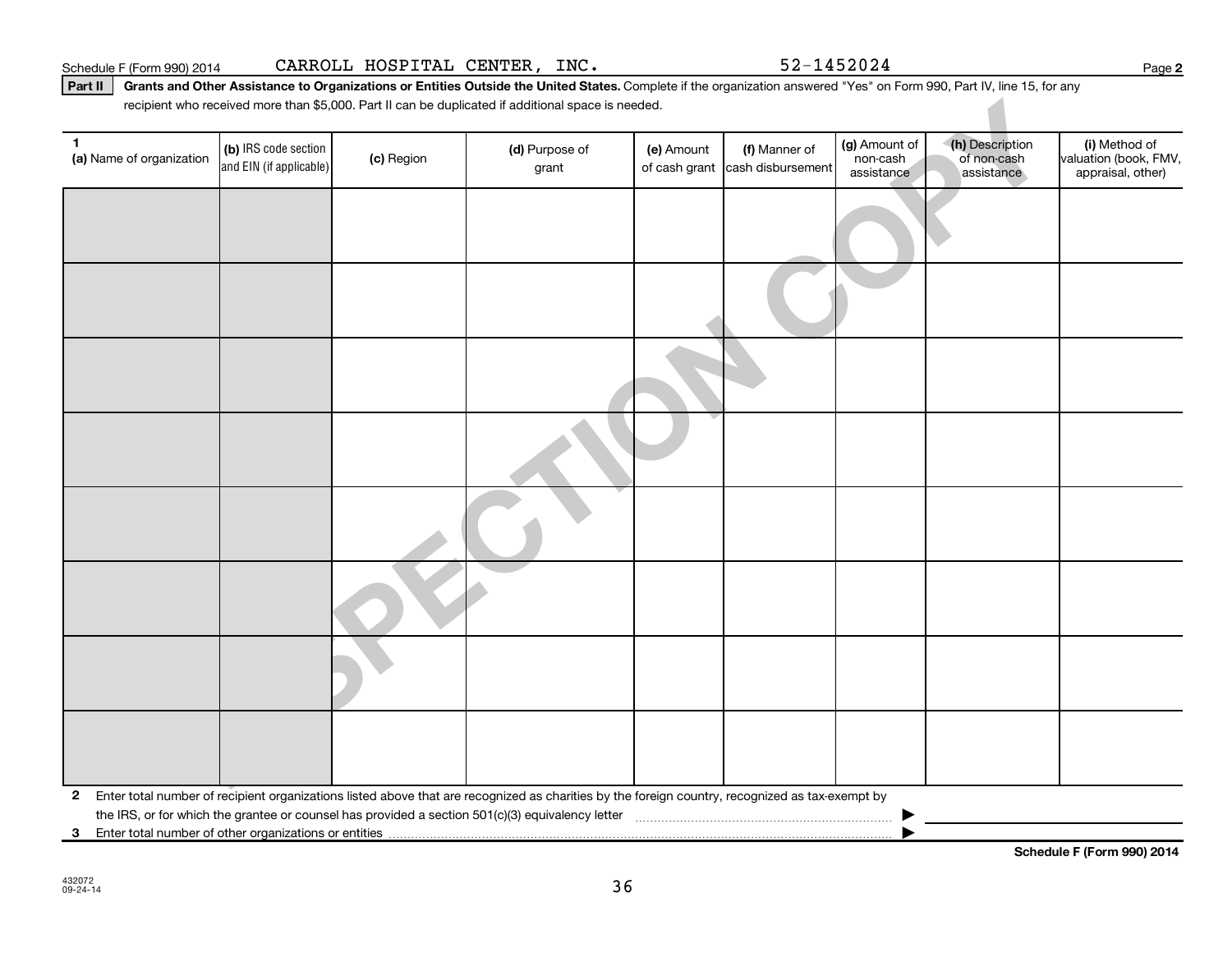**INSPECTION COPY** Part III Grants and Other Assistance to Individuals Outside the United States. Complete if the organization answered "Yes" on Form 990, Part IV, line 16. (a) Type of grant or assistance (b) Region (b) Region (c) Number of (d) Amount of (e) Manner of (f) Amount of (f)<br>Region (cash grant cash dishursement pop-cash assistance v Part III can be duplicated if additional space is needed. (c) Number of recipients (d) Amount of cash grant (e) Manner of cash disbursement (f) Amount of non-cash assistance (g) Description of non-cash assistance **(h)** Method of<br>valuation<br>(book, FMV,<br>appraisal, other)

**Schedule F (Form 990) 2014**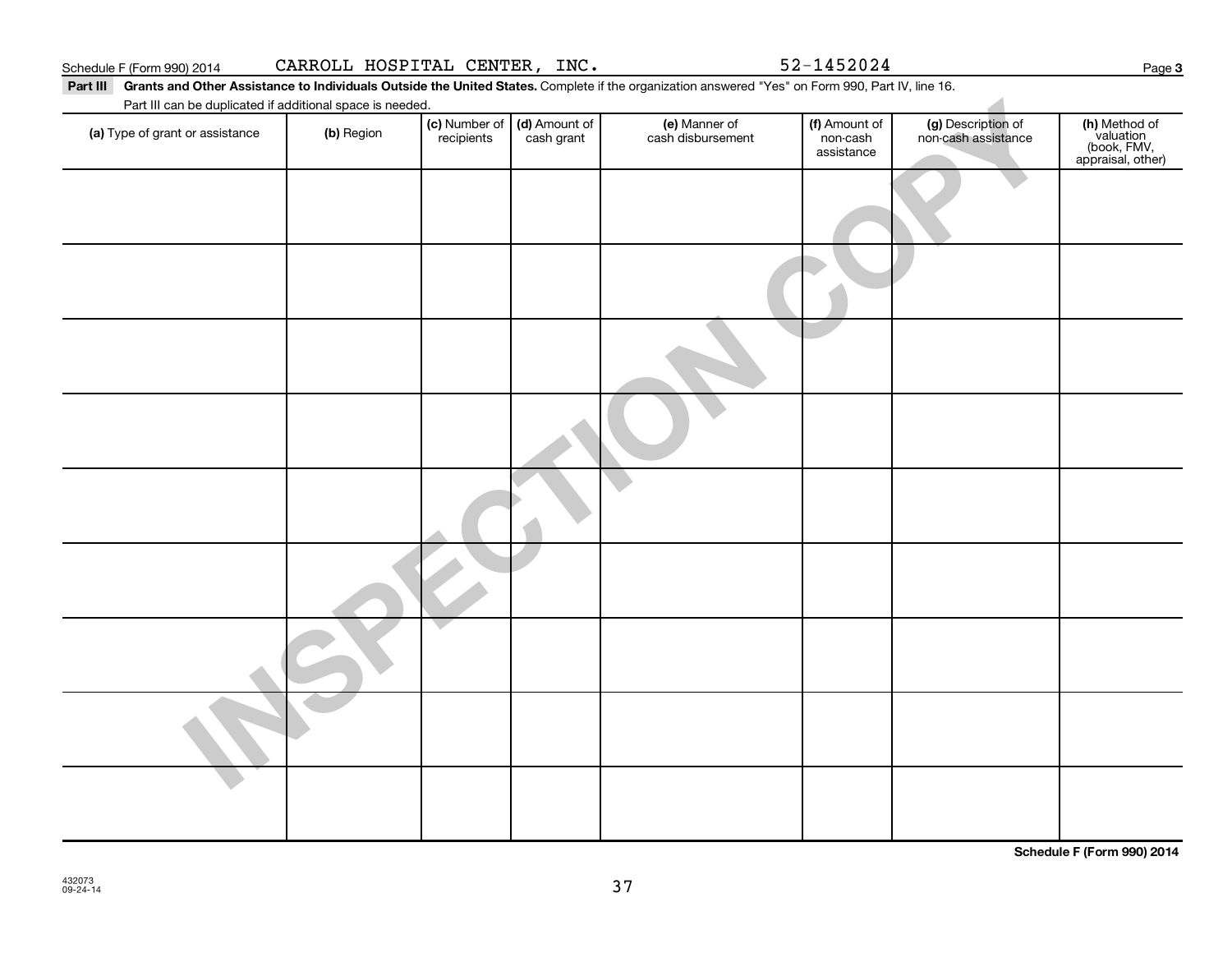# Schedule F (Form 990) 2014  $\verb|CARROL|$   $\verb|HOSPITAL|$   $\verb|CENTER|$ ,  $\verb|INC.|$   $\verb|52-1452024$   $\verb|Page|$ **Part IV Foreign Forms**

| 1            | Was the organization a U.S. transferor of property to a foreign corporation during the tax year? If "Yes," the<br>organization may be required to file Form 926, Return by a U.S. Transferor of Property to a Foreign                                                                                                                                                                                                                 | $\overline{\text{X}}$ Yes | <b>No</b>         |
|--------------|---------------------------------------------------------------------------------------------------------------------------------------------------------------------------------------------------------------------------------------------------------------------------------------------------------------------------------------------------------------------------------------------------------------------------------------|---------------------------|-------------------|
| $\mathbf{2}$ | Did the organization have an interest in a foreign trust during the tax year? If "Yes," the organization<br>may be required to file Form 3520, Annual Return To Report Transactions With Foreign Trusts and<br>Receipt of Certain Foreign Gifts, and/or Form 3520-A, Annual Information Return of Foreign Trust With<br>a U.S. Owner (see Instructions for Forms 3520 and 3520-A; do not file with Form 990) [[[[[[[[[[[[[[[[[[[[[[[[ | Yes                       | $\overline{X}$ No |
| 3            | Did the organization have an ownership interest in a foreign corporation during the tax year? If "Yes,'<br>the organization may be required to file Form 5471, Information Return of U.S. Persons With Respect To<br>Certain Foreign Corporations (see Instructions for Form 5471) [11] [12] Certain Foreign Corporations (see Instructions for Form 5471)                                                                            | $\boxed{\text{X}}$ Yes    | <b>No</b>         |
| 4            | Was the organization a direct or indirect shareholder of a passive foreign investment company or a<br>qualified electing fund during the tax year? If "Yes," the organization may be required to file Form 8621,<br>Information Return by a Shareholder of a Passive Foreign Investment Company or Qualified Electing Fund<br>(see Instructions for Form 8621)                                                                        | $\boxed{\mathbf{X}}$ Yes  | <b>No</b>         |
| 5            | Did the organization have an ownership interest in a foreign partnership during the tax year? If "Yes,"<br>the organization may be required to file Form 8865, Return of U.S. Persons With Respect to Certain                                                                                                                                                                                                                         | $\overline{X}$ Yes        | <b>No</b>         |
| 6            | Did the organization have any operations in or related to any boycotting countries during the tax year? If<br>"Yes," the organization may be required to file Form 5713, International Boycott Report (see Instructions                                                                                                                                                                                                               | Yes                       | $\overline{X}$ No |
|              | $\boldsymbol{\mathcal{G}}$                                                                                                                                                                                                                                                                                                                                                                                                            | Schedule F (Form 990) 201 |                   |

432074 09-24-14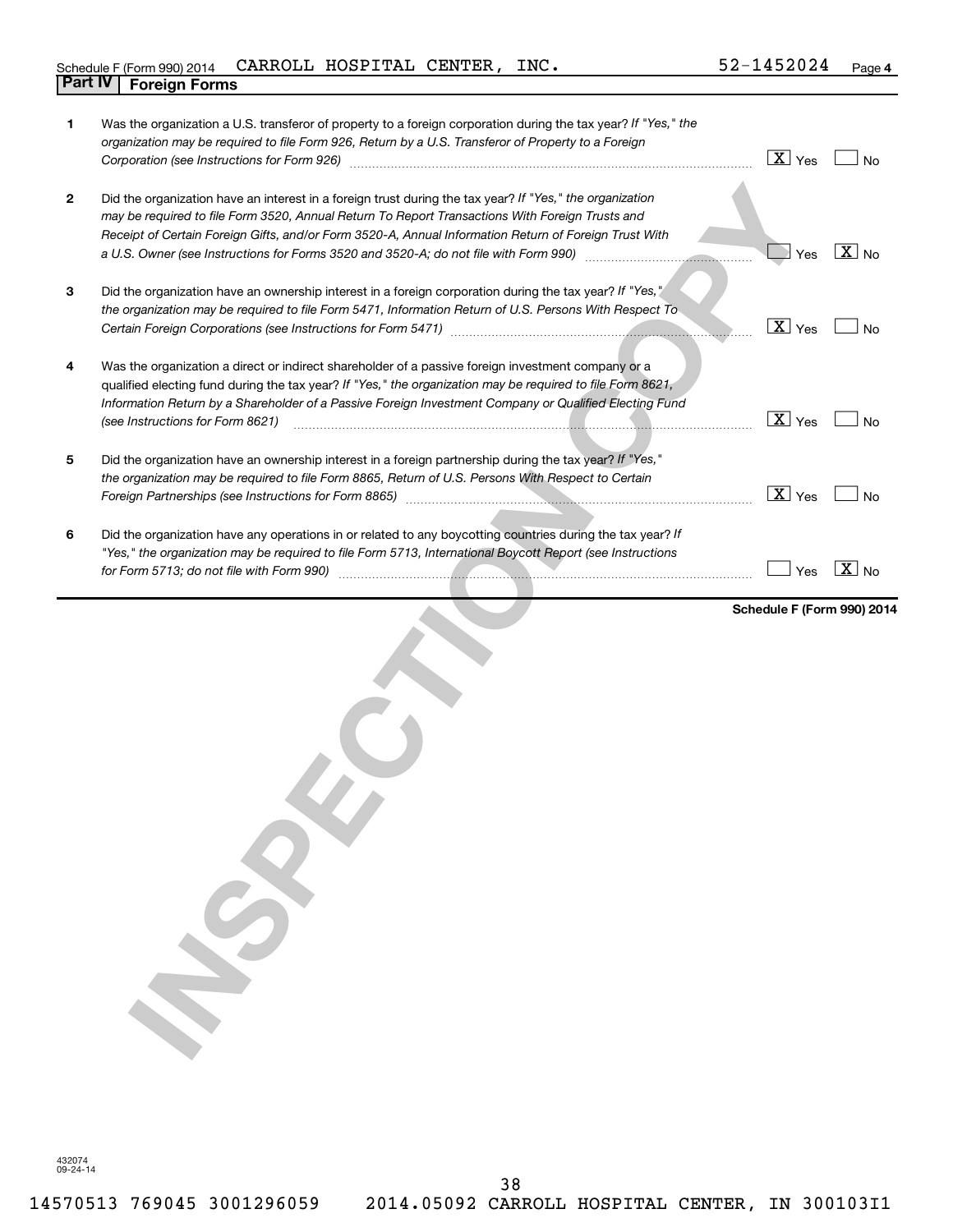Provide the information required by Part I, line 2 (monitoring of funds); Part I, line 3, column (f) (accounting method; amounts of investments vs. expenditures per region); Part II, line 1 (accounting method); Part III (accounting method); and Part III, column (c) (estimated number of recipients), as applicable. Also complete this part to provide any additional information.

| Schedule F (Form 990) 2014                                               |
|--------------------------------------------------------------------------|
| 432075 09-24-14<br>39<br>2014.05092 CARROLL HOSPITAL CENTER, IN 30010311 |
| 14570513 769045 3001296059                                               |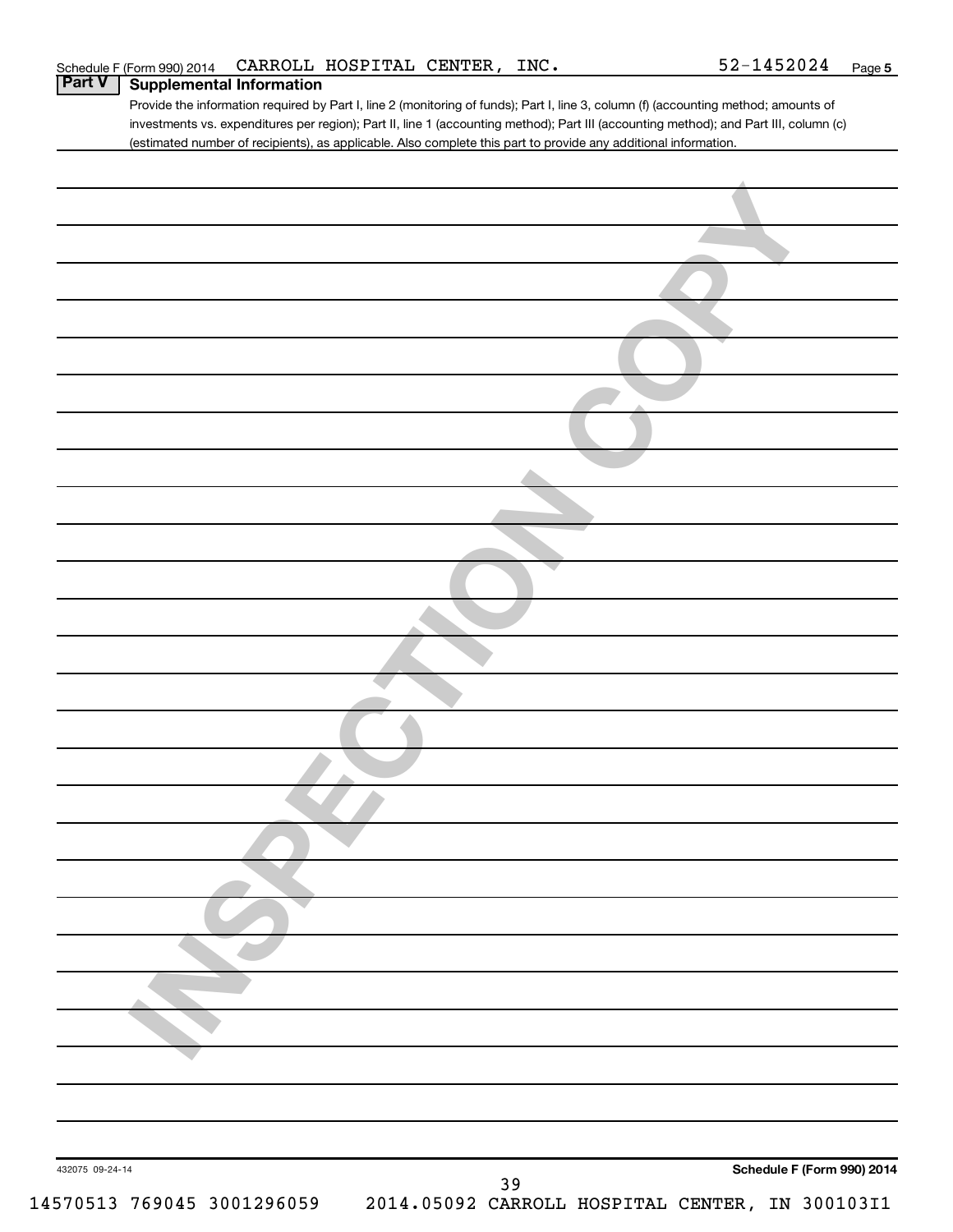|        | <b>SCHEDULE H</b><br><b>Hospitals</b><br>(Form 990)<br>▶ Complete if the organization answered "Yes" to Form 990, Part IV, question 20.<br>Attach to Form 990.<br>Department of the Treasury |                                                                                   |                                |                       |                                                                                                                                                                                                                                                                 |                                  |                                       |                | OMB No. 1545-0047<br><b>Open to Public</b> |    |  |
|--------|----------------------------------------------------------------------------------------------------------------------------------------------------------------------------------------------|-----------------------------------------------------------------------------------|--------------------------------|-----------------------|-----------------------------------------------------------------------------------------------------------------------------------------------------------------------------------------------------------------------------------------------------------------|----------------------------------|---------------------------------------|----------------|--------------------------------------------|----|--|
|        | Internal Revenue Service                                                                                                                                                                     |                                                                                   |                                |                       | > Information about Schedule H (Form 990) and its instructions is at www.irs.gov/form990.                                                                                                                                                                       |                                  |                                       | Inspection     |                                            |    |  |
|        | Name of the organization                                                                                                                                                                     |                                                                                   |                                |                       |                                                                                                                                                                                                                                                                 |                                  | <b>Employer identification number</b> |                |                                            |    |  |
| Part I |                                                                                                                                                                                              |                                                                                   | CARROLL HOSPITAL CENTER, INC.  |                       | Financial Assistance and Certain Other Community Benefits at Cost                                                                                                                                                                                               |                                  | 52-1452024                            |                |                                            |    |  |
|        |                                                                                                                                                                                              |                                                                                   |                                |                       |                                                                                                                                                                                                                                                                 |                                  |                                       |                | Yes                                        | No |  |
|        |                                                                                                                                                                                              |                                                                                   |                                |                       |                                                                                                                                                                                                                                                                 |                                  |                                       | 1a             | Χ                                          |    |  |
|        |                                                                                                                                                                                              |                                                                                   |                                |                       |                                                                                                                                                                                                                                                                 |                                  |                                       | 1b             | $\overline{\texttt{x}}$                    |    |  |
| 2      | facilities during the tax year.                                                                                                                                                              |                                                                                   |                                |                       | If "Yes," was it a written policy?<br>If the organization had multiple hospital facilities, indicate which of the following best describes application of the financial assistance policy to its various hospital                                               |                                  |                                       |                |                                            |    |  |
|        |                                                                                                                                                                                              | Applied uniformly to all hospital facilities                                      |                                |                       | Applied uniformly to most hospital facilities                                                                                                                                                                                                                   |                                  |                                       |                |                                            |    |  |
|        |                                                                                                                                                                                              | Generally tailored to individual hospital facilities                              |                                |                       |                                                                                                                                                                                                                                                                 |                                  |                                       |                |                                            |    |  |
| з      |                                                                                                                                                                                              |                                                                                   |                                |                       | Answer the following based on the financial assistance eligibility criteria that applied to the largest number of the organization's patients during the tax year.                                                                                              |                                  |                                       |                |                                            |    |  |
|        |                                                                                                                                                                                              |                                                                                   |                                |                       | a Did the organization use Federal Poverty Guidelines (FPG) as a factor in determining eligibility for providing free care?                                                                                                                                     |                                  |                                       |                |                                            |    |  |
|        |                                                                                                                                                                                              |                                                                                   |                                |                       |                                                                                                                                                                                                                                                                 |                                  |                                       | За             | х                                          |    |  |
|        | 100%                                                                                                                                                                                         | 150%                                                                              | 200%                           | $X$ Other             | 300 $%$                                                                                                                                                                                                                                                         |                                  |                                       |                |                                            |    |  |
|        |                                                                                                                                                                                              |                                                                                   |                                |                       | b Did the organization use FPG as a factor in determining eligibility for providing discounted care? If "Yes," indicate which                                                                                                                                   |                                  |                                       |                |                                            |    |  |
|        |                                                                                                                                                                                              | of the following was the family income limit for eligibility for discounted care: |                                |                       | $\boxed{\text{X}}$ Other                                                                                                                                                                                                                                        | 375 %                            |                                       | 3b             | х                                          |    |  |
|        | 200%                                                                                                                                                                                         | 250%                                                                              | 300%                           | 350%                  | 400%                                                                                                                                                                                                                                                            |                                  |                                       |                |                                            |    |  |
|        |                                                                                                                                                                                              |                                                                                   |                                |                       | c If the organization used factors other than FPG in determining eligibility, describe in Part VI the criteria used for determining<br>eligibility for free or discounted care. Include in the description whether the organization used an asset test or other |                                  |                                       |                |                                            |    |  |
|        |                                                                                                                                                                                              |                                                                                   |                                |                       | threshold, regardless of income, as a factor in determining eligibility for free or discounted care.                                                                                                                                                            |                                  |                                       |                |                                            |    |  |
| 4      |                                                                                                                                                                                              |                                                                                   |                                |                       | Did the organization's financial assistance policy that applied to the largest number of its patients during the tax year provide for free or discounted care to the                                                                                            |                                  |                                       | 4              | х                                          |    |  |
|        | "medically indigent"?                                                                                                                                                                        |                                                                                   |                                |                       | 5a Did the organization budget amounts for free or discounted care provided under its financial assistance policy during the tax year?                                                                                                                          |                                  |                                       | 5a             | х                                          |    |  |
|        |                                                                                                                                                                                              |                                                                                   |                                |                       |                                                                                                                                                                                                                                                                 |                                  |                                       | 5 <sub>b</sub> |                                            | X  |  |
|        |                                                                                                                                                                                              |                                                                                   |                                |                       | c If "Yes" to line 5b, as a result of budget considerations, was the organization unable to provide free or discounted                                                                                                                                          |                                  |                                       |                |                                            |    |  |
|        |                                                                                                                                                                                              |                                                                                   |                                |                       |                                                                                                                                                                                                                                                                 |                                  |                                       | 5с             |                                            |    |  |
|        |                                                                                                                                                                                              |                                                                                   |                                |                       |                                                                                                                                                                                                                                                                 |                                  |                                       | 6a             | X                                          |    |  |
|        |                                                                                                                                                                                              |                                                                                   |                                |                       | b If "Yes," did the organization make it available to the public?                                                                                                                                                                                               |                                  |                                       | 6b             | $\overline{\texttt{x}}$                    |    |  |
|        |                                                                                                                                                                                              |                                                                                   |                                |                       | Complete the following table using the worksheets provided in the Schedule H instructions. Do not submit these worksheets with the Schedule H.                                                                                                                  |                                  |                                       |                |                                            |    |  |
| 7      | Financial Assistance and Certain Other Community Benefits at Cost                                                                                                                            |                                                                                   |                                |                       |                                                                                                                                                                                                                                                                 |                                  |                                       |                |                                            |    |  |
|        | <b>Financial Assistance and</b>                                                                                                                                                              |                                                                                   | (a) Number of<br>activities or | (b) Persons<br>served | (c) Total community<br>benefit expense                                                                                                                                                                                                                          | (d) Direct offsetting<br>revenue | (e) Net community<br>benefit expense  |                | (f) Percent<br>of total                    |    |  |
|        | <b>Means-Tested Government Programs</b>                                                                                                                                                      |                                                                                   | programs (optional)            | (optional)            |                                                                                                                                                                                                                                                                 |                                  |                                       |                | expense                                    |    |  |
|        | a Financial Assistance at cost (from                                                                                                                                                         |                                                                                   |                                |                       |                                                                                                                                                                                                                                                                 |                                  |                                       |                |                                            |    |  |
|        | Worksheet 1)                                                                                                                                                                                 |                                                                                   |                                |                       | 936,883.                                                                                                                                                                                                                                                        |                                  | 936,883.                              |                | .42%                                       |    |  |
|        | <b>b</b> Medicaid (from Worksheet 3,                                                                                                                                                         |                                                                                   |                                |                       |                                                                                                                                                                                                                                                                 |                                  |                                       |                |                                            |    |  |
|        | column a)                                                                                                                                                                                    |                                                                                   |                                |                       |                                                                                                                                                                                                                                                                 |                                  |                                       |                |                                            |    |  |
|        | c Costs of other means-tested                                                                                                                                                                |                                                                                   |                                |                       |                                                                                                                                                                                                                                                                 |                                  |                                       |                |                                            |    |  |
|        | government programs (from                                                                                                                                                                    |                                                                                   |                                |                       |                                                                                                                                                                                                                                                                 |                                  |                                       |                |                                            |    |  |
|        | Worksheet 3, column b)<br>d Total Financial Assistance and                                                                                                                                   |                                                                                   |                                |                       |                                                                                                                                                                                                                                                                 |                                  |                                       |                |                                            |    |  |
|        | Means-Tested Government Programs                                                                                                                                                             |                                                                                   |                                |                       | 936,883.                                                                                                                                                                                                                                                        |                                  | 936,883.                              |                | .42%                                       |    |  |
|        | <b>Other Benefits</b>                                                                                                                                                                        |                                                                                   |                                |                       |                                                                                                                                                                                                                                                                 |                                  |                                       |                |                                            |    |  |
|        | e Community health                                                                                                                                                                           |                                                                                   |                                |                       |                                                                                                                                                                                                                                                                 |                                  |                                       |                |                                            |    |  |
|        | improvement services and                                                                                                                                                                     |                                                                                   |                                |                       |                                                                                                                                                                                                                                                                 |                                  |                                       |                |                                            |    |  |
|        | community benefit operations                                                                                                                                                                 |                                                                                   |                                |                       |                                                                                                                                                                                                                                                                 |                                  |                                       |                |                                            |    |  |
|        | (from Worksheet 4)                                                                                                                                                                           |                                                                                   |                                |                       | 3,467,095.                                                                                                                                                                                                                                                      | 171,927.                         | 3,295,168.                            |                | 1.49%                                      |    |  |
|        | f Health professions education                                                                                                                                                               |                                                                                   |                                |                       |                                                                                                                                                                                                                                                                 |                                  |                                       |                |                                            |    |  |
|        | (from Worksheet 5)                                                                                                                                                                           |                                                                                   |                                |                       | 531,839.                                                                                                                                                                                                                                                        |                                  | 531,839.                              |                | .24%                                       |    |  |
|        | g Subsidized health services                                                                                                                                                                 |                                                                                   |                                |                       |                                                                                                                                                                                                                                                                 |                                  |                                       |                |                                            |    |  |
|        | (from Worksheet 6)                                                                                                                                                                           |                                                                                   |                                |                       | 6, 351, 077.                                                                                                                                                                                                                                                    |                                  | 6,351,077.                            |                | 2.87%                                      |    |  |
|        | h Research (from Worksheet 7)                                                                                                                                                                |                                                                                   |                                |                       | 198,904.                                                                                                                                                                                                                                                        |                                  | 198,904.                              |                | .098                                       |    |  |
|        | i Cash and in-kind contributions                                                                                                                                                             |                                                                                   |                                |                       |                                                                                                                                                                                                                                                                 |                                  |                                       |                |                                            |    |  |
|        | for community benefit (from                                                                                                                                                                  |                                                                                   |                                |                       | 223,194.                                                                                                                                                                                                                                                        |                                  | 223,194.                              |                | .10%                                       |    |  |
|        | Worksheet 8)                                                                                                                                                                                 |                                                                                   |                                |                       | 10, 772, 109.                                                                                                                                                                                                                                                   | 171,927.                         | 10,600,182.                           |                | 4.79%                                      |    |  |
|        | j Total. Other Benefits<br>k Total. Add lines 7d and 7j                                                                                                                                      |                                                                                   |                                |                       | 11,708,992.                                                                                                                                                                                                                                                     | 171,927.                         | 11,537,065.                           |                | 5.21%                                      |    |  |
|        |                                                                                                                                                                                              | .                                                                                 |                                |                       | <b>LUA For Panorwork Poduction Act Notice, see the Instructions for Form 000</b>                                                                                                                                                                                |                                  | Schodule H (Form 000) 2014            |                |                                            |    |  |

432091 12-29-14 **For Paperwork Reduction Act Notice, see the Instructions for Form 990. Schedule H (Form 990) 2014** LHA For Paperwork Re

40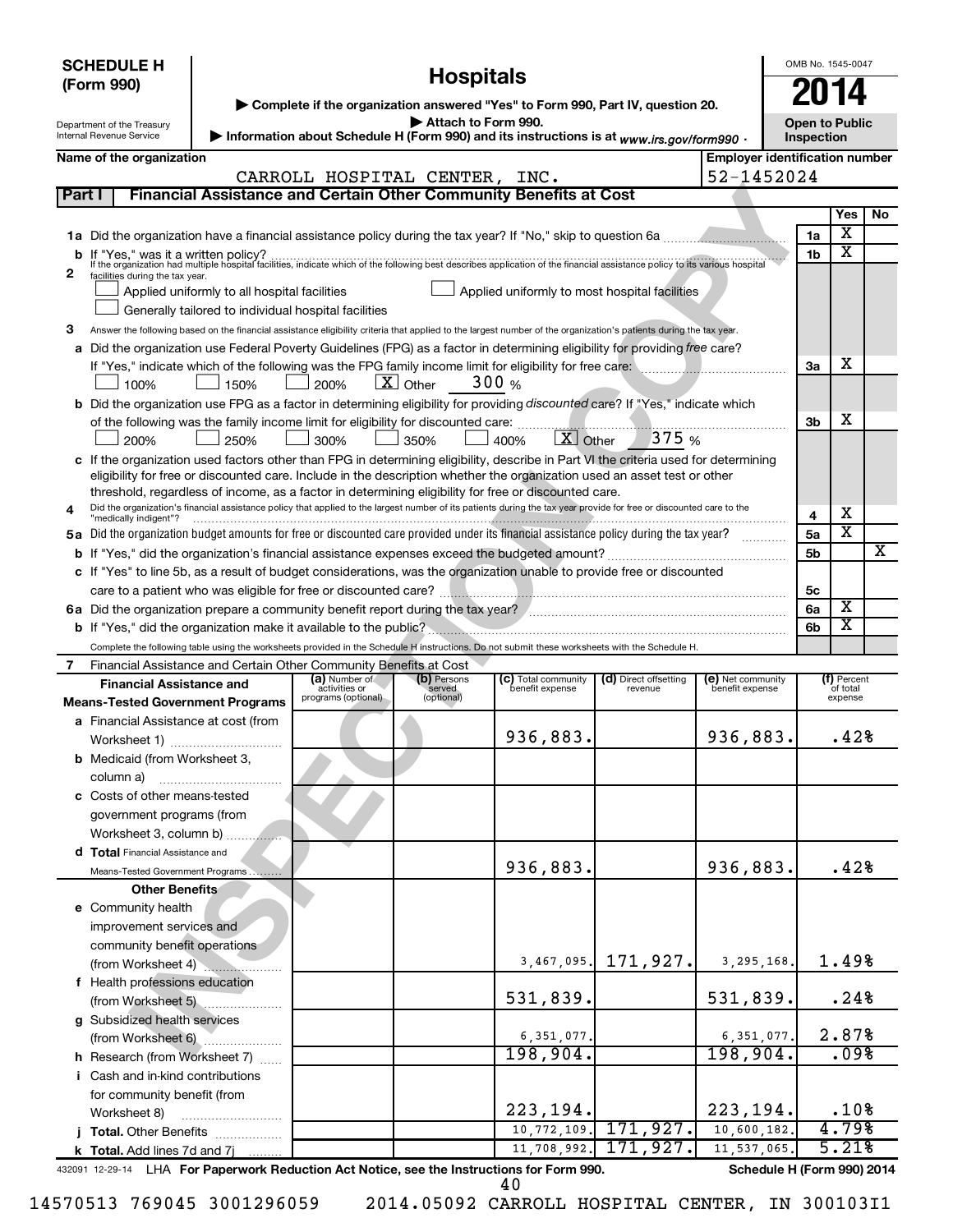Schedule H (Form 990) 2014  $\,$  CARROLL HOSPITAL CENTER, INC.  $\,$  52-1452024  $_{\rm Page}$ 

52-1452024 Page 2

**Part II** | Community Building Activities Complete this table if the organization conducted any community building activities during the tax year, and describe in Part VI how its community building activities promoted the health of the communities

|                    | tax year, and describe in Part VI now its community building activities promoted the nealth of the communities it serves.                                                                                                                                                                                                                       | (a) Number of                        | (b) Persons                | $(c)$ Total                   | (d) Direct         | $(e)$ Net                           |                            | (f) Percent of       |    |
|--------------------|-------------------------------------------------------------------------------------------------------------------------------------------------------------------------------------------------------------------------------------------------------------------------------------------------------------------------------------------------|--------------------------------------|----------------------------|-------------------------------|--------------------|-------------------------------------|----------------------------|----------------------|----|
|                    |                                                                                                                                                                                                                                                                                                                                                 | activities or programs<br>(optional) | served (optional)          | community<br>building expense | offsetting revenue | community<br>building expense       |                            | total expense        |    |
| 1                  | Physical improvements and housing                                                                                                                                                                                                                                                                                                               |                                      |                            |                               |                    |                                     |                            |                      |    |
| 2                  | Economic development                                                                                                                                                                                                                                                                                                                            |                                      |                            |                               |                    |                                     |                            |                      |    |
| З                  | Community support                                                                                                                                                                                                                                                                                                                               |                                      |                            |                               |                    |                                     |                            |                      |    |
| 4                  | Environmental improvements                                                                                                                                                                                                                                                                                                                      |                                      |                            |                               |                    |                                     |                            |                      |    |
| 5                  | Leadership development and                                                                                                                                                                                                                                                                                                                      |                                      |                            |                               |                    |                                     |                            |                      |    |
|                    | training for community members                                                                                                                                                                                                                                                                                                                  |                                      |                            |                               |                    |                                     |                            |                      |    |
| 6                  | Coalition building                                                                                                                                                                                                                                                                                                                              |                                      |                            |                               |                    |                                     |                            |                      |    |
| $\overline{7}$     | Community health improvement                                                                                                                                                                                                                                                                                                                    |                                      |                            |                               |                    |                                     |                            |                      |    |
|                    | advocacy                                                                                                                                                                                                                                                                                                                                        |                                      |                            | 552, 314.                     |                    | 552,314.                            |                            | .25%                 |    |
| 8                  | Workforce development                                                                                                                                                                                                                                                                                                                           |                                      |                            |                               |                    |                                     |                            |                      |    |
| 9                  | Other                                                                                                                                                                                                                                                                                                                                           |                                      |                            |                               |                    |                                     |                            |                      |    |
| 10                 | Total                                                                                                                                                                                                                                                                                                                                           |                                      |                            | 552, 314.                     |                    | 552, 314.                           |                            | .25%                 |    |
|                    | <b>Bad Debt, Medicare, &amp; Collection Practices</b><br>Part III                                                                                                                                                                                                                                                                               |                                      |                            |                               |                    |                                     |                            |                      |    |
|                    | <b>Section A. Bad Debt Expense</b>                                                                                                                                                                                                                                                                                                              |                                      |                            |                               |                    |                                     |                            | <b>Yes</b>           | No |
| 1                  | Did the organization report bad debt expense in accordance with Healthcare Financial Management Association                                                                                                                                                                                                                                     |                                      |                            |                               |                    |                                     |                            |                      |    |
|                    |                                                                                                                                                                                                                                                                                                                                                 |                                      |                            |                               |                    |                                     | 1.                         |                      | х  |
| 2                  | Enter the amount of the organization's bad debt expense. Explain in Part VI the                                                                                                                                                                                                                                                                 |                                      |                            |                               |                    |                                     |                            |                      |    |
|                    | methodology used by the organization to estimate this amount [111] [11] methodology used by the organization to estimate this amount                                                                                                                                                                                                            |                                      |                            |                               | $\mathbf{2}$       | 4,345,000.                          |                            |                      |    |
| 3                  | Enter the estimated amount of the organization's bad debt expense attributable to                                                                                                                                                                                                                                                               |                                      |                            |                               |                    |                                     |                            |                      |    |
|                    | patients eligible under the organization's financial assistance policy. Explain in Part VI the                                                                                                                                                                                                                                                  |                                      |                            |                               |                    |                                     |                            |                      |    |
|                    | methodology used by the organization to estimate this amount and the rationale, if any,                                                                                                                                                                                                                                                         |                                      |                            |                               |                    |                                     |                            |                      |    |
|                    |                                                                                                                                                                                                                                                                                                                                                 |                                      |                            |                               | 3                  | 332,000.                            |                            |                      |    |
|                    | for including this portion of bad debt as community benefit [11] matter in the control of the set of the set of the set of the set of the set of the set of the set of the set of the set of the set of the set of the set of<br>Provide in Part VI the text of the footnote to the organization's financial statements that describes bad debt |                                      |                            |                               |                    |                                     |                            |                      |    |
| 4                  |                                                                                                                                                                                                                                                                                                                                                 |                                      |                            |                               |                    |                                     |                            |                      |    |
|                    | expense or the page number on which this footnote is contained in the attached financial statements.<br><b>Section B. Medicare</b>                                                                                                                                                                                                              |                                      |                            |                               |                    |                                     |                            |                      |    |
|                    |                                                                                                                                                                                                                                                                                                                                                 |                                      |                            |                               | 5 <sup>1</sup>     | 95,562,236.                         |                            |                      |    |
| 5                  | Enter total revenue received from Medicare (including DSH and IME)                                                                                                                                                                                                                                                                              |                                      |                            |                               | 6                  | 89, 294, 983.                       |                            |                      |    |
| 6                  |                                                                                                                                                                                                                                                                                                                                                 |                                      |                            |                               |                    | 6, 267, 253.                        |                            |                      |    |
| 7                  |                                                                                                                                                                                                                                                                                                                                                 |                                      |                            |                               | $\overline{7}$     |                                     |                            |                      |    |
| 8                  | Describe in Part VI the extent to which any shortfall reported in line 7 should be treated as community benefit.                                                                                                                                                                                                                                |                                      |                            |                               |                    |                                     |                            |                      |    |
|                    | Also describe in Part VI the costing methodology or source used to determine the amount reported on line 6.                                                                                                                                                                                                                                     |                                      |                            |                               |                    |                                     |                            |                      |    |
|                    | Check the box that describes the method used:                                                                                                                                                                                                                                                                                                   |                                      |                            |                               |                    |                                     |                            |                      |    |
|                    | Cost accounting system                                                                                                                                                                                                                                                                                                                          | Cost to charge ratio                 |                            | Other                         |                    |                                     |                            |                      |    |
|                    | <b>Section C. Collection Practices</b>                                                                                                                                                                                                                                                                                                          |                                      |                            |                               |                    |                                     |                            |                      |    |
|                    |                                                                                                                                                                                                                                                                                                                                                 |                                      |                            |                               |                    |                                     | <b>9a</b>                  | х                    |    |
|                    | <b>b</b> If "Yes," did the organization's collection policy that applied to the largest number of its patients during the tax year contain provisions on the                                                                                                                                                                                    |                                      |                            |                               |                    |                                     |                            |                      |    |
|                    |                                                                                                                                                                                                                                                                                                                                                 |                                      |                            |                               |                    |                                     | 9b                         | X                    |    |
|                    | Management Companies and Joint Ventures (owned 10% or more by officers, directors, trustees, key employees, and physicians - see instructions)<br><b>Part IV</b>                                                                                                                                                                                |                                      |                            |                               |                    |                                     |                            |                      |    |
|                    | (a) Name of entity                                                                                                                                                                                                                                                                                                                              |                                      | (b) Description of primary |                               | (c) Organization's | (d) Officers, direct-               |                            | (e) Physicians'      |    |
|                    |                                                                                                                                                                                                                                                                                                                                                 |                                      | activity of entity         |                               | profit % or stock  | ors, trustees, or<br>key employees' |                            | profit % or          |    |
|                    |                                                                                                                                                                                                                                                                                                                                                 |                                      |                            |                               | ownership %        | profit % or stock                   |                            | stock<br>ownership % |    |
|                    |                                                                                                                                                                                                                                                                                                                                                 |                                      |                            |                               |                    | ownership %                         |                            |                      |    |
|                    | CARROLL COUNTY                                                                                                                                                                                                                                                                                                                                  |                                      |                            |                               |                    |                                     |                            |                      |    |
|                    | RADIOLOGY LLC                                                                                                                                                                                                                                                                                                                                   | IMAGING                              | <b>CENTER</b>              |                               | 60.00%             |                                     |                            | 40.00%               |    |
|                    |                                                                                                                                                                                                                                                                                                                                                 |                                      |                            |                               |                    |                                     |                            |                      |    |
|                    |                                                                                                                                                                                                                                                                                                                                                 |                                      |                            |                               |                    |                                     |                            |                      |    |
|                    |                                                                                                                                                                                                                                                                                                                                                 |                                      |                            |                               |                    |                                     |                            |                      |    |
|                    |                                                                                                                                                                                                                                                                                                                                                 |                                      |                            |                               |                    |                                     |                            |                      |    |
|                    |                                                                                                                                                                                                                                                                                                                                                 |                                      |                            |                               |                    |                                     |                            |                      |    |
|                    |                                                                                                                                                                                                                                                                                                                                                 |                                      |                            |                               |                    |                                     |                            |                      |    |
|                    |                                                                                                                                                                                                                                                                                                                                                 |                                      |                            |                               |                    |                                     |                            |                      |    |
|                    |                                                                                                                                                                                                                                                                                                                                                 |                                      |                            |                               |                    |                                     |                            |                      |    |
|                    |                                                                                                                                                                                                                                                                                                                                                 |                                      |                            |                               |                    |                                     |                            |                      |    |
|                    |                                                                                                                                                                                                                                                                                                                                                 |                                      |                            |                               |                    |                                     |                            |                      |    |
|                    |                                                                                                                                                                                                                                                                                                                                                 |                                      |                            |                               |                    |                                     |                            |                      |    |
| 432092<br>12-29-14 |                                                                                                                                                                                                                                                                                                                                                 |                                      |                            |                               |                    |                                     | Schedule H (Form 990) 2014 |                      |    |

14570513 769045 3001296059 2014.05092 CARROLL HOSPITAL CENTER, IN 300103I1

**Schedule H (Form 990) 2014**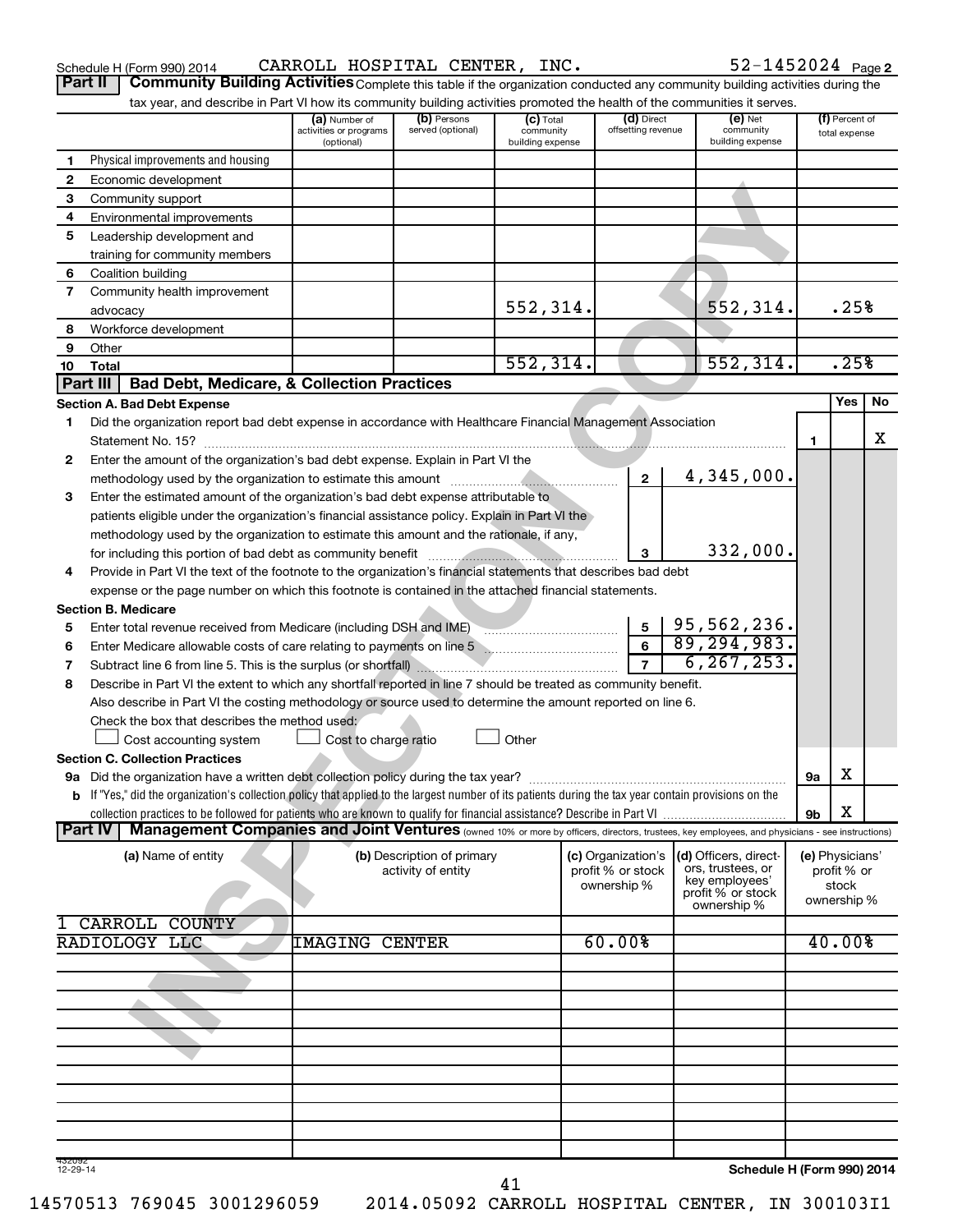| CARROLL HOSPITAL CENTER, INC.<br>Schedule H (Form 990) 2014                                                               |                   |                         |                     |                   |                          |                                              |  | $52 - 1452024$ Page 3      |                    |
|---------------------------------------------------------------------------------------------------------------------------|-------------------|-------------------------|---------------------|-------------------|--------------------------|----------------------------------------------|--|----------------------------|--------------------|
| <b>Facility Information</b><br>Part V                                                                                     |                   |                         |                     |                   |                          |                                              |  |                            |                    |
| <b>Section A. Hospital Facilities</b><br>(list in order of size, from largest to smallest)                                |                   |                         |                     |                   |                          |                                              |  |                            |                    |
| How many hospital facilities did the organization operate<br>1<br>during the tax year?                                    |                   |                         |                     |                   |                          |                                              |  |                            |                    |
| Name, address, primary website address, and state license number                                                          |                   |                         |                     |                   |                          |                                              |  |                            | Facility           |
| (and if a group return, the name and EIN of the subordinate hospital<br>organization that operates the hospital facility) | Licensed hospital | Gen. medical & surgical | Children's hospital | Teaching hospital | Critical access hospital | Research facility<br>ER-24 hours<br>ER-other |  | Other (describe)           | reporting<br>group |
| <b>1 CARROLL HOSPITAL CENTER</b>                                                                                          |                   |                         |                     |                   |                          |                                              |  |                            |                    |
| 200 MEMORIAL AVE                                                                                                          |                   |                         |                     |                   |                          |                                              |  |                            |                    |
| WESTMINSTER,<br>MD 21157                                                                                                  |                   |                         |                     |                   |                          |                                              |  |                            |                    |
|                                                                                                                           | $\mathbf X$       |                         |                     |                   |                          |                                              |  |                            |                    |
|                                                                                                                           |                   |                         |                     |                   |                          |                                              |  |                            |                    |
|                                                                                                                           |                   |                         |                     |                   |                          |                                              |  |                            |                    |
|                                                                                                                           |                   |                         |                     |                   |                          |                                              |  |                            |                    |
|                                                                                                                           |                   |                         |                     |                   |                          |                                              |  |                            |                    |
|                                                                                                                           |                   |                         |                     |                   |                          |                                              |  |                            |                    |
|                                                                                                                           |                   |                         |                     |                   |                          |                                              |  |                            |                    |
|                                                                                                                           |                   |                         |                     |                   |                          |                                              |  |                            |                    |
|                                                                                                                           |                   |                         |                     |                   |                          |                                              |  |                            |                    |
|                                                                                                                           |                   |                         |                     |                   |                          |                                              |  |                            |                    |
|                                                                                                                           |                   |                         |                     |                   |                          |                                              |  |                            |                    |
|                                                                                                                           |                   |                         |                     |                   |                          |                                              |  |                            |                    |
|                                                                                                                           |                   |                         |                     |                   |                          |                                              |  |                            |                    |
|                                                                                                                           |                   |                         |                     |                   |                          |                                              |  |                            |                    |
|                                                                                                                           |                   |                         |                     |                   |                          |                                              |  |                            |                    |
|                                                                                                                           |                   |                         |                     |                   |                          |                                              |  |                            |                    |
|                                                                                                                           |                   |                         |                     |                   |                          |                                              |  |                            |                    |
|                                                                                                                           |                   |                         |                     |                   |                          |                                              |  |                            |                    |
|                                                                                                                           |                   |                         |                     |                   |                          |                                              |  |                            |                    |
|                                                                                                                           |                   |                         |                     |                   |                          |                                              |  |                            |                    |
|                                                                                                                           |                   |                         |                     |                   |                          |                                              |  |                            |                    |
|                                                                                                                           |                   |                         |                     |                   |                          |                                              |  |                            |                    |
|                                                                                                                           |                   |                         |                     |                   |                          |                                              |  |                            |                    |
|                                                                                                                           |                   |                         |                     |                   |                          |                                              |  |                            |                    |
|                                                                                                                           |                   |                         |                     |                   |                          |                                              |  |                            |                    |
|                                                                                                                           |                   |                         |                     |                   |                          |                                              |  |                            |                    |
|                                                                                                                           |                   |                         |                     |                   |                          |                                              |  |                            |                    |
|                                                                                                                           |                   |                         |                     |                   |                          |                                              |  |                            |                    |
|                                                                                                                           |                   |                         |                     |                   |                          |                                              |  |                            |                    |
|                                                                                                                           |                   |                         |                     |                   |                          |                                              |  |                            |                    |
|                                                                                                                           |                   |                         |                     |                   |                          |                                              |  |                            |                    |
|                                                                                                                           |                   |                         |                     |                   |                          |                                              |  |                            |                    |
|                                                                                                                           |                   |                         |                     |                   |                          |                                              |  |                            |                    |
|                                                                                                                           |                   |                         |                     |                   |                          |                                              |  |                            |                    |
|                                                                                                                           |                   |                         |                     |                   |                          |                                              |  |                            |                    |
| 432093 12-29-14                                                                                                           |                   |                         |                     |                   |                          |                                              |  | Schedule H (Form 990) 2014 |                    |
| 42                                                                                                                        |                   |                         |                     |                   |                          |                                              |  |                            |                    |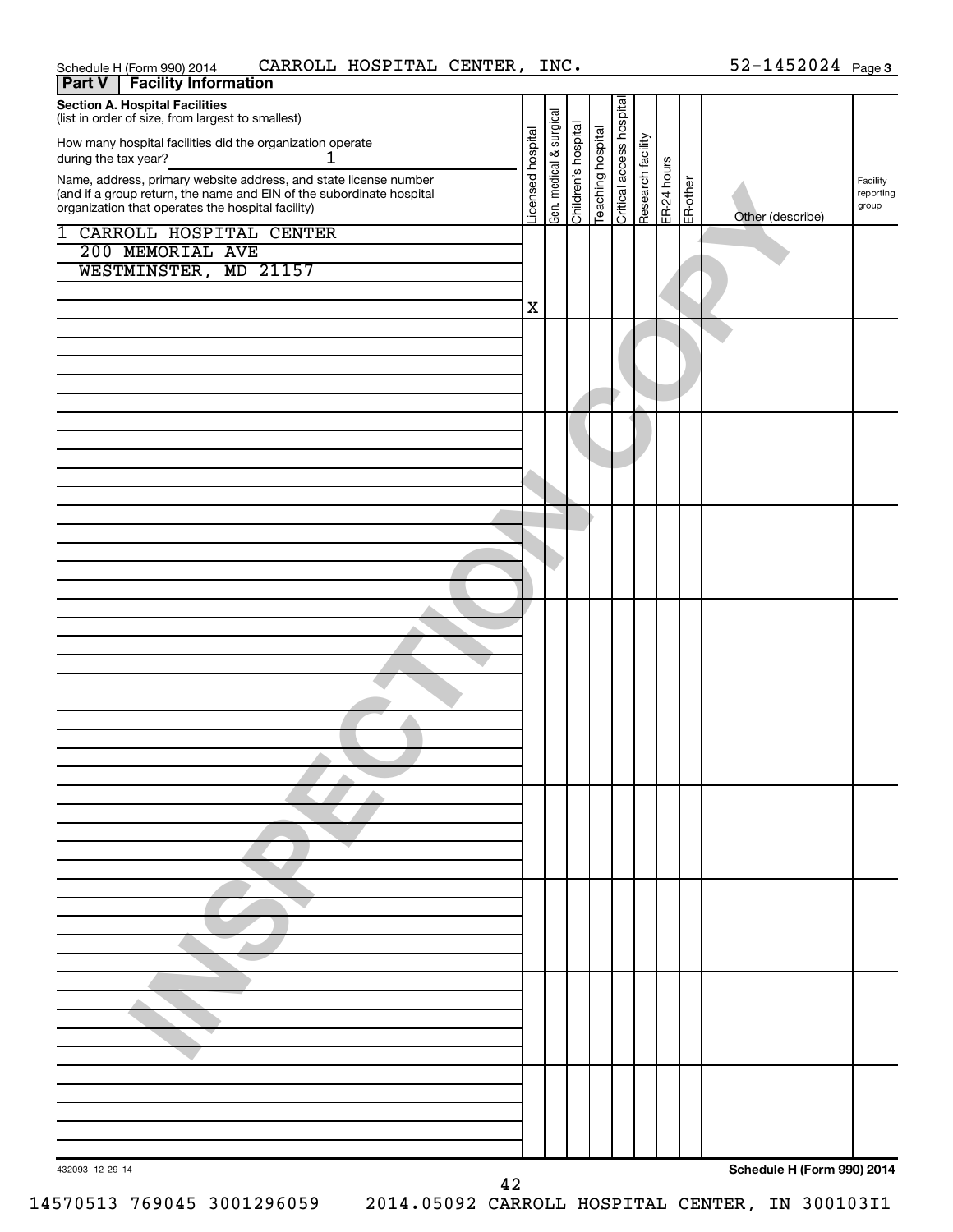| Name of hospital facility or letter of facility reporting group CARROLL HOSPITAL CENTER                                                                                                   |                 |     |    |
|-------------------------------------------------------------------------------------------------------------------------------------------------------------------------------------------|-----------------|-----|----|
|                                                                                                                                                                                           |                 |     |    |
| Line number of hospital facility, or line numbers of hospital<br>facilities in a facility reporting group (from Part V, Section A): $1$                                                   |                 |     |    |
|                                                                                                                                                                                           |                 | Yes | No |
| <b>Community Health Needs Assessment</b>                                                                                                                                                  |                 |     |    |
| 1 Was the hospital facility first licensed, registered, or similarly recognized by a State as a hospital facility in the                                                                  |                 |     | х  |
| current tax year or the immediately preceding tax year?<br>2 Was the hospital facility acquired or placed into service as a tax-exempt hospital in the current tax year or                | 1               |     |    |
|                                                                                                                                                                                           | $\mathbf{2}$    |     | х  |
| During the tax year or either of the two immediately preceding tax years, did the hospital facility conduct a<br>3                                                                        |                 |     |    |
|                                                                                                                                                                                           | 3               | х   |    |
| If "Yes," indicate what the CHNA report describes (check all that apply):                                                                                                                 |                 |     |    |
| $\boxed{\text{X}}$ A definition of the community served by the hospital facility<br>а                                                                                                     |                 |     |    |
| $\mathbf{X}$<br>Demographics of the community<br>b                                                                                                                                        |                 |     |    |
| $\mathbf{X}$<br>Existing health care facilities and resources within the community that are available to respond to the health needs<br>с                                                 |                 |     |    |
| of the community                                                                                                                                                                          |                 |     |    |
| $\mathbf{X}$<br>How data was obtained<br>d                                                                                                                                                |                 |     |    |
| $\mathbf{X}$<br>The significant health needs of the community<br>е                                                                                                                        |                 |     |    |
| $\mathbf{X}$<br>Primary and chronic disease needs and other health issues of uninsured persons, low-income persons, and minority                                                          |                 |     |    |
| groups                                                                                                                                                                                    |                 |     |    |
| $\lfloor x \rfloor$<br>The process for identifying and prioritizing community health needs and services to meet the community health needs<br>g                                           |                 |     |    |
| $\lfloor \underline{x} \rfloor$ The process for consulting with persons representing the community's interests<br>h                                                                       |                 |     |    |
| Information gaps that limit the hospital facility's ability to assess the community's health needs                                                                                        |                 |     |    |
| Other (describe in Section C)                                                                                                                                                             |                 |     |    |
| $20 \t12$<br>Indicate the tax year the hospital facility last conducted a CHNA:<br>4                                                                                                      |                 |     |    |
| In conducting its most recent CHNA, did the hospital facility take into account input from persons who represent the broad<br>5                                                           |                 |     |    |
| interests of the community served by the hospital facility, including those with special knowledge of or expertise in public                                                              |                 |     |    |
| health? If "Yes," describe in Section C how the hospital facility took into account input from persons who represent the                                                                  |                 | х   |    |
| community, and identify the persons the hospital facility consulted<br>6a Was the hospital facility's CHNA conducted with one or more other hospital facilities? If "Yes," list the other | 5               |     |    |
| hospital facilities in Section C                                                                                                                                                          | 6a              |     | х  |
| Was the hospital facility's CHNA conducted with one or more organizations other than hospital facilities? If "Yes,"                                                                       |                 |     |    |
| b<br>list the other organizations in Section C                                                                                                                                            | 6b              |     | х  |
|                                                                                                                                                                                           |                 | ᅀ   |    |
| If "Yes," indicate how the CHNA report was made widely available (check all that apply):                                                                                                  |                 |     |    |
| X <br>Hospital facility's website (list url): CARROLLHOSPITALCENTER. ORG<br>a                                                                                                             |                 |     |    |
| $\lfloor x \rfloor$<br>Other website (list url): HEALTHYCARROLL.ORG<br>b                                                                                                                  |                 |     |    |
| $\lfloor x \rfloor$<br>Made a paper copy available for public inspection without charge at the hospital facility<br>c                                                                     |                 |     |    |
| $\mathbf{x}$<br>Other (describe in Section C)<br>d                                                                                                                                        |                 |     |    |
| Did the hospital facility adopt an implementation strategy to meet the significant community health needs<br>8                                                                            |                 |     |    |
|                                                                                                                                                                                           | 8               | х   |    |
| Indicate the tax year the hospital facility last adopted an implementation strategy: 20 $13$<br>9                                                                                         |                 |     |    |
| 10                                                                                                                                                                                        | 10              | х   |    |
| HEALTHYCARROLL.COM<br>a If "Yes," (list url):                                                                                                                                             |                 |     |    |
|                                                                                                                                                                                           | 10 <sub>b</sub> |     | х  |
| 11 Describe in Section C how the hospital facility is addressing the significant needs identified in its most                                                                             |                 |     |    |
| recently conducted CHNA and any such needs that are not being addressed together with the reasons why                                                                                     |                 |     |    |
| such needs are not being addressed.                                                                                                                                                       |                 |     |    |
|                                                                                                                                                                                           |                 |     |    |
| 12a Did the organization incur an excise tax under section 4959 for the hospital facility's failure to conduct a                                                                          |                 |     |    |
| CHNA as required by section 501(r)(3)?                                                                                                                                                    | 12a             |     | х  |
| c If "Yes" to line 12b, what is the total amount of section 4959 excise tax the organization reported on Form 4720                                                                        | 12 <sub>b</sub> |     |    |

43

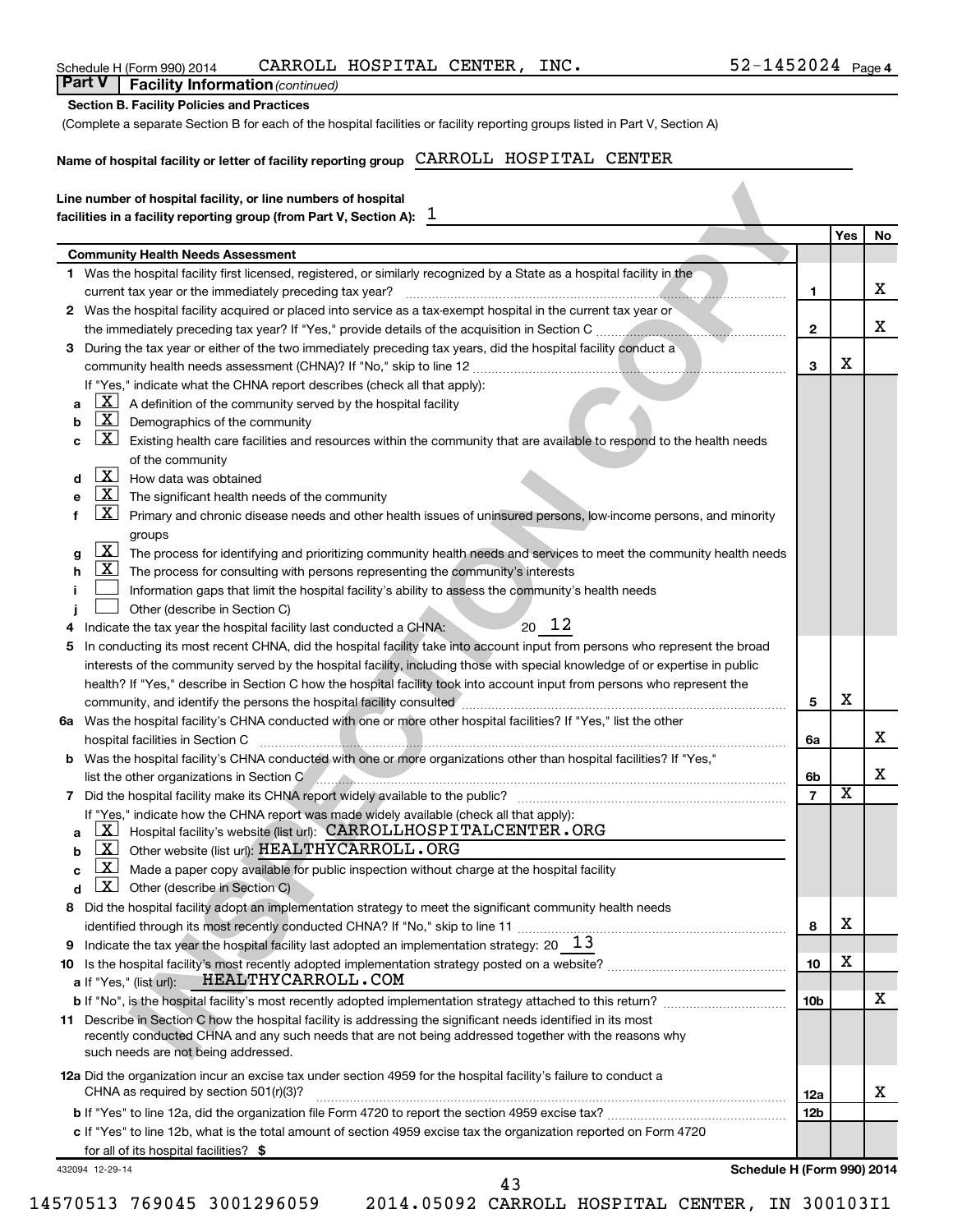| Schedule H (Form 990) 2014                        | CARROLL | HOSPITAL | <b>CENTER</b> | INC. | .452024<br>$\lambda$ $-$ | Page 5 |
|---------------------------------------------------|---------|----------|---------------|------|--------------------------|--------|
| Part V<br><b>Facility Information (continued)</b> |         |          |               |      |                          |        |

|  | $\vert$ rate $\vert$ racinty information $\vert_{CO}$ |  |
|--|-------------------------------------------------------|--|
|  |                                                       |  |

**Financial Assistance Policy (FAP)**

## **Name of hospital facility or letter of facility reporting group** CARROLL HOSPITAL CENTER

|     |                                                                                                                                                      |    | Yes                     | No |
|-----|------------------------------------------------------------------------------------------------------------------------------------------------------|----|-------------------------|----|
|     | Did the hospital facility have in place during the tax year a written financial assistance policy that:                                              |    |                         |    |
|     | 13 Explained eligibility criteria for financial assistance, and whether such assistance included free or discounted care?                            |    |                         |    |
|     | If "Yes," indicate the eligibility criteria explained in the FAP:                                                                                    |    |                         |    |
|     | 300<br><u>x</u><br>%<br>Federal poverty guidelines (FPG), with FPG family income limit for eligibility for free care of<br>а                         |    |                         |    |
|     | 375<br>and FPG family income limit for eligibility for discounted care of<br>℅                                                                       |    |                         |    |
|     | Income level other than FPG (describe in Section C)<br>b                                                                                             |    |                         |    |
|     | $\lfloor \texttt{X} \rfloor$<br>Asset level                                                                                                          |    |                         |    |
|     | c<br><u>X  </u>                                                                                                                                      |    |                         |    |
|     | Medical indigency<br>d                                                                                                                               |    |                         |    |
|     | Insurance status                                                                                                                                     |    |                         |    |
|     | Underinsurance status                                                                                                                                |    |                         |    |
|     | Residency<br>g                                                                                                                                       |    |                         |    |
|     | Other (describe in Section C)<br>h                                                                                                                   |    |                         |    |
| 14. |                                                                                                                                                      | 14 | х                       |    |
| 15  |                                                                                                                                                      | 15 | $\overline{\textbf{x}}$ |    |
|     | If "Yes," indicate how the hospital facility's FAP or FAP application form (including accompanying instructions)                                     |    |                         |    |
|     | explained the method for applying for financial assistance (check all that apply):                                                                   |    |                         |    |
|     | X.<br>Described the information the hospital facility may require an individual to provide as part of his or her application                         |    |                         |    |
|     | $\lfloor \texttt{X} \rfloor$<br>Described the supporting documentation the hospital facility may require an individual to submit as part of his<br>b |    |                         |    |
|     | or her application                                                                                                                                   |    |                         |    |
|     | $\boxed{\text{X}}$<br>Provided the contact information of hospital facility staff who can provide an individual with information<br>с                |    |                         |    |
|     | about the FAP and FAP application process                                                                                                            |    |                         |    |
|     | Provided the contact information of nonprofit organizations or government agencies that may be sources<br>d                                          |    |                         |    |
|     | of assistance with FAP applications                                                                                                                  |    |                         |    |
|     | Other (describe in Section C)<br>е                                                                                                                   |    |                         |    |
|     |                                                                                                                                                      | 16 | х                       |    |
| 16  |                                                                                                                                                      |    |                         |    |
|     | If "Yes," indicate how the hospital facility publicized the policy (check all that apply):<br><u>x</u>                                               |    |                         |    |
|     | The FAP was widely available on a website (list url): CARROLLHOSPITAL. ORG<br>а                                                                      |    |                         |    |
|     | <u>  X</u><br>The FAP application form was widely available on a website (list url): CARROLLHOSPITAL. ORG<br>b                                       |    |                         |    |
|     | <u>X</u><br>A plain language summary of the FAP was widely available on a website (list url): CARROLLHOSPITAL.ORG<br>с                               |    |                         |    |
|     | The FAP was available upon request and without charge (in public locations in the hospital facility and by mail)<br>d                                |    |                         |    |
|     | $\lfloor x \rfloor$<br>The FAP application form was available upon request and without charge (in public locations in the hospital<br>е              |    |                         |    |
|     | facility and by mail)                                                                                                                                |    |                         |    |
| f   | $\lfloor x \rfloor$<br>A plain language summary of the FAP was available upon request and without charge (in public locations in                     |    |                         |    |
|     | the hospital facility and by mail)                                                                                                                   |    |                         |    |
|     | <u>  X</u><br>Notice of availability of the FAP was conspicuously displayed throughout the hospital facility<br>g                                    |    |                         |    |
|     | <u>  X </u><br>Notified members of the community who are most likely to require financial assistance about availability of the FAP<br>h              |    |                         |    |
|     | Other (describe in Section C)                                                                                                                        |    |                         |    |
|     |                                                                                                                                                      |    |                         |    |
|     | <b>Billing and Collections</b>                                                                                                                       |    |                         |    |
|     | 17 Did the hospital facility have in place during the tax year a separate billing and collections policy, or a written financial                     |    |                         |    |
|     | assistance policy (FAP) that explained all of the actions the hospital facility or other authorized party may take upon                              |    |                         |    |
|     |                                                                                                                                                      | 17 | X                       |    |
|     | 18 Check all of the following actions against an individual that were permitted under the hospital facility's policies during the tax                |    |                         |    |
|     | year before making reasonable efforts to determine the individual's eligibility under the facility's FAP:                                            |    |                         |    |
|     | Reporting to credit agency(ies)<br>a                                                                                                                 |    |                         |    |
|     | Selling an individual's debt to another party<br>b                                                                                                   |    |                         |    |
|     | Actions that require a legal or judicial process                                                                                                     |    |                         |    |
|     | Other similar actions (describe in Section C)                                                                                                        |    |                         |    |
|     |                                                                                                                                                      |    |                         |    |

- **d Letter** other similar actions (describe in Section C)
- **e**  $\boxed{\textbf{X}}$  None of these actions or other similar actions were permitted

**Schedule H (Form 990) 2014**

432095 11-04-15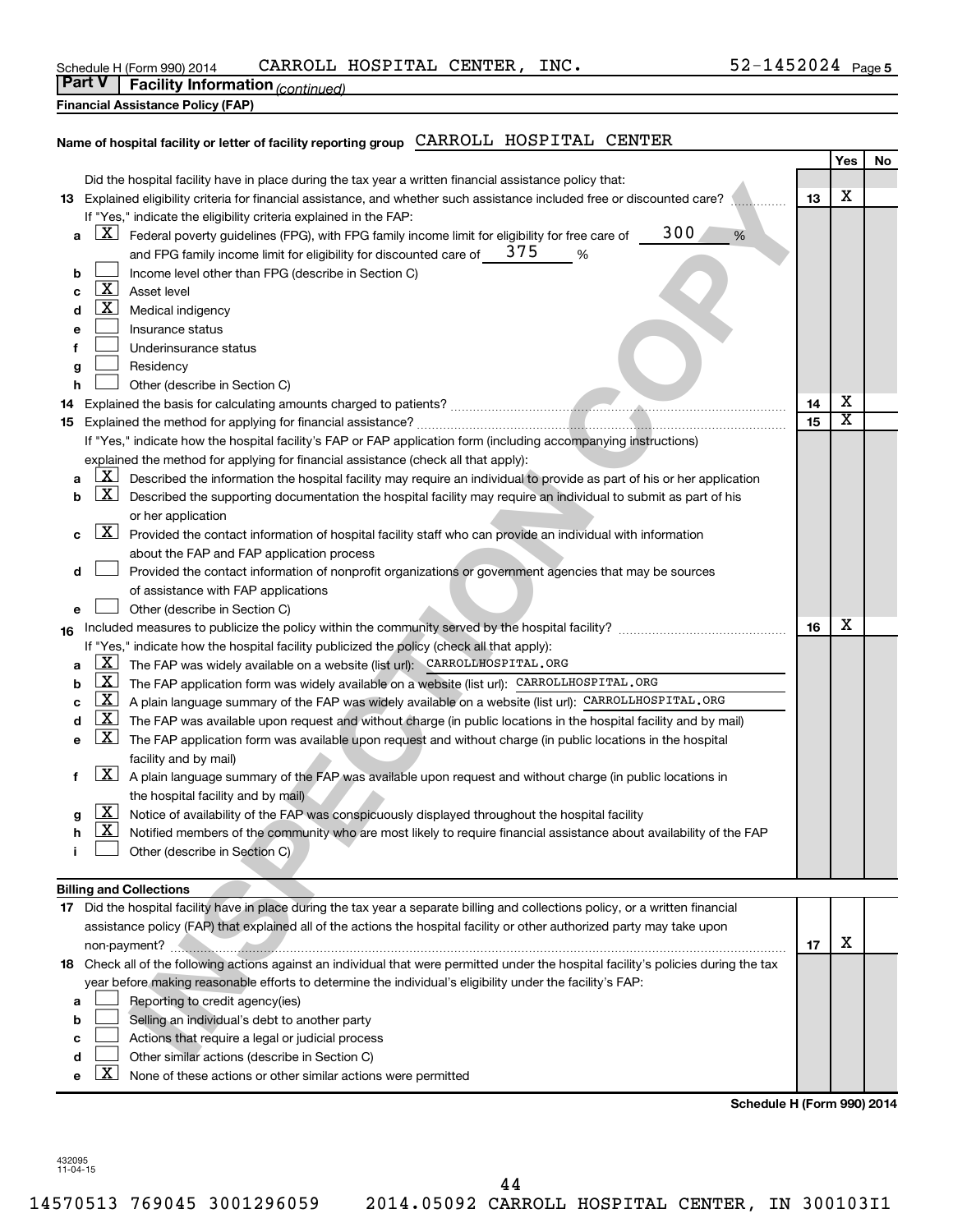| Schedule H (Form 990) 2014                   | CARROLL HOSPITAL CENTER, | INC. | 1452024<br>Page 6 |  |
|----------------------------------------------|--------------------------|------|-------------------|--|
| l Part V<br>Engility Information (sentiment) |                          |      |                   |  |

| Parτ v<br><b>Facility Information</b> (continued)                                                                                                                                              |                            |     |    |
|------------------------------------------------------------------------------------------------------------------------------------------------------------------------------------------------|----------------------------|-----|----|
| CARROLL HOSPITAL CENTER<br>Name of hospital facility or letter of facility reporting group                                                                                                     |                            | Yes |    |
|                                                                                                                                                                                                |                            |     | No |
| Did the hospital facility or other authorized party perform any of the following actions during the tax year<br>19                                                                             |                            |     | x  |
| 19                                                                                                                                                                                             |                            |     |    |
| If "Yes", check all actions in which the hospital facility or a third party engaged:                                                                                                           |                            |     |    |
| Reporting to credit agency(ies)<br>а                                                                                                                                                           |                            |     |    |
| Selling an individual's debt to another party<br>b                                                                                                                                             |                            |     |    |
| Actions that require a legal or judicial process<br>с                                                                                                                                          |                            |     |    |
| Other similar actions (describe in Section C)<br>d                                                                                                                                             |                            |     |    |
| Indicate which efforts the hospital facility or other authorized party made before initiating any of the actions listed (whether or<br>20<br>not checked) in line 19 (check all that apply):   |                            |     |    |
| X<br>Notified individuals of the financial assistance policy on admission<br>a                                                                                                                 |                            |     |    |
| $\lfloor x \rfloor$<br>Notified individuals of the financial assistance policy prior to discharge<br>b                                                                                         |                            |     |    |
| $\lfloor x \rfloor$<br>Notified individuals of the financial assistance policy in communications with the individuals regarding the individuals' bills<br>с                                    |                            |     |    |
| <u>  X </u><br>Documented its determination of whether individuals were eligible for financial assistance under the hospital facility's<br>d                                                   |                            |     |    |
| financial assistance policy                                                                                                                                                                    |                            |     |    |
| Other (describe in Section C)<br>е                                                                                                                                                             |                            |     |    |
| f<br>None of these efforts were made                                                                                                                                                           |                            |     |    |
| <b>Policy Relating to Emergency Medical Care</b>                                                                                                                                               |                            |     |    |
| Did the hospital facility have in place during the tax year a written policy relating to emergency medical care<br>21                                                                          |                            |     |    |
| that required the hospital facility to provide, without discrimination, care for emergency medical conditions to                                                                               |                            |     |    |
|                                                                                                                                                                                                | 21                         | X   |    |
| If "No," indicate why:                                                                                                                                                                         |                            |     |    |
| The hospital facility did not provide care for any emergency medical conditions<br>а                                                                                                           |                            |     |    |
| The hospital facility's policy was not in writing<br>b                                                                                                                                         |                            |     |    |
| The hospital facility limited who was eligible to receive care for emergency medical conditions (describe in Section C)<br>c                                                                   |                            |     |    |
| Other (describe in Section C)<br>d                                                                                                                                                             |                            |     |    |
| Charges to Individuals Eligible for Assistance Under the FAP (FAP-Eligible Individuals)                                                                                                        |                            |     |    |
| 22 Indicate how the hospital facility determined, during the tax year, the maximum amounts that can be charged to FAP-eligible<br>individuals for emergency or other medically necessary care. |                            |     |    |
| The hospital facility used its lowest negotiated commercial insurance rate when calculating the maximum amounts<br>a<br>that can be charged                                                    |                            |     |    |
| The hospital facility used the average of its three lowest negotiated commercial insurance rates when calculating<br>b                                                                         |                            |     |    |
| the maximum amounts that can be charged                                                                                                                                                        |                            |     |    |
| The hospital facility used the Medicare rates when calculating the maximum amounts that can be charged<br>с                                                                                    |                            |     |    |
| Other (describe in Section C)<br><b>Contract Contract Contract</b>                                                                                                                             |                            |     |    |
| 23 During the tax year, did the hospital facility charge any FAP-eligible individual to whom the hospital facility provided                                                                    |                            |     |    |
| emergency or other medically necessary services more than the amounts generally billed to individuals who had                                                                                  |                            |     |    |
|                                                                                                                                                                                                | 23                         |     | х  |
| insurance covering such care?<br>If "Yes," explain in Section C.                                                                                                                               |                            |     |    |
| During the tax year, did the hospital facility charge any FAP-eligible individual an amount equal to the gross charge for any<br>24                                                            |                            |     |    |
|                                                                                                                                                                                                | 24                         |     | х  |
| If "Yes," explain in Section C.                                                                                                                                                                |                            |     |    |
|                                                                                                                                                                                                | Schedule H (Form 990) 2014 |     |    |
|                                                                                                                                                                                                |                            |     |    |
|                                                                                                                                                                                                |                            |     |    |
|                                                                                                                                                                                                |                            |     |    |
|                                                                                                                                                                                                |                            |     |    |
|                                                                                                                                                                                                |                            |     |    |
|                                                                                                                                                                                                |                            |     |    |
|                                                                                                                                                                                                |                            |     |    |

432096 09-29-15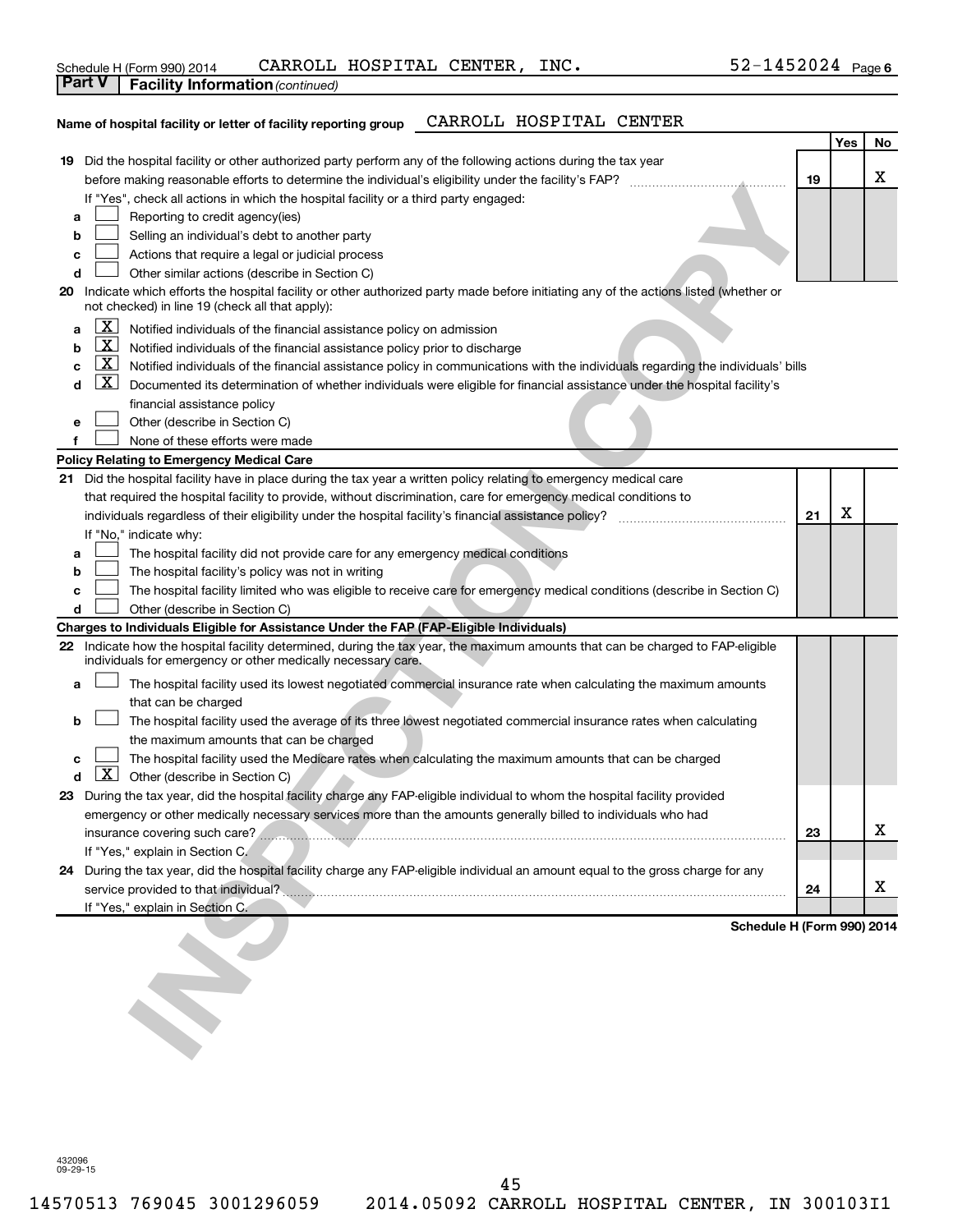Section C. Supplemental Information for Part V, Section B. Provide descriptions required for Part V, Section B, lines 2, 3j, 5, 6a, 6b, 7d, 11, 13b, 13h, 15e, 16i, 18d, 19d, 20e, 21c, 21d, 22d, 23, and 24. If applicable, provide separate descriptions for each hospital facility in a facility reporting group, designated by facility reporting group letter and hospital facility line number from Part V, Section A ("A, 1," "A, 4," "B, 2" "B, 3," etc.) and name of hospital facility.

### CARROLL HOSPITAL CENTER:

L'HOSPITAL CENTER:<br>
I SECTION B, LINE 5: THE COMMUNITY HEALTH NEEDS ASSESSMENT (CHNA)<br>
NTO ACCOUNT INFUT FROM REPRESENTATIVES OF THE COMMUNITY SERVED BY<br>
FITAL PACILITY, INCLUDING PERSONS WITH SPECIAL KNOWLEDGE OF OR<br>
ISPI PART V, SECTION B, LINE 5: THE COMMUNITY HEALTH NEEDS ASSESSMENT (CHNA) TOOK INTO ACCOUNT INPUT FROM REPRESENTATIVES OF THE COMMUNITY SERVED BY THE HOSPITAL FACILITY, INCLUDING PERSONS WITH SPECIAL KNOWLEDGE OF OR EXPERTISE IN PUBLIC HEALTH, AS WELL AS LEADERS AND REPRESENTATIVES OF MEDICALLY UNDERSERVED, LOW-INCOME, AND MINORITY POPULATIONS. THE CHNA WRITTEN REPORT INCORPORATED EXPERTISE AND PARTICIPATION FROM SUCH COMMUNITY LEADERS AND REPRESENTATIVES, AS WELL AS LEADERS IN PUBLIC HEALTH, INCLUDING REPRESENTATIVES FROM THE CARROLL COUNTY HEALTH DEPARTMENT. AS PART OF THE CHNA, A KEY INFORMANT SURVEY OF 54 COMMUNITY LEADERS FROM A BROAD RANGE OF ACADEMIC, BUSINESS, GOVERNMENT, NON-PROFIT, PUBLIC HEALTH AND HEALTH CARE FIELDS WAS UNDERTAKEN. AMONG THE INDIVIDUALS WHO COMPLETED THE KEY INFORMANT SURVEY WERE REPRESENTATIVES FROM SUCH COMMUNITY ORGANIZATIONS AS THE ARC CARROLL COUNTY, CHANGE, INC., Y OF CENTRAL MARYLAND, AND THE WOMEN'S PLACE, AS WELL AS PUBLIC HEALTH EXPERTS INCLUDING A WIDE RANGE OF PHYSICIANS AND NUMEROUS MEMBERS OF THE CARROLL COUNTY HEALTH DEPARTMENT. IN ADDITION, THE CHNA INCLUDES FINDINGS FROM THE MARYLAND STATE HEALTH IMPROVEMENT PROCESS (SHIP), CARROLL COUNTY SHIP PROFILE AND CARROLL COUNTY LOCAL HEALTH IMPROVEMENT PLAN. FURTHERMORE, LEADERS FROM THE CARROLL COUNTY HEALTH DEPARTMENT AND THE PARTNERSHIP FOR A HEALTHIER CARROLL COUNTY ARE MEMBERS OF A COMMITTEE THAT HELPS OVERSEE THE DEVELOPMENT AND EXECUTION OF THE CHNA PLAN.

CARROLL HOSPITAL CENTER:

432097 12-29-14 **Schedule H (Form 990) 2014** PART V, SECTION B, LINE 11: PURSUANT TO THE CHNA UNDERTAKEN BY CARROLL 14570513 769045 3001296059 2014.05092 CARROLL HOSPITAL CENTER, IN 300103I1 46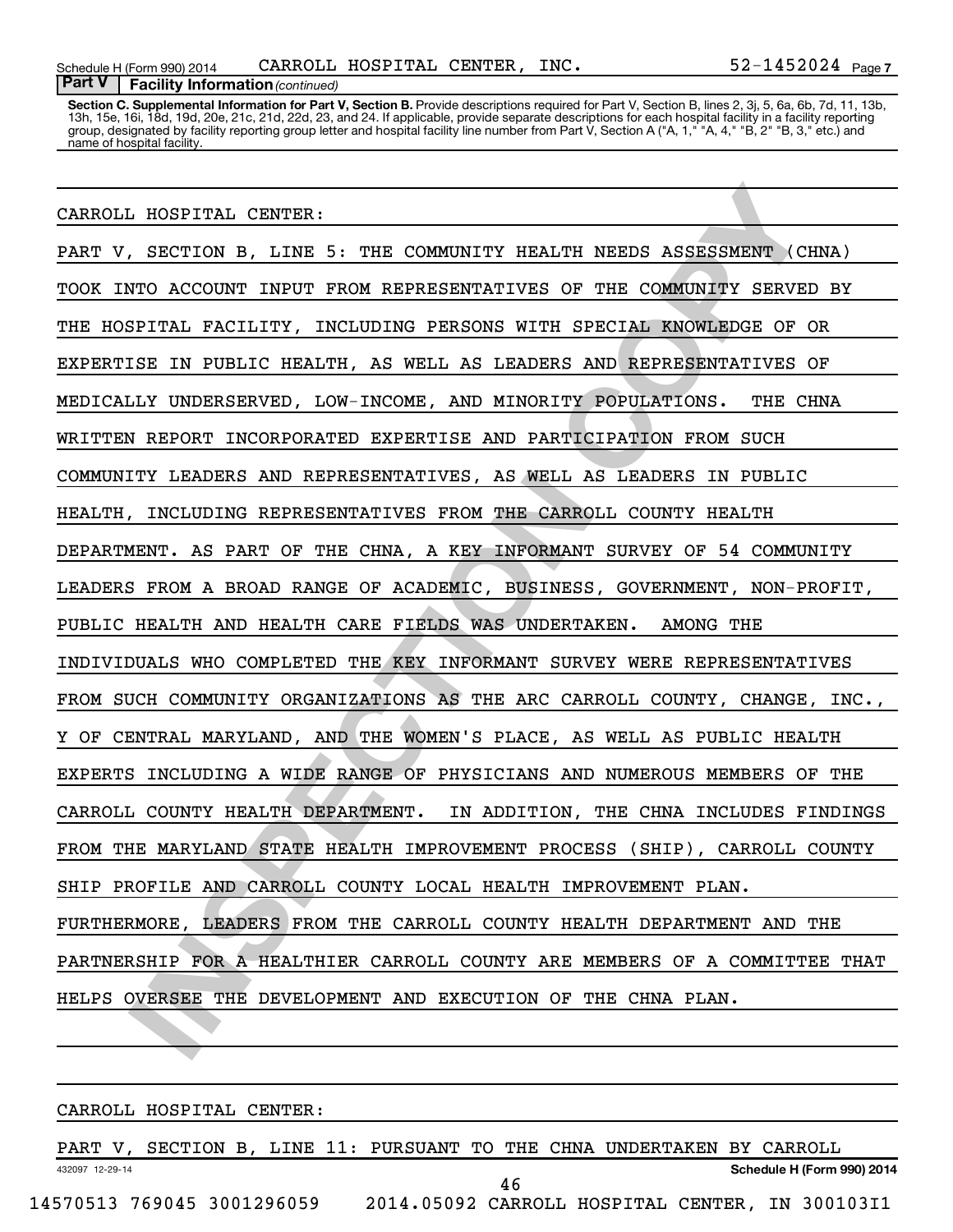Section C. Supplemental Information for Part V, Section B. Provide descriptions required for Part V, Section B, lines 2, 3j, 5, 6a, 6b, 7d, 11, 13b, 13h, 15e, 16i, 18d, 19d, 20e, 21c, 21d, 22d, 23, and 24. If applicable, provide separate descriptions for each hospital facility in a facility reporting group, designated by facility reporting group letter and hospital facility line number from Part V, Section A ("A, 1," "A, 4," "B, 2" "B, 3," etc.) and name of hospital facility.

HOSPITAL CENTER, 20 COMMUNITY HEALTH NEEDS WERE IDENTIFIED. THEN, WORKING COLLABORATIVELY, HOSPITAL AND COMMUNITY PUBLIC HEALTH LEADERS, AS WELL AS THE HOSPITAL'S COMMUNITY BENEFIT PLANNING COMMITTEE, BEGAN PRIORITIZING THE FOCUS FOR ACTION IN THE NEXT THREE YEARS. IN PARTICULAR, A JOINT STRATEGIES MEETING WAS CONVENED TO HELP DETERMINE THE PRIORITIZATION OF THE IDENTIFIED COMMUNITY HEALTH NEEDS.

**INSPECTIVE THE SERVICE IN THE RELEANT ON THE RELEANT AND COMMUNITY FUBLIC HEALTH LEADERS, AS WELL ISFITAL'S COMMUNITY EBREFTIT FLANNING COMMUNITYS. BEGAN PRIORITIZING<br>THE STITAL'S COMMUNITY EBREFTIT FLANNING COMMUNITYS. B** DURING THE JOINT STRATEGY MEETING, EACH OF THE 20 IDENTIFIED COMMUNITY HEALTH NEEDS WAS ADDRESSED. TAKING INTO CONSIDERATION THE LIMITED FINANCIAL RESOURCES AVAILABLE TO THE HOSPITAL, THE 20 IDENTIFIED NEEDS WERE PRIORITIZED BY HOSPITAL AND COMMUNITY PUBLIC HEALTH LEADERS ON THE FOLLOWING CRITERIA: COMMUNITY IMPACT, URGENCY, SIZE, SEVERITY, ALIGNMENT WITH CARROLL HOSPITAL CENTER/ THE PARTNERSHIP FOR A HEALTHIER CARROLL COUNTY AND RETURN ON INVESTMENT. FINAL CRITERIA SELECTION WAS DETERMINED BY THE EXECUTIVE COUNCIL MEMBERS OF CARROLL HOSPITAL CENTER, IN COLLABORATION WITH THE PARTNERSHIP FOR A HEALTHIER CARROLL COUNTY BOARD.

PURSUANT TO THIS PRIORITIZATION PROCESS, IT WAS DETERMINED THAT THE NEEDS THE CARROLL HOSPITAL CENTER HOSPITAL FACILITY WOULD ATTEMPT TO ADDRESS WOULD BE NARROWED DOWN TO SEVEN (7) KEY COMMUNITY BENEFIT ISSUES, SO AS TO MAXIMIZE THE HOSPITAL'S RESOURCES TO ADDRESS NEEDS THE HOSPITAL FELT IT WAS IN THE BEST POSITION TO ATTEMPT TO MEET. AMONG THOSE NEEDS THAT THE HOSPITAL FACILITY DETERMINED IT WOULD NOT SPECIFICALLY FOCUS UPON ADDRESSING WERE: HEALTH CARE TRANSPORTATION, MOTOR VEHICLE DEATHS, AGE DISCRIMINATION, ARTHRITIS, ASTHMA, FLU, AND ORAL HEALTH CARE.

47

432097 12-29-14

**Schedule H (Form 990) 2014**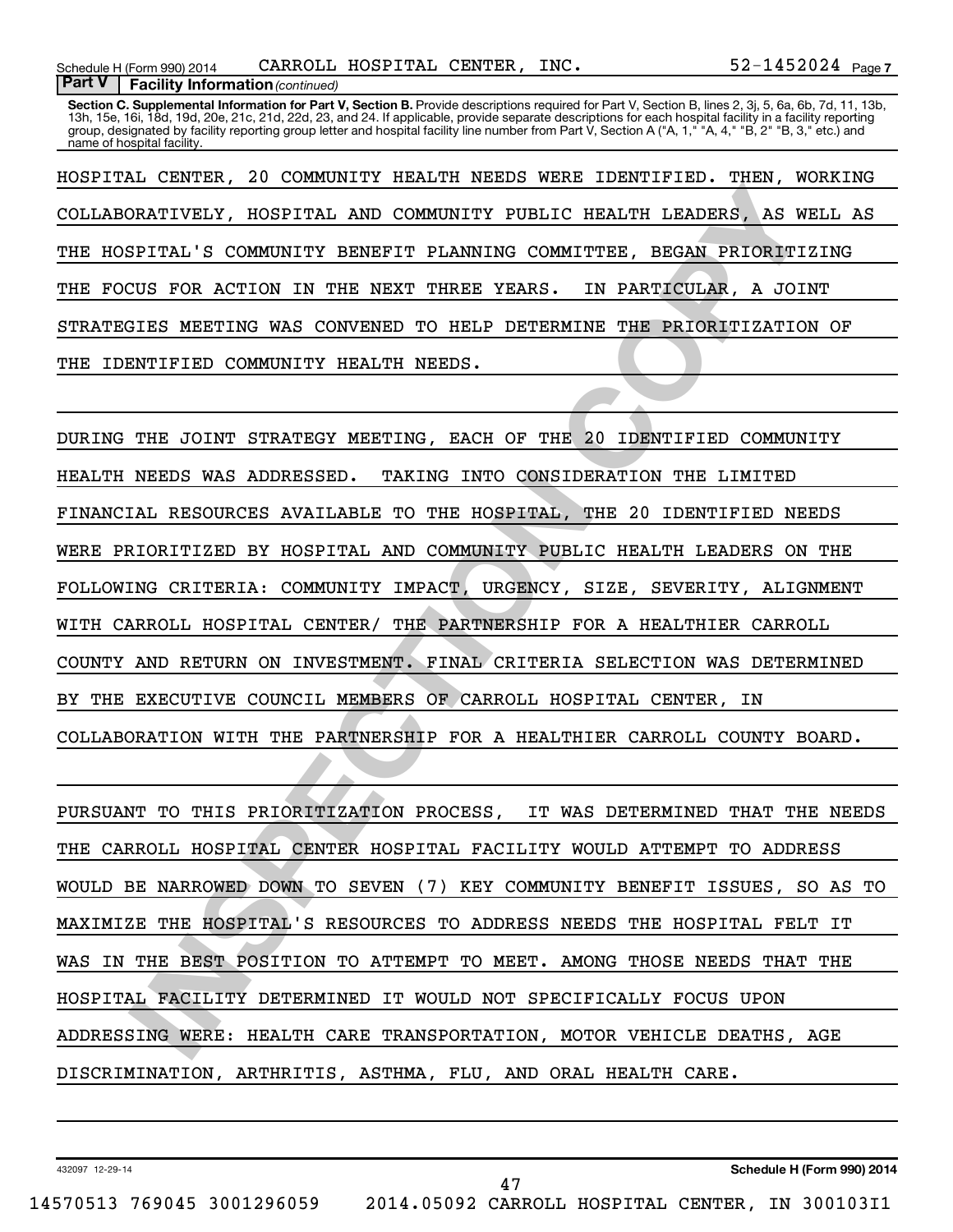Section C. Supplemental Information for Part V, Section B. Provide descriptions required for Part V, Section B, lines 2, 3j, 5, 6a, 6b, 7d, 11, 13b, 13h, 15e, 16i, 18d, 19d, 20e, 21c, 21d, 22d, 23, and 24. If applicable, provide separate descriptions for each hospital facility in a facility reporting group, designated by facility reporting group letter and hospital facility line number from Part V, Section A ("A, 1," "A, 4," "B, 2" "B, 3," etc.) and name of hospital facility.

## CARROLL HOSPITAL CENTER:

**INSPECTION B, LINE 2018: THE HOSPITAL FACILITY OR AN AUTHORIZED THILD NOT UNDERTAKE ANY OF THE COLLECTION ACTIONS NOTED IN PART V,<br>
IN R, LINE 17 BEFORE MAKING REASONABLE EFFORTS TO DETERMINE ANY<br>
IN R, LINE 17 BEFORE MAK** PART V, SECTION B, LINE 20E: THE HOSPITAL FACILITY OR AN AUTHORIZED THIRD PARTY DID NOT UNDERTAKE ANY OF THE COLLECTION ACTIONS NOTED IN PART V, SECTION B, LINE 17 BEFORE MAKING REASONABLE EFFORTS TO DETERMINE ANY PATIENTS ELIGIBILITY UNDER THE HOSPITAL'S FINANCIAL ASSISTANCE POLICY. IN ORDER TO HELP DETERMINE PATIENTS' ELIGIBILITY UNDER THE HOSPITAL'S FINANCIAL ASSISTANCE POLICY, THE HOSPITAL UNDERTAKES A NUMBER OF ACTIONS, INCLUDING NOTIFYING PATIENTS OF THE FINANCIAL ASSISTANCE POLICY ON ADMISSION, NOTIFYING PATIENTS OF THE FINANCIAL ASSISTANCE POLICY PRIOR TO DISCHARGE, NOTIFYING PATIENTS OF THE FINANCIAL ASSISTANCE POLICY IN COMMIUNICATIONS WITH THE PATIENTS' BILLS, AND DOCUMENTING ITS DETERMINATION OF WHETHER PATIENTS WERE EILIGIBLE FOR FINANCIAL ASSISTANCE UNDER THE HOSPITAL'S FINANCIAL ASSISTANCE POLICY.

CARROLL HOSPITAL CENTER:

| PART V, SECTION B, LINE 22D: THE HOSPITAL FACILITY PROVIDES A DISCOUNT OF  |
|----------------------------------------------------------------------------|
| AT LEAST 25% OFF OF GROSS CHARGES FOR THE PROVISION OF EMERGENCY AND OTHER |
| MEDICALLY NECESSARY CARE TO ANY INDIVIDUAL THAT IS ELIGIBLE FOR DISCOUNTED |
| CARE UNDER THE HOSPITAL FACILITY'S FINANCIAL ASSISTANCE POLICY AND AT      |
| LEAST 15% OFF OF GROSS CHARGES FOR THE PROVISION OF EMERGENCY AND OTHER    |
| MEDICALLY NECESSARY CARE TO ANY INDIVIDUAL THAT QUALIFIES UNDER THE        |
| MEDICAL HARDSHIP PROVISIONS OF THE HOSPITAL FACILITY'S FINANCIAL           |
| ASSISTANCE POLICY. PURSUANT TO THE HEALTH SERVICES COST REVIEW COMMISSION  |
| (HSCRC) ALL-PAYOR SYSTEM FOR HOSPITALS IN THE STATE OF MARYLAND, THE       |
| GREATEST DISCOUNT OFF OF GROSS CHARGES FOR THE PROVISION OF EMERGENCY AND  |
| OTHER MEDICALLY NECESSARY CARE PERMITTED TO ANY COMMERCIAL INSURER OR      |
| Schedule H (Form 990) 2014<br>432097 12-29-14<br>48                        |
| 14570513 769045 3001296059 2014.05092 CARROLL HOSPITAL CENTER, IN 300103I1 |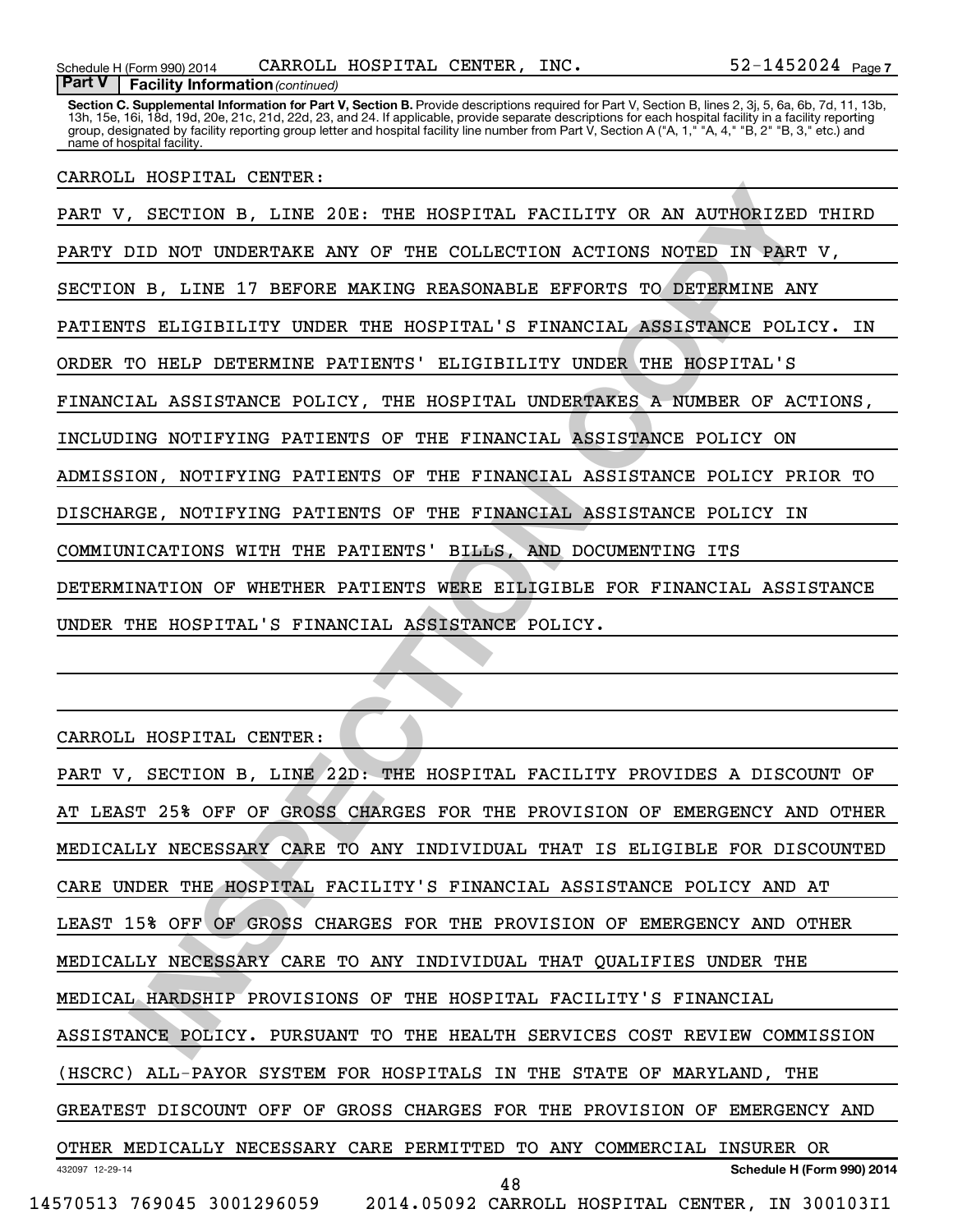Section C. Supplemental Information for Part V, Section B. Provide descriptions required for Part V, Section B, lines 2, 3j, 5, 6a, 6b, 7d, 11, 13b, 13h, 15e, 16i, 18d, 19d, 20e, 21c, 21d, 22d, 23, and 24. If applicable, provide separate descriptions for each hospital facility in a facility reporting group, designated by facility reporting group letter and hospital facility line number from Part V, Section A ("A, 1," "A, 4," "B, 2" "B, 3," etc.) and name of hospital facility.

MEDICARE IS ONLY 6% AS A RESULT, THE HOSPTIAL FACILITY WAS ABLE TO DETERMINE THAT THE MAXIMUM AMOUNT CHARGED TO INDIVIDUALS THAT WERE ELIGIBLE FOR FINANCIAL ASSISTANCE UNDER THE HOSPITAL FACILITY'S FINANCIAL ASSISTANCE POLICY WAS NOT GREATER THAN THE AMOUNT GENERALLY BILLED TO INDIVIDUALS WHO HAVE INSURANCE COVERING SUCH CARE.

CARROLL HOSPITAL CENTER:

INS THAT THE MAXIMUM AMOUNT CHARGED TO INDIVIDUALS THAT WERE<br>LE FOR FINANCIAL ASSISTANCE UNDER THE HOSPITAL FACILITY'S FINANCIA<br>LE FOR FINANCIAL ASSISTANCE UNDER THE HOSPITAL FACILITY'S FINANCIA<br>MCE POLICY WAS NOT GREATER PART V, SECTION B, LINE 24: THE HOSPITAL FACILITY DOES NOT CHARGE ANY INDIVIDUALS THAT IT KNOWS ARE ELIGIBLE FOR FINANCIAL ASSISTANCE AN AMOUNT EQUAL TO THE GROSS CHARGE FOR ANY SERVICE. THE HOSPITAL USES THE CHARGE MASTER RATES FOR A SERVICE AS A STARTING POINT AGAINST WHICH THE DISCOUNTS MANDATED IN THE HOSPITAL FACILITY'S FINANCIAL ASSISTANCE POLICY ARE APPLIED TO DETERMINE THE AMOUNT ACTUALLY BILLED TO PATIENTS ELIGIBLE UNDER THE FINANCIAL ASSISTANCE POLICY. THE HOSPITAL FACILITY WILL NOT COLLECT PAYMENT FROM ANY PATIENT ELIGIBLE UNDER THE FINANCIAL ASSISTANCE POLICY IN EXCESS OF THE REDUCED AMOUNT THAT IS ACTUALLY BILLED TO SUCH FINANCIAL ASSISTANCE PATIENT. IN ADDITION, IF THE HOSPITAL CHARGED AN INDIVIDUAL THAT HAD NOT YET BEEN DETERMINED TO BE ELIGIBLE FOR FINANCIAL ASSISTANCE AT THE TIME OF THE CHARGE AN AMOUNT EQUAL TO GROSS CHARGES, THEN UPON DETERMINING THE INDIVIDUAL WAS ELIGIBLE FOR FINANCIAL ASSISTANCE UNDER THE HOSPITAL'S FINANCIAL ASSISTANCE POLICY, THE HOSPITAL PROMPTLY CORRECTS THE BILL.

432097 12-29-14

**Schedule H (Form 990) 2014**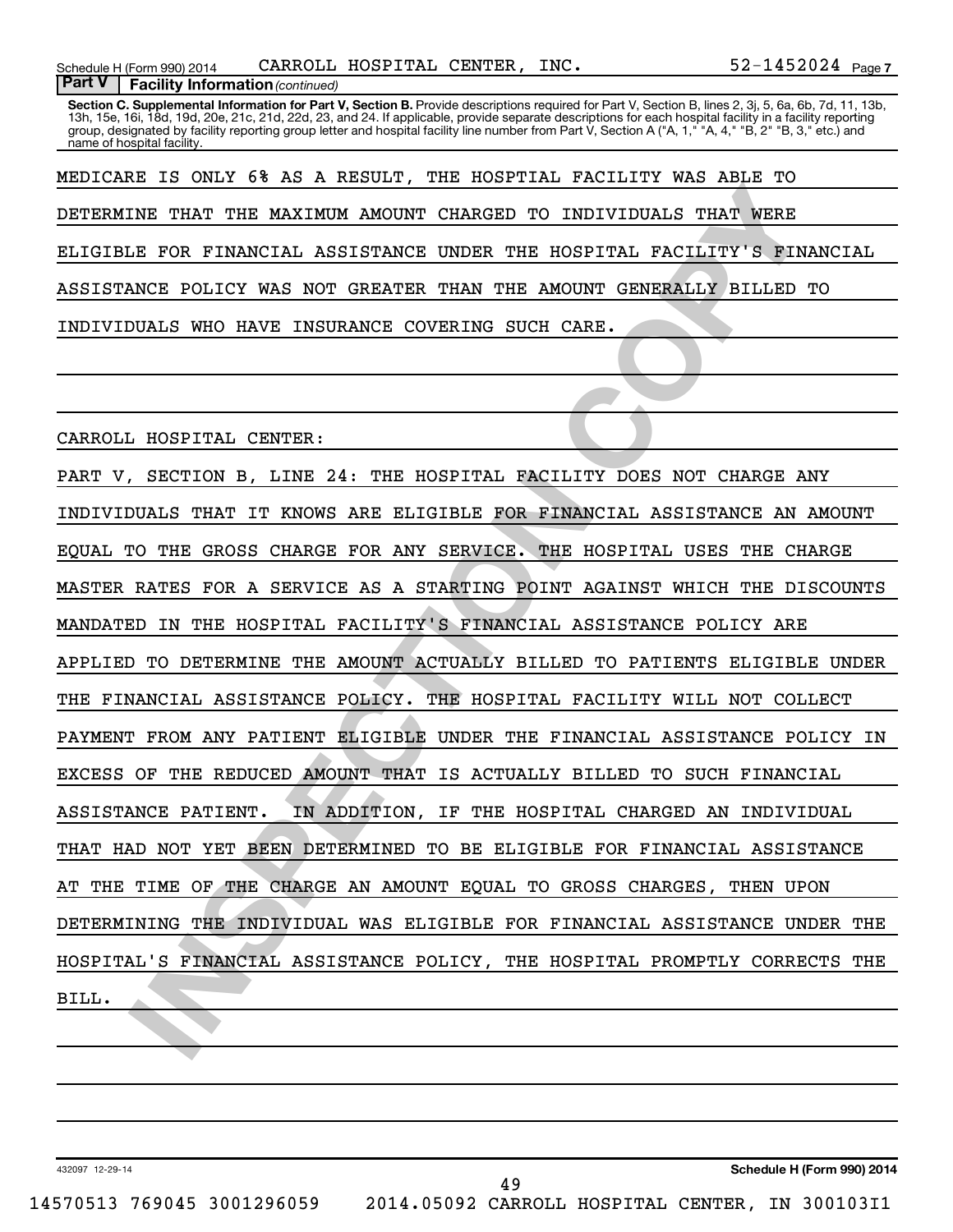| TIOW THANY TION PHOSPITAL HEART CALE TAGINIES ON THE ORGANIZATION TOPERTE GUITING THE TAX YEAR ! |                             |
|--------------------------------------------------------------------------------------------------|-----------------------------|
| Name and address                                                                                 | Type of Facility (describe) |
| 1 CARROLL COUNTY RADIOLOGY                                                                       |                             |
| 7253 AMBASSADOR ROAD                                                                             |                             |
| BALTIMORE, MD 21244                                                                              | IMAGING CENTER              |
| 2 CARROLL COUNTY RADIOLOGY                                                                       |                             |
| 1430 PROGRESS WAY, STE 108                                                                       |                             |
| ELDERSBURG, MD 21784                                                                             | <b>IMAGING CENTER</b>       |
| 3 CARROLL COUNTY RADIOLOGY                                                                       |                             |
|                                                                                                  |                             |
| 193 STONER AVE, STE 200                                                                          |                             |
| WESTMINSTER, MD 21157                                                                            | IMAGING CENTER              |
| 4 CARROLL COUNTY RADIOLOGY                                                                       |                             |
| 1 VILLAGE SQUARE                                                                                 |                             |
| WESTMINSTER, MD 21157                                                                            | IMAGING CENTER              |
| 5 CARROLL COUNTY RADIOLOGY                                                                       |                             |
| 844 WASHINGTON ROAD, STE 102                                                                     |                             |
| WESTMINSTER, MD 21157                                                                            | <b>IMAGING CENTER</b>       |
|                                                                                                  |                             |
|                                                                                                  |                             |
|                                                                                                  |                             |
|                                                                                                  |                             |
|                                                                                                  |                             |
|                                                                                                  |                             |
|                                                                                                  |                             |
|                                                                                                  |                             |
|                                                                                                  |                             |
|                                                                                                  |                             |
|                                                                                                  |                             |
|                                                                                                  |                             |
|                                                                                                  |                             |
|                                                                                                  |                             |
|                                                                                                  |                             |
|                                                                                                  |                             |
|                                                                                                  | Schedule H (Form 990) 2014  |
|                                                                                                  |                             |
|                                                                                                  |                             |
|                                                                                                  |                             |
|                                                                                                  |                             |
|                                                                                                  |                             |
| $\mathcal{S}$                                                                                    |                             |
|                                                                                                  |                             |
|                                                                                                  |                             |
|                                                                                                  |                             |
|                                                                                                  |                             |
|                                                                                                  |                             |
|                                                                                                  |                             |
|                                                                                                  |                             |

How many non-hospital health care facilities did the organization operate during the tax year?

**Part V** | Facility Information (continued)

(list in order of size, from largest to smallest)

**Section D. Other Health Care Facilities That Are Not Licensed, Registered, or Similarly Recognized as a Hospital Facility**

52-1452024 Page 8

5

50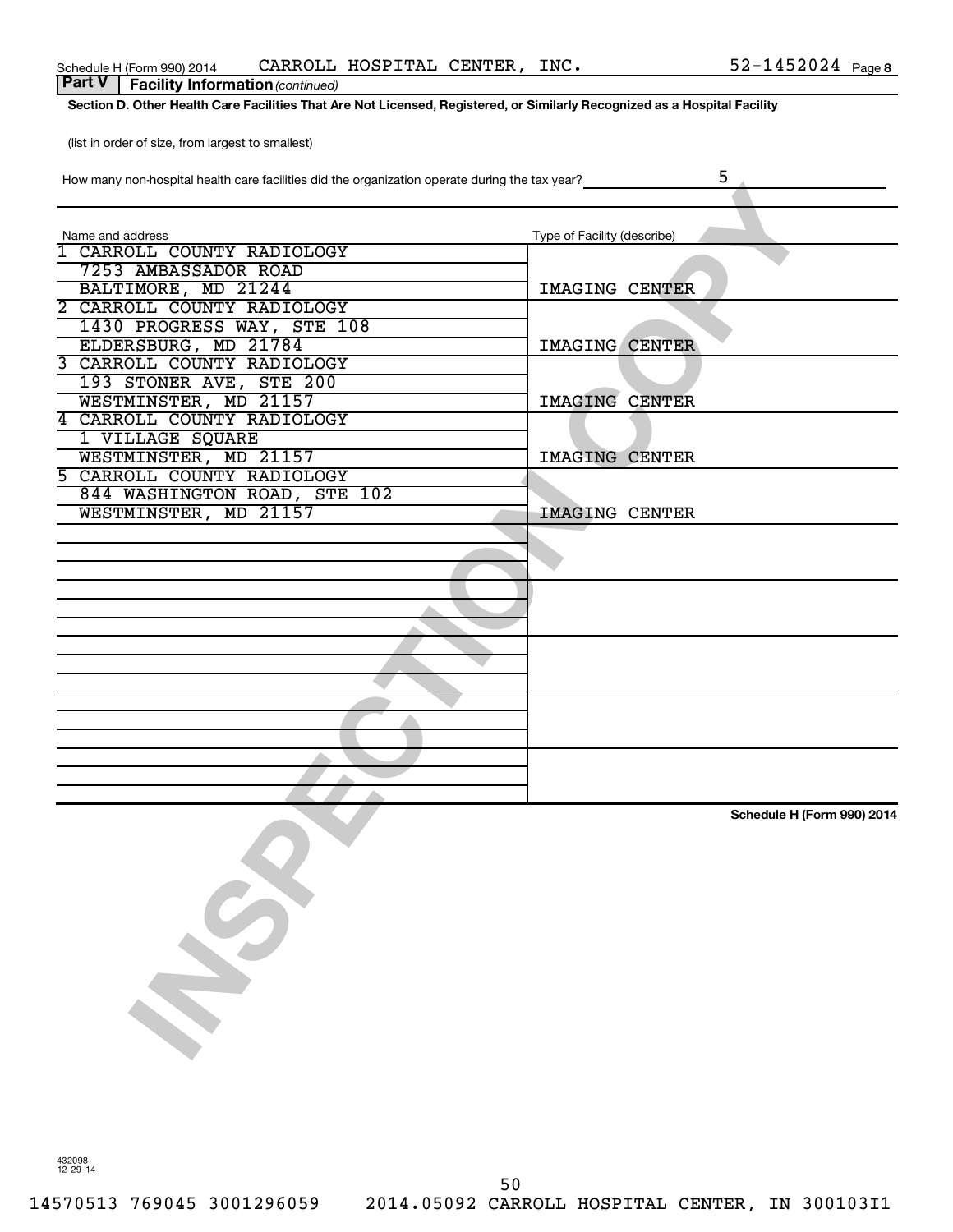Provide the following information.

**Part VI Supplemental Information**

- **1 Required descriptions.** Provide the descriptions required for Part I, lines 3c, 6a, and 7; Part II and Part III, lines 2, 3, 4, 8 and 9b.
- **2** Needs assessment. Describe how the organization assesses the health care needs of the communities it serves, in addition to any CHNAs reported in Part V, Section B.
- **3 Patient education of eligibility for assistance.** Describe how the organization informs and educates patients and persons who may be billed for patient care about their eligibility for assistance under federal, state, or local government programs or under the organization's financial assistance policy.
- **4 Community information.** Describe the community the organization serves, taking into account the geographic area and demographic constituents it serves.
- 5 Promotion of community health. Provide any other information important to describing how the organization's hospital facilities or other health care facilities further its exempt purpose by promoting the health of the community (e.g., open medical staff, community board, use of surplus funds, etc.).
- **6 Affiliated health care system.** If the organization is part of an affiliated health care system, describe the respective roles of the organization and its affiliates in promoting the health of the communities served.
- **7** State filing of community benefit report. If applicable, identify all states with which the organization, or a related organization, files a community benefit report.

## PART I, LINE 3C:

**Internal Henry Cost Control The Control Theoretical Control The ENDINGLISH TO THE INTERNATION CONTROLLY INTERNATION CONTROLLY INTERNATION CONTROLLY INTERNATION CONTROLLY INTERNATION CONTROLLY INTERNATION CONTROLLY INTERNA** FOR PATIENTS THAT EXPERIENCE A MEDICAL HARDSHIP (MEDICAL DEBT THAT EXCEEDS 25% OF HOUSEHOLD INCOME), CARROLL HOSPITAL CENTER ALSO PROVIDES DISCOUNTED CARE FOR EMERGENCY OR OTHER MEDICALLY NECESSARY SERVICES TO INDIVIDUALS EARNING UP TO 500% OF THE FEDERAL POVERTY GUIDELINES. IF A PATIENT HAS RECEIVED REDUCED COST MEDICALLY NECESSARY CARE DUE TO A MEDICAL HARDSHIP, THE PATIENT OR ANY IMMEDIATE FAMILY MEMBER OF THE PATIENT LIVING IN THE SAME HOUSEHOLD SHALL REMAIN ELIGIBLE FOR REDUCED COST MEDICALLY NECESSARY CARE WHEN SEEKING SUBSEQUENT CARE AT THE SAME HOSPITAL DURING THE 12 MONTH PERIOD BEGINNING ON THE DATE ON WHICH THE REDUCED COST MEDICALLY NECESSARY CARE WAS INITIALLY RECEIVED.

432099 12-29-14 **Schedule H (Form 990) 2014** IN ADDITION, SOME PATIENTS ARE PRESUMED TO BE ELIGIBLE FOR FINANCIAL ASSISTANCE DISCOUNTS ON THE BASIS OF LIFE CIRCUMSTANCES. THESE PATIENTS THAT THE HOSPITAL HAS DETERMINED PRESUMPTIVELY QUALIFY FOR FINANCIAL ASSISTANCE ARE NOT REQUIRED TO COMPLETE ADDITIONAL FORMS OR PROVIDE ADDITIONAL INFORMATION AND ARE GRANTED 100% FINANCIAL ASSISTANCE DISCOUNTS. THE HOSPITAL INTERNALLY DOCUMENTS ANY AND ALL RECOMMENDATIONS 14570513 769045 3001296059 2014.05092 CARROLL HOSPITAL CENTER, IN 300103I1 51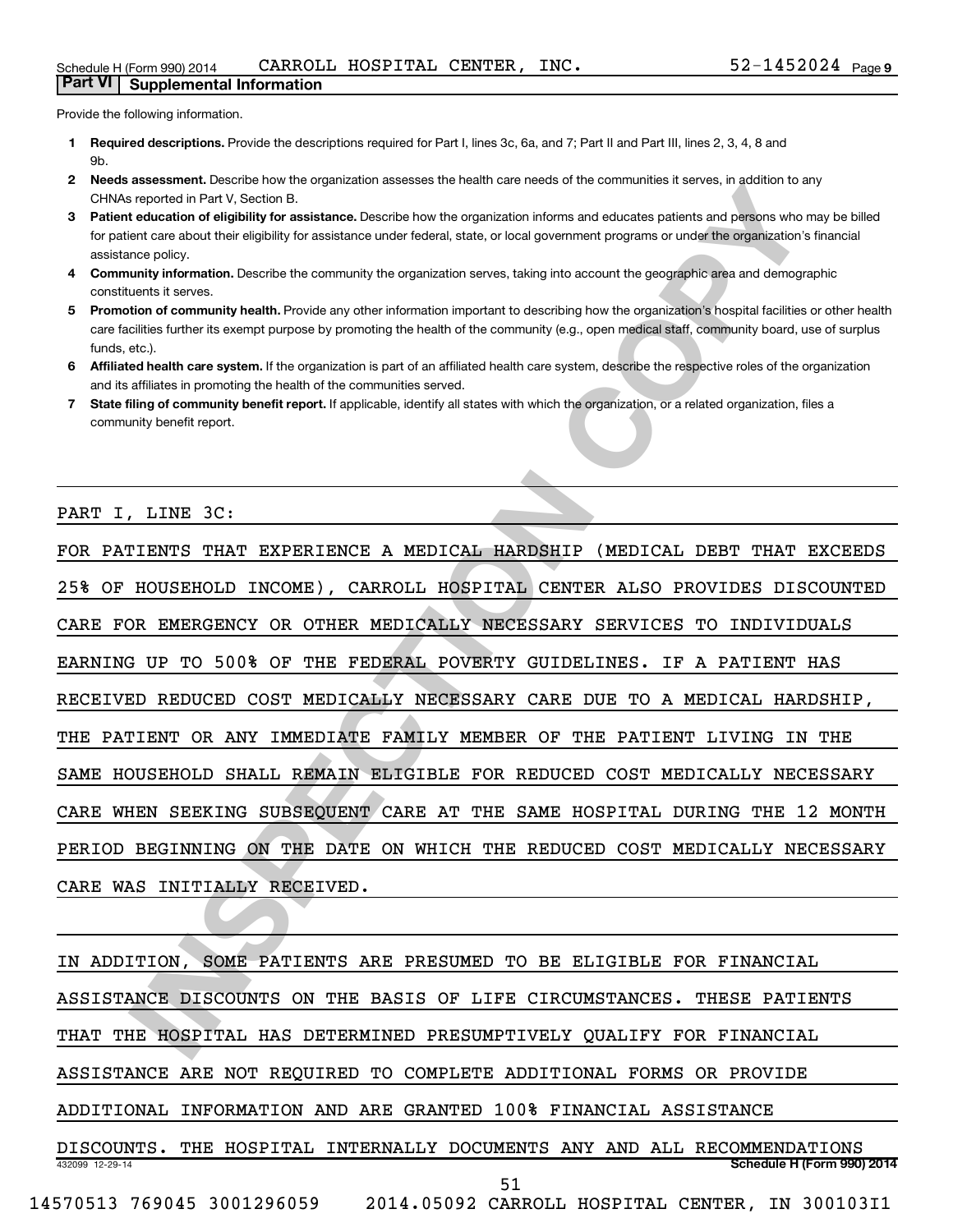| Schedule H (Form 990) CARROLL HOSPITAL CENTER, INC.                        | $52 - 1452024$ Page 9 |
|----------------------------------------------------------------------------|-----------------------|
| <b>Part VI</b> Supplemental Information (Continuation)                     |                       |
| TO PROVIDE PRESUMPTIVE FINANCIAL ASSISTANCE DISCOUNTS FROM PATIENTS AND    |                       |
| OTHER SOURCES, SUCH AS PHYSICIANS, COMMUNITY OR RELIGIOUS GROUPS, INTERNAL |                       |
| OR EXTERNAL SOCIAL SERVICES OR FINANCIAL COUNSELING PERSONNEL.             |                       |
| THE FOLLOWING ARE EXAMPLES OF PATIENT SITUATIONS THAT MAY REASONABLY       |                       |
| ASSIST IN THE DETERMINATION OF PRESUMPTIVE ELIGIBILITY FOR FINANCIAL       |                       |
| ASSISTANCE: (1) PATIENT HAS RECEIVED CARE FROM AND/OR HAS PARTICIPATED IN  |                       |
| WOMEN'S, INFANTS AND CHILDREN (WIC) PROGRAMS, (2) PATIENT IS HOMELESS      |                       |
| AND/OR HAS RECEIVED CARE FROM A HOMELESS CLINIC, (3) PATIENT'S FAMILY IS   |                       |
| ELIGIBLE FOR AND IS RECEIVING FOOD STAMPS, (4) PATIENT'S FAMILY IS         |                       |
| ELIGIBLE FOR AND IS PARTICIPATING IN SUBSIDIZED SCHOOL LUNCH PROGRAMS, (5) |                       |
| PATIENT QUALIFIES FOR OTHER STATE OR LOCAL ASSISTANCE PROGRAMS THAT ARE    |                       |
| UNFOUNDED OR THE PATIENT'S ELIGIBILITY HAS BEEN DISMISSED DUE TO A         |                       |
| TECHNICALITY (I.E. MEDICAID SPEND-DOWN), (6) FAMILY OR FRIENDS OF A        |                       |
| PATIENT HAVE PROVIDED INFORMATION ESTABLISHING THE PATIENT'S INABILITY TO  |                       |
| PAY, (7) THE PATIENT'S STREET ADDRESS AND DOCUMENTATION EVIDENCING STATUS  |                       |
| IN AN AFFORDABLE OR SUBSIDIZED HOUSING DEVELOPMENT, (8)                    |                       |
| PATIENT/GUARANTOR'S WAGES ARE INSUFFICIENT FOR GARNISHMENT, AS DEFINED BY  |                       |
| STATE LAW, OR (9) PATIENT IS DECEASED, WITH NO KNOWN ESTATE.               |                       |
|                                                                            |                       |
| PART I, LINE 7G:                                                           |                       |
| CARROLL HOSPITAL CENTER INCURRED \$6.4 MILLION OF NET COMMUNITY BENEFIT    |                       |
| EXPENSE AS A RESULT OF UNDERTAKING SUBSIDIZED HEALTH SERVICES.             |                       |
|                                                                            |                       |
| A SHORTAGE OF PRIMARY OR SPECIALTY PROVIDERS HAS PERHAPS POSED THE MOST    |                       |
| SIGNIFICANT CHALLENGES IN INPATIENT CARE DELIVERY. SUBSTANTIAL PHYSICIAN   |                       |
| SUBSIDIES HAVE BECOME NECESSARY TO ENSURE THAT ALL PATIENTS                |                       |

432271 05-01-14 **Schedule H (Form 990)** A SHORTAGE OF PRIMARY OR SPECIALTY PROVIDERS HAS PERHAPS POSED THE MOST SIGNIFICANT CHALLENGES IN INPATIENT CARE DELIVERY. SUBSTANTIAL PHYSICIAN SUBSIDIES HAVE BECOME NECESSARY TO ENSURE THAT ALL PATIENTS REQUIRING ANESTHESIA AND PEDIATRIC, PSYCHIATRIC, OBSTETRICAL AND CRITICAL AND GENERAL MEDICAL CARE HAVE THE ACCESS THEY NEED ONCE ADMITTED TO THE 52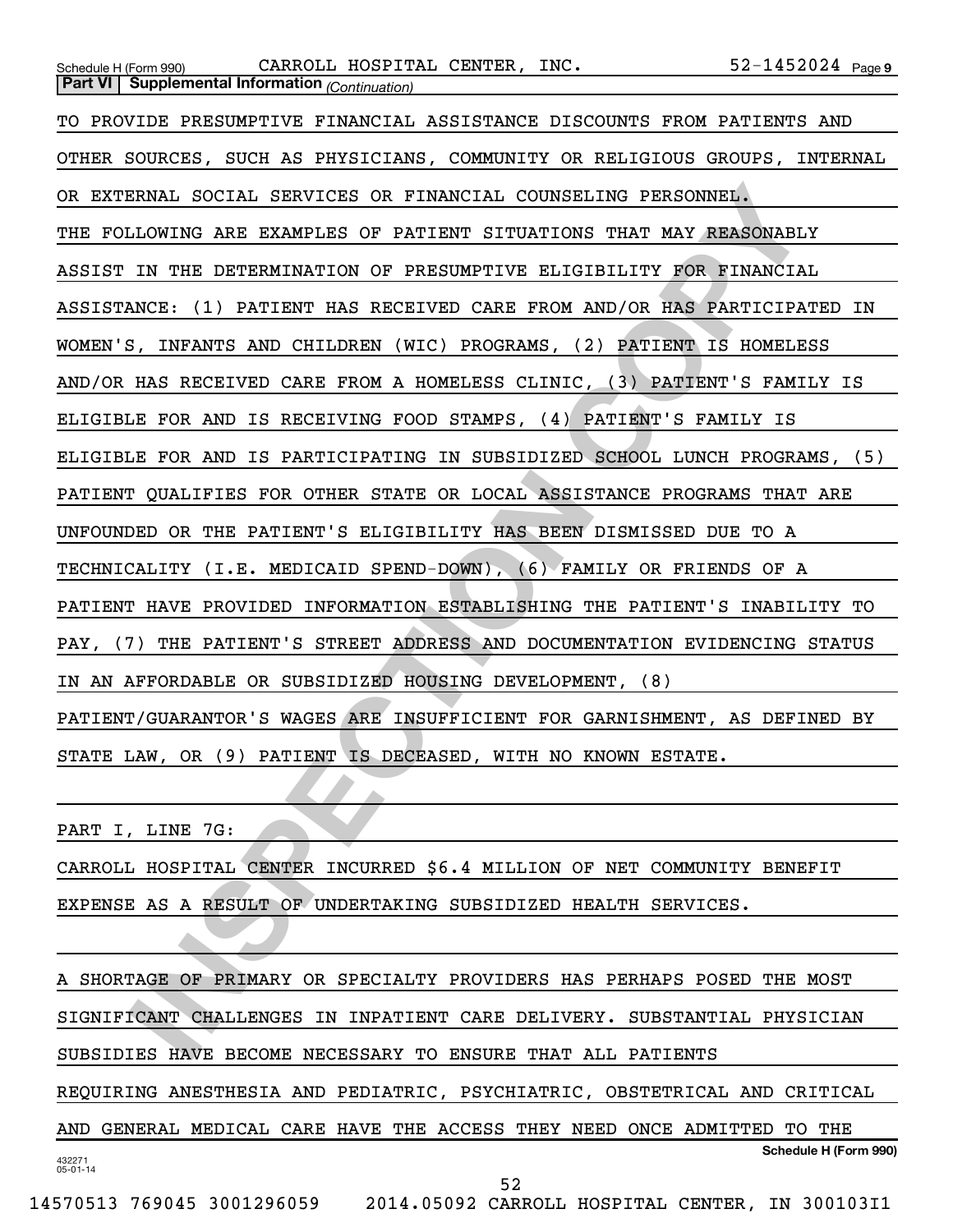| Schedule H (Form 990)                                  | CARROLL HOSPITAL CENTER, INC.                                  | $52 - 1452024$ Page 9                                                     |
|--------------------------------------------------------|----------------------------------------------------------------|---------------------------------------------------------------------------|
| <b>Part VI</b> Supplemental Information (Continuation) |                                                                |                                                                           |
|                                                        | HOSPITAL, INCLUDING 24/7 COVERAGE. CARROLL HOSPITAL CENTER HAS |                                                                           |
|                                                        |                                                                | HOSPITALIST PROGRAMS IN EACH OF THESE AREAS AND ALLOCATES A SIGNIFICANT   |
|                                                        |                                                                | AMOUNT OF RESOURCES SUSTAINING THE PROGRAMS. IN FY15, APPROXIMATELY \$7.7 |
|                                                        |                                                                | MILLION WAS SPENT IN ENSURING CARE FOR ALL PATIENTS AND RECRUITING AND    |
| RETAINING PHYSICIANS.                                  |                                                                |                                                                           |

OF RESOURCES SUSTAINING THE PROGRAMS.IN FYIS, APPROXIMATELY \$7.7<br>
IN WAS SPENT IN ENSURING CARE FOR ALL PATIENTS AND RECRUITING AND<br>
INSPECTING.<br>
IN THEORY IN ENSURED.<br>
INSPECTING CONSUMITY IS ACCESS TO PHYSICIANS ON AN OU EQUALLY IMPORTANT IS ACCESS TO PHYSICIANS ON AN OUTPATIENT BASIS, NOT JUST FOR THE UNINSURED, BUT ALSO FOR ALL PATIENTS IN OUR GROWING COMMUNITY. TO ENSURE OUR COMMUNITY HAS ACCESS TO QUALITY PHYSICIANS, CARROLL HOSPITAL CENTER CONTINUALLY MONITORS STATISTICALLY CALCULATED NEED BY DEVELOPING A COMPREHENSIVE MEDICAL STAFF DEVELOPMENT PLAN BASED ON THE HEALTH CARE NEEDS OF OUR MEDICAL SERVICE AREA. THE REPORT INCLUDES BOTH AN ANALYSIS OF THE HOSPITAL'S SERVICE AREA AND SPECIFIC RECOMMENDATIONS REGARDING APPROPRIATE STAFFING LEVELS IN A VARIETY OF MEDICAL SPECIALTIES. THE PHYSICIAN NEEDS ASSESSMENT METHODOLOGY USED IS BASED ON A QUALITATIVE STANDARD ESTABLISHED BY THE INTERNAL REVENUE SERVICE (IRS). THE REPORT GUIDES THE HOSPITAL'S RECRUITING STRATEGY, HELPS US TO PRIORITIZE RECRUITING EFFORTS AND ALLOWS THE HOSPITAL TO PLACE CONTINGENCIES ON RECRUITED PHYSICIANS TO ENSURE THEY SEE MEDICALLY UNDERSERVED, UNINSURED, MEDICARE AND MEDICAID PATIENTS.

432271 05-01-14 **Schedule H (Form 990)** WHILE CARROLL HOSPITAL CENTER CARES FOR PATIENTS WITH NO MEANS TO PAY THEIR MEDICAL EXPENSES THROUGHOUT THE HOSPITAL, IT IS SEEN MOST ACUTELY IN THE EMERGENCY DEPARTMENT (ED), WHERE MANY UNINSURED PATIENTS OFTEN COME FOR PRIMARY AND EMERGENT CARE. SINCE ALL PATIENTS PRESENTING TO THE ED ARE TREATED FOR ANY MEDICAL CONDITION REGARDLESS OF THEIR ABILITY TO PAY FOR CARE, THE UNINSURED POPULATION POSES A SIGNIFICANT CHALLENGE NOT ONLY TO THE HOSPITAL, BUT ALSO TO PHYSICIANS PROVIDING CARE IN THE HOSPITAL AND IN 53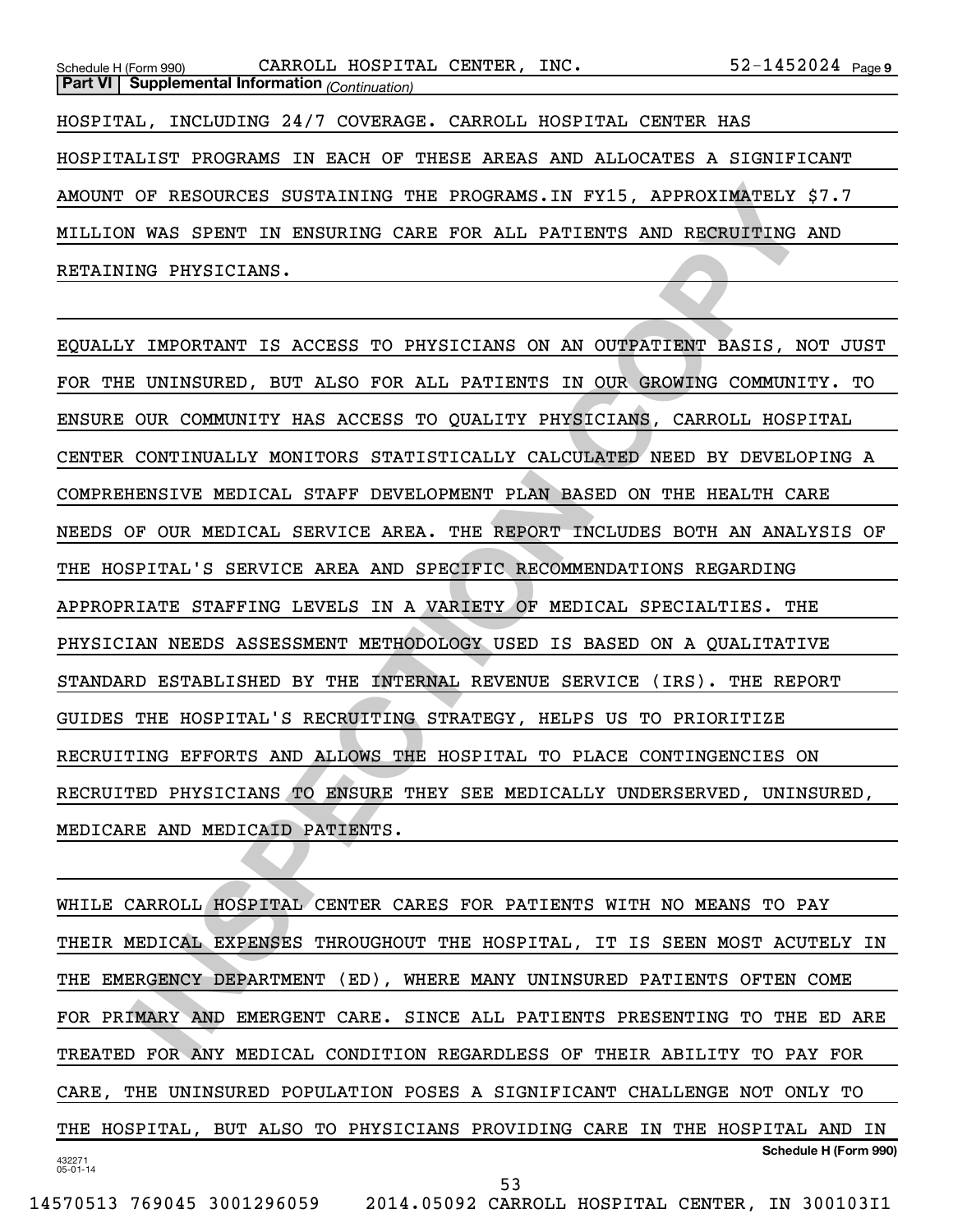| CARROLL HOSPITAL CENTER, INC.<br>Schedule H (Form 990)                     | $52 - 1452024$ Page 9 |
|----------------------------------------------------------------------------|-----------------------|
| <b>Part VI</b>   Supplemental Information (Continuation)                   |                       |
| THE ED. DUE IN PART TO A LACK OF, OR MINIMAL REIMBURSEMENT,                | IT HAS BECOME         |
| INCREASINGLY DIFFICULT TO FIND SPECIALISTS TO PROVIDE ON-CALL SERVICES FOR |                       |
| THE ED AROUND-THE-CLOCK. THE MORE SERIOUS ISSUE IS THAT THIS TREND AFFECTS |                       |
| NOT ONLY OUR UNINSURED PATIENTS, BUT ALL PATIENTS SEEKING TREATMENT IN OUR |                       |
| ED.                                                                        |                       |

THE LIKELIHOOD THAT PATIENTS PRESENT MORE ACUTELY IN THE UNINSURED POPULATION AND THE ACCOMPANYING INCREASED POTENTIAL FOR MALPRACTICE CLAIMS ALSO HAS CONTRIBUTED TO SPECIALISTS CHOOSING NOT TO COVER NONPAYING PATIENTS IN THE ED. THAT GAP IS MOST SIGNIFICANT IN SURGICAL SPECIALTIES INCLUDING, ORTHOPAEDICS, OTOLARYNGOLOGY (ENT), GENERAL SURGERY AND PLASTIC SURGERY. THERE ALSO HAS BEEN INCREASING RELUCTANCE FROM OTHER SPECIALTIES WITH SIGNIFICANT ED VOLUMES, INCLUDING VASCULAR SURGERY, NEUROSURGERY AND NEUROLOGY.

AROUND-THE-CLOCK. THE MORE SERIOUS ISSUE IS THAT THIS TREND AFFEN<br>IN OUR UNINSURED PATIENTS, BUT ALL PATIENTS SEEKING TREATMENT IN (<br>
IN AND THE ACCOMPANYING INCREASED POTENTIAL FOR MALPARCTICE CLA.<br>
IN THE ROOT THAT THE S 432271 05-01-14 **Schedule H (Form 990)** TO HELP EASE THE EFFECTS OF UNCOMPENSATED CARE ON PHYSICIANS AND ADDRESS THE GAP IN CARE FOR OUR PATIENTS, CARROLL HOSPITAL CENTER HAS CONTINUED TWO MAJOR, COSTLY INITIATIVES TO ADDRESS THE GAP PROACTIVELY. FIRST, THE HOSPITAL CONTRACTS WITH 10 MEDICAL SPECIALTIES TO ENSURE 24/7 COVERAGE IN THE ED. IMPLEMENTED IN 2006, THOSE SPECIALTIES INCLUDE NEUROSURGERY; GENERAL, PLASTIC, VASCULAR AND ORAL SURGERY; ORTHOPAEDICS; UROLOGY; PODIATRY; OPHTHALMOLOGY AND ENT. ADDITIONALLY, THE GROWING VOLUMES OF UNINSURED PATIENTS HAS CAUSED THE HOSPITAL TO RECENTLY INSTITUTE AN ADDITIONAL POLICY WHICH ALLOWS PHYSICIANS WHO SEE PATIENTS WITHOUT A PAYMENT SOURCE IN THE ED TO BE REIMBURSED FOR PHYSICIAN SERVICES BY THE HOSPITAL AT CURRENT MEDICARE RATES. WHILE PAYMENT FOR ED CALL MAY HELP WITH THE GAPS IN COVERAGE FOR THE UNINSURED, IT BEARS A SIGNIFICANT FINANCIAL TOLL ON THE HOSPITAL. THE EXPENSE TO PAY PHYSICIANS FOR ED CALL

54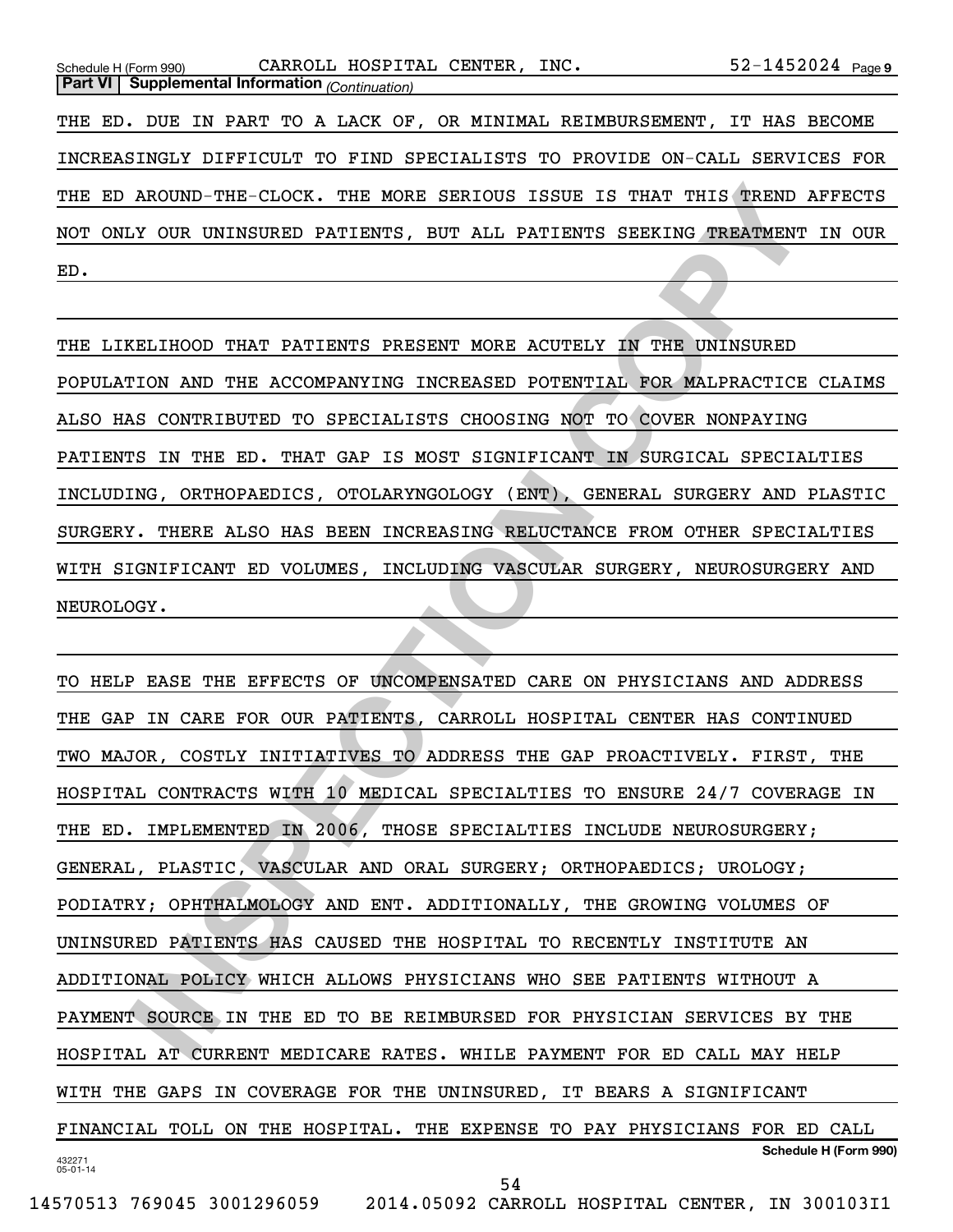HAS COST THE HOSPITAL \$854,602 IN FY15.

ALL THE INITIATIVES AND SUPPORT LISTED ABOVE WOULD NOT BE PROVIDED IF CARROLL HOSPITAL CENTER DID NOT PROVIDE THEM. AS THE ONLY HOSPITAL IN THE COUNTY, IT IS OUR PRIMARY RESPONSIBILITY TO PROVIDE THESE SERVICES FOR THE UNINSURED AND UNDERINSURED, AS WELL AS ALL COMMUNITY MEMBERS. NO OTHER ORGANIZATION OR INDIVIDUAL IN THE COUNTY WOULD BE ABLE TO PROVIDE ALL OF THESE COMPREHENSIVE SERVICES IN THE AREAS THAT THE HOSPITAL DOES.

PART I, LINE 5A

CARROLL HOSPITAL CENTER DOES NOT DENY FINANCIAL ASSISTANCE TO ANY

PATIENT ELIGILBE FOR FREE OR DISCOUNTED CARE UNDER ITS FINANCIAL

ASSISTANCE POLICY REGARDLESS OF WHETHER OR NOT THE FINANCIAL ASSISTANCE BUDGET WAS EXCEEDED.

PART I, LINE 6A

**INSTEDENTIVES AND SUPPORT LISTED ABOVE WOULD NOT BE PROVIDED IF A HOSPITAL CENTER DID NOT PROVIDE THEM. AS THE ONLY ROSPITAL IN THE TIT IS OUR PRIMARY RESPONSIBILITY TO PROVIDE THEM A STRE ONLY ROSPITAL IN THE AGENE ON DE** MARYLAND HOSPITALS ARE REQUIRED TO SUBMIT AN ANNUAL COMMUNITY BENEFIT REPORT TO THE HEALTH SERVICES COST REVIEW COMMISSION (HSCRC) THAT DESCRIBES THE PROGRAMS AND SERVICES OFFERED THAT ARE DESIGNED TO PROMOTE THE HEALTH AND WELLNESS OF THE COMMUNITIES SERVED. THESE REPORTS ARE AVAILABLE TO THE PUBLIC ON THE HSCRC WEBSITE (WWW.HSCRC.STATE.MD.US). ADDITIONALLY, CARROLL HOSPITAL CENTER MAKES AVAILABLE ITS COMMUNITY BENEFIT REPORT ON ITS WEBSITE (WWW.CARROLLHOSPITALCENTER.ORG)

PART I, LINE 7A

432271 05-01-14

MARYLAND'S REGULATORY SYSTEM CREATES A UNIQUE PROCESS FOR HOSPITAL

PAYMENT THAT DIFFERS FROM THE REST OF THE NATION. THE HEALTH SERVICES

**Schedule H (Form 990)**

55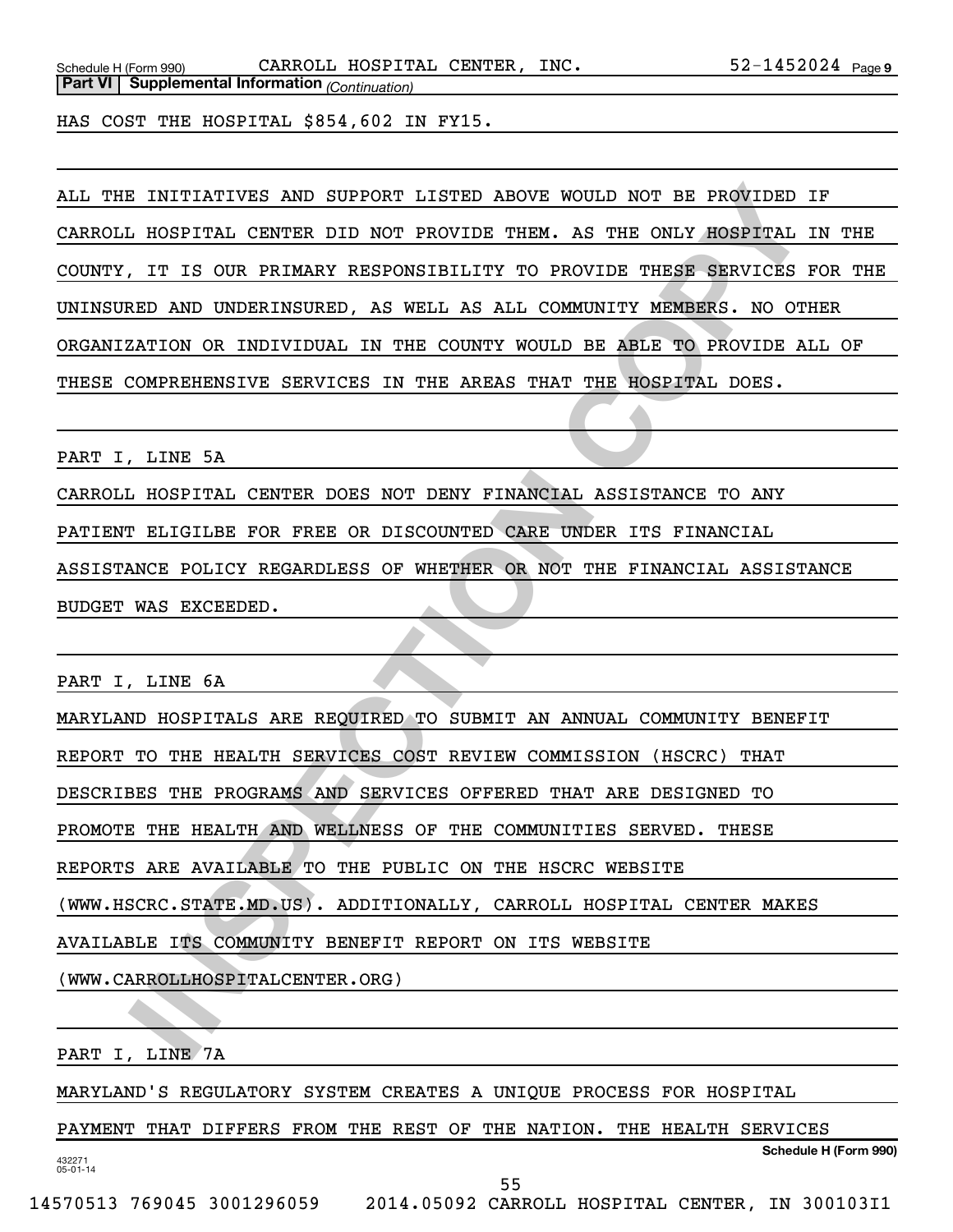| $52 - 1452024$ Page 9<br>CARROLL HOSPITAL CENTER, INC.<br>Schedule H (Form 990)<br><b>Part VI</b> Supplemental Information (Continuation) |
|-------------------------------------------------------------------------------------------------------------------------------------------|
| COST REVIEW COMMISSION (HSCRC) DETERMINES PAYMENT THROUGH A                                                                               |
| RATE-SETTING PROCESS AND ALL PAYORS, INCLUDING GOVERNMENTAL PAYORS, PAY                                                                   |
| THE SAME AMOUNT FOR THE SAME SERVICES DELIVERED AT THE HOSPITAL.                                                                          |
| MARYLAND'S UNIQUE ALL-PAYOR SYSTEM INCLUDES A METHOD FOR REFERENCING                                                                      |
| UNCOMPENSATED CARE IN EACH PAYOR'S RATES, WHICH DOES NOT ENABLE                                                                           |
| MARYLAND HOSPITALS TO BREAKOUT ANY OFFSETTING REVENUE RELTED TO                                                                           |
| UNCOMPENSATED CARE.                                                                                                                       |
|                                                                                                                                           |
| PART I, LINE 7A, COLUMN C                                                                                                                 |
| THE METHODOLOGY USED TO CALCULATE CHARITY CARE COST WAS A                                                                                 |
| COST-TO-CHARGE RATIO DERIVED FROM WORKSHEET 2, RATIO OF PATIENT                                                                           |
| CARE-TO-CHARGES.                                                                                                                          |
|                                                                                                                                           |
| PART I, LINE 7B                                                                                                                           |
| MARYLAND'S REGULATORY SYSTEM CREATES A UNIQUE PROCESS FOR HOSPITAL                                                                        |
| PAYMENT THAT DIFFERS FROM THE REST OF THE NATION. THE HEALTH SERVICES                                                                     |
| COST REVIEW COMMISSION (HSCRC) DETERMINES PAYMENT THROUGH A                                                                               |
| RATE-SETTING PROCESS AND ALL PAYORS, INCLUDING GOVERNMENTAL PAYORS, PAY                                                                   |
| THE SAME AMOUNT FOR THE SAME SERVICES DELIVERED AT THE HOSPITAL.                                                                          |
| MARYLAND'S UNIQUE ALL-PAYOR SYSTEM INCLUDES A METHOD FOR REFERENCING                                                                      |
| UNCOMPENSATED CARE IN EACH PAYOR'S RATES, WHICH DOES NOT ENABLE                                                                           |
| MARYLAND HOSPITALS TO BREAKOUT ANY OFFSETTING REVENUE RELTED TO                                                                           |
| UNCOMPENSATED CARE. COMMUNITY BENEFIT EXPENSES ARE EQUAL TO MEDICAID                                                                      |
| REVENUES IN MARYLAND, AS SUCH, THE NET EFFECT IS ZERO. THE EXCEPTION TO                                                                   |
| THIS IS THE IMPACT ON THE HOSPITAL FOR ITS SHARE OF MEDICAID                                                                              |
| ASSESSMENT. IN RECENT YEARS THE STATE OF MARYLAND HAS CLOSED FISCAL                                                                       |

ASSESSMENT. IN RECENT YEARS THE STATE OF MARYLAND HAS CLOSED FISCAL

GAPS IN THE STATE MEDICAID BUDGET BY ASSESSING HOSPITALS THROUGH THE

RATE-SETTING SYSTEM. FOR TAX YEAR 2012 CARROLL HOSPITAL CENTER'S

432271 05-01-14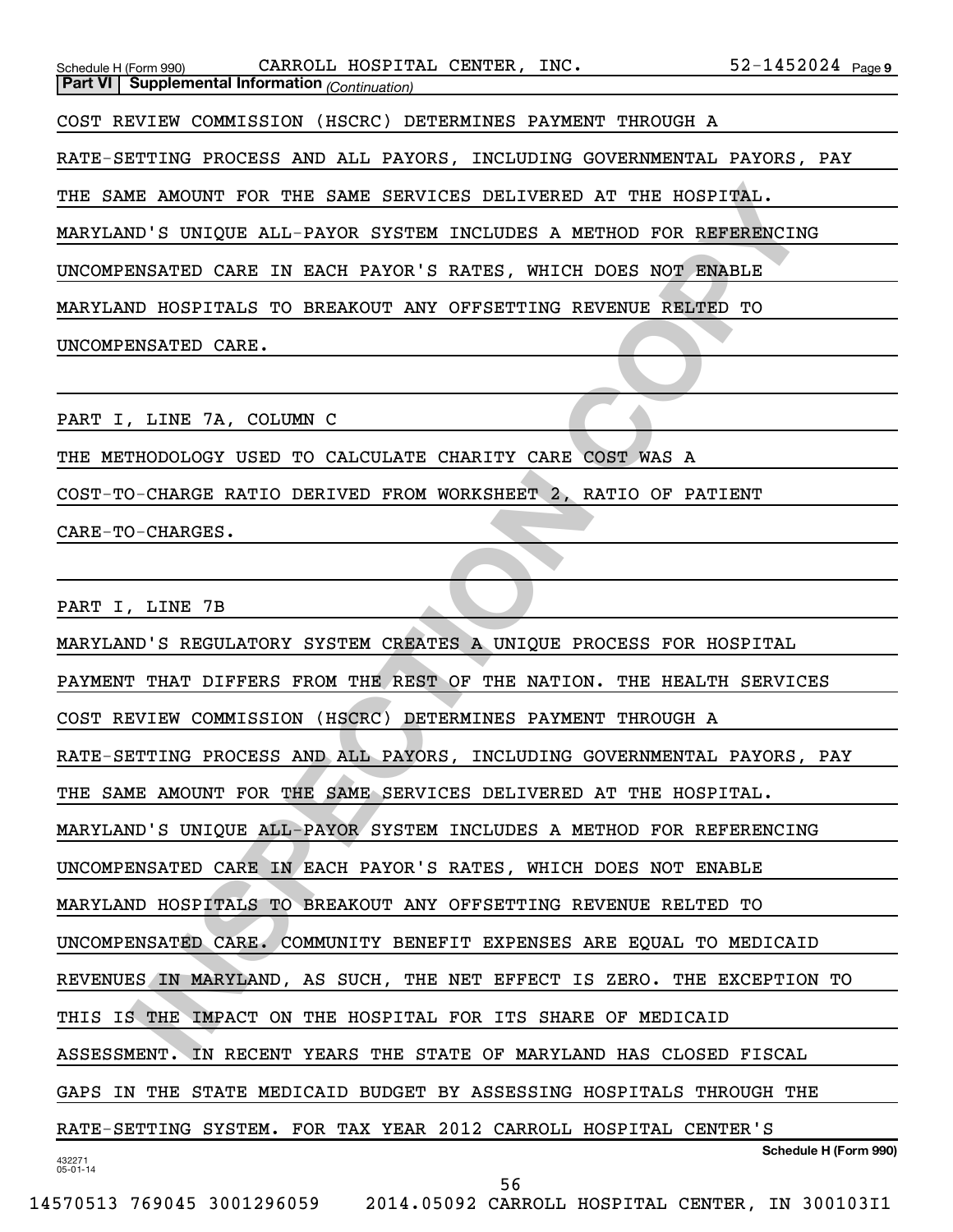MEDICAID BUDGET DEFICIT UNFUNDED ASSESSMENT AMOUNTED TO \$929,190

PART I LINE 7F

MARYLAND'S REGULATORY SYSTEM CREATES A UNIQUE PROCESS FOR HOSPITAL

PAYMENT THAT DIFFERS FROM THE REST OF THE NATION. THE HEALTH SERVICES

COST REVIEW COMMISSION (HSCRC) DETERMINES PAYMENT THROUGH A

RATE-SETTING PROCESS AND ALL PAYORS, INCLUDING GOVERNMENTAL PAYORS, PAY

THE SAME AMOUTN FOR THE SAME SERVICES DELIVERED AT THE SAME HOSPITAL.

MARYLAND'S UNIQUE ALL-PAYOR SYSTEM INCLUDES A METHOD FOR REFERENCING

UNCOMPENSATED CARE IN EACH PAYOR'S RATES, WHICH DOES NOT ENABLE

MARYLAND HOSPITALS TO BREAKOUT ANY OFFSETTING REVENUE RELATED TO

UNCOMPENSATED CARE.

PART III, LINE 4:

LINE 7F<br>
THAT DIFFERE FROM THE REST OT THE NATION. THE HEALTH SERVICES<br>
THAT DIFFERE FROM THE REST OT THE NATION. THE HEALTH SERVICES<br>
FIVIR COMMISSION (HSCRC) DETERMINES PAYMENT THROUGH A<br>
THE MACUTES ON BALL PAYOR S. INC 432271 05-01-14 **Schedule H (Form 990)** CARROLL HOSPTIAL CENTER INCURRED \$4,345,000 BAD DEBT EXPENSE DURING THE TAX YEAR 2015. THIS REFLECTS THE AMOUNT OF GROSS PATIENT CHARGES UNCOLLECTED FROM PATIENTS THAT DID NOT QUALIFY FOR FINANCIAL ASSISTANCE. PER AUDIT REPORT (1N "PROVISION FOR BAD DEBTS"): "PATIENT ACCOUNTS RECEIVABLE ARE REDUCED BY PROVISION FOR BAD DEBTS. IN EVALUATING THE COLLECTABILITY OF ACCOUNTS RECEIVABLE, THE HEALTH SYSTEM ANALYZES HISTORICAL COLLECTIONS AND WRITE-OFFS AND IDENTIFIES TRENDS FOR EACH OF ITS MAJOR PAYR SOURCES OF REVENUE TO ESTIMATE THE APPROPRIATE PROVISION FOR BAD DEBTS AND PROVISION FOR UNCOLLECTIBLE ACCOUNTS. MANAGEMENT REGULARLY REVIEWS ITS ESTIMATE AND EVALUATES THE SUFFICIENCY OF THE ALLLOWANCE FOR BAD DEBTS. THE HEALTH SYSTEM ANALYZES CONTRACTUAL AMOUNTS DUE FORM PATIENTS WHO HAVE THIRD PARTY COVERAGE AND PROVIDES AN ALLOWANCE FOR DOUBTFUL ACCOUNTS AND A PROVISION FOR BAD DEBTS. FOR PATIENT ACCOUNTS 57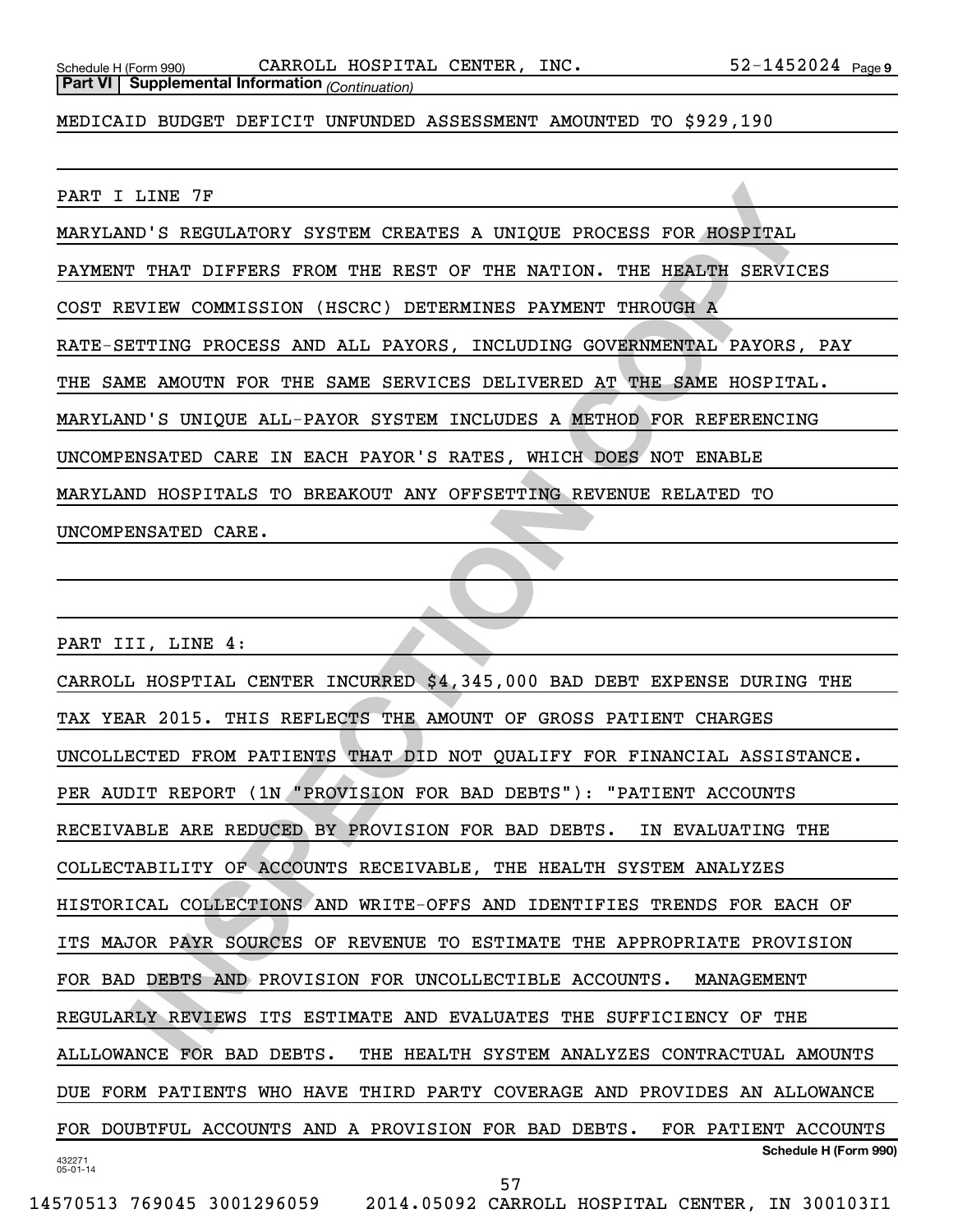52-1452024 Page 9 Schedule H (Form 990)  $\,$  CARROLL HOSPITAL CENTER, INC.  $\,$  52-1452024  $_{\rm Page}$ **Part VI Supplemental Information** *(Continuation)* RECEIVABLE ASSOCIATED WITH SELF-PAY PATIENTS, WHICH INCLUDES THOSE PATIENTS WIHTOUT INSURANCE COVERAGE EXISTS FOR A PORTION OF THE BILL, THE HEALTH SYSTEM RECORDS A SIGNIFICANT PROVISION FOR BAD DEBTS FOR PATIETNS THAT ARE UNABLE OR UNWILLING TO PAY FOR THE PORTION OF THE BILL REPRESENTING THEIR FINANCIAL RESPONSIBILITY. ACCOUNT BALANCES ARE CHARGED OFF AGAINST THE ALLOWANCE FOR BADE DEBTS AFTER ALL MEANS OF COLLECTION HAS BEEN EXHAUSTED.

BAD DEBT EXPENSE REPORTED ON LINE 2 REFLECTS ACTUAL PATIENT CHARGES THAT HAVE BEEN DETERMINED TO BE UNCOLLECTIBLE FOR PATIENTS THAT HAVE NOT QUALIFIED FOR CHARITY CARE. BAD DEBT EXPENSE MAY ALSO INCLUDE ADDITIONAL "BAD DEBT PROVISIONS" FOR DOUBTFUL ACCOUNTS BASED ON MANAGEMENT'S ESTIMATES OF FUTURE ACCOUNT COLLECTIONS BASED ON CHARGES IN SERVICE MIX AND PAYOR MIX.

SYSTEM RECORDS A SIGNIFICANT PROVISION FOR BAD DEBTS FOR PATIETNS<br>IS UNABLE OR UNWILLING TO PAY FOR THE PORTION OF THE BILL TRYING THEIR FINANCIAL RESPONSIBILITY. ACCOUNT BALANCES ARE CHARCHER FINANCIAL RESPONSIBILITY. ACC CARROLL HOSPITAL CENTER INC. DETERMINES ELIGIBILITY FOR FINANCIAL ASSISTANCE THROUGH OTHER VARIOUS MEANS (CREDIT REPORTS, DEBT AND ASSET REVIEWS, AND REFERRALS FROM THE HOSPITAL'S BILLING AGENTS) WHEN THE PATIENT HAS NOT COMPLETED THE FINANCIAL ASSISTANCE APPLICATION. IF A DETERMINATION IS MADE REGARDING THE PATIENT'S INABILITY TO PAY, THE ACCOUNT CAN BE APPROVED FOR FINANCIAL ASSISTANCE ON A PRESUMPTIVE BASIS RATHER THAN BE REFLECTED AS BAD DEBT EXPENSE. OF THE REMAINING BAD DEBT EXPENSE, IT IS ESTIMATED THAT \$332,000 AT COST MAY BE ATTRIBUTABLE TO PATIENTS ELIGIBLE FOR FINANCIAL ASSISTANCE/CHARITY CARE.

432271 05-01-14 **Schedule H (Form 990)** PART III, LINE 8: CARROLL HOSPITAL CENTER'S TAX YEAR 2014 (FISCAL YEAR 2015) MEDICARE COST REPORT SUBMISSION WAS UTILIZED AS THE SOURCE DOCUMENT TO REPORT MEDICARE 58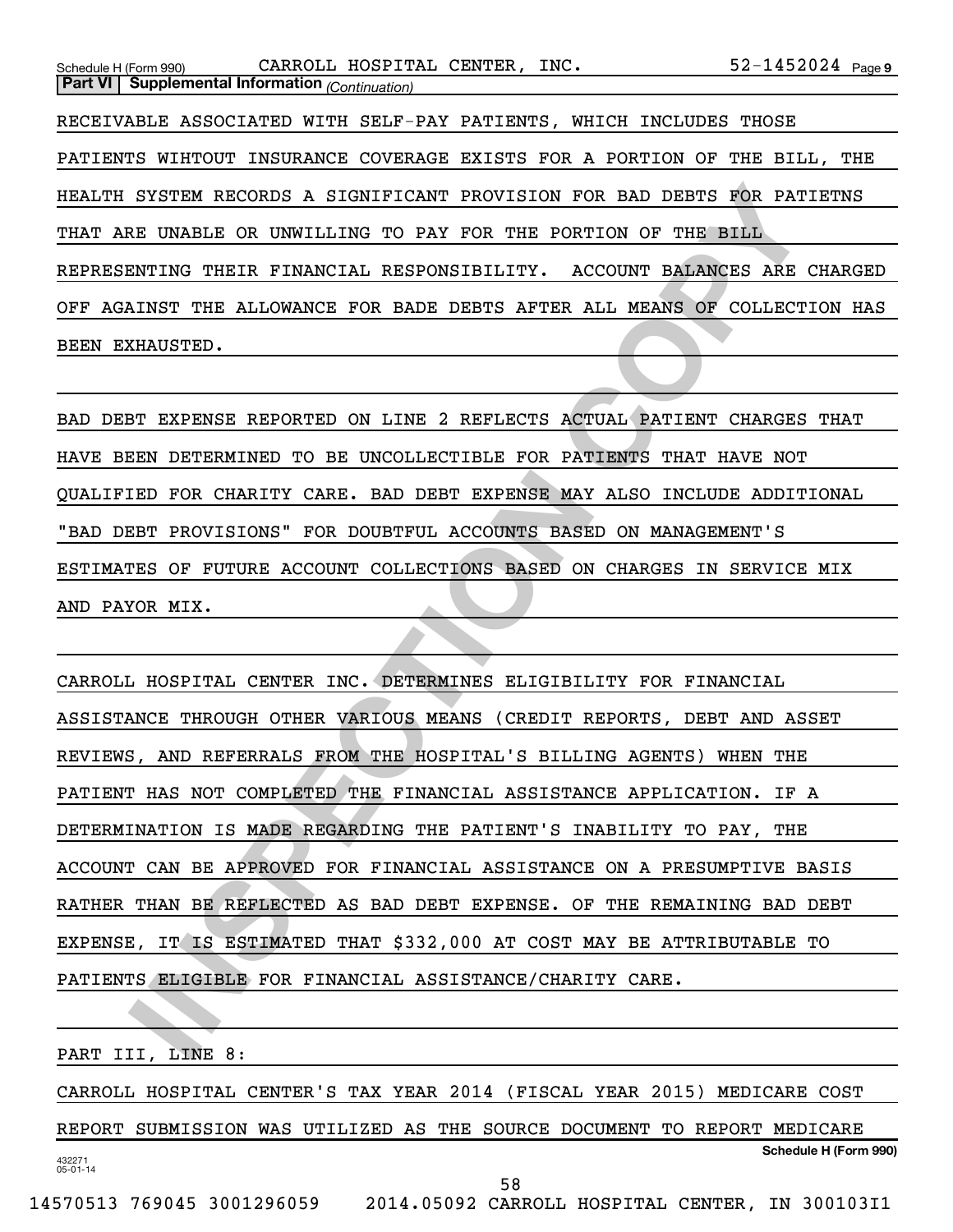**Part VI Supplemental Information** *(Continuation)*

TOTAL REVENUE AND ALLOWABLE COSTS.

PART III, LINE 9B:

II, LINE 9B.<br>
INCE, THE ORGANIZATION CONTINUES TO MONITOR WHETHER THE PRINANCIAL<br>
INCE, THE ORGANIZATION CONTINUES TO MONITOR WHETHER THE BATIENT IN<br>
INCE, THE ORGANIZATION CONTINUES TO MONITOR WHETHER THE BATIENT IN<br>
INCE FOR THOSE PATIENTS THAT DO NOT INITIALLY APPLY OR QUALIFY FOR FINANCIAL ASSISTANCE, THE ORGANIZATION CONTINUES TO MONITOR WHETHER THE PATIENT MAY QUALIFY FOR FINANCIAL ASSISTANCE. IF THE PATIENT IS FOUND TO BE ELIGIBLE FOR FINANCIAL ASSISTANCE, AT ANY POINT (INCLUDING ONCE COLLECTION EFFORTS HAVE BEGUN), THE ORGANIZATION WILL APPROVE THE PATIENT FOR FINANCIAL ASSISTANCE. COLLECTION EFFORTS WILL BE STOPPED IMMEDIATELY ONCE THE PATIENT IS FOUND TO QUALIFY FOR FINANCIAL ASSISTANCE UNDER THE ORGANIZATION'S FINANCIAL ASSISTANCE POLICY. PATIENTS DETERMINED TO BE ELIGIBLE FOR FINANCIAL ASSISTANCE SUBSEQUENT TO THE DATE OF SERVICE MAY BE ELIGIBLE FOR A REFUND OF PAYMENTS MADE IF IT IS DETERMINED THAT THE PATIENT WAS ELIGIBLE FOR FINANCIAL ASSISTANCE AT THE TIME OF SERVICE.

PART VI, LINE 2:

MONITORING THE HEALTH STATUS OF THE COMMUNITY IS AN ONGOING AND INTERACTIVE PROCESS ENGAGED IN BY THE HOSPITAL, WITH SUBSTANTIAL INVOLVEMENT FROM OUR COMMUNITY VIA THE PARTNERSHIP FOR A HEALTHIER CARROLL COUNTY, INC. ("THE PARTNERSHIP"), AN ENTITY ESTABLISHED BY THE HOSPITAL AND THE CARROLL COUNTY HEALTH DEPARTMENT SPECIFICALLY TO ASSESS UNMET HEALTH NEEDS IN THE COMMUNITY, EXPAND THE CAPACITY FOR HEALTH AND QUALITY OF LIFE IMPROVEMENT IN THE COMMUNITY, SERVE AS A COLLABORATIVE VEHICLE FOR INTERACTION WITH THE COMMUNITY, AND WITH OUR COMMUNITY, TO DRIVE THE EFFORT TO CREATE A HEALTHIER CARROLL COUNTY. THE PARTNERSHIP IS A RELATED SECTION 501(C)(3) TAX-EXEMPT ORGANIZATION OF THE HOSPITAL, WHICH RECEIVES A MAJORITY OF ITS OPERATING FUNDS FROM CONTRIBUTIONS MADE DIRECTLY BY THE HOSPITAL.

432271 05-01-14

**Schedule H (Form 990)**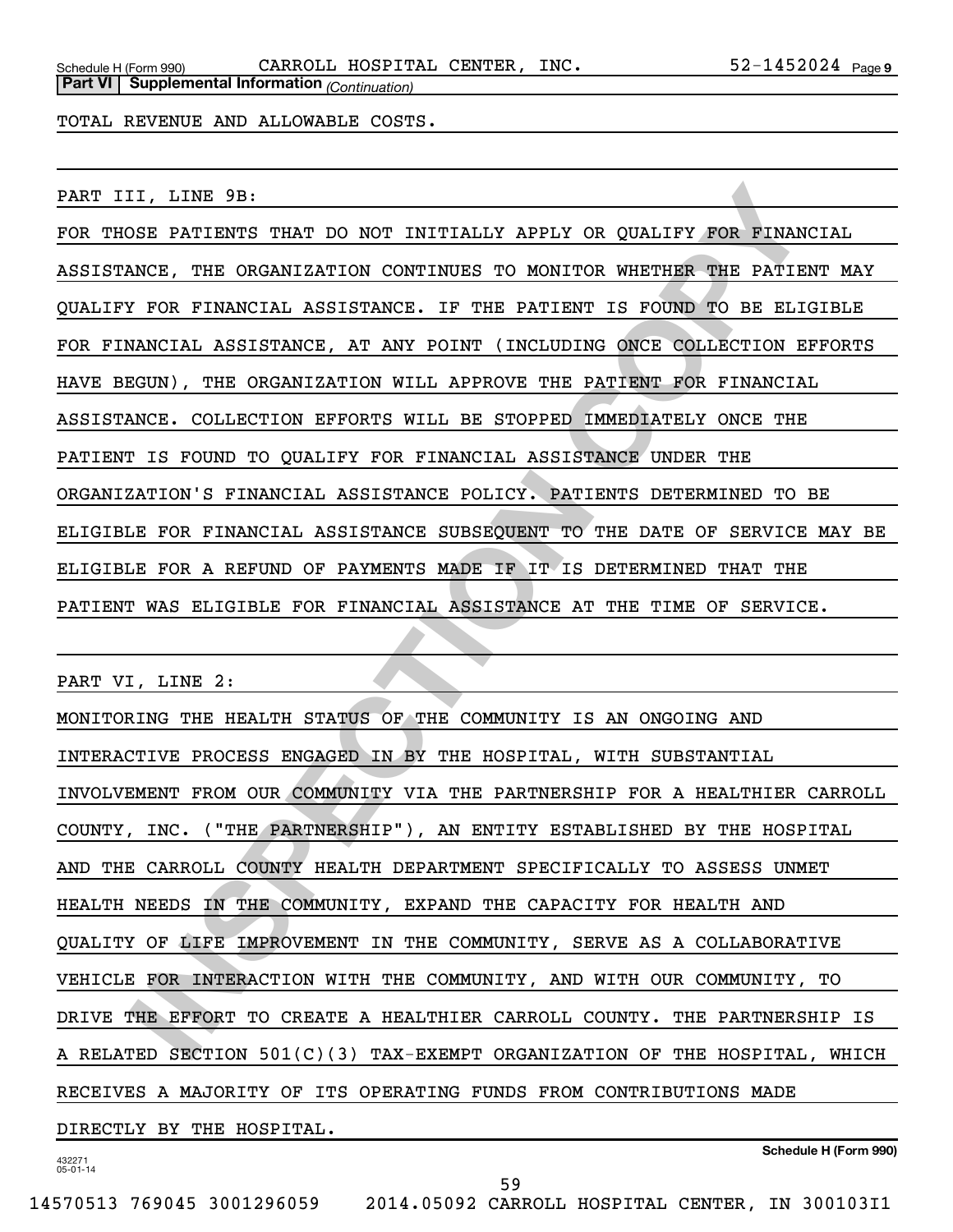IL'S GOALS. THE C.H.I.A.S ARE THE NEED AREAS REQUIRING INDIVIDUAL<br>EMIZATIONAL ACTION TO ACHIEVE TARGETED IMPROVED STATUS USING THE<br>FRATYMENT OF HEALTH AND HUMAN SENUICES' HEALTHY FEOPLE 2020 TARGET<br>EXAMPLEMANCE. THE HOSPIT IMPROVEMENT IN THE CORE HEALTH IMPROVEMENT AREAS (C.H.I.A.S) IS ONE OF THE HOSPITAL'S GOALS. THE C.H.I.A.S ARE THE NEED AREAS REQUIRING INDIVIDUAL AND ORGANIZATIONAL ACTION TO ACHIEVE TARGETED IMPROVED STATUS USING THE U.S. DEPARTMENT OF HEALTH AND HUMAN SERVICES' HEALTHY PEOPLE 2020 TARGETS AS THE BENCHMARK. THE HOSPITAL PARTICIPATES ACTIVELY IN MANY OF THE C.H.I.A. LEADERSHIP TEAMS COMPRISED OF DIVERSE INDIVIDUALS AND ORGANIZATIONS FROM THROUGHOUT THE HOSPITAL'S SERVICE AREA, WHO SHARE EXPERTISE AND INTEREST IN THE CHIA. WITH SUPPORT AND GUIDANCE FROM THE PARTNERSHIP, THOSE LEADERSHIP TEAMS DEVELOP AND IMPLEMENT ACTION PLANS SPECIFICALLY INTENDED TO ACCOMPLISH TARGETED RESULTS. "HEALTHY CARROLL VITAL SIGNS" (DESCRIBED BELOW) ARE THEN AFFIRMED, ARE SPECIFIC TO EACH CHIA LEADERSHIP TEAM AND SERVE AS ONE OF THE PRIMARY TOOLS FOR MEASURING AND REPORTING RESULTS TO THE HOSPITAL LEADERSHIP AND TO THE COMMUNITY.

RECENTLY THE HOSPITAL HAS COLLABORATED WITH THE PARTNERSHIP WITH RESPECT TO AN ASSESSMENT OF HEALTH NEEDS VIA MARYLAND'S STATE HEALTH IMPROVEMENT PROCESS (S.H.I.P.), WHICH WAS ORGANIZED TO PRODUCE A LOCAL HEALTH IMPROVEMENT PLAN (L.H.I.P.). THE PARTNERSHIP ORGANIZATION ENTHUSIASTICALLY AGREED TO SERVE AS THE LOCAL COALITION REQUIRED IN THE S.H.I.P. PROCESS. THIS PROVIDED CARROLL HOSPITAL CENTER YET ANOTHER OPPORTUNITY FOR LINKAGE TO IMPORTANT, VALIDATED INFORMATION ABOUT HEALTH NEEDS IN OUR COMMUNITY AND ONGOING OPPORTUNITIES TO COLLABORATE WITH OUR LOCAL AND STATE HEALTH DEPARTMENT REGARDING IMPLEMENTATION STRATEGIES FOR TARGETED RESULTS.

432271 05-01-14 **Schedule H (Form 990)** PURSUANT TO THE S.H.I.P. ASSESSMENT, THIRTY-NINE "HIGH IMPACT OBJECTIVES" WERE IDENTIFIED BY THE STAFF AT MARYLAND'S DEPARTMENT OF HEALTH AND MENTAL HYGIENE. A CARROLL COUNTY SPECIFIC DATA PROFILE SERVED AS THE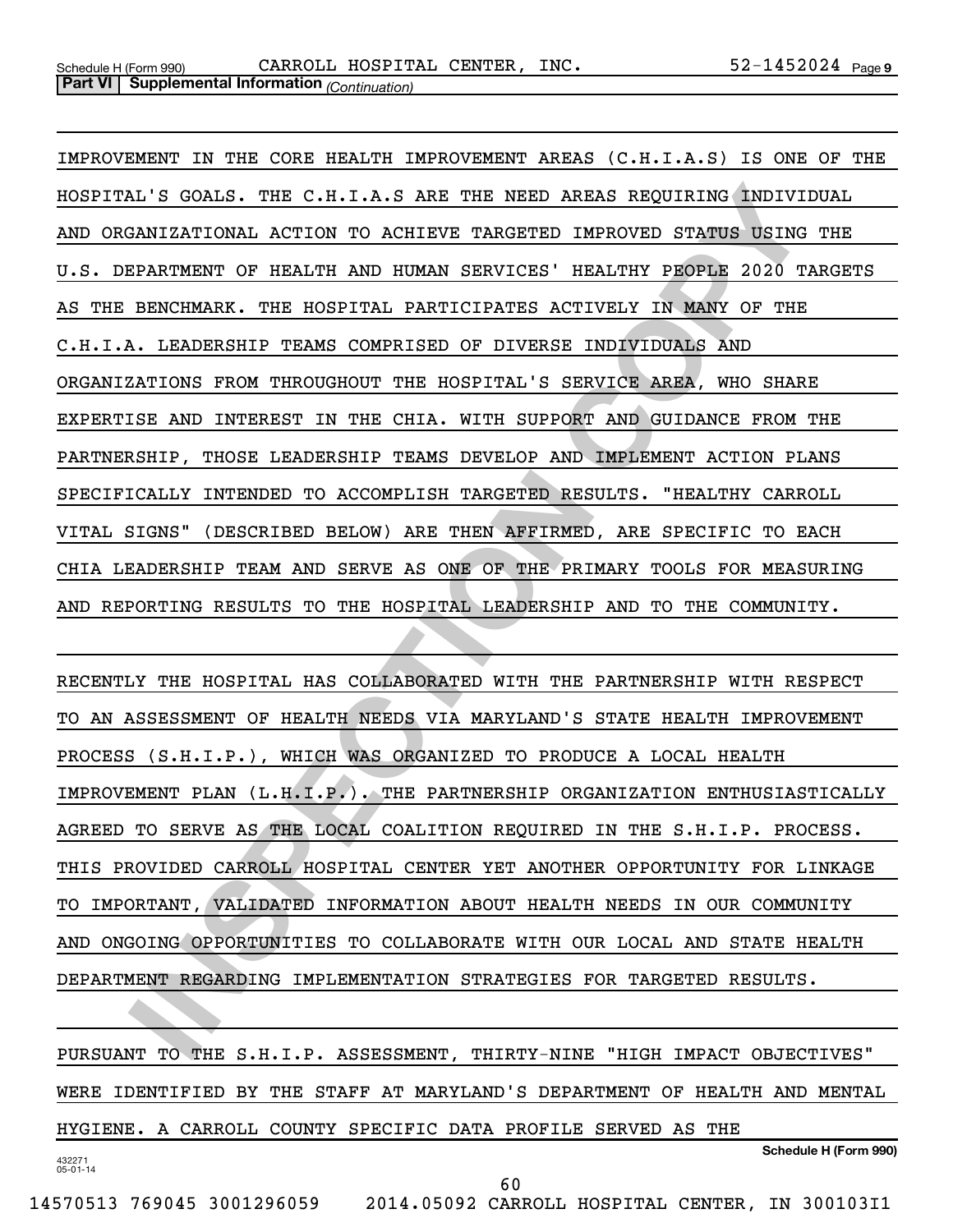| $52 - 1452024$ Page 9<br>CARROLL HOSPITAL CENTER, INC.<br>Schedule H (Form 990)<br><b>Part VI</b> Supplemental Information (Continuation) |
|-------------------------------------------------------------------------------------------------------------------------------------------|
|                                                                                                                                           |
| BASELINE DOCUMENT. AFTER THOROUGH ANALYSIS, A LOCAL TEAM, WHICH INCLUDED                                                                  |
| THE HOSPITAL, PRODUCED A LOCAL HEALTH IMPROVEMENT PLAN (L.H.I.P.)                                                                         |
| ADDRESSING FIVE PRIORITY NEED AREAS. THE S.H.I.P. AND L.H.I.P. PROVIDE                                                                    |
| ANOTHER IMPORTANT SET OF VERY USEFUL INFORMATION AND IS BEING FULLY                                                                       |
| INTEGRATED WITHIN THE HOSPITAL'S FIRST IRS COMPLIANT COMMUNITY HEALTH                                                                     |
| NEEDS ASSESSMENT (CHNA) AND COMMUNITY BENEFIT PLANNING PROCESSES. THE                                                                     |
| HOSPITAL AND THE PARTNERSHIP HAVE CONDUCTED MULTIPLE PREVIOUS NEEDS                                                                       |
| ASSESSMENTS, HAVE MADE REAL PROGRESS TOWARDS COMMUNITY ENGAGEMENT IN THESE                                                                |
| PROCESSES AND HAVE INTEGRATED ANNUAL MEASUREMENT SYSTEMS INTO THE                                                                         |
| HEALTH IMPROVEMENT WORK KNOWN AS "HEALTHY CARROLL VITAL SIGNS (HCVS)."                                                                    |
| THESE MEASURES BUILD ON NATIONAL BENCHMARKS AND IMPROVEMENT TARGETS SUCH                                                                  |
| AS HP 2020. FUTURE EDITIONS OF HEALTHY CARROLL VITAL SIGNS WILL ALSO                                                                      |
| INTEGRATE S.H.I.P. 2014 BENCHMARKS AND IMPROVMENT TARGETS.                                                                                |
|                                                                                                                                           |
| DURING THE 2012 TAX YEAR, THE HOSPITAL CONDUCTED ITS FIRST COMMUNITY                                                                      |
| HEALTH NEEDS ASSESSMENT IN COMPLIANCE WITH IRS REQUIREMENTS ("CHNA").                                                                     |
| SHORTLY THEREAFTER, THE HOSPITAL BEGAN TO UNDERTAKE CERTAIN INITIATIVES                                                                   |
| IDENTIFIED IN THE CHNA IMPLEMENTATION STRATEGY TO BEGIN TO ATTEMPT TO MEET                                                                |
| IDENTIFIED COMMUNITY HEALTH NEEDS. THE INITIATIVES UNDERTAKEN DURING THE                                                                  |
| 2012 TAX YEAR TO HELP MEET IDENTIFIED COMMUNITY HEALTH NEEDS ARE FURTHER                                                                  |
| DESCRIBED IN THE DISCLOSURE TO PART V, SECTION B LINE 6.                                                                                  |
|                                                                                                                                           |
| PART VI, LINE 3:                                                                                                                          |
| CARROLL HOSPITAL CENTER (CHC) HAS A NUMBER OF PROGRAMS TO ASSIST PATIENTS                                                                 |
| WITH THEIR PAYMENT OBLIGATIONS. FIRST, WE PROVIDE A MEDICAID ENROLLMENT                                                                   |
| SERVICE TO PATIENTS WHO OUALIFY FOR MEDICAL ASSISTANCE. THIS SERVICE                                                                      |

432271 05-01-14 **Schedule H (Form 990)** CARROLL HOSPITAL CENTER (CHC) HAS A NUMBER OF PROGRAMS TO ASSIST PATIENTS WITH THEIR PAYMENT OBLIGATIONS. FIRST, WE PROVIDE A MEDICAID ENROLLMENT SERVICE TO PATIENTS WHO QUALIFY FOR MEDICAL ASSISTANCE. THIS SERVICE ASSISTS PATIENTS WITH PAPERWORK AND WILL EVEN PROVIDE TRANSPORTATION IF NEEDED. THIS PAST YEAR, CHC ASSISTED 235 PATIENTS IN APPLYING FO THE 61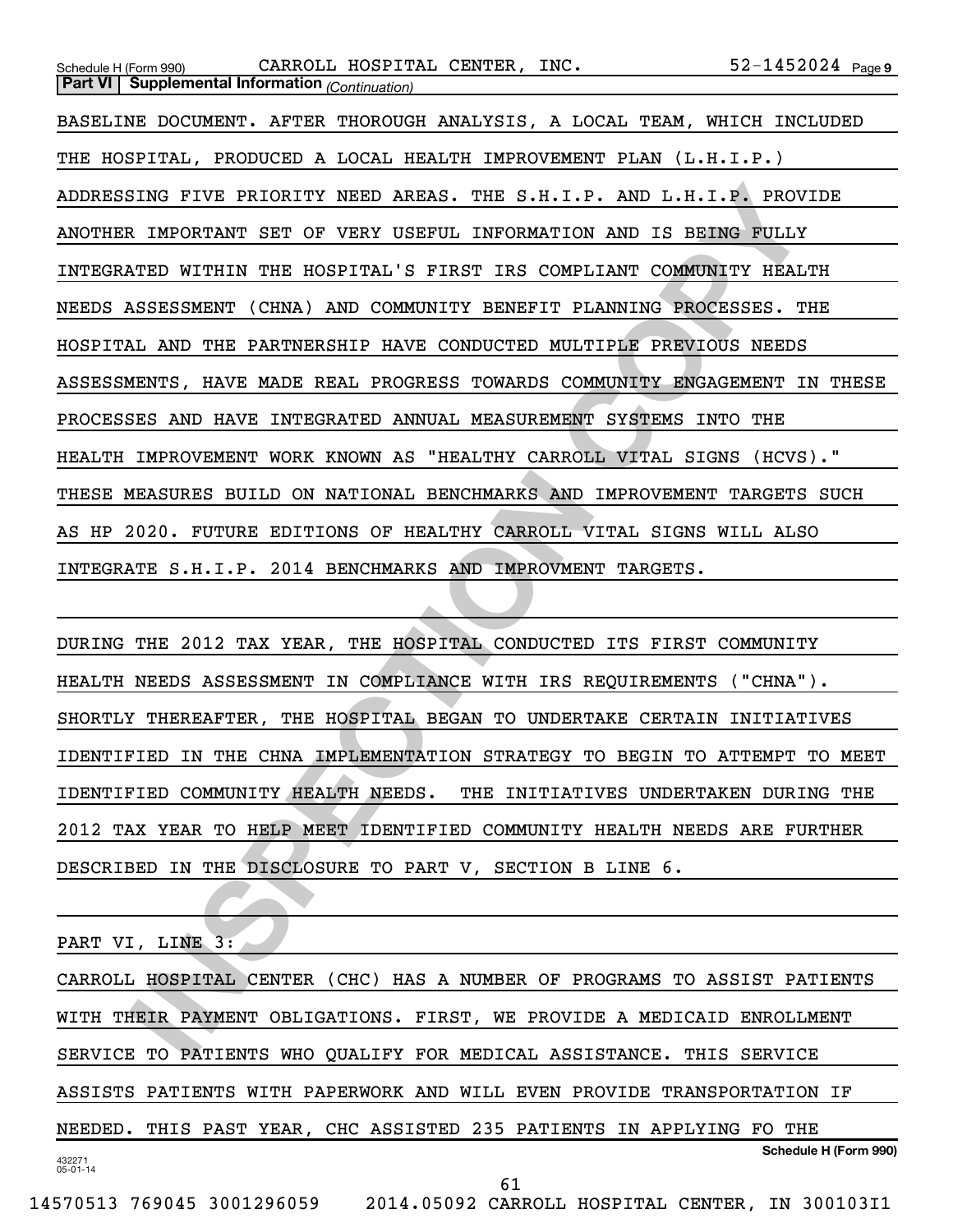**Part VI Supplemental Information** *(Continuation)*

STATE'S MEDICAL ASSISTANCE PROGRAM.

ITENTS WHO DO NOT QUALIFY FOR MEDICAID COVERAGE, CHC HAR AN IN-HOT<br>TAN ASSISTANCE PROGRAM. OUR ELIGIBILITY STANDARDS ARE MORE LENIENT<br>FE OF TOOS PROGREM BY THE MARYLAND HOSTITAL ASSOCIATION CULDELIES<br>THE TOOS OF THE BILL F FOR PATIENTS WHO DO NOT QUALIFY FOR MEDICAID COVERAGE, CHC HAS AN IN-HOUSE FINANCIAL ASSISTANCE PROGRAM. OUR ELIGIBILITY STANDARDS ARE MORE LENIENT THAN EVEN THOSE PROPOSED BY THE MARYLAND HOSPITAL ASSOCIATION GUIDELINES. WE WRITE OFF 100% OF THE BILL FOR PATIENTS WHOSE INCOME IS BELOW 300% OF THE FEDERAL POVERTY GUIDELINES (FPG) AND WRITE OFF A PORTION OF THE BILL FOR PATIENTS WHOSE INCOME IS BETWEEN 301%-375% OF THE FPG. WHEN PATIENTS EXPRESS THEIR INABILITY TO PAY FOR SERVICES, OUR STAFF WORKS TO FIND THE BEST POSSIBLE OPTION FOR THEM BY DISCUSSING IN DETAIL THEIR SITUATION. THE FAMILY IS INVOLVED IN THOSE CONVERSATIONS TO THE EXTENT THE PATIENT FEELS COMFORTABLE.

THE HOSPITAL ALSO HAS A PROCESS IN PLACE FOR PATIENTS TO HAVE FINANCIAL ASSISTANCE DECISIONS RECONSIDERED AND THAT PROCESS IS CLEARLY OUTLINED IN OUR FINANCIAL ASSISTANCE POLICY AND IN INFORMATION PROVIDED TO OUR PATIENTS. IN ADDITION, FOR PATIENTS WITH INCOME BELOW 500% OF THE FPG AND WHOSE MEDICAL DEBT AT CHC IS IN EXCESS OF 25% OF THEIR HOUSEHOLD INCOME, THE HOSPITAL HAS A MEDICAL HARDSHIP PLAN THAT PROVIDES FOR REDUCED-COST CARE.

432271 05-01-14 **Schedule H (Form 990)** IN ADDITION TO THE SIGNAGE AND PRINT COMMUNICATION, CARROLL HOSPITAL ALSO PROVIDES SERVICES AND INFORMATION DURING THE IN-TAKE AND DISCHARGE PROCESS. OUR POLICY IS OFFERED TO ANY PATIENT AT ALL ACCESS POINTS WHO IS EITHER UNINSURED OR UNDER-INSURED. PATIENTS ARE PRE-SCREENED FOR SCHEDULED SERVICES AND DO NOT NEED TO EXPRESS A HARDSHIP; RATHER, WE REACH OUT TO THEM PRIOR TO SERVICE TO DETERMINE IF THEY MAY MEET ELIGIBILITY FOR ANY PROGRAM OFFERED. OUR ADMITTED PATIENTS WHO ARE UNINSURED ARE VISITED BY 62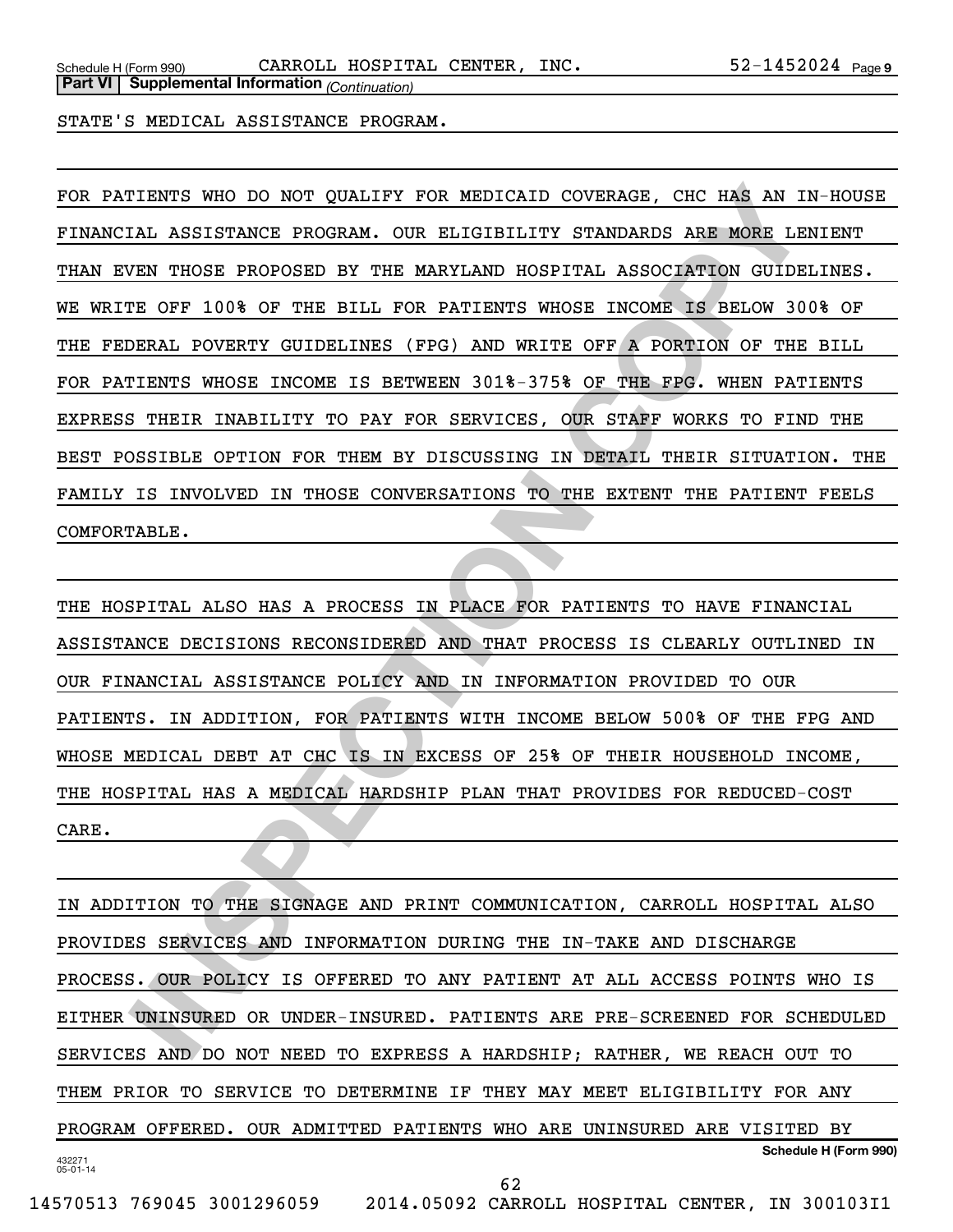STARTED AT THAT POINT.

IN ORDER TO ENSURE THERE ARE NO LANGUAGE BARRIERS, INTERPRETERS ARE USED IN THE APPLICATION PROCESS FOR EVERY PATIENT THAT NEEDS ONE. FAMILY MEMBERS ARE INVOLVED, AS THE PATIENT ALLOWS.

**INSPECTIVE AN AN INSPECTIVE AND DEVICE OF A THE REPORT ON THE RELEANS ONE CONSULTATION PROCESS FOR EVERY PATIENT THAT NEEDS ONE. FAMILY ARE INVOLVED, AS THE PATIENT ALLOWS.<br>
INSPECTIVE AN INSPECTIVE A DISCUSSION CONSULTIN** CARROLL HOSPITAL HAS IMPLEMENTED A DISCHARGE PROCESS IN THE EMERGENCY DEPARTMENT TO ASSIST UNINSURED PATIENTS WITH MEDICAL ASSISTANCE APPLICATIONS ONLINE, IF THEIR HEALTH CONDITION ALLOWS. PATIENTS ARE PROVIDED A COPY OF THE FINANCIAL ASSISTANCE APPLICATION ALONG WITH CONTACT INFORMATION AND ENCOURAGED TO COMPLETE IT AT THE TIME OF SERVICE. FOLLOW-UP CALLS ARE MADE BY THE FINANCIAL COUNSELING OFFICE FOR RESOLUTION.

WE ALSO HAVE STAFF MEMBERS WHO ARE CERTIFIED SSI/SSDI OUTREACH, ACCESS, AND RECOVERY(SOAR) SURROGATES, AND THEY SCREEN PATIENTS FOR ELIGIBILITY AND COMPLETE THE APPLICATION PROCESS. THE HOSPITAL ALSO ASSISTS WITH MARYLAND HEALTH INSURANCE PLAN (MHIP).

PART VI, LINE 4:

AS THE ONLY HOSPITAL IN THE COUNTY, CHC'S PRIMARY SERVICE AREA IS THE ENTIRE COUNTY. THE HOSPITAL DOES, HOWEVER, ALSO SERVE PORTIONS OF BALTIMORE, FREDERICK AND MONTGOMERY COUNTIES AS WELL AS AREAS IN SOUTHERN PENNSYLVANIA. THE GENERAL DEMOGRAPHICS FOR OUR PRIMARY COMMUNITY (CARROLL COUNTY) ARE LISTED BELOW:

432271 05-01-14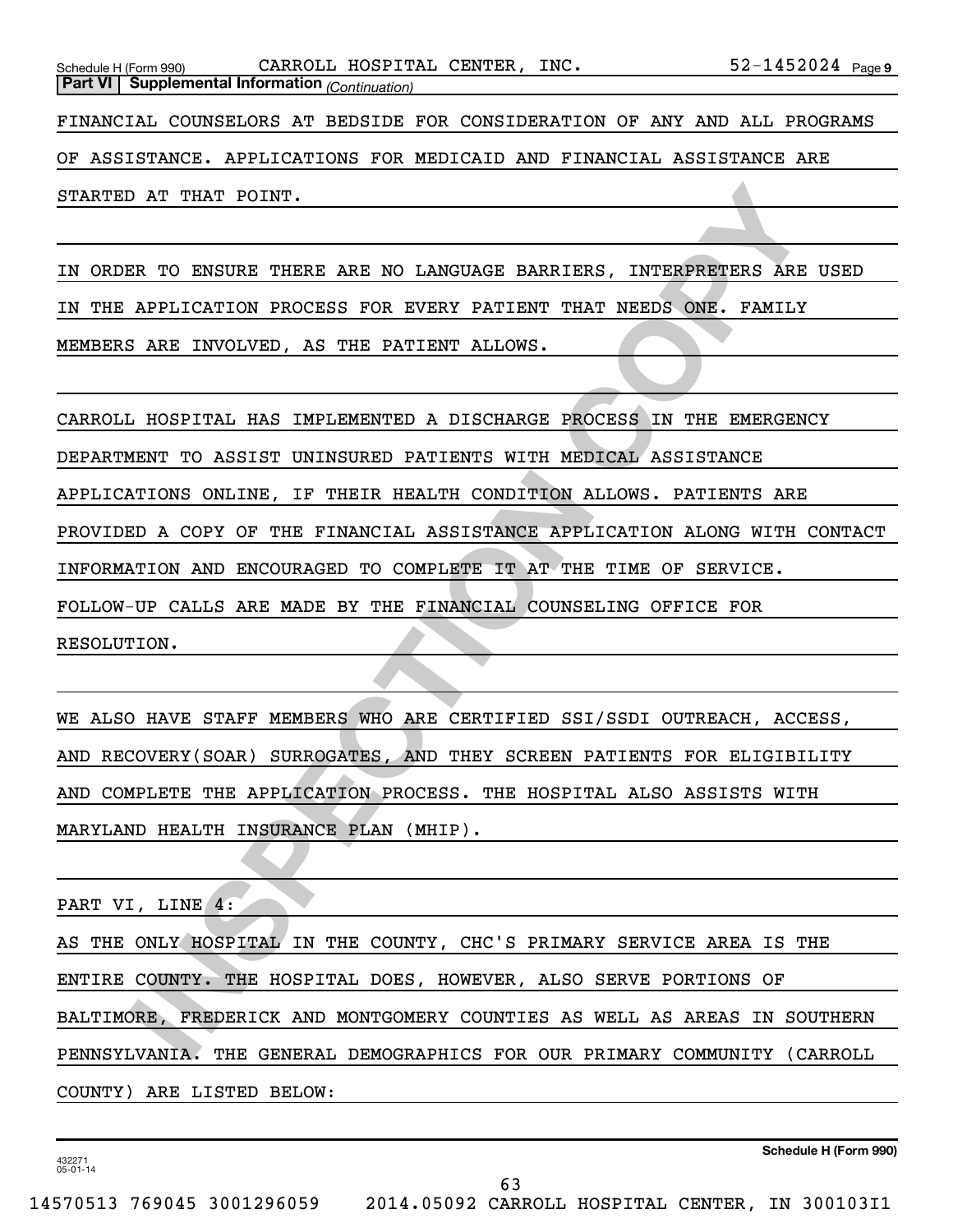Schedule H (Form 990)  $\,$  CARROLL HOSPITAL CENTER, INC.  $\,$  52-1452024  $_{\rm Page}$ **Part VI Supplemental Information** *(Continuation)*

POPULATION

TOTAL POPULATION 2014: 167,830

POPULATION PERCENT CHANGE 2010 TO 2014: 0.4%

PERSONS UNDER 5 YEARS PERCENT 2014: 4.9%

PERSONS UNDER 18 YEARS PERCENT 2014: 22.5%

PERSONS 65 YEARS AND OVER PERCENT 2014: 15.3%

FEMALE PERSONS, PERCENT 2014: 50.6%

RACE WHITE PERSONS: 92.8%

BLACK PERSONS: 3.6%

PERSONS OF HISPANIC OR LATINO ORIGIN: 3.0%

SOURCE: SOURCE US CENSUS BUREAU: STATE AND COUNTY QUICKFACTS.

FAMILY

TOTAL NUMBER OF HOUSEHOLDS (2007-2011): 59,314

AVERAGE HOUSEHOLD SIZE (2007-2011): 2.75 PERSONS

SOURCE: US CENSUS BUREAU: STATE AND COUNTY QUICK FACTS.

ECONOMICS

MEDIAN HOUSEHOLD INCOME: \$84,790

PERSONS BELOW POVERTY LEVEL, PERCENT: 5.6%

ION PERCENT CHANGE 2010 TO 2014: 0.48<br>
INDER 5 YEARS PERCENT 2014: 4.98<br>
INDER 18 YEARS PERCENT 2014: 4.98<br>
FOR SOME 18 YEARS PERCENT 2014: 52.58<br>
FOR SOME PERCISE TRECK TO 2014: 50.68<br>
ITTE PERSONS: 92.88<br>
ITTE PERSONS: 9 SOURCES: CARROLL COUNTY DEPARTMENT OF ECONOMIC DEVELOPMENT AND US CENSUS

BUREAU: STATE AND COUNTY QUICKFACTS.

OTHER SIGNIFICANT DEMOGRAPHIC CHARACTERISTICS

ACCORDING TO AMREICAN COMMUNITY SURVEY THE PERCENTAGE OF UNINSURED

PATIENTS IN CARROLL COUNTY IS 6.2%. IN TY 2015, OF THE CARROLL COUNTY

RESIDENTS THAT WERE HOSPITALIZED (EITHER AT CHC OR OTHER HOSPITALS), 10.1%

**Schedule H (Form 990)** WERE ENROLLED IN MEDICAL ASSISTANCE PROGRAMS IN CARROLL COUNTY, WHICH

432271 05-01-14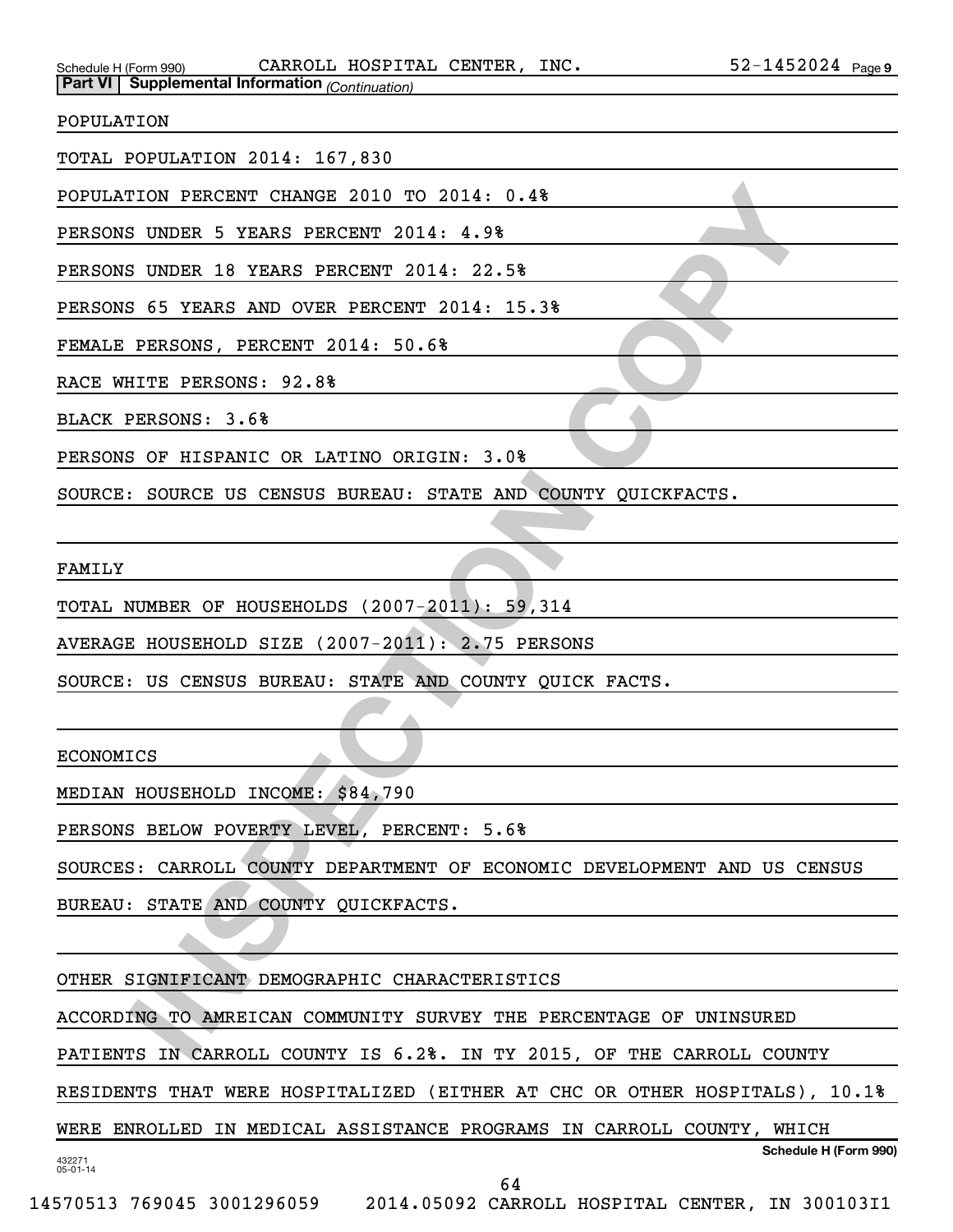INCLUDES MCHIP, PAC, AND MEDICAL ASSISTANCE. THE AVERAGE LIFE EXPECTANCY

WITH CARROLL COUNTY WAS 79.7.

PART VI, LINE 5:

CARROLL HOSPITAL CENTER, FOUNDED IN 1961, IS THE SOLE HOSPITAL SERVING THE JURISDICTION OF CARROLL COUNTY, MARYLAND WITH A FY 2015 POPULATION ESTIMATED AT 168,000 PERSONS. CARROLL HOSPITAL CENTER IS THE SECOND -LARGEST EMPLOYER IN CARROLL COUNTY WITH OVER 1,750 ASSOCIATES IN FY 2012. CARROLL HOSPITAL CENTER IS ACCREDITED WITH COMMENDATION BY THE JOINT COMMISSION.

OUR GOVERNING BODY IS COMPRISED PREDOMINANTLY OF INDEPENDENT LEADERS REPRESENTATIVE OF OUR COMMUNITY WHO ASSURE THAT ALL FINANCIAL SURPLUSES THE HOSPITAL GENERATES ARE USED EXCLUSIVELY TO FURTHER THE CHARITABLE PURPOSES OF THE ORGANIZATION.

I, LINE 5:<br>
I HOSFITAL CENTER, FOUNDED IN 1961, IS THE SOLE HOSFITAL SERVING<br>
ICTION OF CARROLL COUNTY, MARYLAND WITH A FY 2015 POPULATION<br>
IED AT 168,000 PERSONS. CARROLL HOSFITAL CENTER IS THE SECOND<br>
IT EMPLOYER IN CARR WE ARE A NOT-FOR-PROFIT ORGANIZATION WITH DIVERSE SERVICE LINES INCLUDING COMPREHENSIVE ACUTE CARE SUCH AS MEDICAL, SURGICAL, PERI-NATAL, PEDIATRICS, PSYCHIATRY, MEDICAL AND RADIATION ONCOLOGY, ADULT INTENSIVE CARE AND CARDIOVASCULAR SERVICES, INCLUDING EMERGENCY PERCUTANEOUS INTERVENTIONAL HEART SURGERY. BOTH HOME-BASED AND INPATIENT HOSPICE CARE IS PROVIDED THROUGH OUR AFFILIATED AGENCY, CARROLL HOSPICE INC. DIVERSE DIAGNOSTIC SERVICES ARE PROVIDED AT MULTIPLE LOCATIONS AND INCLUDE BOTH LABORATORY AND RADIOLOGIC CAPABILITIES. WE PARTICIPATE IN MEDICARE AND MEDICAID PROGRAMS.

432271 05-01-14 **Schedule H (Form 990)** THERE ARE MORE THAN 400 PHYSICIANS REPRESENTING 38 SPECIALTIES ON OUR MEDICAL STAFF WHOSE MEMBERSHIP IS OPEN TO ALL QUALIFIED AREA PHYSICIANS. 65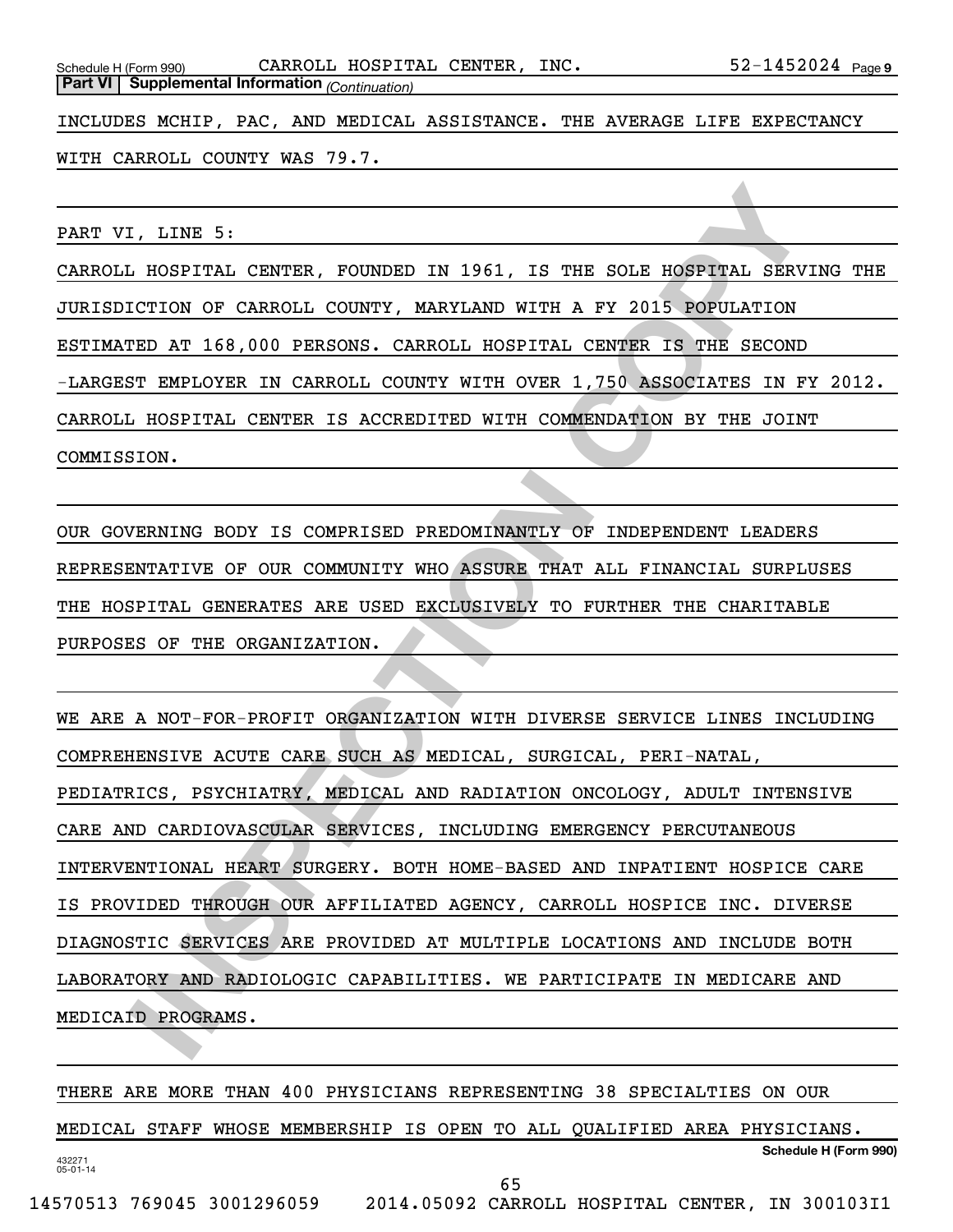WE OPERATE AN EMERGENCY DEPARTMENT (ED) SERVING ALL PERSONS REGARDLESS OF ABILITY TO PAY.

ENSIVE NETWORK OF HOSFITAL OPERATED PHYSICIAN PRACTICES ASSURES<br>
IT AVAILABILITY OF BOTH FRIMARY AND SPECIALTY CARE PHYSICIANS<br>
HOUT THE SERVICE AREA-MEETING THE CARGOLL HOSPITAL CENTER STANDAR<br>
ILLINGE AND INCORPORATING T AN EXTENSIVE NETWORK OF HOSPITAL OPERATED PHYSICIAN PRACTICES ASSURES ADEQUATE AVAILABILITY OF BOTH PRIMARY AND SPECIALTY CARE PHYSICIANS THROUGHOUT THE SERVICE AREA-MEETING THE CARROLL HOSPITAL CENTER STANDARDS OF EXCELLENCE AND INCORPORATING THE SAME VALUES AND PRINCIPLES. BUILDING ON OUR LONG TRADITION OF COLLABORATION WITH OUR LOCAL RESIDENTS, THE HOSPITAL IN JOINT EFFORT WITH THE CARROLL COUNTY HEALTH DEPARTMENT, ESTABLISHED THE PARTNERSHIP FOR A HEALTHIER CARROLL COUNTY, INC. (THE PARTNERSHIP) IN 1999 TO LINK HOSPITAL STRENGTHS, ALONGSIDE THOSE OF OTHER WELL-ESTABLISHED COMMUNITY PARTNERS TO ACHIEVE AN IMPROVED HEALTH STATUS. THE PARTNERSHIP IS A RELATED SECTION 501(C)(3) TAX-EXEMPT ORGANIZATION OF CARROLL HOSPITAL CENTER, WHICH RECEIVES A MAJORITY OF ITS OPERATING FUNDS FROM CONTRIBUTIONS MADE DIRECTLY BY THE HOSPITAL.

THE PARTNERSHIP WAS ESTABLISHED TO:

ASSESS UNMET HEALTH NEEDS IN OUR COMMUNITY

EXPAND THE CAPACITY FOR HEALTH AND QUALITY OF LIFE IMPROVEMENT IN OUR COMMUNITY

SERVE AS OUR COLLABORATIVE VEHICLE FOR INTERACTION WITH THE COMMUNITY

DRIVE THE EFFORT TO CREATE A HEALTHIER CARROLL COUNTY COMMUNITY.

432271 05-01-14 **Schedule H (Form 990)** THIS STRATEGY HAS ALLOWED CARROLL HOSPITAL CENTER TO REMAIN CONTINUALLY WELL-CONNECTED TO THE COMMUNITY, TO LEVERAGE OUR RESOURCES IN ACTION ALONGSIDE THOSE OF OTHER KEY ORGANIZATIONS AND AGENCIES (PARTICULARLY, THE CARROLL COUNTY HEALTH DEPARTMENT) AND TO ASSURE MEASURABLE RESULTS. MONITORING THE HEALTH STATUS OF THE COMMUNITY IS AN ONGOING AND

66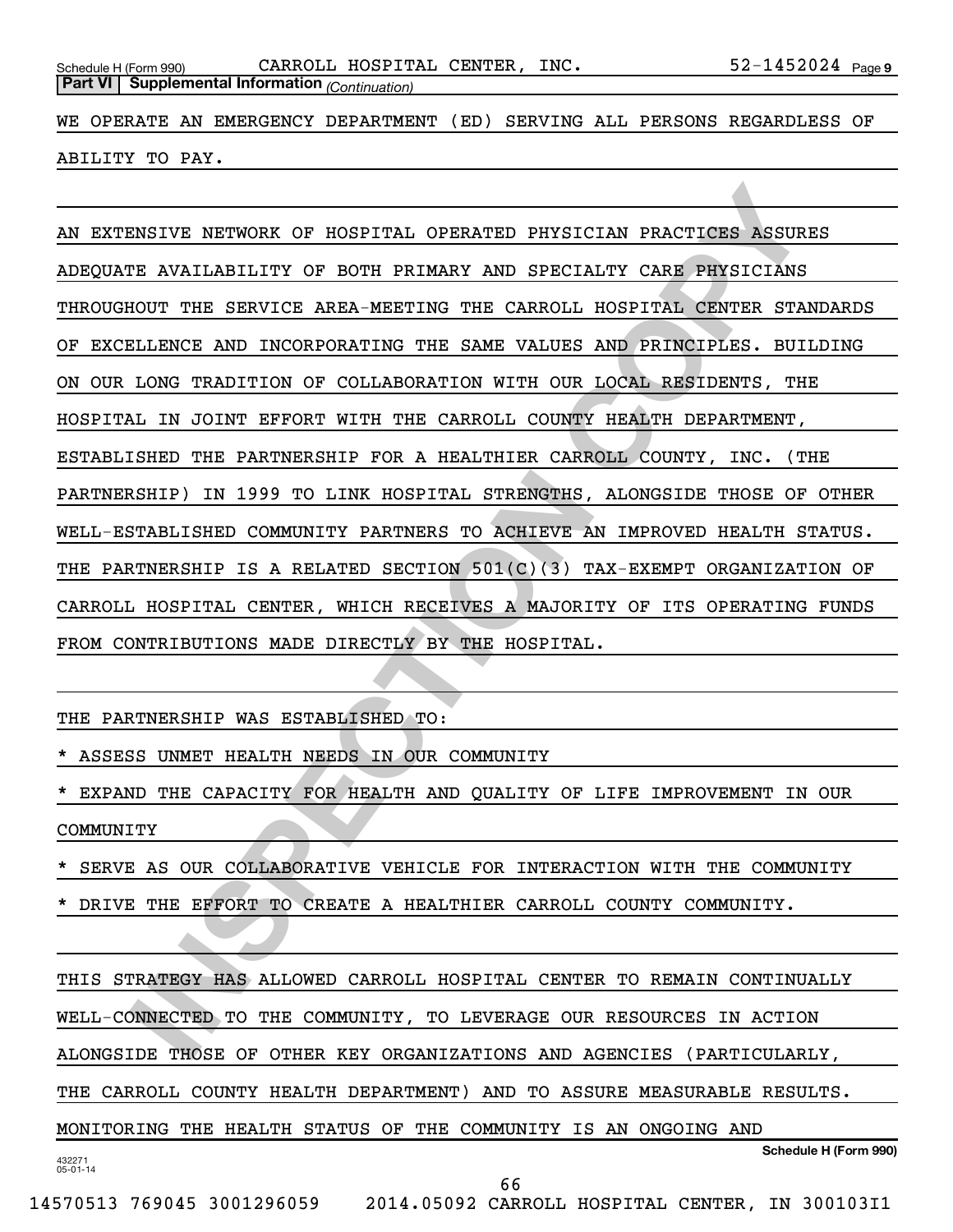| CARROLL HOSPITAL CENTER, INC.<br>Schedule H (Form 990)                     | $52 - 1452024$ Page 9 |
|----------------------------------------------------------------------------|-----------------------|
| <b>Part VI</b> Supplemental Information (Continuation)                     |                       |
| INTERACTIVE PROCESS ENGAGED IN BY CARROLL HOSPITAL CENTER AND THE          |                       |
| PARTNERSHIP. CARROLL HOSPITAL CENTER AND THE PARTNERSHIP PURSUE            |                       |
| IMPROVEMENT IN THE CORE HEALTH IMPROVEMENT AREAS (CHIAS) VIA LEADERSHIP    |                       |
| TEAMS COMPRISED OF DIVERSE INDIVIDUALS AND ORGANIZATIONS WHO SHARE         |                       |
| EXPERTISE AND INTEREST IN THE CHIA. THOSE LEADERS DEVELOP AND IMPLEMENT    |                       |
| ACTION PLANS SPECIFICALLY INTENDED TO ACCOMPLISH TARGETED RESULTS.         |                       |
| "HEALTHY CARROLL VITAL SIGNS" ARE THEN AFFIRMED, ARE SPECIFIC TO EACH CHIA |                       |
| LEADERSHIP TEAM AND SERVE AS ONE OF THE PRIMARY TOOLS FOR RESULTS          |                       |
| REPORTING. WWW.HEALTHYCARROLL.ORG IS THE PARTNERSHIP'S WEBSITE WHERE       |                       |
| CURRENT SECONDARY DATA, NATIONAL BENCHMARKS, IMPROVEMENT TARGETS AND BEST  |                       |
| PRACTICE REFERENCES ARE EASILY AVAILABLE, ARE AS CURRENT AS AVAILABLE AND  |                       |
| ARE AVAILABLE TO ANYONE AT NO COST.                                        |                       |
|                                                                            |                       |
| CARROLL HOSPITAL CENTER HAS LONG RECOGNIZED THAT PROMOTING THE HEALTH OF   |                       |
| ITS COMMUNITY IS ONE OF ITS ESSENTIAL RESPONSIBILITIES. EXTENSIVE          |                       |
| COMMUNITY OUTREACH AND LEARNING PROGRAMS ARE OFFERED BY THE HOSPITAL WITH  |                       |
| AN EMPHASIS ON DISEASE PREVENTION, EARLY INTERVENTION AND WELLNESS.        |                       |
|                                                                            |                       |
| IN FY 2012 WE EXPANDED ON AN INTEGRATED APPROACH TO POPULATION HEALTH;     |                       |
| SEEKING TO ASSURE ACCESS TO EXCELLENT HEALTH CARE AND DISEASE MANAGEMENT   |                       |
| ASSISTANCE. OUR INTEGRATED APPROACH RECOGNIZES AND STRIVES TO ELIMINATE    |                       |
| BARRIERS SUCH AS TRANSPORTATION CHALLENGES OR LIMITED ABILITIES TO         |                       |
| PURCHASE ESSENTIAL PRESCRIPTION PRODUCTS; IT ALSO INCLUDES MORE            |                       |
| IN-COMMUNITY CARE COORDINATION AND ASSISTANCE WITH NAVIGATING THE OFTEN    |                       |
| COMPLEX WORLD OF HEALTH CARE ASSOCIATED SERVICES.                          |                       |
|                                                                            |                       |

| IN FY 2012 WE EXPANDED ON AN INTEGRATED APPROACH TO POPULATION HEALTH;   |
|--------------------------------------------------------------------------|
| SEEKING TO ASSURE ACCESS TO EXCELLENT HEALTH CARE AND DISEASE MANAGEMENT |
| ASSISTANCE. OUR INTEGRATED APPROACH RECOGNIZES AND STRIVES TO ELIMINATE  |
| BARRIERS SUCH AS TRANSPORTATION CHALLENGES OR LIMITED ABILITIES TO       |
| PURCHASE ESSENTIAL PRESCRIPTION PRODUCTS; IT ALSO INCLUDES MORE          |
| IN-COMMUNITY CARE COORDINATION AND ASSISTANCE WITH NAVIGATING THE OFTEN  |
| COMPLEX WORLD OF HEALTH CARE ASSOCIATED SERVICES.                        |

432271 05-01-14 **Schedule H (Form 990)** CHC IS ONE OF THE FOUNDING AND FUNDING PARTNERS IN A UNIQUE AND HIGHLY SUCCESSFUL INTEGRATED PRIMARY CARE CENTER KNOWN AS ACCESS CARROLL. INC. AT 67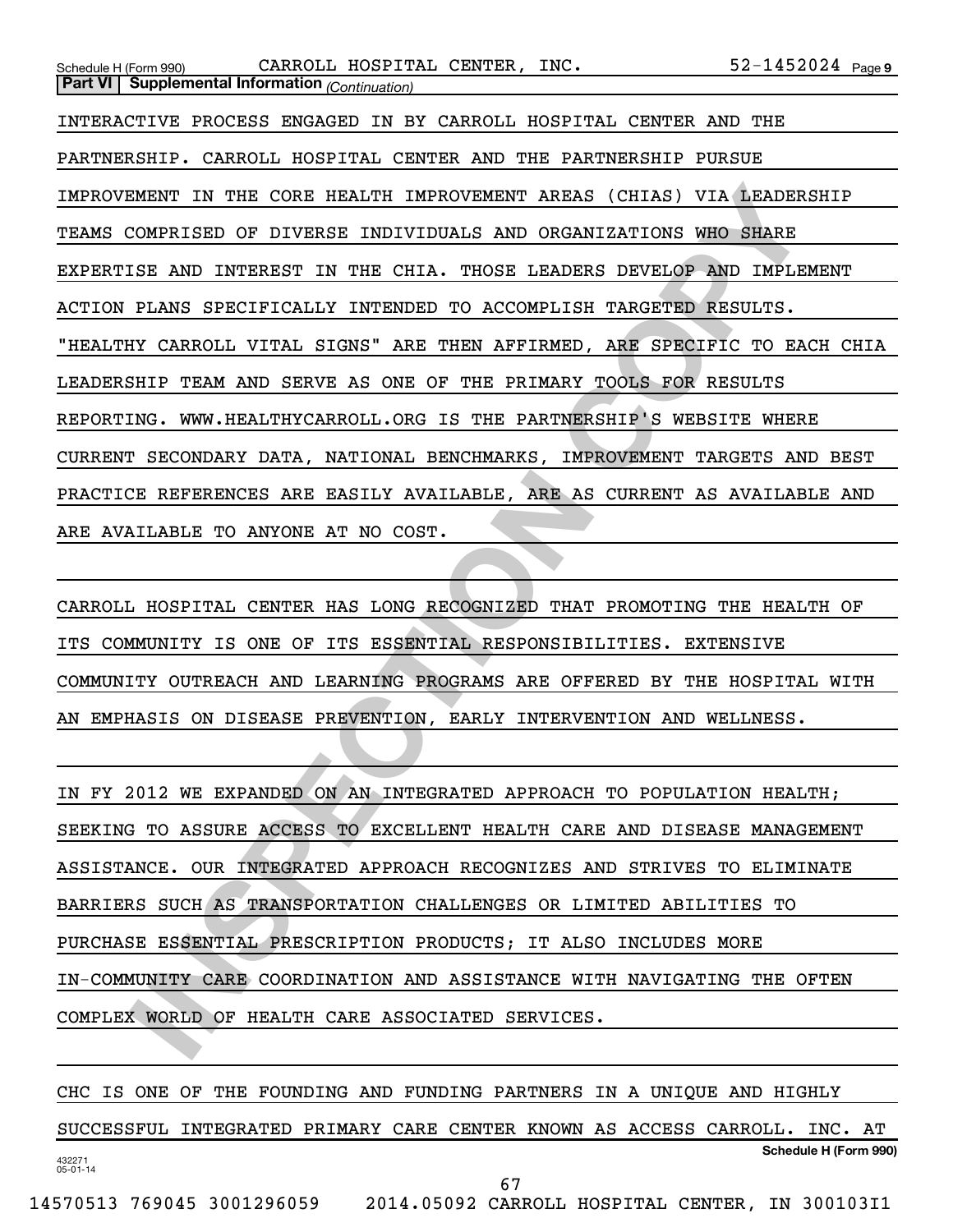| CARROLL HOSPITAL CENTER, INC.<br>$52 - 1452024$ Page 9<br>Schedule H (Form 990) |
|---------------------------------------------------------------------------------|
| <b>Part VI</b> Supplemental Information (Continuation)                          |
| ACCESS CARROLL, INC. THE BARRIERS OF LOW INCOME AND INELIGIBILITY FOR           |
| STATE, FEDERAL OR OTHER INSURANCE ASSISTANCE ARE BEING ELIMINATED FOR           |
| SIGNIFICANT NUMBERS OF CARROLL COUNTY RESIDENTS WHO ARE RECEIVING THE SAME      |
| STELLAR INTEGRATED PRIMARY AND SPECIALTY CARE SERVICES NEEDED TO MANAGE         |
| THEIR ACUTE AND/OR CHRONIC DISEASE ISSUES AS THEIR HIGHER INCOME AND            |
| INSURED NEIGHBORS. IN ADDITION TO PRIMARY AND SPECIALTY MEDICAL CARE AND        |
| CARE MANAGEMENT NAVIGATION ASSISTANCE, THE ACCESS CARROLL PATIENTS RECEIVE      |
| DIAGNOSTIC LABORATORY AND RADIOLOGY SERVICES, PRESCRIPTION ASSISTANCE           |
| (MORE THAN \$1,000,000 RETAIL VALUE IN FY 2012 FROM PHARMACEUTICAL              |
| PRESCRIPTION ASSISTANCE PROGRAMS COORDINATED BY ACCESS CARROLL) AND MORE.       |
|                                                                                 |
| CARROLL HOSPITAL CENTER CONTRIBUTED \$259,245 TO ACCESS CARROLL IN FY15 TO      |
| COVER SALARY AND BENEFIT EXPENSES FOR THE EXECUTIVE DIRECTOR, ONE FULL          |
| TIME RN CASE MANAGER AND TWO PART-TIME POSITIONS (AIDE                          |
| AND DEVELOPMENT SPECIALIST). THE HOSPITAL ALSO PROVIDES LABORATORY AND          |
| DIAGNOSTIC IMAGING SERVICES TO ACCESS CARROLL, CAPTURED UNDER CHARITY           |
| CARE, WHICH TOTALED \$132,657 IN FY15.                                          |
| <b>AND</b>                                                                      |
| THESE HEALTH PROMOTION EFFORTS ARE IN ADDITION TO PROGRAMS AND SERVICES         |
| THAT SEEK TO ALSO HELP PEOPLE CHANGE THEIR LIFESTYLES TO MOVE TOWARD A          |
| STATE OF OPTIMAL HEALTH IN MIND, BODY AND SPIRIT. CARROLL HOSPITAL CENTER       |
| DEMONSTRATES ITS COMMITMENT TO IMPROVING THE HEALTH AND WELLNESS OF THE         |
| COMMUNITIES IT SERVES BY PROVIDING SERVICES AND PROGRAMS THAT ADDRESS           |
| CRITICAL NEEDS, INCLUDING HEALTH CARE TO VULNERABLE OR UNDERSERVED PEOPLE;      |
| PUBLIC HEALTH PROGRAMS; AND HEALTH EDUCATION, SCREENING AND PREVENTION          |
| SERVICES. THESE PROGRAMS AND ACTIVITIES INCLUDED HOSPICE SERVICES,              |

432271 05-01-14 **Schedule H (Form 990)** THESE HEALTH PROMOTION EFFORTS ARE IN ADDITION TO PROGRAMS AND SERVICES THAT SEEK TO ALSO HELP PEOPLE CHANGE THEIR LIFESTYLES TO MOVE TOWARD A STATE OF OPTIMAL HEALTH IN MIND, BODY AND SPIRIT. CARROLL HOSPITAL CENTER DEMONSTRATES ITS COMMITMENT TO IMPROVING THE HEALTH AND WELLNESS OF THE COMMUNITIES IT SERVES BY PROVIDING SERVICES AND PROGRAMS THAT ADDRESS CRITICAL NEEDS, INCLUDING HEALTH CARE TO VULNERABLE OR UNDERSERVED PEOPLE; PUBLIC HEALTH PROGRAMS; AND HEALTH EDUCATION, SCREENING AND PREVENTION SERVICES. THESE PROGRAMS AND ACTIVITIES INCLUDED HOSPICE SERVICES, PHYSICIAN SUPPORT, CHARITY/UNCOMPENSATED CARE, EDUCATION PROGRAMS, HEALTH SCREENINGS, SUPPORT GROUPS, HEALTH PROFESSIONS EDUCATION AND COMMUNITY 68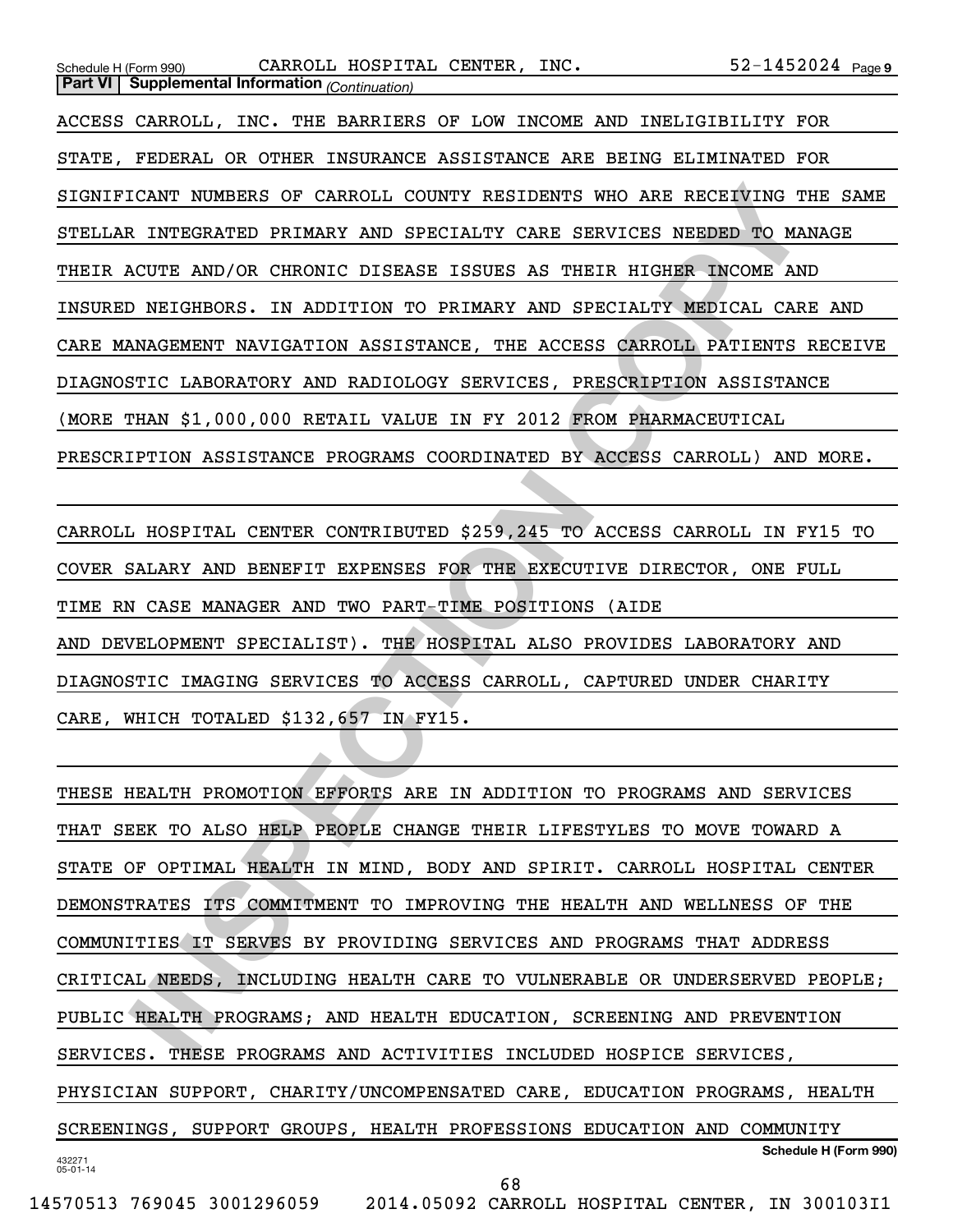CONTRIBUTIONS.

THE HOSPITAL'S COMMUNITY EDUCATION AND WELLNESS EFFORTS ARE LED BY COMMUNITY EDUCATORS IN THE WOMEN'S PLACE AND THE LEARNING CENTER DEPARTMENTS, IN COORDINATION WITH THE PARTNERSHIP FOR A HEALTHIER CARROLL COUNTY, SO AS TO MAXIMIZE STRATEGIES AND PROGRAMS IN ADDRESSING COMMUNITY HEALTH NEEDS.

CARROLL HOSPITAL CENTER OFFERS THESE PROGRAMS AND SERVICES NOT ONLY TO ADDRESS THE NEEDS OF PEOPLE WITH CHRONIC OR ACUTE MEDICAL ISSUES, BUT ALSO TO ADDRESS PREVENTION AND EDUCATION TO KEEP OUR POPULATION WELL.

PART VI, LINE 6:

**ISPITAL'S COMMUNITY EDUCATION AND WELLNESS EFFORTS ARE LED BY<br>TITY EDUCATORS IN THE WOMEN'S PLACE AND THE LEARNING CENTER<br>EENTS, IN COORDINATION WITH THE PARTNERSHIP FOR A HEALTHIER CARRO<br>RESP. 50 AS TO MAXIMIZE STRATEGIE** 432271 05-01-14 **Schedule H (Form 990)** CARROLL HOSPITAL CENTER IS PART OF AN AFFILIATED HEALTH CARE SYSTEM THAT PROVIDES AN ARRAY OF HEALTH CARE SERVICES TO ITS COMMUNITY. THE HOSPITAL, AS A SOLE COMMUNITY PROVIDER, PROVIDES BOTH INPATIENT AND OUTPATIENT CARE, INCLUDING ESSENTIAL HEALTH CARE SERVICES SUCH AS OBSTETRICS, EMERGENCY SERVICES, PEDIATRIC, AND CRITICAL CARE, WHICH WOULD LIKELY OTHERWISE NOT BE PROVIDED WITHIN CARROLL COUNTY DUE TO THEIR UNPROFITABLE NATURE (HIGH COST SERVICES WITH RELATIVELY LOW REIMBURSEMENT). ADDITIONALLY, THE HOSPITAL IS RELATED TO A GROUP PHYSICIAN PRACTICE (CARROLL HEALTH GROUP), WHICH PROVIDES PRIMARY AND SPECIALTY CARE SERVICES TO THE COMMUNITY. THE PROVISION OF THE PHYSICIAN SERVICE HELPS MEET AN IDENTIFIED COMMUNITY HEALTH NEED FOR ADDITIONAL PRIMARY AND SPECIALTY CARE PHYSICIANS IN THE COMMUNITY. CARROLL HOSPICE, AN AFFILIATE OF CARROLL HOSPITAL CENTER, PROVIDES INPATIENT HOSPICE CARE, AS WELL AS RESIDENTIAL HOSPICE AND PALLIATIVE CARE, TO PATIENTS NEARING THE END-OF-LIFE. CARROLL HOSPICE PROVIDES PAIN MANAGEMENT AND SYMPTOM CONTROL AND HELPS COORDINATE HOME AND 69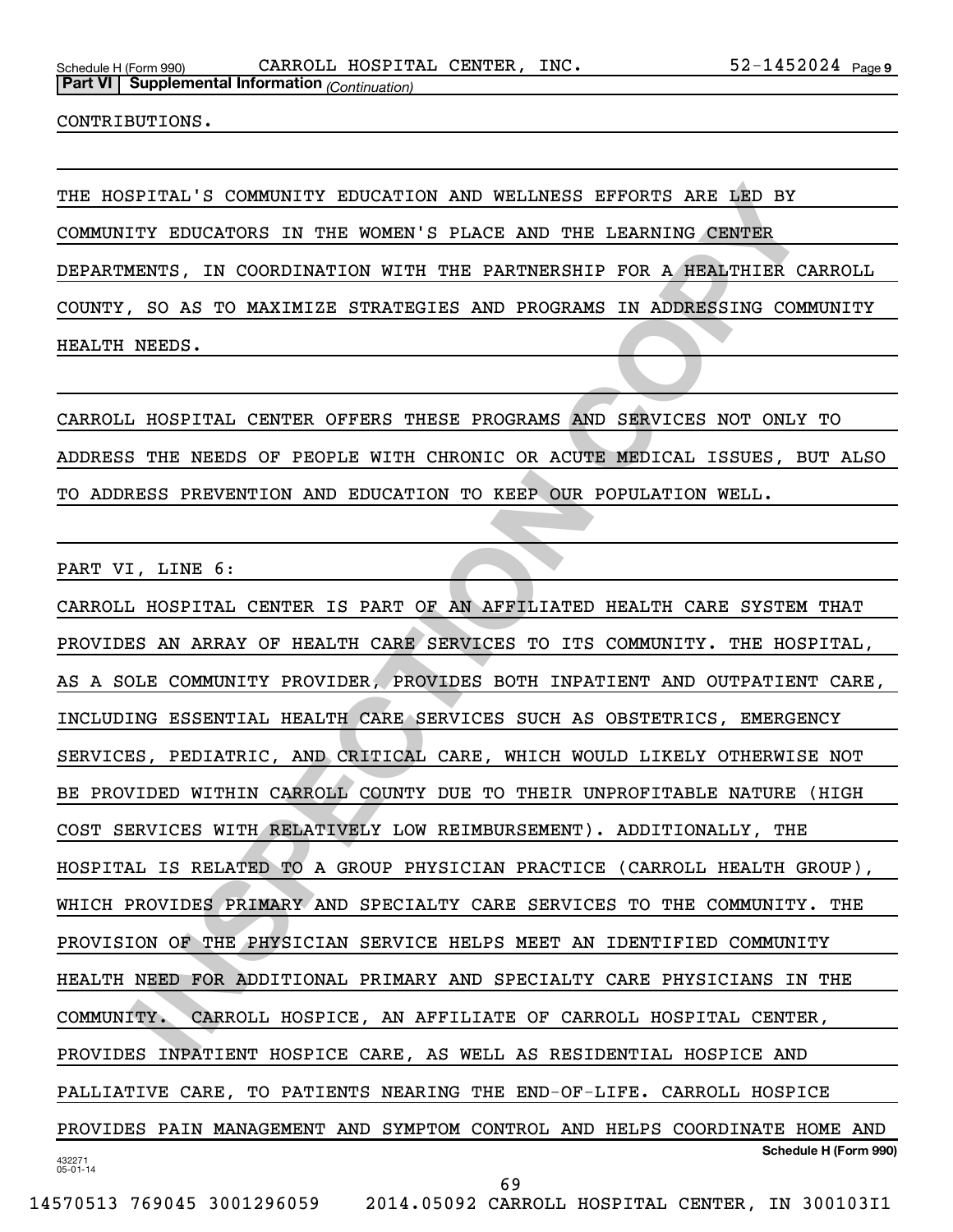| Schedule H (Form 990) CARROLL HOSPITAL CENTER, INC. 52-1452024 Page 9<br>Part VI Supplemental Information (Continuation) |                       |
|--------------------------------------------------------------------------------------------------------------------------|-----------------------|
| INPATIENT SERVICES. IN ORDER TO PROVIDE COMPREHENSIVE AND COMPASSIONATE                                                  |                       |
| CARE, CARROLL HOSPICE UTILIZES AN INTERDISCIPLINARY TEAM, INCLUDING                                                      |                       |
| PHYSICIANS, NURSES, SOCIAL WORKERS, CLERGY, PHARMACISTS, AND HOME HEALTH                                                 |                       |
| AIDES. FURTHER, CARROLL HOSPICE PROVIDES BEREAVEMENT CARE FOR FAMILY                                                     |                       |
| MEMBERS FOR UP TO THIRTEEN MONTHS.                                                                                       |                       |
|                                                                                                                          |                       |
| PART VI, LINE 7, LIST OF STATES RECEIVING COMMUNITY BENEFIT REPORT:<br>MD                                                |                       |
|                                                                                                                          |                       |
|                                                                                                                          |                       |
|                                                                                                                          |                       |
|                                                                                                                          |                       |
|                                                                                                                          |                       |
|                                                                                                                          |                       |
|                                                                                                                          |                       |
|                                                                                                                          |                       |
|                                                                                                                          |                       |
|                                                                                                                          |                       |
|                                                                                                                          |                       |
|                                                                                                                          |                       |
|                                                                                                                          |                       |
|                                                                                                                          |                       |
|                                                                                                                          |                       |
|                                                                                                                          |                       |
|                                                                                                                          |                       |
| 432271<br>$05 - 01 - 14$<br>70                                                                                           | Schedule H (Form 990) |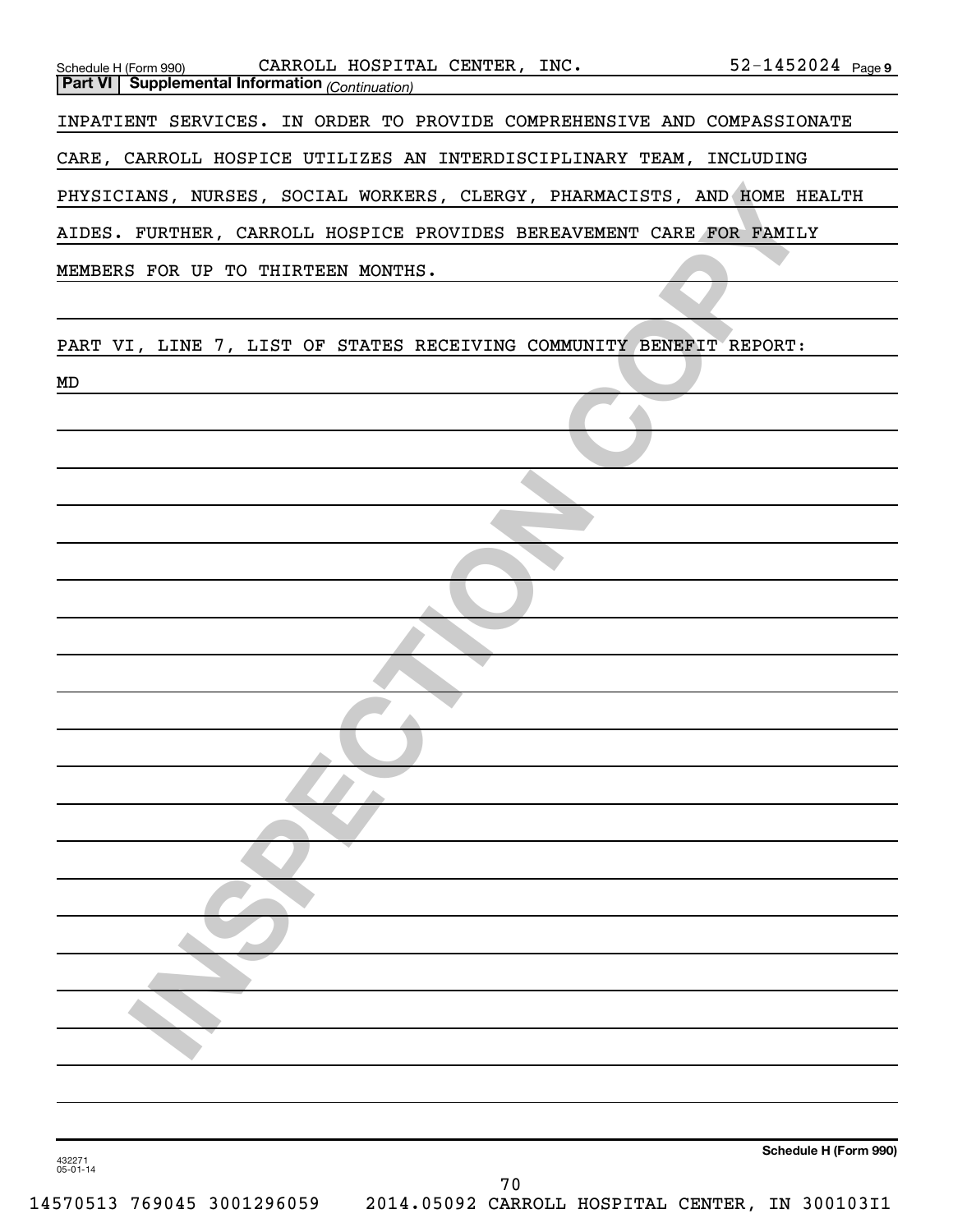| <b>SCHEDULE I</b><br>(Form 990)                                                                                                                                                                                                                                                                                | <b>Grants and Other Assistance to Organizations,</b><br>Governments, and Individuals in the United States<br>Complete if the organization answered "Yes" to Form 990, Part IV, line 21 or 22. |                                  |                             |                                         |                                                      |                                           |                                                     |  |  |  |  |
|----------------------------------------------------------------------------------------------------------------------------------------------------------------------------------------------------------------------------------------------------------------------------------------------------------------|-----------------------------------------------------------------------------------------------------------------------------------------------------------------------------------------------|----------------------------------|-----------------------------|-----------------------------------------|------------------------------------------------------|-------------------------------------------|-----------------------------------------------------|--|--|--|--|
| Department of the Treasury<br>Internal Revenue Service                                                                                                                                                                                                                                                         | <b>Open to Public</b><br>Attach to Form 990.<br>Inspection<br>Information about Schedule I (Form 990) and its instructions is at www.irs.gov/form990.                                         |                                  |                             |                                         |                                                      |                                           |                                                     |  |  |  |  |
| Name of the organization                                                                                                                                                                                                                                                                                       |                                                                                                                                                                                               | CARROLL HOSPITAL CENTER, INC.    |                             |                                         |                                                      |                                           | <b>Employer identification number</b><br>52-1452024 |  |  |  |  |
| Part I<br><b>General Information on Grants and Assistance</b>                                                                                                                                                                                                                                                  |                                                                                                                                                                                               |                                  |                             |                                         |                                                      |                                           |                                                     |  |  |  |  |
| Does the organization maintain records to substantiate the amount of the grants or assistance, the grantees' eligibility for the grants or assistance, and the selection<br>1<br>Describe in Part IV the organization's procedures for monitoring the use of grant funds in the United States.<br>$\mathbf{2}$ |                                                                                                                                                                                               |                                  |                             |                                         |                                                      |                                           | $\boxed{\text{X}}$ Yes<br>l No                      |  |  |  |  |
| Part II<br>Grants and Other Assistance to Domestic Organizations and Domestic Governments. Complete if the organization answered "Yes" to Form 990, Part IV, line 21, for any                                                                                                                                  |                                                                                                                                                                                               |                                  |                             |                                         |                                                      |                                           |                                                     |  |  |  |  |
| recipient that received more than \$5,000. Part II can be duplicated if additional space is needed.<br><b>1 (a)</b> Name and address of organization<br>or government                                                                                                                                          | $(b)$ EIN                                                                                                                                                                                     | (c) IRC section<br>if applicable | (d) Amount of<br>cash grant | (e) Amount of<br>non-cash<br>assistance | (f) Method of<br>valuation (book,<br>FMV, appraisal, | (g) Description of<br>non-cash assistance | (h) Purpose of grant<br>or assistance               |  |  |  |  |
| PARTNERSHIP FOR HEALTHIER CARROLL<br>COUNTY - 535 OLD WESTMINSTER PIKE<br>STE 102 - WESTMINSTER, MD<br>21157-5799                                                                                                                                                                                              | 52-2156892                                                                                                                                                                                    | 501(C)(3)                        | 173,000                     | 0                                       | other)                                               |                                           | TO SUPPORT THE OPERATIONS<br>OF PARTNERSHIP.        |  |  |  |  |
|                                                                                                                                                                                                                                                                                                                |                                                                                                                                                                                               |                                  |                             |                                         |                                                      |                                           |                                                     |  |  |  |  |
|                                                                                                                                                                                                                                                                                                                |                                                                                                                                                                                               |                                  |                             |                                         |                                                      |                                           |                                                     |  |  |  |  |
|                                                                                                                                                                                                                                                                                                                |                                                                                                                                                                                               |                                  |                             |                                         |                                                      |                                           |                                                     |  |  |  |  |
|                                                                                                                                                                                                                                                                                                                |                                                                                                                                                                                               |                                  |                             |                                         |                                                      |                                           |                                                     |  |  |  |  |
|                                                                                                                                                                                                                                                                                                                |                                                                                                                                                                                               |                                  |                             |                                         |                                                      |                                           |                                                     |  |  |  |  |
| $\mathbf{2}$                                                                                                                                                                                                                                                                                                   |                                                                                                                                                                                               |                                  |                             |                                         |                                                      |                                           |                                                     |  |  |  |  |
| 3<br>LHA For Paperwork Reduction Act Notice, see the Instructions for Form 990.                                                                                                                                                                                                                                |                                                                                                                                                                                               |                                  |                             |                                         |                                                      |                                           | Schedule I (Form 990) (2014)                        |  |  |  |  |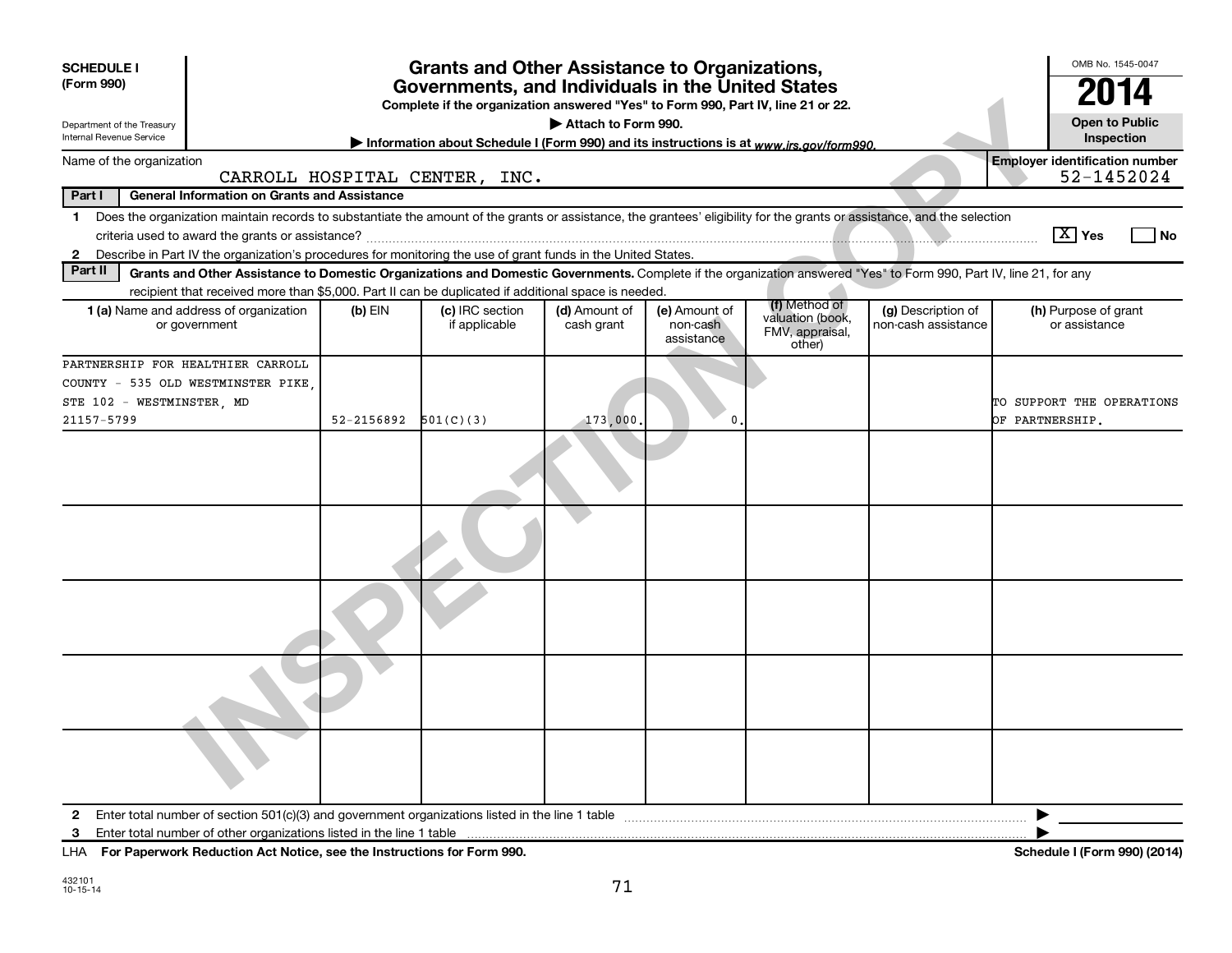| 432102 10-15-14 |
|-----------------|

| Part III can be duplicated if additional space is needed.                                                                                            |                             |                             |                                       |                                                          |                                        |
|------------------------------------------------------------------------------------------------------------------------------------------------------|-----------------------------|-----------------------------|---------------------------------------|----------------------------------------------------------|----------------------------------------|
| (a) Type of grant or assistance                                                                                                                      | (b) Number of<br>recipients | (c) Amount of<br>cash grant | (d) Amount of non-<br>cash assistance | (e) Method of valuation<br>(book, FMV, appraisal, other) | (f) Description of non-cash assistance |
|                                                                                                                                                      |                             |                             |                                       |                                                          |                                        |
|                                                                                                                                                      |                             |                             |                                       |                                                          |                                        |
|                                                                                                                                                      |                             |                             |                                       |                                                          |                                        |
|                                                                                                                                                      |                             |                             |                                       |                                                          |                                        |
|                                                                                                                                                      |                             |                             |                                       |                                                          |                                        |
|                                                                                                                                                      |                             |                             |                                       |                                                          |                                        |
| Part IV<br>Supplemental Information. Provide the information required in Part I, line 2, Part III, column (b), and any other additional information. |                             |                             |                                       |                                                          |                                        |
| PART I, LINE 2:                                                                                                                                      |                             |                             |                                       |                                                          |                                        |
| THE GRANT PROVIDED IS TO THE PARTNERSHIP FOR A HEALTHIER CARROLL COUNTY A                                                                            |                             |                             |                                       |                                                          |                                        |
| RELATED ORGANIZATION THAT IS CONTROLLED BY THE ORGANIZATION AND IS A JOINT                                                                           |                             |                             |                                       |                                                          |                                        |
| VENTURE WITH THE CARROLL COUNTY HEALTH DEPARTMENT. THE PARTNERSHIP FOR A                                                                             |                             |                             |                                       |                                                          |                                        |
| HEALTHIER CARROLL COUNTY IS A 501(C)(3) TAX-EXEMPT ORGANIZATION THAT IS                                                                              |                             |                             |                                       |                                                          |                                        |
| DEDICATED TO IMPROVING THE HEALTH AND QUALITY OF LIFE OF INDIVIDUALS LIVING                                                                          |                             |                             |                                       |                                                          |                                        |
| IN CARROLL COUNTY, MARYLAND.                                                                                                                         |                             |                             |                                       |                                                          |                                        |
|                                                                                                                                                      |                             |                             |                                       |                                                          |                                        |
|                                                                                                                                                      |                             |                             |                                       |                                                          |                                        |

Part III | Grants and Other Assistance to Domestic Individuals. Complete if the organization answered "Yes" to Form 990, Part IV, line 22. Part III can be duplicated if additional space is needed.

**2**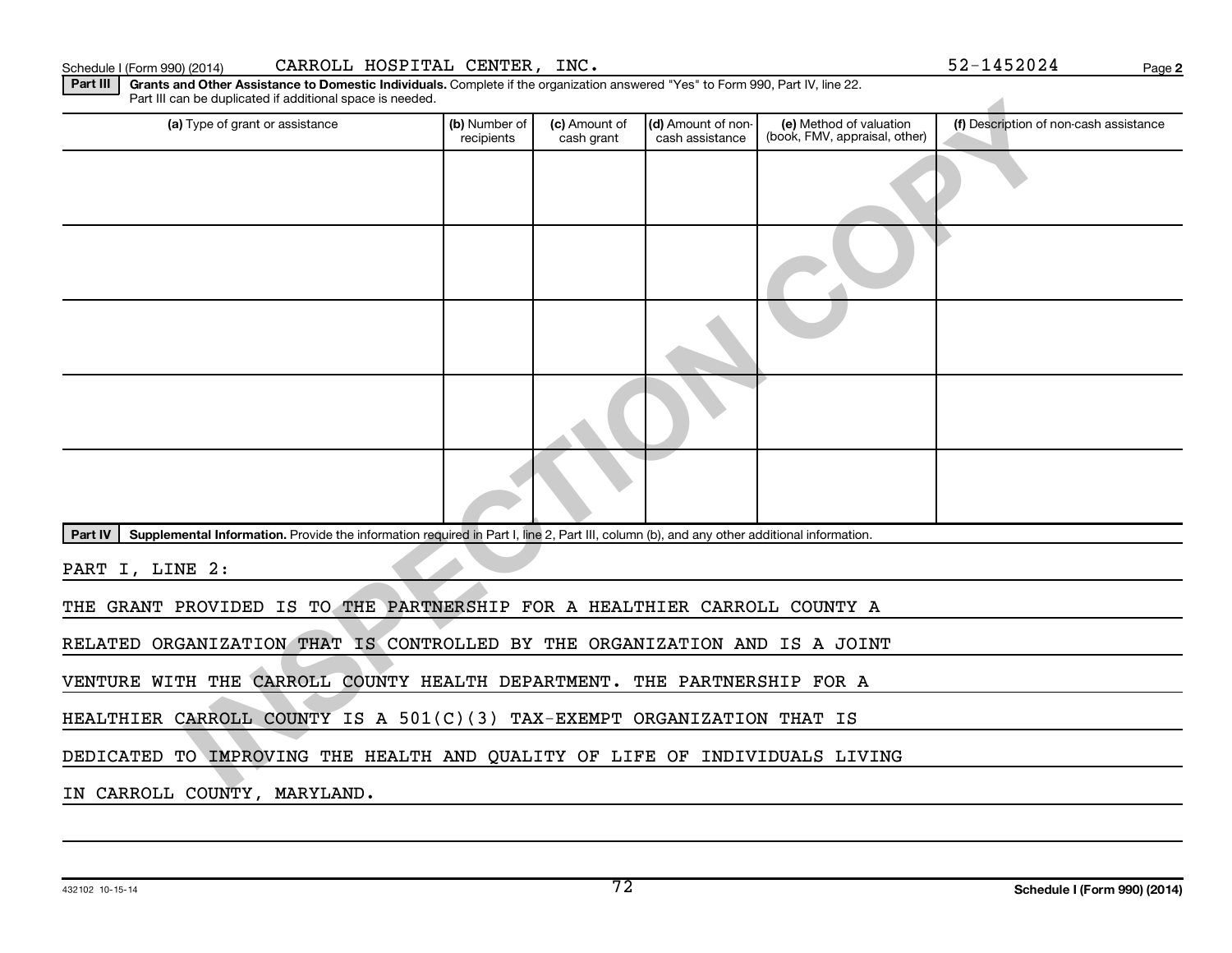|    | <b>SCHEDULE J</b>                       | <b>Compensation Information</b>                                                                                           |                                       | OMB No. 1545-0047     |                       |                         |
|----|-----------------------------------------|---------------------------------------------------------------------------------------------------------------------------|---------------------------------------|-----------------------|-----------------------|-------------------------|
|    | (Form 990)                              | For certain Officers, Directors, Trustees, Key Employees, and Highest                                                     |                                       | 2014                  |                       |                         |
|    |                                         | <b>Compensated Employees</b>                                                                                              |                                       |                       |                       |                         |
|    | Department of the Treasury              | Complete if the organization answered "Yes" on Form 990, Part IV, line 23.<br>Attach to Form 990.                         |                                       | <b>Open to Public</b> |                       |                         |
|    | Internal Revenue Service                | Information about Schedule J (Form 990) and its instructions is at www.irs.gov/form990.                                   |                                       |                       | Inspection            |                         |
|    | Name of the organization                |                                                                                                                           | <b>Employer identification number</b> |                       |                       |                         |
|    |                                         | CARROLL HOSPITAL CENTER, INC.                                                                                             | 52-1452024                            |                       |                       |                         |
|    | Part I                                  | <b>Questions Regarding Compensation</b>                                                                                   |                                       |                       |                       |                         |
|    |                                         |                                                                                                                           |                                       |                       | <b>Yes</b>            | No                      |
|    |                                         | Check the appropriate box(es) if the organization provided any of the following to or for a person listed in Form 990,    |                                       |                       |                       |                         |
|    |                                         | Part VII, Section A, line 1a. Complete Part III to provide any relevant information regarding these items.                |                                       |                       |                       |                         |
|    | First-class or charter travel           | Housing allowance or residence for personal use                                                                           |                                       |                       |                       |                         |
|    | Travel for companions                   | Payments for business use of personal residence                                                                           |                                       |                       |                       |                         |
|    |                                         | $ \mathbf{X} $ Tax indemnification and gross-up payments<br>Health or social club dues or initiation fees                 |                                       |                       |                       |                         |
|    | Discretionary spending account          | Personal services (e.g., maid, chauffeur, chef)                                                                           |                                       |                       |                       |                         |
|    |                                         |                                                                                                                           |                                       |                       |                       |                         |
|    |                                         | <b>b</b> If any of the boxes on line 1a are checked, did the organization follow a written policy regarding payment or    |                                       |                       |                       |                         |
|    |                                         |                                                                                                                           |                                       | 1b                    | х                     |                         |
| 2  |                                         | Did the organization require substantiation prior to reimbursing or allowing expenses incurred by all directors,          |                                       |                       |                       |                         |
|    |                                         | trustees, and officers, including the CEO/Executive Director, regarding the items checked in line 1a?                     |                                       | $\mathbf{2}$          | х                     |                         |
|    |                                         |                                                                                                                           |                                       |                       |                       |                         |
| з  |                                         | Indicate which, if any, of the following the filing organization used to establish the compensation of the organization's |                                       |                       |                       |                         |
|    |                                         | CEO/Executive Director. Check all that apply. Do not check any boxes for methods used by a related organization to        |                                       |                       |                       |                         |
|    |                                         | establish compensation of the CEO/Executive Director, but explain in Part III.                                            |                                       |                       |                       |                         |
|    | $ \mathbf{X} $ Compensation committee   | $X$ Written employment contract                                                                                           |                                       |                       |                       |                         |
|    |                                         | $\mathbf{X}$ Independent compensation consultant<br><u>x</u><br>Compensation survey or study                              |                                       |                       |                       |                         |
|    | Form 990 of other organizations         | $\mathbf{X}$ Approval by the board or compensation committee                                                              |                                       |                       |                       |                         |
|    |                                         |                                                                                                                           |                                       |                       |                       |                         |
| 4  |                                         | During the year, did any person listed in Form 990, Part VII, Section A, line 1a, with respect to the filing              |                                       |                       |                       |                         |
|    | organization or a related organization: |                                                                                                                           |                                       |                       |                       |                         |
| а  |                                         | Receive a severance payment or change-of-control payment?                                                                 |                                       | 4a                    | х                     |                         |
| b  |                                         |                                                                                                                           |                                       | 4b<br>4c              | $\overline{\text{x}}$ | $\overline{\mathbf{X}}$ |
| c  |                                         |                                                                                                                           |                                       |                       |                       |                         |
|    |                                         | If "Yes" to any of lines 4a-c, list the persons and provide the applicable amounts for each item in Part III.             |                                       |                       |                       |                         |
|    |                                         |                                                                                                                           |                                       |                       |                       |                         |
|    |                                         | Only section 501(c)(3), 501(c)(4), and 501(c)(29) organizations must complete lines 5-9.                                  |                                       |                       |                       |                         |
|    |                                         | For persons listed in Form 990, Part VII, Section A, line 1a, did the organization pay or accrue any compensation         |                                       |                       |                       |                         |
|    | contingent on the revenues of:          |                                                                                                                           |                                       |                       |                       | x                       |
|    |                                         |                                                                                                                           |                                       | 5a<br>5b              |                       | X                       |
|    |                                         | If "Yes" to line 5a or 5b, describe in Part III.                                                                          |                                       |                       |                       |                         |
| 6. |                                         | For persons listed in Form 990, Part VII, Section A, line 1a, did the organization pay or accrue any compensation         |                                       |                       |                       |                         |
|    | contingent on the net earnings of:      |                                                                                                                           |                                       |                       |                       |                         |
|    |                                         |                                                                                                                           |                                       | 6a                    |                       | х                       |
|    |                                         |                                                                                                                           |                                       | 6b                    |                       | X                       |
|    |                                         | If "Yes" to line 6a or 6b, describe in Part III.                                                                          |                                       |                       |                       |                         |
| 7  |                                         | For persons listed in Form 990, Part VII, Section A, line 1a, did the organization provide any non-fixed payments         |                                       |                       |                       |                         |
|    |                                         |                                                                                                                           |                                       | 7                     |                       | x                       |
| 8  |                                         | Were any amounts reported in Form 990, Part VII, paid or accrued pursuant to a contract that was subject to the           |                                       |                       |                       |                         |
|    |                                         |                                                                                                                           |                                       | 8                     |                       | x                       |
| 9  |                                         | If "Yes" to line 8, did the organization also follow the rebuttable presumption procedure described in                    |                                       |                       |                       |                         |
|    |                                         |                                                                                                                           |                                       | 9                     |                       |                         |
|    |                                         | LHA For Paperwork Reduction Act Notice, see the Instructions for Form 990.                                                | Schedule J (Form 990) 2014            |                       |                       |                         |
|    |                                         |                                                                                                                           |                                       |                       |                       |                         |

432111 10-13-14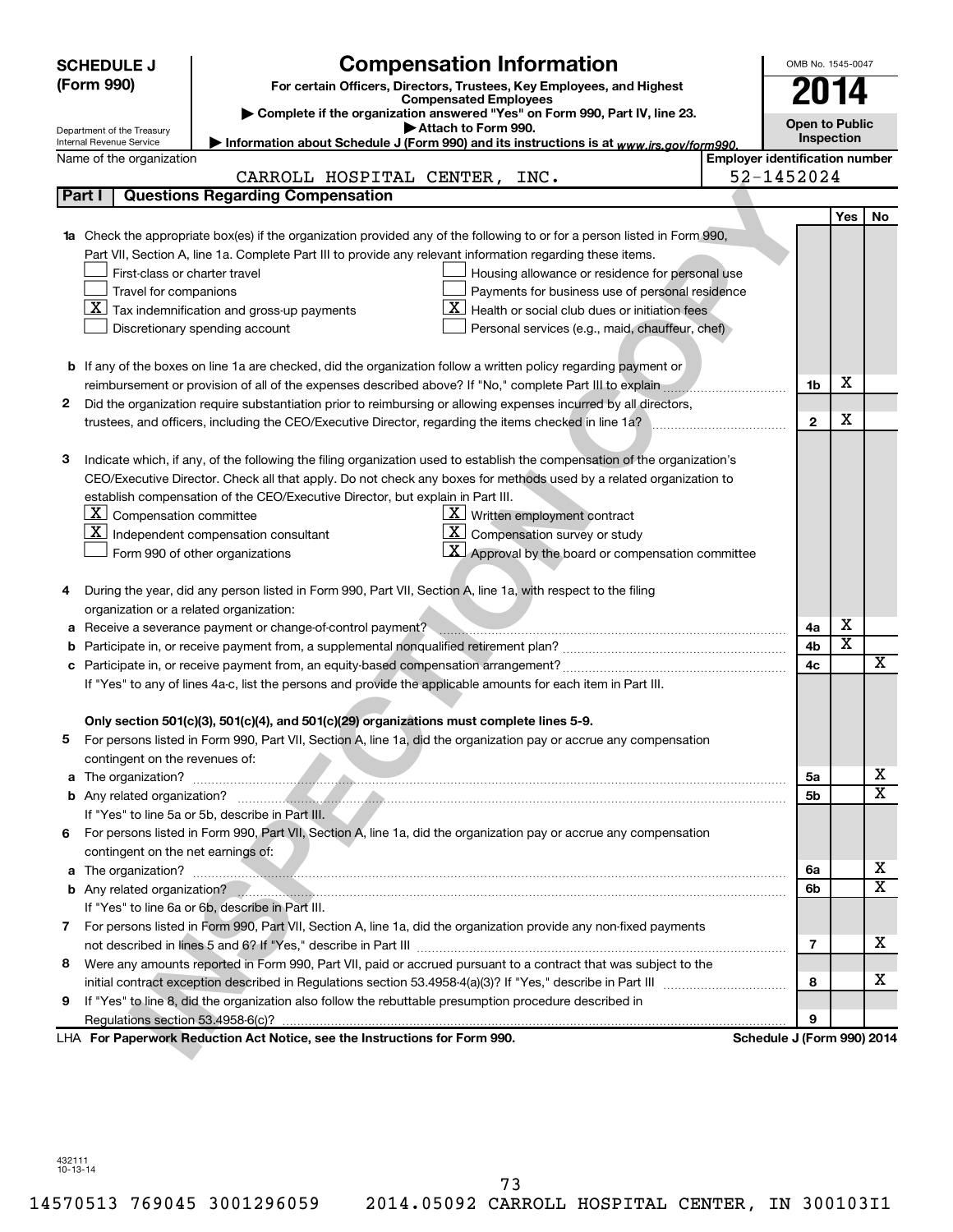#### Part II | Officers, Directors, Trustees, Key Employees, and Highest Compensated Employees. Use duplicate copies if additional space is needed.

| For each individual whose compensation must be reported in Schedule J, report compensation from the organization on row (i) and from related organizations, described in the instructions, on row (ii).<br>Do not list any individuals that are not listed on Form 990, Part VII. |      |                          |                                                                          |                                           |                                |          |                      |                                                            |  |
|-----------------------------------------------------------------------------------------------------------------------------------------------------------------------------------------------------------------------------------------------------------------------------------|------|--------------------------|--------------------------------------------------------------------------|-------------------------------------------|--------------------------------|----------|----------------------|------------------------------------------------------------|--|
| Note. The sum of columns (B)(i)-(iii) for each listed individual must equal the total amount of Form 990, Part VII, Section A, line 1a, applicable column (D) and (E) amounts for that individual.                                                                                |      |                          |                                                                          |                                           |                                |          |                      |                                                            |  |
|                                                                                                                                                                                                                                                                                   |      |                          | (B) Breakdown of W-2 and/or 1099-MISC compensation<br>(C) Retirement and |                                           |                                |          | (E) Total of columns | (F) Compensation                                           |  |
| (A) Name and Title                                                                                                                                                                                                                                                                |      | (i) Base<br>compensation | (ii) Bonus &<br>incentive<br>compensation                                | (iii) Other<br>reportable<br>compensation | other deferred<br>compensation | benefits | $(B)(i)$ - $(D)$     | in column (B)<br>reported as deferred<br>in prior Form 990 |  |
| LESLIE SIMMONS<br>(1)                                                                                                                                                                                                                                                             | (i)  | 388,820.                 | 102,564.                                                                 | 48, 175.                                  | 17,500.                        | 13,339.  | 570, 398.            | 0.                                                         |  |
| CHIEF EXECUTIVE OFFICER                                                                                                                                                                                                                                                           | (ii) | 0.                       | 0.                                                                       | 0.                                        | 0.                             | 0.       | $\mathbf 0$ .        | 0.                                                         |  |
| NEIL MELTZER<br>(2)                                                                                                                                                                                                                                                               | (i)  | 0.                       | $\overline{0}$ .                                                         | 0.                                        | 0.                             | 0.       | 0                    | $\overline{0}$ .                                           |  |
| <b>BOARD MEMBER</b>                                                                                                                                                                                                                                                               | (ii) | 790,719.                 | 419,867.                                                                 | 289,736.                                  | 334,475.                       | 24,815.  | 1,859,612            | $\overline{0}$ .                                           |  |
| KEVIN KELBLY<br>(3)                                                                                                                                                                                                                                                               | (i)  | 308,629.                 | 102,505.                                                                 | 21,008.                                   | 28, 309.                       | 17,025.  | 477,476.             | Ο.                                                         |  |
| SR VP FINANCE CFO                                                                                                                                                                                                                                                                 | (ii) | 0.                       | ο.                                                                       | 0.                                        | 0.                             | 0.       | 0.                   | $\mathbf{0}$ .                                             |  |
| <b>BOB EDMONDSON</b><br>(4)                                                                                                                                                                                                                                                       | (i)  | 190, 860.                | 108,498.                                                                 | 12,774.                                   | 12,999.                        | 25, 291. | 350, 422.            | σ.                                                         |  |
| VICE PRESIDENT                                                                                                                                                                                                                                                                    | (ii) | 0.                       | 0.                                                                       | 0.                                        | 0.                             | Ω.       | 0                    | σ.                                                         |  |
| CRIS COLEMAN<br>(5)                                                                                                                                                                                                                                                               | (i)  | 179,456.                 | 34,929.                                                                  | 11,127.                                   | 17,221                         | 22,500   | 265, 233             | $\overline{0}$ .                                           |  |
| VICE PRESIDENT                                                                                                                                                                                                                                                                    | (ii) | 0.                       | $\overline{0}$ .                                                         | 0.                                        | 0.                             | 0.       | 0                    | $\overline{0}$ .                                           |  |
| DAVID LOUDER<br>(6)                                                                                                                                                                                                                                                               | (i)  | 292,586.                 | 59,054.                                                                  | 19,056.                                   | 18,977.                        | 8,519.   | 398,192              | $\mathbf{0}$ .                                             |  |
| VICE PRESIDENT                                                                                                                                                                                                                                                                    | (ii) | ο.                       | Ο.                                                                       | υ.                                        | 0.                             | 0.       | 0.                   | $\overline{0}$ .                                           |  |
| <b>JED ROSEN</b><br>(7)                                                                                                                                                                                                                                                           | (i)  | 402,474.                 | 82,600.                                                                  | 1,188.                                    | $\overline{0}$ .               | 10, 146. | 496,408.             | $\overline{0}$ .                                           |  |
| CHIEF MEDICAL INFO OFFICER                                                                                                                                                                                                                                                        | (ii) | 0.                       | $\overline{0}$ .                                                         | 0.                                        | 0.                             | 0.       | 0                    | σ.                                                         |  |
| <b>JOYCE ROMANS</b><br>(8)                                                                                                                                                                                                                                                        | (i)  | 237,563.                 | σ.                                                                       | 13,241.                                   | 15,057.                        | 16,466.  | 282,327              | $\overline{0}$ .                                           |  |
| VICE PRESIDENT                                                                                                                                                                                                                                                                    | (ii) | 0.                       | $\overline{0}$ .                                                         | 0.                                        | 0.                             | 0.       | 0                    | $\overline{0}$ .                                           |  |
| M ELLEN FINNERTY MYERS<br>(9)                                                                                                                                                                                                                                                     | (i)  | 220,002.                 | 50,550.                                                                  | 13,515.                                   | 16,490                         | 2,048.   | 302, 605             | $\overline{0}$ .                                           |  |
| CHIEF DEVELOPMENT OFFICER                                                                                                                                                                                                                                                         | (i)  | Ω.                       | 0.                                                                       | 0.                                        | 0                              | 0.       | 0                    | $\overline{0}$ .                                           |  |
| (10) MARK OLSZYK                                                                                                                                                                                                                                                                  | (i)  | 319,997.                 | 82, 214.                                                                 | 33,122.                                   | 18,538.                        | 540.     | 454,411              | $\overline{0}$ .                                           |  |
| VICE PRESIDENT                                                                                                                                                                                                                                                                    | (ii) | 0.                       | 0.                                                                       | 0.                                        | 0.                             | 0.       | 0                    | $\overline{0}$ .                                           |  |
| (11) ROBERT WHITE                                                                                                                                                                                                                                                                 | (i)  | 167,524.                 | 33,621.                                                                  | 11,466.                                   | 12,302.                        | 12,496.  | 237,409              | σ.                                                         |  |
| VICE PRESIDENT                                                                                                                                                                                                                                                                    | (ii) | Ο.                       | 0.                                                                       | О.                                        | 0.                             | Ο.       | 0                    | $\overline{0}$ .                                           |  |
| (12) SHARON GOMEZ-SANDERS                                                                                                                                                                                                                                                         | (i)  | 151,777.                 | 29,443.                                                                  | 9,713.                                    | 9,438.                         | 26,750   | 227,121              | $\overline{0}$ .                                           |  |
| VICE PRESIDENT                                                                                                                                                                                                                                                                    | (i)  | 0.                       | 0.                                                                       | 0.                                        | 0.                             | Ο.       | 0.                   | $\overline{0}$ .                                           |  |
| (13) STEPHANIE REID                                                                                                                                                                                                                                                               | (i)  | 169,803.                 | 33,947.                                                                  | 10,865.                                   | 14,813                         | 1,261.   | 230,689              | $\overline{0}$ .                                           |  |
| VICE PRESIDENT                                                                                                                                                                                                                                                                    | (ii) | 0.                       | 0.                                                                       | 0.                                        | 0.                             | 0.       | 0                    | 0.                                                         |  |
| (14) TRACEY ELLISON                                                                                                                                                                                                                                                               | (i)  | 187,553.                 | 36,577.                                                                  | 12,055.                                   | 14,738.                        | 28, 368. | 279,291              | σ.                                                         |  |
| VICE PRESIDENT                                                                                                                                                                                                                                                                    | (ii) | Ω.                       | 0.                                                                       | 0.                                        | Ω.                             | Ω.       | $\Omega$             | $\overline{0}$ .                                           |  |
| (15) DAVID SALINGER                                                                                                                                                                                                                                                               | (i)  | 492, 420.                | 151,000.                                                                 | 27,849.                                   | 10, 233.                       | 25,001.  | 706, 503.            | σ.                                                         |  |
| PHYSICIAN                                                                                                                                                                                                                                                                         | (ii) | 0.                       | 0.                                                                       | 0.                                        | 0.                             | 0.       | 0                    | 0.                                                         |  |
| (16) FLAVIO KRUTER                                                                                                                                                                                                                                                                | (i)  | 617,866.                 | 198,540.                                                                 | 147,913.                                  | 16,100.                        | 23, 291. | 1,003,710            | $\overline{0}$ .                                           |  |
| PHYSICIAN                                                                                                                                                                                                                                                                         | (ii) | 0.                       | 0.                                                                       | 0.                                        | 0.                             | 0.       | 0.                   | 0.                                                         |  |

**Schedule J (Form 990) 2014**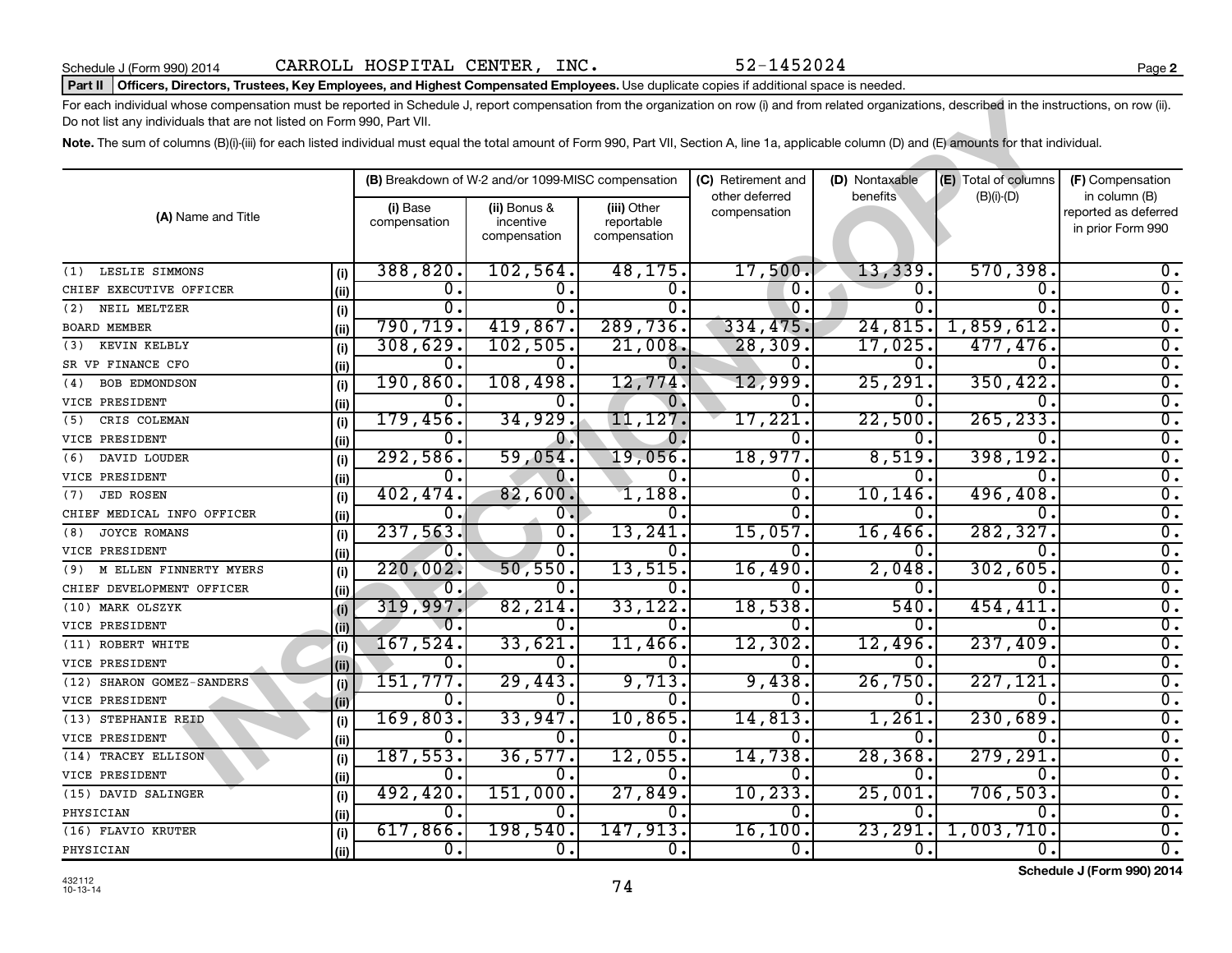**2**

#### Part II | Officers, Directors, Trustees, Key Employees, and Highest Compensated Employees. Use duplicate copies if additional space is needed.

| For each individual whose compensation must be reported in Schedule J, report compensation from the organization on row (i) and from related organizations, described in the instructions, on row (ii).<br>Do not list any individuals that are not listed on Form 990, Part VII. |             |                           |                                                    |                                           |                                      |                            |                                      |                                           |  |
|-----------------------------------------------------------------------------------------------------------------------------------------------------------------------------------------------------------------------------------------------------------------------------------|-------------|---------------------------|----------------------------------------------------|-------------------------------------------|--------------------------------------|----------------------------|--------------------------------------|-------------------------------------------|--|
| Note. The sum of columns (B)(i)-(iii) for each listed individual must equal the total amount of Form 990, Part VII, Section A, line 1a, applicable column (D) and (E) amounts for that individual.                                                                                |             |                           |                                                    |                                           |                                      |                            |                                      |                                           |  |
|                                                                                                                                                                                                                                                                                   |             |                           | (B) Breakdown of W-2 and/or 1099-MISC compensation |                                           | (C) Retirement and<br>other deferred | (D) Nontaxable<br>benefits | (E) Total of columns<br>$(B)(i)-(D)$ | (F) Compensation<br>in column (B)         |  |
| (A) Name and Title                                                                                                                                                                                                                                                                |             | (i) Base<br>compensation  | (ii) Bonus &<br>incentive<br>compensation          | (iii) Other<br>reportable<br>compensation | compensation                         |                            |                                      | reported as deferred<br>in prior Form 990 |  |
| JANICE NAPIERALSKI<br>(17)                                                                                                                                                                                                                                                        | (i)         | 156, 173.                 | 40, 165.                                           | 7,906.                                    | 61,678.                              | 7,465                      | 273, 387.                            | $\overline{0}$ .                          |  |
| AVP                                                                                                                                                                                                                                                                               | (ii)        | $\overline{0}$ .          | σ.                                                 | 0.                                        | $\overline{0}$ .                     | 0.                         | 0.                                   | $\overline{0}$ .                          |  |
| (18) JOHANNA DIMENTO                                                                                                                                                                                                                                                              | (i)         | 337,903.                  | 45,495.                                            | 26, 149.                                  | 12,047.                              | 12,540.                    | 434,134.                             | $\overline{0}$ .                          |  |
| PHYSICIAN                                                                                                                                                                                                                                                                         | (ii)        | $\overline{0}$ .          | $\overline{0}$ .                                   | 0.                                        | 0.                                   | $\overline{0}$ .           | 0.                                   | $\overline{0}$ .                          |  |
| (19) RICHARD RAVER                                                                                                                                                                                                                                                                | (i)         | 170,686.                  | σ.                                                 | 90.                                       | 884.                                 | 23,971.                    | 195,631.                             | $\overline{0}$ .                          |  |
| <b>EMPLOYEE</b>                                                                                                                                                                                                                                                                   | (ii)        | $\overline{\mathbf{0}}$ . | $\overline{0}$ .                                   | $\overline{0}$ .                          | σ.                                   | $\overline{0}$ .           | $\overline{0}$ .                     | $\overline{0}$ .                          |  |
| (20) JOHN SERNULKA                                                                                                                                                                                                                                                                | (i)         | 145, 464.                 |                                                    | 166, 898.1, 485, 440.                     | 49,209.                              | 10, 176.                   | 1,857,187.                           | $\overline{0}$ .                          |  |
| PRESIDENT/EX-OFFICIO                                                                                                                                                                                                                                                              | (ii)        | Ο.                        | 0.                                                 | $\overline{0}$ .                          | О.                                   | $\overline{0}$ .           | σ.                                   | $\overline{0}$ .                          |  |
|                                                                                                                                                                                                                                                                                   | (i)         |                           |                                                    |                                           |                                      |                            |                                      |                                           |  |
|                                                                                                                                                                                                                                                                                   | (ii)        |                           |                                                    |                                           |                                      |                            |                                      |                                           |  |
|                                                                                                                                                                                                                                                                                   | (i)         |                           |                                                    |                                           |                                      |                            |                                      |                                           |  |
|                                                                                                                                                                                                                                                                                   | (ii)        |                           |                                                    |                                           |                                      |                            |                                      |                                           |  |
|                                                                                                                                                                                                                                                                                   | (i)         |                           |                                                    |                                           |                                      |                            |                                      |                                           |  |
|                                                                                                                                                                                                                                                                                   | (ii)        |                           |                                                    |                                           |                                      |                            |                                      |                                           |  |
|                                                                                                                                                                                                                                                                                   | (i)         |                           |                                                    |                                           |                                      |                            |                                      |                                           |  |
|                                                                                                                                                                                                                                                                                   | (ii)        |                           |                                                    |                                           |                                      |                            |                                      |                                           |  |
|                                                                                                                                                                                                                                                                                   | (i)         |                           |                                                    |                                           |                                      |                            |                                      |                                           |  |
|                                                                                                                                                                                                                                                                                   | (ii)        |                           |                                                    |                                           |                                      |                            |                                      |                                           |  |
|                                                                                                                                                                                                                                                                                   | (i)         |                           |                                                    |                                           |                                      |                            |                                      |                                           |  |
|                                                                                                                                                                                                                                                                                   | (ii)        |                           |                                                    |                                           |                                      |                            |                                      |                                           |  |
|                                                                                                                                                                                                                                                                                   | (i)         |                           |                                                    |                                           |                                      |                            |                                      |                                           |  |
|                                                                                                                                                                                                                                                                                   | (ii)        |                           |                                                    |                                           |                                      |                            |                                      |                                           |  |
|                                                                                                                                                                                                                                                                                   | (i)         |                           |                                                    |                                           |                                      |                            |                                      |                                           |  |
|                                                                                                                                                                                                                                                                                   | (ii)        |                           |                                                    |                                           |                                      |                            |                                      |                                           |  |
|                                                                                                                                                                                                                                                                                   | (i)<br>(ii) |                           |                                                    |                                           |                                      |                            |                                      |                                           |  |
|                                                                                                                                                                                                                                                                                   | (i)         |                           |                                                    |                                           |                                      |                            |                                      |                                           |  |
|                                                                                                                                                                                                                                                                                   | (ii)        |                           |                                                    |                                           |                                      |                            |                                      |                                           |  |
|                                                                                                                                                                                                                                                                                   | (i)         |                           |                                                    |                                           |                                      |                            |                                      |                                           |  |
|                                                                                                                                                                                                                                                                                   | (ii)        |                           |                                                    |                                           |                                      |                            |                                      |                                           |  |
|                                                                                                                                                                                                                                                                                   | (i)         |                           |                                                    |                                           |                                      |                            |                                      |                                           |  |
|                                                                                                                                                                                                                                                                                   | (ii)        |                           |                                                    |                                           |                                      |                            |                                      |                                           |  |
|                                                                                                                                                                                                                                                                                   |             |                           |                                                    |                                           |                                      |                            |                                      |                                           |  |

**Schedule J (Form 990) 2014**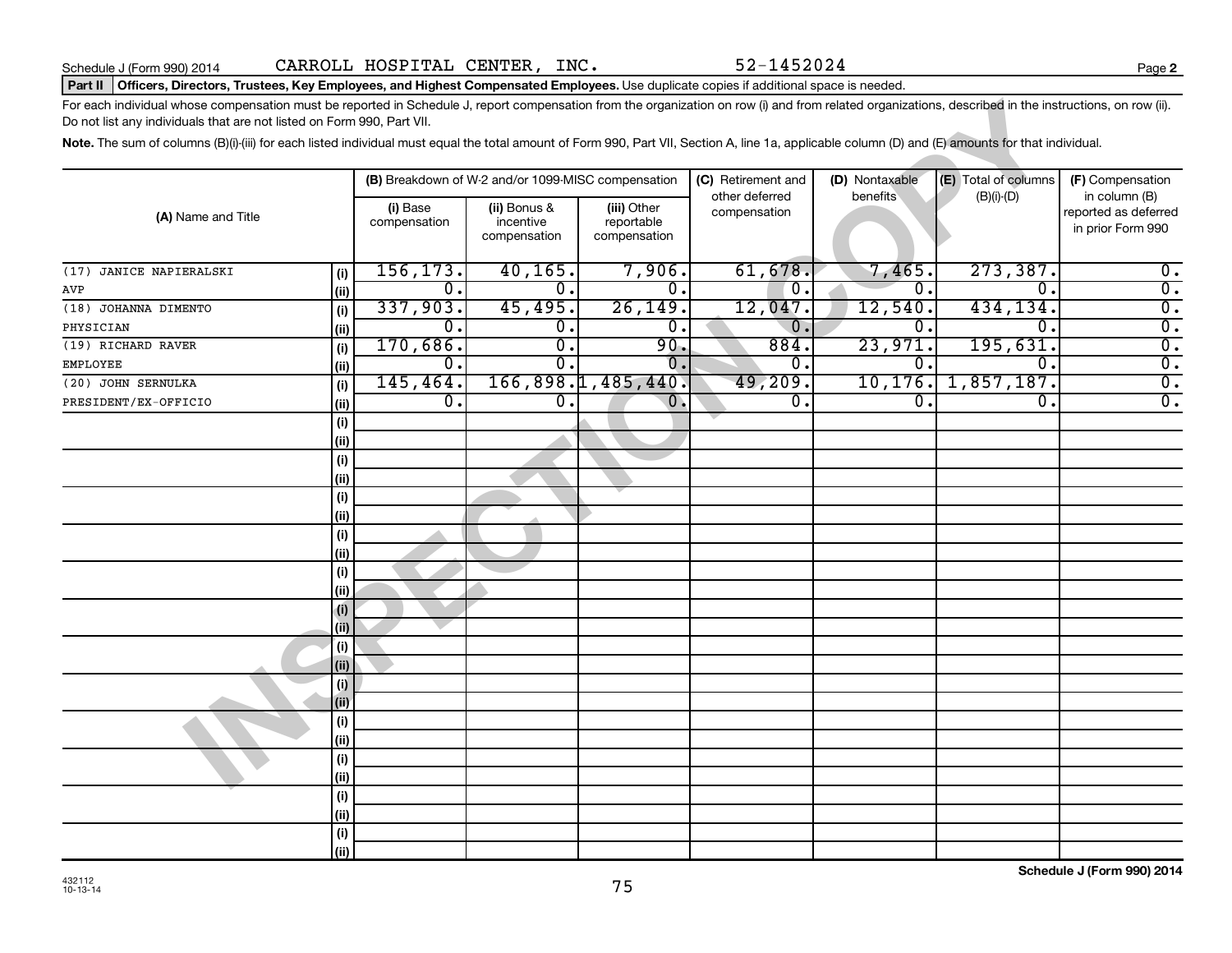#### **Part III Supplemental Information**

**IN SEPARATION CONFINENTIAL SERVER AND DESCRIPTION OF THE PROCESS OF A SERVER AND PROPERTION OF THE POST OF A SERVER AND DESCRIPTION OF THE POST OF A SERVER AND DESCRIPTION OF THE POST OF THE POST OF A SERVER AND DESCRIPTI** Provide the information, explanation, or descriptions required for Part I, lines 1a, 1b, 3, 4a, 4b, 4c, 5a, 5b, 6a, 6b, 7, and 8, and for Part II. Also complete this part for any additional information.

PART I, LINE 1A:

THE HOSPITAL HAS TAKEN THE POSITION THAT IT WILL INCLUDE IN TAXABLE W-2

WAGES FOR THE PRESIDENT CERTAIN BUSINESS EXPENSES THAT THE IRS MAY QUESTION

AS NOT BEING TAX DEDUCTIBLE, SO LONG AS SUCH EXPENSES HAVE A DIRECT

CONNECTION TO THE PROMOTION OF THE HOSPITAL'S HEALTH CARE SERVICES. FOR

2014, THESE EXPENSES WERE LESS THAN \$5,400 IN AGGREGATE, FOR THE PRESIDENT.

HEALTH OR SOCIAL CLUB DUES OR INITIATION FEES FOR THE PRESIDENT WERE

REIMBURSED BY THE HOSPITAL AND INCLUDED ON THE PRESIDENT'S W-2. THE AMOUNT

OF THE REIMBURSED FEES WAS CONSIDERED IN THE PROCESS FOR DETERMINING THE

PRESIDENT'S COMPENSATION.

PART I, LINES 4A-B:

LINE 4A:

JOHN SERNULKA RECEIVED \$1,484,817 SEVERANCE PAYMENT IN THE TAX YEAR.

LINE 4B:

JOHN SERNULKA PARTICIPATED IN THE 457(F) DEFERRED COMPENSATION PLANS AND

WERE PAID AND/OR CREDITED WITH \$31,709.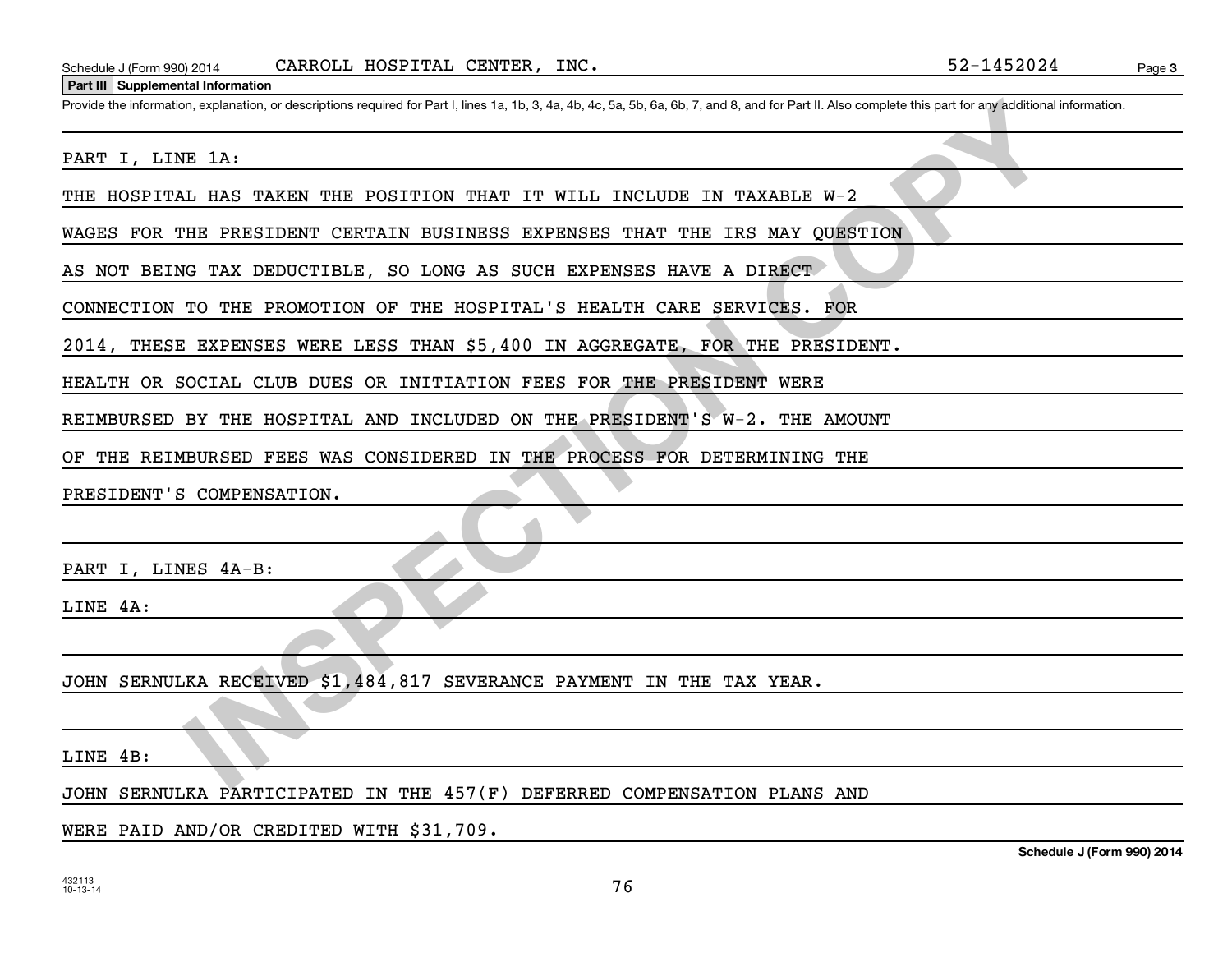| Schedule J (F | 2014 (990 | HOSPITAL<br>CARROLL | INC.<br>CENTER | $\cdot$ $\circ$ $\circ$<br>14 U 45 | Page |
|---------------|-----------|---------------------|----------------|------------------------------------|------|
| $\sim$        |           |                     |                |                                    |      |

## **Part III Supplemental Information**

Provide the information, explanation, or descriptions required for Part I, lines 1a, 1b, 3, 4a, 4b, 4c, 5a, 5b, 6a, 6b, 7, and 8, and for Part II. Also complete this part for any additional information.

## THE BOARD MEMBER NEIL MELTZER MADE CONTRIBUTION TO 457(F) PLAN AS FOLLOWS:

| Provide the information, explanation, or descriptions required for Part I, lines 1a, 1b, 3, 4a, 4b, 4c, 5a, 5b, 6a, 6b, 7, and 8, and for Part II. Also complete this part for any additional information. |
|------------------------------------------------------------------------------------------------------------------------------------------------------------------------------------------------------------|
|                                                                                                                                                                                                            |
| THE BOARD MEMBER NEIL MELTZER MADE CONTRIBUTION TO 457(F) PLAN AS FOLLOWS:                                                                                                                                 |
|                                                                                                                                                                                                            |
| EMPLOYEE CONTRIBUTION \$249,253                                                                                                                                                                            |
| EMPLOYER CONTRIBUTION \$305,095                                                                                                                                                                            |
|                                                                                                                                                                                                            |
|                                                                                                                                                                                                            |
|                                                                                                                                                                                                            |
|                                                                                                                                                                                                            |
|                                                                                                                                                                                                            |
|                                                                                                                                                                                                            |
|                                                                                                                                                                                                            |
|                                                                                                                                                                                                            |
|                                                                                                                                                                                                            |
|                                                                                                                                                                                                            |
|                                                                                                                                                                                                            |
|                                                                                                                                                                                                            |
|                                                                                                                                                                                                            |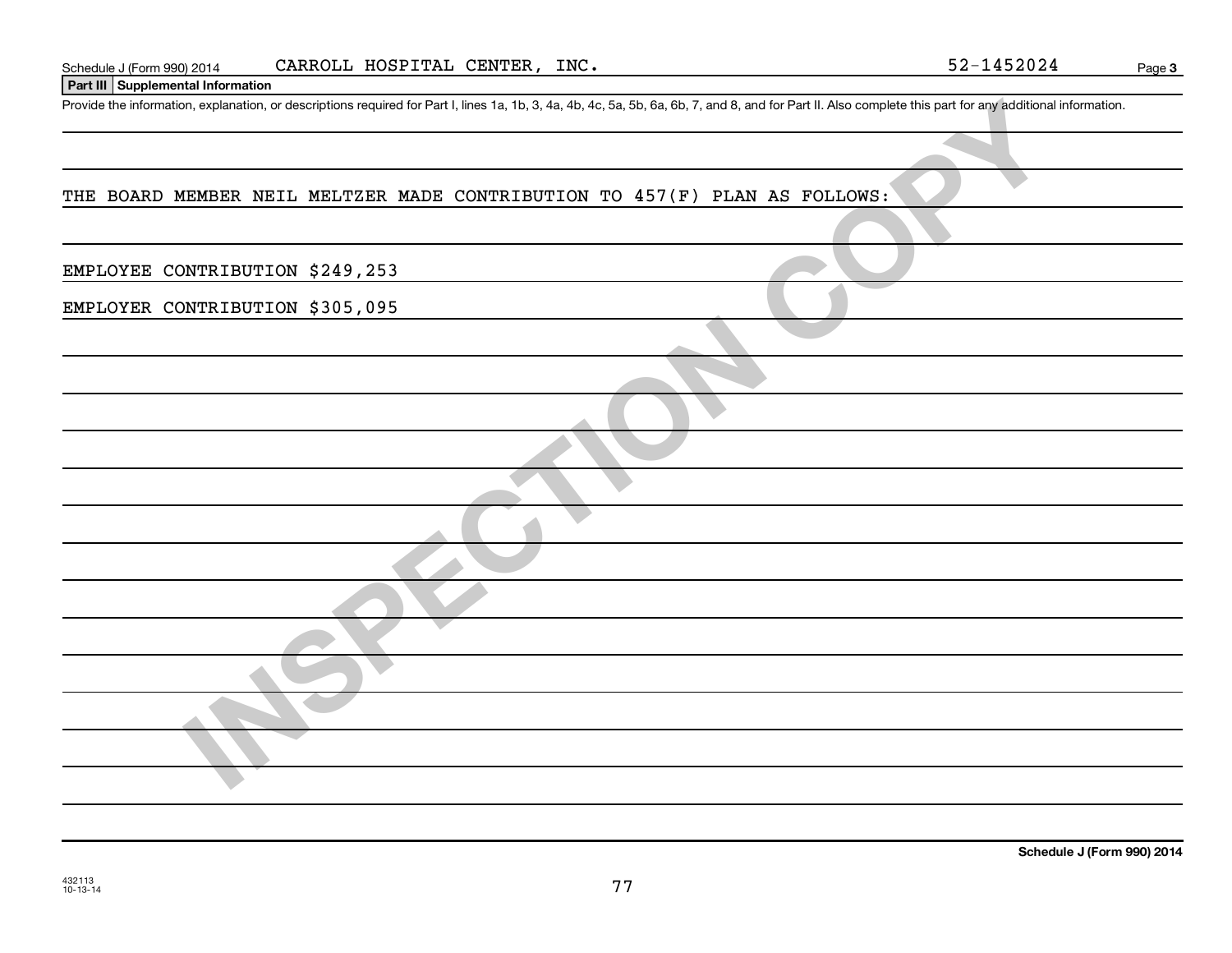| <b>SCHEDULE K</b><br>(Form 990)<br>Department of the Treasury<br>Internal Revenue Service                    | Complete if the organization answered "Yes" on Form 990, Part IV, line 24a, Provide descriptions,<br>▶ Attach to Form 990. ▶ Information about Schedule K (Form 990) and its instructions is at www.irs.gov/form990. | <b>Supplemental Information on Tax-Exempt Bonds</b><br>explanations, and any additional information in Part VI. |                         |             |                         |                                 |                            |       |    |                                                     | Inspection | OMB No. 1545-0047<br>2014<br><b>Open to Public</b> |   |
|--------------------------------------------------------------------------------------------------------------|----------------------------------------------------------------------------------------------------------------------------------------------------------------------------------------------------------------------|-----------------------------------------------------------------------------------------------------------------|-------------------------|-------------|-------------------------|---------------------------------|----------------------------|-------|----|-----------------------------------------------------|------------|----------------------------------------------------|---|
| Name of the organization                                                                                     | CARROLL HOSPITAL CENTER, INC.                                                                                                                                                                                        |                                                                                                                 |                         |             |                         |                                 |                            |       |    | <b>Employer identification number</b><br>52-1452024 |            |                                                    |   |
| Part I<br><b>Bond Issues</b>                                                                                 | SEE PART VI FOR COLUMNS                                                                                                                                                                                              |                                                                                                                 | (A)                     | (F)<br>AND  |                         | <b>CONTINUATIONS</b>            |                            |       |    |                                                     |            |                                                    |   |
| (a) Issuer name                                                                                              | (b) Issuer EIN                                                                                                                                                                                                       | $(c)$ CUSIP $#$                                                                                                 | (d) Date issued         |             | (e) Issue price         |                                 | (f) Description of purpose |       |    | (g) Defeased (h) On behalf (i) Pooled<br>of issuer  |            | financing                                          |   |
|                                                                                                              |                                                                                                                                                                                                                      |                                                                                                                 |                         |             |                         |                                 |                            | Yes l | No | Yes <sub>1</sub>                                    | No         | Yes   No                                           |   |
| MARYLAND HEALTH AND                                                                                          |                                                                                                                                                                                                                      |                                                                                                                 |                         |             |                         | HOSPITAL                        |                            |       |    |                                                     |            |                                                    |   |
| A HIGHER EDUCATION FAC AUT 52-0936091 574217B53 12/07/06                                                     |                                                                                                                                                                                                                      |                                                                                                                 |                         |             |                         | 36, 179, 115. RENOVATIONS AND E |                            |       | х  |                                                     | X          |                                                    | X |
| MARYLAND HEALTH AND                                                                                          |                                                                                                                                                                                                                      |                                                                                                                 |                         |             |                         | HOSPITAL                        |                            |       |    |                                                     |            |                                                    |   |
| B HIGHER EDUCATION FAC AUT52-0936091                                                                         |                                                                                                                                                                                                                      | <b>NONE</b>                                                                                                     | 06/30/10                |             |                         | 15,000,000. RENOVATIONS AND E   |                            |       | х  |                                                     | х          |                                                    | X |
| MARYLAND HEALTH AND                                                                                          |                                                                                                                                                                                                                      |                                                                                                                 |                         |             |                         | REFUND 2002 BONDS.              |                            |       |    |                                                     |            |                                                    |   |
| c HIGHER EDUCATION FAC AUT52-0936091574218HJ5 05/31/12                                                       |                                                                                                                                                                                                                      |                                                                                                                 |                         |             |                         | 93, 596, 537. FAC ACQ, RENOVA   |                            |       | х  |                                                     | X          |                                                    | X |
|                                                                                                              |                                                                                                                                                                                                                      |                                                                                                                 |                         |             |                         |                                 |                            |       |    |                                                     |            |                                                    |   |
| D                                                                                                            |                                                                                                                                                                                                                      |                                                                                                                 |                         |             |                         |                                 |                            |       |    |                                                     |            |                                                    |   |
| Part II<br>Proceeds                                                                                          |                                                                                                                                                                                                                      |                                                                                                                 |                         |             |                         |                                 |                            |       |    |                                                     |            |                                                    |   |
|                                                                                                              |                                                                                                                                                                                                                      |                                                                                                                 |                         | A           |                         | B                               | C                          |       |    |                                                     | D          |                                                    |   |
| Amount of bonds retired                                                                                      |                                                                                                                                                                                                                      |                                                                                                                 |                         |             |                         | 15,000,000.                     | 33, 170, 000.              |       |    |                                                     |            |                                                    |   |
| $\mathbf{2}$<br>Amount of bonds legally defeased                                                             |                                                                                                                                                                                                                      |                                                                                                                 |                         |             |                         |                                 |                            |       |    |                                                     |            |                                                    |   |
| 3                                                                                                            |                                                                                                                                                                                                                      |                                                                                                                 |                         | 38,920,902. |                         | 15,000,000.                     | 93,596,537.                |       |    |                                                     |            |                                                    |   |
| 4                                                                                                            |                                                                                                                                                                                                                      |                                                                                                                 |                         | 3,225,084.  |                         |                                 |                            |       |    |                                                     |            |                                                    |   |
| 5.<br>Capitalized interest from proceeds                                                                     |                                                                                                                                                                                                                      |                                                                                                                 |                         |             |                         |                                 |                            |       |    |                                                     |            |                                                    |   |
| 6<br>Proceeds in refunding escrows                                                                           |                                                                                                                                                                                                                      |                                                                                                                 |                         |             |                         |                                 |                            |       |    |                                                     |            |                                                    |   |
| 7<br>Issuance costs from proceeds                                                                            |                                                                                                                                                                                                                      |                                                                                                                 |                         | 683,750.    |                         | 255,500.                        | 100, 764.                  |       |    |                                                     |            |                                                    |   |
| Credit enhancement from proceeds<br>8                                                                        |                                                                                                                                                                                                                      |                                                                                                                 |                         |             |                         |                                 |                            |       |    |                                                     |            |                                                    |   |
| 9<br>Working capital expenditures from proceeds                                                              | .                                                                                                                                                                                                                    |                                                                                                                 |                         |             |                         |                                 |                            |       |    |                                                     |            |                                                    |   |
| 10<br>Capital expenditures from proceeds                                                                     |                                                                                                                                                                                                                      |                                                                                                                 |                         | 35,012,068. |                         | 14,744,500.                     | 14,899,236.                |       |    |                                                     |            |                                                    |   |
| 11<br>Other spent proceeds                                                                                   |                                                                                                                                                                                                                      |                                                                                                                 |                         |             |                         |                                 | 78,596,537.                |       |    |                                                     |            |                                                    |   |
| 12<br>Other unspent proceeds                                                                                 |                                                                                                                                                                                                                      |                                                                                                                 |                         |             |                         |                                 |                            |       |    |                                                     |            |                                                    |   |
| 13<br>Year of substantial completion                                                                         |                                                                                                                                                                                                                      |                                                                                                                 |                         | 2009        |                         | 2010                            | 2012                       |       |    |                                                     |            |                                                    |   |
|                                                                                                              |                                                                                                                                                                                                                      |                                                                                                                 | Yes                     | No          | Yes                     | No                              | Yes                        | No    |    | Yes                                                 |            | No                                                 |   |
| Were the bonds issued as part of a current refunding issue?<br>14                                            |                                                                                                                                                                                                                      |                                                                                                                 |                         | х           |                         | х                               | x                          |       |    |                                                     |            |                                                    |   |
| Were the bonds issued as part of an advance refunding issue?<br>15                                           |                                                                                                                                                                                                                      |                                                                                                                 |                         | x           |                         | х                               |                            | x     |    |                                                     |            |                                                    |   |
| Has the final allocation of proceeds been made?<br>16                                                        |                                                                                                                                                                                                                      |                                                                                                                 | $\overline{\textbf{X}}$ |             | x                       |                                 | х                          |       |    |                                                     |            |                                                    |   |
| 17<br>Does the organization maintain adequate books and records to support the final allocation of proceeds? |                                                                                                                                                                                                                      |                                                                                                                 | $\overline{\mathtt{x}}$ |             | $\overline{\textbf{x}}$ |                                 | $\overline{\texttt{x}}$    |       |    |                                                     |            |                                                    |   |
| Part III Private Business Use                                                                                |                                                                                                                                                                                                                      |                                                                                                                 |                         |             |                         |                                 |                            |       |    |                                                     |            |                                                    |   |
|                                                                                                              |                                                                                                                                                                                                                      |                                                                                                                 |                         | Α           |                         | B                               | C                          |       |    |                                                     | D          |                                                    |   |
| Was the organization a partner in a partnership, or a member of an LLC,<br>1.                                |                                                                                                                                                                                                                      |                                                                                                                 | Yes                     | No          | Yes                     | No                              | Yes                        | No    |    | Yes                                                 |            | No                                                 |   |
|                                                                                                              |                                                                                                                                                                                                                      |                                                                                                                 |                         | х           |                         | х                               |                            | х     |    |                                                     |            |                                                    |   |
| 2 Are there any lease arrangements that may result in private business use of                                |                                                                                                                                                                                                                      |                                                                                                                 |                         |             |                         |                                 |                            |       |    |                                                     |            |                                                    |   |
|                                                                                                              |                                                                                                                                                                                                                      |                                                                                                                 |                         | x           |                         | X                               |                            | X     |    |                                                     |            |                                                    |   |
| 432121 LHA For Paperwork Reduction Act Notice, see the Instructions for Form 990.                            |                                                                                                                                                                                                                      |                                                                                                                 | 78                      |             |                         |                                 |                            |       |    | Schedule K (Form 990) 2014                          |            |                                                    |   |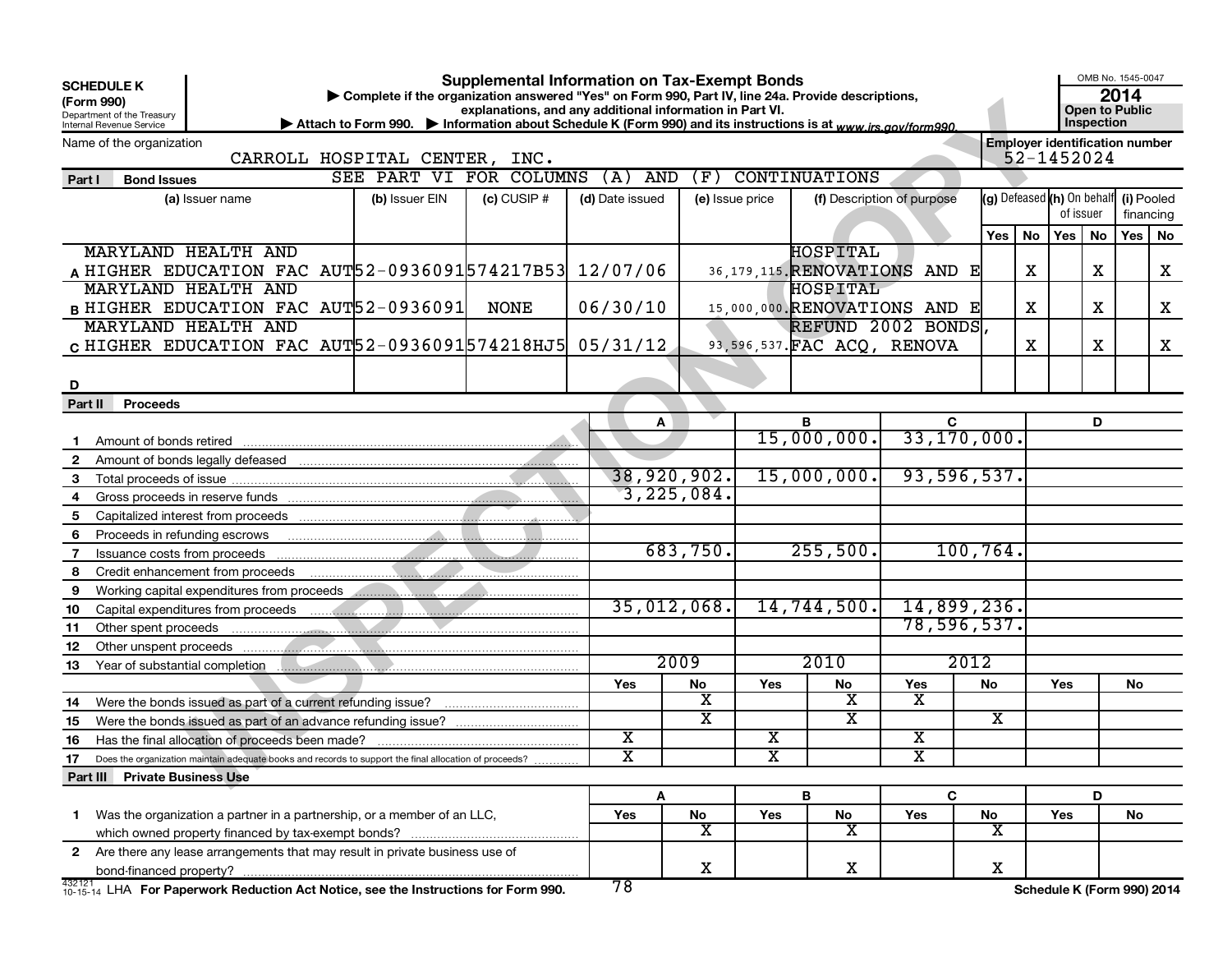#### **<u>Part III</u> Private Business II**<br>**Part III Private Business II** Schedule K (Form 990) 2014 CARROLL HOSPITAL CENTER,INC. 52-1452024 Page

**2**

|    | <b>Private Business Use (Continued)</b><br>Part III                                                                                                   |                         |                         |                         |                         |                         |                         |     |    |
|----|-------------------------------------------------------------------------------------------------------------------------------------------------------|-------------------------|-------------------------|-------------------------|-------------------------|-------------------------|-------------------------|-----|----|
|    |                                                                                                                                                       |                         |                         | B                       |                         |                         | C                       |     | D  |
|    | 3a Are there any management or service contracts that may result in private                                                                           | Yes                     | No                      | Yes                     | <b>No</b>               | <b>Yes</b>              | <b>No</b>               | Yes | No |
|    |                                                                                                                                                       | x                       |                         | x                       |                         | x                       |                         |     |    |
|    | b If "Yes" to line 3a, does the organization routinely engage bond counsel or other outside                                                           |                         |                         |                         |                         |                         |                         |     |    |
|    | counsel to review any management or service contracts relating to the financed property?                                                              | X                       |                         | X                       |                         | $\mathbf x$             |                         |     |    |
|    | c Are there any research agreements that may result in private business use of bond-financed property?                                                |                         | $\overline{\texttt{x}}$ |                         | $\overline{\mathbf{X}}$ | $\overline{\mathbf{X}}$ |                         |     |    |
|    | d If "Yes" to line 3c, does the organization routinely engage bond counsel or other outside                                                           |                         |                         |                         |                         |                         |                         |     |    |
|    | counsel to review any research agreements relating to the financed property?                                                                          |                         |                         |                         |                         | X                       |                         |     |    |
| 4  | Enter the percentage of financed property used in a private business use by                                                                           |                         |                         |                         |                         |                         |                         |     |    |
|    | entities other than a section 501(c)(3) organization or a state or local government $\ldots$ .                                                        |                         | %                       |                         | %                       |                         | %                       |     | %  |
| 5  | Enter the percentage of financed property used in a private business use as a result of                                                               |                         |                         |                         |                         |                         |                         |     |    |
|    | unrelated trade or business activity carried on by your organization, another                                                                         |                         |                         |                         |                         |                         |                         |     |    |
|    |                                                                                                                                                       |                         | 1.00%                   |                         | 1.00<br>%               |                         | 1.00<br>%               |     | %  |
| 6  |                                                                                                                                                       |                         | 1.00<br>$\frac{1}{2}$   |                         | 1.00<br>%               |                         | 1.00<br>%               |     | %  |
| 7  |                                                                                                                                                       |                         | X                       |                         | $\overline{\texttt{x}}$ |                         | $\overline{\texttt{x}}$ |     |    |
|    | 8a Has there been a sale or disposition of any of the bond-financed property to a non-                                                                |                         |                         |                         |                         |                         |                         |     |    |
|    | governmental person other than a 501(c)(3) organization since the bonds were issued?                                                                  |                         | $\mathbf{X}$            |                         | X                       |                         | X                       |     |    |
|    | <b>b</b> If "Yes" to line 8a, enter the percentage of bond-financed property sold or disposed                                                         |                         |                         |                         |                         |                         |                         |     |    |
|    |                                                                                                                                                       |                         | %                       |                         | %                       |                         | %                       |     | %  |
|    | c If "Yes" to line 8a, was any remedial action taken pursuant to Regulations sections                                                                 |                         |                         |                         |                         |                         |                         |     |    |
|    |                                                                                                                                                       |                         |                         |                         |                         |                         |                         |     |    |
|    | 9 Has the organization established written procedures to ensure that all nonqualified                                                                 |                         |                         |                         |                         |                         |                         |     |    |
|    | bonds of the issue are remediated in accordance with the requirements under                                                                           |                         |                         |                         |                         |                         |                         |     |    |
|    | Regulations sections 1.141-12 and 1.145-2?                                                                                                            | $\mathbf X$             |                         | $\mathbf X$             |                         | $\mathbf X$             |                         |     |    |
|    | Part IV Arbitrage                                                                                                                                     |                         |                         |                         |                         |                         |                         |     |    |
|    |                                                                                                                                                       |                         | A                       |                         | B                       |                         | C                       |     | D  |
| 1. | Has the issuer filed Form 8038-T, Arbitrage Rebate, Yield Reduction and                                                                               | Yes                     | No                      | Yes                     | No                      | Yes                     | No                      | Yes | No |
|    | Penalty in Lieu of Arbitrage Rebate?<br>2020 - 2021 - 2022 - 2022 - 2022 - 2022 - 2022 - 2022 - 2023 - 2023 - 2023 - 2023 - 2023 - 2023 - 2023 - 2023 |                         | $\overline{\text{x}}$   |                         | $\overline{\text{x}}$   |                         | $\overline{\text{x}}$   |     |    |
|    |                                                                                                                                                       |                         |                         |                         |                         |                         |                         |     |    |
|    |                                                                                                                                                       |                         | $\overline{\textbf{x}}$ |                         | $\overline{\textbf{X}}$ |                         | $\overline{\textbf{x}}$ |     |    |
|    |                                                                                                                                                       |                         | $\overline{\text{x}}$   |                         | $\overline{\textbf{x}}$ |                         | $\overline{\text{x}}$   |     |    |
|    |                                                                                                                                                       | $\overline{\texttt{x}}$ |                         | $\overline{\textbf{x}}$ |                         | $\overline{\mathtt{x}}$ |                         |     |    |
|    | If "Yes" to line 2c, provide in Part VI the date the rebate computation was                                                                           |                         |                         |                         |                         |                         |                         |     |    |
|    |                                                                                                                                                       |                         |                         |                         |                         |                         |                         |     |    |
| 3  |                                                                                                                                                       |                         | X                       | $\overline{\textbf{X}}$ |                         | x                       |                         |     |    |
|    | 4a Has the organization or the governmental issuer entered into a qualified                                                                           |                         |                         |                         |                         |                         |                         |     |    |
|    |                                                                                                                                                       |                         | X                       |                         | X                       |                         | X                       |     |    |
|    |                                                                                                                                                       |                         |                         |                         |                         |                         |                         |     |    |
|    |                                                                                                                                                       |                         |                         |                         |                         |                         |                         |     |    |
|    |                                                                                                                                                       |                         |                         |                         |                         |                         |                         |     |    |
|    | e Was the hedge terminated?                                                                                                                           |                         |                         |                         |                         |                         |                         |     |    |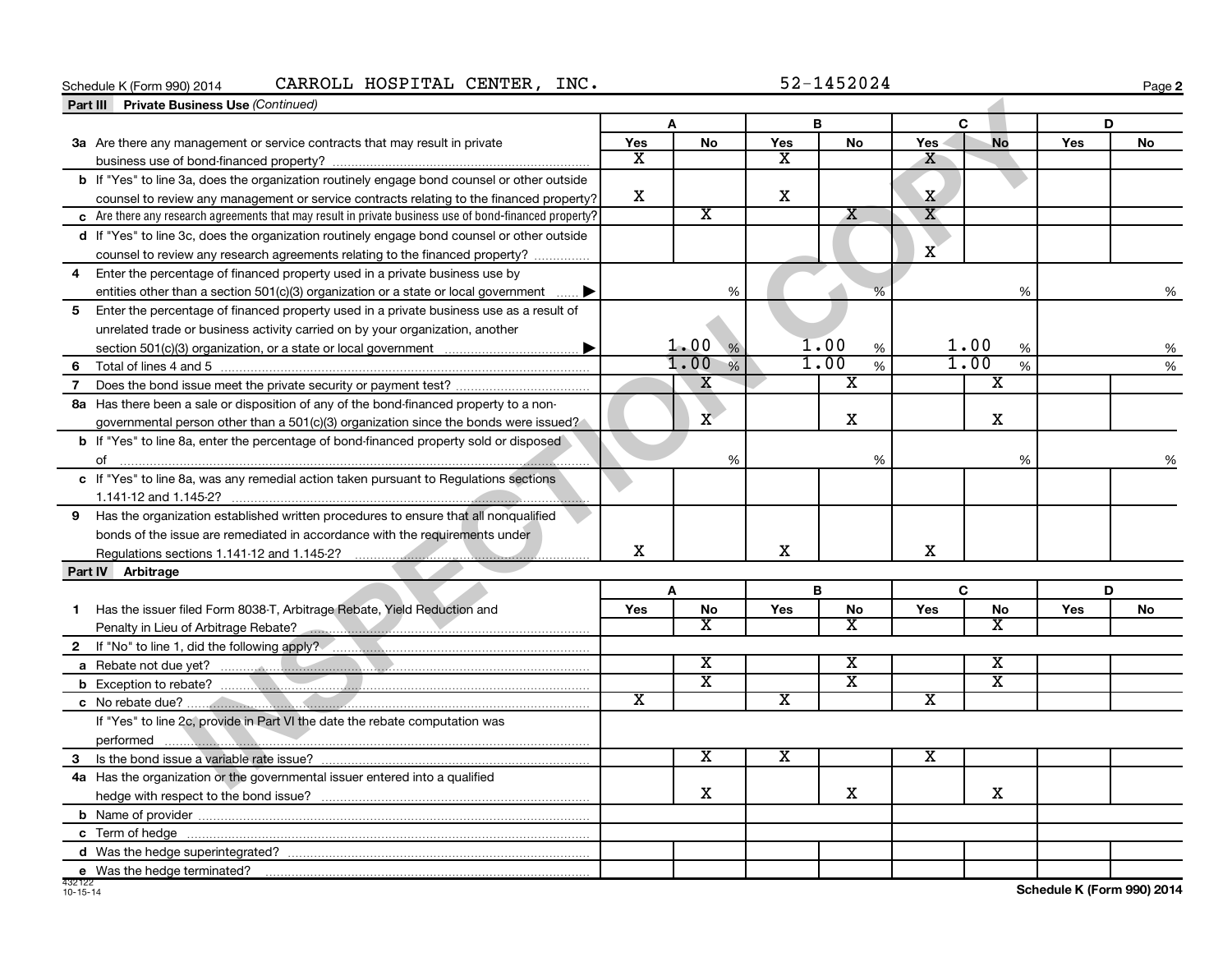# Schedule K (Form 990) 2014 CARROLL HOSPITAL CENTER,INC. 52-1452024 Page

**Page 3** 

| Part IV Arbitrage (Continued)                                                                                                 |                         |                         |              |                         |            |                         |            |    |
|-------------------------------------------------------------------------------------------------------------------------------|-------------------------|-------------------------|--------------|-------------------------|------------|-------------------------|------------|----|
|                                                                                                                               | A                       |                         | B            |                         | C          |                         | D          |    |
|                                                                                                                               | Yes                     | No                      | Yes          | No                      | <b>Yes</b> | <b>No</b>               | Yes        | No |
| 5a Were gross proceeds invested in a guaranteed investment contract (GIC)?                                                    |                         | X                       |              | x                       |            | x                       |            |    |
|                                                                                                                               |                         |                         |              |                         |            |                         |            |    |
|                                                                                                                               |                         |                         |              |                         |            |                         |            |    |
| d Was the regulatory safe harbor for establishing the fair market value of the GIC satisfied?                                 |                         |                         |              |                         |            |                         |            |    |
| 6 Were any gross proceeds invested beyond an available temporary period?                                                      |                         | $\overline{\mathbf{x}}$ |              | $\overline{\mathbf{X}}$ |            | $\overline{\textbf{x}}$ |            |    |
| Has the organization established written procedures to monitor the requirements of<br>$\mathbf{7}$                            |                         |                         |              |                         |            |                         |            |    |
|                                                                                                                               | X                       |                         | $\mathbf{X}$ |                         | X          |                         |            |    |
| Part V Procedures To Undertake Corrective Action                                                                              |                         |                         |              |                         |            |                         |            |    |
|                                                                                                                               | A                       |                         |              | B.                      | C          |                         | D          |    |
|                                                                                                                               | Yes                     | No                      | <b>Yes</b>   | No                      | Yes        | No                      | <b>Yes</b> | No |
| Has the organization established written procedures to ensure that violations of                                              |                         |                         |              |                         |            |                         |            |    |
| federal tax requirements are timely identified and corrected through the voluntary                                            |                         |                         |              |                         |            |                         |            |    |
| closing agreement program if self-remediation is not available under applicable                                               |                         |                         |              |                         |            |                         |            |    |
|                                                                                                                               | $\overline{\mathbf{X}}$ |                         | X            |                         | X          |                         |            |    |
| Part VI Supplemental Information. Provide additional information for responses to questions on Schedule K (see instructions). |                         |                         |              |                         |            |                         |            |    |
| SCHEDULE K, PART I, BOND ISSUES:                                                                                              |                         |                         |              |                         |            |                         |            |    |
| (A) ISSUER NAME: MARYLAND HEALTH AND HIGHER EDUCATION FAC AUTHORITY                                                           |                         |                         |              |                         |            |                         |            |    |
| DESCRIPTION OF PURPOSE: HOSPITAL RENOVATIONS AND EQUIPMENT PURCHASE<br>(F)                                                    |                         |                         |              |                         |            |                         |            |    |
|                                                                                                                               |                         |                         |              |                         |            |                         |            |    |
| (A) ISSUER NAME: MARYLAND HEALTH AND HIGHER EDUCATION FAC AUTHORITY                                                           |                         |                         |              |                         |            |                         |            |    |
| DESCRIPTION OF PURPOSE: HOSPITAL RENOVATIONS AND EQUIPMENT PURCHASE<br>(F)                                                    |                         |                         |              |                         |            |                         |            |    |
|                                                                                                                               |                         |                         |              |                         |            |                         |            |    |
| (A) ISSUER NAME: MARYLAND HEALTH AND HIGHER EDUCATION FAC AUTHORITY                                                           |                         |                         |              |                         |            |                         |            |    |
| DESCRIPTION OF PURPOSE: REFUND 2002 BONDS, FAC ACQ, RENOVATION<br>(F)                                                         |                         |                         |              |                         |            |                         |            |    |
|                                                                                                                               |                         |                         |              |                         |            |                         |            |    |
| SCHEDULE K, PART IV, ARBITRAGE, LINE 2C:                                                                                      |                         |                         |              |                         |            |                         |            |    |
| (A) ISSUER NAME: MARYLAND HEALTH AND HIGHER EDUCATION FAC AUTHORITY                                                           |                         |                         |              |                         |            |                         |            |    |
| DATE THE REBATE COMPUTATION WAS PERFORMED: 08/10/2011                                                                         |                         |                         |              |                         |            |                         |            |    |
|                                                                                                                               |                         |                         |              |                         |            |                         |            |    |
| (A) ISSUER NAME: MARYLAND HEALTH AND HIGHER EDUCATION FAC AUTHORITY                                                           |                         |                         |              |                         |            |                         |            |    |
| DATE THE REBATE COMPUTATION WAS PERFORMED: 10/06/2014                                                                         |                         |                         |              |                         |            |                         |            |    |
|                                                                                                                               |                         |                         |              |                         |            |                         |            |    |
| ISSUER NAME: MARYLAND HEALTH AND HIGHER EDUCATION FAC AUTHORITY<br>(A)                                                        |                         |                         |              |                         |            |                         |            |    |
| DATE THE REBATE COMPUTATION WAS PERFORMED: 10/22/2015                                                                         |                         |                         |              |                         |            |                         |            |    |
|                                                                                                                               |                         |                         |              |                         |            |                         |            |    |
|                                                                                                                               |                         |                         |              |                         |            |                         |            |    |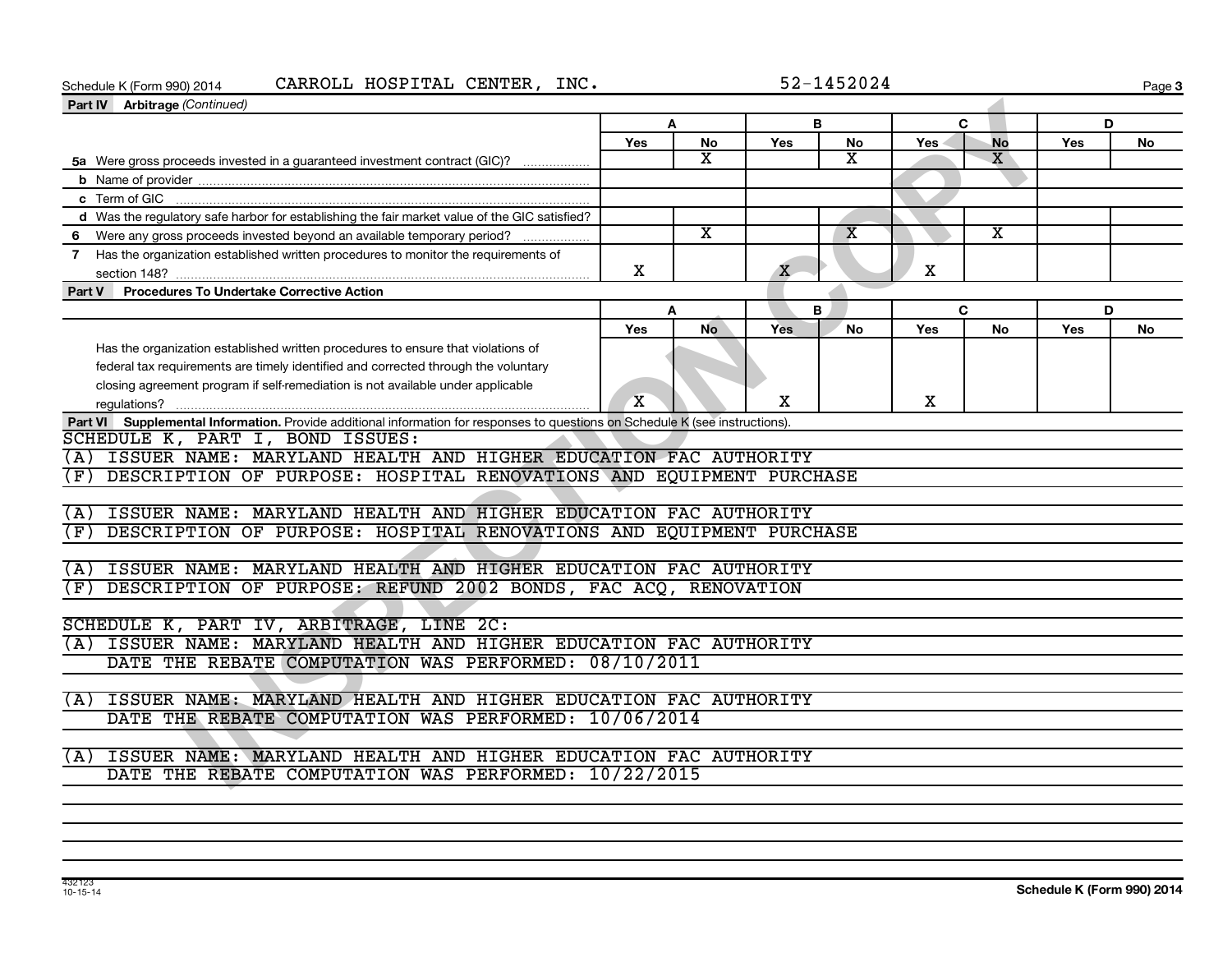| <b>SCHEDULE L</b>                                                                                             |                   | <b>Transactions With Interested Persons</b>                                                                                        |                              |               |                                    |  |                                |     |                      |                                       | OMB No. 1545-0047                          |       |                                      |
|---------------------------------------------------------------------------------------------------------------|-------------------|------------------------------------------------------------------------------------------------------------------------------------|------------------------------|---------------|------------------------------------|--|--------------------------------|-----|----------------------|---------------------------------------|--------------------------------------------|-------|--------------------------------------|
| (Form 990 or 990-EZ)                                                                                          |                   | Complete if the organization answered "Yes" on Form 990, Part IV, line 25a, 25b, 26, 27, 28a,                                      |                              |               |                                    |  |                                |     |                      |                                       |                                            |       |                                      |
|                                                                                                               |                   | 28b, or 28c, or Form 990-EZ, Part V, line 38a or 40b.                                                                              |                              |               | Attach to Form 990 or Form 990-EZ. |  |                                |     |                      |                                       |                                            |       |                                      |
| Department of the Treasury<br>Internal Revenue Service                                                        |                   | Information about Schedule L (Form 990 or 990-EZ) and its instructions is at www.irs.gov/form990.                                  |                              |               |                                    |  |                                |     |                      |                                       | <b>Open To Public</b><br><b>Inspection</b> |       |                                      |
| Name of the organization                                                                                      |                   |                                                                                                                                    |                              |               |                                    |  |                                |     |                      | <b>Employer identification number</b> |                                            |       |                                      |
|                                                                                                               |                   | CARROLL HOSPITAL CENTER, INC.                                                                                                      |                              |               |                                    |  |                                |     |                      | 52-1452024                            |                                            |       |                                      |
| Part I                                                                                                        |                   | Excess Benefit Transactions (section 501(c)(3), section 501(c)(4), and 501(c)(29) organizations only).                             |                              |               |                                    |  |                                |     |                      |                                       |                                            |       |                                      |
|                                                                                                               |                   | Complete if the organization answered "Yes" on Form 990, Part IV, line 25a or 25b, or Form 990-EZ, Part V, line 40b.               |                              |               |                                    |  |                                |     |                      |                                       |                                            |       |                                      |
| 1.<br>(a) Name of disqualified person                                                                         |                   | (b) Relationship between disqualified<br>person and organization                                                                   |                              |               |                                    |  | (c) Description of transaction |     |                      |                                       |                                            |       | (d) Corrected?                       |
|                                                                                                               |                   |                                                                                                                                    |                              |               |                                    |  |                                |     |                      |                                       |                                            | Yes   | No                                   |
|                                                                                                               |                   |                                                                                                                                    |                              |               |                                    |  |                                |     |                      |                                       |                                            |       |                                      |
|                                                                                                               |                   |                                                                                                                                    |                              |               |                                    |  |                                |     |                      |                                       |                                            |       |                                      |
|                                                                                                               |                   |                                                                                                                                    |                              |               |                                    |  |                                |     |                      |                                       |                                            |       |                                      |
|                                                                                                               |                   |                                                                                                                                    |                              |               |                                    |  |                                |     |                      |                                       |                                            |       |                                      |
|                                                                                                               |                   |                                                                                                                                    |                              |               |                                    |  |                                |     |                      |                                       |                                            |       |                                      |
| 2 Enter the amount of tax incurred by the organization managers or disqualified persons during the year under |                   |                                                                                                                                    |                              |               |                                    |  |                                |     |                      |                                       |                                            |       |                                      |
| section 4958                                                                                                  |                   |                                                                                                                                    |                              |               |                                    |  |                                |     |                      |                                       |                                            |       |                                      |
|                                                                                                               |                   |                                                                                                                                    |                              |               |                                    |  |                                |     |                      |                                       |                                            |       |                                      |
| Part II                                                                                                       |                   | Loans to and/or From Interested Persons.                                                                                           |                              |               |                                    |  |                                |     |                      |                                       |                                            |       |                                      |
|                                                                                                               |                   | Complete if the organization answered "Yes" on Form 990-EZ, Part V, line 38a or Form 990, Part IV, line 26; or if the organization |                              |               |                                    |  |                                |     |                      |                                       |                                            |       |                                      |
|                                                                                                               |                   | reported an amount on Form 990, Part X, line 5, 6, or 22.                                                                          |                              |               |                                    |  |                                |     |                      |                                       |                                            |       |                                      |
| (a) Name of                                                                                                   | (b) Relationship  | (c) Purpose                                                                                                                        | $(d)$ Loan to or<br>from the |               | (e) Original                       |  | √(f) Balance due               |     | $(g)$ In<br>default? |                                       | <b>(h)</b> Approved<br>`by board or        |       | (i) Written<br>agreement?            |
| interested person                                                                                             | with organization | of loan                                                                                                                            |                              | organization? | principal amount                   |  |                                |     |                      | committee?                            |                                            |       |                                      |
|                                                                                                               |                   |                                                                                                                                    | To                           | From          |                                    |  |                                | Yes | <b>No</b>            | Yes l                                 | No.                                        | Yes I | No                                   |
|                                                                                                               |                   |                                                                                                                                    |                              |               |                                    |  |                                |     |                      |                                       |                                            |       |                                      |
|                                                                                                               |                   |                                                                                                                                    |                              |               |                                    |  |                                |     |                      |                                       |                                            |       |                                      |
|                                                                                                               |                   |                                                                                                                                    |                              |               |                                    |  |                                |     |                      |                                       |                                            |       |                                      |
|                                                                                                               |                   |                                                                                                                                    |                              |               |                                    |  |                                |     |                      |                                       |                                            |       |                                      |
|                                                                                                               |                   |                                                                                                                                    |                              |               |                                    |  |                                |     |                      |                                       |                                            |       |                                      |
|                                                                                                               |                   |                                                                                                                                    |                              |               |                                    |  |                                |     |                      |                                       |                                            |       |                                      |
|                                                                                                               |                   |                                                                                                                                    |                              |               |                                    |  |                                |     |                      |                                       |                                            |       |                                      |
|                                                                                                               |                   |                                                                                                                                    |                              |               |                                    |  |                                |     |                      |                                       |                                            |       |                                      |
| Total                                                                                                         |                   |                                                                                                                                    |                              |               | $\blacktriangleright$ \$           |  |                                |     |                      |                                       |                                            |       |                                      |
| Part III                                                                                                      |                   | <b>Grants or Assistance Benefiting Interested Persons.</b>                                                                         |                              |               |                                    |  |                                |     |                      |                                       |                                            |       |                                      |
|                                                                                                               |                   | Complete if the organization answered "Yes" on Form 990, Part IV, line 27.                                                         |                              |               |                                    |  |                                |     |                      |                                       |                                            |       |                                      |
| (a) Name of interested person                                                                                 |                   | (b) Relationship between                                                                                                           |                              |               | (c) Amount of                      |  | (d) Type of                    |     |                      |                                       | (e) Purpose of                             |       |                                      |
|                                                                                                               |                   | interested person and                                                                                                              |                              |               | assistance                         |  | assistance                     |     |                      |                                       | assistance                                 |       |                                      |
|                                                                                                               |                   | the organization                                                                                                                   |                              |               |                                    |  |                                |     |                      |                                       |                                            |       |                                      |
|                                                                                                               |                   |                                                                                                                                    |                              |               |                                    |  |                                |     |                      |                                       |                                            |       |                                      |
|                                                                                                               |                   |                                                                                                                                    |                              |               |                                    |  |                                |     |                      |                                       |                                            |       |                                      |
|                                                                                                               |                   |                                                                                                                                    |                              |               |                                    |  |                                |     |                      |                                       |                                            |       |                                      |
|                                                                                                               |                   |                                                                                                                                    |                              |               |                                    |  |                                |     |                      |                                       |                                            |       |                                      |
|                                                                                                               |                   |                                                                                                                                    |                              |               |                                    |  |                                |     |                      |                                       |                                            |       |                                      |
|                                                                                                               |                   |                                                                                                                                    |                              |               |                                    |  |                                |     |                      |                                       |                                            |       |                                      |
|                                                                                                               |                   |                                                                                                                                    |                              |               |                                    |  |                                |     |                      |                                       |                                            |       |                                      |
|                                                                                                               |                   |                                                                                                                                    |                              |               |                                    |  |                                |     |                      |                                       |                                            |       |                                      |
|                                                                                                               |                   |                                                                                                                                    |                              |               |                                    |  |                                |     |                      |                                       |                                            |       |                                      |
| LHA For Paperwork Reduction Act Notice, see the Instructions for Form 990 or 990-EZ.                          |                   |                                                                                                                                    |                              |               |                                    |  |                                |     |                      |                                       |                                            |       | Schedule L (Form 990 or 990-EZ) 2014 |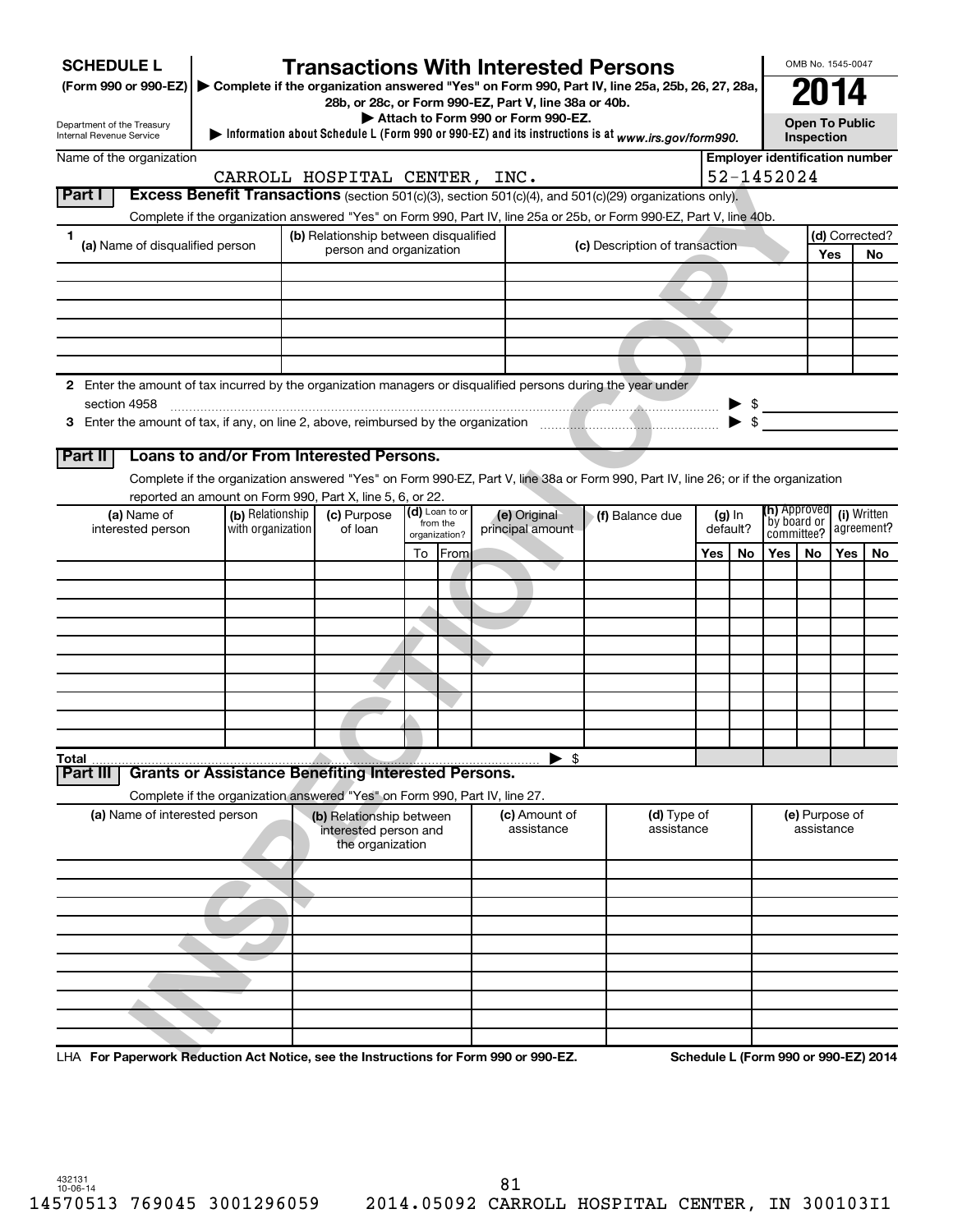Complete if the organization answered "Yes" on Form 990, Part IV, line 28a, 28b, or 28c.

| (a) Name of interested person                                                               | (b) Relationship between interested<br>person and the organization | (c) Amount of<br>transaction | (d) Description of<br>transaction          | (e) Sharing of<br>organization's<br>revenues? |                             |
|---------------------------------------------------------------------------------------------|--------------------------------------------------------------------|------------------------------|--------------------------------------------|-----------------------------------------------|-----------------------------|
|                                                                                             |                                                                    |                              |                                            | Yes                                           | No                          |
| <b>HEATHER GREEN</b>                                                                        | DAUGHTER OF AN OFFI                                                |                              | 62,616. EMPLOYEE OF                        |                                               | $\overline{\mathbf{X}}$     |
| <b>CHELSEA BEAUVAIS</b>                                                                     | DAUGHTER OF AN OFFI                                                |                              | 38,600. EMPLOYEE<br>$\overline{\text{OF}}$ |                                               | $\overline{\textbf{x}}$     |
| ROBERT J. BEAUVAIS                                                                          | SON-IN-LAW OF AN<br>OF                                             |                              | 65,336. EMPLOYEE<br>QF                     |                                               | $\overline{\text{X}}$       |
| RANDY C GREEN JR                                                                            | SON-IN-LAW OF<br>OF<br>AN                                          |                              | 78, 208. EMPLOYEE<br>QF                    |                                               | $\overline{\textbf{x}}$     |
| SOMMER DORSEY                                                                               | <b>STEP DAUGHTER</b><br>$\overline{A}$<br>OF                       |                              | 30,107. EMPLOYEE OF                        |                                               | $\overline{\textnormal{x}}$ |
| JOHN A STEERS MD PA                                                                         | BUSINESS OWNED BY A                                                |                              | 581,740. INDEPENDENT                       |                                               | $\overline{\textbf{x}}$     |
| <b>JOHN A STEERS</b>                                                                        | <b>BOARD MEMBER</b>                                                |                              | 106,015.RENT OF SUI                        |                                               | $\overline{\text{x}}$       |
| VASCULAR AND CARDIOTHORACIBUSINESS OWNED BY A                                               |                                                                    |                              | 96,744.MEDICAL SER                         |                                               | $\overline{\textbf{x}}$     |
| <b>JOHN A STEERS MD PA</b>                                                                  | <b>BUSINESS OWNED BY A</b>                                         |                              | 67,740.ED ON CALL                          |                                               | $\overline{\text{x}}$       |
| <b>JOYCE VANSANT</b>                                                                        | SPOUSE OF A BOARD M                                                |                              | 25,420. EMPLOYEE OF                        |                                               | $\overline{\textbf{x}}$     |
| Part V  <br><b>Supplemental Information</b>                                                 |                                                                    |                              |                                            |                                               |                             |
| Provide additional information for responses to questions on Schedule L (see instructions). |                                                                    |                              |                                            |                                               |                             |
| SCH L, PART IV, BUSINESS TRANSACTIONS INVOLVING INTERESTED PERSONS:                         |                                                                    |                              |                                            |                                               |                             |
| NAME OF PERSON: HEATHER GREEN<br>(A)                                                        |                                                                    |                              |                                            |                                               |                             |
| RELATIONSHIP BETWEEN INTERESTED PERSON AND ORGANIZATION:<br>(B)                             |                                                                    |                              |                                            |                                               |                             |
| DAUGHTER OF AN OFFICER, LESLIE SIMMONS                                                      |                                                                    |                              |                                            |                                               |                             |
| DESCRIPTION OF TRANSACTION: EMPLOYEE OF THE HOSPITAL<br>(D)                                 |                                                                    |                              |                                            |                                               |                             |
|                                                                                             |                                                                    |                              |                                            |                                               |                             |
| NAME OF PERSON: CHELSEA BEAUVAIS<br>(A)                                                     |                                                                    |                              |                                            |                                               |                             |
| RELATIONSHIP BETWEEN INTERESTED PERSON AND ORGANIZATION:<br>(B)                             |                                                                    |                              |                                            |                                               |                             |
| DAUGHTER OF AN OFFICER, LESLIE SIMMONS                                                      |                                                                    |                              |                                            |                                               |                             |
| DESCRIPTION OF TRANSACTION: EMPLOYEE OF THE HOSPITAL<br>(D)                                 |                                                                    |                              |                                            |                                               |                             |
|                                                                                             |                                                                    |                              |                                            |                                               |                             |
| (A) NAME OF PERSON: ROBERT J. BEAUVAIS                                                      |                                                                    |                              |                                            |                                               |                             |
| (B) RELATIONSHIP BETWEEN INTERESTED PERSON AND ORGANIZATION:                                |                                                                    |                              |                                            |                                               |                             |
| SON-IN-LAW OF AN OFFICER, LESLIE SIMMONS                                                    |                                                                    |                              |                                            |                                               |                             |
| (D) DESCRIPTION OF TRANSACTION: EMPLOYEE OF THE HOSPITAL                                    |                                                                    |                              |                                            |                                               |                             |
|                                                                                             |                                                                    |                              |                                            |                                               |                             |
| (A) NAME OF PERSON: RANDY C GREEN JR                                                        |                                                                    |                              |                                            |                                               |                             |
| (B) RELATIONSHIP BETWEEN INTERESTED PERSON AND ORGANIZATION:                                |                                                                    |                              |                                            |                                               |                             |

(B) RELATIONSHIP BETWEEN INTERESTED PERSON AND ORGANIZATION:

SON-IN-LAW OF AN OFFICER, LESLIE SIMMONS

(D) DESCRIPTION OF TRANSACTION: EMPLOYEE OF THE HOSPITAL

432132 10-06-14

**Schedule L (Form 990 or 990-EZ) 2014**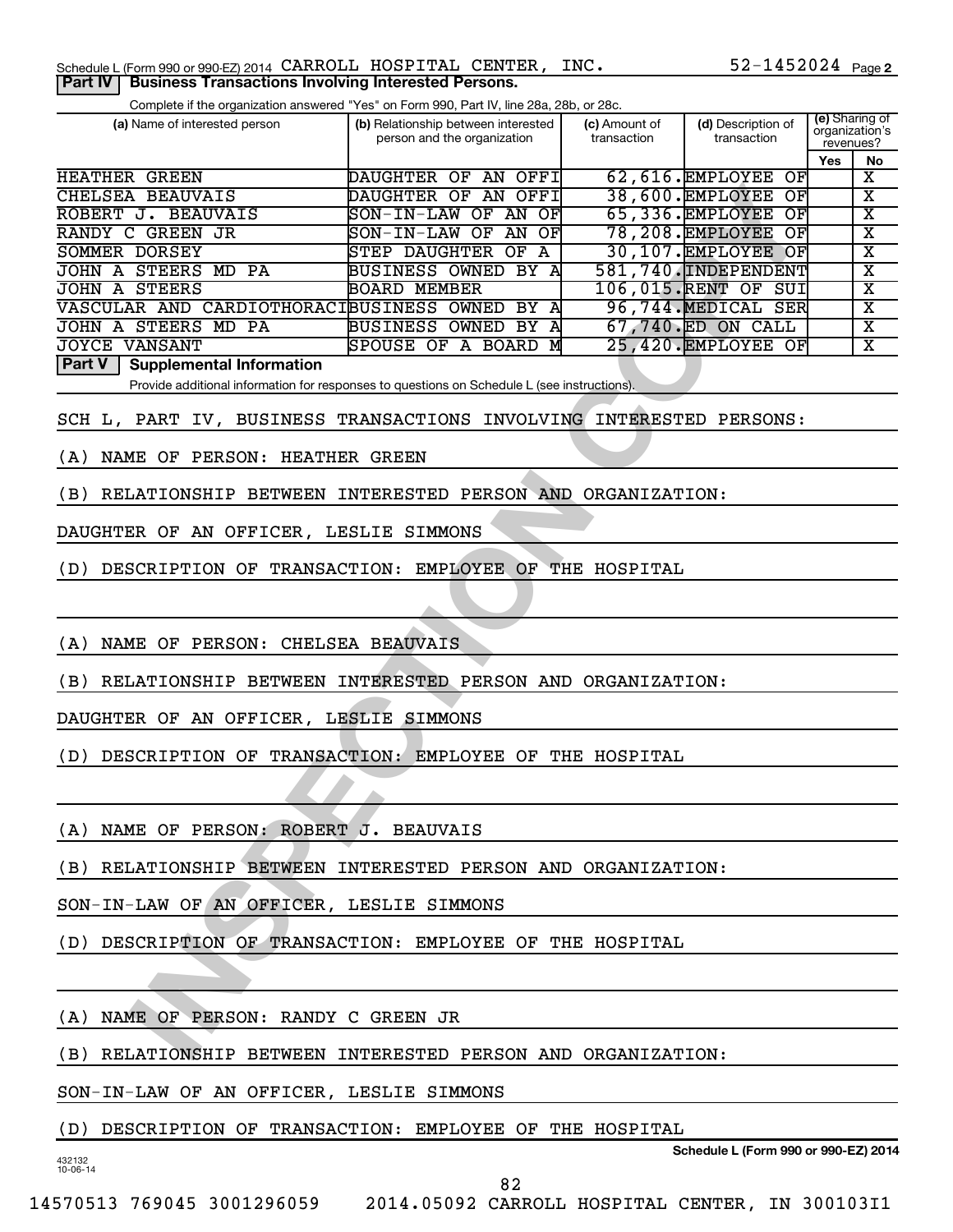**Part V Supplemental Information**

Complete this part to provide additional information for responses to questions on Schedule L (see instructions).

### (A) NAME OF PERSON: SOMMER DORSEY

(B) RELATIONSHIP BETWEEN INTERESTED PERSON AND ORGANIZATION:

STEP DAUGHTER OF A KEY EMPLOYEE, SHARON GOMEZ-SANDERS

(D) DESCRIPTION OF TRANSACTION: EMPLOYEE OF THE HOSPITAL

(A) NAME OF PERSON: JOHN A STEERS MD PA

(B) RELATIONSHIP BETWEEN INTERESTED PERSON AND ORGANIZATION:

BUSINESS OWNED BY A BOARD MEMBER JOHN STEERS

**INTERNATION INTERESTED PERSON AND ORGANIZATION:**<br>
INTERNATIONS OF A KEY EMPLOYEE, SHARON GOMEZ-SAMDERS<br>
SCRIPTION OF TRANSACTION: EMPLOYEE OF THE HOSPITAL<br>
INTERNATION COPY TRANSACTION: EMPLOYEE OF THE HOSPITAL<br>
IS ON THE (D) DESCRIPTION OF TRANSACTION: INDEPENDENT CONTRACTOR WITH CARROLL

HEALTH GROUP

(A) NAME OF PERSON: JOHN A STEERS

(D) DESCRIPTION OF TRANSACTION: RENT OF SUITE

(A) NAME OF INTERESTED PERSON:

VASCULAR AND CARDIOTHORACIC ASSOCIATES OF MARYLAND

(B) RELATIONSHIP BETWEEN INTERESTED PERSON AND ORGANIZATION:

BUSINESS OWNED BY A BOARD MEMBER DR SOHAILIA ALI

(D) DESCRIPTION OF TRANSACTION: MEDICAL SERVICES

(A) NAME OF PERSON: JOHN A STEERS MD PA

(B) RELATIONSHIP BETWEEN INTERESTED PERSON AND ORGANIZATION:

BUSINESS OWNED BY A BOARD MEMBER JOHN STEERS

(D) DESCRIPTION OF TRANSACTION: ED ON CALL - HOSPITAL

### (A) NAME OF PERSON: JOYCE VANSANT

432461 05-01-14

(B) RELATIONSHIP BETWEEN INTERESTED PERSON AND ORGANIZATION:

**Schedule L (Form 990 or 990-EZ)**

14570513 769045 3001296059 2014.05092 CARROLL HOSPITAL CENTER, IN 300103I1

83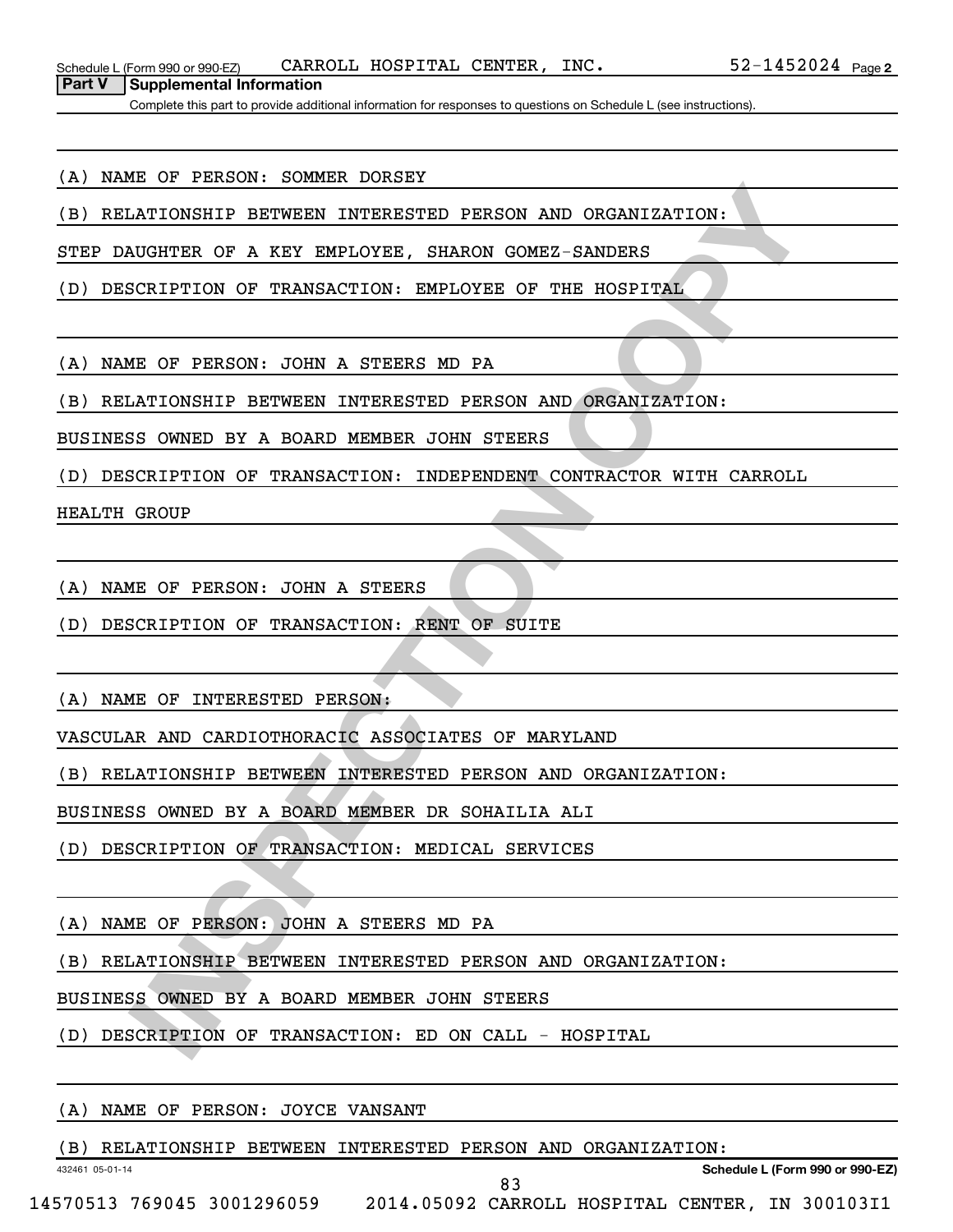Complete this part to provide additional information for responses to questions on Schedule L (see instructions).

## SPOUSE OF A BOARD MEMBER LARRY VAN SANT SR

## (D) DESCRIPTION OF TRANSACTION: EMPLOYEE OF THE HOSPITAL/FOUNDATION

(A) NAME OF PERSON: AMANDA VETTER

(B) RELATIONSHIP BETWEEN INTERESTED PERSON AND ORGANIZATION:

DAUGHTER OF A BOARD MEMBER JOHN STEERS

(C) AMOUNT OF TRANSACTION \$ 52,941.

**INSPECTIONS AN EXAMPLE INTERESTED PERSON AND ORGANIZATIONS:**<br>
INTONSHIP BETWEEN INTERESTED PERSON AND ORGANIZATION:<br>
INTON OF TRANSACTION \$ 52,941.<br>
SCRIPTION OF TRANSACTION: EMPLOYEE OF HOSPITAL/FOUNDATION<br>
ARING OF ORGA (D) DESCRIPTION OF TRANSACTION: EMPLOYEE OF HOSPITAL/FOUNDATION

(E) SHARING OF ORGANIZATION REVENUES? = NO

432461 05-01-14

$$
30010311
$$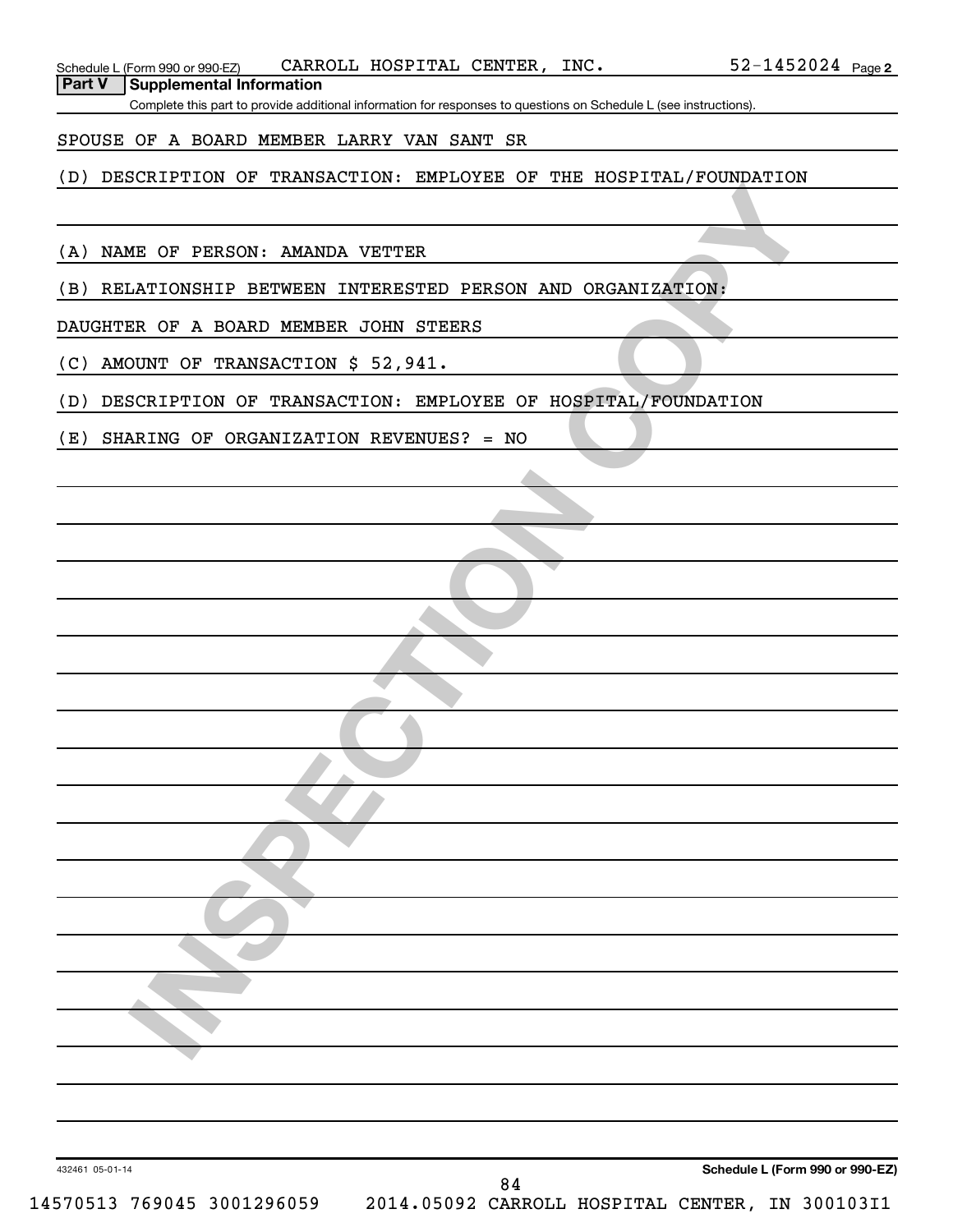30, PART I, LINE 1, DESCRIPTION OF ORGANIZATION MISSION:<br>THE MAINTAINING THEIR HEALTH AND WELL-BEING. AT CARNOLL<br>LICENTER, WE OFFIR AN UNCOMPROMISING COMMITMENT TO THE HIGHEST<br>FRAME COPY TRALIT CARE IN OUR COMMUNITIES.<br>THA OMB No. 1545-0047 Department of the Treasury Internal Revenue Service 432211 08-27-14 Information about Schedule O (Form 990 or 990-EZ) and its instructions is at www.irs.gov/form990. **Complete to provide information for responses to specific questions on Form 990 or 990-EZ or to provide any additional information. | Attach to Form 990 or 990-EZ. (Form 990 or 990-EZ) Open to Public Inspection Employer identification number** LHA For Paperwork Reduction Act Notice, see the Instructions for Form 990 or 990-EZ. Schedule O (Form 990 or 990-EZ) (2014) Name of the organization SCHEDULE O **Supplemental Information to Form 990 or 990-EZ 2014** CARROLL HOSPITAL CENTER, INC. 52-1452024 FORM 990, PART I, LINE 1, DESCRIPTION OF ORGANIZATION MISSION: GUIDANCE IN MAINTAINING THEIR HEALTH AND WELL-BEING. AT CARROLL HOSPITAL CENTER, WE OFFER AN UNCOMPROMISING COMMITMENT TO THE HIGHEST QUALITY HEALTH CARE EXPERIENCE FOR PEOPLE IN ALL STAGES OF LIFE. WE ARE THE HEART OF HEALTH CARE IN OUR COMMUNITIES. FORM 990, PART III, LINE 1, DESCRIPTION OF ORGANIZATION MISSION: EXPERIENCE FOR PEOPLE IN ALL STAGES OF LIFE. WE ARE THE HEART OF HEALTH CARE IN OUR COMMUNITIES. FORM 990, PART III, LINE 4A, PROGRAM SERVICE ACCOMPLISHMENTS: VISITS LAST YEAR. THE HOSPITAL PARTICIPATES IN MEDICARE AND MEDICAID PROGRAMS, HAS A GOVERNING BODY COMPRISED OF INDEPENDENT PERSONS REPRESENTATIVE OF THE COMMUNITY, ALL FINANCIAL SURPLUSES THE HOSPITAL GENERATES ARE USED EXCLUSIVELY TO FURTHER THE CHARITABLE PURPOSES OF THE ORGANIZATION AND ITS MEDICAL STAFF IS OPEN TO ALL QUALIFIED PHYSICIANS IN THE AREA. AS THE ONLY HOSPITAL IN CARROLL COUNTY, WE OFFER OUR COMMUNITY A FULL ARRAY OF SERVICES INCLUDING, EMERGENCY SERVICES, COMPREHENSIVE CANCER CARE, PEDIATRICS, MATERNITY, GERIATRICS, THE LATEST MINIMALLY INVASIVE SURGICAL PROCEDURES AND ADVANCED TOTAL AND PARTIAL JOINT REPLACEMENT PROCEDURES. IN THE YEAR ENDING JUNE 2015, CARROLL HOSPITAL CENTER RECORDED 14,813 INPATIENT ADMISSIONS AND OBSERVATION STAY CASES, 1,079 BIRTHS AND 7,676 SURGICAL PROCEDURES, ALL CONTRIBUTING TO A TOTAL OF 181,671 PATIENT ENCOUNTERS FOR THE PERIOD. IN LINE WITH OUR MISSION-"OUR COMMUNITIES EXPECT AND DESERVE SUPERIOR MEDICAL TREATMENT, COMPASSIONATE CARE, AND EXPERT GUIDANCE IN 85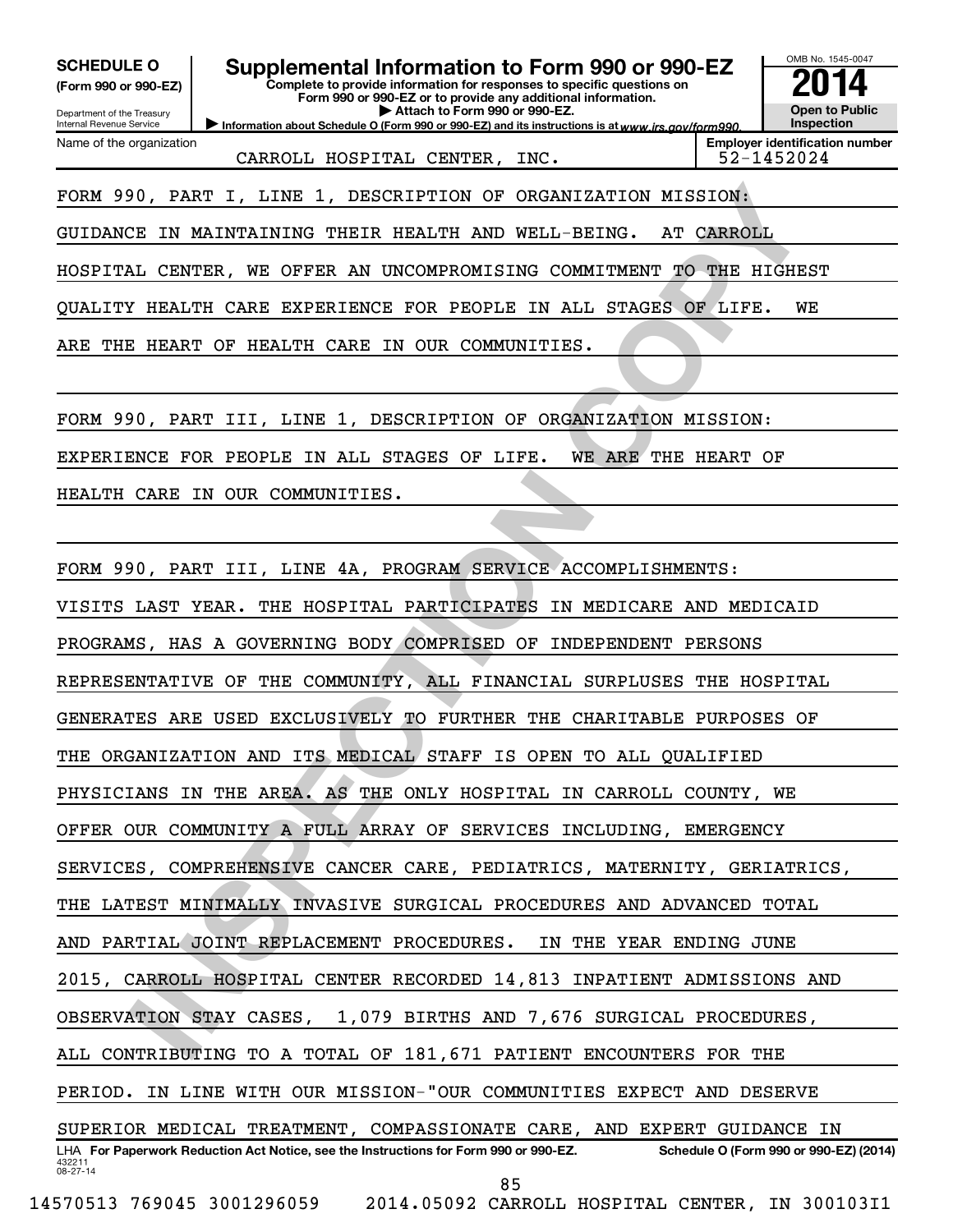| Schedule O (Form 990 or 990-EZ) (2014)                                      | Page 2                                              |
|-----------------------------------------------------------------------------|-----------------------------------------------------|
| Name of the organization<br>CARROLL HOSPITAL CENTER, INC.                   | <b>Employer identification number</b><br>52-1452024 |
| MAINTAINING THEIR HEALTH AND WELL-BEING. AT CARROLL HOSPITAL CENTER,        |                                                     |
| WE OFFER AN UNCOMPROMISING COMMITMENT TO THE HIGHEST QUALITY HEALTH         |                                                     |
| CARE EXPERIENCE FOR PEOPLE IN ALL STAGES OF LIFE. WE ARE THE HEART OF       |                                                     |
| HEALTH CARE IN OUR COMMUNITIES." - THE HOSPITAL ALSO PROVIDES PLANNED       |                                                     |
| COMMUNITY BENEFIT ACTIVITIES TO IMPROVE ACCESS TO HEALTH CARE AND           |                                                     |
| IMPROVE THE OVERALL HEALTH OF OUR COMMUNITY. OUR MISSION IS PURSUED IN      |                                                     |
| COLLABORATION WITH OUR RELATED ORGANIZATIONS: CARROLL COUNTY HEALTH         |                                                     |
| SERVICES, CARROLL HOSPICE, THE PARTNERSHIP FOR A HEALTHIER CARROLL          |                                                     |
| COUNTY (OUR COMMUNITY ADVOCACY ARM), AND THE CARROLL HOSPITAL CENTER        |                                                     |
| FOUNDATION (ALSO LISTED IN PART VI). FOR MORE INFORMATION ON THESE          |                                                     |
| SUBSIDIARIES, PLEASE SEE THEIR INDIVIDUAL FORMS 990.                        |                                                     |
|                                                                             |                                                     |
| FORM 990, PART VI, SECTION A, LINE 2:                                       |                                                     |
| MIRIAM BECK AND JEFF WOTHERS HAVE A MOTHER-N-LAW/SON-N-LAW RELATIONSHIP.    |                                                     |
|                                                                             |                                                     |
| FORM 990, PART VI, SECTION A, LINE 4:                                       |                                                     |
| THE ORGANIZATION HAD THE BYLAWS RESTATED AFTER THE MERGER WITH LIFEBRIDGE   |                                                     |
| HEALTH INC.                                                                 |                                                     |
|                                                                             |                                                     |
| FORM 990, PART VI, SECTION B, LINE 11:                                      |                                                     |
| THE HOSPITAL'S FORM 990 IS REVIEWED IN DETAIL BETWEEN THE PREPARER, AN      |                                                     |
| OUTSIDE ACCOUNTING FIRM, AND THE FINANCE DEPARTMENT OF THE HOSPITAL. A COPY |                                                     |
| OF THE DRAFT FORM 990 IS PRESENTED TO THE HOSPITAL'S RISK, AUDIT AND        |                                                     |
| COMPLIANCE ("RAC") COMMITTEE, AT WHICH TIME RAC COMMITTEE MEMBERS MAY ASK   |                                                     |
| ANY QUESTIONS OR PROVIDE COMMENTS REGARDING THE DRAFT FORM 990. PRIOR TO    |                                                     |

432212 08-27-14 **Schedule O (Form 990 or 990-EZ) (2014)** THE HOSPITAL'S FORM 990 IS REVIEWED IN DETAIL BETWEEN THE PREPARER, AN OUTSIDE ACCOUNTING FIRM, AND THE FINANCE DEPARTMENT OF THE HOSPITAL. A COPY OF THE DRAFT FORM 990 IS PRESENTED TO THE HOSPITAL'S RISK, AUDIT AND COMPLIANCE ("RAC") COMMITTEE, AT WHICH TIME RAC COMMITTEE MEMBERS MAY ASK ANY QUESTIONS OR PROVIDE COMMENTS REGARDING THE DRAFT FORM 990. PRIOR TO FILING THE FORM 990, THE HOSPITAL PROVIDES A COPY OF THE FORM 990 TO EACH MEMBER OF THE BOARD OF DIRECTORS FOR THEIR REVIEW, QUESTIONS, AND COMMENTS, WHICH FEEDBACK IS THEN INCORPORATED INTO THE FILED FORM 990. 14570513 769045 3001296059 2014.05092 CARROLL HOSPITAL CENTER, IN 300103I1 86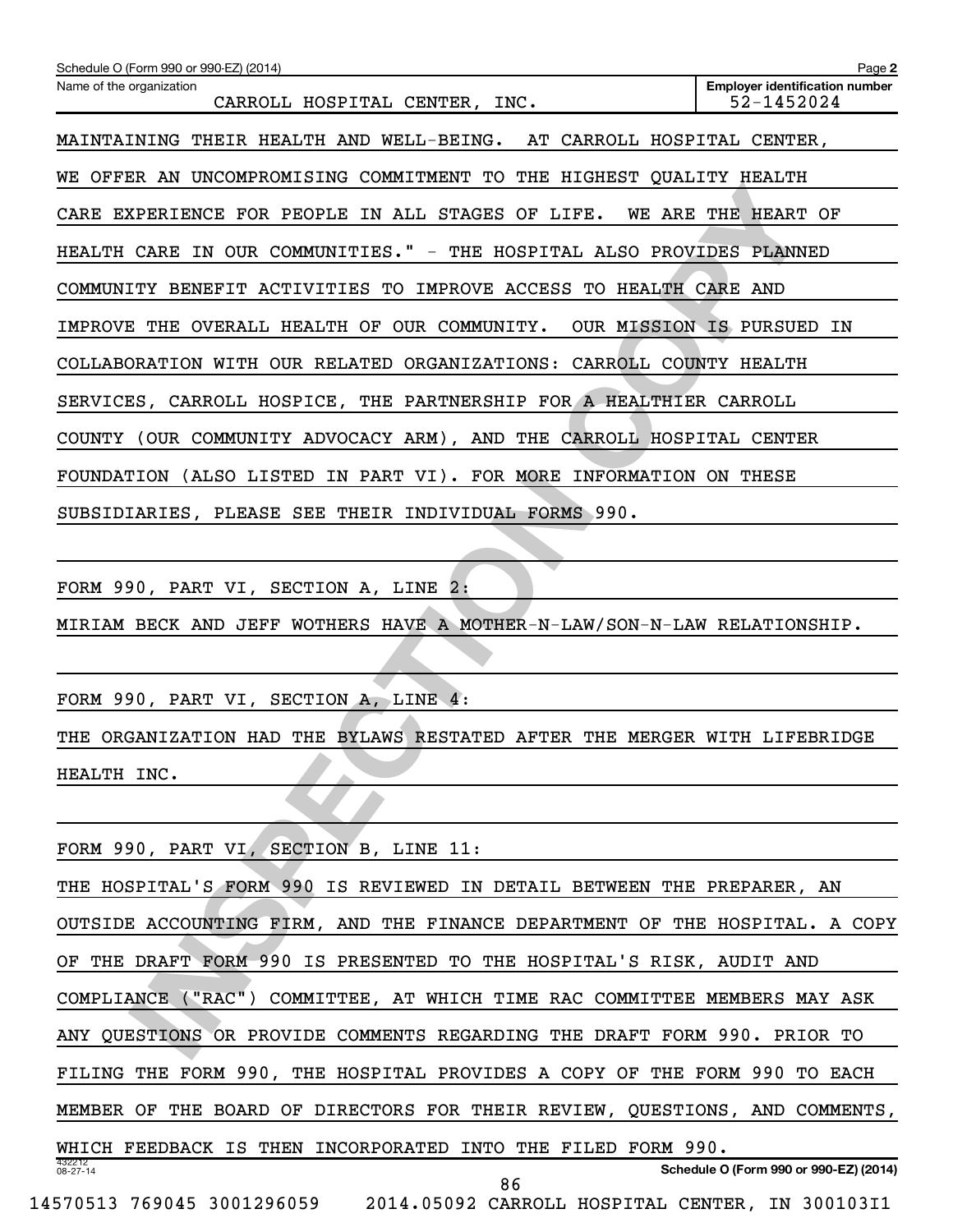| Schedule O (Form 990 or 990-EZ) (2014) | Page $\square$                        |
|----------------------------------------|---------------------------------------|
| Name of the organization               | <b>Emplover identification number</b> |
| INC.<br>CARROLL HOSPITAL CENTER,       | 52-1452024                            |

**INCORPENDION CONTENDING CONFIDENTIAL CENTER AND INDIRECT OF INFERENT POLICY APPLIES TO CARROLL HOSPITAL CENTER AND TAD INDIRECT SUSSIDIARIES AND PARENT ORGANIZATION, REVIEW OF AND INDIRECT SUSSIDIARIES AND PARENT ORGANIZA** FORM 990, PART VI, SECTION B, LINE 12C: THE CONFLICT OF INTEREST POLICY APPLIES TO CARROLL HOSPITAL CENTER AND ITS DIRECT AND INDIRECT SUBSIDIARIES AND PARENT ORGANIZATION. REVIEW OF DISCLOSURE STATEMENTS/REPORT TO THE BOARD. THE CHIEF EXECUTIVE OFFICER OF THE HOSPITAL ORGANIZATION, THE GOVERNANCE COMMITTEE AND THE CORPORATE COMPLIANCE OFFICER SHALL REVIEW THE MATTERS DISCLOSED IN THE DISCLOSURE STATEMENTS AND SHALL SUBMIT TO THE HOSPITAL ORGANIZATION'S BOARD OF DIRECTORS AN ANNUAL SUMMARY OR SPREADSHEET OF THE DISCLOSURES AND HIS OR HER RECOMMENDATION FOR THE RESOLUTION OF ANY CONFLICTS DISCLOSED. IN FORMULATING RECOMMENDATIONS, THE CHIEF EXECUTIVE OFFICER SHALL CONSULT WITH APPROPRIATE OFFICERS OF THE HOSPITAL ORGANIZATION AND COUNSEL AS NECESSARY. THE BOARD OF DIRECTORS OF THE HOSPITAL ORGANIZATION, ACTING IN THE BEST INTERESTS OF THE HOSPITAL ORGANIZATION, SHALL HAVE SOLE DISCRETION TO MAKE ALL FINAL DECISIONS REGARDING CONFLICTS OF INTEREST, OTHER THAN THOSE REGARDING GIFTS TO HOSPITAL ORGANIZATION EMPLOYEES WHICH SHALL BE RESOLVED BY THE APPROPRIATE SUPERVISORY EXECUTIVE.

HOWEVER, NO PERSON SHALL BE INVOLVED IN CONSIDERING THE EXISTENCE OF AN ACTUAL OR POTENTIAL CONFLICT OF INTEREST, IN THE MANAGEMENT AND OVERSIGHT OF A CONFLICT RELATIONSHIP, OR IN THE DETERMINATION OF DISCIPLINE FOR VIOLATIONS OF THIS POLICY, IF THAT PERSON IS A PARTY OR POTENTIAL PARTY TO THAT CONFLICT.

432212 08-27-14 **Schedule O (Form 990 or 990-EZ) (2014)** ALL FINAL DECISIONS REGARDING CONFLICTS OF INTEREST SHALL BE REFLECTED IN A REVISED ANNUAL SUMMARY OR SPREADSHEET OF CONFLICT DISCLOSURES WHICH WILL BE SHARED WITH EACH DIRECTOR. THE CHAIR AND VICE-CHAIR OF THE BOARD, AND ALL BOARD COMMITTEE CHAIRS, SHALL HAVE THIS REVISED SUMMARY OR SPREADSHEET 14570513 769045 3001296059 2014.05092 CARROLL HOSPITAL CENTER, IN 300103I1 87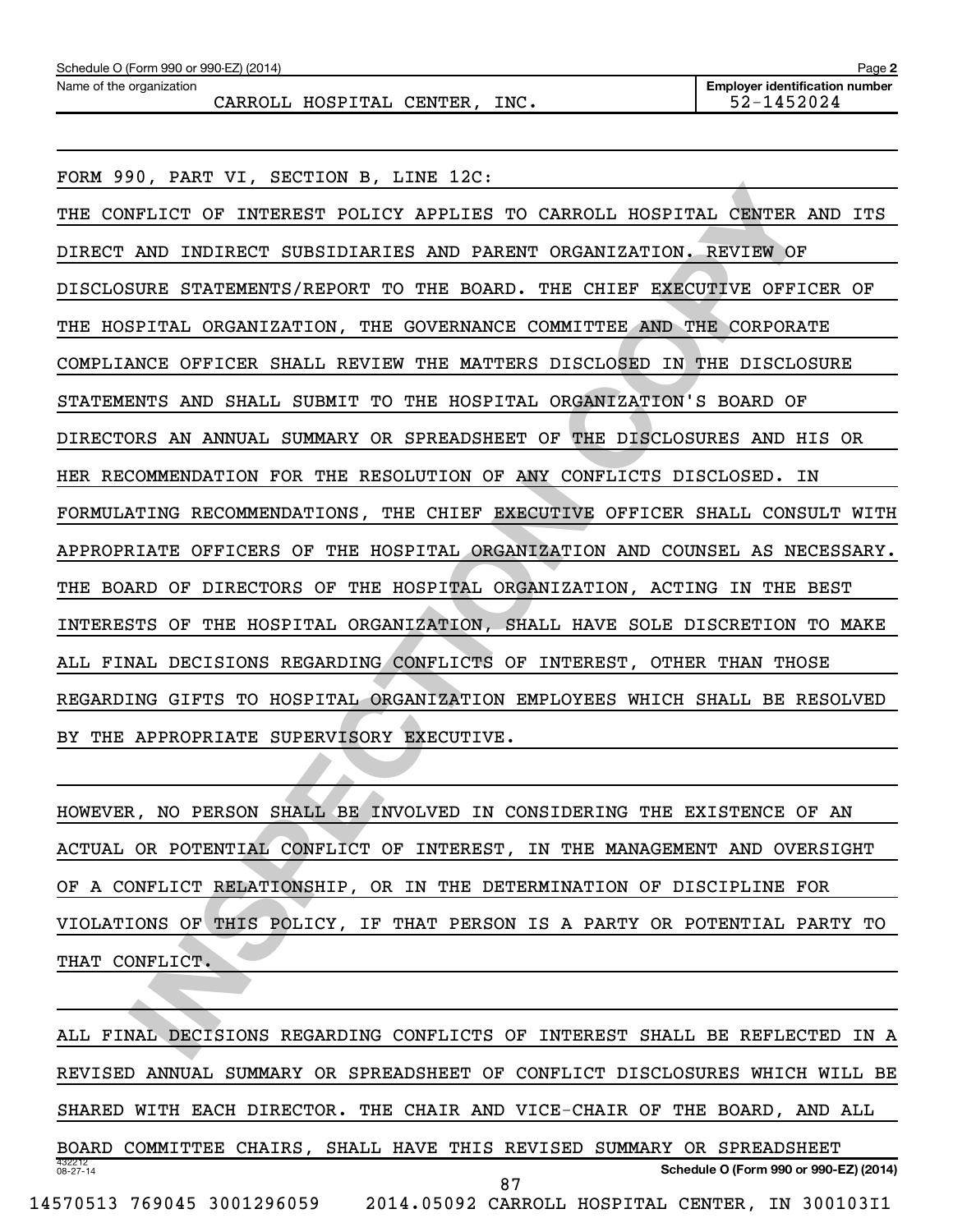| Name of the organization<br>CARROLL HOSPITAL CENTER, INC.                   | <b>Employer identification number</b><br>52-1452024 |
|-----------------------------------------------------------------------------|-----------------------------------------------------|
| AVAILABLE AT THE TIME OF ALL BOARD AND BOARD COMMITTEE MEETINGS IN CASE A   |                                                     |
| MATTER INVOLVING A POTENTIAL CONFLICT ARISES. CONFLICT OF INTEREST RECUSAL  |                                                     |
| PROCEDURE FOR BOARD MEETINGS WHENEVER A HOSPITAL ORGANIZATIONS' BOARD OR    |                                                     |
| BOARD COMMITTEE IS TO CONSIDER A TRANSACTION OR AN ARRANGEMENT WITH ANOTHER |                                                     |
| ORGANIZATION, ENTITY OR INDIVIDUAL IN WHICH OR WITH WHOM A PERSON COVERED   |                                                     |
| BY THIS POLICY HAS A RELATIONSHIP CREATING AN ACTUAL OR POTENTIAL CONFLICT  |                                                     |
| OF INTEREST, THE FOLLOWING PROCEDURES SHALL BE EMPLOYED:                    |                                                     |
|                                                                             |                                                     |
| A. THE INTERESTED PERSON MUST FULLY DISCLOSE THE ACTUAL OR POTENTIAL        |                                                     |
| CONFLICT OF INTEREST TO THE BOARD;                                          |                                                     |
|                                                                             |                                                     |
| B. THE INTERESTED PERSON SHOULD BE ASKED TO LEAVE THE MEETING DURING        |                                                     |
| DISCUSSION OF THE POTENTIAL CONFLICT AND ANY RELATED VOTES, BUT THE         |                                                     |
| INTERESTED PERSON MAY MAKE A STATEMENT OR ANSWER ANY QUESTIONS ON THE       |                                                     |
| MATTER BEFORE DEPARTING THE MEETING;                                        |                                                     |
|                                                                             |                                                     |
| C. IF APPROPRIATE, THE BOARD OR BOARD COMMITTEE MAY APPOINT A               |                                                     |
| NON-INTERESTED PERSON OR COMMITTEE TO INVESTIGATE ALTERNATIVES TO THE       |                                                     |
| PROPOSED TRANSACTION OR ARRANGEMENT;                                        |                                                     |
|                                                                             |                                                     |
| D. TO CONSIDER THE PROPOSED TRANSACTION OR ARRANGEMENT, THE BOARD MUST:     |                                                     |
|                                                                             |                                                     |
| 1. FIND, BY A MAJORITY VOTE OF DIRECTORS THEN IN OFFICE, NOT COUNTING THE   |                                                     |
| INTERESTED PERSON, THAT THE PROPOSED TRANSACTION OR ARRANGEMENT IS IN THE   |                                                     |
| HOSPITAL ORGANIZATION'S BEST INTEREST AND FOR THE HOSPITAL ORGANIZATION'S   |                                                     |
| OWN BENEFIT, IT IS FAIR AND REASONABLE, AND THAT, AFTER REASONABLE          |                                                     |
| INVESTIGATION, THE HOSPITAL ORGANIZATION CANNOT OBTAIN A MORE ADVANTAGEOUS  |                                                     |
| TRANSACTION OR ARRANGEMENT USING REASONABLE EFFORTS; AND<br>432212          |                                                     |
| $08 - 27 - 14$<br>88                                                        | Schedule O (Form 990 or 990-EZ) (2014)              |
| 14570513 769045 3001296059 2014.05092 CARROLL HOSPITAL CENTER, IN 300103I1  |                                                     |

Schedule O (Form 990 or 990-EZ) (2014)

**2**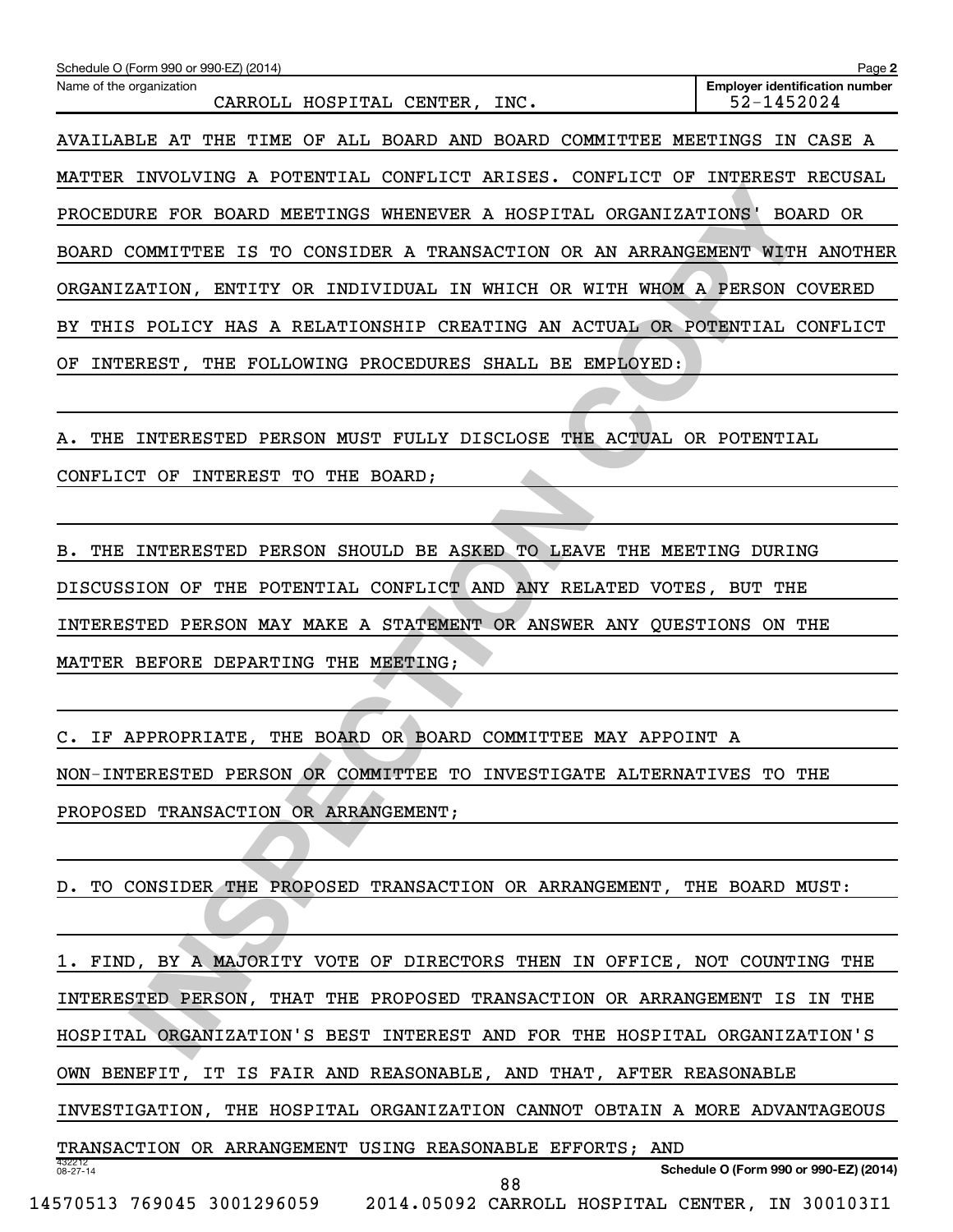CARROLL HOSPITAL CENTER, INC. 52-1452024

2. VOTE ON THE TRANSACTION OR ARRANGEMENT, APPROVAL REQUIRING A MAJORITY VOTE OF DIRECTORS THEN IN OFFICE, NOT COUNTING THE INTERESTED PERSON.

**INSPECTION THE INTERFECT OF THE PROPORTING COPYTIME INTERFECT AND A RESPONSE ON THE TRIP PROPORTING THE TRIP CONFLICT (3) THE BOARD'S FRAME OF THE PERSON DISCLOSING THE TRIP ONCE THE SECOND INCLUDE (1) THE NAME OF THE CON** 432212 08-27-14 **Schedule O (Form 990 or 990-EZ) (2014)** E. THE MINUTES SHOULD INCLUDE: (1) THE NAME OF THE PERSON DISCLOSING THE CONFLICT OF INTEREST AND A DESCRIPTION OF THE CONFLICT; (2) THE BOARD'S DETERMINATION OF WHETHER THERE IS A CONFLICT; (3) THE NAMES AND VOTES OF PERSONS PRESENT FOR THE DISCUSSIONS AND VOTES RELATING TO THE TRANSACTION OR ARRANGEMENT; AND (4) THE CONTENT OF THOSE DISCUSSIONS INCLUDING THE BOARD'S DETERMINATION OF WHETHER OR NOT THE TRANSACTION OR ARRANGEMENT IS IN THE HOSPITAL ORGANIZATION'S BEST INTEREST, FAIR AND REASONABLE, AND THE BEST REASONABLY AVAILABLE ALTERNATIVE ONGOING DUTY TO DISCLOSE ONE'S OWN OR OTHERS' CONFLICTS OF INTEREST. AS AN ACTUAL OR POTENTIAL CONFLICT OF INTEREST CAN ARISE AT ANY TIME, ANY ACTUAL OR POTENTIAL CONFLICT MUST BE DISCLOSED PROMPTLY IN WRITING BY USE OF A SUPPLEMENTAL DISCLOSURE STATEMENT, AS SOON AS ITS EXISTENCE IS OR SHOULD BE KNOWN. IF A PERSON IS IN DOUBT ABOUT A SITUATION, THE PERSON SHOULD CONSULT WITH THE CHIEF EXECUTIVE OFFICER, BOARD CHAIRMAN OR THE HOSPITAL ORGANIZATION'S COMPLIANCE OFFICER. PERSONS SHOULD ERR ON THE SIDE OF DISCLOSURE SO THAT A CONFLICT OF INTEREST ASSESSMENT CAN BE MADE. THE POTENTIAL CONFLICT WILL BE REFERRED TO THE GOVERNANCE COMMITTEE FOR REVIEW AND A RESPONSE WILL BE PROVIDED WITHIN 14 DAYS. NONCOMPLIANCE WITH THE POLICY: THE ORGANIZATION'S BOARD OF DIRECTORS RETAINS BROAD POWER AND SOLE DISCRETION UNDER THIS POLICY TO: (1) DETERMINE THE EXISTENCE OF ACTUAL OR POTENTIAL CONFLICTS OF INTEREST; (2) SUBJECT CONFLICT OF INTEREST RELATIONSHIPS TO APPROPRIATE OVERSIGHT, MANAGEMENT, CONDITIONS, RESTRICTIONS AND PROHIBITIONS; AND (3) IMPOSE APPROPRIATE SANCTIONS. A BREACH OF THIS POLICY CAN BECOME GROUNDS FOR DISCIPLINE, UP TO AND INCLUDING REMOVAL FROM OFFICE OR, FOR MANAGEMENT 14570513 769045 3001296059 2014.05092 CARROLL HOSPITAL CENTER, IN 300103I1 89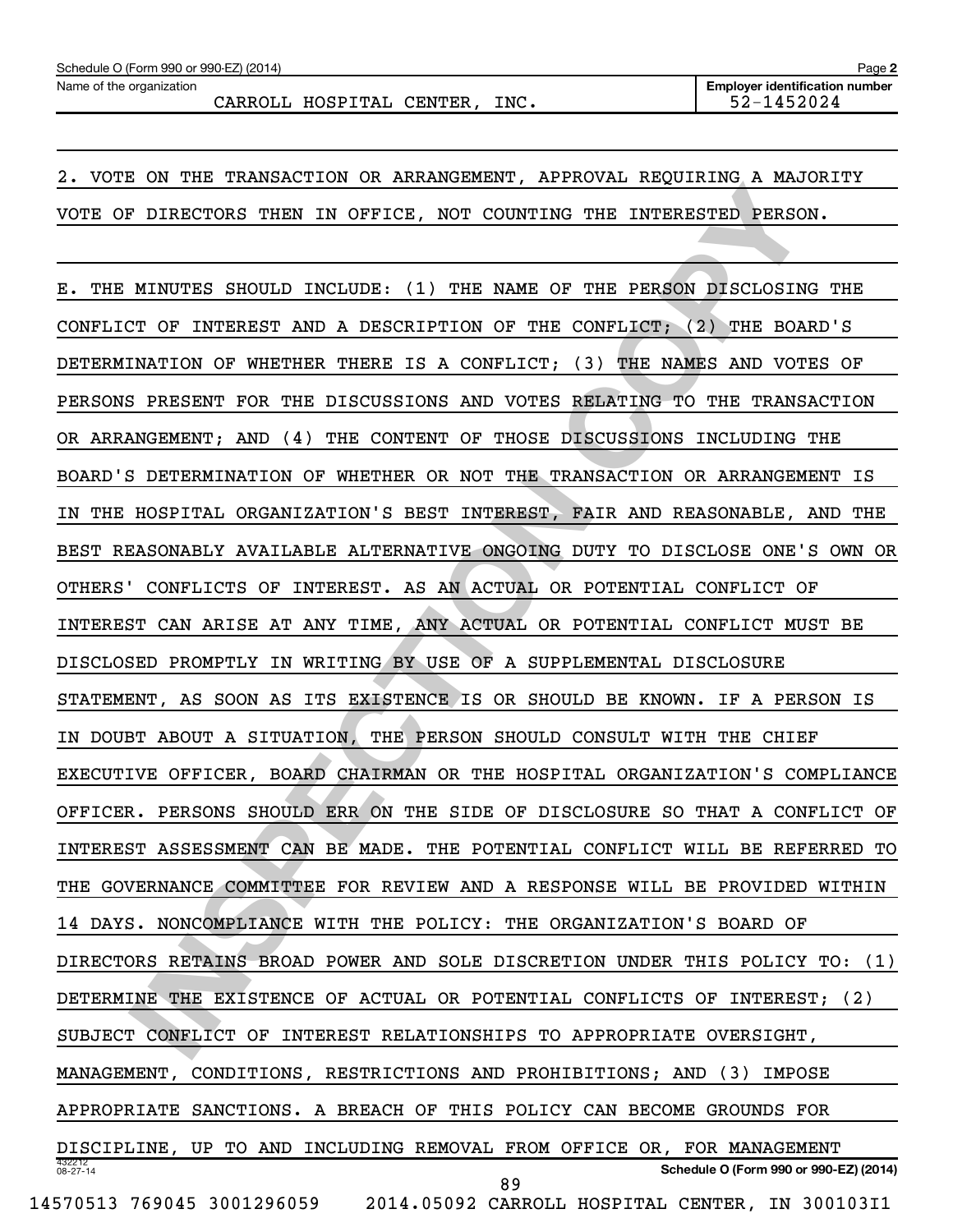| Schedule O (Form 990 or 990-EZ) (2014)                                      | Page 2                                              |
|-----------------------------------------------------------------------------|-----------------------------------------------------|
| Name of the organization<br>CARROLL HOSPITAL CENTER, INC.                   | <b>Employer identification number</b><br>52-1452024 |
| TERMINATION OF EMPLOYMENT. IT MAY ALSO RESULT IN CESSATION OF<br>PERSONNEL. |                                                     |
| BUSINESS WITH A VENDOR AND IN LIABILITY FOR DAMAGES. GROUNDS FOR DISCIPLINE |                                                     |

INCLUDE, BUT ARE NOT LIMITED TO:

A. WILLFUL FAILURE TO SIGN AND RETURN THE CONFLICT OF INTEREST DISCLOSURE

STATEMENT IN ACCORD WITH THIS POLICY;

B. A MATERIAL MISSTATEMENT OR OMISSION IN THE DISCLOSURE STATEMENT;

C. WILLFUL FAILURE TO DISCLOSE AN ACTUAL OR POTENTIAL CONFLICT OF INTEREST AT ANY TIME IN ACCORD WITH THE REQUIREMENTS OF THIS POLICY;

D. WILLFUL PARTICIPATION IN A VOTE OR DECISION INVOLVING A TRANSACTION WHICH RAISES AN UNDISCLOSED CONFLICT OF INTEREST; OR

E. WILLFUL DISCLOSURE OR USE OF CONFIDENTIAL INFORMATION REGARDING THE AFFAIRS, BUSINESS OR PLANS OF A HOSPITAL ORGANIZATION FOR ANY PURPOSE OTHER THAN IN FURTHERANCE OF THE AFFAIRS AND BEST INTERESTS OF THE HOSPITAL ORGANIZATION.

FORM 990, PART VI, SECTION B, LINE 15:

**INSPECTION OF THE SECTION CONFIDENT SOMETIME COPPIES AND REPORT AND ASSOCIATED TO:**<br>THE FAILURE TO SIGN AND RETURN THE CONFLICT OF INFERENT DISCLOSURE<br>WIT IN ACCORD WITH THIS POLICY;<br>ATRENAL MISSTATEMENT OR OMISSION IN TH 432212 08-27-14 **Schedule O (Form 990 or 990-EZ) (2014)** THE EXECUTIVE COMPENSATION COMMITTEE OF THE BOARD OF DIRECTORS OF CARROLL HOSPITAL CENTER, WHICH IS COMPRISED OF INDEPENDENT BOARD MEMBERS DETERMINED TO BE FREE OF ANY CONFLICT OF INTEREST, IS CHARGED WITH DETERMINING EXECUTIVE COMPENSATION AND ESTABLISHING PERFORMANCE CRITERIA ACCORDING TO AN APPROVED COMPENSATION PHILOSOPHY. THE COMMITTEE WORKS WITH AN INDEPENDENT EXECUTIVE COMPENSATION CONSULTING AND ADVISORY FIRM THAT PROVIDES MARKET SURVEY DATA CONCERNING COMPENSATION AND BENEFIT LEVELS FOR 14570513 769045 3001296059 2014.05092 CARROLL HOSPITAL CENTER, IN 300103I1 90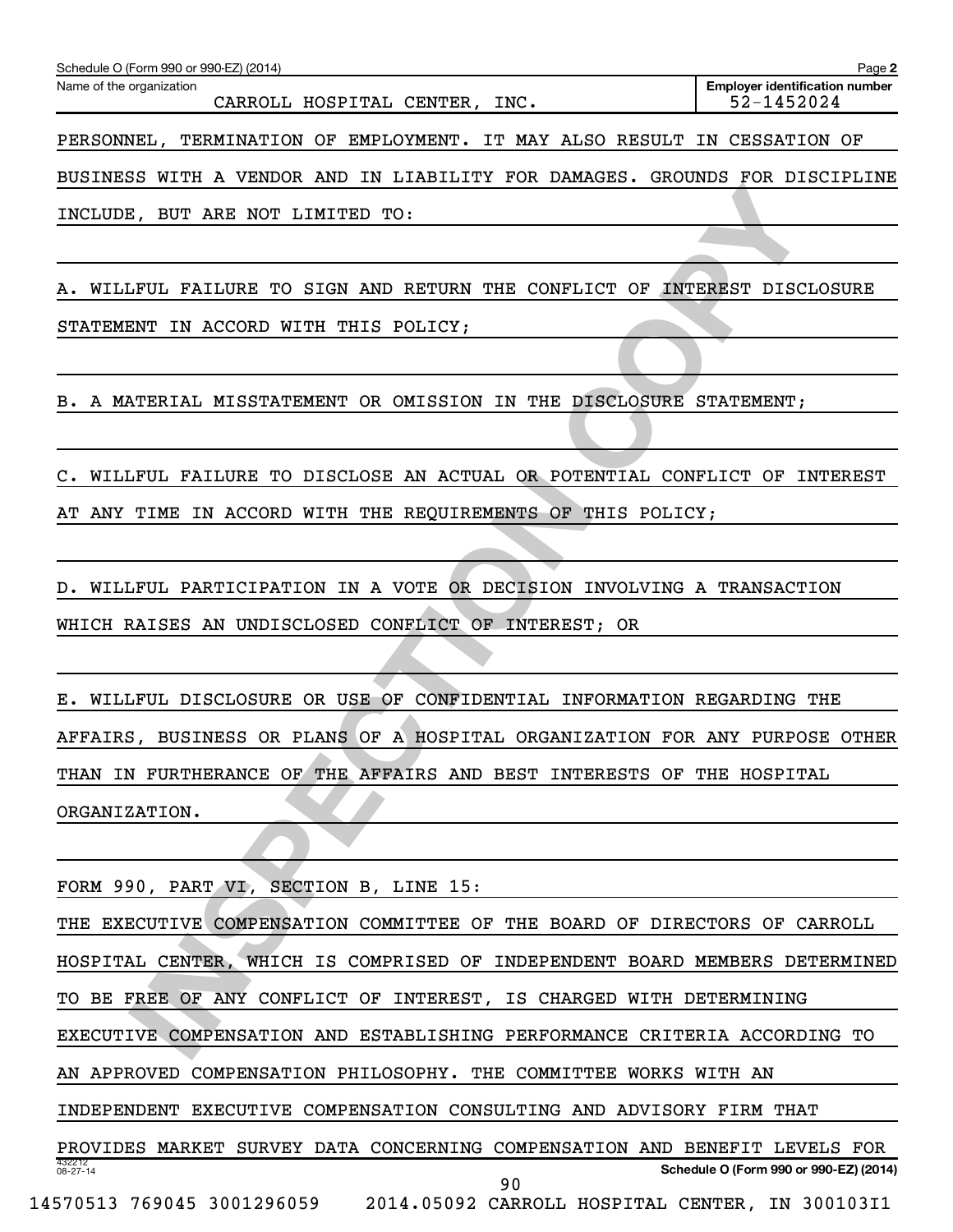| Schedule O (Form 990 or 990-EZ) (2014)                                         | Page 2                                              |
|--------------------------------------------------------------------------------|-----------------------------------------------------|
| Name of the organization<br>CARROLL HOSPITAL CENTER, INC.                      | <b>Employer identification number</b><br>52-1452024 |
| FUNCTIONALLY COMPARABLE HEALTHCARE EXECUTIVES IN SIMILAR HOSPITALS ACROSS      |                                                     |
| NATION BASED ON SEVERAL FACTORS INCLUDING<br>THE<br>REGION<br>AND<br>THE       | SIZE,                                               |
| HOSPITAL TYPE AND COMPLEXITY. THE COMMITTEE REVIEWS AND APPROVES<br>GEOGRAPHY, |                                                     |
| SENIOR EXECUTIVES AND<br>THE<br>COMPENSATION OF<br>THE                         | ENSURES THAT ALL FORMS OF                           |
| EXECUTIVE COMPENSATION ARE REASONABLE, APPROPRIATE AND CONSISTENT WITH ITS     |                                                     |
| COMPENSATION PHILOSOPHY.                                                       |                                                     |

FRI, HOSPITAL TYPE AND COMPLEXITY. THE COMMITTEE REVIEWS AND APPROPERTS THE TRIMINATION OF THE SENIOR EXECUTIVES AND ENSURES THAT ALL FORMS OF THE SENIOR EXECUTIVES AND ENSURES THAT ALL FORMS OF THE SENIOR PRESENOVABLE, AP CARROLL HOSPITAL CENTER HAS A WRITTEN POLICY REGARDING THE REVIEW OF PHYSICIAN COMPENSATION TO ENSURE THE PAYMENTS BETWEEN THE HOSPITAL AND THE PHYSICIAN ARE BOTH COMMERCIALLY REASONABLE AND NOT GREATER THAN FAIR MARKET VALUE FOR THE SERVICES RENDERED. THE POLICY APPLIES TO CARROLL HOSPITAL CENTER AND EACH OF ITS SUBSIDIARIES/AFFILIATES. PURSUANT TO THE POLICY, CARROLL HOSPITAL CENTER, IN ORDER TO ENSURE THE PAYMENTS TO PHYSICIANS ARE COMMERCIALLY REASONABLE AND CONSISTENT WITH FAIR MARKET VALUE, UNDERTAKES A NUMBER OF REVIEW ACTIVITIES, INCLUDING REVIEWING COMPENSATION INFORMATION FROM COMPENSATION SURVEYS AND RELIABLE DATA SUCH AS RECENT EARNINGS AND THIRD PARTY VALUATIONS.

FORM 990, PART VI, SECTION C, LINE 19: THE ORGANIZATION MAKES ITS GOVERNING DOCUMENTS, CONFLICT OF INTEREST POLICY AND FINANCIAL STATEMENTS AVAILABLE TO THE PUBLIC UPON REQUEST.

432212 08-27-14 **Schedule O (Form 990 or 990-EZ) (2014)** FORM 990, PART IX, LINE 11G, OTHER FEES: PHYSICIAN FEES: PROGRAM SERVICE EXPENSES 13,535,972. MANAGEMENT AND GENERAL EXPENSES **5,700.** FUNDRAISING EXPENSES 0. TOTAL EXPENSES 13,541,672. 14570513 769045 3001296059 2014.05092 CARROLL HOSPITAL CENTER, IN 300103I1 91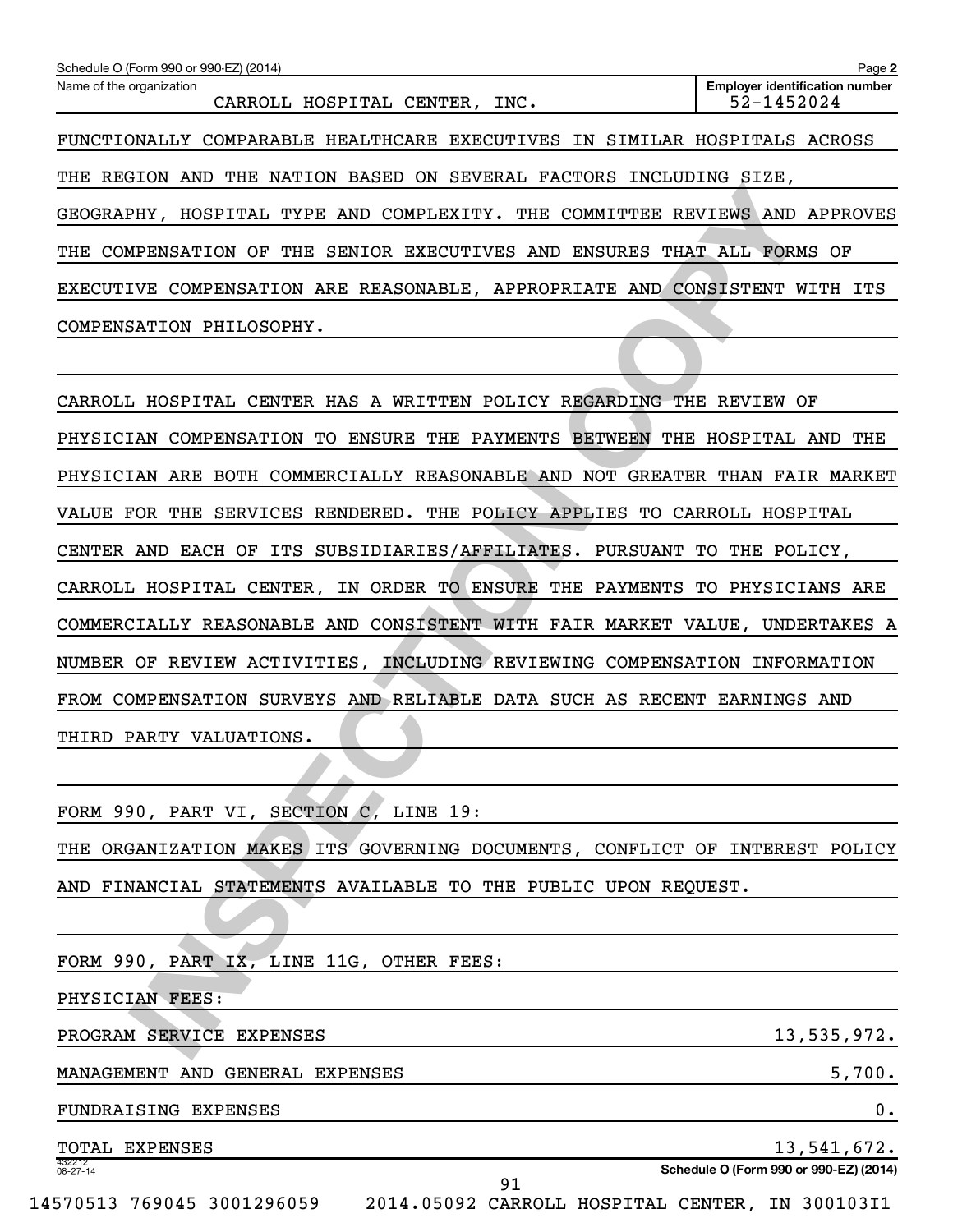| Schedule O (Form 990 or 990-EZ) (2014)<br>Name of the organization                                     | Page 2<br><b>Employer identification number</b><br>52-1452024 |
|--------------------------------------------------------------------------------------------------------|---------------------------------------------------------------|
| CARROLL HOSPITAL CENTER, INC.                                                                          |                                                               |
| CONSULTING:                                                                                            |                                                               |
| PROGRAM SERVICE EXPENSES                                                                               | 759,258.                                                      |
| MANAGEMENT AND GENERAL EXPENSES                                                                        | 2,544,378.                                                    |
| FUNDRAISING EXPENSES                                                                                   | 0.                                                            |
| TOTAL EXPENSES                                                                                         | 3,303,636.                                                    |
|                                                                                                        |                                                               |
| OTHER FEES:                                                                                            |                                                               |
| PROGRAM SERVICE EXPENSES                                                                               | 5,484,720.                                                    |
| MANAGEMENT AND GENERAL EXPENSES                                                                        | 3,499,116.                                                    |
| FUNDRAISING EXPENSES                                                                                   | 0.                                                            |
| TOTAL EXPENSES                                                                                         | 8,983,836.                                                    |
| TOTAL OTHER FEES ON FORM 990, PART IX, LINE 11G, COL A                                                 | 25,829,144.                                                   |
|                                                                                                        |                                                               |
| FORM 990, PART XI, LINE 9, CHANGES IN NET ASSETS:                                                      |                                                               |
| UNREALIZED LOSS FROM INTEREST RATE HEDGE                                                               | $-4,614,188.$                                                 |
| CONTRIBUTION                                                                                           | $-43,900.$                                                    |
| INVESTMENT IN CARROLL COUNTY MED SERVICES                                                              | $-15,925,000.$                                                |
| ASSET IMPAIRMENT                                                                                       | $-28, 523, 000.$                                              |
| EQUITY INVESTMENT IN SUBS                                                                              | 54, 774, 119.                                                 |
| CHANGE IN MINUMUM PENSION LIABILITY                                                                    | $-3,385,066.$                                                 |
| ROUNDING                                                                                               | $-2$ .                                                        |
| TOTAL TO FORM 990, PART XI, LINE 9                                                                     | 2,282,963.                                                    |
|                                                                                                        |                                                               |
| PART VIII, LINE 6                                                                                      |                                                               |
| CARROLL HOSPITAL CENTER (CHC) HAS A LEASE WITH AN UNRELATED THIRD PARTY                                |                                                               |
| FOR THE USE OF SPACE IN THE FISHER BUILDING. CHC SUBLEASES SPACE IN THE                                |                                                               |
| FISHER BUILDING TO SUBTENANTS AT ITS LEASE COST.                                                       |                                                               |
| 432212<br>08-27-14<br>92<br>14570513 769045 3001296059 2014.05092 CARROLL HOSPITAL CENTER, IN 300103I1 | Schedule O (Form 990 or 990-EZ) (2014)                        |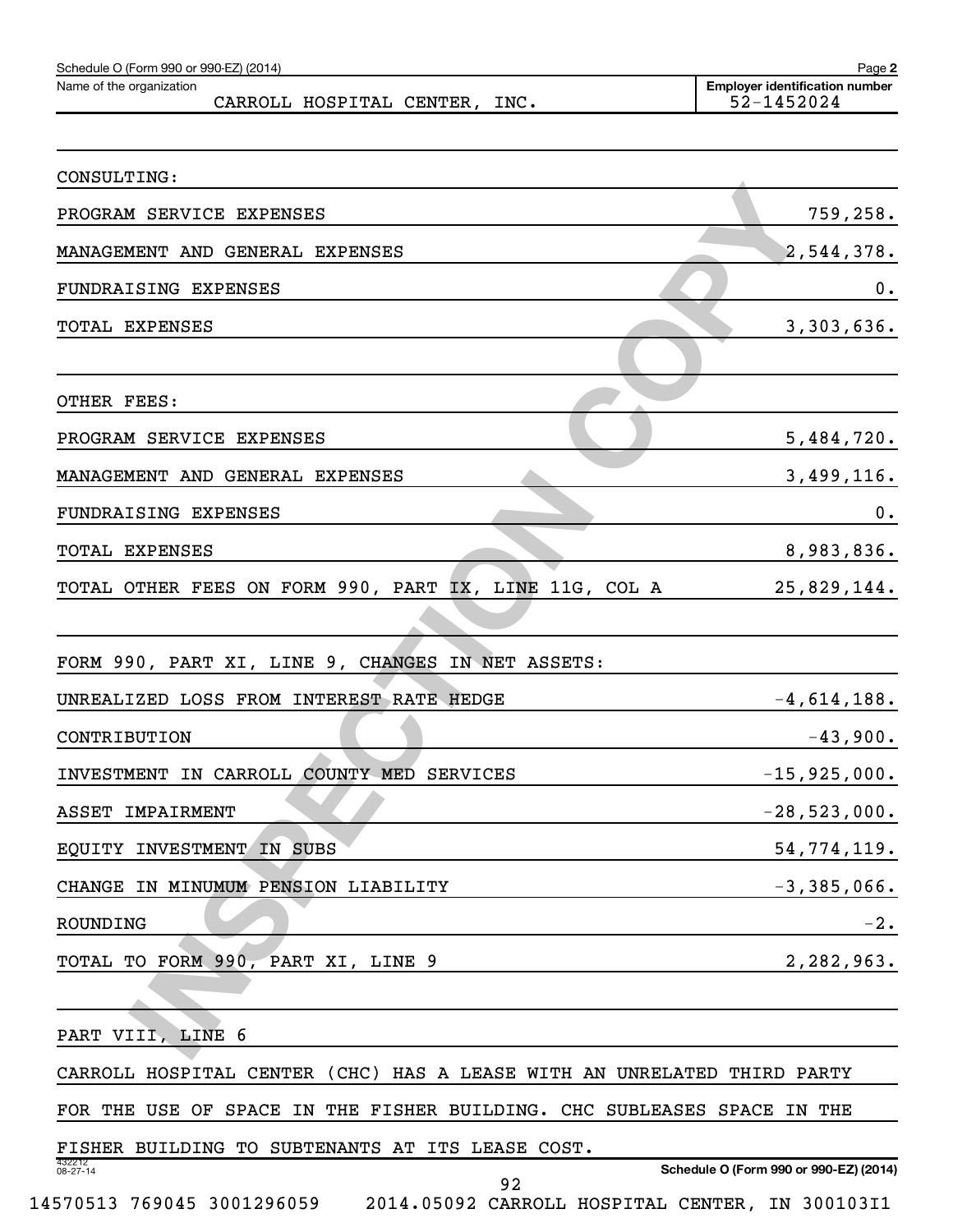| Name of the organization |  |                               |                                                  |
|--------------------------|--|-------------------------------|--------------------------------------------------|
|                          |  | CARROLL HOSPITAL CENTER, INC. | Employer identification number<br>$52 - 1452024$ |
|                          |  |                               |                                                  |
|                          |  |                               |                                                  |
|                          |  |                               |                                                  |
|                          |  |                               |                                                  |
|                          |  |                               |                                                  |
|                          |  |                               |                                                  |
|                          |  |                               |                                                  |
|                          |  |                               |                                                  |
|                          |  |                               |                                                  |
|                          |  |                               |                                                  |
|                          |  |                               |                                                  |
|                          |  |                               |                                                  |
|                          |  |                               |                                                  |
|                          |  |                               |                                                  |
|                          |  |                               |                                                  |
|                          |  |                               |                                                  |
|                          |  |                               |                                                  |
|                          |  |                               |                                                  |
|                          |  |                               |                                                  |
|                          |  |                               |                                                  |
|                          |  |                               |                                                  |
|                          |  |                               |                                                  |
|                          |  |                               |                                                  |
|                          |  |                               |                                                  |
|                          |  |                               |                                                  |
|                          |  |                               |                                                  |
|                          |  |                               |                                                  |
|                          |  |                               |                                                  |
|                          |  |                               |                                                  |
|                          |  |                               |                                                  |
|                          |  |                               |                                                  |
|                          |  |                               |                                                  |
|                          |  |                               |                                                  |
|                          |  |                               |                                                  |
|                          |  |                               |                                                  |
|                          |  |                               |                                                  |
|                          |  |                               |                                                  |
|                          |  |                               |                                                  |
|                          |  |                               |                                                  |
|                          |  |                               |                                                  |
|                          |  |                               |                                                  |
|                          |  |                               |                                                  |
|                          |  |                               |                                                  |
|                          |  |                               |                                                  |
|                          |  |                               |                                                  |
| 432212<br>08-27-14       |  |                               | Schedule O (Form 990 or 990-EZ) (2014)           |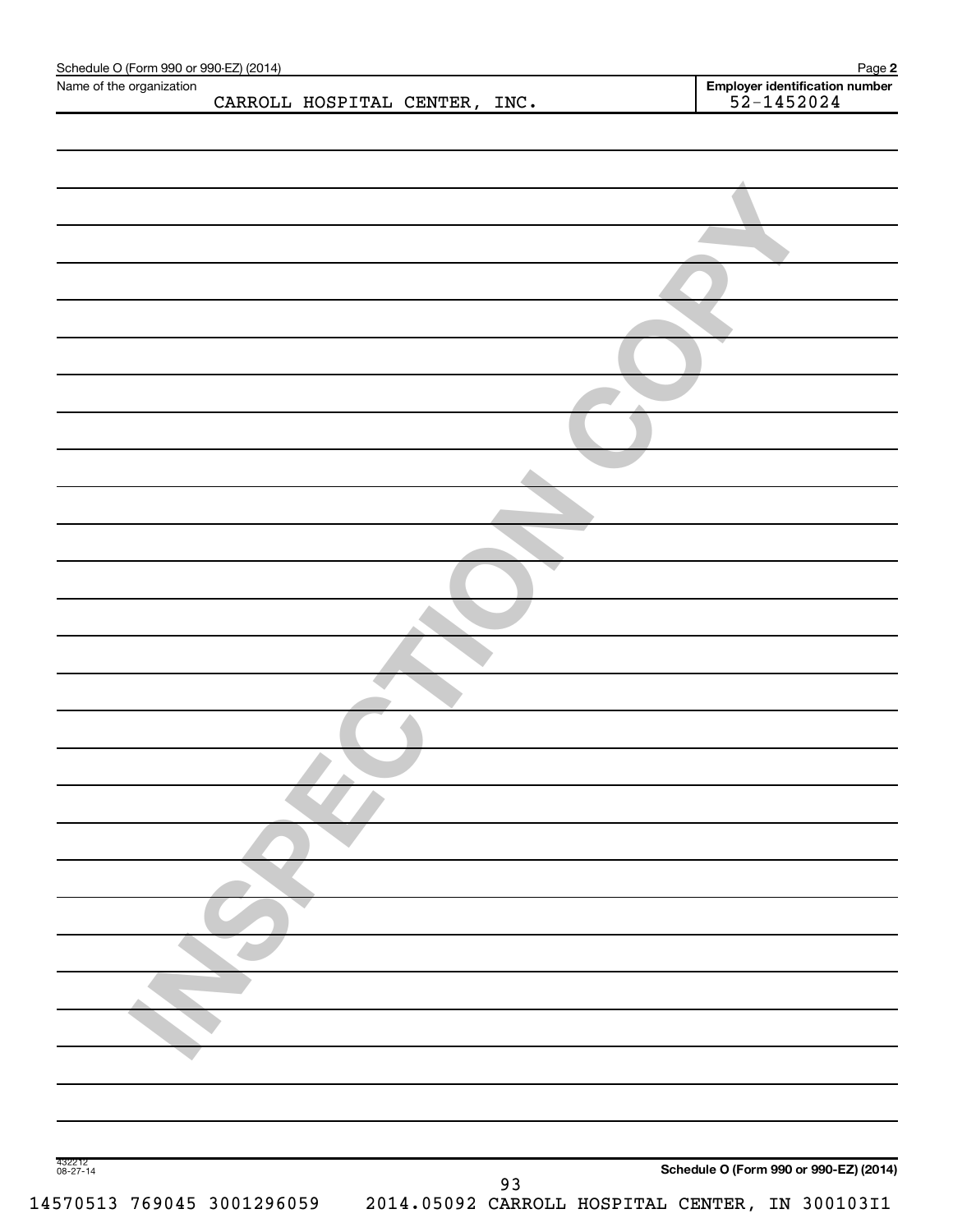| <b>SCHEDULE R</b> |
|-------------------|
|                   |

# **Related Organizations and Unrelated Partnerships**

**(Form 990) Complete if the organization answered "Yes" on Form 990, Part IV, line 33, 34, 35b, 36, or 37.** |

Attach to Form 990.

OMB No. 1545-0047

**Ather to Public<br>Inspection 2014**

#### CARROLL HOSPITAL CENTER, INC.

| Attach to Form 990.<br><b>Open to Public</b><br>Department of the Treasury<br>Information about Schedule R (Form 990) and its instructions is at www.irs.gov/form990.<br><b>Internal Revenue Service</b> |                                                                                                                                                                                                                  |                               |                                                     |                                      |                                             |                                                     |                                     |                                                      |  |  |  |  |
|----------------------------------------------------------------------------------------------------------------------------------------------------------------------------------------------------------|------------------------------------------------------------------------------------------------------------------------------------------------------------------------------------------------------------------|-------------------------------|-----------------------------------------------------|--------------------------------------|---------------------------------------------|-----------------------------------------------------|-------------------------------------|------------------------------------------------------|--|--|--|--|
| Name of the organization                                                                                                                                                                                 |                                                                                                                                                                                                                  | CARROLL HOSPITAL CENTER, INC. |                                                     |                                      |                                             | <b>Employer identification number</b><br>52-1452024 |                                     |                                                      |  |  |  |  |
| Part I                                                                                                                                                                                                   | Identification of Disregarded Entities Complete if the organization answered "Yes" on Form 990, Part IV, line 33.                                                                                                |                               |                                                     |                                      |                                             |                                                     |                                     |                                                      |  |  |  |  |
|                                                                                                                                                                                                          | (a)<br>Name, address, and EIN (if applicable)<br>of disregarded entity                                                                                                                                           | (b)<br>Primary activity       | (c)<br>Legal domicile (state or<br>foreign country) | (d)<br>Total income                  | (e)<br>End-of-year assets                   |                                                     | (f)<br>Direct controlling<br>entity |                                                      |  |  |  |  |
| 21157<br>MD                                                                                                                                                                                              | CARROLL HOSPITAL CENTER MOB INVEST LLC -<br>27-1528335, 200 MEMORIAL AVE, WESTMINSTER,                                                                                                                           | INVESTMENTS                   | MARYLAND                                            |                                      | $\mathbf 0$                                 | 532,985.CHC                                         |                                     |                                                      |  |  |  |  |
| 21157<br>MD                                                                                                                                                                                              | CARROLL REGIONAL CANCER CTR PHYSICIANS -<br>45-2463175, 200 MEMORIAL AVE, WESTMINSTER,                                                                                                                           | <b>HEALTHCARE</b>             | MARYLAND                                            | 1,038,432.                           |                                             | 740, 720. CHC                                       |                                     |                                                      |  |  |  |  |
|                                                                                                                                                                                                          |                                                                                                                                                                                                                  |                               |                                                     |                                      |                                             |                                                     |                                     |                                                      |  |  |  |  |
|                                                                                                                                                                                                          |                                                                                                                                                                                                                  |                               |                                                     |                                      |                                             |                                                     |                                     |                                                      |  |  |  |  |
| Part II                                                                                                                                                                                                  | Identification of Related Tax-Exempt Organizations Complete if the organization answered "Yes" on Form 990, Part IV, line 34 because it had one or more related tax-exempt<br>organizations during the tax year. |                               |                                                     |                                      |                                             |                                                     |                                     |                                                      |  |  |  |  |
|                                                                                                                                                                                                          | (a)<br>Name, address, and EIN<br>of related organization                                                                                                                                                         | (b)<br>Primary activity       | (c)<br>Legal domicile (state or<br>foreign country) | (d)<br><b>Exempt Code</b><br>section | (e)<br>Public charity<br>status (if section | (f)<br>Direct controlling<br>entity                 |                                     | $(g)$<br>Section 512(b)(13)<br>controlled<br>entity? |  |  |  |  |
|                                                                                                                                                                                                          |                                                                                                                                                                                                                  |                               |                                                     |                                      | 501(c)(3)                                   |                                                     | Yes                                 | No                                                   |  |  |  |  |
|                                                                                                                                                                                                          | CARROLL COUNTY HEALTH SERVICES INC_-<br>52-0691413, 200 MEMORIAL AVE, WESTMINSTER,                                                                                                                               |                               |                                                     |                                      |                                             |                                                     |                                     |                                                      |  |  |  |  |
| 21157<br>MD                                                                                                                                                                                              |                                                                                                                                                                                                                  | SUPPORT ORGANIZATION          | MARYLAND                                            | 501(C)(3)                            | 509(A)(3)                                   | N/A                                                 |                                     | x                                                    |  |  |  |  |
|                                                                                                                                                                                                          | CARROLL HOSPITAL CENTER FOUNDATION -<br>52-1115038, 200 MEMORIAL AVE, WESTMINSTER,                                                                                                                               |                               |                                                     |                                      |                                             |                                                     |                                     |                                                      |  |  |  |  |
| MD 21157                                                                                                                                                                                                 |                                                                                                                                                                                                                  | FOUNDATION                    | MARYLAND                                            | 501(C)(3)                            | 509(A)(3)                                   | снс                                                 | х                                   |                                                      |  |  |  |  |
|                                                                                                                                                                                                          | CARROLL HOSPICE, INC - 52-1565870                                                                                                                                                                                |                               |                                                     |                                      |                                             |                                                     |                                     |                                                      |  |  |  |  |
| 200 MEMORIAL AVE                                                                                                                                                                                         |                                                                                                                                                                                                                  |                               |                                                     |                                      |                                             |                                                     |                                     |                                                      |  |  |  |  |
| WESTMINSTER, MD 21157                                                                                                                                                                                    |                                                                                                                                                                                                                  | HOSPICE                       | MARYLAND                                            | 501(C)(3)                            | [170(B)(1A)                                 | снс                                                 | х                                   |                                                      |  |  |  |  |

| (a)<br>Name, address, and EIN<br>of related organization | (b)<br>Primary activity | (c)<br>Legal domicile (state or<br>foreign country) | (d)<br>Exempt Code<br>section | (e)<br>Public charity<br>status (if section | (f)<br>Direct controlling<br>entity | controlled | $(g)$<br>Section 512(b)(13)<br>entity? |
|----------------------------------------------------------|-------------------------|-----------------------------------------------------|-------------------------------|---------------------------------------------|-------------------------------------|------------|----------------------------------------|
|                                                          |                         |                                                     |                               | 501(c)(3)                                   |                                     | Yes        | No.                                    |
| CARROLL COUNTY HEALTH SERVICES INC -                     |                         |                                                     |                               |                                             |                                     |            |                                        |
| 52-0691413, 200 MEMORIAL AVE, WESTMINSTER,               |                         |                                                     |                               |                                             |                                     |            |                                        |
| MD 21157                                                 | SUPPORT ORGANIZATION    | MARYLAND                                            | 501(C)(3)                     | 509(A)(3)                                   | N/A                                 |            | х                                      |
| CARROLL HOSPITAL CENTER FOUNDATION -                     |                         |                                                     |                               |                                             |                                     |            |                                        |
| 52-1115038, 200 MEMORIAL AVE, WESTMINSTER,               |                         |                                                     |                               |                                             |                                     |            |                                        |
| MD 21157                                                 | FOUNDATION              | MARYLAND                                            | 501(C)(3)                     | 509(A)(3)                                   | <b>CHC</b>                          | Χ          |                                        |
| CARROLL HOSPICE, INC - 52-1565870                        |                         |                                                     |                               |                                             |                                     |            |                                        |
| 200 MEMORIAL AVE                                         |                         |                                                     |                               |                                             |                                     |            |                                        |
| WESTMINSTER, MD 21157                                    | HOSPICE                 | MARYLAND                                            | 501(C)(3)                     | 170(B)(1A)                                  | снс                                 | х          |                                        |
| PARTNERSHIP FOR A HEALTHIER CARROLL CTY -                |                         |                                                     |                               |                                             |                                     |            |                                        |
| 52-2156892, 200 MEMORIAL AVE, WESTMINSTER,               |                         |                                                     |                               |                                             |                                     |            |                                        |
| MD 21157                                                 | HEALTH SERVICES         | MARYLAND                                            | 501(C)(3)                     | 170B1(A)VI                                  | N/A                                 | х          |                                        |

**For Paperwork Reduction Act Notice, see the Instructions for Form 990. Schedule R (Form 990) 2014**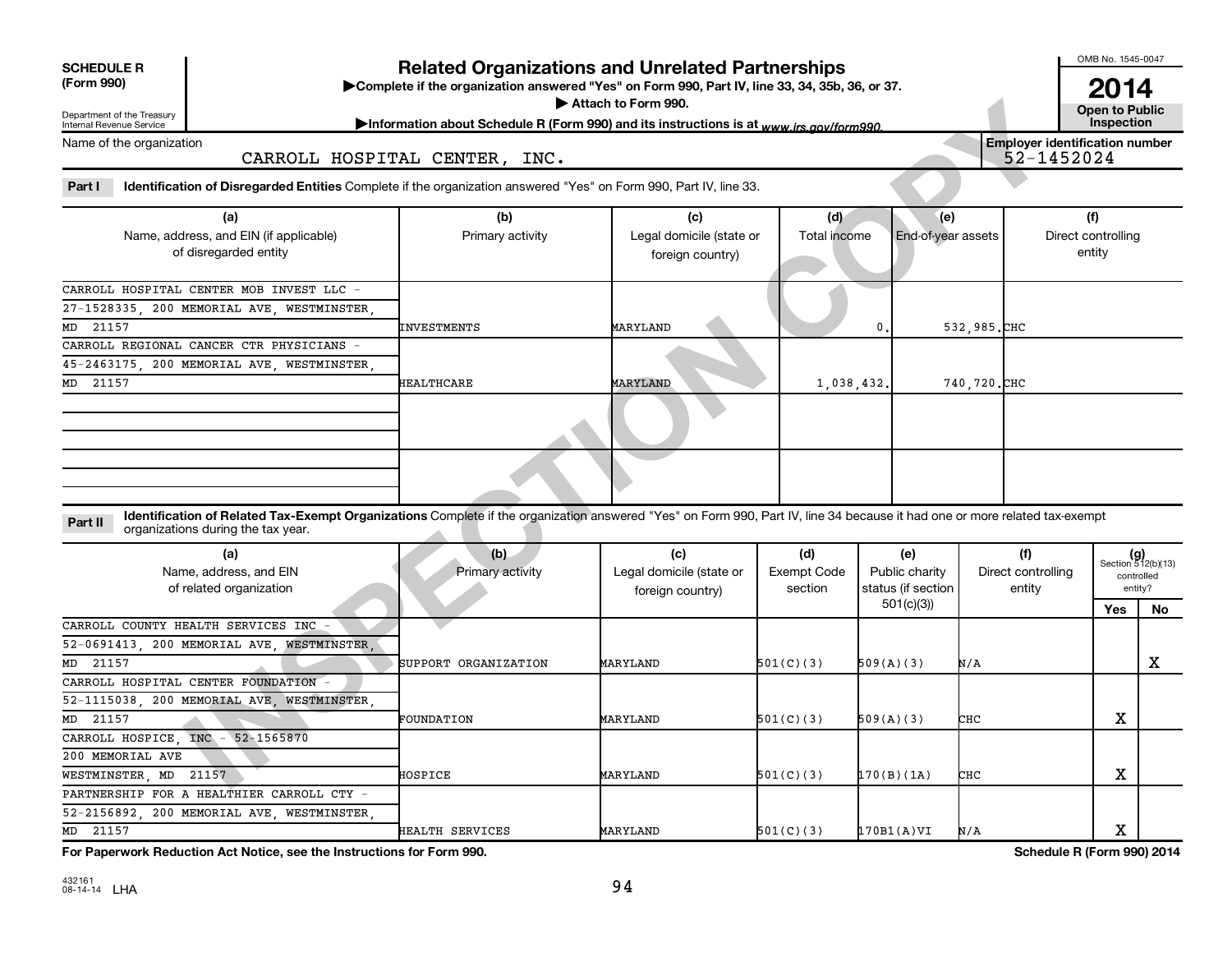**Part II Continuation of Identification of Related Tax-Exempt Organizations**

| $\lceil$ rait $\lceil \rceil$ Obtimuation of Rentincation of Heiated Tax-Liteript Organizations |                                 |                          |                    |                          |                    |                             |               |
|-------------------------------------------------------------------------------------------------|---------------------------------|--------------------------|--------------------|--------------------------|--------------------|-----------------------------|---------------|
| (a)                                                                                             | (b)                             | (c)                      | (d)                | (e)                      | (f)                | $(g)$<br>Section 512(b)(13) |               |
| Name, address, and EIN                                                                          | Primary activity                | Legal domicile (state or | <b>Exempt Code</b> | Public charity           | Direct controlling | controlled                  |               |
| of related organization                                                                         |                                 | foreign country)         | section            | status (if section       | entity             |                             | organization? |
|                                                                                                 |                                 |                          |                    | 501(c)(3)                |                    | Yes                         | No            |
| LEVINDALE HEBREW GERIATRIC CENTER AND                                                           | GERIATRIC HOSPITAL              |                          |                    |                          |                    |                             |               |
| HOSPITAL INC. - 52-0607913 2434 WEST                                                            | DEDICATED TO PROVIDING          |                          |                    |                          | LIFEBRIDGE         |                             |               |
| BELVEDERE AVE, BALTIMORE, MD 21215                                                              | <b>SERVICE TO THE AGED</b>      | MARYLAND                 | 501(C)(3)          | LINE <sub>3</sub>        | HEALTH, INC        |                             | X             |
| SINAI HOSPITAL OF BALTIMORE, INC. -                                                             | PROVIDE MEDICAL CARE,           |                          |                    |                          |                    |                             |               |
| 52-0486540, 2401 WEST BELVEDERE AVE                                                             | EDUCATE STUDENTS, &             |                          |                    |                          | LIFEBRIDGE         |                             |               |
| BALTIMORE MD 21215                                                                              | PERFORM MEDICAL RESEARCH        | MARYLAND                 | 501(C)(3)          | LINE 3                   | HEALTH, INC        |                             | x             |
| COURTLAND GARDENS NURSING AND REHABILITATION                                                    |                                 |                          |                    |                          |                    |                             |               |
| - 52-0607907, 2434 WEST BELVEDERE AVE,                                                          | SKILLED NURSING CARE FOR        |                          |                    |                          |                    |                             |               |
| BALTIMORE MD 21215                                                                              | THE ELDERLY AND DISABLED        | MARYLAND                 | 501(C)(3)          | LINE 9                   | LEVINDALE          |                             | X             |
| NORTHWEST HOSPITAL CENTER, INC. - 52-1372665                                                    | A HOSPITAL ASPIRING TO          |                          |                    |                          |                    |                             |               |
| 5401 OLD COURT ROAD                                                                             | <b>IMPROVE THE WELLBEING OF</b> |                          |                    |                          | LIFEBRIDGE         |                             |               |
| RANDALLSTOWN, MD 21133                                                                          | THE COMMUNITY IT SERVES         | MARYLAND                 | 501(C)(3)          | LINE 3                   | HEALTH, INC        |                             | X             |
| CHILDREN'S HOSPITAL OF BALTIMORE CITY -                                                         | CHARITY SUPPORT FOR SINAI       |                          |                    |                          |                    |                             |               |
| 52-0591592, 2401 WEST BELVEDERE AVE,                                                            | HOSPITAL OF BALTIMORE,          |                          |                    |                          | LIFEBRIDGE         |                             |               |
| BALTIMORE, MD 21215                                                                             | INC.                            | MARYLAND                 | 501(C)(3)          | LINE 11B, II HEALTH, INC |                    |                             | X             |
| THE BALTIMORE JEWISH HEALTH FOUNDATION, INC.                                                    | CHARITY SUPPORT FOR SINAI       |                          |                    |                          |                    |                             |               |
| $-52-2111541$ . 2401 WEST BELVEDERE AVE                                                         | HOSPITAL OF BALTIMORE.          |                          |                    |                          | LIFEBRIDGE         |                             |               |
| BALTIMORE, MD 21215                                                                             | INC.                            | MARYLAND                 | 501(C)(3)          | LINE 11B, II HEALTH, INC |                    |                             | X             |
| CHILDREN'S HOSPITAL AT SINAI FOUNDATION                                                         | CHARITY SUPPORT FOR SINAI       |                          |                    |                          |                    |                             |               |
| 52-2167587, 2401 WEST BELVEDERE AVE                                                             | HOSPITAL OF BALTIMORE,          |                          |                    |                          | LIFEBRIDGE         |                             |               |
| BALTIMORE MD 21215                                                                              | INC.                            | MARYLAND                 | 501(C)(3)          | LINE 11B, II HEALTH, INC |                    |                             | x             |
| THE BALTIMORE JEWISH ELDERCARE FOUNDATION                                                       | CHARITY SUPPORT FOR             |                          |                    |                          |                    |                             |               |
| 52-2337669, 2401 WEST BELVEDERE AVE,                                                            | LEVINDALE HEBREW GERIATRIC      |                          |                    |                          | LIFEBRIDGE         |                             |               |
| BALTIMORE MD 21215                                                                              | CENTER HOSPITAL                 | MARYLAND                 | 501(C)(3)          | LINE 11B, II HEALTH, INC |                    |                             | X             |
| LIFEBRIDGE HEALTH INC. - 52-1402373                                                             |                                 |                          |                    |                          |                    |                             |               |
| 2401 WEST BELVEDERE AVE                                                                         |                                 |                          |                    |                          |                    |                             |               |
| BALTIMORE, MD 21215                                                                             | HEALTH SERVICES                 | MARYLAND                 | 501(C)(3)          | LINE 11A, I   N/A        |                    |                             | X             |
|                                                                                                 |                                 |                          |                    |                          |                    |                             |               |
|                                                                                                 |                                 |                          |                    |                          |                    |                             |               |
|                                                                                                 |                                 |                          |                    |                          |                    |                             |               |
|                                                                                                 |                                 |                          |                    |                          |                    |                             |               |
|                                                                                                 |                                 |                          |                    |                          |                    |                             |               |
|                                                                                                 |                                 |                          |                    |                          |                    |                             |               |
|                                                                                                 |                                 |                          |                    |                          |                    |                             |               |
|                                                                                                 |                                 |                          |                    |                          |                    |                             |               |
|                                                                                                 |                                 |                          |                    |                          |                    |                             |               |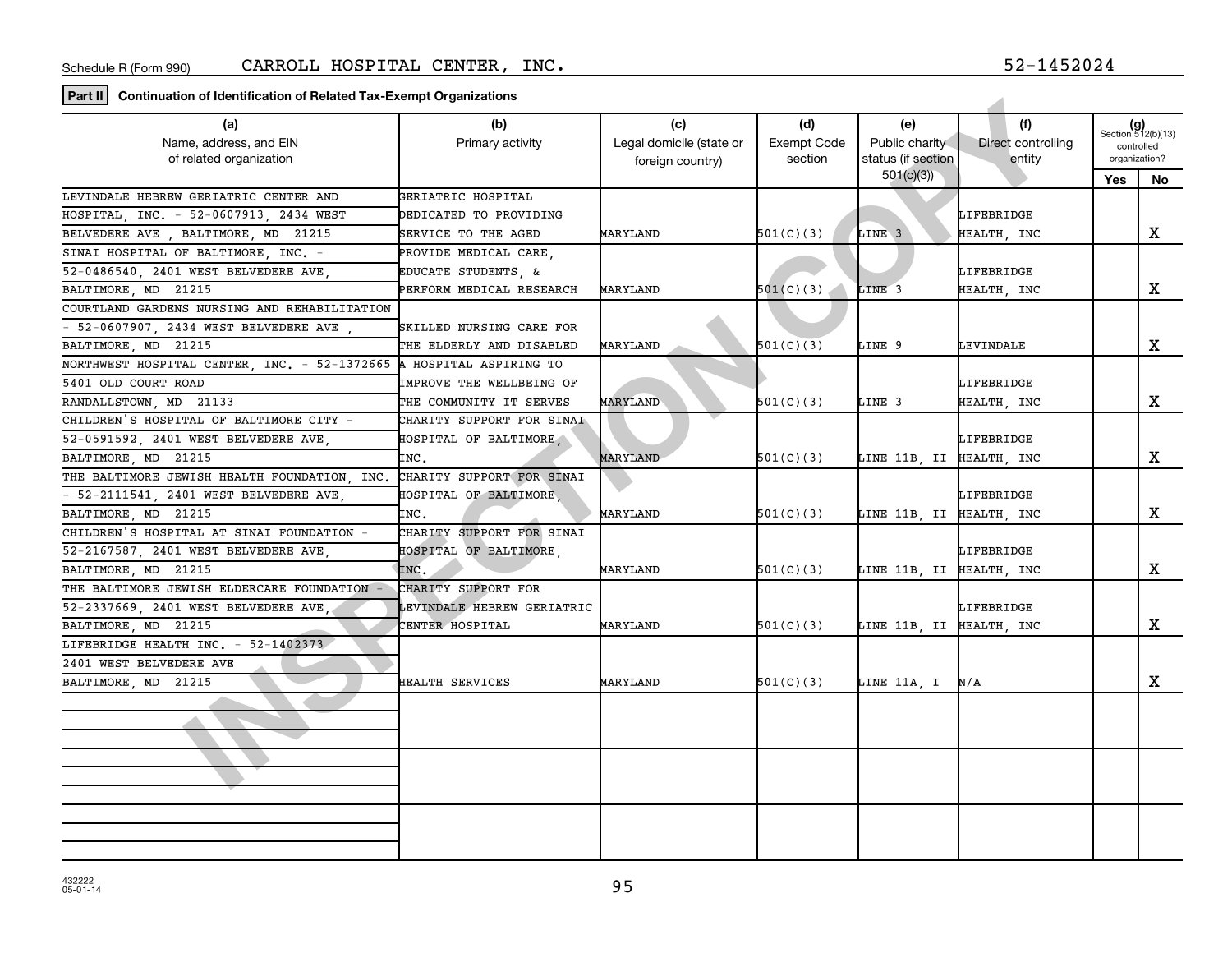Part III Identification of Related Organizations Taxable as a Partnership Complete if the organization answered "Yes" on Form 990, Part IV, line 34 because it had one or more related<br>Part III International tracted as a par organizations treated as a partnership during the tax year.

| organizations treated as a partnership during the tax year.                                                                                                                                                                                                               |                  |                                                       |                              |                             |                                                                                            |                                    |                                   |                        |                  |                                                                                |                         |                                               |                          |                 |
|---------------------------------------------------------------------------------------------------------------------------------------------------------------------------------------------------------------------------------------------------------------------------|------------------|-------------------------------------------------------|------------------------------|-----------------------------|--------------------------------------------------------------------------------------------|------------------------------------|-----------------------------------|------------------------|------------------|--------------------------------------------------------------------------------|-------------------------|-----------------------------------------------|--------------------------|-----------------|
| (a)                                                                                                                                                                                                                                                                       | (b)              | (c)                                                   | (d)                          |                             | (e)                                                                                        | (f)                                | (g)                               | (h)                    |                  | (i)                                                                            |                         | (i)                                           | (k)                      |                 |
| Name, address, and EIN<br>of related organization                                                                                                                                                                                                                         | Primary activity | Legal<br>domicile<br>(state or<br>foreign<br>country) | Direct controlling<br>entity |                             | Predominant income<br>(related, unrelated,<br>excluded from tax under<br>sections 512-514) | Share of total<br>income           | Share of<br>end-of-year<br>assets | allocations?<br>Yes No | Disproportionate | Code V-UBI<br>amount in box<br>20 of Schedule<br>K-1 (Form 1065) <b>Yes No</b> |                         | General or Percentage<br>nanaging<br>partner? | ownership                |                 |
|                                                                                                                                                                                                                                                                           |                  |                                                       |                              |                             |                                                                                            |                                    |                                   |                        |                  |                                                                                |                         |                                               |                          |                 |
| CARROLL COUNTY RADIOLOGY LLC                                                                                                                                                                                                                                              |                  |                                                       |                              |                             |                                                                                            |                                    |                                   |                        |                  |                                                                                |                         |                                               |                          |                 |
| 52-2190849, 7253 AMBASSADOR                                                                                                                                                                                                                                               |                  |                                                       |                              |                             |                                                                                            |                                    |                                   |                        |                  |                                                                                |                         |                                               |                          |                 |
| RD, BALTIMORE, MD<br>21244                                                                                                                                                                                                                                                | RADIOLOGY        | MD                                                    | CHC                          |                             |                                                                                            | 2,273,939.                         | 10,749,899                        |                        | х                | N/A                                                                            |                         | x                                             |                          | 60.00%          |
|                                                                                                                                                                                                                                                                           |                  |                                                       |                              |                             |                                                                                            |                                    |                                   |                        |                  |                                                                                |                         |                                               |                          |                 |
| CARROLL CARE PHARMACIES LLC                                                                                                                                                                                                                                               |                  |                                                       |                              |                             |                                                                                            |                                    |                                   |                        |                  |                                                                                |                         |                                               |                          |                 |
| 20-1141106, 95 CARROLL ST STE                                                                                                                                                                                                                                             |                  | MD                                                    |                              |                             |                                                                                            |                                    |                                   |                        | х                | N/A                                                                            |                         | X                                             |                          |                 |
| 104 WESTMINSTER MD 21157                                                                                                                                                                                                                                                  | PHARMACY         |                                                       | CCMS                         |                             |                                                                                            |                                    |                                   |                        |                  |                                                                                |                         |                                               |                          |                 |
| CARROLL OCCUPATIONAL HEALTH                                                                                                                                                                                                                                               |                  |                                                       |                              |                             |                                                                                            |                                    |                                   |                        |                  |                                                                                |                         |                                               |                          |                 |
| LLC - 20-2769332 7001                                                                                                                                                                                                                                                     |                  |                                                       |                              |                             |                                                                                            |                                    |                                   |                        |                  |                                                                                |                         |                                               |                          |                 |
| CORPORATE CENTER CT.                                                                                                                                                                                                                                                      |                  |                                                       |                              |                             |                                                                                            |                                    |                                   |                        |                  |                                                                                |                         |                                               |                          |                 |
| WESTMINSTER MD 21157                                                                                                                                                                                                                                                      | bccupational     | MD                                                    | CCMS                         |                             |                                                                                            |                                    |                                   |                        | х                | N/A                                                                            |                         | x                                             |                          |                 |
| CARDIOVASCULAR ASSOCIATES OF                                                                                                                                                                                                                                              |                  |                                                       |                              |                             |                                                                                            |                                    |                                   |                        |                  |                                                                                |                         |                                               |                          |                 |
| MARYLAND LLC - 46-2935110                                                                                                                                                                                                                                                 |                  |                                                       |                              |                             |                                                                                            |                                    |                                   |                        |                  |                                                                                |                         |                                               |                          |                 |
| 2401 WEST BELVEDERE AVE.                                                                                                                                                                                                                                                  | MEDICAL          |                                                       |                              |                             |                                                                                            |                                    |                                   |                        |                  |                                                                                |                         |                                               |                          |                 |
| BALTIMORE MD 21215                                                                                                                                                                                                                                                        | SERVICES         | MD                                                    |                              |                             |                                                                                            |                                    |                                   |                        | х                | N/A                                                                            |                         | x.                                            |                          |                 |
| Identification of Related Organizations Taxable as a Corporation or Trust Complete if the organization answered "Yes" on Form 990, Part IV, line 34 because it had one or more related<br>Part IV<br>organizations treated as a corporation or trust during the tax year. |                  |                                                       |                              |                             |                                                                                            |                                    |                                   |                        |                  |                                                                                |                         |                                               |                          |                 |
| (a)                                                                                                                                                                                                                                                                       |                  |                                                       | (b)                          | (c)                         | (d)                                                                                        | (e)                                | (f)                               |                        |                  | (g)                                                                            | (h)                     |                                               | (i)<br>Section           |                 |
| Name, address, and EIN<br>of related organization                                                                                                                                                                                                                         |                  |                                                       | Primary activity             | Legal domicile<br>(state or | Direct controlling<br>entity                                                               | Type of entity<br>(C corp, S corp, | Share of total<br>income          |                        |                  | Share of<br>end-of-year                                                        | Percentage<br>ownership |                                               | 512(b)(13)<br>controlled |                 |
|                                                                                                                                                                                                                                                                           |                  |                                                       |                              | foreign<br>country)         |                                                                                            | or trust)                          |                                   |                        |                  | assets                                                                         |                         |                                               | Yes l                    | entity?<br>l No |
| CARROLL COUNTY MED SERVICES INC - 52-1891102                                                                                                                                                                                                                              |                  |                                                       |                              |                             |                                                                                            |                                    |                                   |                        |                  |                                                                                |                         |                                               |                          |                 |
| 200 MEMORIAL AVE                                                                                                                                                                                                                                                          |                  |                                                       |                              |                             |                                                                                            |                                    |                                   |                        |                  |                                                                                |                         |                                               |                          |                 |
| WESTMINSTER, MD 21157                                                                                                                                                                                                                                                     |                  | MEDICAL SERVICES                                      |                              | MD                          | CCHS                                                                                       | CORP                               |                                   |                        |                  |                                                                                |                         |                                               | х                        |                 |
| CEN-MAR ASSURANCE CO - 98-6011607                                                                                                                                                                                                                                         |                  |                                                       |                              |                             |                                                                                            |                                    |                                   |                        |                  |                                                                                |                         |                                               |                          |                 |
| PO BOX 1085                                                                                                                                                                                                                                                               |                  |                                                       |                              | CAYMAN                      |                                                                                            |                                    |                                   |                        |                  |                                                                                |                         |                                               |                          |                 |
| GRAND CAYMAN, CAYMAN ISLANDS KY1-1102                                                                                                                                                                                                                                     |                  | INSURANCE                                             |                              | ISLANDS                     | CHC                                                                                        | CORP                               |                                   | 2,209,586.             |                  | 18,453,758.                                                                    |                         | 100.00%                                       | X                        |                 |
| CARROLL HEALTH GROUP, LLC - 27-1956453                                                                                                                                                                                                                                    |                  |                                                       |                              |                             |                                                                                            |                                    |                                   |                        |                  |                                                                                |                         |                                               |                          |                 |
| 200 MEMORIAL AVE                                                                                                                                                                                                                                                          |                  |                                                       |                              |                             |                                                                                            |                                    |                                   |                        |                  |                                                                                |                         |                                               |                          |                 |
| WESTMINSTER MD<br>21157                                                                                                                                                                                                                                                   |                  | HEALTH CARE                                           |                              | MD                          | CCMS                                                                                       | C CORP                             |                                   |                        |                  |                                                                                |                         |                                               | X                        |                 |
| CARROLL URGENT CARE LLC - 46-5739154                                                                                                                                                                                                                                      |                  |                                                       |                              |                             |                                                                                            |                                    |                                   |                        |                  |                                                                                |                         |                                               |                          |                 |
|                                                                                                                                                                                                                                                                           |                  |                                                       |                              |                             |                                                                                            |                                    |                                   |                        |                  |                                                                                |                         |                                               |                          |                 |

| (a)                                               | (b)              | (c)                                    | (d)                          | (e)                                             | (f)                      | (g)                               | (h)                        |   | (i)<br>Section                      |
|---------------------------------------------------|------------------|----------------------------------------|------------------------------|-------------------------------------------------|--------------------------|-----------------------------------|----------------------------|---|-------------------------------------|
| Name, address, and EIN<br>of related organization | Primary activity | Legal domicile<br>(state or<br>foreign | Direct controlling<br>entity | Type of entity<br>(C corp, S corp,<br>or trust) | Share of total<br>income | Share of<br>end-of-year<br>assets | Percentage<br>ownership    |   | 512(b)(13)<br>controlled<br>entity? |
|                                                   |                  | country)                               |                              |                                                 |                          |                                   |                            |   | Yes   No                            |
| CARROLL COUNTY MED SERVICES INC - 52-1891102      |                  |                                        |                              |                                                 |                          |                                   |                            |   |                                     |
| 200 MEMORIAL AVE                                  |                  |                                        |                              |                                                 |                          |                                   |                            |   |                                     |
| WESTMINSTER, MD 21157                             | MEDICAL SERVICES | MD                                     | CCHS                         | C CORP                                          |                          |                                   |                            | х |                                     |
| CEN-MAR ASSURANCE CO - 98-6011607                 |                  |                                        |                              |                                                 |                          |                                   |                            |   |                                     |
| PO BOX 1085                                       |                  | CAYMAN                                 |                              |                                                 |                          |                                   |                            |   |                                     |
| GRAND CAYMAN, CAYMAN ISLANDS KY1-1102             | <b>INSURANCE</b> | ISLANDS                                | CHC                          | CORP                                            | 2, 209, 586.             | 18,453,758.                       | 100,00%                    | X |                                     |
| CARROLL HEALTH GROUP, LLC - 27-1956453            |                  |                                        |                              |                                                 |                          |                                   |                            |   |                                     |
| 200 MEMORIAL AVE                                  |                  |                                        |                              |                                                 |                          |                                   |                            |   |                                     |
| WESTMINSTER, MD<br>21157                          | HEALTH CARE      | MD                                     | CCMS                         | CORP                                            |                          |                                   |                            | х |                                     |
| CARROLL URGENT CARE LLC - 46-5739154              |                  |                                        |                              |                                                 |                          |                                   |                            |   |                                     |
| 200 MEMORIAL AVE                                  |                  |                                        |                              |                                                 |                          |                                   |                            |   |                                     |
| WESTMINSTER, MD 21157                             | REAL ESTATE      | MD                                     | CCMS                         | CORP                                            |                          |                                   |                            | X |                                     |
| CARROLL PHO LLC - 46-0613864                      |                  |                                        |                              |                                                 |                          |                                   |                            |   |                                     |
| 200 MEMORIAL AVE                                  |                  |                                        |                              |                                                 |                          |                                   |                            |   |                                     |
| WESTMINSTER, MD 21157                             | HEALTH CARE      | MD                                     | CCMS                         | C CORP                                          |                          |                                   |                            |   | x                                   |
| 432162 08-14-14                                   |                  | 96                                     |                              |                                                 |                          |                                   | Schedule R (Form 990) 2014 |   |                                     |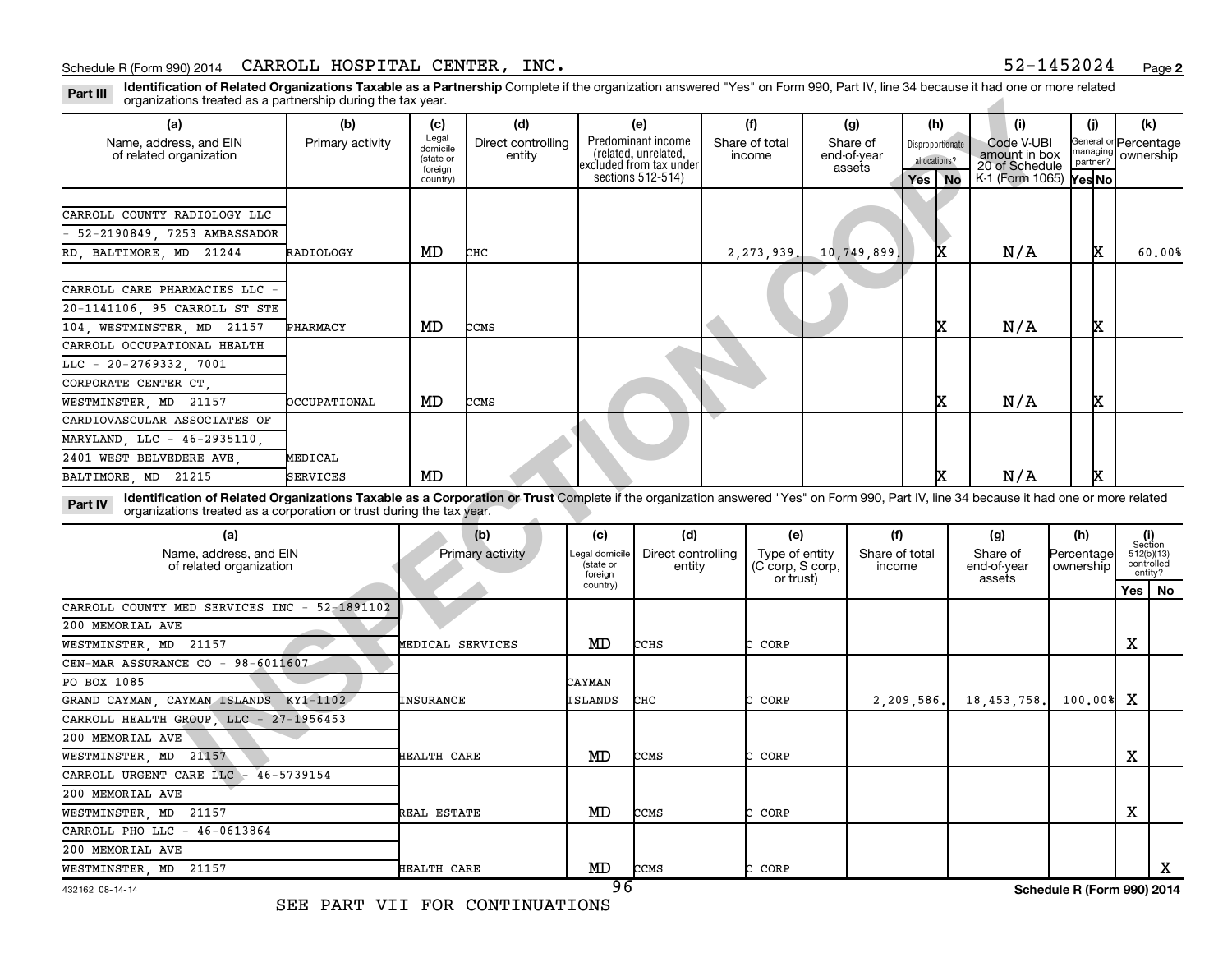**Part III Continuation of Identification of Related Organizations Taxable as a Partnership**

| ן רמו נוון דיסטומוועממטורטו ועפותוווטממטורטו וזפומנפט טו שמווצממטווט ומגמטופ מט מרמו מופרטוווט |                  |                      |                    |                                                 |                |                       |                  |                                 |          |                       |
|------------------------------------------------------------------------------------------------|------------------|----------------------|--------------------|-------------------------------------------------|----------------|-----------------------|------------------|---------------------------------|----------|-----------------------|
| (a)                                                                                            | (b)              | (c)                  | (d)                | (e)                                             | (f)            | (g)                   | (h)              | (i)                             | (i)      | (k)                   |
| Name, address, and EIN                                                                         | Primary activity | Legal<br>domicile    | Direct controlling | Predominant income                              | Share of total | Share of              | Disproportion-   | Code V-UBI                      | managing | General or Percentage |
| of related organization                                                                        |                  | (state or<br>foreign | entity             | (related, unrelated,<br>excluded from tax under | income         | end-of-year<br>assets | ate allocations? | amount in box<br>20 of Schedule | partner? | ownership             |
|                                                                                                |                  | country)             |                    | sections 512-514)                               |                |                       | Yes No           | K-1 (Form 1065) Yes No          |          |                       |
| HOMECARE MARYLAND, LLC -                                                                       |                  |                      |                    |                                                 |                |                       |                  |                                 |          |                       |
| 26-1378175, 8028 RITCHIE                                                                       |                  |                      |                    |                                                 |                |                       |                  |                                 |          |                       |
| HIGHWAY, SUITE 210B,                                                                           | MEDICAL          |                      |                    |                                                 |                |                       |                  |                                 |          |                       |
| PASADENA, MD 21122                                                                             | SERVICES         | MD                   |                    |                                                 |                |                       |                  | N/A                             | x        |                       |
| LIFEBRIDGE CARDIOLOGY OF                                                                       |                  |                      |                    |                                                 |                |                       |                  |                                 |          |                       |
| PARKVILLE, LLC - 46-3742313,                                                                   |                  |                      |                    |                                                 |                |                       |                  |                                 |          |                       |
| 2401 WEST BELVEDERE AVE                                                                        | MEDICAL          |                      |                    |                                                 |                |                       |                  |                                 |          |                       |
| BALTIMORE, MD 21215                                                                            | SERVICES         | MD                   |                    |                                                 |                |                       | x                | N/A                             | x        |                       |
| LIFEBRIDGE COMMUNITY                                                                           |                  |                      |                    |                                                 |                |                       |                  |                                 |          |                       |
| GASTROENTEROLOGY, LLC -                                                                        |                  |                      |                    |                                                 |                |                       |                  |                                 |          |                       |
| 46-2863298, 2401 WEST                                                                          | MEDICAL          |                      |                    |                                                 |                |                       |                  |                                 |          |                       |
| BELVEDERE AVE, BALTIMORE, MD                                                                   | <b>SERVICES</b>  | MD                   |                    |                                                 |                |                       | x                | N/A                             | x        |                       |
| LIFEBRIDGE COMMUNITY                                                                           |                  |                      |                    |                                                 |                |                       |                  |                                 |          |                       |
| PEDIATRICS, LLC - 46-2842468,                                                                  |                  |                      |                    |                                                 |                |                       |                  |                                 |          |                       |
| 2401 WEST BELVEDERE AVE.                                                                       | MEDICAL          |                      |                    |                                                 |                |                       |                  |                                 |          |                       |
| BALTIMORE, MD 21215                                                                            | SERVICES         | MD                   |                    |                                                 |                |                       | x                | N/A                             | x        |                       |
| LIFEBRIDGE COMMUNITY                                                                           |                  |                      |                    |                                                 |                |                       |                  |                                 |          |                       |
| PULMONOLOGY LLC -                                                                              |                  |                      |                    |                                                 |                |                       |                  |                                 |          |                       |
| 46-1401312, 2401 WEST                                                                          | MEDICAL          |                      |                    |                                                 |                |                       |                  |                                 |          |                       |
| BELVEDERE AVE, BALTIMORE, MD                                                                   | SERVICES         | MD                   |                    |                                                 |                |                       | x                | N/A                             | x        |                       |
| LIFEBRIDGE GYNECOLOGY OF                                                                       |                  |                      |                    |                                                 |                |                       |                  |                                 |          |                       |
| PIKESVILLE, LLC - 46-2949092                                                                   |                  |                      |                    |                                                 |                |                       |                  |                                 |          |                       |
| 2401 WEST BELVEDERE AVE,                                                                       | MEDICAL          |                      |                    |                                                 |                |                       |                  |                                 |          |                       |
| BALTIMORE, MD 21215                                                                            | SERVICES         | MD                   |                    |                                                 |                |                       | x                | N/A                             | x        |                       |
| LIFEBRIDGE MEDICAL                                                                             |                  |                      |                    |                                                 |                |                       |                  |                                 |          |                       |
| ASSOCIATES, LLC - 46-2941505                                                                   |                  |                      |                    |                                                 |                |                       |                  |                                 |          |                       |
| 2401 WEST BELVEDERE AVE                                                                        | MEDICAL          |                      |                    |                                                 |                |                       |                  |                                 |          |                       |
| BALTIMORE, MD 21215                                                                            | SERVICES         | MD                   |                    |                                                 |                |                       | x                | N/A                             | х        |                       |
| LIFEBRIDGE ORTHOPEDIC                                                                          |                  |                      |                    |                                                 |                |                       |                  |                                 |          |                       |
| SPECIALISTS, LLC -                                                                             |                  |                      |                    |                                                 |                |                       |                  |                                 |          |                       |
| 45-0719598, 2401 WEST                                                                          | MEDICAL          |                      |                    |                                                 |                |                       |                  |                                 |          |                       |
| BELVEDERE AVE, BALTIMORE, MD                                                                   | <b>SERVICES</b>  | MD                   |                    |                                                 |                |                       | x                | N/A                             | <b>x</b> |                       |
| LIFEBRIDGE PRIMARY CARE OF                                                                     |                  |                      |                    |                                                 |                |                       |                  |                                 |          |                       |
| ELDERSBURG, LLC - 38-3897702,                                                                  |                  |                      |                    |                                                 |                |                       |                  |                                 |          |                       |
| 2401 WEST BELVEDERE AVE                                                                        | MEDICAL          |                      |                    |                                                 |                |                       |                  |                                 |          |                       |
| BALTIMORE, MD 21215                                                                            | SERVICES         | MD                   |                    |                                                 |                |                       | x                | N/A                             | X.       |                       |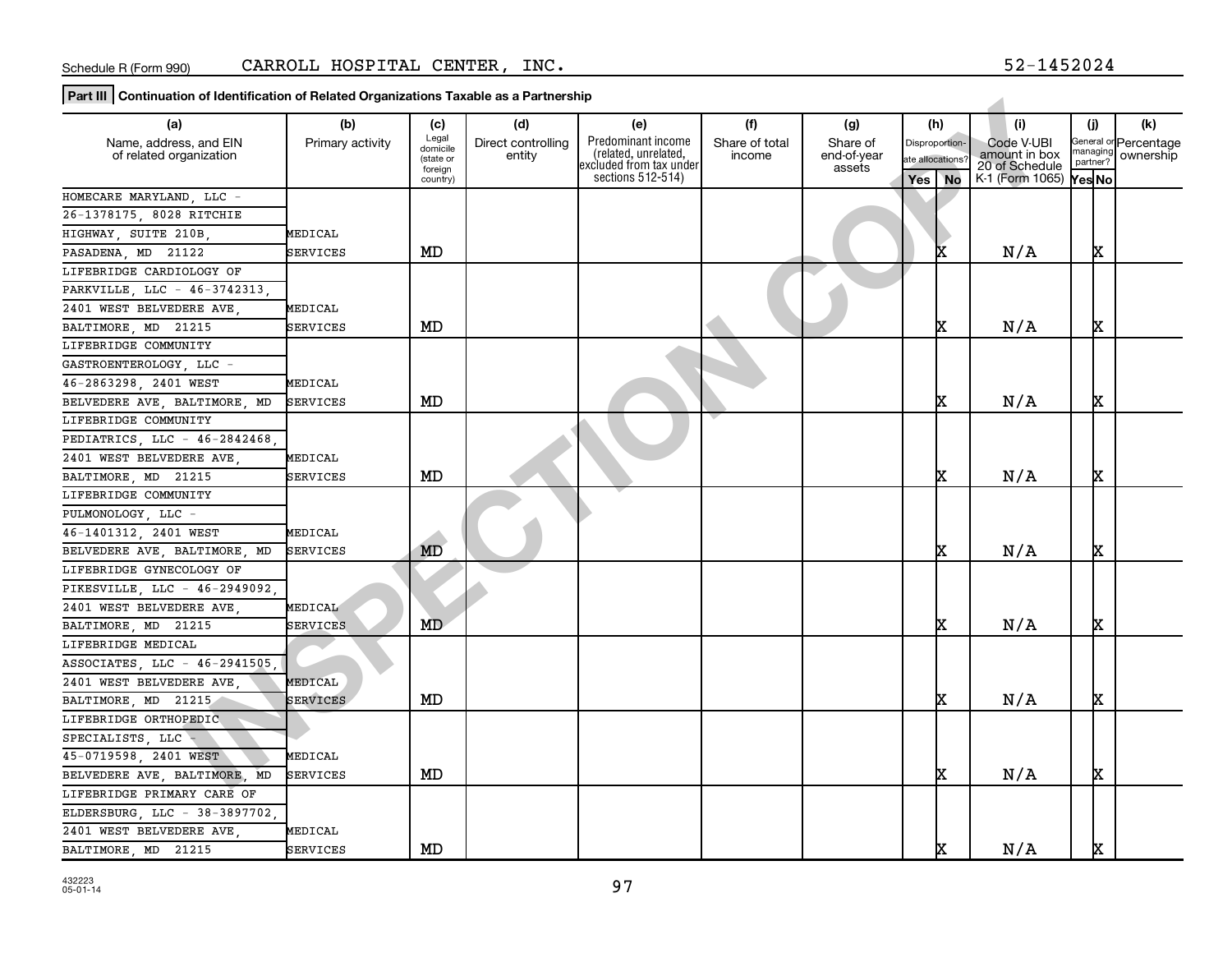**Part III Continuation of Identification of Related Organizations Taxable as a Partnership**

| $\frac{1}{2}$ r at can point in adult of identification of netated organizations Taxable as a r antiferently |                  |                      |                              |                                                                                            |                |                       |                  |                |                                                                            |     |                                                         |
|--------------------------------------------------------------------------------------------------------------|------------------|----------------------|------------------------------|--------------------------------------------------------------------------------------------|----------------|-----------------------|------------------|----------------|----------------------------------------------------------------------------|-----|---------------------------------------------------------|
| (a)                                                                                                          | (b)              | (c)                  | (d)                          | (e)                                                                                        | (f)            | (g)                   |                  | (h)            | (i)                                                                        | (j) | (k)                                                     |
| Name, address, and EIN<br>of related organization                                                            | Primary activity | Legal<br>domicile    | Direct controlling<br>entity |                                                                                            | Share of total | Share of              |                  | Disproportion- |                                                                            |     | General or Percentage<br>managing ownership<br>partner? |
|                                                                                                              |                  | (state or<br>foreign |                              | Predominant income<br>(related, unrelated,<br>excluded from tax under<br>sections 512-514) | income         | end-of-year<br>assets | ate allocations? |                | Code V-UBI<br>amount in box<br>20 of Schedule<br>K-1 (Form 1065)<br>Yes No |     |                                                         |
|                                                                                                              |                  | country)             |                              |                                                                                            |                |                       | Yes No           |                |                                                                            |     |                                                         |
| LIFEBRIDGE PRIMARY CARE OF                                                                                   |                  |                      |                              |                                                                                            |                |                       |                  |                |                                                                            |     |                                                         |
| NORTH CARROLL, LLC -                                                                                         |                  |                      |                              |                                                                                            |                |                       |                  |                |                                                                            |     |                                                         |
| 80-0883321, 2401 WEST                                                                                        | MEDICAL          |                      |                              |                                                                                            |                |                       |                  |                |                                                                            |     |                                                         |
| BELVEDERE AVE, BALTIMORE, MD                                                                                 | <b>SERVICES</b>  | MD                   |                              |                                                                                            |                |                       |                  |                | N/A                                                                        | x   |                                                         |
|                                                                                                              |                  |                      |                              |                                                                                            |                |                       |                  |                |                                                                            |     |                                                         |
|                                                                                                              |                  |                      |                              |                                                                                            |                |                       |                  |                |                                                                            |     |                                                         |
|                                                                                                              |                  |                      |                              |                                                                                            |                |                       |                  |                |                                                                            |     |                                                         |
|                                                                                                              |                  |                      |                              |                                                                                            |                |                       |                  |                |                                                                            |     |                                                         |
|                                                                                                              |                  |                      |                              |                                                                                            |                |                       |                  |                |                                                                            |     |                                                         |
|                                                                                                              |                  |                      |                              |                                                                                            |                |                       |                  |                |                                                                            |     |                                                         |
|                                                                                                              |                  |                      |                              |                                                                                            |                |                       |                  |                |                                                                            |     |                                                         |
|                                                                                                              |                  |                      |                              |                                                                                            |                |                       |                  |                |                                                                            |     |                                                         |
|                                                                                                              |                  |                      |                              |                                                                                            |                |                       |                  |                |                                                                            |     |                                                         |
|                                                                                                              |                  |                      |                              |                                                                                            |                |                       |                  |                |                                                                            |     |                                                         |
|                                                                                                              |                  |                      |                              |                                                                                            |                |                       |                  |                |                                                                            |     |                                                         |
|                                                                                                              |                  |                      |                              |                                                                                            |                |                       |                  |                |                                                                            |     |                                                         |
|                                                                                                              |                  |                      |                              |                                                                                            |                |                       |                  |                |                                                                            |     |                                                         |
|                                                                                                              |                  |                      |                              |                                                                                            |                |                       |                  |                |                                                                            |     |                                                         |
|                                                                                                              |                  |                      |                              |                                                                                            |                |                       |                  |                |                                                                            |     |                                                         |
|                                                                                                              |                  |                      |                              |                                                                                            |                |                       |                  |                |                                                                            |     |                                                         |
|                                                                                                              |                  |                      |                              |                                                                                            |                |                       |                  |                |                                                                            |     |                                                         |
|                                                                                                              |                  |                      |                              |                                                                                            |                |                       |                  |                |                                                                            |     |                                                         |
|                                                                                                              |                  |                      |                              |                                                                                            |                |                       |                  |                |                                                                            |     |                                                         |
|                                                                                                              |                  |                      |                              |                                                                                            |                |                       |                  |                |                                                                            |     |                                                         |
|                                                                                                              |                  |                      |                              |                                                                                            |                |                       |                  |                |                                                                            |     |                                                         |
|                                                                                                              |                  |                      |                              |                                                                                            |                |                       |                  |                |                                                                            |     |                                                         |
|                                                                                                              |                  |                      |                              |                                                                                            |                |                       |                  |                |                                                                            |     |                                                         |
|                                                                                                              |                  |                      |                              |                                                                                            |                |                       |                  |                |                                                                            |     |                                                         |
|                                                                                                              |                  |                      |                              |                                                                                            |                |                       |                  |                |                                                                            |     |                                                         |
|                                                                                                              |                  |                      |                              |                                                                                            |                |                       |                  |                |                                                                            |     |                                                         |
|                                                                                                              |                  |                      |                              |                                                                                            |                |                       |                  |                |                                                                            |     |                                                         |
|                                                                                                              |                  |                      |                              |                                                                                            |                |                       |                  |                |                                                                            |     |                                                         |
|                                                                                                              |                  |                      |                              |                                                                                            |                |                       |                  |                |                                                                            |     |                                                         |
|                                                                                                              |                  |                      |                              |                                                                                            |                |                       |                  |                |                                                                            |     |                                                         |
|                                                                                                              |                  |                      |                              |                                                                                            |                |                       |                  |                |                                                                            |     |                                                         |
|                                                                                                              |                  |                      |                              |                                                                                            |                |                       |                  |                |                                                                            |     |                                                         |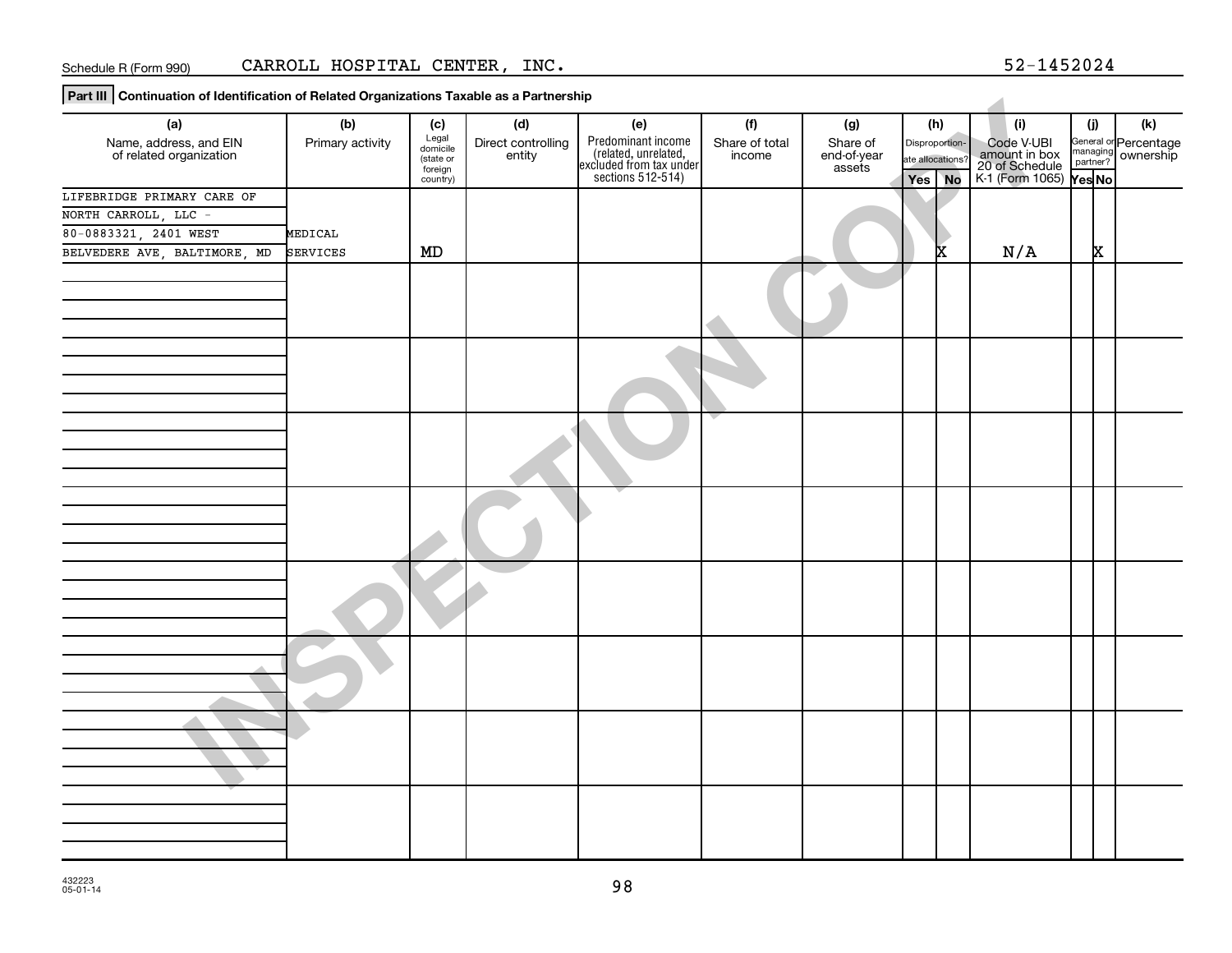**Part IV Continuation of Identification of Related Organizations Taxable as a Corporation or Trust**

| (a)                                               | (b)                | (c)                         | (d)                          | (e)                                | (f)            | (g)                     | (h)                     |                                                                                                   |    |
|---------------------------------------------------|--------------------|-----------------------------|------------------------------|------------------------------------|----------------|-------------------------|-------------------------|---------------------------------------------------------------------------------------------------|----|
| Name, address, and EIN<br>of related organization | Primary activity   | Legal domicile<br>(state or | Direct controlling<br>entity | Type of entity<br>(C corp, S corp, | Share of total | Share of<br>end-of-year | Percentage<br>ownership | (i)<br>Section<br>512(b)(13)<br>controlled<br>entity?<br>Yes  <br>х<br>х<br>X<br>X<br>X<br>X<br>X |    |
|                                                   |                    | foreign<br>country)         |                              | or trust)                          | income         | assets                  |                         |                                                                                                   |    |
|                                                   |                    |                             |                              |                                    |                |                         |                         |                                                                                                   | No |
| CARROLL ACO LLC - 46-5641917                      |                    |                             |                              |                                    |                |                         |                         |                                                                                                   |    |
| 200 MEMORIAL AVE                                  |                    |                             |                              |                                    |                |                         |                         |                                                                                                   |    |
| WESTMINSTER, MD 21157                             | HEALTH CARE        | MD                          | CCMS                         | C CORP                             |                |                         |                         |                                                                                                   |    |
| LIFEBRIDGE INVESTMENTS, INC. - 52-1483166         |                    |                             |                              |                                    |                |                         |                         |                                                                                                   |    |
| 2401 WEST BELVEDERE AVE.                          |                    |                             | LIFEBRIDGE                   |                                    |                |                         |                         |                                                                                                   |    |
| BALTIMORE MD 21215                                | INVESTMENT         | MD                          | HEALTH, INC.                 | C CORP                             |                |                         |                         |                                                                                                   |    |
| HEALTHSTAR MEDICAL SERVICES, INC. -               |                    |                             |                              |                                    |                |                         |                         |                                                                                                   |    |
| 52-1829098, 2401 WEST BELVEDERE AVE.,             |                    |                             | LIFEBRIDGE                   |                                    |                |                         |                         |                                                                                                   |    |
| BALTIMORE MD 21215                                | HEALTH CARE        | MD                          | HEALTH, INC.                 | C CORP                             |                |                         |                         |                                                                                                   |    |
| PRACTICE DYNAMICS, INC. - 52-1960319              |                    |                             |                              |                                    |                |                         |                         |                                                                                                   |    |
| 124 BUSINESS CENTER DRIVE                         |                    |                             | <b>LIFEBRIDGE</b>            |                                    |                |                         |                         |                                                                                                   |    |
| REISTERSTOWN, MD 21136                            | MANAGEMENT         | MD.                         | HEALTH, INC.                 | CORP<br>c.                         |                |                         |                         |                                                                                                   |    |
| SURGICAL ONCOLOGY ASSOCIATES, INC. -              |                    |                             |                              |                                    |                |                         |                         |                                                                                                   |    |
| 52-1804659, 2401 WEST BELVEDERE AVE.,             |                    |                             | LIFEBRIDGE                   |                                    |                |                         |                         |                                                                                                   |    |
| BALTIMORE, MD 21215                               | HEALTH CARE        | MD                          | HEALTH, INC.                 | C CORP                             |                |                         |                         |                                                                                                   |    |
| LIFEBRIDGE INSURANCE COMPANY, LTD. -              |                    |                             |                              |                                    |                |                         |                         |                                                                                                   |    |
| 98-0415396, PO BOX 1109, GRAND CAYMAN, GRAND      |                    | CAYMAN                      | LIFEBRIDGE                   |                                    |                |                         |                         |                                                                                                   |    |
| CAYMAN, CAYMAN ISLANDS                            | INSURANCE          | ISLANDS                     | HEALTH, INC.                 | C CORP                             |                |                         |                         |                                                                                                   |    |
| LIFEBRIDGE COMMUNITY PHYSICIANS, INC.             |                    |                             |                              |                                    |                |                         |                         |                                                                                                   |    |
| 80-0719005, 2401 WEST BELVEDERE AVE.,             |                    |                             | LIFEBRIDGE                   |                                    |                |                         |                         |                                                                                                   |    |
| BALTIMORE, MD 21215                               | <b>HEALTH CARE</b> | MD                          | INVESTMENTS                  | C CORP                             |                |                         |                         |                                                                                                   |    |
|                                                   |                    |                             |                              |                                    |                |                         |                         |                                                                                                   |    |
|                                                   |                    |                             |                              |                                    |                |                         |                         |                                                                                                   |    |
|                                                   |                    |                             |                              |                                    |                |                         |                         |                                                                                                   |    |
|                                                   |                    |                             |                              |                                    |                |                         |                         |                                                                                                   |    |
|                                                   |                    |                             |                              |                                    |                |                         |                         |                                                                                                   |    |
|                                                   |                    |                             |                              |                                    |                |                         |                         |                                                                                                   |    |
|                                                   |                    |                             |                              |                                    |                |                         |                         |                                                                                                   |    |
|                                                   |                    |                             |                              |                                    |                |                         |                         |                                                                                                   |    |
|                                                   |                    |                             |                              |                                    |                |                         |                         |                                                                                                   |    |
|                                                   |                    |                             |                              |                                    |                |                         |                         |                                                                                                   |    |
|                                                   |                    |                             |                              |                                    |                |                         |                         |                                                                                                   |    |
|                                                   |                    |                             |                              |                                    |                |                         |                         |                                                                                                   |    |
|                                                   |                    |                             |                              |                                    |                |                         |                         |                                                                                                   |    |
|                                                   |                    |                             |                              |                                    |                |                         |                         |                                                                                                   |    |
|                                                   |                    |                             |                              |                                    |                |                         |                         |                                                                                                   |    |
|                                                   |                    |                             |                              |                                    |                |                         |                         |                                                                                                   |    |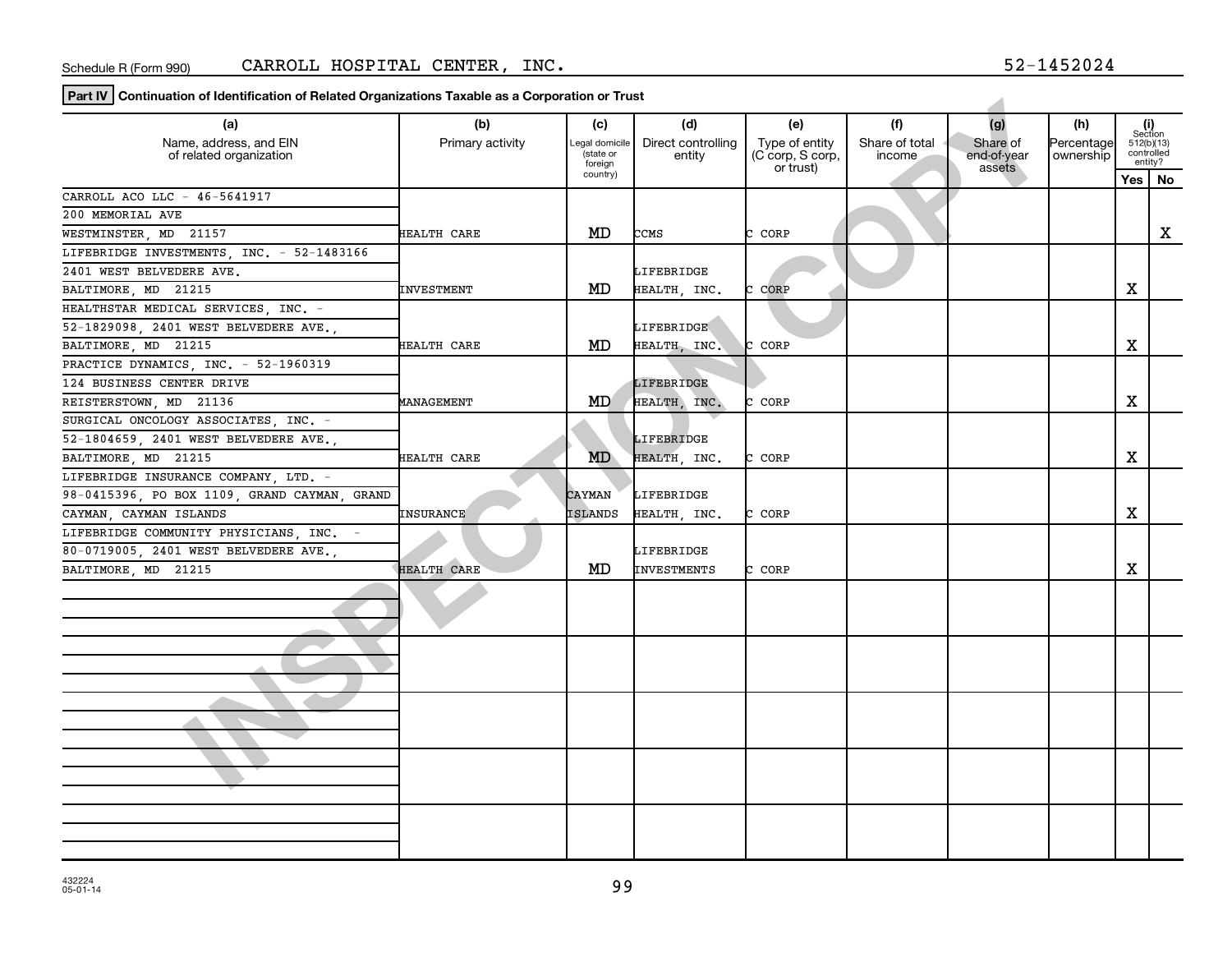#### Schedule R (Form 990) 2014 Page CARROLL HOSPITAL CENTER, INC. 52-1452024

Part V Transactions With Related Organizations Complete if the organization answered "Yes" on Form 990, Part IV, line 34, 35b, or 36.

(4) CEN-MAR ASSURANCE CO **R** 2,370,297.CASH

**(5)** PARTNERSHIP FOR A HEALTHIER CARROLL COUNTY B 173,000.CASH

| Note. Complete line 1 if any entity is listed in Parts II, III, or IV of this schedule.                                                                                                                                        |                                  |                        |                                              |                 | Yes                     | No                      |
|--------------------------------------------------------------------------------------------------------------------------------------------------------------------------------------------------------------------------------|----------------------------------|------------------------|----------------------------------------------|-----------------|-------------------------|-------------------------|
| During the tax year, did the organization engage in any of the following transactions with one or more related organizations listed in Parts II-IV?                                                                            |                                  |                        |                                              |                 |                         |                         |
|                                                                                                                                                                                                                                |                                  |                        |                                              | 1a              |                         | $\mathbf{x}$            |
| b Gift, grant, or capital contribution to related organization(s) encourance contained and contribution to related organization(s) encourance contained and contribution to related organization(s) encourance contained and c |                                  |                        |                                              | 1 <sub>b</sub>  | $\overline{\mathbf{X}}$ |                         |
| c Gift, grant, or capital contribution from related organization(s) material content to contribution from related organization(s) material contribution from related organization(s) material contribution contribution of the |                                  |                        |                                              | 1c              | $\overline{\mathbf{X}}$ |                         |
|                                                                                                                                                                                                                                |                                  |                        |                                              | 1d              |                         | $\overline{\mathbf{x}}$ |
| e Loans or loan guarantees by related organization(s) material content and content and content and content and content and content and content and content and content and content and content and content and content and con |                                  |                        |                                              | 1e              |                         | $\overline{\texttt{x}}$ |
|                                                                                                                                                                                                                                |                                  |                        |                                              |                 |                         |                         |
| f Dividends from related organization(s) manufactured and contract the contract of the contract of the contract of the contract of the contract of the contract of the contract of the contract of the contract of the contrac |                                  |                        |                                              | 1f              |                         | Х                       |
| Sale of assets to related organization(s) www.assettion.com/www.assettion.com/www.assettion.com/www.assettion.com/www.assettion.com/www.assettion.com/www.assettion.com/www.assettion.com/www.assettion.com/www.assettion.com/ |                                  |                        |                                              | 1q              |                         | $\overline{\mathtt{x}}$ |
| h Purchase of assets from related organization(s) manufactured and content and content and content and content and content and content and content and content and content and content and content and content and content and |                                  |                        |                                              | 1 <sub>h</sub>  |                         | $\overline{\mathtt{x}}$ |
| Exchange of assets with related organization(s) www.assettion.com/www.assettion.com/www.assettion.com/www.assettion.com/www.assettion.com/www.assettion.com/www.assettion.com/www.assettion.com/www.assettion.com/www.assettio |                                  |                        |                                              | 1i.             |                         | $\overline{\mathtt{x}}$ |
|                                                                                                                                                                                                                                |                                  |                        |                                              | 1i.             |                         | $\overline{\mathbf{x}}$ |
|                                                                                                                                                                                                                                |                                  |                        |                                              |                 |                         |                         |
| k Lease of facilities, equipment, or other assets from related organization(s) manufactured and the manufactured and the manufactured and the manufactured and the manufactured and the manufactured and the manufactured and  |                                  |                        |                                              | 1k              |                         | x                       |
|                                                                                                                                                                                                                                |                                  |                        |                                              | 11              | $\overline{\mathbf{X}}$ |                         |
| m Performance of services or membership or fundraising solicitations by related organization(s)                                                                                                                                |                                  |                        |                                              | 1 <sub>m</sub>  | $\mathbf{x}$            |                         |
|                                                                                                                                                                                                                                |                                  |                        |                                              | 1n              |                         | $\overline{\mathbf{x}}$ |
| o Sharing of paid employees with related organization(s) manufactured and contact the control of the control of the control of the control of the control of the control of the control of the control of the control of the c |                                  |                        |                                              | 10 <sub>o</sub> | $\overline{\mathbf{X}}$ |                         |
|                                                                                                                                                                                                                                |                                  |                        |                                              |                 |                         |                         |
|                                                                                                                                                                                                                                |                                  |                        |                                              | 1p              |                         | X                       |
|                                                                                                                                                                                                                                |                                  |                        |                                              | 1 <sub>q</sub>  | х                       |                         |
|                                                                                                                                                                                                                                |                                  |                        |                                              |                 |                         |                         |
| r Other transfer of cash or property to related organization(s) And the material content of the content of the content of the content of the content of the content of the content of the content of the content of the conten |                                  |                        |                                              | 1r              | X                       |                         |
|                                                                                                                                                                                                                                |                                  |                        |                                              | 1s              |                         | $\overline{\mathbf{x}}$ |
| 2 If the answer to any of the above is "Yes," see the instructions for information on who must complete this line, including covered relationships and transaction thresholds.                                                 |                                  |                        |                                              |                 |                         |                         |
| (a)<br>Name of related organization                                                                                                                                                                                            | (b)<br>Transaction<br>type (a-s) | (c)<br>Amount involved | (d)<br>Method of determining amount involved |                 |                         |                         |
| (1) CARROLL HOSPITAL FOUNDATION                                                                                                                                                                                                | C                                | 3,303,940.CASH         |                                              |                 |                         |                         |
| (2) CARROLL HOSPICE                                                                                                                                                                                                            | Q                                | $3,800,000$ . FMV      |                                              |                 |                         |                         |
| (3) CARROLL HOSPICE                                                                                                                                                                                                            | L                                | 75,000.FMV             |                                              |                 |                         |                         |
| $\cdots$ $\cdots$ $\cdots$                                                                                                                                                                                                     |                                  | $0.250.005$ $\sim$     |                                              |                 |                         |                         |

**(6)**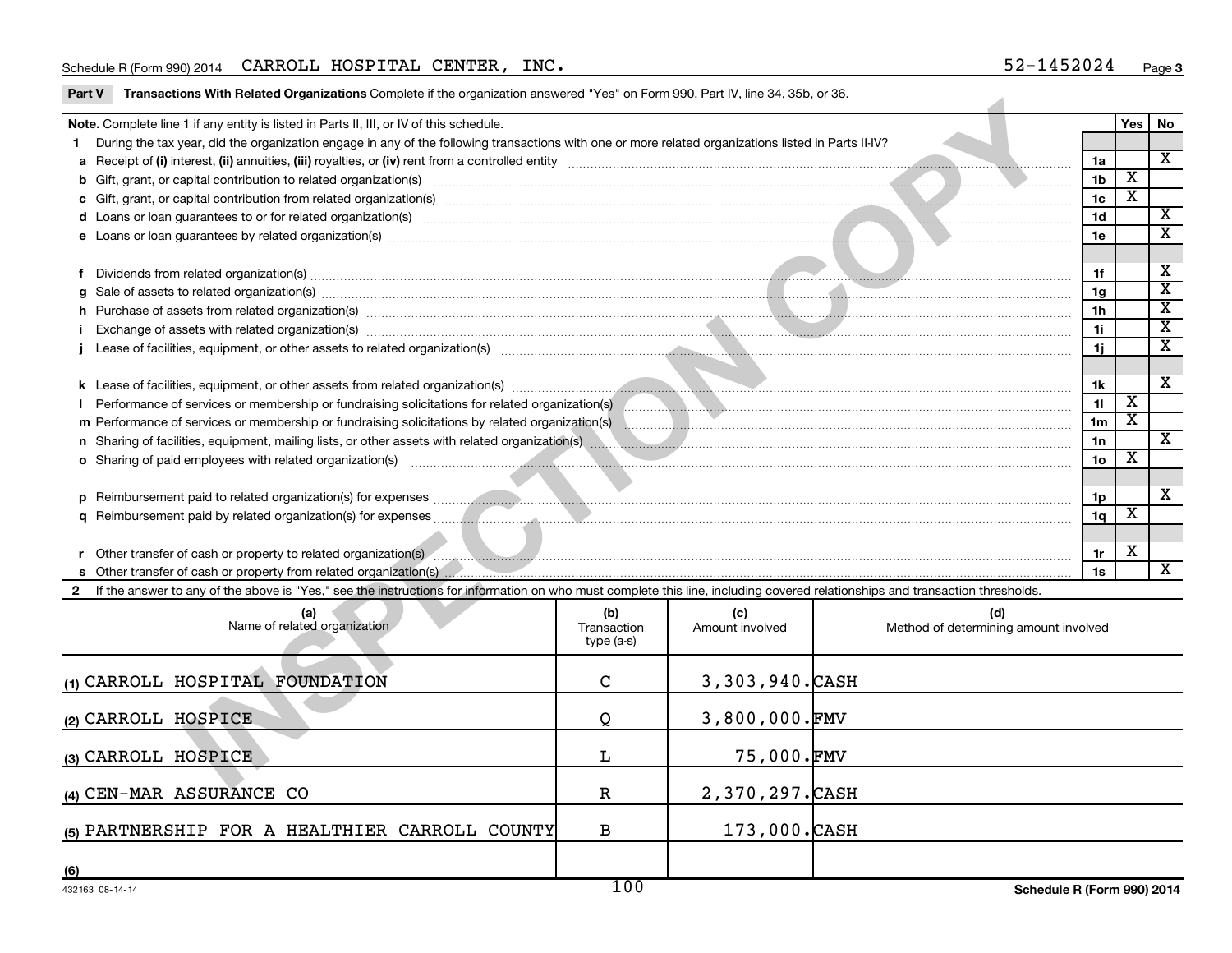### Schedule R (Form 990) 2014 Page CARROLL HOSPITAL CENTER, INC. 52-1452024

| Part VI Unrelated Organizations Taxable as a Partnership Complete if the organization answered "Yes" on Form 990, Part IV, line 37.                                                                    |                         |                                                        |                                                                                                  |                                                          |                                    |                                          |                                              |                                                                                                      |        |                                           |
|--------------------------------------------------------------------------------------------------------------------------------------------------------------------------------------------------------|-------------------------|--------------------------------------------------------|--------------------------------------------------------------------------------------------------|----------------------------------------------------------|------------------------------------|------------------------------------------|----------------------------------------------|------------------------------------------------------------------------------------------------------|--------|-------------------------------------------|
| Provide the following information for each entity taxed as a partnership through which the organization conducted more than five percent of its activities (measured by total assets or gross revenue) |                         |                                                        |                                                                                                  |                                                          |                                    |                                          |                                              |                                                                                                      |        |                                           |
| that was not a related organization. See instructions regarding exclusion for certain investment partnerships.                                                                                         |                         |                                                        |                                                                                                  |                                                          |                                    |                                          |                                              |                                                                                                      |        |                                           |
| (a)<br>Name, address, and EIN<br>of entity                                                                                                                                                             | (b)<br>Primary activity | (c)<br>Legal domicile<br>(state or foreign<br>country) | (d)<br>Predominant income<br>related, unrelated,<br>excluded from tax under<br>sections 512-514) | $(e)$<br>Are all<br>partners sec.<br>501(c)(3)<br>orgs.? | (f)<br>Share of<br>total<br>income | (g)<br>Share of<br>end-of-year<br>assets | (h)<br>Dispropor-<br>tionate<br>allocations? | (i)<br>Code V-UBI General or<br>amount in box 20 managing<br>of Schedule K-1 partner?<br>(Form 1065) | (j)    | (k)<br>General or Percentage<br>ownership |
|                                                                                                                                                                                                        |                         |                                                        |                                                                                                  | Yes No                                                   |                                    |                                          | Yes No                                       |                                                                                                      | Yes NO |                                           |
|                                                                                                                                                                                                        |                         |                                                        |                                                                                                  |                                                          |                                    |                                          |                                              |                                                                                                      |        |                                           |
|                                                                                                                                                                                                        |                         |                                                        |                                                                                                  |                                                          |                                    |                                          |                                              |                                                                                                      |        |                                           |
|                                                                                                                                                                                                        |                         |                                                        |                                                                                                  |                                                          |                                    |                                          |                                              |                                                                                                      |        |                                           |
|                                                                                                                                                                                                        |                         |                                                        |                                                                                                  |                                                          |                                    |                                          |                                              |                                                                                                      |        |                                           |
|                                                                                                                                                                                                        |                         |                                                        |                                                                                                  |                                                          |                                    |                                          |                                              |                                                                                                      |        |                                           |
|                                                                                                                                                                                                        |                         |                                                        |                                                                                                  |                                                          |                                    |                                          |                                              |                                                                                                      |        |                                           |
|                                                                                                                                                                                                        |                         |                                                        |                                                                                                  |                                                          |                                    |                                          |                                              |                                                                                                      |        |                                           |

**Schedule R (Form 990) 2014**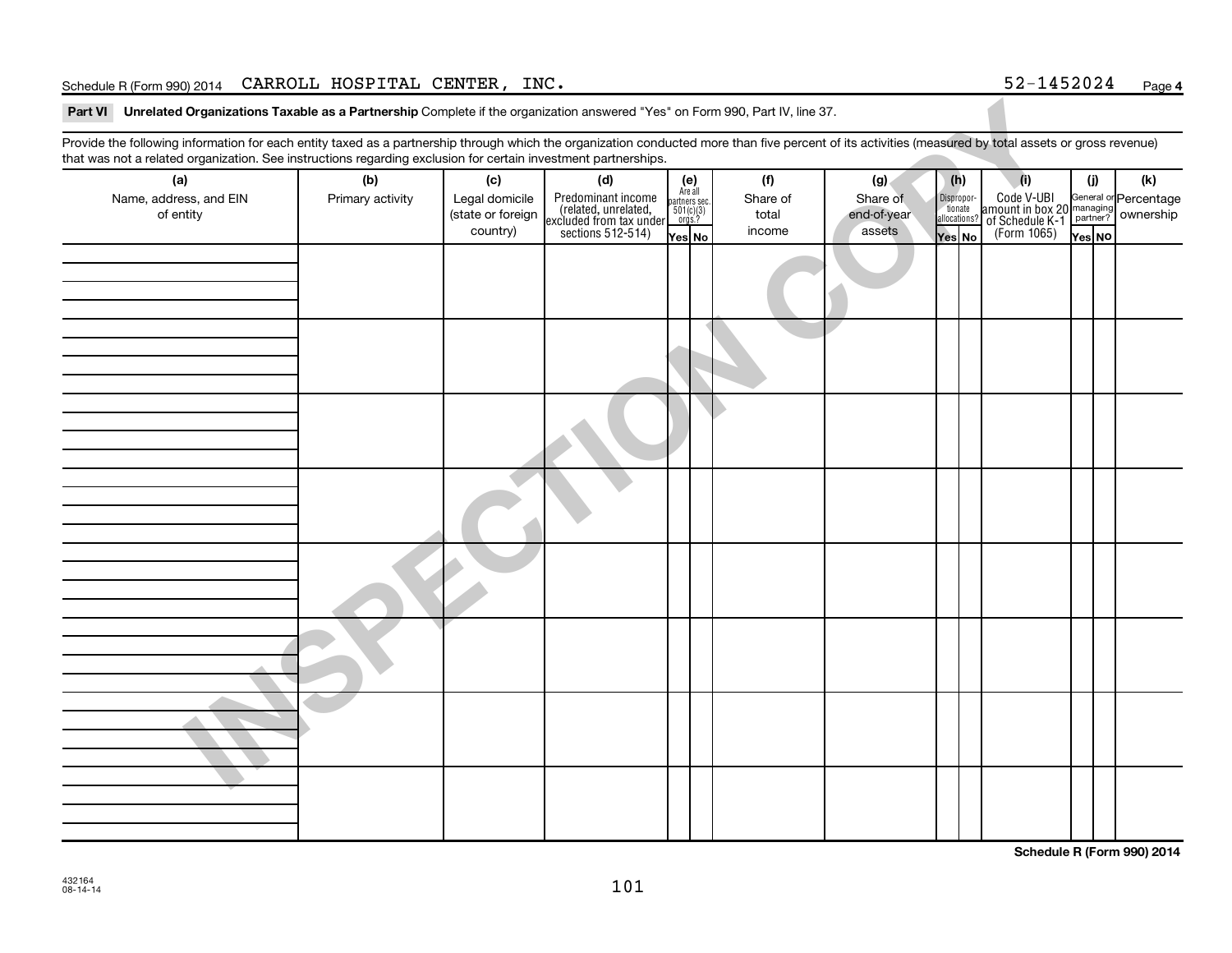| Schedule R (Form 990) 2014 |  |
|----------------------------|--|
|----------------------------|--|

Schedule R (Form 990) 2014 CARROLL HOSPITAL CENTER , INC .  $52-1452024$   $_{\rm Page}$ 

**Part VII Supplemental Information**

Provide additional information for responses to questions on Schedule R (see instructions).

#### PART III, IDENTIFICATION OF RELATED ORGANIZATIONS TAXABLE AS PARTNERSHIP:

NAME, ADDRESS, AND EIN OF RELATED ORGANIZATION:

LIFEBRIDGE COMMUNITY GASTROENTEROLOGY, LLC

EIN: 46-2863298

2401 WEST BELVEDERE AVE

BALTIMORE, MD 21215

NAME, ADDRESS, AND EIN OF RELATED ORGANIZATION:

LIFEBRIDGE COMMUNITY PULMONOLOGY, LLC

EIN: 46-1401312

2401 WEST BELVEDERE AVE

BALTIMORE, MD 21215

ADDEESS, AND EIN OF RELATED ORGANIZATION:<br>
IDGE COMMUNITY GASTROENTEROLOGY, LLC<br>
5-2863298<br>
SST BELVEDERE AVE<br>
NEDRESS, AND EIN OF RELATED ORGANIZATION:<br>
IDGE COMMUNITY FULMONOLOGY, LLC<br>
5-1401312<br>
SST BELVEDERE AVE<br>
DRES, NAME, ADDRESS, AND EIN OF RELATED ORGANIZATION:

LIFEBRIDGE ORTHOPEDIC SPECIALISTS, LLC

EIN: 45-0719598

2401 WEST BELVEDERE AVE

BALTIMORE, MD 21215

NAME, ADDRESS, AND EIN OF RELATED ORGANIZATION:

LIFEBRIDGE PRIMARY CARE OF NORTH CARROLL, LLC

EIN: 80-0883321

432165 08-14-14

2401 WEST BELVEDERE AVE

BALTIMORE, MD 21215

#### SCHEDULE R PART II, III, & IV

ON MARCH 27, 2015 CARROLL COUNTY HEALTH SERVICES CORPORATION (CCHS),

**Schedule R (Form 990) 2014**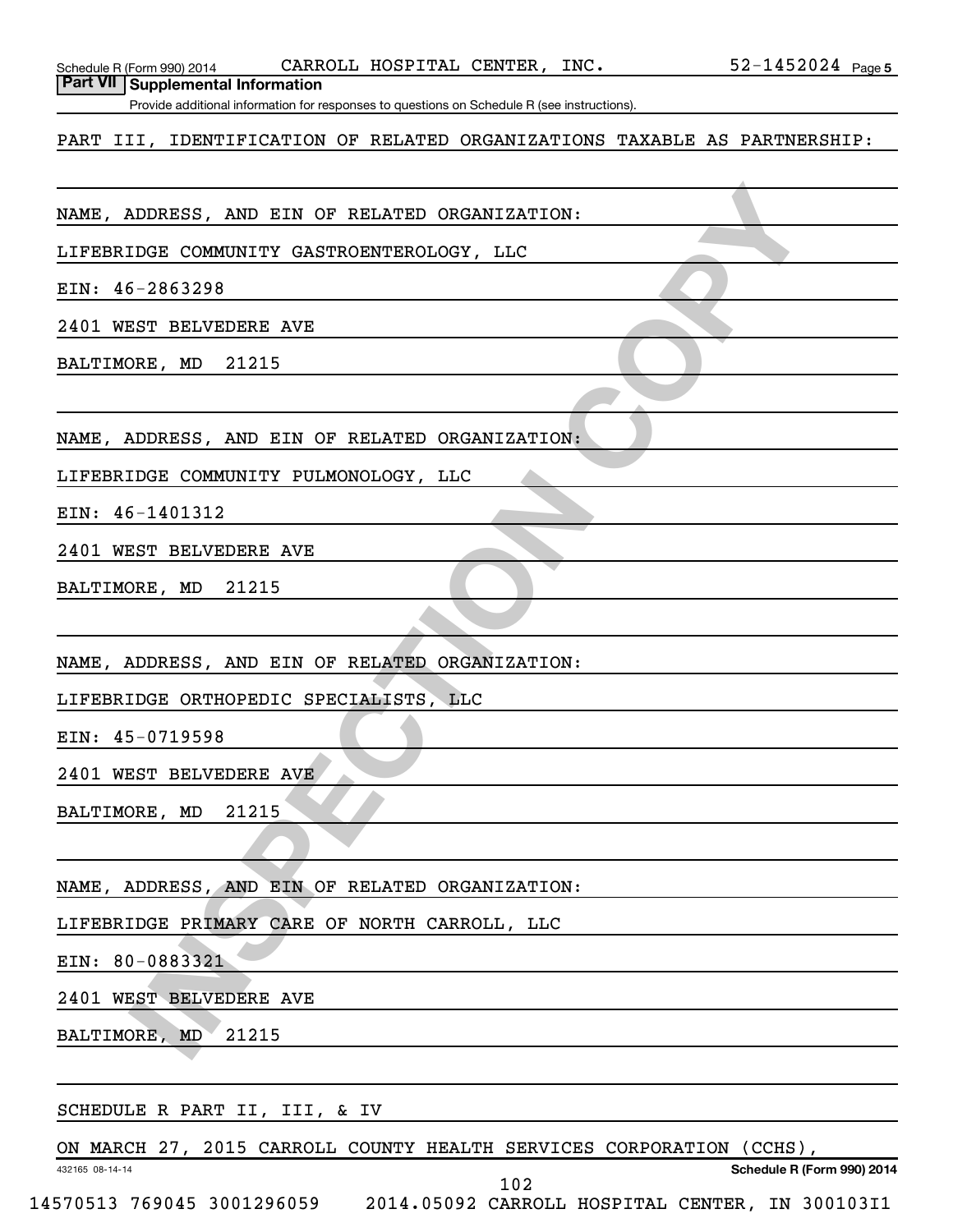| <b>Part VII   Supplemental Information</b><br>Provide additional information for responses to questions on Schedule R (see instructions).<br>THE ULTIMATE PARENT OF CARROLL HOSPITAL CENTER INC. AND THE OTHER<br>CARROLL ENTITIES, VOTED TO APPROVE AN AFFILIATION AGREEMENT WITH |  |
|------------------------------------------------------------------------------------------------------------------------------------------------------------------------------------------------------------------------------------------------------------------------------------|--|
|                                                                                                                                                                                                                                                                                    |  |
|                                                                                                                                                                                                                                                                                    |  |
|                                                                                                                                                                                                                                                                                    |  |
| LIFEBRIDGE HEALTH INC. (LHI), A $501(C)(3)$ EXEMPT ORGANIZATION.                                                                                                                                                                                                                   |  |
| EFFECTIVE APRIL 1, 2015, LHI BECAME THE SOLE CORPORATE MEMBER OF CCHS                                                                                                                                                                                                              |  |
| AND ALL OF ITS SUBSIDIARIES. AS A RESULT, LBH AND ALL OF ITS RELATED                                                                                                                                                                                                               |  |
| EXEMPT ORGANIZATIONS, PARTNERSHIPS, AND CORPORATIONS BECAME RELATED                                                                                                                                                                                                                |  |
| EXEMPT ORGANIZATIONS, PARTNERSHIPS, AND CORPORATIONS OF CARROLL                                                                                                                                                                                                                    |  |
| HOSPITAL CENTER, AND ARE REPORTED IN THE PART II, III, AND IV OF THE<br>ORGANIZATION'S FORM 990 SCHEDULE R.                                                                                                                                                                        |  |
|                                                                                                                                                                                                                                                                                    |  |
|                                                                                                                                                                                                                                                                                    |  |
|                                                                                                                                                                                                                                                                                    |  |
|                                                                                                                                                                                                                                                                                    |  |
|                                                                                                                                                                                                                                                                                    |  |
|                                                                                                                                                                                                                                                                                    |  |
|                                                                                                                                                                                                                                                                                    |  |
|                                                                                                                                                                                                                                                                                    |  |
|                                                                                                                                                                                                                                                                                    |  |
|                                                                                                                                                                                                                                                                                    |  |
|                                                                                                                                                                                                                                                                                    |  |
|                                                                                                                                                                                                                                                                                    |  |
|                                                                                                                                                                                                                                                                                    |  |
|                                                                                                                                                                                                                                                                                    |  |
|                                                                                                                                                                                                                                                                                    |  |
|                                                                                                                                                                                                                                                                                    |  |
|                                                                                                                                                                                                                                                                                    |  |
|                                                                                                                                                                                                                                                                                    |  |
|                                                                                                                                                                                                                                                                                    |  |
| Schedule R (Form 990) 2014<br>432165 08-14-14<br>103<br>14570513 769045 3001296059<br>2014.05092 CARROLL HOSPITAL CENTER, IN 300103I1                                                                                                                                              |  |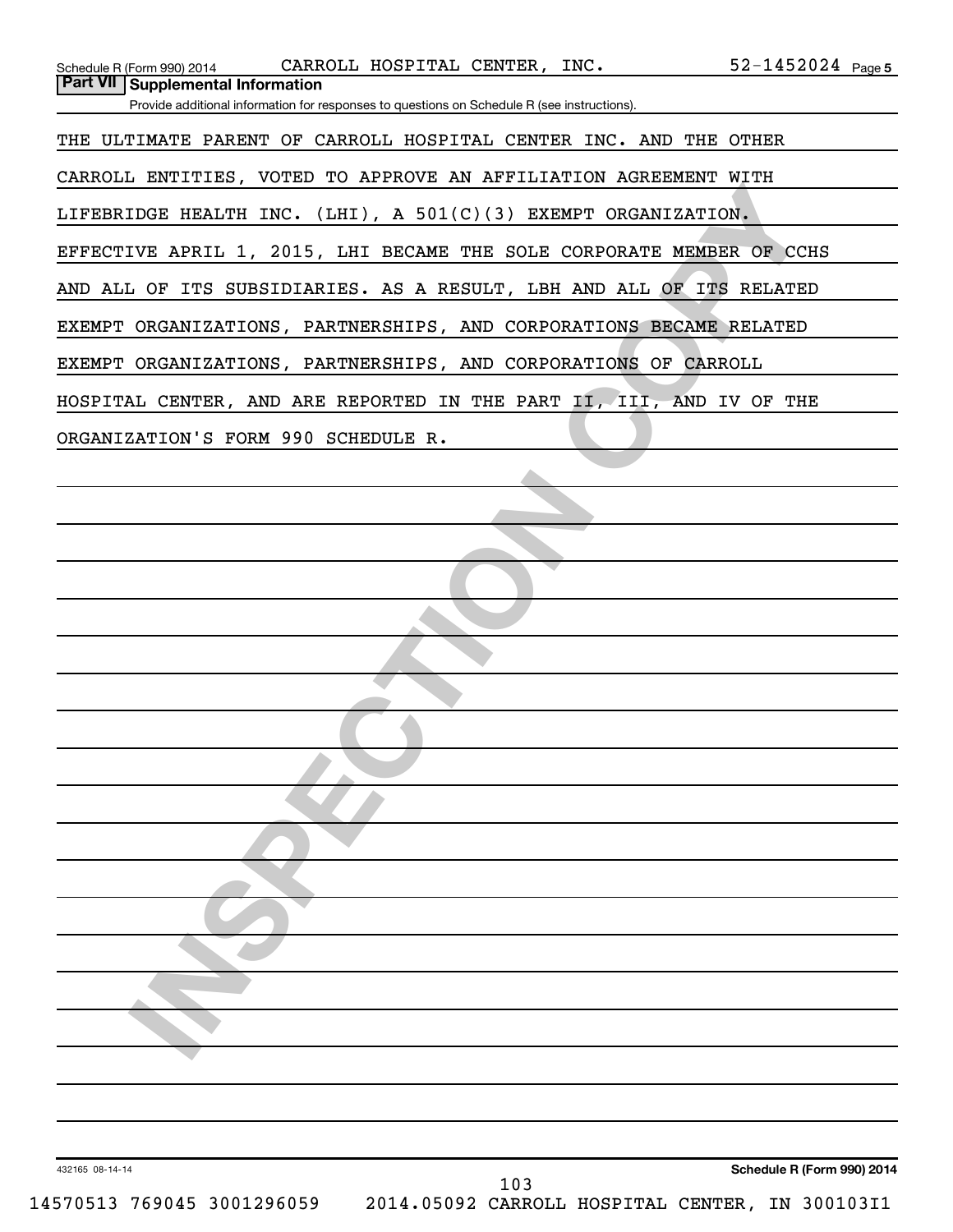## **TAX RETURN FILING INSTRUCTIONS**

#### FORM 990-T

|                                                    | <b>FOR THE YEAR ENDING</b>                                                                                                                                                                                                                                                                                                                                                        |
|----------------------------------------------------|-----------------------------------------------------------------------------------------------------------------------------------------------------------------------------------------------------------------------------------------------------------------------------------------------------------------------------------------------------------------------------------|
|                                                    | June 30, 2015                                                                                                                                                                                                                                                                                                                                                                     |
| <b>Prepared for</b>                                | Carroll Hospital Center, Inc.<br>200 Memorial Avenue<br>Westminster, MD<br>21157                                                                                                                                                                                                                                                                                                  |
| <b>Prepared by</b>                                 | Dixon Hughes Goodman LLP<br>1410 Spring Hill Road, 5th Floor<br>Tysons, VA 22102                                                                                                                                                                                                                                                                                                  |
| Amount due<br>or refund                            | No amount is due.                                                                                                                                                                                                                                                                                                                                                                 |
| Make check<br>payable to                           | No amount is due.                                                                                                                                                                                                                                                                                                                                                                 |
| Mail tax return<br>and check (if<br>applicable) to | Department of the Treasury<br>Internal Revenue Service Center<br>Ogden, UT 84201-0027                                                                                                                                                                                                                                                                                             |
| Return must be<br>mailed on<br>or before           | May 16, 2016                                                                                                                                                                                                                                                                                                                                                                      |
| <b>Special</b><br><b>Instructions</b>              | The return should be signed and dated.<br>We recommend that you file your return using certified mail<br>with a postmarked receipt for proof of timely filing.<br>You<br>should write the certified mail receipt number on the return<br>in the margin near your signature prior to filing. You should<br>also retain the certified mail receipt with your copy of the<br>return. |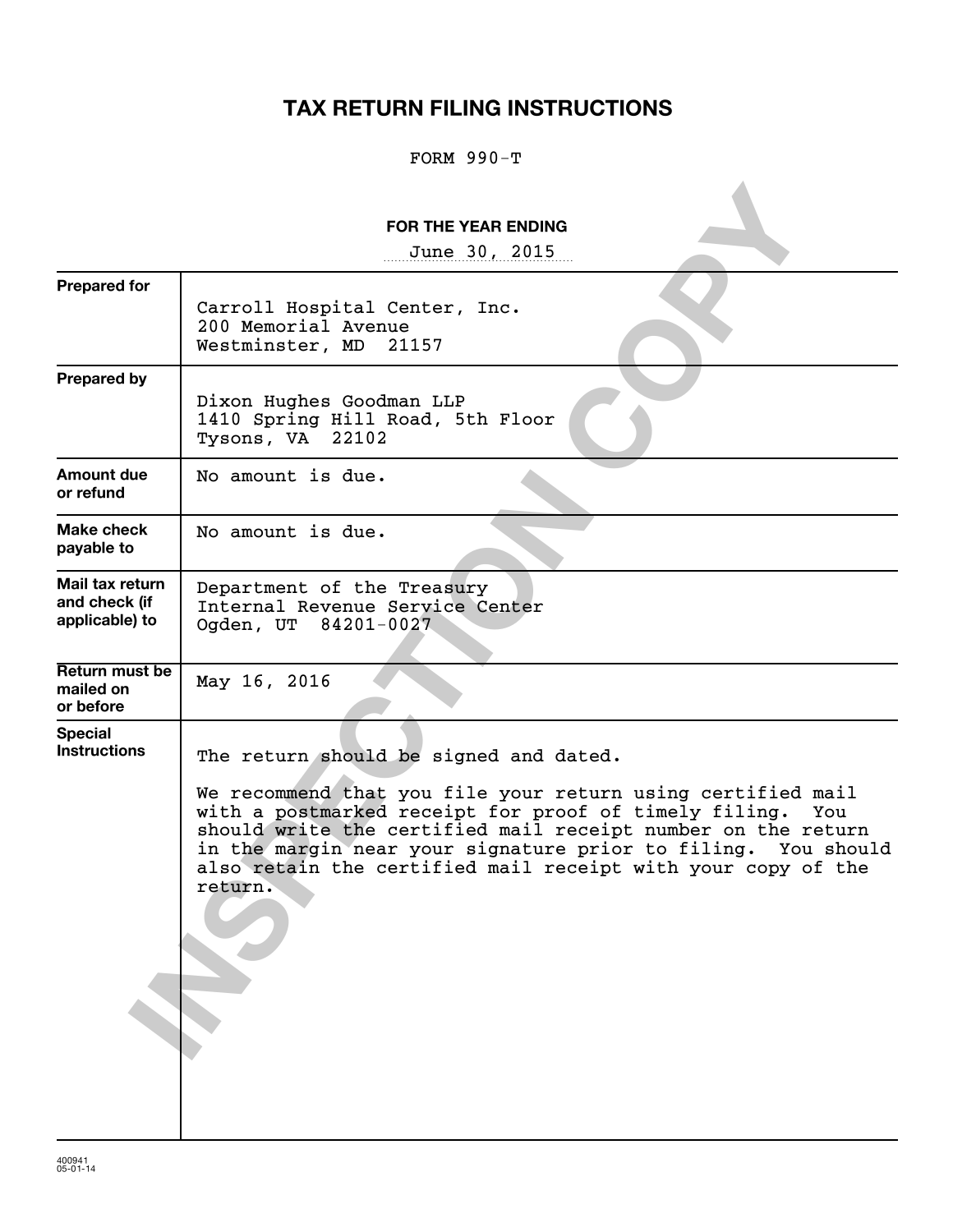| Form 990-T                                             |                                                                                                                                                     |       | <b>Exempt Organization Business Income Tax Return</b>                                                                                                                                                                                |                                                                                         |                |                |              |                                                |                 |                                          | OMB No. 1545-0687                                            |
|--------------------------------------------------------|-----------------------------------------------------------------------------------------------------------------------------------------------------|-------|--------------------------------------------------------------------------------------------------------------------------------------------------------------------------------------------------------------------------------------|-----------------------------------------------------------------------------------------|----------------|----------------|--------------|------------------------------------------------|-----------------|------------------------------------------|--------------------------------------------------------------|
|                                                        | (and proxy tax under section 6033(e))<br>For calendar year 2014 or other tax year beginning $\text{JUL}$ 1, 2014 , and ending $\text{JUN}$ 30, 2015 |       |                                                                                                                                                                                                                                      |                                                                                         |                |                |              |                                                |                 |                                          |                                                              |
|                                                        |                                                                                                                                                     |       |                                                                                                                                                                                                                                      |                                                                                         |                |                |              |                                                |                 |                                          | 2014                                                         |
| Department of the Treasury<br>Internal Revenue Service |                                                                                                                                                     |       | bo not enter SSN numbers on this form as it may be made public if your organization is a $501(c)(3)$ .                                                                                                                               | Information about Form 990-T and its instructions is available at www.irs.gov/form990t. |                |                |              |                                                |                 |                                          | Open to Public Inspection to<br>501(c)(3) Organizations Only |
| Check box if<br>A                                      | address changed                                                                                                                                     |       |                                                                                                                                                                                                                                      | Name of organization ( $\Box$ Check box if name changed and see instructions.)          |                |                |              |                                                |                 | (Employees' trust, see<br>instructions.) | D Employer identification number                             |
| <b>B</b> Exempt under section                          |                                                                                                                                                     | Print | CARROLL HOSPITAL CENTER, INC.                                                                                                                                                                                                        |                                                                                         |                |                |              |                                                |                 |                                          | 52-1452024                                                   |
| $X$ 501(c)(3)                                          | $\rightarrow$                                                                                                                                       | 0ľ    | Number, street, and room or suite no. If a P.O. box, see instructions.                                                                                                                                                               |                                                                                         |                |                |              |                                                |                 | (See instructions.)                      | Unrelated business activity codes                            |
| 408(e)                                                 | ]220(e)                                                                                                                                             | Type  | 200 MEMORIAL AVENUE                                                                                                                                                                                                                  |                                                                                         |                |                |              |                                                |                 |                                          |                                                              |
| 408A<br>529(a)                                         | 530(a)                                                                                                                                              |       | City or town, state or province, country, and ZIP or foreign postal code<br>WESTMINSTER, MD                                                                                                                                          | 21157                                                                                   |                |                |              |                                                | 525990          |                                          | 621500                                                       |
| C Book value of all assets<br>at end of year           |                                                                                                                                                     |       | F Group exemption number (See instructions.)                                                                                                                                                                                         |                                                                                         |                |                |              |                                                |                 |                                          |                                                              |
|                                                        |                                                                                                                                                     |       | 352, 894, 518. G Check organization type $\blacktriangleright$ $\boxed{X}$ 501(c) corporation                                                                                                                                        |                                                                                         |                | $501(c)$ trust |              | $401(a)$ trust                                 |                 | Other trust                              |                                                              |
|                                                        |                                                                                                                                                     |       | H Describe the organization's primary unrelated business activity. $\blacktriangleright$ OTHER FINANCIAL ACTIVITY LAB                                                                                                                |                                                                                         |                |                |              |                                                |                 |                                          |                                                              |
|                                                        |                                                                                                                                                     |       | I During the tax year, was the corporation a subsidiary in an affiliated group or a parent-subsidiary controlled group?                                                                                                              |                                                                                         |                |                |              |                                                | Yes             | $X_{0}$                                  |                                                              |
|                                                        |                                                                                                                                                     |       | If "Yes," enter the name and identifying number of the parent corporation. $\blacktriangleright$                                                                                                                                     |                                                                                         |                |                |              |                                                |                 |                                          |                                                              |
|                                                        |                                                                                                                                                     |       | J The books are in care of DAVID MCCORMICK                                                                                                                                                                                           |                                                                                         |                |                |              | Telephone number $\triangleright$ 410-871-6859 |                 |                                          |                                                              |
|                                                        |                                                                                                                                                     |       | <b>Part I</b> Unrelated Trade or Business Income                                                                                                                                                                                     |                                                                                         |                | $(A)$ Income   |              | (B) Expenses                                   |                 |                                          | $(C)$ Net                                                    |
| 1a Gross receipts or sales                             |                                                                                                                                                     |       | 3,958,118.                                                                                                                                                                                                                           |                                                                                         |                |                |              |                                                |                 |                                          |                                                              |
|                                                        |                                                                                                                                                     |       | <b>b</b> Less returns and allowances $\boxed{1,306,179}$ c Balance $\boxed{\phantom{1}}$                                                                                                                                             |                                                                                         | 1c             | 2,651,939,     |              |                                                |                 |                                          |                                                              |
| 2                                                      |                                                                                                                                                     |       |                                                                                                                                                                                                                                      |                                                                                         | $\overline{2}$ |                |              |                                                |                 |                                          |                                                              |
| 3                                                      | Gross profit. Subtract line 2 from line 1c                                                                                                          |       |                                                                                                                                                                                                                                      |                                                                                         | 3              | 2,651,939.     |              |                                                |                 |                                          | 2,651,939.                                                   |
|                                                        |                                                                                                                                                     |       |                                                                                                                                                                                                                                      |                                                                                         | 4a             |                |              |                                                |                 |                                          |                                                              |
|                                                        |                                                                                                                                                     |       | <b>b</b> Net gain (loss) (Form 4797, Part II, line 17) (attach Form 4797)                                                                                                                                                            |                                                                                         | 4 <sub>b</sub> |                |              |                                                |                 |                                          |                                                              |
| C                                                      |                                                                                                                                                     |       |                                                                                                                                                                                                                                      |                                                                                         | 4c             |                |              |                                                |                 |                                          |                                                              |
| 5                                                      |                                                                                                                                                     |       | Income (loss) from partnerships and S corporations (attach statement)                                                                                                                                                                |                                                                                         | 5              |                | $-118,956$ . | STMT 1                                         |                 |                                          | $-118,956.$                                                  |
| 6                                                      | Rent income (Schedule C)                                                                                                                            |       |                                                                                                                                                                                                                                      |                                                                                         | $6^{\circ}$    |                | 22,875.      |                                                |                 |                                          | 22,875.                                                      |
| 7                                                      |                                                                                                                                                     |       |                                                                                                                                                                                                                                      |                                                                                         | $\overline{7}$ |                |              |                                                |                 |                                          |                                                              |
| 8                                                      |                                                                                                                                                     |       | Interest, annuities, royalties, and rents from controlled organizations (Sch. F)                                                                                                                                                     |                                                                                         | 8              |                |              |                                                |                 |                                          |                                                              |
| 9                                                      |                                                                                                                                                     |       | Investment income of a section 501(c)(7), (9), or (17) organization (Schedule G)                                                                                                                                                     |                                                                                         | 9              |                |              |                                                |                 |                                          |                                                              |
| 10                                                     |                                                                                                                                                     |       |                                                                                                                                                                                                                                      |                                                                                         | 10             |                |              |                                                |                 |                                          |                                                              |
| 11                                                     |                                                                                                                                                     |       |                                                                                                                                                                                                                                      |                                                                                         | 11             |                | 90,000.      |                                                |                 |                                          |                                                              |
| 12                                                     |                                                                                                                                                     |       | Other income (See instructions; attach schedule) STATEMENT 2                                                                                                                                                                         |                                                                                         | 12             | 2,645,858.     |              |                                                |                 |                                          | 90,000.<br>2,645,858.                                        |
| 13<br>Part II                                          |                                                                                                                                                     |       | <b>Deductions Not Taken Elsewhere (See instructions for limitations on deductions.)</b>                                                                                                                                              |                                                                                         | 13             |                |              |                                                |                 |                                          |                                                              |
|                                                        |                                                                                                                                                     |       | (Except for contributions, deductions must be directly connected with the unrelated business income.)                                                                                                                                |                                                                                         |                |                |              |                                                |                 |                                          |                                                              |
| 14                                                     |                                                                                                                                                     |       |                                                                                                                                                                                                                                      |                                                                                         |                |                |              |                                                | 14              |                                          |                                                              |
| 15                                                     |                                                                                                                                                     |       | Salaries and wages <b>continuum and the contract of the contract of the contract of the contract of the contract of the contract of the contract of the contract of the contract of the contract of the contract of the contract</b> |                                                                                         |                |                |              |                                                | 15              |                                          | 1,098,961.                                                   |
| 16                                                     |                                                                                                                                                     |       | Repairs and maintenance <i>communications</i> and contract the contract of the contract of the contract of the contract of the contract of the contract of the contract of the contract of the contract of the contract of the cont  |                                                                                         |                |                |              |                                                | 16              |                                          |                                                              |
| 17                                                     |                                                                                                                                                     |       | Bad debts <b>contract the contract of the contract of the contract of the contract of the contract of the contract of the contract of the contract of the contract of the contract of the contract of the contract of the contra</b> |                                                                                         |                |                |              |                                                | 17              |                                          |                                                              |
| 18                                                     |                                                                                                                                                     |       |                                                                                                                                                                                                                                      |                                                                                         |                |                |              |                                                | 18              |                                          |                                                              |
| 19                                                     |                                                                                                                                                     |       | Taxes and licenses <b>contract the contract of the contract of the contract of the contract of the contract of the contract of the contract of the contract of the contract of the contract of the contract of the contract of t</b> |                                                                                         |                |                |              |                                                | 19              |                                          | 3,223.                                                       |
| 20                                                     |                                                                                                                                                     |       | Charitable contributions (See instructions for limitation rules) [11] manufacture in the contributions (See instructions for limitation rules) [11] manufacture contributions (See instructions for limitation rules) [11] man       |                                                                                         |                |                |              |                                                | 20              |                                          |                                                              |
| 21                                                     |                                                                                                                                                     |       |                                                                                                                                                                                                                                      |                                                                                         |                |                |              | 325,281.                                       |                 |                                          |                                                              |
| 22                                                     |                                                                                                                                                     |       |                                                                                                                                                                                                                                      |                                                                                         |                |                |              |                                                | 22 <sub>b</sub> |                                          | 325,281.                                                     |
| 23<br>Depletion                                        |                                                                                                                                                     |       |                                                                                                                                                                                                                                      |                                                                                         |                |                |              |                                                | 23              |                                          |                                                              |
| 24                                                     |                                                                                                                                                     |       | Contributions to deferred compensation plans [11] manufactured contributions to deferred compensation plans [1                                                                                                                       |                                                                                         |                |                |              |                                                | 24              |                                          |                                                              |
| 25                                                     | Employee benefit programs                                                                                                                           |       |                                                                                                                                                                                                                                      |                                                                                         |                |                |              |                                                | 25              |                                          | 212,076.                                                     |
| 26                                                     |                                                                                                                                                     |       | Excess exempt expenses (Schedule I) www.communications.communications.communications.com                                                                                                                                             |                                                                                         |                |                |              |                                                | 26              |                                          |                                                              |
| 27                                                     |                                                                                                                                                     |       |                                                                                                                                                                                                                                      |                                                                                         |                |                |              |                                                | 27              |                                          |                                                              |
| 28                                                     |                                                                                                                                                     |       | Other deductions (attach schedule) <b>Manual Example 2</b> STATEMENT 3                                                                                                                                                               |                                                                                         |                |                |              |                                                | 28              |                                          | 1,239,166.                                                   |
| 29                                                     |                                                                                                                                                     |       | Total deductions. Add lines 14 through 28 [11] manuscription contract to the first of the manuscription of the manuscription of the manuscription of the manuscription of the manuscription of the manuscription of the manusc       |                                                                                         |                |                |              |                                                | 29              |                                          | 2,878,707.                                                   |
| 30                                                     |                                                                                                                                                     |       | Unrelated business taxable income before net operating loss deduction. Subtract line 29 from line 13 [111] [12                                                                                                                       |                                                                                         |                |                |              |                                                | 30              |                                          | $-232,849.$                                                  |
| 31                                                     |                                                                                                                                                     |       | Net operating loss deduction (limited to the amount on line 30) <b>Manual SEE STATEMENT 4</b>                                                                                                                                        |                                                                                         |                |                |              |                                                | 31              |                                          |                                                              |
| 32                                                     |                                                                                                                                                     |       | Unrelated business taxable income before specific deduction. Subtract line 31 from line 30 [11] manuscripts taxable income before specific deduction. Subtract line 31 from line 30 [11] manuscripts taxable income set of the       |                                                                                         |                |                |              |                                                | 32              |                                          | $-232,849.$                                                  |
| 33                                                     |                                                                                                                                                     |       |                                                                                                                                                                                                                                      |                                                                                         |                |                |              |                                                | 33              |                                          | 1,000.                                                       |
| 34<br>line 32                                          |                                                                                                                                                     |       | Unrelated business taxable income. Subtract line 33 from line 32. If line 33 is greater than line 32, enter the smaller of zero or                                                                                                   |                                                                                         |                |                |              |                                                | 34              |                                          | $-232,849.$                                                  |
| 423701                                                 |                                                                                                                                                     |       | LHA For Paperwork Reduction Act Notice, see instructions.                                                                                                                                                                            |                                                                                         |                |                |              |                                                |                 |                                          | Form 990-T (2014)                                            |
| $01 - 13 - 15$                                         |                                                                                                                                                     |       |                                                                                                                                                                                                                                      |                                                                                         | 105            |                |              |                                                |                 |                                          |                                                              |

|  | 14570513 769045 3001296059 |
|--|----------------------------|
|  |                            |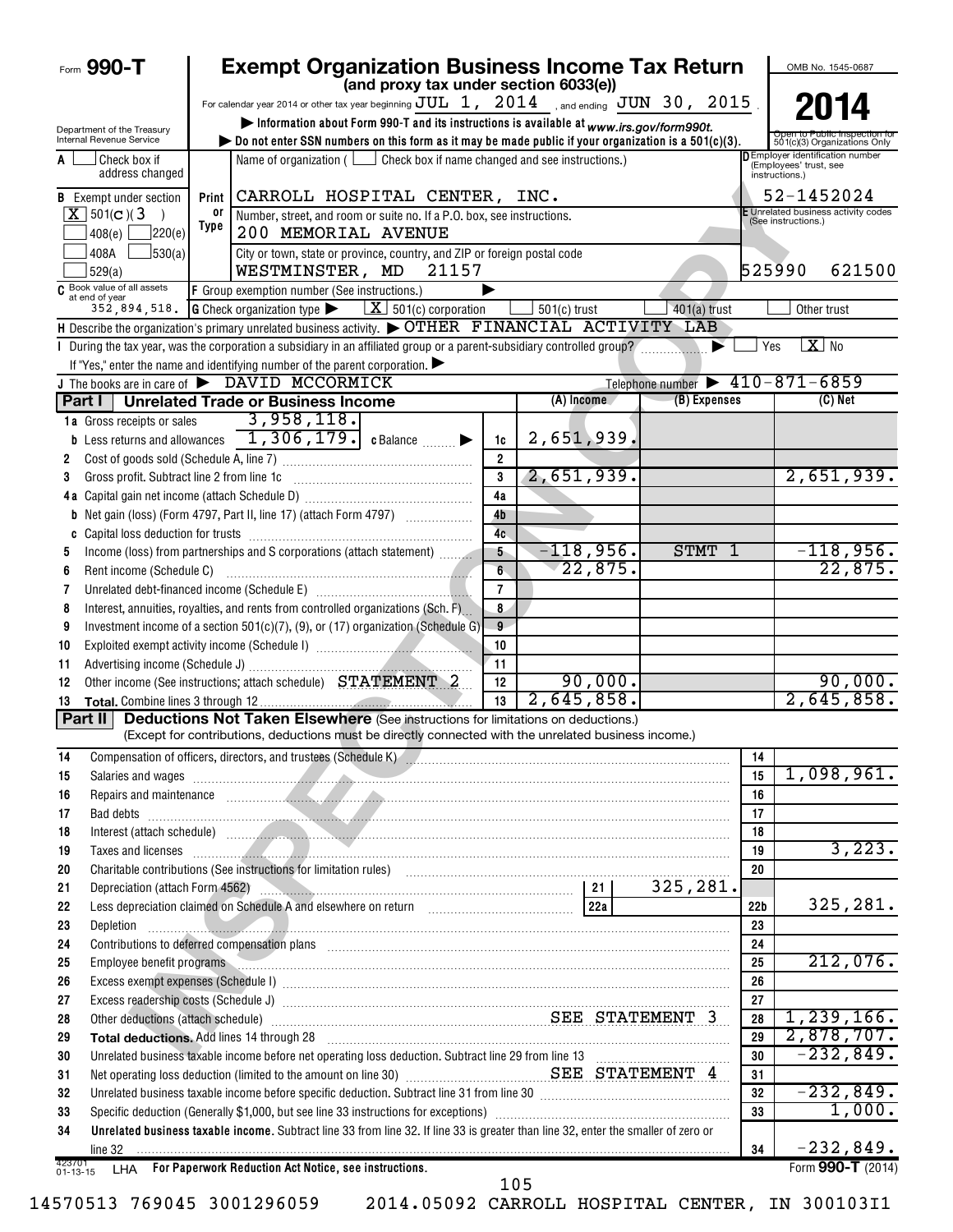| Form 990-T (2014) | CARROLL HOSPITAL CENTER, INC.                                                                                                                                                                                                            |                                  |              |                                                      |               | 52-1452024                              | Page 2                  |
|-------------------|------------------------------------------------------------------------------------------------------------------------------------------------------------------------------------------------------------------------------------------|----------------------------------|--------------|------------------------------------------------------|---------------|-----------------------------------------|-------------------------|
|                   | Part III   Tax Computation                                                                                                                                                                                                               |                                  |              |                                                      |               |                                         |                         |
|                   | 35 Organizations Taxable as Corporations. See instructions for tax computation.                                                                                                                                                          |                                  |              |                                                      |               |                                         |                         |
|                   | Controlled group members (sections 1561 and 1563) check here $\blacktriangleright$ $\Box$ See instructions and:                                                                                                                          |                                  |              |                                                      |               |                                         |                         |
|                   | a Enter your share of the \$50,000, \$25,000, and \$9,925,000 taxable income brackets (in that order):                                                                                                                                   |                                  |              |                                                      |               |                                         |                         |
| (1)               | $\lvert \mathcal{S} \rvert$<br>$(2)$ $ $ \$                                                                                                                                                                                              |                                  | $(3)$ $ $ \$ |                                                      |               |                                         |                         |
|                   | <b>b</b> Enter organization's share of: (1) Additional 5% tax (not more than \$11,750)                                                                                                                                                   |                                  | $\sqrt{3}$   |                                                      |               |                                         |                         |
|                   |                                                                                                                                                                                                                                          |                                  |              |                                                      |               |                                         |                         |
|                   |                                                                                                                                                                                                                                          |                                  |              |                                                      |               | 35c                                     | 0.                      |
| 36                | Trusts Taxable at Trust Rates. See instructions for tax computation. Income tax on the amount on line 34 from:                                                                                                                           |                                  |              |                                                      |               |                                         |                         |
|                   | Tax rate schedule or <u>Imperior Schedule D</u> (Form 1041) [1994] [2012] [2013] [2013] [2013] [2013] [2014] [2014] [2014] [2014] [2014] [2014] [2014] [2014] [2014] [2014] [2014] [2014] [2014] [2014] [2014] [2014] [2014] [2014]      |                                  |              |                                                      |               | 36                                      |                         |
|                   |                                                                                                                                                                                                                                          |                                  |              |                                                      |               | 37                                      |                         |
| 37                | Proxy tax. See instructions entertainment and the contract of the internal contract of the contract of the contract of the contract of the contract of the contract of the contract of the contract of the contract of the con           |                                  |              |                                                      |               |                                         |                         |
| 38                | Alternative minimum tax                                                                                                                                                                                                                  |                                  |              |                                                      |               | 38                                      |                         |
| 39                |                                                                                                                                                                                                                                          |                                  |              |                                                      |               | 39                                      | 0.                      |
|                   | Part IV Tax and Payments                                                                                                                                                                                                                 |                                  |              |                                                      |               |                                         |                         |
|                   | 40a Foreign tax credit (corporations attach Form 1118; trusts attach Form 1116)                                                                                                                                                          |                                  |              | 40a                                                  |               |                                         |                         |
|                   |                                                                                                                                                                                                                                          |                                  |              | 40b                                                  |               |                                         |                         |
|                   | c General business credit. Attach Form 3800 [11] CHERRY CORRECTED: 100 [400]                                                                                                                                                             |                                  |              |                                                      |               |                                         |                         |
|                   |                                                                                                                                                                                                                                          |                                  |              |                                                      |               |                                         |                         |
|                   | e Total credits. Add lines 40a through 40d (1990) (1990) (1990) (1990) (1990) (1990) (1990) (1990) (1990) (1990) (1990) (1990) (1990) (1990) (1990) (1990) (1990) (1990) (1990) (1990) (1990) (1990) (1990) (1990) (1990) (199           |                                  |              |                                                      |               | 40c                                     |                         |
| 41                |                                                                                                                                                                                                                                          |                                  |              |                                                      |               | 41                                      | 0.                      |
| 42                | Other taxes. Check if from: Form 4255 Form 8611 Form 8697 Form 8866 Obther (attach schedule)                                                                                                                                             |                                  |              |                                                      |               | 42                                      |                         |
| 43                | <b>Total tax.</b> Add lines 41 and 42                                                                                                                                                                                                    |                                  |              |                                                      |               | 43                                      | $\overline{0}$ .        |
|                   |                                                                                                                                                                                                                                          |                                  |              | 44a                                                  |               |                                         |                         |
|                   |                                                                                                                                                                                                                                          |                                  |              | 44b                                                  |               |                                         |                         |
|                   | b 2014 estimated tax payments [11] matter contracts and the contracts and the contracts of the contracts of the contracts of the contracts of the contracts of the contracts of the contracts of the contracts of the contract           |                                  |              |                                                      |               |                                         |                         |
|                   |                                                                                                                                                                                                                                          |                                  |              | 44c                                                  |               |                                         |                         |
|                   | d Foreign organizations: Tax paid or withheld at source (see instructions)                                                                                                                                                               |                                  |              | 44d                                                  |               |                                         |                         |
|                   |                                                                                                                                                                                                                                          |                                  |              | 44e                                                  |               |                                         |                         |
|                   | f Credit for small employer health insurance premiums (Attach Form 8941) [100011001100110101101101101101101101                                                                                                                           |                                  |              | 44f                                                  |               |                                         |                         |
|                   | g Other credits and payments:                                                                                                                                                                                                            | $\Box$ Form 2439                 |              |                                                      |               |                                         |                         |
|                   | Form 4136                                                                                                                                                                                                                                | Other                            | <b>START</b> | $\overline{\mathrm{Total}}$<br>44a                   |               |                                         |                         |
| 45                |                                                                                                                                                                                                                                          |                                  |              |                                                      |               | 45                                      |                         |
| 46                | Estimated tax penalty (see instructions). Check if Form 2220 is attached $\blacktriangleright$                                                                                                                                           |                                  |              |                                                      |               | 46                                      |                         |
| 47                |                                                                                                                                                                                                                                          |                                  |              |                                                      |               | 47                                      | 0.                      |
| 48                |                                                                                                                                                                                                                                          |                                  |              |                                                      |               | 48                                      | 0.                      |
|                   |                                                                                                                                                                                                                                          |                                  |              |                                                      |               | 49                                      |                         |
| 49                | Enter the amount of line 48 you want: Credited to 2015 estimated tax<br><b>Statements Regarding Certain Activities and Other Information (see instructions)</b>                                                                          |                                  |              |                                                      | Refunded      |                                         |                         |
| Part V            |                                                                                                                                                                                                                                          |                                  |              |                                                      |               |                                         |                         |
| 1.                | At any time during the 2014 calendar year, did the organization have an interest in or a signature or other authority over a financial account (bank,                                                                                    |                                  |              |                                                      |               |                                         | Yes<br>No.              |
|                   | securities, or other) in a foreign country? If YES, the organization may have to file Form FinCEN Form 114, Report of Foreign Bank and Financial                                                                                         |                                  |              |                                                      |               |                                         |                         |
|                   |                                                                                                                                                                                                                                          |                                  |              |                                                      |               |                                         | X                       |
| $\overline{2}$    | Accounts. If YES, enter the name of the foreign country here <b>CAYMAN ISLANDS</b><br>During the tax year, did the organization receive a distribution from, or was it the grantor of, or transferor to, a foreign trust?<br>If YES, see |                                  |              |                                                      |               |                                         | $\overline{\texttt{X}}$ |
| 3                 | Enter the amount of tax-exempt interest received or accrued during the tax year $\triangleright$ \$                                                                                                                                      |                                  |              |                                                      |               |                                         |                         |
|                   | Schedule A - Cost of Goods Sold. Enter method of inventory valuation                                                                                                                                                                     |                                  |              | N/A                                                  |               |                                         |                         |
| 1                 | Inventory at beginning of year                                                                                                                                                                                                           |                                  |              | 6 Inventory at end of year <i>manually contained</i> |               | 6                                       |                         |
| 2<br>Purchases    | $2^{\circ}$                                                                                                                                                                                                                              |                                  |              | 7 Cost of goods sold. Subtract line 6                |               |                                         |                         |
|                   | $\frac{1}{2}$<br>$\overline{\mathbf{3}}$                                                                                                                                                                                                 |                                  |              |                                                      |               | $\overline{7}$                          |                         |
| 3                 |                                                                                                                                                                                                                                          |                                  |              | from line 5. Enter here and in Part I, line 2        |               |                                         |                         |
| 4 a               | Additional section 263A costs (att. schedule)<br>4a                                                                                                                                                                                      |                                  |              | 8 Do the rules of section 263A (with respect to      |               |                                         | Yes<br>No               |
| b                 | Other costs (attach schedule)<br>4b                                                                                                                                                                                                      |                                  |              | property produced or acquired for resale) apply to   |               |                                         |                         |
| 5                 | 5<br>Total. Add lines 1 through 4b                                                                                                                                                                                                       |                                  |              |                                                      |               |                                         |                         |
|                   | Under penalties of perjury, I declare that I have examined this return, including accompanying schedules and statements, and to the best of my knowledge and belief, it is true,<br>correct, and complete. Declaration of prepare        |                                  |              |                                                      |               |                                         |                         |
| Sign              |                                                                                                                                                                                                                                          |                                  |              |                                                      |               | May the IRS discuss this return with    |                         |
| Here              |                                                                                                                                                                                                                                          |                                  | CFO          |                                                      |               | the preparer shown below (see           |                         |
|                   | Signature of officer                                                                                                                                                                                                                     | Date                             | Title        |                                                      |               | instructions)? $\boxed{\mathbf{X}}$ Yes | No                      |
|                   | Print/Type preparer's name                                                                                                                                                                                                               | Preparer's signature             |              | Date                                                 | Check         | PTIN<br>if                              |                         |
|                   |                                                                                                                                                                                                                                          |                                  |              |                                                      | self-employed |                                         |                         |
| Paid              | <b>TAMARA VINEYARD</b>                                                                                                                                                                                                                   |                                  |              |                                                      |               |                                         | P01775208               |
| Preparer          |                                                                                                                                                                                                                                          |                                  |              |                                                      |               |                                         |                         |
| <b>Use Only</b>   | Firm's name > DIXON HUGHES GOODMAN LLP                                                                                                                                                                                                   |                                  |              |                                                      | Firm's EIN    |                                         | 56-0747981              |
|                   |                                                                                                                                                                                                                                          | 1410 SPRING HILL ROAD, 5TH FLOOR |              |                                                      |               |                                         |                         |
|                   | Firm's address > TYSONS, VA 22102                                                                                                                                                                                                        |                                  |              |                                                      | Phone no.     | $703 - 970 - 0400$                      |                         |
| 423711 01-13-15   |                                                                                                                                                                                                                                          |                                  |              |                                                      |               |                                         | Form 990-T (2014)       |
|                   |                                                                                                                                                                                                                                          |                                  | 106          |                                                      |               |                                         |                         |
|                   | 14570513 769045 3001296059                                                                                                                                                                                                               |                                  |              | 2014.05092 CARROLL HOSPITAL CENTER, IN 300103I1      |               |                                         |                         |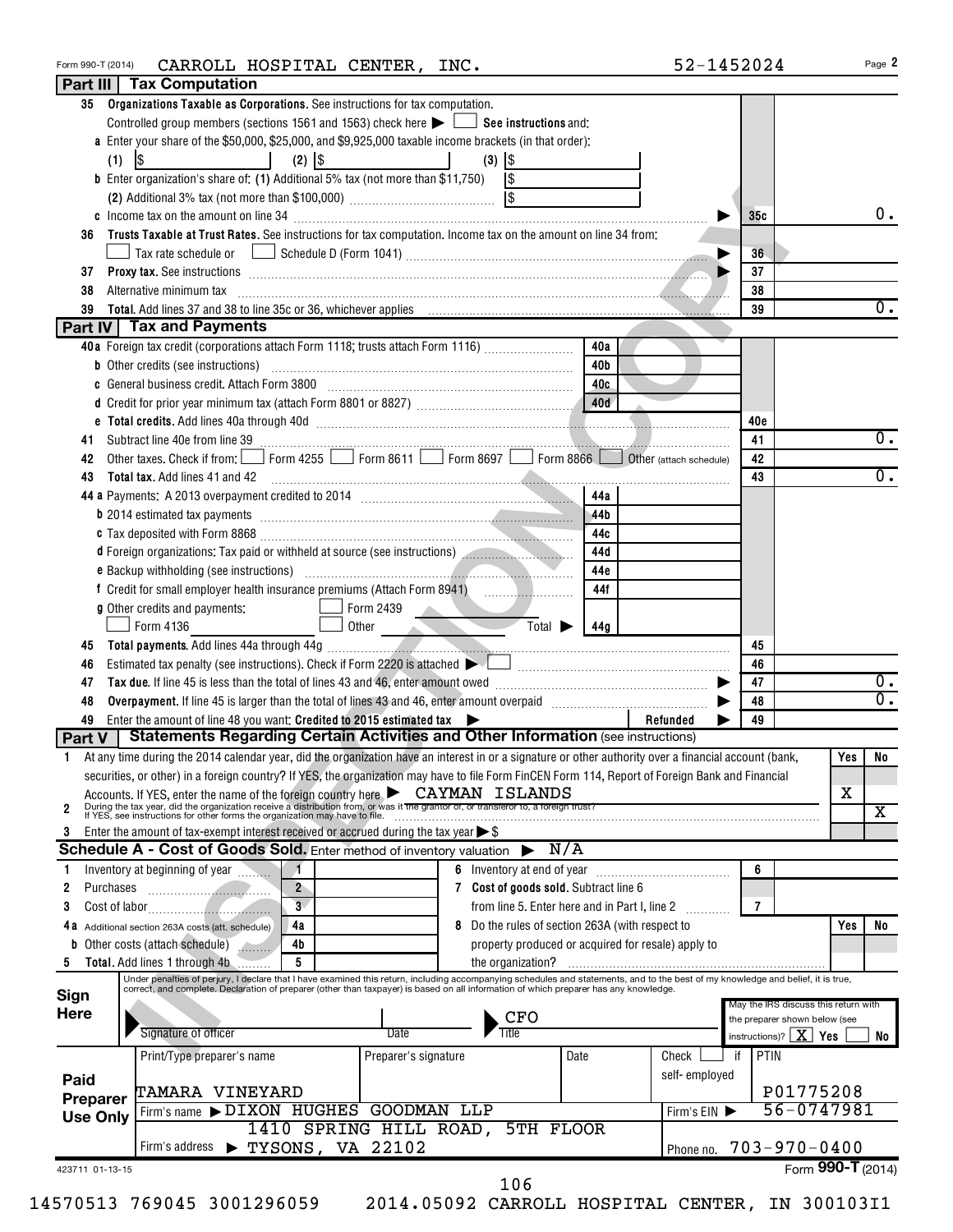${\bf S}$ chedule C - Rent Income (From Real Property and Personal Property Leased With Real Property)<sup>(see instructions)</sup>

1. Description of property

| (3)                                                                                                                                                                                                                    |                                                      |                                                                                                |                                                                                                                                                     |               |                          |                                                                                                                   |    |                                                                                                                                                                                                                                                                   |
|------------------------------------------------------------------------------------------------------------------------------------------------------------------------------------------------------------------------|------------------------------------------------------|------------------------------------------------------------------------------------------------|-----------------------------------------------------------------------------------------------------------------------------------------------------|---------------|--------------------------|-------------------------------------------------------------------------------------------------------------------|----|-------------------------------------------------------------------------------------------------------------------------------------------------------------------------------------------------------------------------------------------------------------------|
| (4)                                                                                                                                                                                                                    | 2.                                                   | Rent received or accrued                                                                       |                                                                                                                                                     |               |                          |                                                                                                                   |    |                                                                                                                                                                                                                                                                   |
| (a) From personal property (if the percentage of<br>rent for personal property is more than<br>10% but not more than 50%)                                                                                              |                                                      |                                                                                                | (b) From real and personal property (if the percentage<br>of rent for personal property exceeds 50% or if<br>the rent is based on profit or income) |               |                          |                                                                                                                   |    | 3(a) Deductions directly connected with the income in<br>columns 2(a) and 2(b) (attach schedule)                                                                                                                                                                  |
| (1)                                                                                                                                                                                                                    |                                                      |                                                                                                |                                                                                                                                                     | 22,875.       |                          |                                                                                                                   |    |                                                                                                                                                                                                                                                                   |
| (2)                                                                                                                                                                                                                    |                                                      |                                                                                                |                                                                                                                                                     |               |                          |                                                                                                                   |    |                                                                                                                                                                                                                                                                   |
| (3)                                                                                                                                                                                                                    |                                                      |                                                                                                |                                                                                                                                                     |               |                          |                                                                                                                   |    |                                                                                                                                                                                                                                                                   |
| (4)                                                                                                                                                                                                                    |                                                      |                                                                                                |                                                                                                                                                     |               |                          |                                                                                                                   |    |                                                                                                                                                                                                                                                                   |
| Total                                                                                                                                                                                                                  | $\overline{0}$ .                                     | Total                                                                                          |                                                                                                                                                     | 22,875.       |                          |                                                                                                                   |    |                                                                                                                                                                                                                                                                   |
| (c) Total income. Add totals of columns 2(a) and 2(b). Enter<br>here and on page 1, Part I, line 6, column (A)                                                                                                         |                                                      |                                                                                                |                                                                                                                                                     | 22,875.       |                          | (b) Total deductions.<br>Enter here and on page 1,<br>Part I, line 6, column (B)                                  |    |                                                                                                                                                                                                                                                                   |
| <b>Schedule E - Unrelated Debt-Financed Income</b> (see instructions)                                                                                                                                                  |                                                      |                                                                                                |                                                                                                                                                     |               |                          |                                                                                                                   |    |                                                                                                                                                                                                                                                                   |
|                                                                                                                                                                                                                        |                                                      |                                                                                                | 2. Gross income from<br>or allocable to debt-                                                                                                       |               |                          | 3. Deductions directly connected with or allocable<br>to debt-financed property<br>(a) Straight line depreciation |    | (b) Other deductions                                                                                                                                                                                                                                              |
| 1. Description of debt-financed property                                                                                                                                                                               |                                                      |                                                                                                | financed property                                                                                                                                   |               |                          | (attach schedule)                                                                                                 |    | (attach schedule)                                                                                                                                                                                                                                                 |
| (1)                                                                                                                                                                                                                    |                                                      |                                                                                                |                                                                                                                                                     |               |                          |                                                                                                                   |    |                                                                                                                                                                                                                                                                   |
| (2)                                                                                                                                                                                                                    |                                                      |                                                                                                |                                                                                                                                                     |               |                          |                                                                                                                   |    |                                                                                                                                                                                                                                                                   |
| (3)                                                                                                                                                                                                                    |                                                      |                                                                                                |                                                                                                                                                     |               |                          |                                                                                                                   |    |                                                                                                                                                                                                                                                                   |
| (4)                                                                                                                                                                                                                    |                                                      |                                                                                                |                                                                                                                                                     |               |                          |                                                                                                                   |    |                                                                                                                                                                                                                                                                   |
| 4. Amount of average acquisition<br>debt on or allocable to debt-financed<br>property (attach schedule)                                                                                                                |                                                      | 5. Average adjusted basis<br>of or allocable to<br>debt-financed property<br>(attach schedule) | 6. Column 4 divided<br>by column 5                                                                                                                  |               |                          | 7. Gross income<br>reportable (column<br>2 x column 6)                                                            |    | 8. Allocable deductions<br>(column 6 x total of columns<br>$3(a)$ and $3(b)$                                                                                                                                                                                      |
| (1)                                                                                                                                                                                                                    |                                                      |                                                                                                |                                                                                                                                                     | $\%$          |                          |                                                                                                                   |    |                                                                                                                                                                                                                                                                   |
| (2)                                                                                                                                                                                                                    |                                                      |                                                                                                |                                                                                                                                                     | $\frac{0}{0}$ |                          |                                                                                                                   |    |                                                                                                                                                                                                                                                                   |
| (3)                                                                                                                                                                                                                    |                                                      |                                                                                                |                                                                                                                                                     | $\%$          |                          |                                                                                                                   |    |                                                                                                                                                                                                                                                                   |
|                                                                                                                                                                                                                        |                                                      |                                                                                                |                                                                                                                                                     |               |                          |                                                                                                                   |    |                                                                                                                                                                                                                                                                   |
|                                                                                                                                                                                                                        |                                                      |                                                                                                |                                                                                                                                                     | $\frac{0}{0}$ |                          |                                                                                                                   |    |                                                                                                                                                                                                                                                                   |
|                                                                                                                                                                                                                        |                                                      |                                                                                                |                                                                                                                                                     |               |                          | Enter here and on page 1,<br>Part I, line 7, column (A).                                                          |    |                                                                                                                                                                                                                                                                   |
|                                                                                                                                                                                                                        |                                                      |                                                                                                |                                                                                                                                                     |               |                          |                                                                                                                   | 0. |                                                                                                                                                                                                                                                                   |
|                                                                                                                                                                                                                        |                                                      |                                                                                                |                                                                                                                                                     |               |                          |                                                                                                                   |    |                                                                                                                                                                                                                                                                   |
|                                                                                                                                                                                                                        |                                                      |                                                                                                |                                                                                                                                                     |               |                          |                                                                                                                   |    |                                                                                                                                                                                                                                                                   |
|                                                                                                                                                                                                                        |                                                      |                                                                                                | <b>Exempt Controlled Organizations</b>                                                                                                              |               |                          |                                                                                                                   |    |                                                                                                                                                                                                                                                                   |
| 1. Name of controlled organization                                                                                                                                                                                     | 2.<br>Employer identification<br>number              |                                                                                                | 3.<br>Net unrelated income<br>(loss) (see instructions)                                                                                             | payments made | 4.<br>Total of specified | 5. Part of column 4 that is<br>included in the controlling<br>organization's gross income                         |    | in column 5                                                                                                                                                                                                                                                       |
|                                                                                                                                                                                                                        |                                                      |                                                                                                |                                                                                                                                                     |               |                          |                                                                                                                   |    |                                                                                                                                                                                                                                                                   |
|                                                                                                                                                                                                                        |                                                      |                                                                                                |                                                                                                                                                     |               |                          |                                                                                                                   |    |                                                                                                                                                                                                                                                                   |
|                                                                                                                                                                                                                        |                                                      |                                                                                                |                                                                                                                                                     |               |                          |                                                                                                                   |    |                                                                                                                                                                                                                                                                   |
|                                                                                                                                                                                                                        |                                                      |                                                                                                |                                                                                                                                                     |               |                          |                                                                                                                   |    |                                                                                                                                                                                                                                                                   |
|                                                                                                                                                                                                                        |                                                      |                                                                                                |                                                                                                                                                     |               |                          |                                                                                                                   |    |                                                                                                                                                                                                                                                                   |
| 7. Taxable Income                                                                                                                                                                                                      | 8. Net unrelated income (loss)<br>(see instructions) |                                                                                                | 9. Total of specified payments<br>made                                                                                                              |               |                          | 10. Part of column 9 that is included<br>in the controlling organization's<br>gross income                        |    |                                                                                                                                                                                                                                                                   |
|                                                                                                                                                                                                                        |                                                      |                                                                                                |                                                                                                                                                     |               |                          |                                                                                                                   |    |                                                                                                                                                                                                                                                                   |
|                                                                                                                                                                                                                        |                                                      |                                                                                                |                                                                                                                                                     |               |                          |                                                                                                                   |    |                                                                                                                                                                                                                                                                   |
|                                                                                                                                                                                                                        |                                                      |                                                                                                |                                                                                                                                                     |               |                          |                                                                                                                   |    |                                                                                                                                                                                                                                                                   |
|                                                                                                                                                                                                                        |                                                      |                                                                                                |                                                                                                                                                     |               |                          |                                                                                                                   |    |                                                                                                                                                                                                                                                                   |
| (4)<br>Totals<br>Schedule F - Interest, Annuities, Royalties, and Rents From Controlled Organizations (see instructions)<br>(1)<br>(2)<br>(3)<br>(4)<br>Nonexempt Controlled Organizations<br>(1)<br>(2)<br>(3)<br>(4) |                                                      |                                                                                                |                                                                                                                                                     |               |                          | Add columns 5 and 10.<br>Enter here and on page 1, Part I,<br>line 8, column (A).                                 |    | Enter here and on page 1,<br>Part I, line 7, column (B).<br>6. Deductions directly<br>connected with income<br>11. Deductions directly connected<br>with income in column 10<br>Add columns 6 and 11.<br>Enter here and on page 1, Part I,<br>line 8, column (B). |
|                                                                                                                                                                                                                        |                                                      |                                                                                                |                                                                                                                                                     |               |                          | 0.                                                                                                                |    |                                                                                                                                                                                                                                                                   |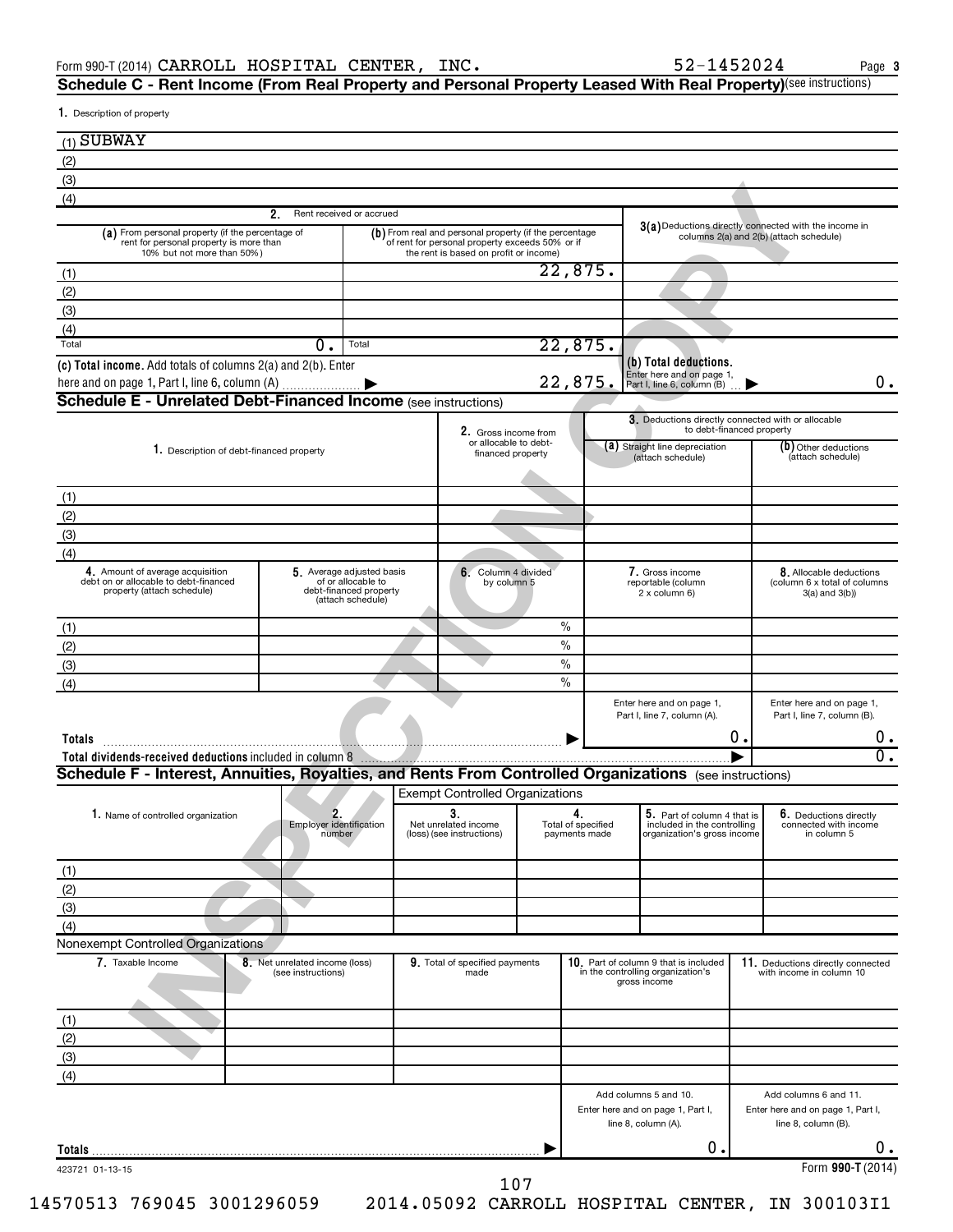#### (see instructions) **Schedule G - Investment Income of a Section 501(c)(7), (9), or (17) Organization**

|                                                                                                                                                                  | 1. Description of income             |                                      |                                      | 2. Amount of income                                    | 3. Deductions<br>directly connected   |                                              | 4. Set-asides<br>(attach schedule) | 5. Total deductions<br>and set-asides                 |
|------------------------------------------------------------------------------------------------------------------------------------------------------------------|--------------------------------------|--------------------------------------|--------------------------------------|--------------------------------------------------------|---------------------------------------|----------------------------------------------|------------------------------------|-------------------------------------------------------|
|                                                                                                                                                                  |                                      |                                      |                                      |                                                        | (attach schedule)                     |                                              |                                    | (col. 3 plus col. 4)                                  |
| (1)<br>(2)                                                                                                                                                       |                                      |                                      |                                      |                                                        |                                       |                                              |                                    |                                                       |
| $\overline{3}$                                                                                                                                                   |                                      |                                      |                                      |                                                        |                                       |                                              |                                    |                                                       |
| (4)                                                                                                                                                              |                                      |                                      |                                      |                                                        |                                       |                                              |                                    |                                                       |
|                                                                                                                                                                  |                                      |                                      |                                      | Enter here and on page 1                               |                                       |                                              |                                    | Enter here and on page 1,                             |
|                                                                                                                                                                  |                                      |                                      |                                      | Part I, line 9, column (A).                            |                                       |                                              |                                    | Part I, line 9, column (B).                           |
| Totals                                                                                                                                                           |                                      |                                      |                                      | О.                                                     |                                       |                                              |                                    | 0.                                                    |
| Schedule I - Exploited Exempt Activity Income, Other Than Advertising Income<br>(see instructions)                                                               |                                      |                                      |                                      |                                                        |                                       |                                              |                                    |                                                       |
|                                                                                                                                                                  |                                      |                                      |                                      | 4. Net income (loss)                                   |                                       |                                              |                                    |                                                       |
| 1. Description of                                                                                                                                                | 2. Gross<br>unrelated business       | 3. Expenses<br>directly connected    |                                      | from unrelated trade or<br>business (column 2          | 5. Gross income<br>from activity that |                                              | 6. Expenses                        | 7. Excess exempt<br>expenses (column                  |
| exploited activity                                                                                                                                               | income from<br>trade or business     | with production<br>of unrelated      |                                      | minus column 3). If a<br>gain, compute cols. 5         | is not unrelated<br>business income   |                                              | attributable to<br>column 5        | 6 minus column 5,<br>but not more than                |
|                                                                                                                                                                  |                                      | business income                      |                                      | through 7.                                             |                                       |                                              |                                    | column 4).                                            |
| (1)                                                                                                                                                              |                                      |                                      |                                      |                                                        |                                       |                                              |                                    |                                                       |
| (2)                                                                                                                                                              |                                      |                                      |                                      |                                                        |                                       |                                              |                                    |                                                       |
| $\overline{3}$                                                                                                                                                   |                                      |                                      |                                      |                                                        |                                       |                                              |                                    |                                                       |
| (4)                                                                                                                                                              |                                      |                                      |                                      |                                                        |                                       |                                              |                                    |                                                       |
|                                                                                                                                                                  | Enter here and on<br>page 1, Part I, | Enter here and on<br>page 1, Part I, |                                      |                                                        |                                       |                                              |                                    | Enter here and<br>on page 1,                          |
|                                                                                                                                                                  | line 10, col. (A).                   | line 10, col. (B).                   |                                      |                                                        |                                       |                                              |                                    | Part II, line 26.                                     |
| Totals<br><b>Schedule J - Advertising Income</b> (see instructions)                                                                                              | 0.                                   |                                      | О.                                   |                                                        |                                       |                                              |                                    | $0$ .                                                 |
| Income From Periodicals Reported on a Consolidated Basis<br>Part I                                                                                               |                                      |                                      |                                      |                                                        |                                       |                                              |                                    |                                                       |
|                                                                                                                                                                  |                                      |                                      |                                      |                                                        |                                       |                                              |                                    |                                                       |
|                                                                                                                                                                  |                                      |                                      |                                      | 4. Advertising gain                                    |                                       |                                              |                                    | 7. Excess readership                                  |
| 1. Name of periodical                                                                                                                                            | 2. Gross<br>advertising              |                                      | 3. Direct<br>advertising costs       | or (loss) (col. 2 minus<br>col. 3). If a gain, compute |                                       | 5. Circulation<br>income                     | 6. Readership<br>costs             | costs (column 6 minus<br>column 5, but not more       |
|                                                                                                                                                                  | income                               |                                      |                                      | cols. 5 through 7.                                     |                                       |                                              |                                    | than column 4).                                       |
| (1)                                                                                                                                                              |                                      |                                      |                                      |                                                        |                                       |                                              |                                    |                                                       |
| (2)                                                                                                                                                              |                                      |                                      |                                      |                                                        |                                       |                                              |                                    |                                                       |
| (3)                                                                                                                                                              |                                      |                                      |                                      |                                                        |                                       |                                              |                                    |                                                       |
| (4)                                                                                                                                                              |                                      |                                      |                                      |                                                        |                                       |                                              |                                    |                                                       |
|                                                                                                                                                                  |                                      |                                      |                                      |                                                        |                                       |                                              |                                    |                                                       |
| Totals (carry to Part II, line $(5)$ )                                                                                                                           |                                      | $\mathbf 0$ .                        | $\mathbf 0$ .                        |                                                        |                                       |                                              |                                    | 0.                                                    |
| Income From Periodicals Reported on a Separate Basis (For each periodical listed in Part II, fill in<br>Part II<br>columns 2 through 7 on a line-by-line basis.) |                                      |                                      |                                      |                                                        |                                       |                                              |                                    |                                                       |
|                                                                                                                                                                  |                                      |                                      |                                      | 4. Advertising gain                                    |                                       |                                              |                                    | 7. Excess readership                                  |
| 1. Name of periodical                                                                                                                                            | 2. Gross<br>advertising              |                                      | $3.$ Direct                          | or (loss) (col. 2 minus                                |                                       | 5. Circulation                               | $6.$ Readership                    | costs (column 6 minus                                 |
|                                                                                                                                                                  | income                               |                                      | advertising costs                    | col. 3). If a gain, compute<br>cols. 5 through 7.      |                                       | income                                       | costs                              | column 5, but not more<br>than column 4).             |
| (1)                                                                                                                                                              |                                      |                                      |                                      |                                                        |                                       |                                              |                                    |                                                       |
| (2)                                                                                                                                                              |                                      |                                      |                                      |                                                        |                                       |                                              |                                    |                                                       |
| (3)                                                                                                                                                              |                                      |                                      |                                      |                                                        |                                       |                                              |                                    |                                                       |
| (4)                                                                                                                                                              |                                      |                                      |                                      |                                                        |                                       |                                              |                                    |                                                       |
| <b>Totals from Part I</b>                                                                                                                                        |                                      | $\overline{0}$ .                     | 0.                                   |                                                        |                                       |                                              |                                    | $\overline{0}$ .                                      |
|                                                                                                                                                                  | Enter here and on<br>page 1, Part I, |                                      | Enter here and on<br>page 1, Part I, |                                                        |                                       |                                              |                                    | Enter here and<br>on page 1,                          |
|                                                                                                                                                                  | line 11, col. (A).                   |                                      | line 11, col. (B).                   |                                                        |                                       |                                              |                                    | Part II, line 27.                                     |
| Totals, Part II (lines 1-5)                                                                                                                                      |                                      | 0.                                   | 0.                                   |                                                        |                                       |                                              |                                    | 0.                                                    |
| Schedule K - Compensation of Officers, Directors, and Trustees (see instructions)                                                                                |                                      |                                      |                                      |                                                        |                                       |                                              |                                    |                                                       |
| 1. Name                                                                                                                                                          |                                      |                                      |                                      | 2. Title                                               |                                       | 3. Percent of<br>time devoted to<br>business |                                    | 4. Compensation attributable<br>to unrelated business |
| (1)                                                                                                                                                              |                                      |                                      |                                      |                                                        |                                       | $\%$                                         |                                    |                                                       |
| (2)                                                                                                                                                              |                                      |                                      |                                      |                                                        |                                       | $\frac{0}{0}$                                |                                    |                                                       |
| (3)                                                                                                                                                              |                                      |                                      |                                      |                                                        |                                       | $\frac{0}{0}$                                |                                    |                                                       |
| (4)                                                                                                                                                              |                                      |                                      |                                      |                                                        |                                       | $\%$                                         |                                    |                                                       |
|                                                                                                                                                                  |                                      |                                      |                                      |                                                        |                                       |                                              |                                    | О.                                                    |
| 423731                                                                                                                                                           |                                      |                                      |                                      |                                                        |                                       |                                              |                                    | Form 990-T (2014)                                     |
| $01 - 13 - 15$                                                                                                                                                   |                                      |                                      |                                      |                                                        |                                       |                                              |                                    |                                                       |

108

14570513 769045 3001296059 2014.05092 CARROLL HOSPITAL CENTER, IN 300103I1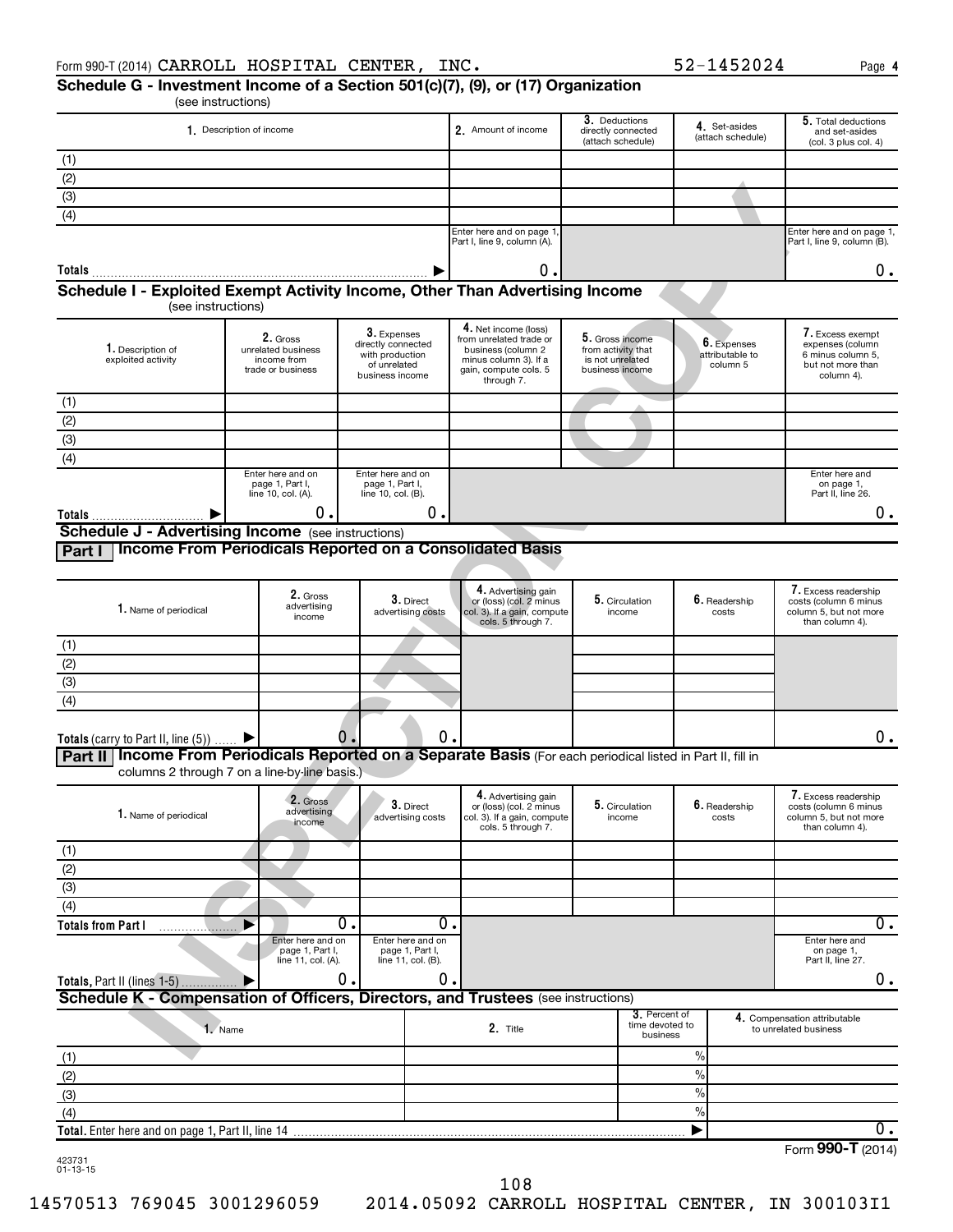| FORM $990-T$                                                                                                        | INCOME (LOSS) FROM PARTNERSHIPS<br>AND S CORPORATIONS |                                                   | 1<br><b>STATEMENT</b>                            |
|---------------------------------------------------------------------------------------------------------------------|-------------------------------------------------------|---------------------------------------------------|--------------------------------------------------|
| DESCRIPTION                                                                                                         |                                                       |                                                   | <b>AMOUNT</b>                                    |
| K-1 PREMIER PURCHASING<br>K-1 CHESAPEAKE INVESTMENTS III<br>K-1 SEAMARK CAPITAL<br>K-1 GREENSPRING                  |                                                       |                                                   | 6,883.<br>$-115,309.$<br>$-27,176.$<br>16,646.   |
| TOTAL TO FORM 990-T, PAGE 1, LINE 5                                                                                 |                                                       |                                                   | $-118,956.$                                      |
| FORM $990-T$                                                                                                        | OTHER INCOME                                          |                                                   | 2<br><b>STATEMENT</b>                            |
| DESCRIPTION                                                                                                         |                                                       |                                                   | <b>AMOUNT</b>                                    |
| CC MED SERVICES MANAGMENT INCOME                                                                                    |                                                       |                                                   | 90,000.                                          |
| TOTAL TO FORM 990-T, PAGE 1, LINE 12                                                                                |                                                       |                                                   | 90,000.                                          |
|                                                                                                                     |                                                       |                                                   |                                                  |
| FORM $990-T$                                                                                                        | OTHER DEDUCTIONS                                      |                                                   | 3<br><b>STATEMENT</b>                            |
| DESCRIPTION                                                                                                         |                                                       |                                                   | <b>AMOUNT</b>                                    |
| PROFESSIONAL FEES<br><b>SUPPLIES</b><br>PURCHASED SERVICES<br>SUPPORT EXPENSES                                      |                                                       |                                                   | 53,218.<br>621,071.<br>147,901.<br>416,976.      |
| TOTAL TO FORM 990-T, PAGE 1, LINE 28                                                                                |                                                       |                                                   | 1,239,166.                                       |
| <b>FORM 990-T</b>                                                                                                   | NET OPERATING LOSS DEDUCTION                          |                                                   | <b>STATEMENT</b><br>4                            |
| TAX YEAR<br><b>LOSS SUSTAINED</b>                                                                                   | LOSS<br>PREVIOUSLY<br>APPLIED                         | LOSS<br>REMAINING                                 | <b>AVAILABLE</b><br>THIS YEAR                    |
| 171,269.<br>06/30/06<br>151,971.<br>06/30/07<br>151,028.<br>06/30/08<br>113,260.<br>06/30/09<br>06/30/10<br>32,318. | 171,269.<br>137,102.<br>0.<br>0.<br>0.                | О.<br>14,869.<br>151,028.<br>113, 260.<br>32,318. | 0.<br>14,869.<br>151,028.<br>113,260.<br>32,318. |
| NOL CARRYOVER AVAILABLE THIS YEAR                                                                                   |                                                       | 311,475.                                          | 311,475.                                         |
|                                                                                                                     |                                                       |                                                   |                                                  |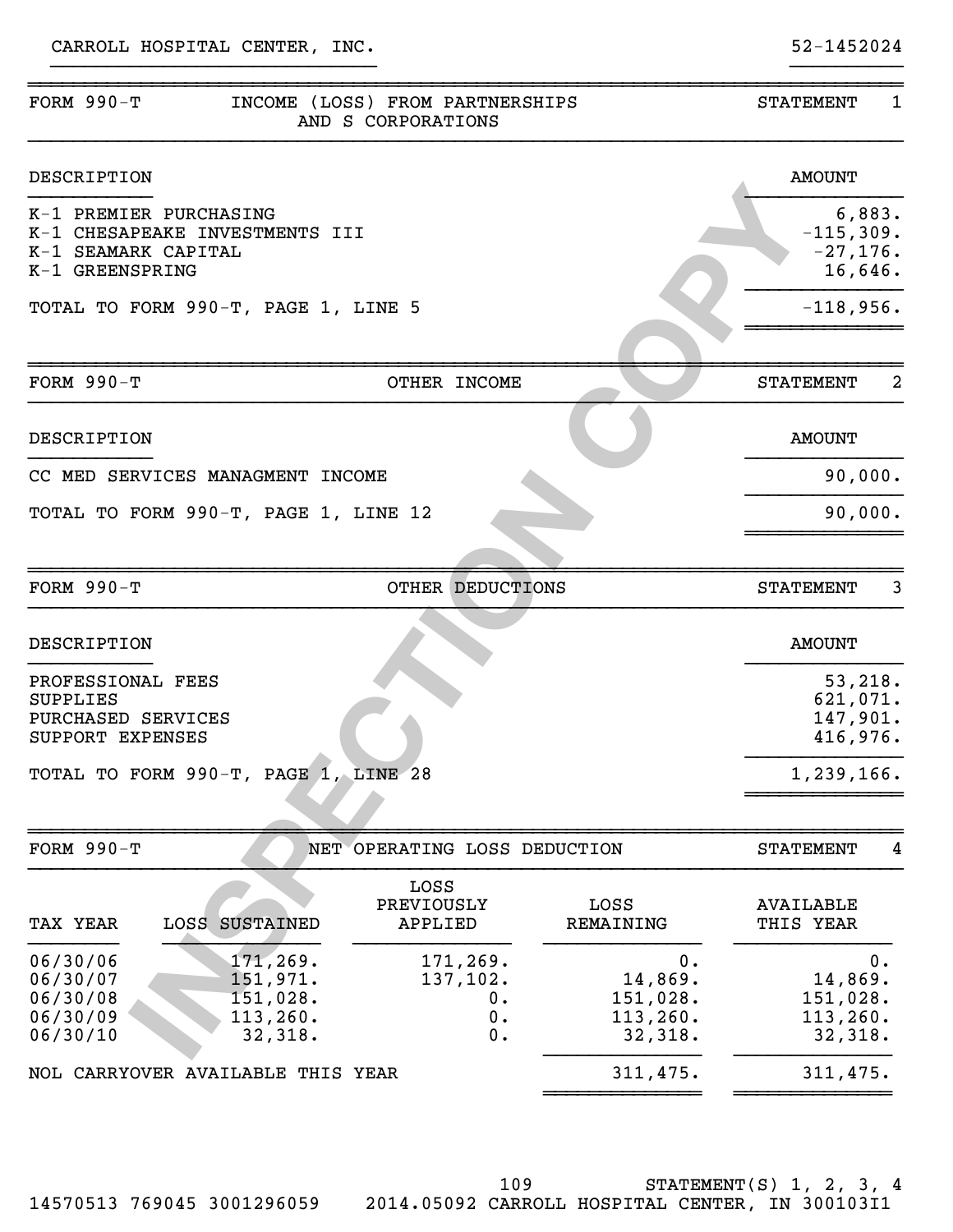| 5471                                                                                                                                  |                                                                                                    | Information Return of U.S. Persons With<br><b>Respect To Certain Foreign Corporations</b><br>For more information about Form 5471, see www.irs.gov/form5471. |                                       |                                                                                                                                                 |                       | OMB No. 1545-0704            |                           |  |
|---------------------------------------------------------------------------------------------------------------------------------------|----------------------------------------------------------------------------------------------------|--------------------------------------------------------------------------------------------------------------------------------------------------------------|---------------------------------------|-------------------------------------------------------------------------------------------------------------------------------------------------|-----------------------|------------------------------|---------------------------|--|
| (Rev. December 2012)                                                                                                                  | Information furnished for the foreign corporation's annual accounting period (tax year required by |                                                                                                                                                              | Attachment                            |                                                                                                                                                 |                       |                              |                           |  |
| Department of the Treasury<br><b>Internal Revenue Service</b>                                                                         |                                                                                                    | section 898) (see instructions) beginning $JUL$ 1, $2014$ , and ending $JUN$ 30, 2015                                                                        |                                       |                                                                                                                                                 |                       | Sequence No. 121             |                           |  |
| Name of person filing this return                                                                                                     |                                                                                                    |                                                                                                                                                              | A Identifying number                  |                                                                                                                                                 |                       |                              |                           |  |
| CARROLL HOSPITAL CENTER,                                                                                                              |                                                                                                    | INC.                                                                                                                                                         | 52-1452024                            |                                                                                                                                                 |                       |                              |                           |  |
| Number, street, and room or suite no. (or P.O. box number if mail is not delivered to street address)<br>200 MEMORIAL AVENUE          |                                                                                                    |                                                                                                                                                              |                                       | <b>B</b> Category of filer (See instructions. Check applicable box(es)):<br>$\overline{2}$<br>1 (repealed)                                      | 3 <sup>1</sup>        | $4 \times$                   | 5X                        |  |
| City or town, state, and ZIP code                                                                                                     |                                                                                                    |                                                                                                                                                              |                                       | C Enter the total percentage of the foreign corporation's voting stock                                                                          |                       |                              |                           |  |
| WESTMINSTER, MD                                                                                                                       | 21157                                                                                              |                                                                                                                                                              |                                       | you owned at the end of its annual accounting period                                                                                            |                       |                              | 100.00 %                  |  |
| Filer's tax year beginning<br>D Person(s) on whose behalf this information return is filed:                                           | $JUL$ 1                                                                                            | $\overline{2014}$ , and ending                                                                                                                               | JUN<br>- 30                           | .2015                                                                                                                                           |                       |                              |                           |  |
|                                                                                                                                       |                                                                                                    |                                                                                                                                                              |                                       |                                                                                                                                                 |                       | (4) Check applicable box(es) |                           |  |
| $(1)$ Name                                                                                                                            |                                                                                                    | (2) Address                                                                                                                                                  |                                       | (3) Identifying number                                                                                                                          | Shareholder           | Officer                      | Director                  |  |
|                                                                                                                                       |                                                                                                    |                                                                                                                                                              |                                       |                                                                                                                                                 |                       |                              |                           |  |
|                                                                                                                                       |                                                                                                    |                                                                                                                                                              |                                       |                                                                                                                                                 |                       |                              |                           |  |
|                                                                                                                                       |                                                                                                    |                                                                                                                                                              |                                       |                                                                                                                                                 |                       |                              |                           |  |
| Important: Fill in all applicable lines and schedules. All information must be in English. All amounts must be stated in U.S. dollars |                                                                                                    |                                                                                                                                                              |                                       |                                                                                                                                                 |                       |                              |                           |  |
|                                                                                                                                       | unless otherwise indicated.                                                                        |                                                                                                                                                              |                                       |                                                                                                                                                 |                       |                              |                           |  |
| 1a Name and address of foreign corporation                                                                                            |                                                                                                    |                                                                                                                                                              |                                       | b(1) Employer identification number, if any<br>98-0611607                                                                                       |                       |                              |                           |  |
| P.O. BOX 1051                                                                                                                         | CEN-MAR ASSURANCE COMPANY                                                                          |                                                                                                                                                              |                                       | b(2) Reference ID number (see instructions)                                                                                                     |                       |                              |                           |  |
| GRAND CAYMAN KY1-1102                                                                                                                 |                                                                                                    |                                                                                                                                                              |                                       |                                                                                                                                                 |                       |                              |                           |  |
| CAYMAN ISLANDS                                                                                                                        |                                                                                                    |                                                                                                                                                              |                                       | Country under whose laws incorporated<br>c                                                                                                      |                       |                              |                           |  |
|                                                                                                                                       |                                                                                                    |                                                                                                                                                              |                                       | CAYMAN ISLANDS                                                                                                                                  |                       |                              |                           |  |
| Date of<br>đ<br>incorporation                                                                                                         | e Principal place of business                                                                      | Principal<br>business activity                                                                                                                               | g Principal business activity         |                                                                                                                                                 | h Functional currency |                              |                           |  |
| 06/20/07 CAYMAN ISLANDS                                                                                                               |                                                                                                    | code number<br>525100                                                                                                                                        | <b>OTHER</b><br><b>INSURANCE FUND</b> |                                                                                                                                                 |                       |                              | UNITED STATES, DOLLAR     |  |
| 2 Provide the following information for the foreign corporation's accounting period stated above.                                     |                                                                                                    |                                                                                                                                                              |                                       |                                                                                                                                                 |                       |                              |                           |  |
| a Name, address, and identifying number of branch office or agent (if any) in the United States                                       |                                                                                                    |                                                                                                                                                              |                                       | <b>b</b> If a U.S. income tax return was filed, enter:                                                                                          |                       |                              |                           |  |
| N/A                                                                                                                                   |                                                                                                    |                                                                                                                                                              |                                       | (i) Taxable income or (loss)                                                                                                                    |                       |                              | (ii) U.S. income tax paid |  |
|                                                                                                                                       |                                                                                                    |                                                                                                                                                              |                                       |                                                                                                                                                 |                       | (after all credits)          |                           |  |
|                                                                                                                                       |                                                                                                    |                                                                                                                                                              |                                       |                                                                                                                                                 |                       |                              |                           |  |
| in country of incorporation                                                                                                           | Name and address of foreign corporation's statutory or resident agent                              |                                                                                                                                                              | d                                     | Name and address (including corporate department, if applicable) of<br>person (or persons) with custody of the books and records of the foreign |                       |                              |                           |  |
|                                                                                                                                       | MARSH MANAGEMENT SERVICES (CAYMAN)                                                                 |                                                                                                                                                              |                                       | corporation, and the location of such books and records, if different                                                                           |                       |                              |                           |  |
| P.O. BOX 1051                                                                                                                         |                                                                                                    |                                                                                                                                                              | SAME AS 2C                            |                                                                                                                                                 |                       |                              |                           |  |
| <b>GRAND CAYMAN</b>                                                                                                                   | KY1-1102                                                                                           |                                                                                                                                                              |                                       |                                                                                                                                                 |                       |                              |                           |  |
| CAYMAN ISLANDS                                                                                                                        |                                                                                                    |                                                                                                                                                              |                                       |                                                                                                                                                 |                       |                              |                           |  |
|                                                                                                                                       |                                                                                                    |                                                                                                                                                              |                                       |                                                                                                                                                 |                       |                              |                           |  |
| Schedule A                                                                                                                            | <b>Stock of the Foreign Corporation</b>                                                            |                                                                                                                                                              |                                       | (b) Number of shares issued and outstanding                                                                                                     |                       |                              |                           |  |
|                                                                                                                                       | (a) Description of each class of stock                                                             |                                                                                                                                                              |                                       | (i) Beginning of annual                                                                                                                         |                       | (ii) End of annual           |                           |  |
|                                                                                                                                       |                                                                                                    |                                                                                                                                                              |                                       | accounting period                                                                                                                               |                       | accounting period            |                           |  |
| <b>COMMON</b>                                                                                                                         |                                                                                                    |                                                                                                                                                              |                                       | 50,000                                                                                                                                          |                       |                              | 50,000                    |  |
|                                                                                                                                       |                                                                                                    |                                                                                                                                                              |                                       |                                                                                                                                                 |                       |                              |                           |  |
|                                                                                                                                       |                                                                                                    |                                                                                                                                                              |                                       |                                                                                                                                                 |                       |                              |                           |  |
| LHA For Paperwork Reduction Act Notice, see instructions.                                                                             |                                                                                                    |                                                                                                                                                              |                                       |                                                                                                                                                 |                       |                              | Form 5471 (Rev. 12-2012)  |  |

412301 05-01-14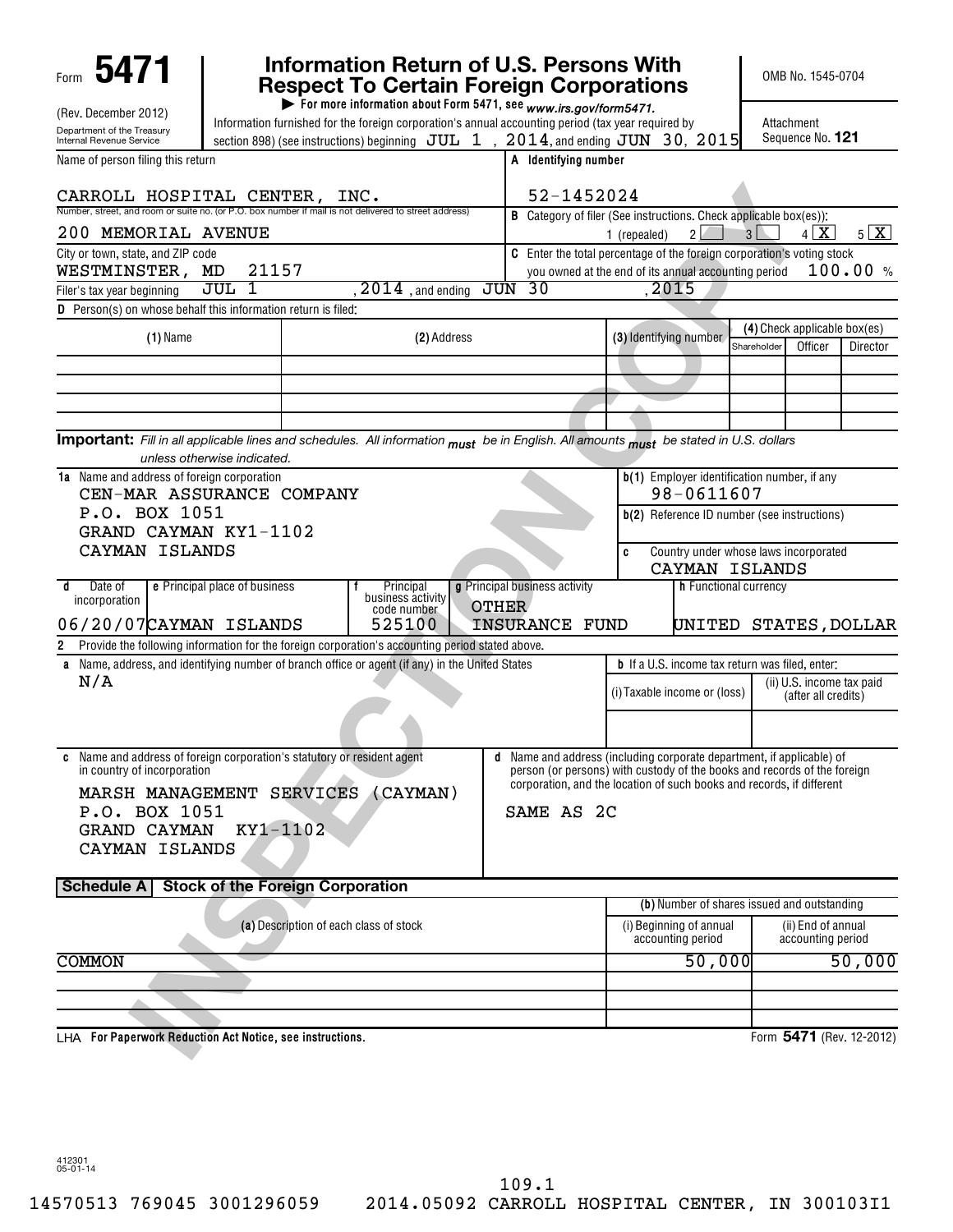|  | CARROLL HOSPITAL CENTER, INC |  |  |
|--|------------------------------|--|--|
|--|------------------------------|--|--|

**2**

|  | Schedule B   U.S. Shareholders of Foreign Corporation |  |
|--|-------------------------------------------------------|--|

| (a) Name, address, and identifying<br>number of shareholder | (b) Description of each class of stock held by shareholder.<br>Note: This description should match the corresponding<br>description entered in Schedule A, column (a). | (c) Number of<br>shares held at<br>beginning of<br>annual<br>accounting period | (d) Number of<br>shares held at<br>end of annual<br>accounting<br>period | (e) Pro rata share<br>of subpart F<br>income (enter as<br>a percentage) |
|-------------------------------------------------------------|------------------------------------------------------------------------------------------------------------------------------------------------------------------------|--------------------------------------------------------------------------------|--------------------------------------------------------------------------|-------------------------------------------------------------------------|
| CARROLL HOSPITAL CENTER                                     | <b>COMMON</b>                                                                                                                                                          | 50,000                                                                         |                                                                          | 50,000100.008                                                           |
| 200 MEMORIAL AVENUE                                         |                                                                                                                                                                        |                                                                                |                                                                          |                                                                         |
| WESTMINSTER MD 21157                                        |                                                                                                                                                                        |                                                                                |                                                                          |                                                                         |
| 52-1452024                                                  |                                                                                                                                                                        |                                                                                |                                                                          |                                                                         |
|                                                             |                                                                                                                                                                        |                                                                                |                                                                          |                                                                         |
|                                                             |                                                                                                                                                                        |                                                                                |                                                                          |                                                                         |
|                                                             |                                                                                                                                                                        |                                                                                |                                                                          |                                                                         |
|                                                             |                                                                                                                                                                        |                                                                                |                                                                          |                                                                         |
|                                                             |                                                                                                                                                                        |                                                                                |                                                                          |                                                                         |
|                                                             |                                                                                                                                                                        |                                                                                |                                                                          |                                                                         |
|                                                             |                                                                                                                                                                        |                                                                                |                                                                          |                                                                         |
|                                                             |                                                                                                                                                                        |                                                                                |                                                                          |                                                                         |
|                                                             |                                                                                                                                                                        |                                                                                |                                                                          |                                                                         |
|                                                             |                                                                                                                                                                        |                                                                                |                                                                          |                                                                         |
|                                                             |                                                                                                                                                                        |                                                                                |                                                                          |                                                                         |
|                                                             |                                                                                                                                                                        |                                                                                |                                                                          |                                                                         |
|                                                             |                                                                                                                                                                        |                                                                                |                                                                          |                                                                         |
|                                                             |                                                                                                                                                                        |                                                                                |                                                                          |                                                                         |
|                                                             |                                                                                                                                                                        |                                                                                |                                                                          |                                                                         |
|                                                             |                                                                                                                                                                        |                                                                                |                                                                          |                                                                         |
|                                                             |                                                                                                                                                                        |                                                                                |                                                                          |                                                                         |

#### **Schedule C Income Statement**

|                 |                | WESTMINSTER MD 21157<br>52-1452024                                                                                                                                                  |                                                                                                                                                                                                                                                                                                       |                                 |                            |  |                                                     |
|-----------------|----------------|-------------------------------------------------------------------------------------------------------------------------------------------------------------------------------------|-------------------------------------------------------------------------------------------------------------------------------------------------------------------------------------------------------------------------------------------------------------------------------------------------------|---------------------------------|----------------------------|--|-----------------------------------------------------|
|                 |                |                                                                                                                                                                                     |                                                                                                                                                                                                                                                                                                       |                                 |                            |  |                                                     |
|                 |                |                                                                                                                                                                                     |                                                                                                                                                                                                                                                                                                       |                                 |                            |  |                                                     |
|                 |                |                                                                                                                                                                                     |                                                                                                                                                                                                                                                                                                       |                                 |                            |  |                                                     |
|                 |                |                                                                                                                                                                                     |                                                                                                                                                                                                                                                                                                       |                                 |                            |  |                                                     |
|                 |                | Schedule C   Income Statement<br>See instructions for special rules for DASTM corporations.                                                                                         | Important: Report all information in functional currency in accordance with U.S. GAAP. Also, report each amount in U.S. dollars translated from<br>functional currency (using GAAP translation rules). However, if the functional currency is the U.S. dollar, complete only the U.S. Dollars column. |                                 |                            |  |                                                     |
|                 |                | <b>b</b> Returns and allowances<br>c Subtract line 1b from line 1a                                                                                                                  |                                                                                                                                                                                                                                                                                                       | 1a<br>1b<br>1c                  | <b>Functional Currency</b> |  | <b>U.S. Dollars</b><br>2, 290, 072.<br>2, 290, 072. |
| Income          | 3.<br>4        |                                                                                                                                                                                     | Gross profit (subtract line 2 from line 1c) material contract and contact the contract of the Stroman Control o                                                                                                                                                                                       | $\overline{2}$<br>3<br>4        |                            |  | 2, 290, 072.<br>14,523.                             |
|                 | 5.             | Interest                                                                                                                                                                            | b Gross royalties and license fees <b>with an american control of the Case of Case of August</b> 2014 of Gross royalties                                                                                                                                                                              | 5<br>6a<br>6b<br>$\overline{7}$ |                            |  | 171, 226.<br>$-21, 279.$                            |
|                 | 8<br>9<br>10   |                                                                                                                                                                                     |                                                                                                                                                                                                                                                                                                       | 8<br>9<br>10                    |                            |  | 2,454,542.                                          |
|                 |                | 11a Rents<br>12 Interest                                                                                                                                                            | b Royalties and license fees <b>Fig. 2006 CONSUMERTED BEING AT A ROYAlties and license fees Fig. 2006</b>                                                                                                                                                                                             | 11a<br>11b<br>12                |                            |  |                                                     |
| Deductions      | 13<br>14<br>15 |                                                                                                                                                                                     | Depletion                                                                                                                                                                                                                                                                                             | 13<br>14<br>15                  |                            |  |                                                     |
|                 | 16<br>17       | Other deductions (attach statement - exclude provision for income, war profits,                                                                                                     |                                                                                                                                                                                                                                                                                                       | 16<br>17                        |                            |  | 244,956.<br>244,956.                                |
|                 | 18             | Net income or (loss) before extraordinary items, prior period adjustments, and<br>the provision for income, war profits, and excess profits taxes (subtract line<br>17 from line 9) |                                                                                                                                                                                                                                                                                                       | 18                              |                            |  | 2, 209, 586.                                        |
| Net Income      | 19<br>20       | Provision for income, war profits, and excess profits taxes                                                                                                                         |                                                                                                                                                                                                                                                                                                       | 19<br>20                        |                            |  |                                                     |
| 412311 05-01-14 |                |                                                                                                                                                                                     | 21 Current year net income or (loss) per books (combine lines 18 through 20)                                                                                                                                                                                                                          | 21                              |                            |  | 2,209,586.<br>Form 5471 (Rev. 12-2012)              |

109.2

14570513 769045 3001296059 2014.05092 CARROLL HOSPITAL CENTER, IN 300103I1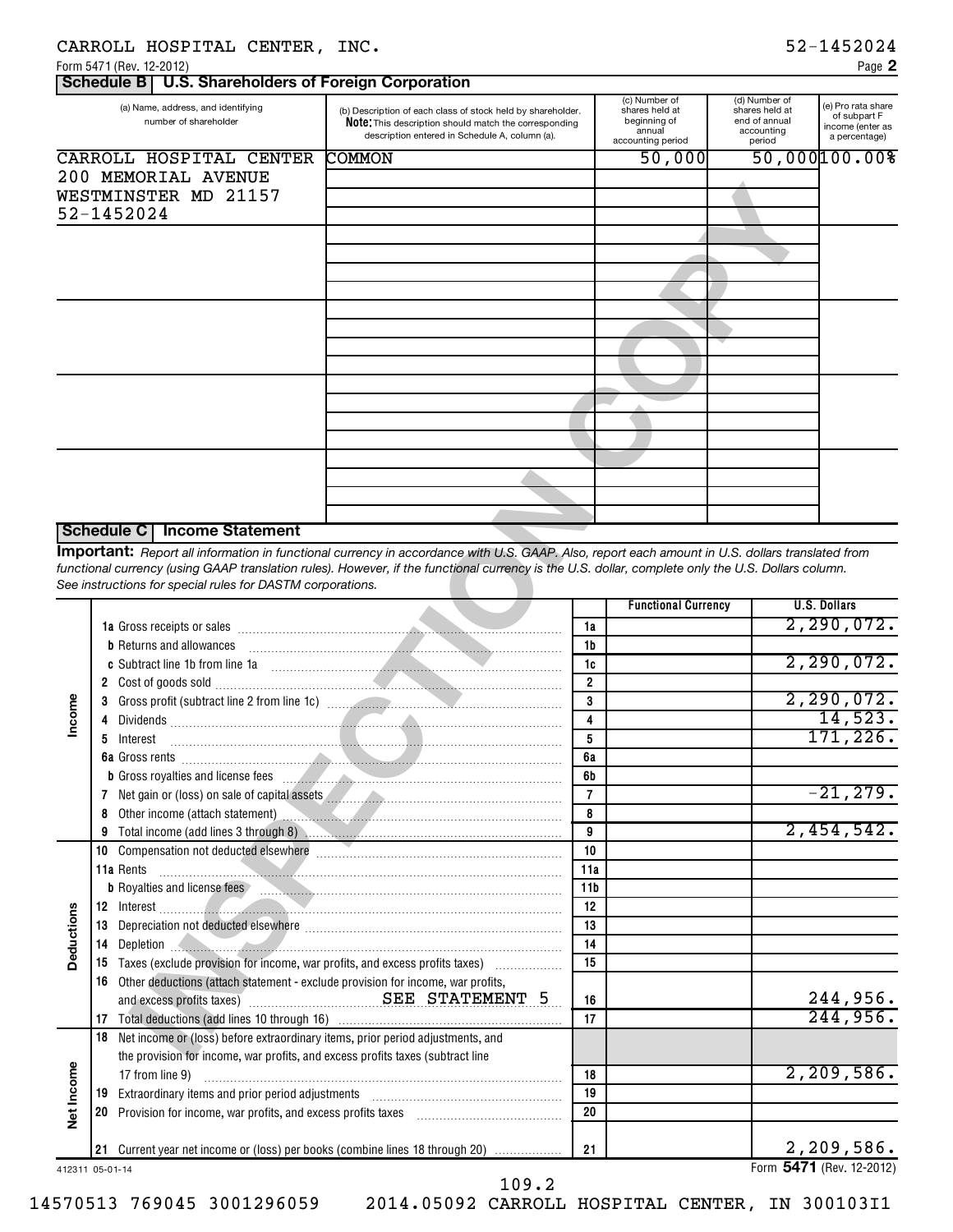|                                           | Amount of tax              |                               |                 |  |  |  |  |
|-------------------------------------------|----------------------------|-------------------------------|-----------------|--|--|--|--|
| (a)<br>Name of country or U.S. possession | (b)<br>In foreign currency | (C)<br><b>Conversion rate</b> | In U.S. dollars |  |  |  |  |
| $1$ U.S.                                  |                            |                               |                 |  |  |  |  |
| 2                                         |                            |                               |                 |  |  |  |  |
| 3                                         |                            |                               |                 |  |  |  |  |
|                                           |                            |                               |                 |  |  |  |  |
| 5                                         |                            |                               |                 |  |  |  |  |
| 6                                         |                            |                               |                 |  |  |  |  |
|                                           |                            |                               |                 |  |  |  |  |
| 8 Total                                   |                            |                               |                 |  |  |  |  |

### **Schedule F Balance Sheet**

|          | Schedule F   Balance Sheet                                                                                                                                                                                                                                        |                         |                                                 |                                               |
|----------|-------------------------------------------------------------------------------------------------------------------------------------------------------------------------------------------------------------------------------------------------------------------|-------------------------|-------------------------------------------------|-----------------------------------------------|
|          | Important: Report all amounts in U.S. dollars prepared and translated in accordance with U.S. GAAP. See instructions for an exception for DASTM<br>corporations.                                                                                                  |                         |                                                 |                                               |
|          | <b>Assets</b>                                                                                                                                                                                                                                                     |                         | (a)<br>Beginning of annual<br>accounting period | (b)<br>End of annual<br>accounting period     |
| 1.       | Cash                                                                                                                                                                                                                                                              | $\mathbf{1}$            | 2,374,339.                                      | 3, 109, 520.                                  |
| 2a       | Trade notes and accounts receivable                                                                                                                                                                                                                               | 2a                      |                                                 |                                               |
|          | b                                                                                                                                                                                                                                                                 | 2 <sub>b</sub>          |                                                 |                                               |
| 3        |                                                                                                                                                                                                                                                                   | 3                       |                                                 |                                               |
| 4        |                                                                                                                                                                                                                                                                   | $\overline{\mathbf{4}}$ | 6, 513, 720.                                    | 7, 195, 319.                                  |
| 5        |                                                                                                                                                                                                                                                                   | $5\overline{)}$         |                                                 |                                               |
| 6        |                                                                                                                                                                                                                                                                   | 6                       |                                                 |                                               |
| 7        |                                                                                                                                                                                                                                                                   | $\overline{7}$          | 7, 135, 311.                                    | 8,148,919.                                    |
| 8a       | Buildings and other depreciable assets<br><u> 1988 - Januar Stein, Amerikaansk ferstjer op de oarne oantal de oarne oantal de oarne oantal de oarne oantal </u>                                                                                                   | 8а                      |                                                 |                                               |
|          | Less accumulated depreciation [11] matter contracts are also accumulated depreciation [11] matter contracts and<br>b                                                                                                                                              | <b>8b</b>               |                                                 |                                               |
| 9a       |                                                                                                                                                                                                                                                                   | 9a                      |                                                 |                                               |
|          | Depletable assets with a construction of the set of the construction of the construction of the construction of the construction of the construction of the construction of the construction of the construction of the constr<br>Less accumulated depletion<br>b | 9b                      |                                                 |                                               |
| 10       | <u> Estados de la contrador de la contrador de la contrador de la contrador de la contrador de la contrador de la contrador de la contrador de la contrador de la contrador de la contrador de la contrador de la contrador de l</u>                              | 10                      |                                                 |                                               |
| 11       | Land (net of any amortization) manufactured and contact the control of any amortization<br>Intangible assets:                                                                                                                                                     |                         |                                                 |                                               |
|          | a                                                                                                                                                                                                                                                                 | 11a                     |                                                 |                                               |
|          | Organization costs<br>b                                                                                                                                                                                                                                           | 11 <sub>b</sub>         |                                                 |                                               |
|          | Patents, trademarks, and other intangible assets<br>C                                                                                                                                                                                                             | 11c                     |                                                 |                                               |
|          | d                                                                                                                                                                                                                                                                 | 11d                     |                                                 |                                               |
| 12       |                                                                                                                                                                                                                                                                   | 12                      |                                                 |                                               |
|          |                                                                                                                                                                                                                                                                   |                         |                                                 |                                               |
| 13       | <b>Total assets</b>                                                                                                                                                                                                                                               | 13                      | 16,023,370.                                     | 18, 453, 758.                                 |
|          | <b>Liabilities and Shareholders' Equity</b>                                                                                                                                                                                                                       |                         |                                                 |                                               |
| 14       |                                                                                                                                                                                                                                                                   | 14                      | 87,873.                                         | 70,786.                                       |
| 15       | Other current liabilities (attach statement) SEE STATEMENT 8                                                                                                                                                                                                      | 15                      | 1,093.                                          | 9,783.                                        |
|          |                                                                                                                                                                                                                                                                   |                         |                                                 |                                               |
| 16       |                                                                                                                                                                                                                                                                   | 16<br>17                | 11, 811, 389.                                   | 12,040,588.                                   |
| 17<br>18 |                                                                                                                                                                                                                                                                   |                         |                                                 |                                               |
|          | Capital stock:                                                                                                                                                                                                                                                    |                         |                                                 |                                               |
|          | Preferred stock<br>a                                                                                                                                                                                                                                              | 18a<br>18 <sub>b</sub>  | 50,000.                                         | 50,000.                                       |
| 19       | b                                                                                                                                                                                                                                                                 | 19                      | 350,000.                                        | 350,000.                                      |
| 20       |                                                                                                                                                                                                                                                                   | 20                      | 3,723,015.                                      | 5,932,601.                                    |
| 21       |                                                                                                                                                                                                                                                                   | 21                      |                                                 |                                               |
|          |                                                                                                                                                                                                                                                                   |                         |                                                 |                                               |
| 22       |                                                                                                                                                                                                                                                                   | 22                      | 16,023,370.                                     | $18,453,758$ .                                |
|          |                                                                                                                                                                                                                                                                   |                         |                                                 | $F_{2}$ $F_{4}$ $T_{4}$ $(D_{21}$ , $10,0010$ |

Form 5471 (Rev. 12-2012)

412321 05-01-14

109.3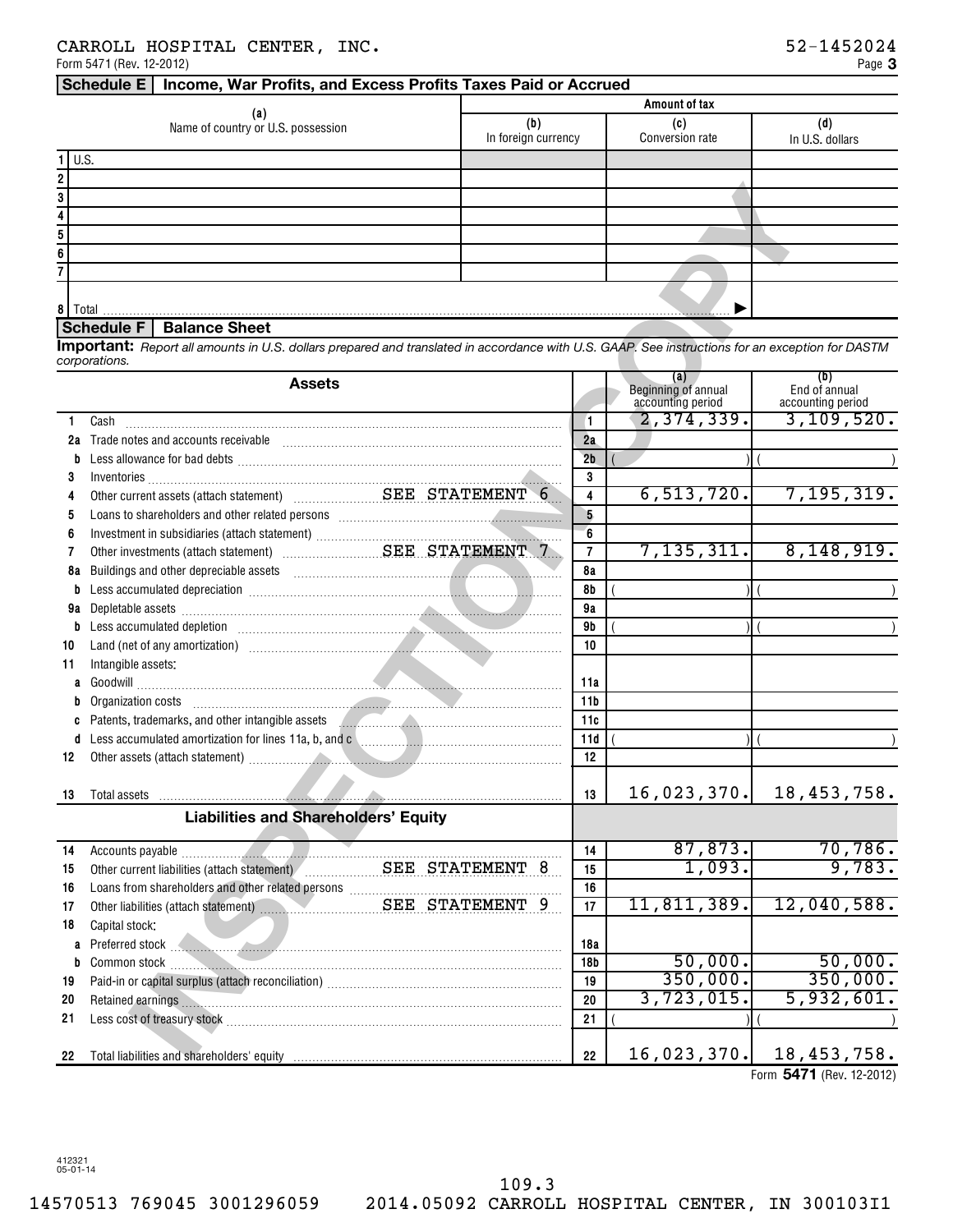|                          | CARROLL HOSPITAL CENTER, INC. |  | 52-145202 |
|--------------------------|-------------------------------|--|-----------|
| Form 5471 (Rev. 12-2012) |                               |  | Page      |

|              | Schedule G   Other Information                                                                                                                                                                                                               |                |              |                         |
|--------------|----------------------------------------------------------------------------------------------------------------------------------------------------------------------------------------------------------------------------------------------|----------------|--------------|-------------------------|
|              |                                                                                                                                                                                                                                              |                | Yes          | No                      |
|              | During the tax year, did the foreign corporation own at least a 10% interest, directly or indirectly, in any foreign                                                                                                                         |                |              | $\lfloor x \rfloor$     |
|              | If "Yes," see the instructions for required statement.                                                                                                                                                                                       |                |              | $\boxed{\textbf{X}}$    |
| 2<br>3       | During the tax year, did the foreign corporation own any foreign entities that were disregarded as entities separate                                                                                                                         |                |              |                         |
|              | from their owners under Regulations sections 301.7701-2 and 301.7701-3?                                                                                                                                                                      |                |              | $\boxed{\mathbf{X}}$    |
|              | If "Yes," you are generally required to attach Form 8858 for each entity (see instructions).                                                                                                                                                 |                |              |                         |
| 4            |                                                                                                                                                                                                                                              |                |              | $\lfloor x \rfloor$     |
| 5            | During the course of the tax year, did the foreign corporation become a participant in any cost sharing arrangement?                                                                                                                         |                |              | $\overline{\mathbf{X}}$ |
| 6            | During the tax year, did the foreign corporation participate in any reportable transaction as defined in Regulations section 1.6011-4?                                                                                                       |                |              | $\overline{X}$          |
|              | If "Yes," attach Form(s) 8886 if required by Regulations section 1.6011-4(c)(3)(i)(G).                                                                                                                                                       |                |              |                         |
| 7            | During the tax year, did the foreign corporation pay or accrue any foreign tax that was disqualified for credit under section                                                                                                                |                |              |                         |
|              | $901(m)$ ?                                                                                                                                                                                                                                   |                |              | $\boxed{\textbf{X}}$    |
| 8            | During the tax year, did the foreign corporation pay or accrue foreign taxes to which section 909 applies, or treat foreign taxes that                                                                                                       |                |              |                         |
|              |                                                                                                                                                                                                                                              |                |              | $\boxed{\textbf{X}}$    |
|              | Schedule H Current Earnings and Profits<br><b>Important:</b> Enter the amounts on lines 1 through 5c infunctional currency.                                                                                                                  |                |              |                         |
| $\mathbf{1}$ | Current year net income or (loss) per foreign books of account [11] [11] content that is a content weak and the content of the content of the content of the content of the content of the content of the content of the conte               | $\mathbf{1}$   | 2, 209, 586. |                         |
| $\mathbf{2}$ | Net adjustments made to line 1 to determine current earnings and                                                                                                                                                                             |                |              |                         |
|              | profits according to U.S. financial and tax accounting standards<br>Net<br>Net                                                                                                                                                               |                |              |                         |
|              | <b>Additions</b><br><b>Subtractions</b><br>(see instructions):                                                                                                                                                                               |                |              |                         |
|              | 46, 295.                                                                                                                                                                                                                                     |                |              |                         |
| b            |                                                                                                                                                                                                                                              |                |              |                         |
|              |                                                                                                                                                                                                                                              |                |              |                         |
| đ            |                                                                                                                                                                                                                                              |                |              |                         |
| e            |                                                                                                                                                                                                                                              |                |              |                         |
| f            |                                                                                                                                                                                                                                              |                |              |                         |
|              |                                                                                                                                                                                                                                              |                |              |                         |
| n            | $2,574,429$ .                                                                                                                                                                                                                                |                |              |                         |
| 3            |                                                                                                                                                                                                                                              |                |              |                         |
| 4            | 2,620,724.<br>Total net subtractions with a construction of the subtractions with a construction of the subtractions with a construction of the subtractions with a construction of the subtractions with a construction of the subtractions |                |              |                         |
|              | 5a Current earnings and profits (line 1 plus line 3 minus line 4) [2010] [2010] [2010] [2010] [2010] [3010] [3010] [3010] [3010] [3010] [3010] [3010] [3010] [3010] [3010] [3010] [3010] [3010] [3010] [3010] [3010] [3010] [3               | 5а             | $-411, 138.$ |                         |
|              | b DASTM gain or (loss) for foreign corporations that use DASTM [1999] [1999] DASTM [1999] DASTM gain or (loss)                                                                                                                               | 5b             |              |                         |
|              |                                                                                                                                                                                                                                              | 5c             | $-411, 138.$ |                         |
|              | d Current earnings and profits in U.S. dollars (line 5c translated at the appropriate exchange rate as defined in section 989(b)                                                                                                             | 5d             | $-411, 138.$ |                         |
|              | 1.000000<br>Enter exchange rate used for line 5d                                                                                                                                                                                             |                |              |                         |
|              | Schedule I<br><b>Summary of Shareholder's Income From Foreign Corporation</b>                                                                                                                                                                |                |              |                         |
|              | If item D on page 1 is completed, a separate Schedule I must be filed for each Category 4 or 5 filer for whom reporting is furnished on this Form 5471. This schedule                                                                        |                |              |                         |
|              | I is being completed for:                                                                                                                                                                                                                    |                |              |                         |
|              |                                                                                                                                                                                                                                              |                |              |                         |
|              | Name of U.S. shareholder CARROLL HOSPITAL CENTER<br>Identifying number                                                                                                                                                                       |                | 52-1452024   |                         |
| 1            |                                                                                                                                                                                                                                              | 1              |              |                         |
| 2            | Earnings invested in U.S. property (line 17, Worksheet B in the instructions) [[[[[[[[[[[[[[[[[[[[[]]]]]]]]]]                                                                                                                                | $\overline{2}$ |              |                         |
| 3            | Previously excluded subpart F income withdrawn from qualified investments (line 6b, Worksheet C in the instructions)                                                                                                                         | 3              |              |                         |
| 4            | Previously excluded export trade income withdrawn from investment in export trade assets (line 7b, Worksheet D in                                                                                                                            |                |              |                         |
|              |                                                                                                                                                                                                                                              | 4              |              |                         |
| 5            | Factoring income www.archive.com/news/community/incommunity/incommunity/incommunity/incommunity/incommunity/incommunity/incommunity/incommunity/incommunity/incommunity/incommunity/incommunity/incommunity/incommunity/incomm               | 5              |              |                         |
| 6            |                                                                                                                                                                                                                                              | 6              |              |                         |
| 7            |                                                                                                                                                                                                                                              | $\overline{7}$ |              |                         |
|              | 8 Exchange gain or (loss) on a distribution of previously taxed income                                                                                                                                                                       | 8              |              |                         |

|              | Identifying number $\blacktriangleright$ 52-1452024<br>Name of U.S. shareholder CARROLL HOSPITAL CENTER                                                                                                                        |   |            |                                                          |
|--------------|--------------------------------------------------------------------------------------------------------------------------------------------------------------------------------------------------------------------------------|---|------------|----------------------------------------------------------|
|              |                                                                                                                                                                                                                                |   |            |                                                          |
| $\mathbf{2}$ | Earnings invested in U.S. property (line 17, Worksheet B in the instructions) [100011] [100011] [100011] [100011] [100011] [100011] [100011] [100011] [100011] [100011] [100011] [100011] [100011] [100011] [100011] [100011]  | 2 |            |                                                          |
| 3            | Previously excluded subpart F income withdrawn from qualified investments (line 6b, Worksheet C in the instructions)                                                                                                           | 3 |            |                                                          |
| 4            | Previously excluded export trade income withdrawn from investment in export trade assets (line 7b, Worksheet D in                                                                                                              |   |            |                                                          |
|              | the instructions) <b>with the instructions in the instructions in the instructions</b>                                                                                                                                         |   |            |                                                          |
| 5            | Factoring income with the commutation of the contract of the contract of the contract of the contract of the contract of the contract of the contract of the contract of the contract of the contract of the contract of the c | 5 |            |                                                          |
| 6            |                                                                                                                                                                                                                                | 6 |            |                                                          |
|              |                                                                                                                                                                                                                                |   |            |                                                          |
| 8            |                                                                                                                                                                                                                                | 8 |            |                                                          |
|              | If the answer to either question is "Yes," attach an explanation.                                                                                                                                                              |   | <b>Yes</b> | No<br>$\overline{\textbf{X}}$<br>$\overline{\texttt{x}}$ |

412331 05-01-14

Form 5471 (Rev. 12-2012)

109.4

14570513 769045 3001296059 2014.05092 CARROLL HOSPITAL CENTER, IN 300103I1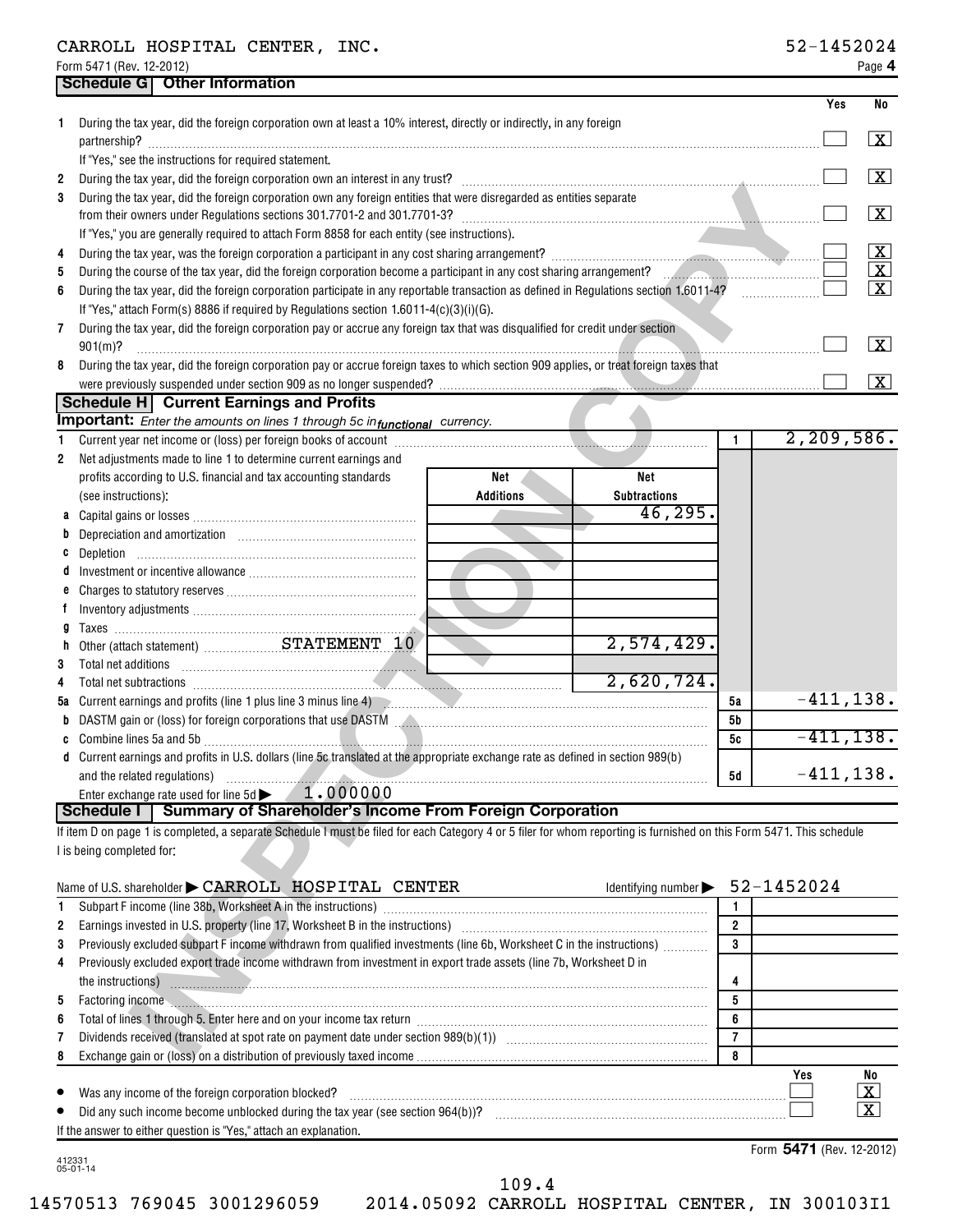| <b>FORM 5471</b>                                                                                                                                                                                                          | OTHER DEDUCTIONS     |                               |                                                                                                                        | 5<br><b>STATEMENT</b>                                                                                                      |
|---------------------------------------------------------------------------------------------------------------------------------------------------------------------------------------------------------------------------|----------------------|-------------------------------|------------------------------------------------------------------------------------------------------------------------|----------------------------------------------------------------------------------------------------------------------------|
| <b>DESCRIPTION</b>                                                                                                                                                                                                        |                      | FUNCTIONAL<br><b>CURRENCY</b> | <b>EXCHANGE</b><br>RATE                                                                                                | U.S. DOLLAR                                                                                                                |
| UNDERWRITING EXPENSES<br><b>ACTUARIAL FEES</b><br>MANAGEMENT FEES<br><b>AUDIT FEES</b><br>INVESTMENT MANAGEMENT FEES<br>LEGAL & PROFESSIONAL FEES<br>MEETING EXPENSES<br><b>GOVERNMENT FEES</b><br>MISCELLANEOUS EXPENSES |                      |                               |                                                                                                                        | 12,343.<br>46,630.<br>43,928.<br>28,080.<br>39,766.<br>29,234.<br>25,207.<br>14,024.<br>5,744.                             |
| TOTAL TO 5471, SCHEDULE C, LINE 16                                                                                                                                                                                        |                      |                               |                                                                                                                        | 244,956.                                                                                                                   |
| <b>FORM 5471</b>                                                                                                                                                                                                          | OTHER CURRENT ASSETS |                               |                                                                                                                        | 6<br><b>STATEMENT</b>                                                                                                      |
| DESCRIPTION                                                                                                                                                                                                               |                      |                               | <b>BEG. OF ANNUAL</b><br>ACCOUNTING<br>PERIOD                                                                          | END OF ANNUAL<br><b>ACCOUNTING</b><br>PERIOD                                                                               |
| FUNDS WITHHELD<br>PREPAID EXPENSES<br>OUTSTANDING CLAIMS RECOVERABLE<br><b>ACCRUED INTEREST</b><br>INSURANCE PREMIUMS RECEIVABLE<br>ACCOUNTS RECEIVABLE                                                                   |                      |                               | 1,000.<br>6,410.<br>6,405,033.<br>19,337.<br>80, 135.<br>1,805.                                                        | 1,000.<br>6,410.<br>7,168,666.<br>17,558.<br>1,685.                                                                        |
| TOTAL TO 5471, PAGE 3, SCHEDULE F, LINE 4                                                                                                                                                                                 |                      |                               | 6, 513, 720.                                                                                                           | 7, 195, 319.                                                                                                               |
| <b>FORM 5471</b>                                                                                                                                                                                                          | OTHER INVESTMENTS    |                               |                                                                                                                        | 7<br><b>STATEMENT</b>                                                                                                      |
| DESCRIPTION<br>MATTHEWS ASIA FUNDS SICAV<br>U.S. TREASURY BONDS<br>MORTGAGE BACKED SECURITIES<br>CORPORATE DEBT SECURITIES<br>FRANKLIN U.S. OPPORTUNITY FUND<br>BBH LUXEMBOURG CORE SELECT                                |                      |                               | BEG. OF ANNUAL<br>ACCOUNTING<br>PERIOD<br>262, 195.<br>1, 153, 470.<br>3,590,481.<br>982, 126.<br>555,795.<br>186,327. | END OF ANNUAL<br><b>ACCOUNTING</b><br>PERIOD<br>378,867.<br>1,430,652.<br>3,506,721.<br>1,014,890.<br>624,820.<br>337,134. |
| PIMCO FUNDS GBL INVESTOR SER PLC<br>TOTAL TO 5471, PAGE 3, SCHEDULE F, LINE 7                                                                                                                                             |                      |                               | 404,917.<br>7,135,311.                                                                                                 | 855,835.<br>8,148,919.                                                                                                     |
|                                                                                                                                                                                                                           |                      |                               |                                                                                                                        |                                                                                                                            |

STATEMENT(S) 5, 6, 7 14570513 769045 3001296059 2014.05092 CARROLL HOSPITAL CENTER, IN 300103I1 109.5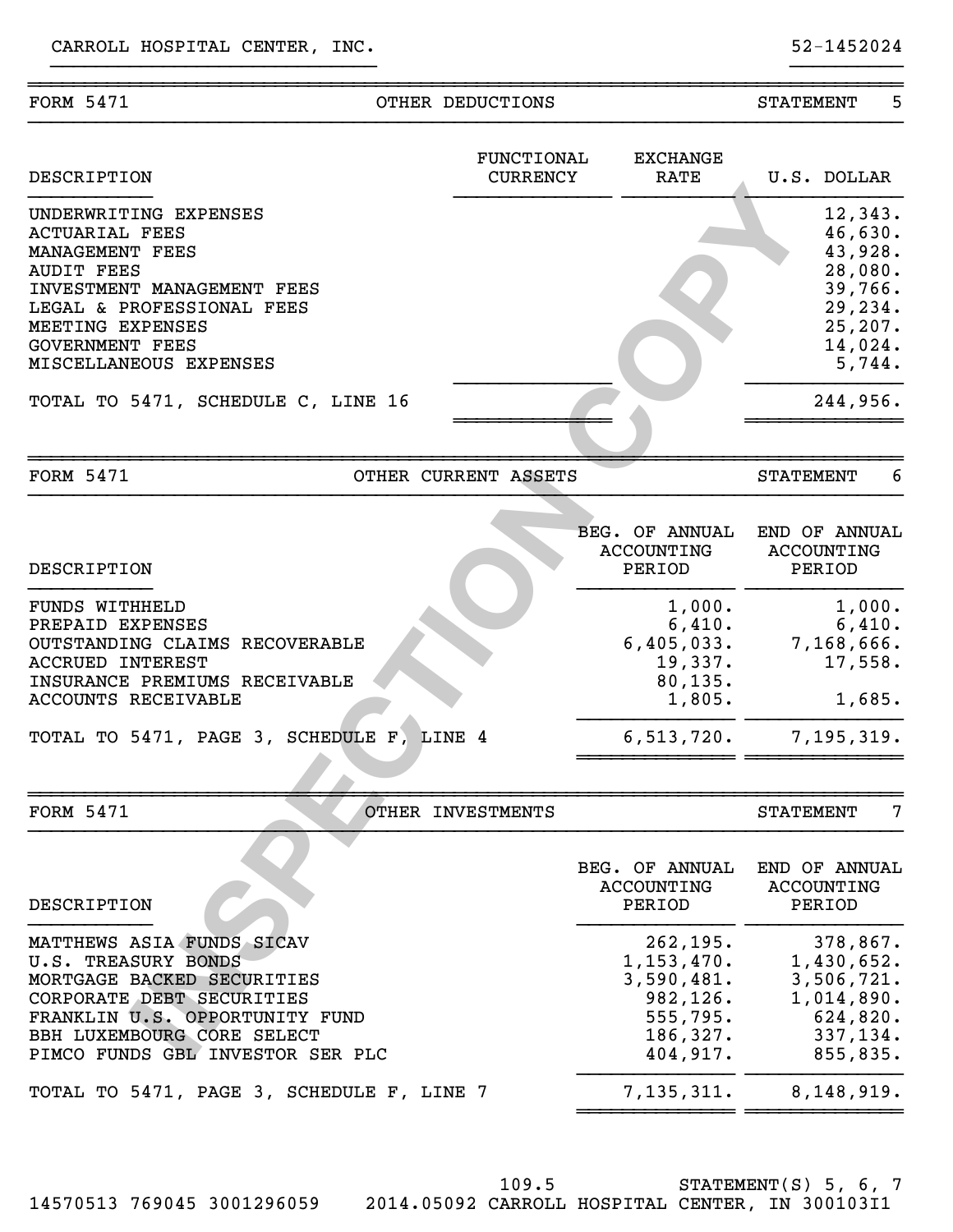| <b>FORM 5471</b>                                      | OTHER CURRENT LIABILITIES |                                                      | <b>STATEMENT</b>                             | 8      |
|-------------------------------------------------------|---------------------------|------------------------------------------------------|----------------------------------------------|--------|
| <b>DESCRIPTION</b>                                    |                           | BEG. OF ANNUAL<br><b>ACCOUNTING</b><br>PERIOD        | END OF ANNUAL<br>ACCOUNTING<br>PERIOD        |        |
| CLAIMS PAYABLE                                        |                           | 1,093.                                               |                                              | 9,783. |
| TOTAL TO 5471, PAGE 3, SCHEDULE F, LINE 15            |                           | 1,093.                                               |                                              | 9,783. |
|                                                       |                           |                                                      |                                              |        |
| <b>FORM 5471</b>                                      | OTHER LIABILITIES         |                                                      | <b>STATEMENT</b>                             | 9      |
| DESCRIPTION                                           |                           | <b>BEG. OF ANNUAL</b><br><b>ACCOUNTING</b><br>PERIOD | END OF ANNUAL<br><b>ACCOUNTING</b><br>PERIOD |        |
| PROVISION FOR OUTSTANDING CLAIMS                      |                           | 11,811,389.                                          | 12,040,588.                                  |        |
| TOTAL TO 5471, PAGE 3, SCHEDULE F, LINE 17            |                           | 11,811,389.                                          | 12,040,588.                                  |        |
| <b>FORM 5471</b>                                      | OTHER NET ADJUSTMENTS     |                                                      | <b>STATEMENT</b>                             | 10     |
| DESCRIPTION                                           |                           | <b>NET</b><br>ADDITIONS                              | <b>NET</b><br><b>SUBTRACTIONS</b>            |        |
| RELATED PARTY PREMIUMS<br>RELATED PARTY LOSS RESERVES |                           |                                                      | 2, 290, 072.<br>284,357.                     |        |
| TOTAL TO 5471, PAGE 4, SCHEDULE H, LINE 2H            |                           |                                                      | 2,574,429.                                   |        |
|                                                       |                           |                                                      |                                              |        |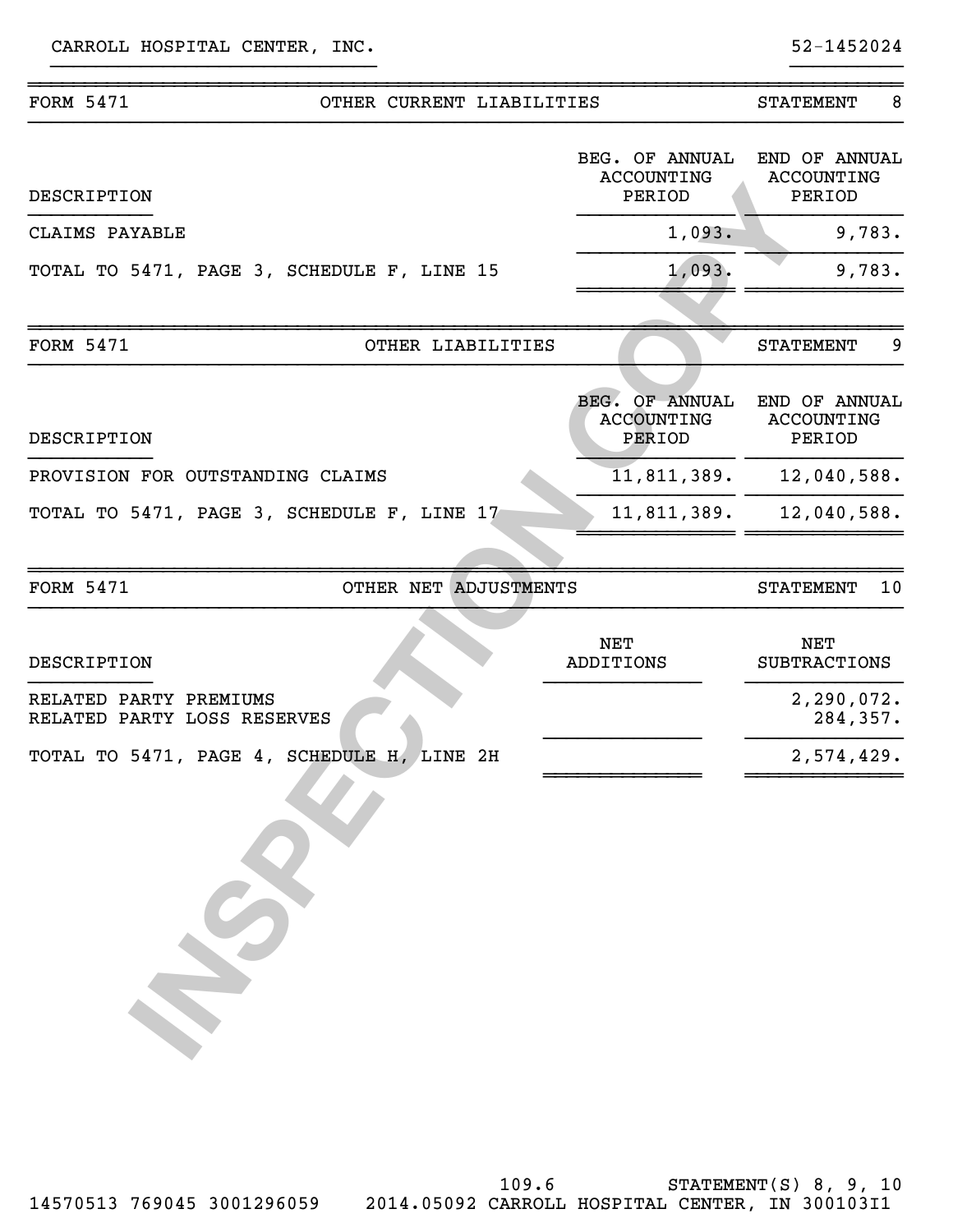## **SCHEDULE J**<br>(Form 5471)

## **(Form 5471) Accumulated Earnings and Profits (E&P) of Controlled Foreign Corporation**

OMB No. 1545-0704

| (Rev. December 2012)<br>Department of the Treasury<br>Internal Revenue Service | דט וטדטדט. וט <del>יו</del> ט טויוט<br>Information about Schedule J (Form 5471) and its instructions is at www.irs.gov/form5471.<br>Attach to Form 5471. |                                                   |                                         |                                           |                                                                   |                        |                                               |  |  |
|--------------------------------------------------------------------------------|----------------------------------------------------------------------------------------------------------------------------------------------------------|---------------------------------------------------|-----------------------------------------|-------------------------------------------|-------------------------------------------------------------------|------------------------|-----------------------------------------------|--|--|
| Name of person filing Form 5471                                                |                                                                                                                                                          |                                                   |                                         |                                           |                                                                   |                        | Identifying number                            |  |  |
| CARROLL HOSPITAL CENTER, INC.                                                  |                                                                                                                                                          |                                                   |                                         |                                           |                                                                   |                        | 52-1452024                                    |  |  |
| Name of foreign corporation                                                    |                                                                                                                                                          |                                                   |                                         |                                           | EIN (if any)                                                      | Reference ID number    |                                               |  |  |
| CEN-MAR ASSURANCE COMPANY                                                      |                                                                                                                                                          |                                                   |                                         |                                           | 98-0611607                                                        |                        |                                               |  |  |
|                                                                                |                                                                                                                                                          | (a) Post-1986                                     | (b) Pre-1987 E&P                        |                                           | (c) Previously Taxed E&P<br>(sections 959(c)(1) and (2) balances) |                        | (d) Total Section                             |  |  |
| Important: Enter amounts in                                                    |                                                                                                                                                          | <b>Undistributed Earnings</b><br>(post-86 section | Not Previously Taxed<br>(pre-87 section |                                           |                                                                   |                        | 964(a) E&P                                    |  |  |
| functional currency.                                                           |                                                                                                                                                          | 959(c)(3) balance)                                | 959(c)(3) balance)                      | (i) Earnings Invested<br>in U.S. Property | (ii) Earnings Invested in<br><b>Excess Passive Assets</b>         | (iii) Subpart F Income | (combine columns<br>$(a)$ , $(b)$ , and $(c)$ |  |  |
| Balance at beginning of year                                                   |                                                                                                                                                          | $-2, 222, 156.$                                   |                                         |                                           |                                                                   |                        | $-2, 222, 156.$                               |  |  |
|                                                                                |                                                                                                                                                          |                                                   |                                         |                                           |                                                                   |                        |                                               |  |  |
| 2a Current year E&P                                                            |                                                                                                                                                          |                                                   |                                         |                                           |                                                                   |                        |                                               |  |  |
| <b>b</b> Current year deficit in E&P                                           |                                                                                                                                                          | 411,138.                                          |                                         |                                           |                                                                   |                        |                                               |  |  |
| Total current and accumulated E&P<br>3                                         |                                                                                                                                                          |                                                   |                                         |                                           |                                                                   |                        |                                               |  |  |
|                                                                                | not previously taxed (line 1 plus line 2a)                                                                                                               |                                                   |                                         |                                           |                                                                   |                        |                                               |  |  |
| or line 1 minus line 2b)                                                       |                                                                                                                                                          | $-2,633,294.$                                     |                                         |                                           |                                                                   |                        |                                               |  |  |
| Amounts included under section<br>4                                            |                                                                                                                                                          |                                                   |                                         |                                           |                                                                   |                        |                                               |  |  |
| 951(a) or reclassified under section                                           |                                                                                                                                                          |                                                   |                                         |                                           |                                                                   |                        |                                               |  |  |
| 959(c) in current year                                                         |                                                                                                                                                          |                                                   |                                         |                                           |                                                                   |                        |                                               |  |  |
| 5a Actual distributions or reclassifications                                   |                                                                                                                                                          |                                                   |                                         |                                           |                                                                   |                        |                                               |  |  |
| of previously taxed E&P                                                        |                                                                                                                                                          |                                                   |                                         |                                           |                                                                   |                        |                                               |  |  |
| <b>b</b> Actual distributions of nonpreviously                                 |                                                                                                                                                          |                                                   |                                         |                                           |                                                                   |                        |                                               |  |  |
| taxed E&P                                                                      |                                                                                                                                                          |                                                   |                                         |                                           |                                                                   |                        |                                               |  |  |
| 6a Balance of previously taxed E&P at                                          |                                                                                                                                                          |                                                   |                                         |                                           |                                                                   |                        |                                               |  |  |
| end of year (line 1 plus line 4, minus                                         |                                                                                                                                                          |                                                   |                                         |                                           |                                                                   |                        |                                               |  |  |
| line 5a)                                                                       |                                                                                                                                                          |                                                   |                                         |                                           |                                                                   |                        |                                               |  |  |
| <b>b</b> Balance of E&P not previously taxed                                   |                                                                                                                                                          |                                                   |                                         |                                           |                                                                   |                        |                                               |  |  |
| at end of year (line 3 minus line 4,                                           |                                                                                                                                                          |                                                   |                                         |                                           |                                                                   |                        |                                               |  |  |
| minus line 5b)                                                                 |                                                                                                                                                          | $-2,633,294.$                                     |                                         |                                           |                                                                   |                        |                                               |  |  |
| Balance at end of year. (Enter amount<br>$\overline{7}$                        |                                                                                                                                                          |                                                   |                                         |                                           |                                                                   |                        |                                               |  |  |
| from line 6a or line 6b, whichever is                                          |                                                                                                                                                          |                                                   |                                         |                                           |                                                                   |                        |                                               |  |  |
| applicable.)                                                                   |                                                                                                                                                          | $-2,633,294.$                                     |                                         |                                           |                                                                   |                        | $-2,633,294.$                                 |  |  |

LHA For Paperwork Reduction Act Notice, see the Instructions for Form 5471. **In the set of the Schedule J (Form 5471)** (Rev. 12-2012)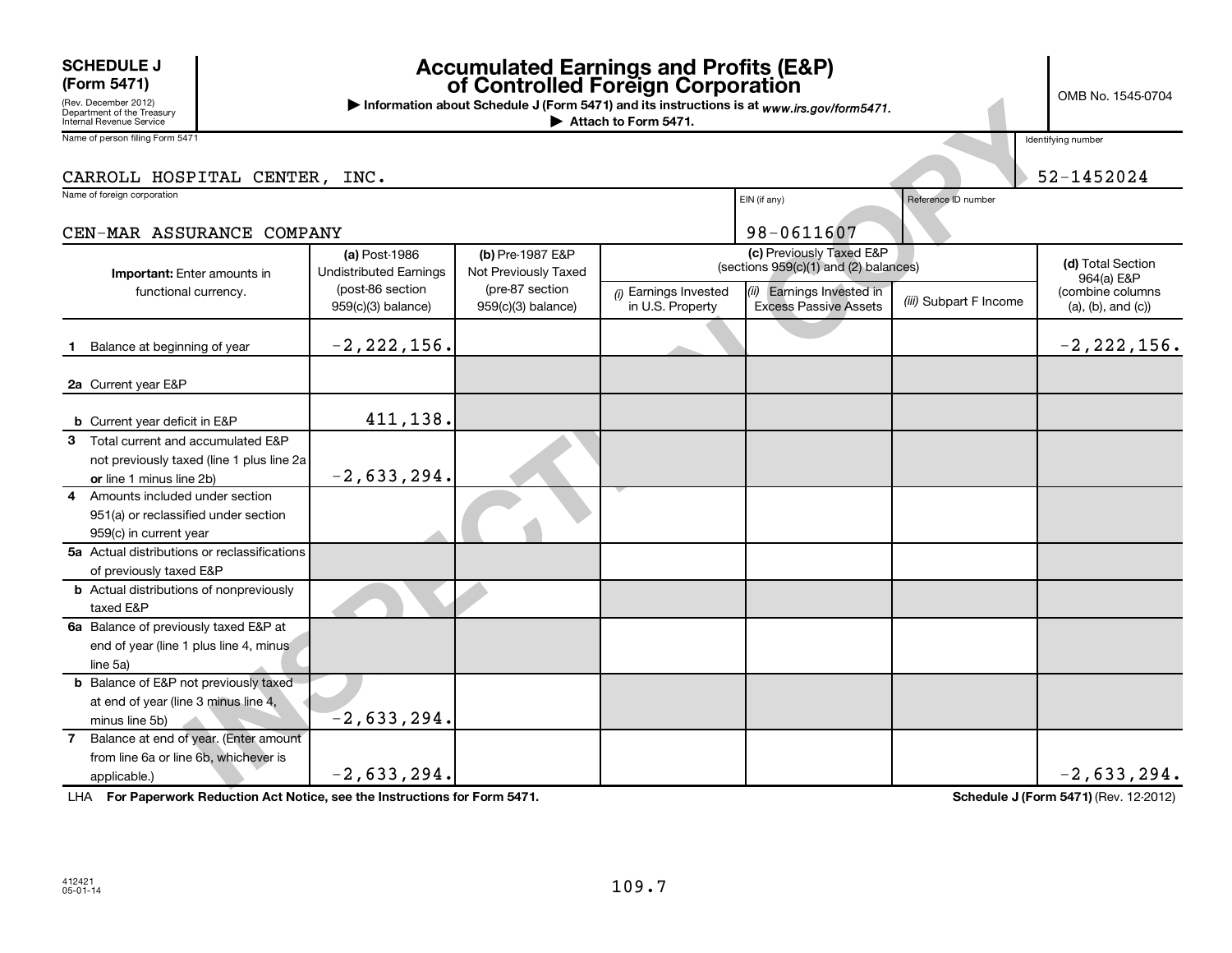## **SCHEDULE M**

Department of the Treasury

H

(Rev. December 2012)

### **(Form 5471) Transactions Between Controlled Foreign Corporation and Shareholders or Other Related Persons**

**| Information about Schedule M (Form 5471) and its instructions is at**  *www.irs.gov/form5471.*

OMB No. 1545-0704

| <b>Internal Revenue Service</b>                                                                                                                       |                                         | Attach to Form 5471.                                                             |                                                                                  |                                                                                                        |                                                                             |
|-------------------------------------------------------------------------------------------------------------------------------------------------------|-----------------------------------------|----------------------------------------------------------------------------------|----------------------------------------------------------------------------------|--------------------------------------------------------------------------------------------------------|-----------------------------------------------------------------------------|
| Name of person filing Form 5471                                                                                                                       |                                         |                                                                                  |                                                                                  |                                                                                                        | Identifying number                                                          |
| CARROLL HOSPITAL CENTER, INC.                                                                                                                         |                                         |                                                                                  |                                                                                  |                                                                                                        | 52-1452024                                                                  |
| Name of foreign corporation                                                                                                                           |                                         | EIN (if any)                                                                     |                                                                                  | Reference ID number                                                                                    |                                                                             |
| CEN-MAR ASSURANCE COMPANY                                                                                                                             |                                         | 98-0611607                                                                       |                                                                                  |                                                                                                        |                                                                             |
| Important: Complete a separate Schedule M for each controlled foreign corporation. Enter the totals for each type of transaction that occurred during |                                         |                                                                                  |                                                                                  |                                                                                                        |                                                                             |
| the annual accounting period between the foreign corporation and the persons listed in columns (b) through (f). All amounts must be stated in U.S.    |                                         |                                                                                  |                                                                                  |                                                                                                        |                                                                             |
| dollars translated from functional currency at the average exchange rate for the foreign corporation's tax year. See instructions.                    |                                         |                                                                                  |                                                                                  |                                                                                                        |                                                                             |
|                                                                                                                                                       |                                         |                                                                                  |                                                                                  |                                                                                                        | 1.000000                                                                    |
|                                                                                                                                                       |                                         | (C) Any domestic                                                                 | (d) Any other foreign                                                            | $(e)$ 10% or more U.S.                                                                                 | $(f)$ 10% or more U.S.                                                      |
| (a) Transactions<br>of<br>foreign corporation                                                                                                         | $(b)$ U.S. person<br>filing this return | corporation or partnership<br>controlled by<br>U.S. person<br>filing this return | corporation or partnership<br>controlled by<br>U.S. person<br>filing this return | shareholder of controlled<br>foreign corporation<br>(other than the U.S.<br>person filing this return) | shareholder of<br>any corporation<br>controlling the foreign<br>corporation |
| 1 Sales of stock in trade (inventory)                                                                                                                 |                                         |                                                                                  |                                                                                  |                                                                                                        |                                                                             |
| 2 Sales of tangible property other than                                                                                                               |                                         |                                                                                  |                                                                                  |                                                                                                        |                                                                             |
| stock in trade                                                                                                                                        |                                         |                                                                                  |                                                                                  |                                                                                                        |                                                                             |
| 3 Sales of property rights (patents,                                                                                                                  |                                         |                                                                                  |                                                                                  |                                                                                                        |                                                                             |
| trademarks, etc.)<br>Platform contribution transaction payments                                                                                       |                                         |                                                                                  |                                                                                  |                                                                                                        |                                                                             |
|                                                                                                                                                       |                                         |                                                                                  |                                                                                  |                                                                                                        |                                                                             |
| 5 Cost sharing transaction payments received                                                                                                          |                                         |                                                                                  |                                                                                  |                                                                                                        |                                                                             |
| 6 Compensation received for technical,                                                                                                                |                                         |                                                                                  |                                                                                  |                                                                                                        |                                                                             |
| managerial, engineering, construction,                                                                                                                |                                         |                                                                                  |                                                                                  |                                                                                                        |                                                                             |
|                                                                                                                                                       |                                         |                                                                                  |                                                                                  |                                                                                                        |                                                                             |
| 7 Commissions received                                                                                                                                |                                         |                                                                                  |                                                                                  |                                                                                                        |                                                                             |
| 8 Rents, royalties, and license fees                                                                                                                  |                                         |                                                                                  |                                                                                  |                                                                                                        |                                                                             |
|                                                                                                                                                       |                                         |                                                                                  |                                                                                  |                                                                                                        |                                                                             |
| 9 Dividends received (exclude deemed                                                                                                                  |                                         |                                                                                  |                                                                                  |                                                                                                        |                                                                             |
| distributions under subpart F and dist-                                                                                                               |                                         |                                                                                  |                                                                                  |                                                                                                        |                                                                             |
| ributions of previously taxed income)                                                                                                                 |                                         |                                                                                  |                                                                                  |                                                                                                        |                                                                             |
| 10 Interest received                                                                                                                                  |                                         |                                                                                  |                                                                                  |                                                                                                        |                                                                             |
| 11 Premiums received for insurance or                                                                                                                 |                                         |                                                                                  |                                                                                  |                                                                                                        |                                                                             |
| reinsurance                                                                                                                                           | 686,371.                                |                                                                                  |                                                                                  |                                                                                                        |                                                                             |
| <b>12</b> Add lines 1 through 11                                                                                                                      | 686,371.                                |                                                                                  |                                                                                  |                                                                                                        |                                                                             |
| 13 Purchases of stock in trade (inventory)                                                                                                            |                                         |                                                                                  |                                                                                  |                                                                                                        |                                                                             |
| 14 Purchases of tangible property other                                                                                                               |                                         |                                                                                  |                                                                                  |                                                                                                        |                                                                             |
|                                                                                                                                                       |                                         |                                                                                  |                                                                                  |                                                                                                        |                                                                             |
| 15 Purchases of property rights                                                                                                                       |                                         |                                                                                  |                                                                                  |                                                                                                        |                                                                             |
|                                                                                                                                                       |                                         |                                                                                  |                                                                                  |                                                                                                        |                                                                             |
| 16 Platform contribution transaction payments paid                                                                                                    |                                         |                                                                                  |                                                                                  |                                                                                                        |                                                                             |
| 17 Cost sharing transaction payments paid                                                                                                             |                                         |                                                                                  |                                                                                  |                                                                                                        |                                                                             |
| 18 Compensation paid for technical,                                                                                                                   |                                         |                                                                                  |                                                                                  |                                                                                                        |                                                                             |
| managerial, engineering, construction,                                                                                                                |                                         |                                                                                  |                                                                                  |                                                                                                        |                                                                             |
| or like services                                                                                                                                      |                                         |                                                                                  |                                                                                  |                                                                                                        |                                                                             |
| 19 Commissions paid                                                                                                                                   |                                         |                                                                                  |                                                                                  |                                                                                                        |                                                                             |
| 20 Rents, royalties, and license fees paid                                                                                                            |                                         |                                                                                  |                                                                                  |                                                                                                        |                                                                             |
| 21 Dividends paid                                                                                                                                     |                                         |                                                                                  |                                                                                  |                                                                                                        |                                                                             |
| 22 Interest paid                                                                                                                                      |                                         |                                                                                  |                                                                                  |                                                                                                        |                                                                             |
| 23 Premiums paid for insurance or                                                                                                                     |                                         |                                                                                  |                                                                                  |                                                                                                        |                                                                             |
| reinsurance                                                                                                                                           |                                         |                                                                                  |                                                                                  |                                                                                                        |                                                                             |
| <b>24</b> Add lines 13 through 23                                                                                                                     |                                         |                                                                                  |                                                                                  |                                                                                                        |                                                                             |
| 25 Amounts borrowed (enter the maximum                                                                                                                |                                         |                                                                                  |                                                                                  |                                                                                                        |                                                                             |
| loan balance during the year) - see instr.                                                                                                            |                                         |                                                                                  |                                                                                  |                                                                                                        |                                                                             |
| 26 Amounts loaned (enter the maximum                                                                                                                  |                                         |                                                                                  |                                                                                  |                                                                                                        |                                                                             |
| loan balance during the year) - see instr.                                                                                                            |                                         |                                                                                  |                                                                                  |                                                                                                        |                                                                             |

412371 05-01-14 **For Paperwork Reduction Act Notice, see the Instructions for Form 5471. Schedule M (Form 5471)**  LHA (Rev. 12-2012)

109.8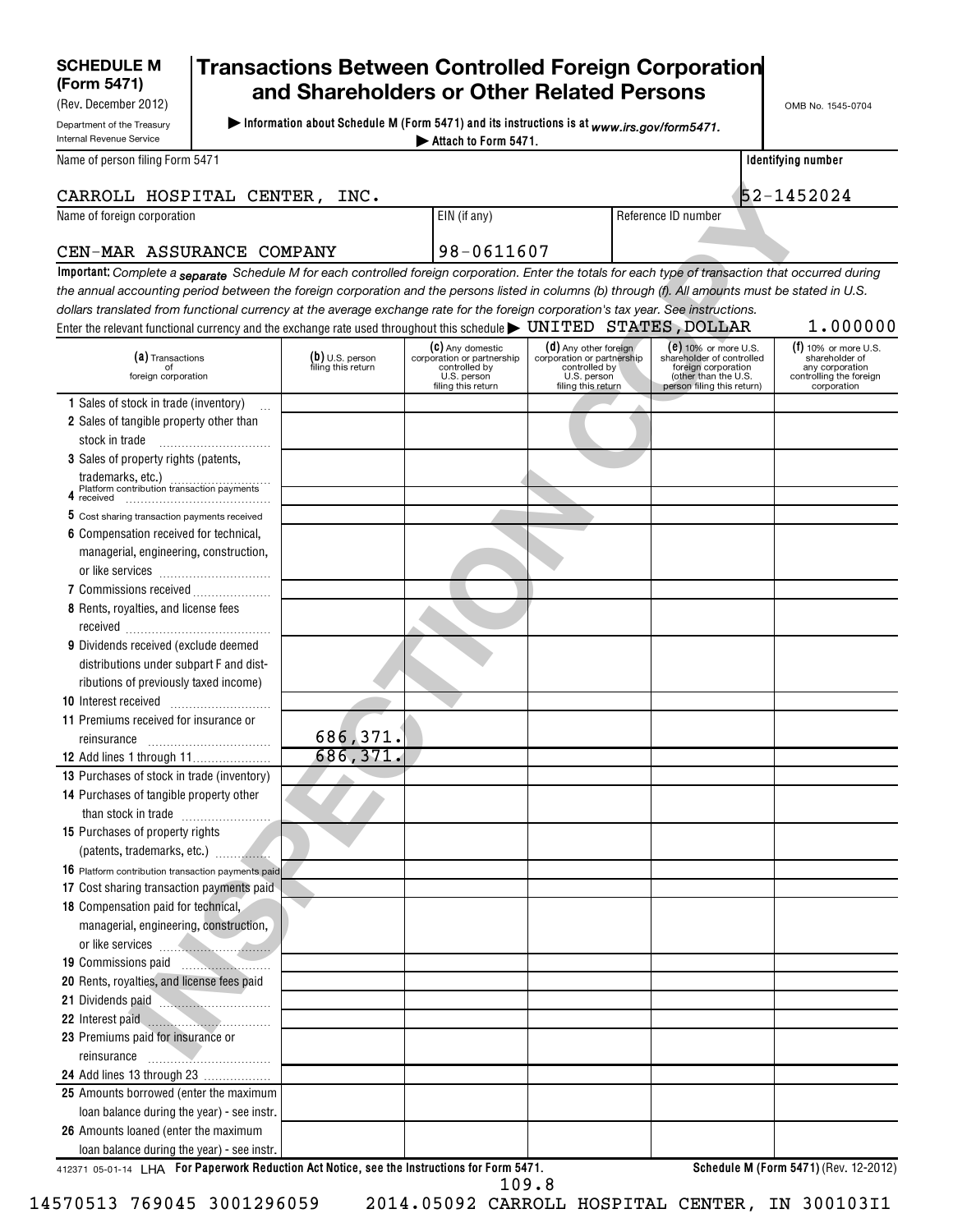| Form                                                                                  |  |
|---------------------------------------------------------------------------------------|--|
| (Rev. December 2013)<br>Department of the Treasury<br><b>Internal Revenue Service</b> |  |

# **926 deturn by a U.S. Transferor of Property**<br>a Foreign Corporation **to a Security**

OMB No. 1545-0026

Department of the Treasury **Attachment Service Attachment** Sequence No.<br>| Internal Revenue Service **Attachment Attach to your income tax return for the year of the transfer or distribution.** Sequence No. **| Information about Form 926 and its separate instructions is at**  *www.irs.gov/form926.*

Attachment<br>Sequence No. **128** 

| Part I                   | <b>U.S. Transferor Information (see instructions)</b>                                                                                    |                                              |  |
|--------------------------|------------------------------------------------------------------------------------------------------------------------------------------|----------------------------------------------|--|
| Name of transferor       |                                                                                                                                          | <b>Identifying number</b> (see instructions) |  |
|                          | CARROLL HOSPITAL CENTER, INC.                                                                                                            |                                              |  |
|                          |                                                                                                                                          | 52-1452024                                   |  |
| 1                        | If the transferor was a corporation, complete questions 1a through 1d.                                                                   |                                              |  |
| а                        | If the transfer was a section 361(a) or (b) transfer, was the transferor controlled (under section 368(c)) by 5 or                       |                                              |  |
|                          |                                                                                                                                          | Yes<br>Nο                                    |  |
| b                        |                                                                                                                                          | $\overline{X}$ Yes<br>Nο                     |  |
|                          | If not, list the controlling shareholder(s) and their identifying number(s):                                                             |                                              |  |
|                          | <b>Controlling shareholder</b>                                                                                                           | <b>Identifying number</b>                    |  |
|                          |                                                                                                                                          |                                              |  |
|                          |                                                                                                                                          |                                              |  |
|                          |                                                                                                                                          |                                              |  |
|                          |                                                                                                                                          |                                              |  |
|                          |                                                                                                                                          |                                              |  |
|                          |                                                                                                                                          |                                              |  |
|                          |                                                                                                                                          |                                              |  |
|                          | c If the transferor was a member of an affiliated group filing a consolidated return, was it the parent corporation?                     | <b>No</b><br>Yes                             |  |
|                          | If not, list the name and employer identification number (EIN) of the parent corporation:                                                |                                              |  |
|                          | Name of parent corporation                                                                                                               | EIN of parent corporation                    |  |
|                          |                                                                                                                                          |                                              |  |
|                          |                                                                                                                                          |                                              |  |
|                          | d Have basis adjustments under section 367(a)(5) been made?                                                                              | Yes<br><b>No</b>                             |  |
|                          |                                                                                                                                          |                                              |  |
| 2                        | If the transferor was a partner in a partnership that was the actual transferor (but is not treated as such under section 367), complete |                                              |  |
|                          | questions 2a through 2d.                                                                                                                 |                                              |  |
|                          | a List the name and EIN of the transferor's partnership:                                                                                 |                                              |  |
|                          |                                                                                                                                          |                                              |  |
|                          | Name of partnership                                                                                                                      | <b>EIN of partnership</b>                    |  |
|                          |                                                                                                                                          |                                              |  |
|                          |                                                                                                                                          |                                              |  |
|                          | <b>b</b> Did the partner pick up its pro rata share of gain on the transfer of partnership assets?                                       | Yes<br>No                                    |  |
|                          | c Is the partner disposing of its <b>entire</b> interest in the partnership?                                                             | Yes<br>No                                    |  |
|                          | d Is the partner disposing of an interest in a limited partnership that is regularly traded on an established                            |                                              |  |
|                          | securities market?                                                                                                                       | Yes<br><b>No</b>                             |  |
| Part II                  | Transferee Foreign Corporation Information (see instructions)                                                                            |                                              |  |
| 3                        | Name of transferee (foreign corporation)                                                                                                 | 4a Identifying number, if any                |  |
|                          |                                                                                                                                          |                                              |  |
|                          | CEN- MAR ASSURANCE COMPANY                                                                                                               | 98-0611607                                   |  |
| 5                        | Address (including country)                                                                                                              | 4b Reference ID number                       |  |
|                          | P.O. BOX 1051                                                                                                                            |                                              |  |
|                          | GRAND CAYMAN, KY1-1102 CAYMAN ISLANDS                                                                                                    |                                              |  |
| 6<br>CJ                  | Country code of country of incorporation or organization                                                                                 |                                              |  |
| 7                        | Foreign law characterization (see instructions)                                                                                          |                                              |  |
|                          | CORPORATION                                                                                                                              |                                              |  |
| 8                        | Is the transferee foreign corporation a controlled foreign corporation?                                                                  | $\overline{\text{X}}$ Yes<br>No              |  |
| LHA                      | For Paperwork Reduction Act Notice, see separate instructions.                                                                           | Form 926 (Rev. 12-2013)                      |  |
| 424531<br>$05 - 01 - 14$ |                                                                                                                                          |                                              |  |
|                          | 109.9                                                                                                                                    |                                              |  |

14570513 769045 3001296059 2014.05092 CARROLL HOSPITAL CENTER, IN 300103I1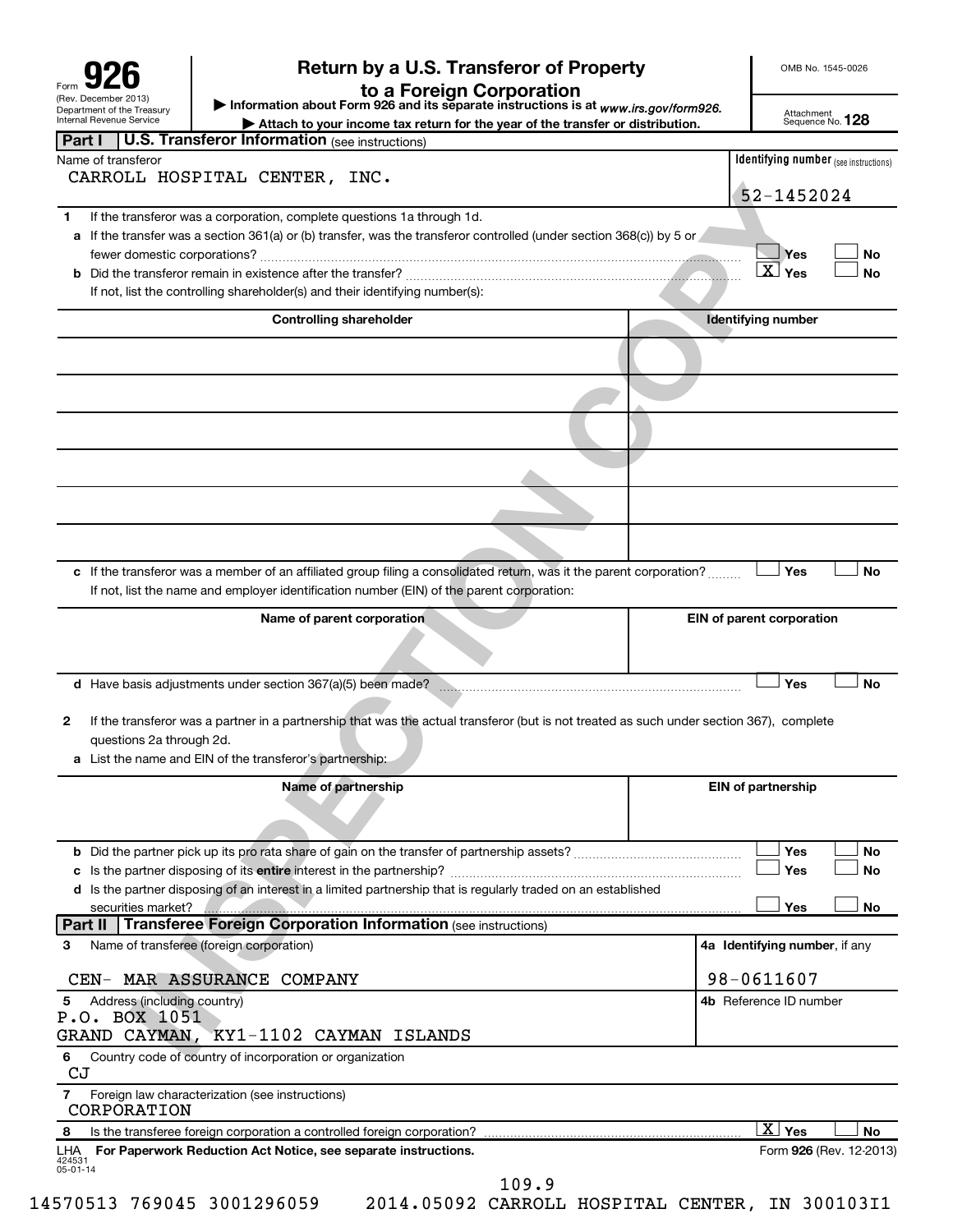#### Form 926 (Rev. 12-2013)  $\texttt{CARCH}$   $\texttt{HOSPITAL}$   $\texttt{CBNTER}$ ,  $\texttt{INC.}$  52-1452024  $\texttt{Page}$

#### **Part III | Information Regarding Transfer of Property** (see instructions)

| Type of<br>property                    | (a)<br>Date of<br>transfer | (b)<br>Description of<br>property                                    | (c)<br>Fair market value on<br>date of transfer | $(d)$<br>Cost or other<br>basis | (e)<br>Gain recognized on<br>transfer |
|----------------------------------------|----------------------------|----------------------------------------------------------------------|-------------------------------------------------|---------------------------------|---------------------------------------|
| Cash                                   |                            |                                                                      | 2,370,297.                                      |                                 |                                       |
|                                        |                            |                                                                      |                                                 |                                 |                                       |
| Stock and                              |                            |                                                                      |                                                 |                                 |                                       |
| securities                             |                            |                                                                      |                                                 |                                 |                                       |
|                                        |                            |                                                                      |                                                 |                                 |                                       |
|                                        |                            |                                                                      |                                                 |                                 |                                       |
| Installment obligations,               |                            |                                                                      |                                                 |                                 |                                       |
| account receivables or                 |                            |                                                                      |                                                 |                                 |                                       |
| similar property                       |                            |                                                                      |                                                 |                                 |                                       |
|                                        |                            |                                                                      |                                                 |                                 |                                       |
| Foreign currency or other              |                            |                                                                      |                                                 |                                 |                                       |
| property denominated in                |                            |                                                                      |                                                 |                                 |                                       |
| foreign currency                       |                            |                                                                      |                                                 |                                 |                                       |
|                                        |                            |                                                                      |                                                 |                                 |                                       |
|                                        |                            |                                                                      |                                                 |                                 |                                       |
| Inventory                              |                            |                                                                      |                                                 |                                 |                                       |
|                                        |                            |                                                                      |                                                 |                                 |                                       |
|                                        |                            |                                                                      |                                                 |                                 |                                       |
| Assets subject to                      |                            |                                                                      |                                                 |                                 |                                       |
| depreciation recapture                 |                            |                                                                      |                                                 |                                 |                                       |
| (see Temp. Regs. sec.                  |                            |                                                                      |                                                 |                                 |                                       |
| $1.367(a) -4T(b)$                      |                            |                                                                      |                                                 |                                 |                                       |
| Tangible property used in              |                            |                                                                      |                                                 |                                 |                                       |
| trade or business not listed           |                            |                                                                      |                                                 |                                 |                                       |
| under another category                 |                            |                                                                      |                                                 |                                 |                                       |
|                                        |                            |                                                                      |                                                 |                                 |                                       |
|                                        |                            |                                                                      |                                                 |                                 |                                       |
| Intangible                             |                            |                                                                      |                                                 |                                 |                                       |
| property                               |                            |                                                                      |                                                 |                                 |                                       |
|                                        |                            |                                                                      |                                                 |                                 |                                       |
| Property to be leased                  |                            |                                                                      |                                                 |                                 |                                       |
| (as described in final                 |                            |                                                                      |                                                 |                                 |                                       |
| and temp. Regs. sec.                   |                            |                                                                      |                                                 |                                 |                                       |
| $1.367(a) - 4(c)$                      |                            |                                                                      |                                                 |                                 |                                       |
| Property to be sold                    |                            |                                                                      |                                                 |                                 |                                       |
| (as described in                       |                            |                                                                      |                                                 |                                 |                                       |
| Temp. Regs. sec.<br>$1.367(a) - 4T(d)$ |                            |                                                                      |                                                 |                                 |                                       |
| Transfers of oil and gas               |                            |                                                                      |                                                 |                                 |                                       |
| working interests (as                  |                            |                                                                      |                                                 |                                 |                                       |
| described in Temp.                     |                            |                                                                      |                                                 |                                 |                                       |
| Regs. sec. 1.367(a)-4T(e))             |                            |                                                                      |                                                 |                                 |                                       |
|                                        |                            |                                                                      |                                                 |                                 |                                       |
| Other property                         |                            |                                                                      |                                                 |                                 |                                       |
|                                        |                            |                                                                      |                                                 |                                 |                                       |
|                                        |                            |                                                                      |                                                 |                                 |                                       |
|                                        |                            |                                                                      |                                                 |                                 |                                       |
|                                        |                            | Supplemental Information Required To Be Reported (see instructions): |                                                 |                                 |                                       |

#### **Supplemental Information Required To Be Reported** (see instructions):

Form 926 (Rev. 12-2013)

424532 05-01-14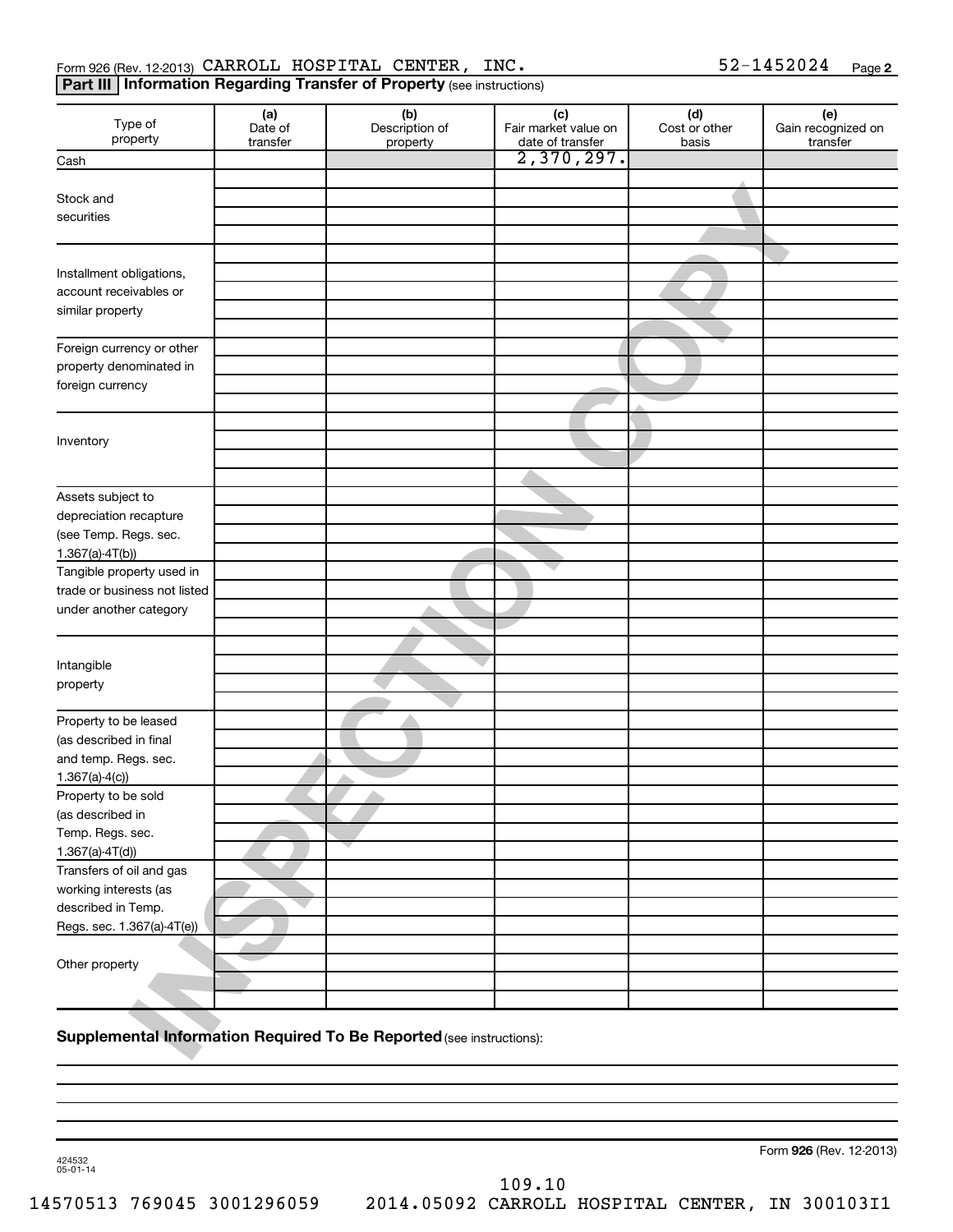|    | Form 926 (Rev. 12-2013) CARROLL HOSPITAL CENTER, INC.                                                                                                                                                                          | 52-1452024              | Page 3                 |
|----|--------------------------------------------------------------------------------------------------------------------------------------------------------------------------------------------------------------------------------|-------------------------|------------------------|
|    | Part IV   Additional Information Regarding Transfer of Property (see instructions)                                                                                                                                             |                         |                        |
| 9  | Enter the transferor's interest in the foreign transferee corporation before and after the transfer:                                                                                                                           |                         |                        |
|    |                                                                                                                                                                                                                                |                         |                        |
|    | (a) Before 100.0000 % (b) After 100.0000 %                                                                                                                                                                                     |                         |                        |
|    |                                                                                                                                                                                                                                |                         |                        |
| 10 | Type of nonrecognition transaction (see instructions) $\blacktriangleright$ IRC SEC 351                                                                                                                                        |                         |                        |
|    |                                                                                                                                                                                                                                |                         |                        |
| 11 | Indicate whether any transfer reported in Part III is subject to any of the following:                                                                                                                                         |                         |                        |
| a  |                                                                                                                                                                                                                                | Yes                     | $X_{N0}$               |
| b  |                                                                                                                                                                                                                                | Yes                     | $X_{\text{No}}$        |
|    |                                                                                                                                                                                                                                | Yes                     | $X_{\text{No}}$        |
|    |                                                                                                                                                                                                                                | Yes                     | $\lfloor x \rfloor$ No |
| 12 | Did this transfer result from a change in the classification of the transferee to that of a foreign corporation?                                                                                                               | Yes                     | $X$ No                 |
| 13 | Indicate whether the transferor was required to recognize income under final and Temporary Regulations sections                                                                                                                |                         |                        |
|    | 1.367(a)-4 through 1.367(a)-6 for any of the following:                                                                                                                                                                        |                         |                        |
|    |                                                                                                                                                                                                                                | Yes                     | $X_{N0}$               |
| b  |                                                                                                                                                                                                                                | Yes                     | $\lfloor x \rfloor$ No |
| с  | Branch loss recapture entertainment contracts and contracts and contracts and contracts and contracts and contracts and contracts and contracts and contracts and contracts and contracts and contracts and contracts and cont | Yes                     | $X$ No                 |
|    |                                                                                                                                                                                                                                | Yes                     | $\lfloor x \rfloor$ No |
| 14 | Did the transferor transfer assets which qualify for the trade or business exception under section 367(a)(3)?                                                                                                                  | Yes                     | $\boxed{\text{X}}$ No  |
|    |                                                                                                                                                                                                                                |                         |                        |
|    | 15 a Did the transferor transfer foreign goodwill or going concern value as defined in Temporary Regulations section                                                                                                           | Yes                     | $\boxed{\text{X}}$ No  |
|    | b If the answer to line 15a is "Yes," enter the amount of foreign goodwill or going concern value<br>$transferred \rightarrow \$$                                                                                              |                         |                        |
| 16 |                                                                                                                                                                                                                                | $\boxed{\text{X}}$ Yes  | <b>No</b>              |
|    | 17 a Was intangible property (within the meaning of section 936(h)(3)(B)) transferred as a result of the transaction?                                                                                                          | $\Box$ Yes              | $\boxed{\text{X}}$ No  |
|    | b If "Yes," describe the nature of the rights to the intangible property that was transferred as a result of the<br>transaction:                                                                                               |                         |                        |
|    |                                                                                                                                                                                                                                |                         |                        |
|    |                                                                                                                                                                                                                                |                         |                        |
|    |                                                                                                                                                                                                                                |                         |                        |
|    |                                                                                                                                                                                                                                | Form 926 (Rev. 12-2013) |                        |
|    |                                                                                                                                                                                                                                |                         |                        |
|    |                                                                                                                                                                                                                                |                         |                        |
|    |                                                                                                                                                                                                                                |                         |                        |
|    |                                                                                                                                                                                                                                |                         |                        |
|    |                                                                                                                                                                                                                                |                         |                        |
|    |                                                                                                                                                                                                                                |                         |                        |
|    |                                                                                                                                                                                                                                |                         |                        |
|    |                                                                                                                                                                                                                                |                         |                        |
|    |                                                                                                                                                                                                                                |                         |                        |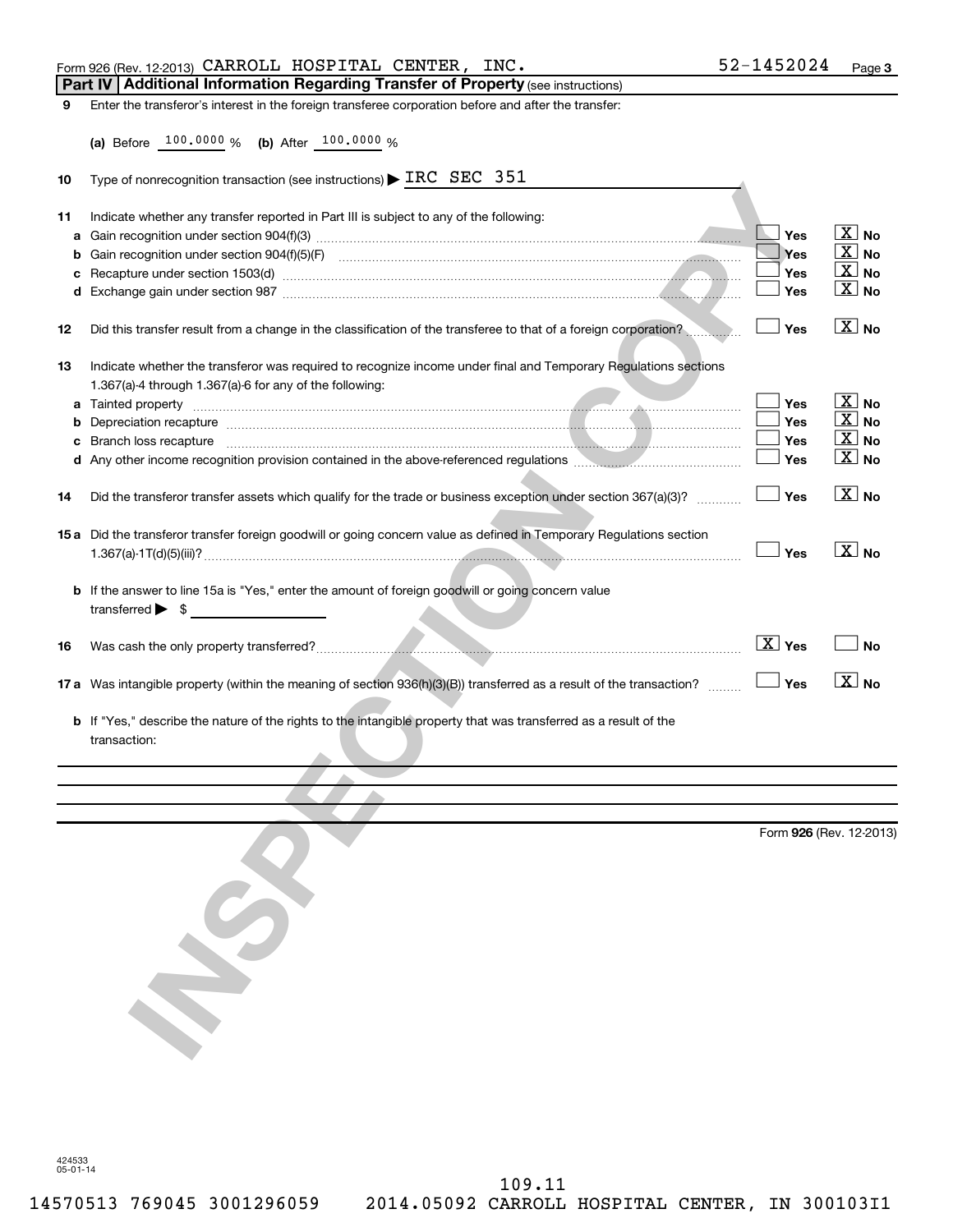$\bullet$  If you are filing for an Additional (Not Automatic) 3-Month Extension, complete only Part II and check this box  $~~$ 

**Note.**  Only complete Part II if you have already been granted an automatic 3-month extension on a previously filed Form 8868.

**2**

† X

#### **• If you are filing for an Automatic 3-Month Extension, complete only Part I** (on page 1).

| $\frac{1}{2}$ you are ming for an Automatic o-Month Extension, complete only r art i (or page 1).<br>Part II                                                                                                                                            |                                                                                                   | Additional (Not Automatic) 3-Month Extension of Time. Only file the original (no copies needed).          |                            |                              |                                                    |
|---------------------------------------------------------------------------------------------------------------------------------------------------------------------------------------------------------------------------------------------------------|---------------------------------------------------------------------------------------------------|-----------------------------------------------------------------------------------------------------------|----------------------------|------------------------------|----------------------------------------------------|
|                                                                                                                                                                                                                                                         |                                                                                                   |                                                                                                           |                            |                              | Enter filer's identifying number, see instructions |
| Name of exempt organization or other filer, see instructions.<br>Type or<br>print                                                                                                                                                                       |                                                                                                   | Employer identification number (EIN) or<br>52-1452024                                                     |                            |                              |                                                    |
| CARROLL HOSPITAL CENTER, INC.<br>File by the<br>due date for                                                                                                                                                                                            |                                                                                                   |                                                                                                           |                            |                              |                                                    |
| filing your<br>200 MEMORIAL AVENUE<br>return. See                                                                                                                                                                                                       | Number, street, and room or suite no. If a P.O. box, see instructions.                            |                                                                                                           |                            | Social security number (SSN) |                                                    |
| instructions.<br>WESTMINSTER, MD                                                                                                                                                                                                                        | City, town or post office, state, and ZIP code. For a foreign address, see instructions.<br>21157 |                                                                                                           |                            |                              |                                                    |
| Enter the Return code for the return that this application is for (file a separate application for each return)                                                                                                                                         |                                                                                                   |                                                                                                           |                            |                              | 0 <sub>1</sub>                                     |
| Application                                                                                                                                                                                                                                             | Return                                                                                            | Application                                                                                               |                            |                              | Return                                             |
| Is For                                                                                                                                                                                                                                                  | Code                                                                                              | Is For                                                                                                    |                            |                              | Code                                               |
| Form 990 or Form 990-EZ                                                                                                                                                                                                                                 | 01                                                                                                |                                                                                                           |                            |                              |                                                    |
| Form 990-BL                                                                                                                                                                                                                                             | 02                                                                                                | Form 1041-A                                                                                               |                            |                              | 08                                                 |
| Form 4720 (individual)                                                                                                                                                                                                                                  | 03                                                                                                | Form 4720 (other than individual)                                                                         |                            |                              | 09                                                 |
| Form 990-PF                                                                                                                                                                                                                                             | 04                                                                                                | Form 5227                                                                                                 |                            |                              | 10                                                 |
| Form 990-T (sec. 401(a) or 408(a) trust)                                                                                                                                                                                                                | 05                                                                                                | Form 6069                                                                                                 |                            |                              | 11                                                 |
| Form 990-T (trust other than above)                                                                                                                                                                                                                     | 06                                                                                                | Form 8870                                                                                                 |                            |                              | 12                                                 |
| STOP! Do not complete Part II if you were not already granted an automatic 3-month extension on a previously filed Form 8868.                                                                                                                           |                                                                                                   |                                                                                                           |                            |                              |                                                    |
|                                                                                                                                                                                                                                                         | DAVID MCCORMICK                                                                                   |                                                                                                           |                            |                              |                                                    |
| • The books are in the care of > 200 MEMORIAL AVE - WESTMINSTER, MD 21157                                                                                                                                                                               |                                                                                                   |                                                                                                           |                            |                              |                                                    |
| Telephone No. $\blacktriangleright$ 410-871-6859                                                                                                                                                                                                        |                                                                                                   | Fax No.                                                                                                   |                            |                              |                                                    |
|                                                                                                                                                                                                                                                         |                                                                                                   |                                                                                                           |                            |                              |                                                    |
| • If this is for a Group Return, enter the organization's four digit Group Exemption Number (GEN) ________. If this is for the whole group, check this                                                                                                  |                                                                                                   |                                                                                                           |                            |                              |                                                    |
| . If it is for part of the group, check this box $\blacktriangleright$ [<br>$box \triangleright$                                                                                                                                                        |                                                                                                   | and attach a list with the names and EINs of all members the extension is for.                            |                            |                              |                                                    |
| I request an additional 3-month extension of time until<br>4                                                                                                                                                                                            |                                                                                                   | MAY 15, 2016                                                                                              |                            |                              |                                                    |
| For calendar year ________, or other tax year beginning<br>5                                                                                                                                                                                            |                                                                                                   | <b>JUL 1, 2014</b><br>, and ending                                                                        |                            | JUN 30, 2015                 |                                                    |
| If the tax year entered in line 5 is for less than 12 months, check reason:<br>6                                                                                                                                                                        |                                                                                                   | Initial return                                                                                            | Final return               |                              |                                                    |
| Change in accounting period                                                                                                                                                                                                                             |                                                                                                   |                                                                                                           |                            |                              |                                                    |
| State in detail why you need the extension<br>7<br>NEED ADDITIONAL INFORMATION TO COMPLETE THE RETURN                                                                                                                                                   |                                                                                                   |                                                                                                           |                            |                              |                                                    |
|                                                                                                                                                                                                                                                         |                                                                                                   |                                                                                                           |                            |                              |                                                    |
|                                                                                                                                                                                                                                                         |                                                                                                   |                                                                                                           |                            |                              |                                                    |
|                                                                                                                                                                                                                                                         |                                                                                                   |                                                                                                           |                            |                              |                                                    |
|                                                                                                                                                                                                                                                         |                                                                                                   |                                                                                                           |                            |                              |                                                    |
|                                                                                                                                                                                                                                                         |                                                                                                   |                                                                                                           |                            |                              |                                                    |
| 8a If this application is for Forms 990-BL, 990-PF, 990-T, 4720, or 6069, enter the tentative tax, less any                                                                                                                                             |                                                                                                   |                                                                                                           |                            |                              |                                                    |
| nonrefundable credits. See instructions.                                                                                                                                                                                                                |                                                                                                   |                                                                                                           | 8а                         | \$                           | 0.                                                 |
| b                                                                                                                                                                                                                                                       |                                                                                                   | If this application is for Forms 990-PF, 990-T, 4720, or 6069, enter any refundable credits and estimated |                            |                              |                                                    |
| tax payments made. Include any prior year overpayment allowed as a credit and any amount paid                                                                                                                                                           |                                                                                                   |                                                                                                           |                            |                              |                                                    |
| previously with Form 8868.                                                                                                                                                                                                                              |                                                                                                   |                                                                                                           | 8b                         | \$                           | 0.                                                 |
| с<br>Balance due. Subtract line 8b from line 8a. Include your payment with this form, if required, by using                                                                                                                                             |                                                                                                   |                                                                                                           |                            |                              |                                                    |
| EFTPS (Electronic Federal Tax Payment System). See instructions.                                                                                                                                                                                        |                                                                                                   |                                                                                                           | 8с                         | \$                           | 0.                                                 |
|                                                                                                                                                                                                                                                         |                                                                                                   | Signature and Verification must be completed for Part II only.                                            |                            |                              |                                                    |
| Under penalties of perjury, I declare that I have examined this form, including accompanying schedules and statements, and to the best of my knowledge and belief,<br>it is true, correct, and complete, and that I am authorized to prepare this form. |                                                                                                   |                                                                                                           |                            |                              |                                                    |
| Signature $\blacktriangleright$                                                                                                                                                                                                                         | Title $\blacktriangleright$ CPA                                                                   |                                                                                                           | Date $\blacktriangleright$ |                              |                                                    |
|                                                                                                                                                                                                                                                         |                                                                                                   |                                                                                                           |                            |                              | Form 8868 (Rev. 1-2014)                            |
|                                                                                                                                                                                                                                                         |                                                                                                   |                                                                                                           |                            |                              |                                                    |
|                                                                                                                                                                                                                                                         |                                                                                                   |                                                                                                           |                            |                              |                                                    |

423842 09-15-14

14570513 769045 3001296059 2014.05092 CARROLL HOSPITAL CENTER, IN 300103I1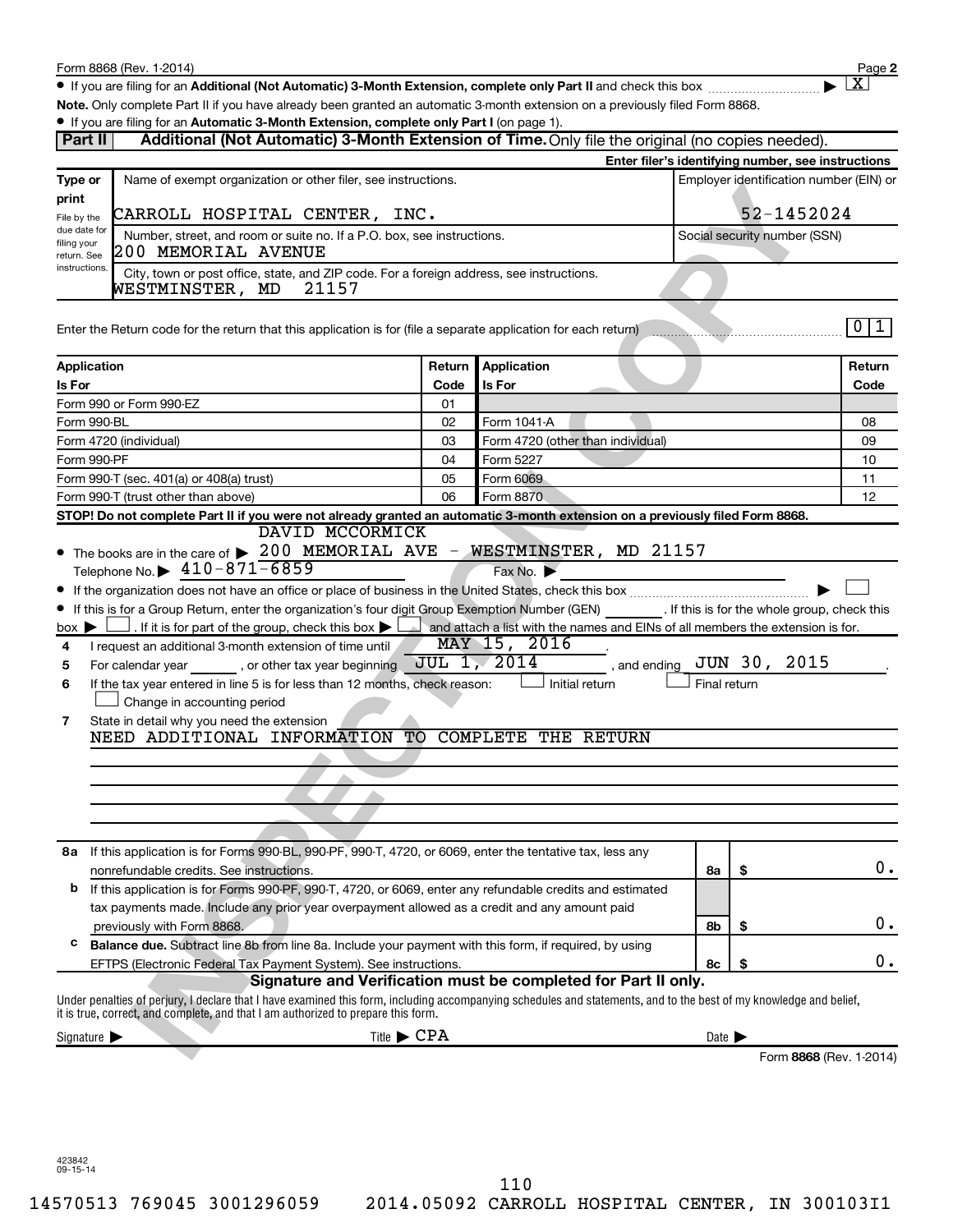## **TAX RETURN FILING INSTRUCTIONS**

CALIFORNIA FORM 199

|                                                    | <b>FOR THE YEAR ENDING</b>                                                                                                                                                                                                                                                                                                                                                                                       |
|----------------------------------------------------|------------------------------------------------------------------------------------------------------------------------------------------------------------------------------------------------------------------------------------------------------------------------------------------------------------------------------------------------------------------------------------------------------------------|
|                                                    | June 30, 2015                                                                                                                                                                                                                                                                                                                                                                                                    |
| <b>Prepared for</b>                                | Carroll Hospital Center, Inc.<br>200 Memorial Avenue<br>Westminster, MD 21157                                                                                                                                                                                                                                                                                                                                    |
| <b>Prepared by</b>                                 | Dixon Hughes Goodman LLP<br>1410 Spring Hill Road, 5th Floor<br>Tysons, VA 22102                                                                                                                                                                                                                                                                                                                                 |
| Amount due<br>or refund                            | No payment required                                                                                                                                                                                                                                                                                                                                                                                              |
| Make check<br>payable to                           | Not applicable                                                                                                                                                                                                                                                                                                                                                                                                   |
| Mail tax return<br>and check (if<br>applicable) to | Franchise Tax Board<br>P.O. Box 942857<br>Sacramento, CA 94257-0500                                                                                                                                                                                                                                                                                                                                              |
| Return must be<br>mailed on<br>or before           | May 16, 2016                                                                                                                                                                                                                                                                                                                                                                                                     |
| <b>Special</b><br><b>Instructions</b>              | The return should be signed and dated by an authorized<br>individual.<br>We recommend that you file your return using certified mail<br>with a postmarked receipt for proof of timely filing.<br>You<br>should write the certified mail receipt number on the return in<br>the margin near your signature prior to filing. You should<br>also retain the certified mail receipt with your copy of the<br>return. |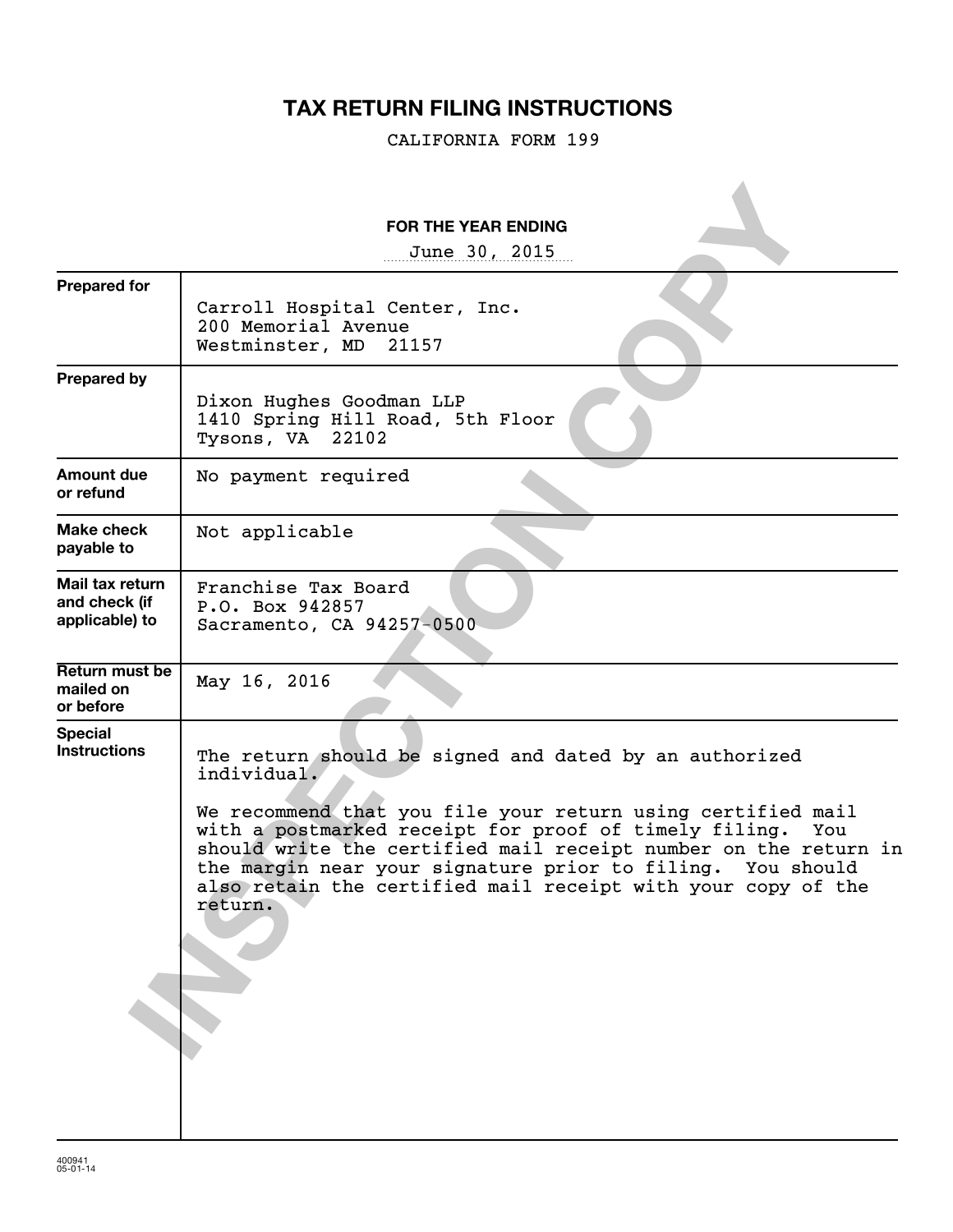## TAXABLE YEAR **California Exempt Organization California Exempt Organization 2014 Annual Information Return 199**

|                      | 07/01/2014<br>, and ending (mm/dd/yyyy)<br>Calendar Year 2014 or fiscal year beginning (mm/dd/yyyy)                                                                                                                                                                                                                       |               |                                        | 06/30/2015                     |
|----------------------|---------------------------------------------------------------------------------------------------------------------------------------------------------------------------------------------------------------------------------------------------------------------------------------------------------------------------|---------------|----------------------------------------|--------------------------------|
|                      | Corporation/Organization Name                                                                                                                                                                                                                                                                                             |               | California corporation number          |                                |
|                      |                                                                                                                                                                                                                                                                                                                           |               |                                        |                                |
|                      | CARROLL HOSPITAL CENTER, INC.                                                                                                                                                                                                                                                                                             | <b>FEIN</b>   |                                        |                                |
|                      | Additional Information. See instructions.                                                                                                                                                                                                                                                                                 |               | 52-1452024                             |                                |
|                      | Street address (suite or room)                                                                                                                                                                                                                                                                                            | PMB no.       |                                        |                                |
|                      | 200 MEMORIAL AVENUE                                                                                                                                                                                                                                                                                                       |               |                                        |                                |
| City                 | <b>State</b>                                                                                                                                                                                                                                                                                                              | ZIP code      |                                        |                                |
| WESTMINSTER          | MD                                                                                                                                                                                                                                                                                                                        |               | 21157                                  |                                |
| Foreign country name | Foreign province/state/county                                                                                                                                                                                                                                                                                             |               | Foreign postal code                    |                                |
|                      |                                                                                                                                                                                                                                                                                                                           |               |                                        |                                |
|                      | Yes $\boxed{\textbf{X}}$ No $\boxed{\textbf{J}}$ If exempt under R&TC Section 23701d, has the organization                                                                                                                                                                                                                |               |                                        |                                |
|                      | Yes $X$ No<br>engaged in political activities? See instructions.  ●                                                                                                                                                                                                                                                       |               |                                        | Yes $\boxed{\mathbf{X}}$ No    |
| C                    | Yes<br>$\lfloor x \rfloor$<br>No<br>K Is the organization exempt under R&TC Section 23701g? $\bullet$ Yes $\boxed{\mathbf{X}}$ No                                                                                                                                                                                         |               |                                        |                                |
| D                    | If "Yes," enter the gross receipts from nonmember<br>Final Information Return?                                                                                                                                                                                                                                            |               |                                        |                                |
|                      | Surrendered (Withdrawn)<br>Dissolved $\bullet$  <br>sources                                                                                                                                                                                                                                                               |               |                                        |                                |
|                      | L If organization is exempt under R&TC Section 23701d<br>Merged/Reorganized Enter date: (mm/dd/yyyy)                                                                                                                                                                                                                      |               |                                        |                                |
| Ε                    | Check accounting method:<br>and meets the filing fee exception, check box. No filing                                                                                                                                                                                                                                      |               |                                        |                                |
|                      | (2) $\boxed{\mathbf{X}}$ Accrual<br>Cash<br>(3)<br>Other                                                                                                                                                                                                                                                                  |               |                                        | Yes $X$ No                     |
| F                    | M Is the organization a Limited Liability Company?<br>Federal return filed?<br>$(2) \bullet$ 990-PF $(3) \bullet \boxed{X}$ Sch H (990)<br>$(1) \bullet \boxed{\textbf{X}}$ 990T<br>N Did the organization file Form 100 or Form 109 to                                                                                   |               |                                        |                                |
| G                    | Is this a group filing? See instructions. $\Box$ $\bullet$ $\Box$ Yes $\boxed{\mathbf{X}}$ No                                                                                                                                                                                                                             |               |                                        | l No                           |
| н                    | $X$ No<br>Yes<br><b>0</b> Is the organization under audit by the IRS or has the                                                                                                                                                                                                                                           |               |                                        |                                |
|                      | If "Yes," what is the parent's name?                                                                                                                                                                                                                                                                                      |               |                                        | Yes $\boxed{\mathbf{X}}$       |
|                      | P Is an IRS Form 1023/1024 pending?                                                                                                                                                                                                                                                                                       |               |                                        | $\boxed{\text{X}}$ No<br>Yes   |
|                      | $X$ No<br>Did the organization have any changes to its guidelines $\bullet$ $\Box$ Yes                                                                                                                                                                                                                                    |               |                                        |                                |
|                      | not reported to the FTB? See instructions.                                                                                                                                                                                                                                                                                |               |                                        |                                |
| Part I               | Complete Part I unless not required to file this form. See General Instructions B and C.                                                                                                                                                                                                                                  |               |                                        |                                |
|                      |                                                                                                                                                                                                                                                                                                                           |               | $\mathbf{1}$                           | 229,027,234.00                 |
|                      | Gross dues and assessments from members and affiliates Martin Martin Martin Martin Martin Martin Martin Martin<br>2                                                                                                                                                                                                       |               | $\overline{2}$                         | 00                             |
| Receipts             | Gross contributions, gifts, grants, and similar amounts received CHART TO TOTAL TOTAL TOTAL TOTAL TOTAL TOTAL TOTAL TOTAL TOTAL TOTAL TOTAL TOTAL TOTAL TOTAL TOTAL TOTAL TOTAL TOTAL TOTAL TOTAL TOTAL TOTAL THIS line must b                                                                                            |               | 3                                      | 3,347,840.00                   |
| and                  |                                                                                                                                                                                                                                                                                                                           |               |                                        | 232, 375, 074. 00              |
| Revenues             | Cost of goods sold enterprises of assets sold enterprises of assets sold enterprise of a sets sold enterprises of assets sold enterprises of assets sold enterprise of a sets sold enterprise of a sets sold enterprise of a s<br>5                                                                                       |               |                                        |                                |
|                      |                                                                                                                                                                                                                                                                                                                           |               |                                        | 14,847.00                      |
|                      | Total costs. Add line 5 and line 6                                                                                                                                                                                                                                                                                        |               | $\overline{7}$<br>8<br>$\bullet$       | 232,360,227.00                 |
|                      | Total expenses and disbursements. From Side 2, Part II, line 18<br>9                                                                                                                                                                                                                                                      |               | 9                                      | 221, 145, 222. 00              |
| <b>Expenses</b>      | Excess of receipts over expenses and disbursements. Subtract line 9 from line 8 [100] [100] Excess of receipts over expenses and disbursements. Subtract line 9 from line 8<br>10                                                                                                                                         |               | 10                                     | $11,215,005 \cdot$ 00          |
|                      | Filing fee \$10 or \$25. See General Instruction F<br>11                                                                                                                                                                                                                                                                  |               | 11                                     | 10.00                          |
|                      | AMT PAID WITH FM 3539:<br>Total payments<br>12                                                                                                                                                                                                                                                                            |               | 12                                     | 10.00                          |
| <b>Filing</b>        | Penalties and Interest. See General Instruction J<br>13                                                                                                                                                                                                                                                                   |               | 13                                     | 00                             |
| Fee                  | Use tax. See General Instruction K<br>14                                                                                                                                                                                                                                                                                  |               | 14                                     | 00                             |
|                      | Balance due. Add line 11, line 13, and line 14. Then subtract line 12 from the result<br>15                                                                                                                                                                                                                               |               | 15<br>$\left( \bullet \right)$         | 00                             |
|                      | Under penalties of periury. I declare that I have examined this return, including accompanying schedules and statements, and to the best of my knowledge and belief,<br>it is true, correct, and complete. Declaration of preparer (other than taxpayer) is based on all information of which preparer has any knowledge. |               |                                        |                                |
| Sign                 | Title                                                                                                                                                                                                                                                                                                                     | Date          |                                        | ● Telephone                    |
| Here                 | Signature<br>of officer  <br>CFO                                                                                                                                                                                                                                                                                          |               |                                        |                                |
|                      | Date                                                                                                                                                                                                                                                                                                                      | Check if      |                                        | $\bullet$ PTIN                 |
|                      | Preparer's<br>signature                                                                                                                                                                                                                                                                                                   | self-employed |                                        | P01775208<br>$\bullet$ Fein    |
| Paid                 | Firm's name<br>(or yours,                                                                                                                                                                                                                                                                                                 |               |                                        |                                |
| Preparer's           | DIXON HUGHES GOODMAN LLP<br>if self-<br>1410 SPRING HILL ROAD, 5TH FLOOR                                                                                                                                                                                                                                                  |               |                                        | 56-0747981<br><b>Telephone</b> |
| Use Only             | employed)<br>and address<br>TYSONS, VA 22102                                                                                                                                                                                                                                                                              |               |                                        | 703-970-0400                   |
|                      | May the FTB discuss this return with the preparer shown above? See instructions                                                                                                                                                                                                                                           |               | $\overline{\bullet X}$ $_{\text{Yes}}$ | <b>No</b>                      |
|                      |                                                                                                                                                                                                                                                                                                                           |               |                                        |                                |

3651144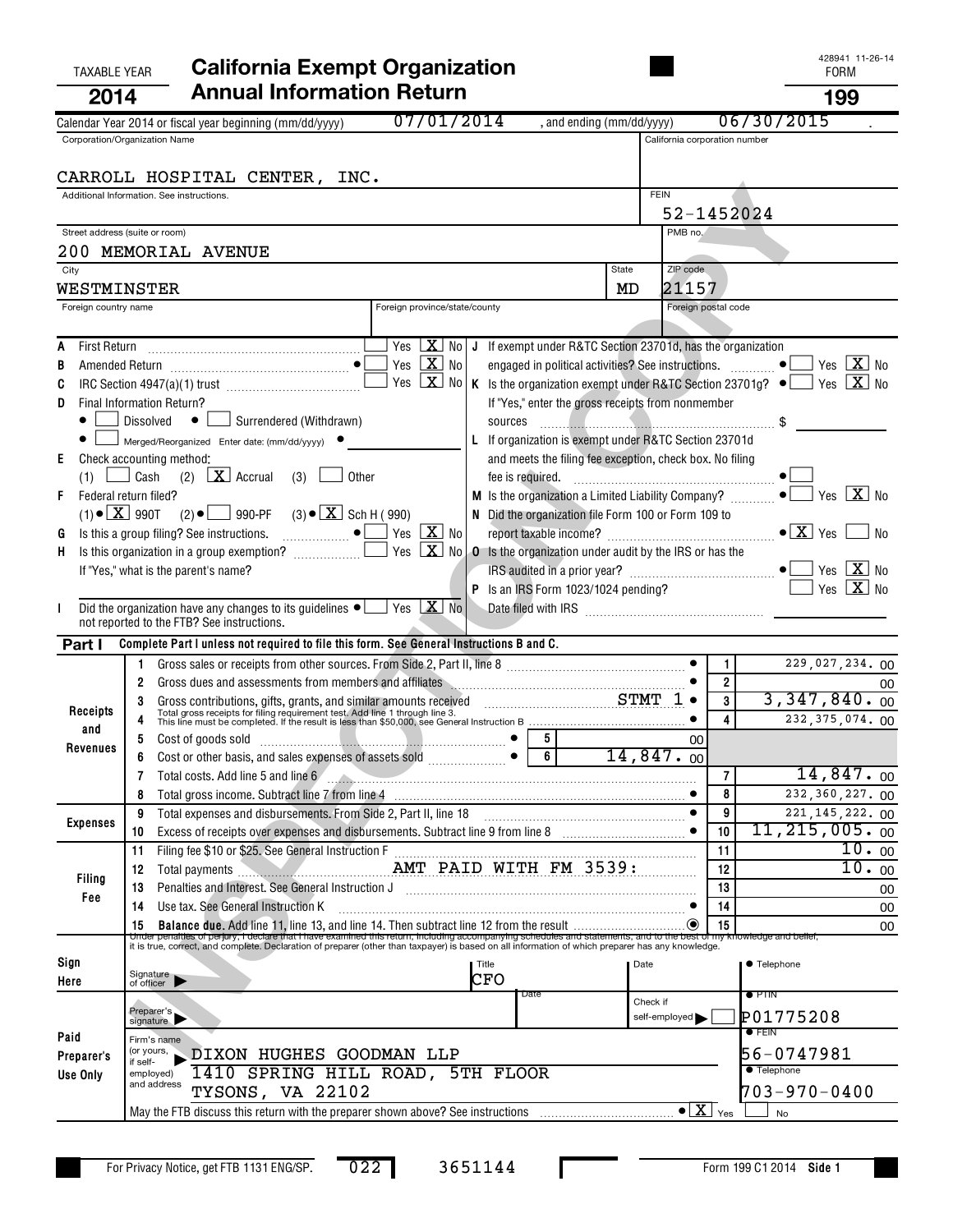#### CARROLL HOSPITAL CENTER, INC. 52-1452024

**Organizations with gross receipts of more than \$50,000 and private foundations regardless of amount of gross receipts - complete Part II or furnish substitute information. Part II**

|                      |   | 1 Gross sales or receipts from all business activities. See instructions [11, 11] Gross sales or receipts from all business activities. See instructions [11, 11] Gross sales or receipts from all business activities.        |                                                                                                        |                                |                                         | $\mathbf{1}$            | 00                                  |
|----------------------|---|--------------------------------------------------------------------------------------------------------------------------------------------------------------------------------------------------------------------------------|--------------------------------------------------------------------------------------------------------|--------------------------------|-----------------------------------------|-------------------------|-------------------------------------|
|                      |   |                                                                                                                                                                                                                                |                                                                                                        |                                |                                         | $\overline{2}$          | 00                                  |
|                      |   |                                                                                                                                                                                                                                |                                                                                                        |                                |                                         | $\overline{\mathbf{3}}$ | 486,608.00                          |
| Receipts             |   |                                                                                                                                                                                                                                |                                                                                                        |                                |                                         | $\overline{\mathbf{4}}$ | 473, 100.00                         |
| from                 |   |                                                                                                                                                                                                                                |                                                                                                        |                                |                                         | $\overline{\mathbf{5}}$ | 00                                  |
| Other                |   |                                                                                                                                                                                                                                |                                                                                                        |                                |                                         | $6\phantom{a}$          | 0.00                                |
| <b>Sources</b>       |   | <b>7</b> Other income                                                                                                                                                                                                          | SEE STATEMENT 3                                                                                        |                                |                                         | $\overline{7}$          | 228,067,526.00                      |
|                      | 8 | Total gross sales or receipts from other sources. Add line 1 through line 7. Enter here and on Side 1, Part I, line 1                                                                                                          |                                                                                                        |                                |                                         | 8                       | 229,027,234.00                      |
|                      |   | 9 Contributions, gifts, grants, and similar amounts paid [11] [12] Contributions, gifts, grants, and similar amounts paid [11] [12] Contributions, gifts, grants, and similar amounts paid [12] [12] Contributions, gifts, gra |                                                                                                        |                                |                                         | 9                       | 173,000.00                          |
|                      |   |                                                                                                                                                                                                                                |                                                                                                        |                                |                                         | 10                      | 00                                  |
|                      |   |                                                                                                                                                                                                                                |                                                                                                        |                                |                                         | $\overline{11}$         | 6, 216, 968.00                      |
|                      |   | 12 Other salaries and wages <b>continuum contract and wages</b> contract the contract of the contract of the contract of                                                                                                       |                                                                                                        |                                |                                         | 12                      | $83,948,115.$ <sub>00</sub>         |
| <b>Expenses</b>      |   |                                                                                                                                                                                                                                |                                                                                                        |                                |                                         | 13                      | 5,894,245.00                        |
| and                  |   |                                                                                                                                                                                                                                |                                                                                                        |                                |                                         | 14                      | $7,239,936.$ 00                     |
| Disburse-            |   |                                                                                                                                                                                                                                |                                                                                                        |                                |                                         | 15 <sup>15</sup>        | $\overline{4,098,068.}_{00}$        |
| ments                |   |                                                                                                                                                                                                                                |                                                                                                        |                                |                                         |                         | $16$   15, 186, 189. 00             |
|                      |   | 16 Depreciation and depletion (See instructions)<br>17 Other Expenses and Disbursements<br>17 Other Expenses and Disbursements<br>2014 - The SEE STATEMENT 5                                                                   |                                                                                                        |                                |                                         |                         | $17$   98, 388, 701. 00             |
|                      |   | 18 Total expenses and disbursements. Add line 9 through line 17. Enter here and on Side 1, Part I, line 9                                                                                                                      |                                                                                                        |                                |                                         | 18 <sup>1</sup>         | 221, 145, 222. 00                   |
|                      |   | <b>Schedule L</b> Balance Sheets                                                                                                                                                                                               | Beginning of taxable year                                                                              |                                |                                         |                         | End of taxable year                 |
| Assets               |   |                                                                                                                                                                                                                                | (a)                                                                                                    | (b)                            | (c)                                     |                         | (d)                                 |
| 1 Cash               |   |                                                                                                                                                                                                                                |                                                                                                        | 22, 324, 408.                  |                                         |                         | 11,468,757.<br>$\bullet$            |
|                      |   |                                                                                                                                                                                                                                |                                                                                                        | 23, 389, 282.                  |                                         |                         | 19,510,699.                         |
|                      |   |                                                                                                                                                                                                                                |                                                                                                        |                                |                                         |                         |                                     |
|                      |   |                                                                                                                                                                                                                                |                                                                                                        | 3,041,830.                     |                                         |                         | 3,018,003.<br>$\bullet$             |
|                      |   | 5 Federal and state government obligations                                                                                                                                                                                     |                                                                                                        |                                |                                         |                         |                                     |
|                      |   | Investments in other bonds                                                                                                                                                                                                     |                                                                                                        |                                |                                         |                         |                                     |
|                      |   |                                                                                                                                                                                                                                |                                                                                                        |                                |                                         |                         |                                     |
|                      |   |                                                                                                                                                                                                                                |                                                                                                        |                                |                                         |                         |                                     |
|                      |   | 9 Other investments  STMT 6                                                                                                                                                                                                    |                                                                                                        | 130, 112, 144.                 |                                         |                         | $\overline{\bullet}$ 171, 818, 670. |
|                      |   |                                                                                                                                                                                                                                | 313,530,630.                                                                                           |                                | 294, 956, 545.                          |                         |                                     |
|                      |   | <b>b</b> Less accumulated depreciation                                                                                                                                                                                         | 164, 338, 712.                                                                                         | 149, 191, 918.                 | 178,479,720.                            |                         | 116, 476, 825.                      |
|                      |   |                                                                                                                                                                                                                                |                                                                                                        | 1,983,973.                     |                                         |                         | $\bullet$ 1,983,973.                |
|                      |   |                                                                                                                                                                                                                                |                                                                                                        | 39,708,413.                    |                                         |                         | $-28,617,591.$                      |
|                      |   |                                                                                                                                                                                                                                |                                                                                                        | 369, 751, 968.                 |                                         |                         | 352,894,518.                        |
|                      |   | Liabilities and net worth                                                                                                                                                                                                      |                                                                                                        |                                |                                         |                         |                                     |
|                      |   |                                                                                                                                                                                                                                |                                                                                                        | 28,868,635.                    |                                         |                         | $-23, 278, 070.$                    |
|                      |   | 15 Contributions, gifts, or grants payable                                                                                                                                                                                     |                                                                                                        |                                |                                         |                         |                                     |
|                      |   | 16 Bonds and notes payable STMT 8                                                                                                                                                                                              |                                                                                                        | 139,094,739.                   |                                         |                         | 96,060,517.                         |
|                      |   | 17 Mortgages payable                                                                                                                                                                                                           |                                                                                                        |                                |                                         |                         |                                     |
| 18 Other liabilities |   | STMT 9                                                                                                                                                                                                                         |                                                                                                        | 52, 591, 768.                  |                                         |                         | 70, 137, 903.                       |
|                      |   | 19 Capital stock or principal fund                                                                                                                                                                                             |                                                                                                        |                                |                                         |                         |                                     |
|                      |   | 20 Paid-in or capital surplus. Attach reconciliation                                                                                                                                                                           |                                                                                                        |                                |                                         |                         |                                     |
|                      |   | 21 Retained earnings or income fund                                                                                                                                                                                            |                                                                                                        | 149, 196, 826.                 |                                         |                         | $\bullet$ 163, 418, 028.            |
|                      |   | 22 Total liabilities and net worth <b>community</b>                                                                                                                                                                            |                                                                                                        | 369, 751, 968.                 |                                         |                         | 352,894,518.                        |
| <b>Schedule M-1</b>  |   |                                                                                                                                                                                                                                | Reconciliation of income per books with income per return                                              |                                |                                         |                         |                                     |
|                      |   |                                                                                                                                                                                                                                | Do not complete this schedule if the amount on Schedule L, line 13, column (d), is less than \$50,000. |                                |                                         |                         |                                     |
|                      |   |                                                                                                                                                                                                                                | $\bullet$ 11, 215, 005.                                                                                |                                | 7 Income recorded on books this year    |                         |                                     |
|                      |   | 2 Federal income tax                                                                                                                                                                                                           |                                                                                                        | not included in this return.   |                                         |                         |                                     |
|                      |   | 3 Excess of capital losses over capital gains                                                                                                                                                                                  | $\bullet$                                                                                              |                                | 8 Deductions in this return not charged |                         |                                     |
|                      |   | 4 Income not recorded on books this year                                                                                                                                                                                       | $\bullet$                                                                                              |                                | against book income this year           |                         |                                     |
|                      |   | 5 Expenses recorded on books this year not                                                                                                                                                                                     |                                                                                                        | 9 Total, Add line 7 and line 8 |                                         |                         |                                     |

| <b>I INGLIFICATION DATE IN 1999</b>                  |          | <b>THUGHT COULD UP THE UP TO A THE VILLO</b> |             |
|------------------------------------------------------|----------|----------------------------------------------|-------------|
| <b>2</b> Federal income tax                          |          | not included in this return.                 |             |
| <b>3</b> Excess of capital losses over capital gains |          | 8 Deductions in this return not charged      |             |
| 4 Income not recorded on books this year             |          | against book income this year                |             |
| 5 Expenses recorded on books this year not           |          | 9 Total. Add line 7 and line 8               |             |
| deducted in this return                              |          | <b>10</b> Net income per return.             |             |
| 6 Total. Add line 1 through line 5                   | 215,005. | Subtract line 9 from line 6                  | 11,215,005. |

022 3652144

п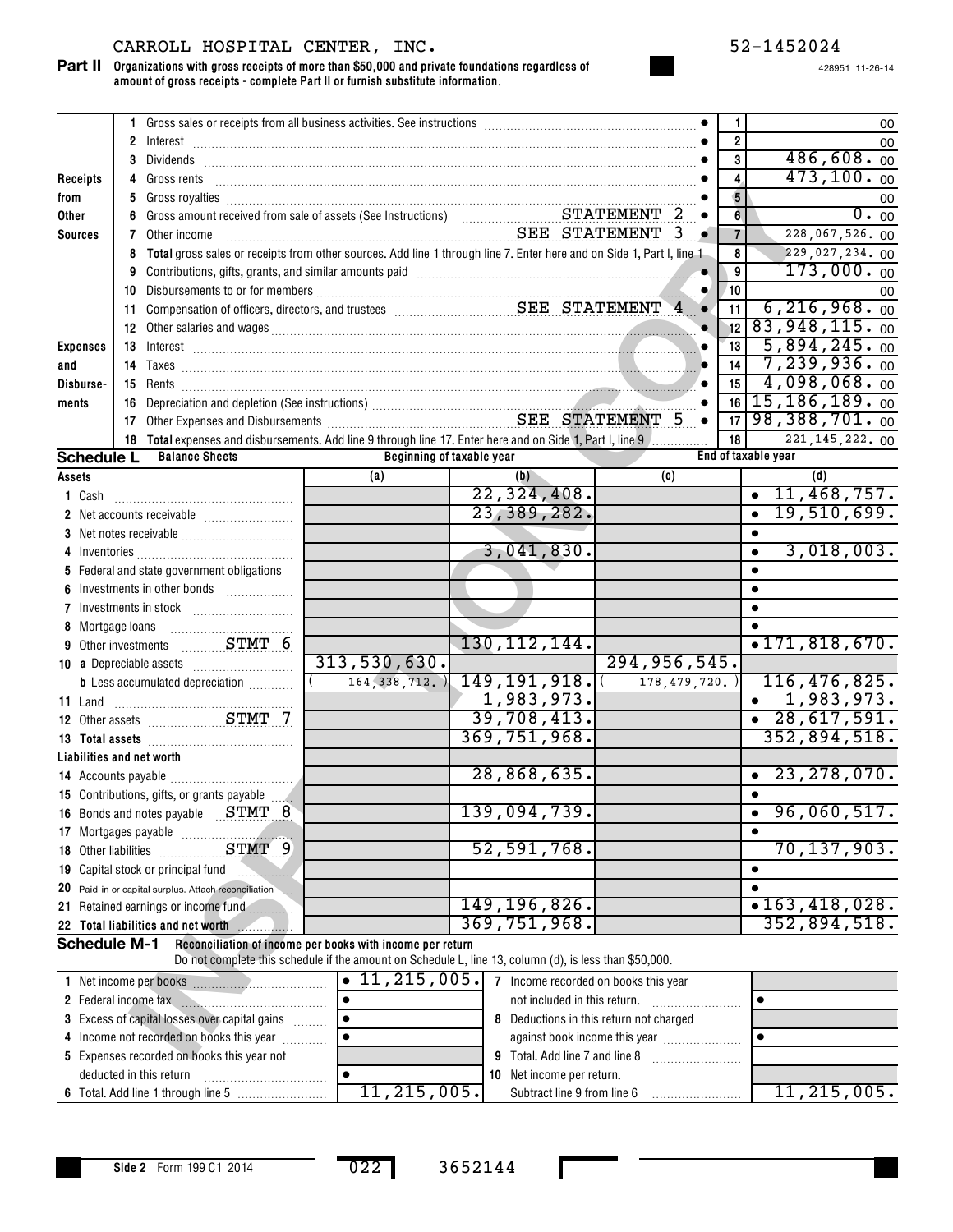| FORM 199                              | CASH CONTRIBUTIONS<br>INCLUDED ON PART I, LINE 3 |                        | $\mathbf{1}$<br><b>STATEMENT</b> |
|---------------------------------------|--------------------------------------------------|------------------------|----------------------------------|
| CONTRIBUTOR'S NAME                    | CONTRIBUTOR'S ADDRESS                            | DATE OF<br><b>GIFT</b> | <b>AMOUNT</b>                    |
| CARROLL HOSPITAL CENTER<br>FOUNDATION | 200 MEMORIAL AVE. WESTMINSTER,<br>MD 21157       |                        | 3,303,940.                       |
| MHA                                   | 6820 DEER PATH RD ELKRIDGE, MD<br>21075-6234     |                        | 43,900.                          |
| TOTAL INCLUDED ON LINE 3              |                                                  |                        | 3, 347, 840.                     |
|                                       |                                                  |                        |                                  |
|                                       |                                                  |                        |                                  |
|                                       |                                                  |                        |                                  |
|                                       |                                                  |                        |                                  |
|                                       |                                                  |                        |                                  |
|                                       |                                                  |                        |                                  |
|                                       |                                                  |                        |                                  |
|                                       |                                                  |                        |                                  |
|                                       |                                                  |                        |                                  |
| $\mathcal{S}$                         |                                                  |                        |                                  |
|                                       |                                                  |                        |                                  |
|                                       |                                                  |                        |                                  |
|                                       |                                                  |                        |                                  |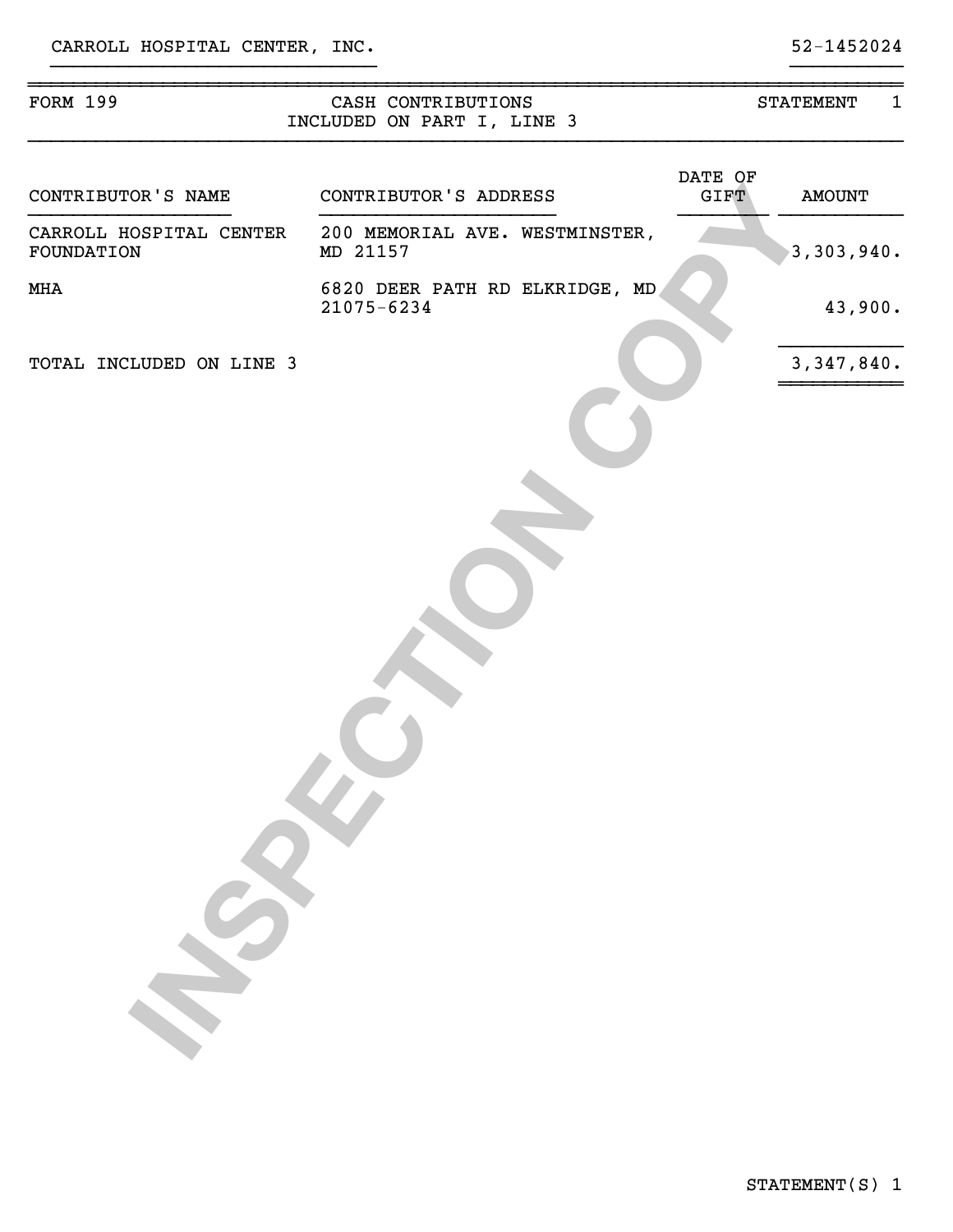| <b>FORM 199</b>                                                                                                                                                                                     | GROSS AMOUNT FROM SALE OF ASSETS |                         |         |                     |                           |                    | <b>STATEMENT</b>                                                                         | 2  |
|-----------------------------------------------------------------------------------------------------------------------------------------------------------------------------------------------------|----------------------------------|-------------------------|---------|---------------------|---------------------------|--------------------|------------------------------------------------------------------------------------------|----|
| <b>DESCRIPTION</b>                                                                                                                                                                                  |                                  | <b>DATE</b><br>ACQUIRED |         | <b>DATE</b><br>SOLD |                           | METHOD<br>ACQUIRED |                                                                                          |    |
|                                                                                                                                                                                                     |                                  |                         |         |                     |                           |                    | <b>PURCHASED</b>                                                                         |    |
|                                                                                                                                                                                                     |                                  | COST OR<br>OTHER BASIS  | DEPREC. |                     | <b>EXPENSE</b><br>OF SALE |                    | <b>GROSS</b><br>SALES PRICE                                                              |    |
|                                                                                                                                                                                                     |                                  | 14,847.                 |         | 0.                  |                           | 0.                 |                                                                                          | 0. |
| TOTAL TO FORM 199, PAGE 2, LN 6                                                                                                                                                                     |                                  | 14,847.                 |         | 0.                  |                           | 0.                 |                                                                                          | 0. |
| <b>FORM 199</b>                                                                                                                                                                                     |                                  | OTHER INCOME            |         |                     |                           |                    | <b>STATEMENT</b>                                                                         | 3  |
| DESCRIPTION                                                                                                                                                                                         |                                  |                         |         |                     |                           |                    | <b>AMOUNT</b>                                                                            |    |
| CARROLL COUNTY MED SERVICES MGMT FEE<br><b>OTHER REVENUE</b><br>NET PATIENT SERVICE REVENUE<br>CAFETERIA/VENDING<br>NONPATIENT LAB<br>OTHER OPERATING REVENUE<br>TOTAL TO FORM 199, PART II, LINE 7 |                                  |                         |         |                     |                           |                    | 90,000.<br>12,533.<br>223,685,430.<br>880,618.<br>2,651,939.<br>747,006.<br>228,067,526. |    |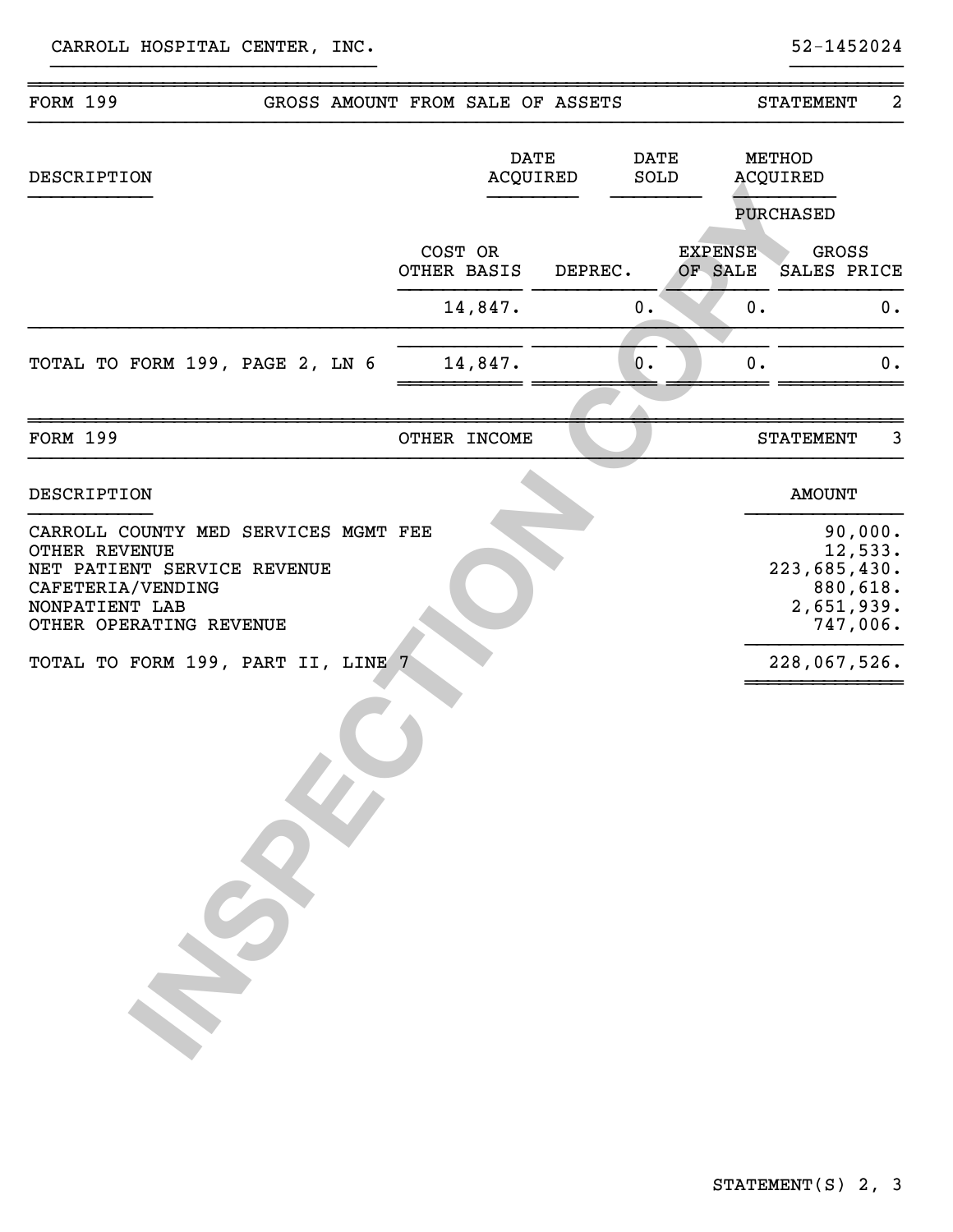| <b>FORM 199</b>                                                               | COMPENSATION OF OFFICERS, DIRECTORS AND TRUSTEES |                                    | 4<br><b>STATEMENT</b> |
|-------------------------------------------------------------------------------|--------------------------------------------------|------------------------------------|-----------------------|
| NAME AND ADDRESS                                                              |                                                  | TITLE AND<br>AVERAGE HRS WORKED/WK | COMPENSATION          |
| CHARLES O FISHER JR<br>200 MEMORIAL AVENUE<br>WESTMINSTER, MD 21157           |                                                  | <b>BOARD MEMBER</b><br>1.00        | 0.                    |
| DR. SOHAILIA ALI<br>200 MEMORIAL AVENUE<br>WESTMINSTER, MD 21157              |                                                  | <b>BOARD MEMBER</b><br>1.00        | 0.                    |
| ETHAN SEIDEL PHD<br>200 MEMORIAL AVENUE<br>WESTMINSTER, MD 21157              |                                                  | <b>BOARD MEMBER</b><br>1.00        | 0.                    |
| GERALD LEE STURGILL<br>200 MEMORIAL AVENUE<br>WESTMINSTER, MD 21157           |                                                  | EX-OFFICIO<br>1.00                 | 0.                    |
| HELEN W WHITEHEAD<br>200 MEMORIAL AVENUE<br>WESTMINSTER, MD 21157             |                                                  | <b>CHAIR</b><br>1.00               | 0.                    |
| <b>JASON BLAVATT, ESQUIRE</b><br>200 MEMORIAL AVENUE<br>WESTMINSTER, MD 21157 |                                                  | <b>BOARD MEMBER</b><br>1.00        | 0.                    |
| JEFFREY A WOTHERS<br>200 MEMORIAL AVENUE<br>WESTMINSTER, MD 21157             |                                                  | <b>BOARD MEMBER</b><br>1.00        | 0.                    |
| JOHN STEERS MD<br>200 MEMORIAL AVENUE<br>WESTMINSTER, MD                      | 21157                                            | <b>BOARD MEMBER</b><br>1.00        | 0.                    |
| KIMBERLY JOHNSTON, MD<br>200 MEMORIAL AVENUE<br>WESTMINSTER, MD               | 21157                                            | <b>BOARD MEMBER</b><br>1.00        | 0.                    |
| LARRY VAN SANT SR<br>200 MEMORIAL AVENUE<br>WESTMINSTER, MD                   | 21157                                            | <b>BOARD MEMBER</b><br>1.00        | 0.                    |
| LESLIE SIMMONS<br>200 MEMORIAL AVENUE<br>WESTMINSTER, MD                      | 21157                                            | CHIEF EXECUTIVE OFFICER<br>37.00   | 0.                    |

~~~~~~~~~~~~~~~~~~~~~~~~~~~~~~~~~~~~~~~~~~~~~~~~~~~~~~~~~~~~~~~~~~~~~~~~~~~~~~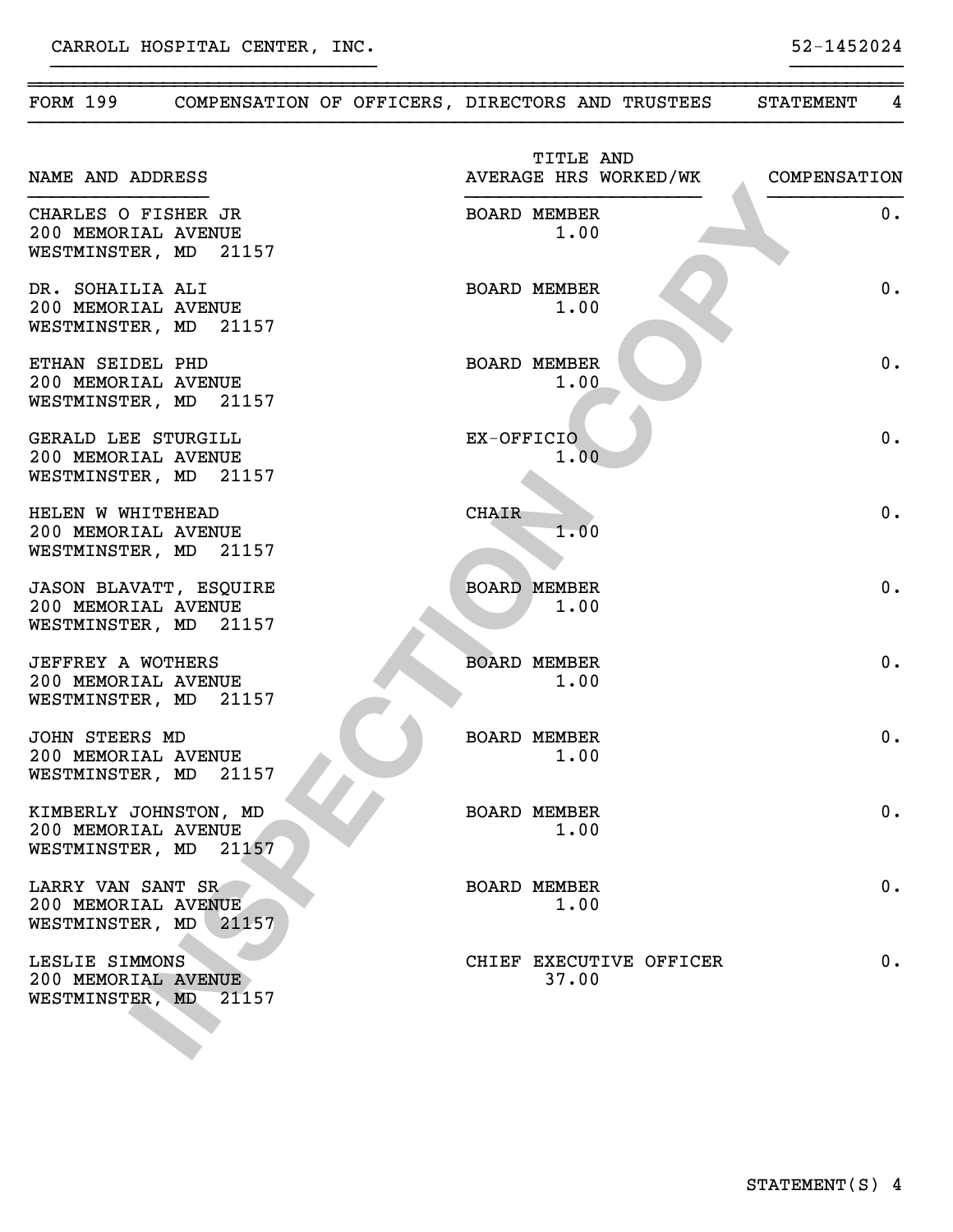| MARCUS PRIMM<br>200 MEMORIAL AVENUE<br>WESTMINSTER, MD 21157           | <b>BOARD MEMBER</b><br>1.00         | $0$ . |
|------------------------------------------------------------------------|-------------------------------------|-------|
| MARTIN HILL<br>200 MEMORIAL AVENUE<br>WESTMINSTER, MD 21157            | <b>BOARD MEMBER</b><br>1.00         | $0$ . |
| MIRIAM BECK<br>200 MEMORIAL AVENUE<br>WESTMINSTER, MD 21157            | SECRETARY<br>2.00                   | $0$ . |
| NEIL MELTZER<br>200 MEMORIAL AVENUE<br>WESTMINSTER, MD 21157           | <b>BOARD MEMBER</b><br>1.00         | $0$ . |
| THOMAS WELLIVER<br>200 MEMORIAL AVENUE<br>WESTMINSTER, MD 21157        | <b>BOARD MEMBER</b><br>1.00         | $0$ . |
| <b>W DENNIS THOMAS</b><br>200 MEMORIAL AVENUE<br>WESTMINSTER, MD 21157 | <b>BOARD MEMBER</b><br>1.00         | $0$ . |
| KEVIN KELBLY<br>200 MEMORIAL AVENUE<br>WESTMINSTER, MD 21157           | SR VP FINANCE CFO<br>35.00          | $0$ . |
| BOB EDMONDSON<br>200 MEMORIAL AVENUE<br>WESTMINSTER, MD 21157          | <b>VICE PRESIDENT</b><br>40.00      | $0$ . |
| CRIS COLEMAN<br>200 MEMORIAL AVENUE<br>WESTMINSTER, MD 21157           | VICE PRESIDENT<br>40.00             | $0$ . |
| DAVID LOUDER<br>200 MEMORIAL AVENUE<br>WESTMINSTER, MD<br>21157        | VICE PRESIDENT<br>39.00             | 0.    |
| <b>JED ROSEN</b><br>200 MEMORIAL AVENUE<br>WESTMINSTER, MD<br>21157    | CHIEF MEDICAL INFO OFFICER<br>40.00 | 0.    |
| <b>JOYCE ROMANS</b><br>200 MEMORIAL AVENUE<br>WESTMINSTER, MD 21157    | VICE PRESIDENT<br>40.00             | 0.    |
| M ELLEN FINNERTY MYERS<br>200 MEMORIAL AVENUE<br>WESTMINSTER, MD 21157 | CHIEF DEVELOPMENT OFFICER<br>20.00  | 0.    |
|                                                                        |                                     |       |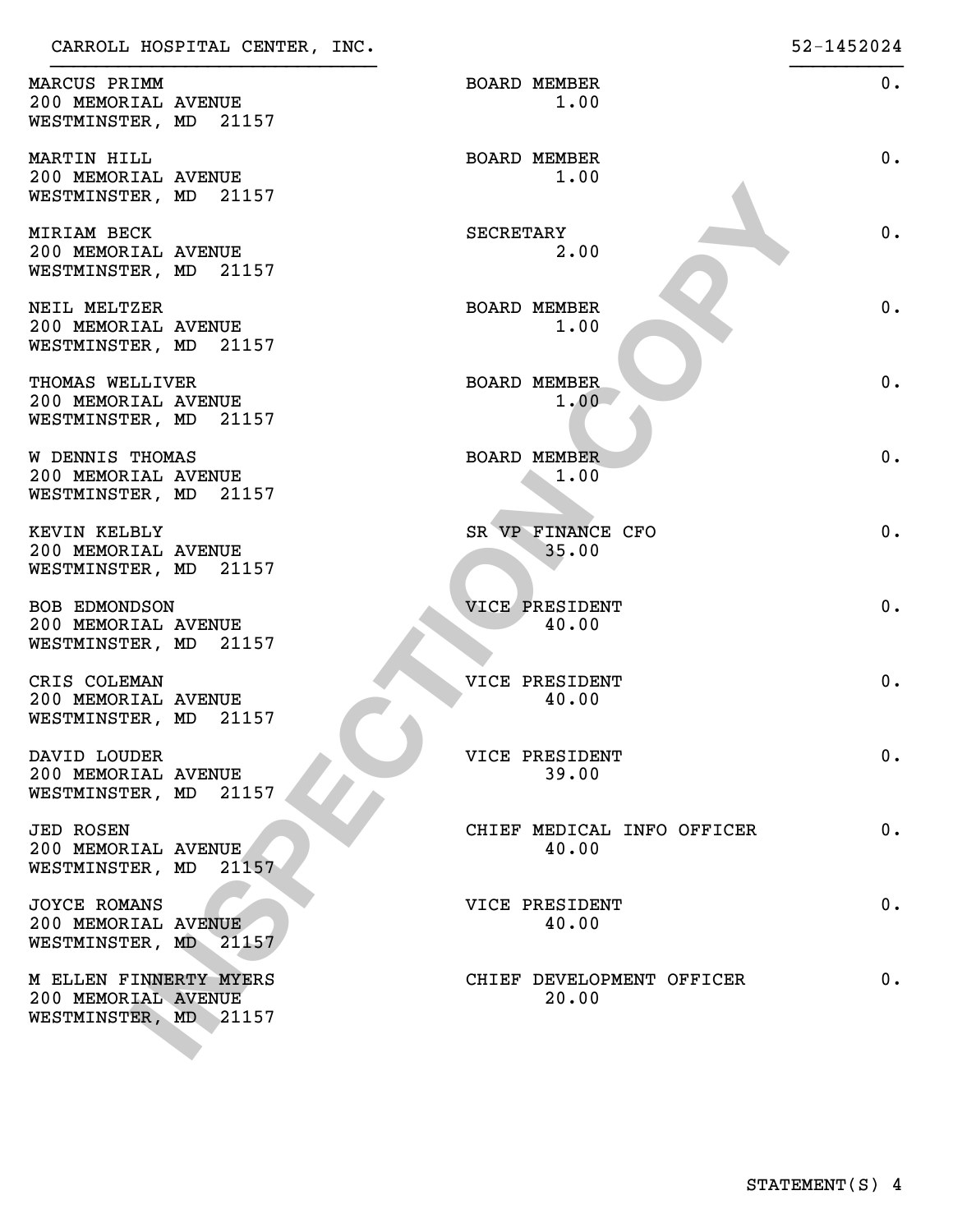| CARROLL HODEITAL CENTER, INC.                                           |                              | JZ IZJZVZI |
|-------------------------------------------------------------------------|------------------------------|------------|
| MARK OLSZYK<br>200 MEMORIAL AVENUE<br>WESTMINSTER, MD 21157             | VICE PRESIDENT<br>40.00      | 0.         |
| ROBERT WHITE<br>200 MEMORIAL AVENUE<br>WESTMINSTER, MD 21157            | VICE PRESIDENT<br>40.00      | $0$ .      |
| SHARON GOMEZ-SANDERS<br>200 MEMORIAL AVENUE<br>WESTMINSTER, MD 21157    | VICE PRESIDENT<br>39.00      | 0.         |
| STEPHANIE REID<br>200 MEMORIAL AVENUE<br>WESTMINSTER, MD 21157          | VICE PRESIDENT<br>39.00      | 0.         |
| TRACEY ELLISON<br>200 MEMORIAL AVENUE<br>WESTMINSTER, MD 21157          | VICE PRESIDENT<br>40.00      | 0.         |
| DAVID SALINGER<br>200 MEMORIAL AVENUE<br>WESTMINSTER, MD 21157          | PHYSICIAN<br>39.00           | 0.         |
| <b>FLAVIO KRUTER</b><br>200 MEMORIAL AVENUE<br>WESTMINSTER, MD 21157    | PHYSICIAN<br>39.00           | 0.         |
| JANICE NAPIERALSKI<br>200 MEMORIAL AVENUE<br>WESTMINSTER, MD 21157      | <b>AVP</b><br>40.00          | 0.         |
| JOHANNA DIMENTO<br>200 MEMORIAL AVENUE<br>WESTMINSTER, MD 21157         | PHYSICIAN<br>40.00           | 0.         |
| RICHARD RAVER<br>200 MEMORIAL AVENUE<br>21157<br>WESTMINSTER, MD        | <b>EMPLOYEE</b><br>40.00     | 0.         |
| <b>JOHN SERNULKA</b><br>200 MEMORIAL AVENUE<br>WESTMINSTER, MD<br>21157 | PRESIDENT/EX-OFFICIO<br>0.00 | 0.         |
| TOTAL TO FORM 199, PART II, LINE 11                                     |                              | 0.         |
|                                                                         |                              |            |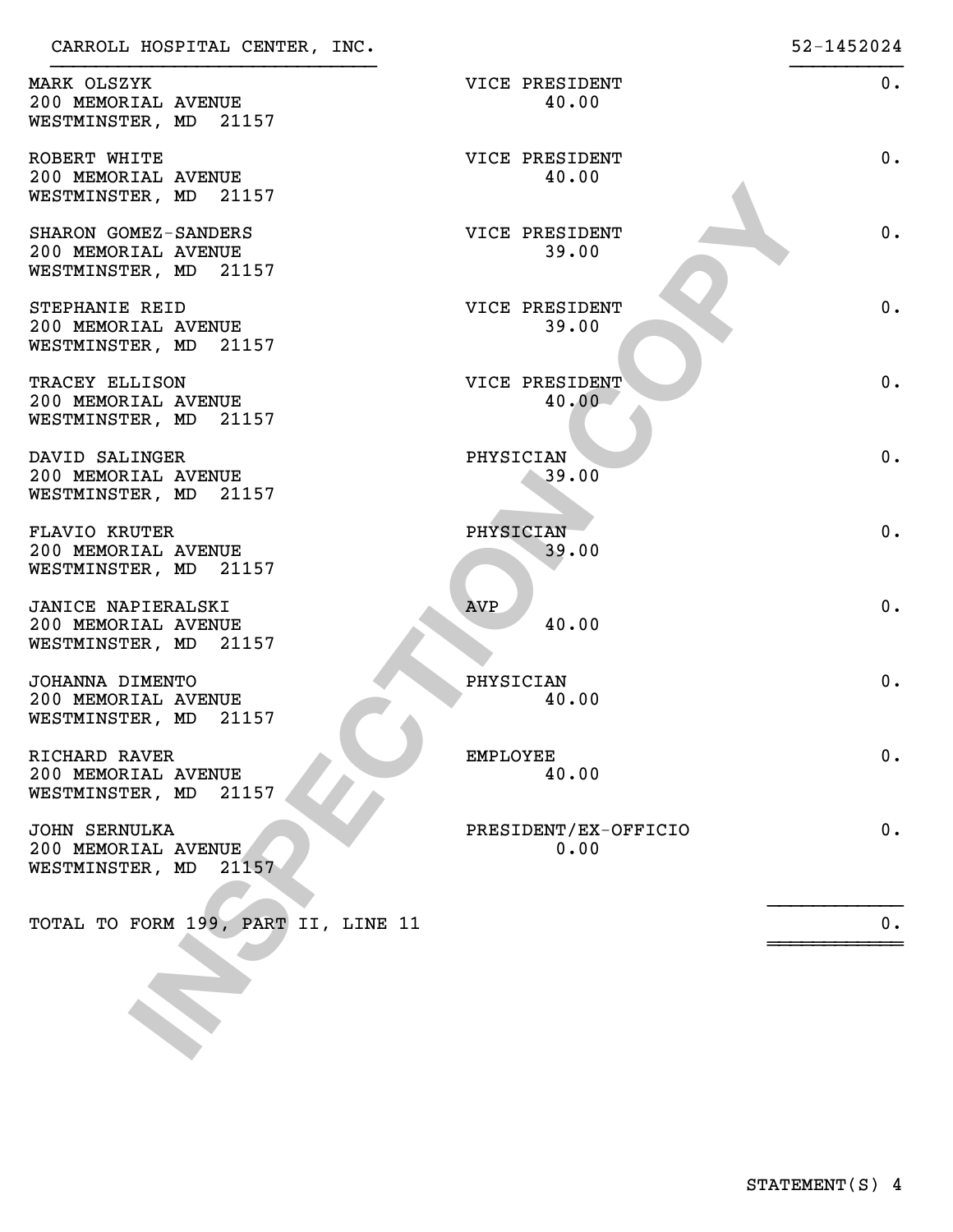|                                                        | 1,905,343.<br>0.<br>2,363,220.<br>7,729,503.<br>13,659.<br>245,988.<br>481,896.<br>25,829,144.<br>782,324.<br>2,102,328.<br>94,692.<br>506, 594.<br>91,074.<br>2,491,078.<br>4,948,194.<br>98,388,701. |
|--------------------------------------------------------|--------------------------------------------------------------------------------------------------------------------------------------------------------------------------------------------------------|
| OTHER INVESTMENTS                                      | 6<br><b>STATEMENT</b>                                                                                                                                                                                  |
| BEG. OF YEAR<br>22,828,444.<br>294,374.                | END OF YEAR<br>71,455,110.<br>195,176.                                                                                                                                                                 |
| 27,924.<br>1,020,632.<br>8,554,364.                    | 288.<br>7,362.<br>523, 192.<br>10, 218, 291.<br>5,802,522.                                                                                                                                             |
| 4, 123, 015.<br>14,799,973.<br>18,427,641.<br>387,321. | 6,332,601.<br>6,907,545.<br>17,922,674.<br>33,976.<br>52, 419, 933.                                                                                                                                    |
| 130, 112, 144.                                         | 171,818,670.                                                                                                                                                                                           |
|                                                        | 46,522.<br>5,806,312.<br>53,795,622.                                                                                                                                                                   |

}}}}}}}}}}}}}}}}}}}}}}}}}}}}}}}}}}}}}}}}}}}}}}}}}}}}}}}}}}}}}}}}}}}}}}}}}}}}}}

}}}}}}}}}}}}}}}}}}}}}}}}}}}}} }}}}}}}}}}

DESCRIPTION AMOUNT }}}}}}}}}}} }}}}}}}}}}}}}}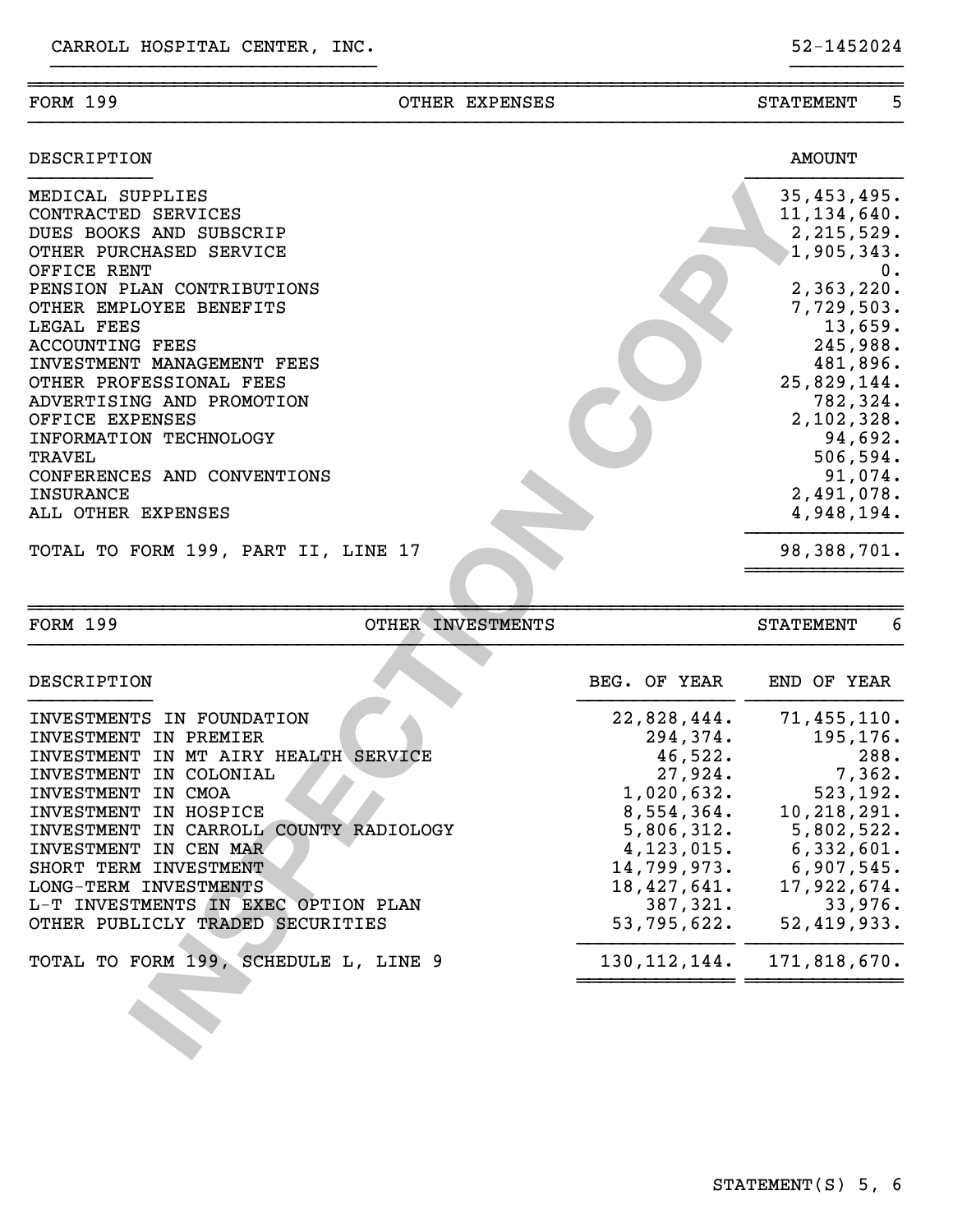| <b>FORM 199</b>                                                                                                                                                                                          | OTHER ASSETS            |                                                                                                                     | <b>STATEMENT</b> | 7                                                                                                                     |
|----------------------------------------------------------------------------------------------------------------------------------------------------------------------------------------------------------|-------------------------|---------------------------------------------------------------------------------------------------------------------|------------------|-----------------------------------------------------------------------------------------------------------------------|
| DESCRIPTION                                                                                                                                                                                              |                         | BEG. OF YEAR                                                                                                        |                  | END OF YEAR                                                                                                           |
| PREPAID EXPENSES AND DEFERRED CHARGES<br>INTANGIBLE ASSETS<br>DUE FROM AFFILIATES                                                                                                                        |                         | 5,660,075.<br>3,050,000.<br>12, 357, 655.                                                                           |                  | 6,017,164.<br>12,600,000.<br>0.                                                                                       |
| UNAMORTIZED BOND ISSUANCE COST<br>OTHER RECEIVABLES<br>FUNDS HELD BY TRUSTEE                                                                                                                             |                         | 1,887,274.<br>530,669.<br>16, 222, 740.                                                                             |                  | 1,812,809.<br>1,321,016.<br>6,866,602.                                                                                |
| TOTAL TO FORM 199, SCHEDULE L, LINE 12                                                                                                                                                                   |                         | 39,708,413.                                                                                                         |                  | 28,617,591.                                                                                                           |
|                                                                                                                                                                                                          |                         |                                                                                                                     |                  |                                                                                                                       |
| <b>FORM 199</b>                                                                                                                                                                                          | BONDS AND NOTES PAYABLE |                                                                                                                     | <b>STATEMENT</b> | 8                                                                                                                     |
| DESCRIPTION                                                                                                                                                                                              |                         | BEG. OF YEAR                                                                                                        |                  | END OF YEAR                                                                                                           |
| TAX-EXEMPT BONDS LIABILITIES                                                                                                                                                                             |                         | 139,094,739.                                                                                                        |                  | 96,060,517.                                                                                                           |
| TOTAL TO FORM 199, SCHEDULE L, LINE 16                                                                                                                                                                   |                         | 139,094,739.                                                                                                        |                  | 96,060,517.                                                                                                           |
| <b>FORM 199</b>                                                                                                                                                                                          | OTHER LIABILITIES       |                                                                                                                     | <b>STATEMENT</b> | 9                                                                                                                     |
|                                                                                                                                                                                                          |                         |                                                                                                                     |                  |                                                                                                                       |
| DESCRIPTION                                                                                                                                                                                              |                         | BEG. OF YEAR                                                                                                        |                  | END OF YEAR                                                                                                           |
| ADVANCES FROM THIRD PARTY<br><b>ACCRUED PENSION</b><br>CAPITAL LEASE<br>MOB DEBT<br>DEFERRED COMPENSATION<br>DUE TO CENMAR<br>MERRILL LYNCH SWAP RATE LIABILITY<br>DUE TO AFFILIATES<br>DEFERRED REVENUE |                         | 6,504,681.<br>7,808,261.<br>992,021.<br>17, 192, 397.<br>387,321.<br>10,128,937.<br>9,274,863.<br>$0$ .<br>303,287. |                  | 6,731,774.<br>7,742,535.<br>743,156.<br>17, 192, 397.<br>33,976.<br>10,128,937.<br>$0$ .<br>27, 353, 465.<br>211,663. |
| TOTAL TO FORM 199, SCHEDULE L, LINE 18                                                                                                                                                                   |                         | 52,591,768.                                                                                                         |                  | 70,137,903.                                                                                                           |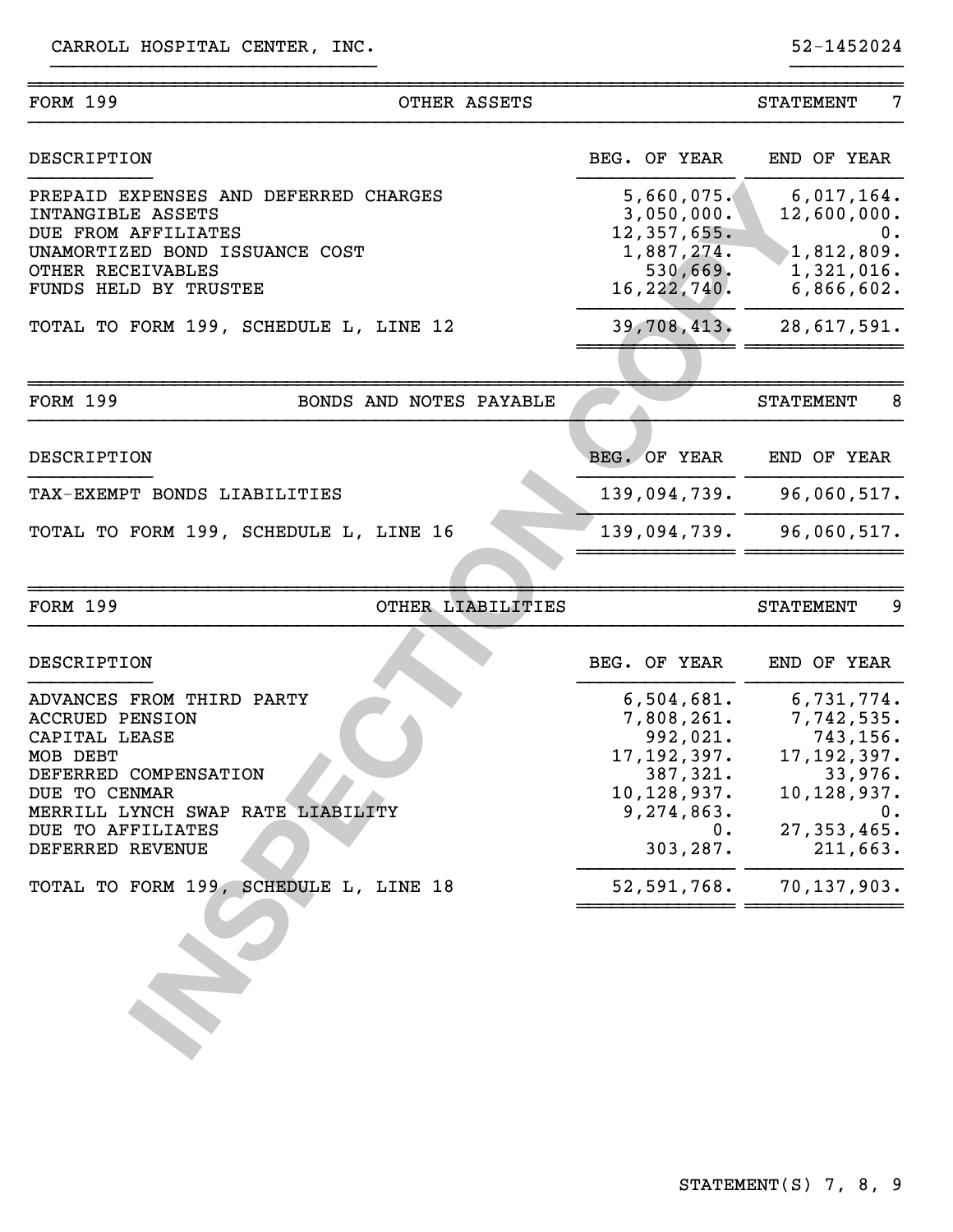| <b>FORM 199</b>                                                                       | <b>FUND BALANCES</b> |                                             | 10<br><b>STATEMENT</b>                      |
|---------------------------------------------------------------------------------------|----------------------|---------------------------------------------|---------------------------------------------|
| DESCRIPTION                                                                           |                      | BEG. OF YEAR                                | END OF YEAR                                 |
| UNRESTRICTED ASSETS<br>TEMPORARILY RESTRICTED ASSETS<br>PERMANENTLY RESTRICTED ASSETS |                      | 137,821,978.<br>10, 202, 084.<br>1,172,764. | 103,620,476.<br>58,624,788.<br>1, 172, 764. |
| TOTAL TO FORM 199, SCHEDULE L, LINE 21                                                |                      | 149, 196, 826.                              | 163, 418, 028.                              |
|                                                                                       |                      |                                             |                                             |
|                                                                                       |                      |                                             |                                             |
|                                                                                       |                      |                                             |                                             |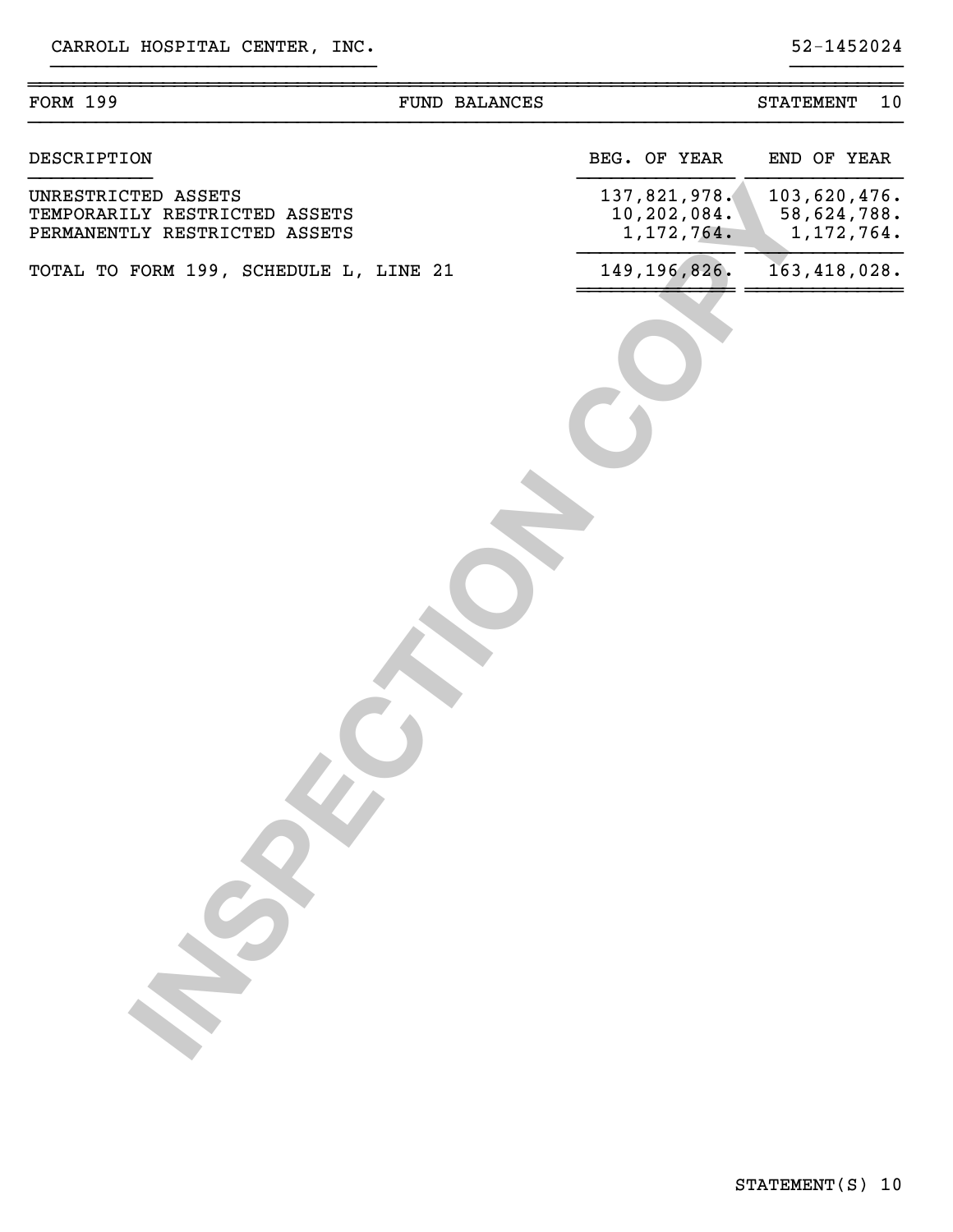## **TAX RETURN FILING INSTRUCTIONS**

CALIFORNIA FORM 109

|                                                    | <b>FOR THE YEAR ENDING</b>                                                                                                                                                                                                                                                                                                                                                                                       |
|----------------------------------------------------|------------------------------------------------------------------------------------------------------------------------------------------------------------------------------------------------------------------------------------------------------------------------------------------------------------------------------------------------------------------------------------------------------------------|
| <b>Prepared for</b>                                | June 30, 2015<br>Carroll Hospital Center, Inc.<br>200 Memorial Avenue<br>Westminster, MD<br>21157                                                                                                                                                                                                                                                                                                                |
| <b>Prepared by</b>                                 | Dixon Hughes Goodman LLP<br>1410 Spring Hill Road, 5th Floor<br>Tysons, VA 22102                                                                                                                                                                                                                                                                                                                                 |
| <b>Amount due</b><br>or refund                     | No payment required                                                                                                                                                                                                                                                                                                                                                                                              |
| Make check<br>payable to                           | Not applicable                                                                                                                                                                                                                                                                                                                                                                                                   |
| Mail tax return<br>and check (if<br>applicable) to | Franchise Tax Board<br>P.O. Box 942857<br>Sacramento, CA 94257-0500                                                                                                                                                                                                                                                                                                                                              |
| Return must be<br>mailed on<br>or before           | May 16, 2016                                                                                                                                                                                                                                                                                                                                                                                                     |
| <b>Special</b><br><b>Instructions</b>              | The return should be signed and dated by an authorized<br>individual.<br>We recommend that you file your return using certified mail<br>with a postmarked receipt for proof of timely filing.<br>You<br>should write the certified mail receipt number on the return in<br>the margin near your signature prior to filing. You should<br>also retain the certified mail receipt with your copy of the<br>return. |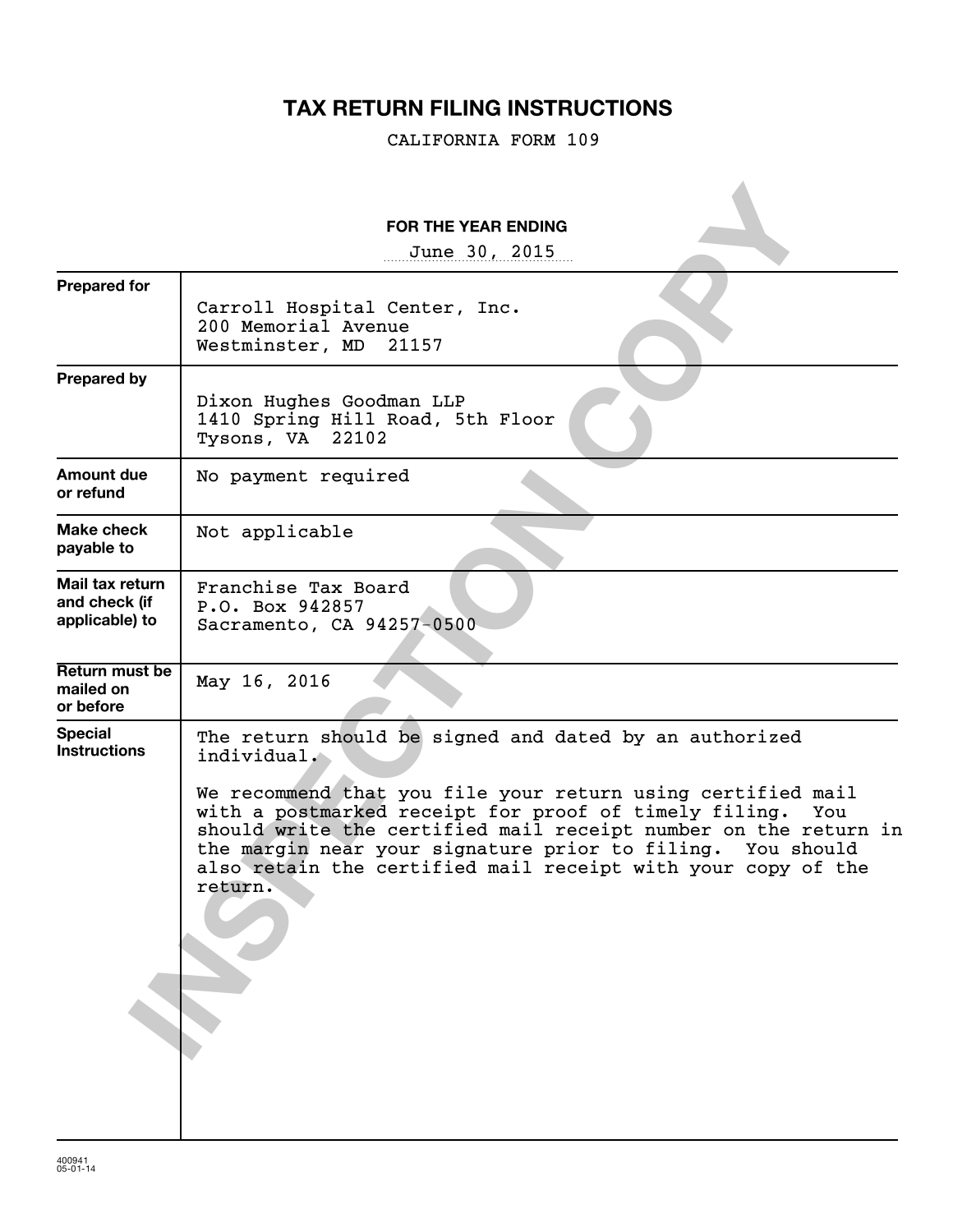| <b>TAXABLE YEAR</b>      |                | <b>California Exempt Organization</b>                                                                                                                                                                                          |                     |                | 428961 11-25-14                                |  |  |
|--------------------------|----------------|--------------------------------------------------------------------------------------------------------------------------------------------------------------------------------------------------------------------------------|---------------------|----------------|------------------------------------------------|--|--|
| 2014                     |                | <b>Business Income Tax Return</b>                                                                                                                                                                                              |                     |                | <b>FORM</b><br>109                             |  |  |
|                          |                | Calendar Year 2014 or fiscal year beginning (mm/dd/yyyy) 07/01/2014<br>, and ending (mm/dd/yyyy)                                                                                                                               |                     |                | 06/30/2015                                     |  |  |
|                          |                | Corporation/Organization name<br>CARROLL HOSPITAL CENTER, INC.                                                                                                                                                                 |                     |                | California corporation number                  |  |  |
|                          |                | Additional information. See instructions.                                                                                                                                                                                      |                     | <b>FEIN</b>    |                                                |  |  |
|                          |                |                                                                                                                                                                                                                                |                     |                | 52-1452024                                     |  |  |
|                          |                | Street address (suite/room no.)                                                                                                                                                                                                | PMB no.             |                |                                                |  |  |
|                          |                | 200 MEMORIAL AVENUE                                                                                                                                                                                                            |                     |                |                                                |  |  |
| WESTMINSTER              |                | City (If the corporation has a foreign address, see instructions.)<br>State<br>MD                                                                                                                                              | ZIP code<br>21157   |                |                                                |  |  |
| Foreign country name     |                | Foreign province/state/county                                                                                                                                                                                                  | Foreign postal code |                |                                                |  |  |
|                          |                | $\overline{\mathbf{X}}$ No<br>Yes<br>H Is the organization a non-exempt charitable trust as                                                                                                                                    |                     |                |                                                |  |  |
|                          |                | <b>B</b> Is this an education IRA within the meaning of<br>described in IRC Section $4947(a)(1)$ ? $\ldots$ $\bullet$ $\Box$ Yes                                                                                               |                     |                | $\boxed{\mathbf{X}}$ No                        |  |  |
|                          |                | $\boxed{\mathbf{X}}$ No<br>R&TC Section 23712?<br>Yes<br>I Is this organization claiming any former; Enterprise Zone (EZ), Los Angeles                                                                                         |                     |                |                                                |  |  |
|                          |                | C Is the organization under audit by the IRS or has<br>Revitalization Zone (LARZ), Local Agency Military Base Recovery Area                                                                                                    |                     |                |                                                |  |  |
|                          |                | $X$ No<br>$\bullet$    <br>Yes<br>(LAMBRA), Targeted Tax Area (TTA), or Manufacturing Enhancement                                                                                                                              |                     |                |                                                |  |  |
|                          |                | <b>D</b> Final Return? $\bullet$ <b>D</b> Dissolved $\bullet$ <b>D</b> Surrendered (Withdrawn)                                                                                                                                 |                     |                | $X$ No                                         |  |  |
| $\bullet$                |                | Merged/Reorganized<br>J Is this organization a qualified pension, profit-sharing, or stock<br>bonus plan as described in IRC Section 401(a)? $\Box$ • $\Box$ Yes                                                               |                     |                | $\boxed{\text{X}}$ No                          |  |  |
| Amended Return<br>E.     |                | $\boxed{\text{X}}$ No<br>Yes<br>K Unrelated Business Activity (UBA) Code • 525990<br>and an announcement of the service of the service of the service of the service of the service of the service                             |                     |                |                                                |  |  |
|                          |                | Accounting Method Used:                                                                                                                                                                                                        |                     |                | $\bullet$ $\boxed{\text{X}}$ $\gamma$ es<br>No |  |  |
|                          |                | SEE STATEMENT 11<br>If "Yes," attach IRS Schedule H (Form 990)<br><b>G</b> Nature of trade or business                                                                                                                         |                     |                |                                                |  |  |
| Taxable                  |                |                                                                                                                                                                                                                                | $\bullet$           | $\overline{1}$ | $-229,626.00$                                  |  |  |
| Corpora-                 |                | 2 Multiply line 1 by the average apportionment percentage $4623$ % from the Schedule R,                                                                                                                                        |                     |                |                                                |  |  |
| tion                     |                |                                                                                                                                                                                                                                | $\overline{2}$      | $-1,062.$ 00   |                                                |  |  |
|                          |                | 3 Enter the lesser amount from line 1 or line 2. If the unrelated business activity is wholly in California and                                                                                                                |                     |                |                                                |  |  |
| <b>Taxable</b>           | $\overline{4}$ | Unrelated business taxable income from Side 2, Part II, line 30                                                                                                                                                                |                     | 3<br>4         | $-1,062.$ 00                                   |  |  |
| <b>Trust</b>             |                | 5 Unrelated business taxable income from line 3 or line 4                                                                                                                                                                      |                     | 5              | 00<br>$-1,062.$ 00                             |  |  |
|                          |                | 6 Pierce's disease, EZ, LARZ, LAMBRA, or TTA NOL carryover deduction [11] [12] [12] Discourses the Pierce's disease, EZ, LARZ, LAMBRA, or TTA NOL carryover deduction                                                          |                     | 6              | 00                                             |  |  |
|                          | 7              | Net Operating Loss deduction. See General Information N [19] [19] [19] Net Operating Loss deduction. See General Information N                                                                                                 |                     | $\overline{7}$ | 00                                             |  |  |
|                          | 8              | Add line 6 and line 7<br>$\overbrace{\hspace{2.5cm}}$                                                                                                                                                                          |                     | 8              | 00                                             |  |  |
| Tax<br>Compu-            | 9              | Net unrelated business taxable income. Subtract line 8 from line 5                                                                                                                                                             |                     | 9              | $-1,062.$ 00                                   |  |  |
| tation                   |                |                                                                                                                                                                                                                                |                     | 10             | 00                                             |  |  |
|                          |                | 11 a New employment credit, amount generated. • a) 11 b) Amount claimed                                                                                                                                                        |                     | 11b            | 00                                             |  |  |
|                          |                | Tax credits from Schedule B. See instructions <b>Constructions Construction Construction Construction Construction</b>                                                                                                         |                     | 11c            | 00                                             |  |  |
|                          |                |                                                                                                                                                                                                                                |                     | 11d<br>12      | 00<br>00                                       |  |  |
| Total                    |                | 13 Alternative minimum tax. See General Information 0 [11] Martin Matterian Matterian Matterian Matterian Matterian Matterian Matterian Matterian Matterian Matterian Matterian Matterian Matterian Matterian Matterian Matter |                     | 13             | 00                                             |  |  |
| Tax                      | 14             |                                                                                                                                                                                                                                |                     | 14             | 0.00                                           |  |  |
|                          |                |                                                                                                                                                                                                                                | 00                  |                |                                                |  |  |
|                          |                |                                                                                                                                                                                                                                | 00                  |                |                                                |  |  |
| <b>Payments</b>          |                |                                                                                                                                                                                                                                | 00                  |                |                                                |  |  |
|                          | 18             | Amount paid with extension (form FTB 3539)                                                                                                                                                                                     | 00                  |                |                                                |  |  |
|                          |                |                                                                                                                                                                                                                                | $\bullet$           | 19             | 00                                             |  |  |
|                          | 20<br>21       | Overpayment. Subtract line 14 from line 19                                                                                                                                                                                     | 20<br>21            | 00<br>00       |                                                |  |  |
| Refund                   |                |                                                                                                                                                                                                                                | 22                  | 00             |                                                |  |  |
| (Direct                  |                | 23 Use tax. See instructions                                                                                                                                                                                                   |                     | 23             | 00                                             |  |  |
| Deposit of<br>Refund) or |                |                                                                                                                                                                                                                                |                     | 24             | 00                                             |  |  |
| Amount                   |                | a Fill in the account information to have the refund directly deposited. Routing number<br>-   ● <u> </u>                                                                                                                      | 24a                 |                |                                                |  |  |
| Due                      |                | Savings $\bullet$ $\Box$<br>c Account Number $\ldots$ $\bullet$<br><b>b</b> Type: Checking $\bullet$                                                                                                                           | 24с                 |                |                                                |  |  |
|                          |                | 25 Penalties and interest. See General Information M                                                                                                                                                                           |                     | 25             | 00                                             |  |  |
|                          | 26             | Check if estimate penalty computed using Exception B or C and attach form FTB 5806.<br>$\bullet$ 1                                                                                                                             |                     |                |                                                |  |  |
|                          |                |                                                                                                                                                                                                                                |                     |                | 00                                             |  |  |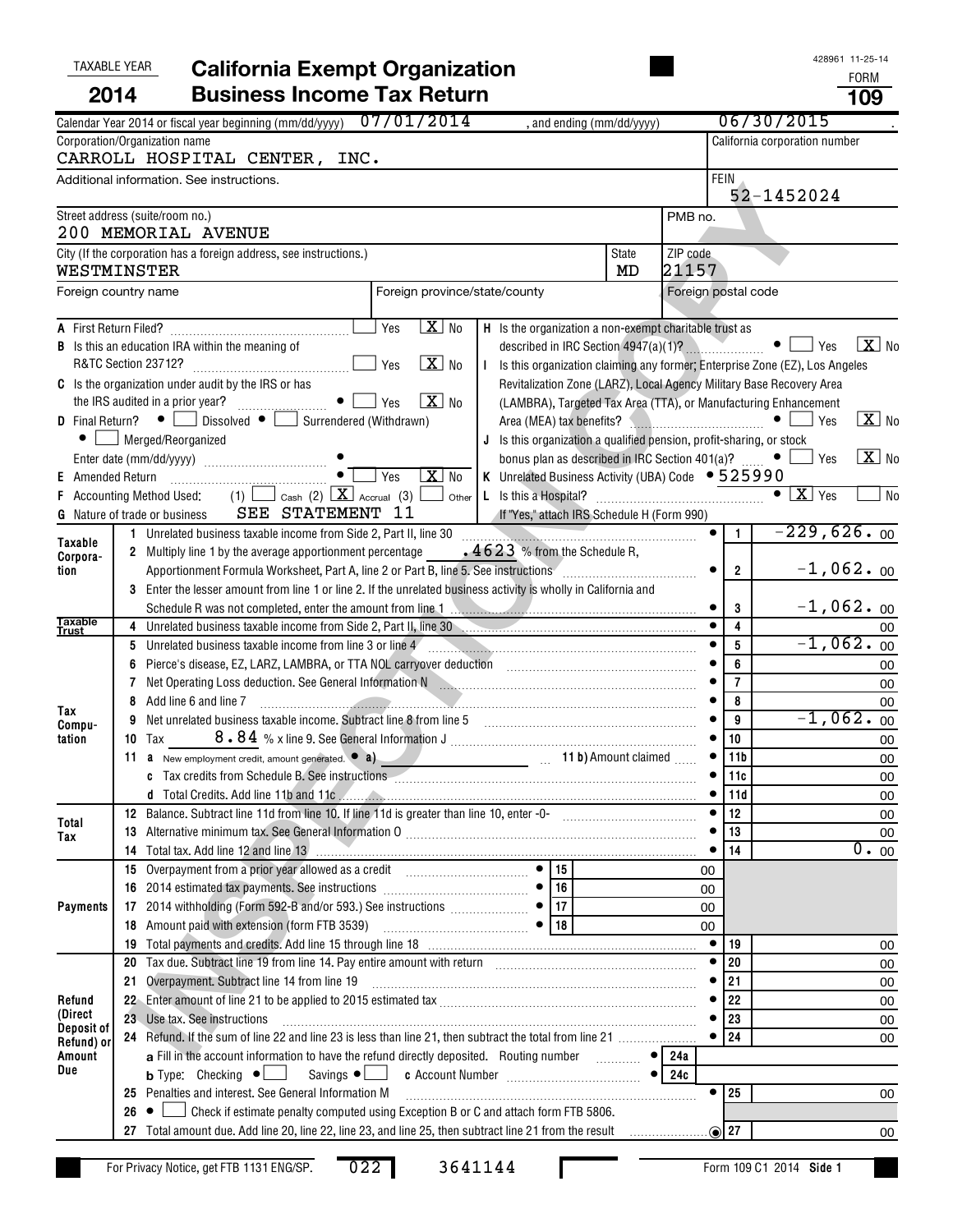#### **Unrelated Business Taxable Income**

|      |                                                                                                                                                                                                                                | <b>Part I</b> Unrelated Trade or Business Income                                                                                                                                                                               |                  |                |                                                                      |              |      |  |                       |           |                  |                                          |                     |  |
|------|--------------------------------------------------------------------------------------------------------------------------------------------------------------------------------------------------------------------------------|--------------------------------------------------------------------------------------------------------------------------------------------------------------------------------------------------------------------------------|------------------|----------------|----------------------------------------------------------------------|--------------|------|--|-----------------------|-----------|------------------|------------------------------------------|---------------------|--|
|      |                                                                                                                                                                                                                                | 1 a Gross receipts or gross sales $\overline{3}$ , 958, 118. b Less returns and allowances $1$ , 306, 179. c Balance                                                                                                           |                  |                |                                                                      |              |      |  |                       |           | 1c               |                                          | 2,651,939.00        |  |
|      |                                                                                                                                                                                                                                |                                                                                                                                                                                                                                |                  |                |                                                                      |              |      |  |                       |           | $\boldsymbol{2}$ |                                          | 00                  |  |
| 3    |                                                                                                                                                                                                                                |                                                                                                                                                                                                                                |                  | 3 <sub>1</sub> |                                                                      | 2,651,939.00 |      |  |                       |           |                  |                                          |                     |  |
|      | Gross profit. Subtract line 2 from line 1c [11] manufactured in the contract of the 2 from line 1c [11] manufactured in the contract of the contract of the contract of the contract of the contract of the contract of the co |                                                                                                                                                                                                                                |                  |                |                                                                      |              |      |  |                       |           |                  |                                          | 00                  |  |
|      |                                                                                                                                                                                                                                |                                                                                                                                                                                                                                |                  |                |                                                                      |              |      |  |                       |           | 4 <sub>b</sub>   |                                          | 00                  |  |
|      |                                                                                                                                                                                                                                | c Capital loss deduction for trusts                                                                                                                                                                                            |                  |                |                                                                      |              |      |  |                       |           | 4c               |                                          | 00                  |  |
|      |                                                                                                                                                                                                                                | 5 Income (or loss) from partnerships, limited liability companies, or S corporations. See specific line instructions.                                                                                                          |                  |                |                                                                      |              |      |  |                       |           |                  |                                          |                     |  |
|      |                                                                                                                                                                                                                                |                                                                                                                                                                                                                                |                  |                |                                                                      |              |      |  |                       |           | 5                |                                          | $-118,956.$ 00      |  |
|      |                                                                                                                                                                                                                                |                                                                                                                                                                                                                                |                  |                |                                                                      |              |      |  |                       |           | 6                |                                          | 22,875.00           |  |
|      |                                                                                                                                                                                                                                |                                                                                                                                                                                                                                |                  | $\overline{7}$ |                                                                      | 00           |      |  |                       |           |                  |                                          |                     |  |
| 8    |                                                                                                                                                                                                                                |                                                                                                                                                                                                                                |                  |                |                                                                      |              |      |  |                       |           | 8                |                                          | 00                  |  |
| 9    |                                                                                                                                                                                                                                |                                                                                                                                                                                                                                |                  |                |                                                                      |              |      |  |                       |           | 9                |                                          | 00                  |  |
|      |                                                                                                                                                                                                                                |                                                                                                                                                                                                                                |                  |                |                                                                      |              |      |  |                       |           | 10               |                                          | 00                  |  |
|      |                                                                                                                                                                                                                                | 11 Advertising income (Schedule H, Part III, Column A) [11] Martin Martin Martin Martin Martin Martin Martin M                                                                                                                 |                  |                |                                                                      |              |      |  |                       |           | 11               |                                          | 00                  |  |
|      |                                                                                                                                                                                                                                | 12 Other income. Attach schedule <b>Manufacture 12 of SEE STATEMENT</b> 13 •                                                                                                                                                   |                  |                |                                                                      |              |      |  |                       |           | 12               |                                          | $90,000.$ 00        |  |
|      |                                                                                                                                                                                                                                |                                                                                                                                                                                                                                |                  |                |                                                                      |              |      |  |                       |           | 13               |                                          | 2,645,858.00        |  |
|      |                                                                                                                                                                                                                                | Part II Deductions Not Taken Elsewhere (Except for contributions, deductions must be directly connected with the unrelated business income.)                                                                                   |                  |                |                                                                      |              |      |  |                       |           |                  |                                          |                     |  |
|      |                                                                                                                                                                                                                                |                                                                                                                                                                                                                                |                  |                |                                                                      |              |      |  |                       |           | 14               |                                          | 00                  |  |
|      |                                                                                                                                                                                                                                | 15 Salaries and wages encourage contained a state of the state of the state of the state of the state of the state of the state of the state of the state of the state of the state of the state of the state of the state of  |                  |                |                                                                      |              |      |  |                       |           | 15               |                                          | $1,098,961.$ 00     |  |
|      |                                                                                                                                                                                                                                |                                                                                                                                                                                                                                |                  |                |                                                                      |              |      |  |                       |           | 16               |                                          | 00                  |  |
|      |                                                                                                                                                                                                                                |                                                                                                                                                                                                                                |                  |                |                                                                      |              |      |  |                       |           | 17               |                                          | 00                  |  |
|      |                                                                                                                                                                                                                                |                                                                                                                                                                                                                                |                  |                |                                                                      |              |      |  |                       |           | 18               |                                          | 00                  |  |
|      |                                                                                                                                                                                                                                |                                                                                                                                                                                                                                |                  |                |                                                                      |              |      |  |                       |           | 19               |                                          |                     |  |
|      |                                                                                                                                                                                                                                |                                                                                                                                                                                                                                |                  |                |                                                                      |              |      |  |                       |           | 20               |                                          | 00                  |  |
|      |                                                                                                                                                                                                                                | 21 a Depreciation (Corporations and Associations - Schedule J) (Trusts - form FTB 3885F) • 21a                                                                                                                                 |                  |                |                                                                      |              |      |  | 325, 281.00           |           |                  |                                          |                     |  |
|      |                                                                                                                                                                                                                                |                                                                                                                                                                                                                                |                  |                |                                                                      |              | 21bl |  |                       | $00\,$    | 21               |                                          | 325, 281, 00        |  |
|      | 22 Depletion                                                                                                                                                                                                                   |                                                                                                                                                                                                                                |                  |                |                                                                      |              |      |  |                       | $\bullet$ | 22               |                                          | 00                  |  |
|      |                                                                                                                                                                                                                                | 23 a Contributions to deferred compensation plans manufactured and contributions to deferred compensation plans                                                                                                                |                  |                |                                                                      |              |      |  |                       |           | 23a              |                                          | 00                  |  |
|      |                                                                                                                                                                                                                                | b Employee benefit programs with an account of the contract of the contract of the contract of the contract of                                                                                                                 |                  |                |                                                                      |              |      |  |                       |           | 23 <sub>b</sub>  |                                          | 212,076.00          |  |
|      |                                                                                                                                                                                                                                | 24 Other deductions <b>Manufacturers</b> SEE STATEMENT 14 .                                                                                                                                                                    |                  |                |                                                                      |              |      |  |                       |           | 24               |                                          | $1, 239, 166.$ 00   |  |
|      |                                                                                                                                                                                                                                | 25 Total deductions. Add line 14 through line 24 manuscriptions are also also all the control of the control of                                                                                                                |                  |                |                                                                      |              |      |  |                       |           | 25               |                                          | $2,875,484.$ 00     |  |
|      |                                                                                                                                                                                                                                |                                                                                                                                                                                                                                |                  |                |                                                                      |              |      |  |                       |           | 26               |                                          | $-229,626.00$       |  |
|      |                                                                                                                                                                                                                                | 27 Excess advertising costs (Schedule H, Part III, Column B) [11] [2010] [2010] [2010] [2010] [2010] [2010] [2010] [2010] [2010] [2010] [2010] [2010] [2010] [2010] [2010] [2010] [2010] [2010] [2010] [2010] [2010] [2010] [2 |                  |                |                                                                      |              |      |  |                       |           | 27               |                                          | 00<br>$-229,626.00$ |  |
|      |                                                                                                                                                                                                                                |                                                                                                                                                                                                                                |                  |                |                                                                      |              |      |  |                       | $\bullet$ | 28<br>29         |                                          | 1,000.00            |  |
|      |                                                                                                                                                                                                                                | 29 Specific deduction                                                                                                                                                                                                          |                  |                | <u> 1989 - Andrea Stadt British, Amerikaansk politiker (d. 1989)</u> |              |      |  |                       |           | 30               |                                          | $-229,626.00$       |  |
|      |                                                                                                                                                                                                                                | Under penalties of perjury, I declare that I have examined this return, including accompanying schedules and statements, and to the best of my knowledge and belief, it is true, correct,                                      |                  |                |                                                                      |              |      |  |                       |           |                  |                                          |                     |  |
| Sign |                                                                                                                                                                                                                                | and complete. Declaration of preparer (other than taxpayer) is based on all information of which preparer has any knowledge.                                                                                                   |                  |                |                                                                      |              |      |  |                       |           |                  |                                          |                     |  |
| Here |                                                                                                                                                                                                                                | Signature                                                                                                                                                                                                                      |                  |                | Title                                                                |              |      |  | Date                  |           |                  | • Telephone                              |                     |  |
|      |                                                                                                                                                                                                                                | of officer $\blacktriangleright$                                                                                                                                                                                               |                  |                | CFO                                                                  |              |      |  |                       |           |                  |                                          |                     |  |
|      |                                                                                                                                                                                                                                | Preparer's                                                                                                                                                                                                                     |                  |                |                                                                      | Date         |      |  | Check if self-        |           |                  | $\bullet$ PTIN                           |                     |  |
| Paid |                                                                                                                                                                                                                                | signature $\blacktriangleright$                                                                                                                                                                                                |                  |                |                                                                      |              |      |  | $employd \rightarrow$ |           |                  | P01775208                                |                     |  |
|      | Preparer's<br>Use Only                                                                                                                                                                                                         | Firm's name (or yours,                                                                                                                                                                                                         |                  |                |                                                                      |              |      |  |                       |           |                  | $\bullet$ FEIN                           |                     |  |
|      |                                                                                                                                                                                                                                | if self-employed)                                                                                                                                                                                                              |                  |                | DIXON HUGHES GOODMAN LLP                                             |              |      |  |                       |           |                  | 56-0747981                               |                     |  |
|      |                                                                                                                                                                                                                                | and address                                                                                                                                                                                                                    |                  |                | 1410 SPRING HILL ROAD, 5TH FLOOR                                     |              |      |  |                       |           |                  | $\bullet$ Telephone                      |                     |  |
|      |                                                                                                                                                                                                                                |                                                                                                                                                                                                                                | TYSONS, VA 22102 |                |                                                                      |              |      |  |                       |           |                  | $703 - 970 - 0400$                       |                     |  |
|      |                                                                                                                                                                                                                                | May the FTB discuss this return with the preparer shown above? See instructions                                                                                                                                                |                  |                |                                                                      |              |      |  |                       |           |                  | $\bullet$ $\boxed{\text{X}}$ $\gamma$ es | No                  |  |
|      |                                                                                                                                                                                                                                |                                                                                                                                                                                                                                |                  |                |                                                                      |              |      |  |                       |           |                  |                                          |                     |  |
|      |                                                                                                                                                                                                                                |                                                                                                                                                                                                                                |                  |                |                                                                      |              |      |  |                       |           |                  |                                          |                     |  |
|      |                                                                                                                                                                                                                                |                                                                                                                                                                                                                                |                  |                |                                                                      |              |      |  |                       |           |                  |                                          |                     |  |

L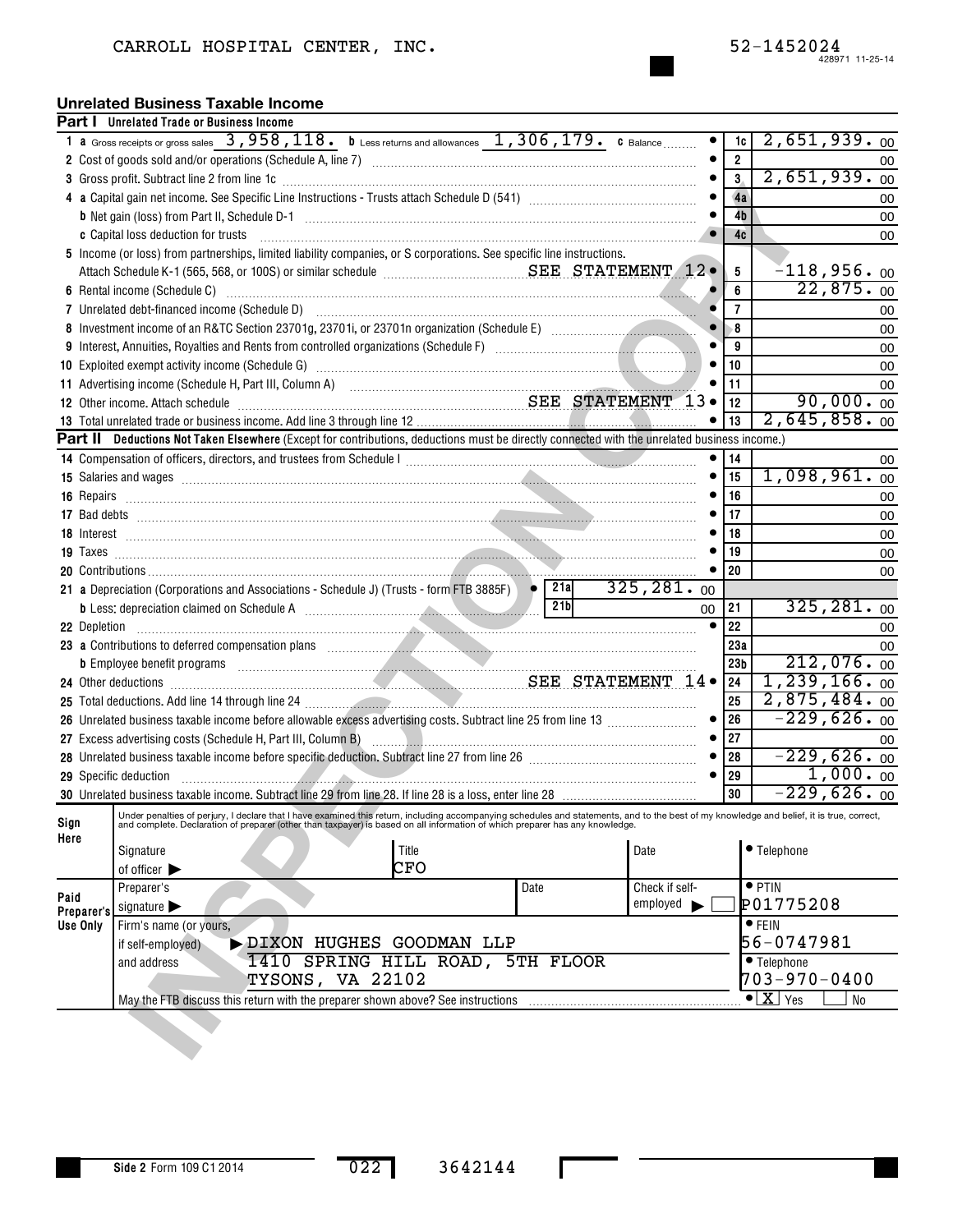#### Schedule A Cost of Goods Sold and/or Operations.

|              | Method of inventory valuation (specify)                                                                                                                                                                                        |                               | N/A                          |                                                                            |                |                                           |
|--------------|--------------------------------------------------------------------------------------------------------------------------------------------------------------------------------------------------------------------------------|-------------------------------|------------------------------|----------------------------------------------------------------------------|----------------|-------------------------------------------|
|              | 1 Inventory at beginning of year encourance and contained a state of the state of the state of the state of the state of the state of the state of the state of the state of the state of the state of the state of the state  |                               |                              |                                                                            | 1              | 00                                        |
|              |                                                                                                                                                                                                                                |                               |                              |                                                                            | $\overline{2}$ | 00                                        |
|              |                                                                                                                                                                                                                                |                               |                              |                                                                            | 3              | 00                                        |
|              |                                                                                                                                                                                                                                |                               |                              |                                                                            | 4a             | 00                                        |
|              | <b>b</b> Other costs. Attach schedule                                                                                                                                                                                          |                               |                              |                                                                            | 4b             | 00                                        |
|              |                                                                                                                                                                                                                                |                               |                              |                                                                            | 5              | 00                                        |
|              | 6 Inventory at end of year manufactured and an extreme contract of the state of the state of the state of the state of the state of the state of the state of the state of the state of the state of the state of the state of |                               |                              |                                                                            | 6              | 00                                        |
|              | 7 Cost of goods sold and/or operations. Subtract line 6 from line 5. Enter here and on Side 2, Part I, line 2 [11, 1111]                                                                                                       |                               |                              |                                                                            | $\overline{7}$ | 00                                        |
|              | Do the rules of IRC Section 263A (with respect to property produced or acquired for resale) apply to this organization?                                                                                                        |                               |                              |                                                                            |                | $\overline{\text{X}}$<br>Yes<br><b>No</b> |
|              | <b>Schedule B</b> Tax Credits. Do not claim the New Employment Credit on Schedule B.                                                                                                                                           |                               |                              |                                                                            |                |                                           |
|              | 1 Enter credit name<br>$code \bullet$                                                                                                                                                                                          | <b>Contract Contract</b>      | $\blacksquare$               | 00                                                                         |                |                                           |
|              | 2 Enter credit name                                                                                                                                                                                                            | $code \bullet$                | $\mathbf{2}$                 | 00                                                                         |                |                                           |
|              | <b>3</b> Enter credit name<br>$code \bullet$                                                                                                                                                                                   |                               |                              | 00                                                                         |                |                                           |
|              | 4 Total. Add line 1 through line 3. If claiming more than 3 credits, enter the total of all claimed credits,                                                                                                                   |                               |                              |                                                                            |                |                                           |
|              |                                                                                                                                                                                                                                |                               |                              |                                                                            |                | 00                                        |
|              | <b>Schedule K</b><br>Add-On Taxes or Recapture of Tax.                                                                                                                                                                         |                               |                              |                                                                            |                |                                           |
| $\mathbf{1}$ | Interest computation under the look-back method for completed long-term contracts. Attach form FTB 3834                                                                                                                        |                               |                              |                                                                            | 1              | 00                                        |
|              |                                                                                                                                                                                                                                |                               |                              |                                                                            | 2a             | 00                                        |
|              | <b>b</b> Method for non-dealer installment obligations <b>Mathematical Instance Inc.</b>                                                                                                                                       |                               |                              |                                                                            | 2 <sub>b</sub> | 00                                        |
|              | 3 IRC Section 197(f)(9)(B)(ii) election to recognize gain on the disposition of intangibles <i>manual community containers</i>                                                                                                 |                               |                              |                                                                            | 3              | 00                                        |
|              | 4 Credit recapture. Credit name                                                                                                                                                                                                |                               |                              |                                                                            | 4              | 00                                        |
|              |                                                                                                                                                                                                                                |                               |                              |                                                                            | 5              | 00                                        |
|              | Schedule R Apportionment Formula Worksheet. Use only for unrelated trade or business amounts.                                                                                                                                  |                               |                              |                                                                            |                |                                           |
|              | Part A. Standard Method - Single-Sales Factor Formula. Complete this part only if the corporation uses the single-sales factor formula.                                                                                        |                               |                              |                                                                            |                |                                           |
|              |                                                                                                                                                                                                                                |                               | (a) Total within and         | (b) Total within California                                                |                | (C) Percent within                        |
|              |                                                                                                                                                                                                                                |                               | outside California           |                                                                            |                | California $[(b) \div (a)] \times 100$    |
|              | 1 Total Sales                                                                                                                                                                                                                  |                               | $\bullet$ 2,645,858.         | 12, 232.                                                                   |                |                                           |
|              | 2 Apportionment percentage. Divide total sales column (b) by total sales column (a)                                                                                                                                            |                               |                              |                                                                            |                |                                           |
|              | and multiply the result by 100. Enter the result here and on Form 109, Side 1, line 2.                                                                                                                                         |                               |                              |                                                                            |                | .4623%<br>$\bullet$                       |
|              | Part B. Three Factor Formula. Complete this part only if the corporation uses the three-factor formula.                                                                                                                        |                               |                              |                                                                            |                |                                           |
|              |                                                                                                                                                                                                                                |                               | Total within and<br>(a)      | (b) Total within California                                                |                | (C) Percent within                        |
|              |                                                                                                                                                                                                                                |                               | outside California           |                                                                            |                | California $[(b) \div (a)] \times 100$    |
| 1.           | Property factor:                                                                                                                                                                                                               |                               | $\bullet$                    | $\bullet$                                                                  |                | $\bullet$                                 |
|              | 2 Payroll factor: Wages and other compensation of employees                                                                                                                                                                    |                               | ٠                            | $\bullet$                                                                  |                | $\bullet$                                 |
| 3            | Sales factor: Gross sales and/or receipts less returns and allowances                                                                                                                                                          |                               |                              | $\bullet$                                                                  |                | $\bullet$                                 |
|              | 4 Total percentage: Add the percentages in column (c) <b>The Contract Contract Protein Contract Protein</b>                                                                                                                    |                               |                              |                                                                            |                |                                           |
|              | 5 Average apportionment percentage: Divide the factor on line 4 by 3 and enter the                                                                                                                                             |                               |                              |                                                                            |                |                                           |
|              | result here and on Form 109, Side 1, line 2. See instructions for exceptions                                                                                                                                                   |                               |                              |                                                                            |                |                                           |
|              | <b>Schedule C</b><br>Rental Income from Real Property and Personal Property Leased with Real Property                                                                                                                          |                               |                              |                                                                            |                |                                           |
|              | For rental income from debt-financed property, use Schedule D, R&TC Section 23701g, Section 23701i, and Section 23701n organizations. See instructions for exceptions.                                                         |                               |                              |                                                                            |                |                                           |
|              | 1 Description of property                                                                                                                                                                                                      |                               |                              | 2 Rent received or accrued                                                 |                | 3 Percentage of rent attributable to      |
|              |                                                                                                                                                                                                                                |                               |                              |                                                                            |                | personal property                         |
|              |                                                                                                                                                                                                                                |                               |                              |                                                                            |                | $\frac{0}{0}$                             |
|              |                                                                                                                                                                                                                                |                               |                              |                                                                            |                | $\%$                                      |
|              |                                                                                                                                                                                                                                |                               |                              |                                                                            |                | $\frac{0}{0}$                             |
|              | 4 Complete it any item in column 3 is more than 50%, or for any item<br>if the rent is determined on the basis of profit or income                                                                                             |                               |                              | 5 Complete if any item in column 3 is more than 10%, but not more than 50% |                |                                           |
|              | (a) Deductions directly connected                                                                                                                                                                                              | (b) Income includible, column | (a) Gross income reportable, | (b) Deductions directly connected                                          |                | (c) Net income includible,                |
|              | 2 less column 4(a)                                                                                                                                                                                                             |                               | column 2 x column 3          | with personal property                                                     |                | column 5(a) less column 5(b)              |
|              |                                                                                                                                                                                                                                |                               |                              |                                                                            |                |                                           |
|              |                                                                                                                                                                                                                                |                               |                              |                                                                            |                |                                           |
|              |                                                                                                                                                                                                                                |                               |                              |                                                                            |                |                                           |
|              |                                                                                                                                                                                                                                |                               |                              |                                                                            |                |                                           |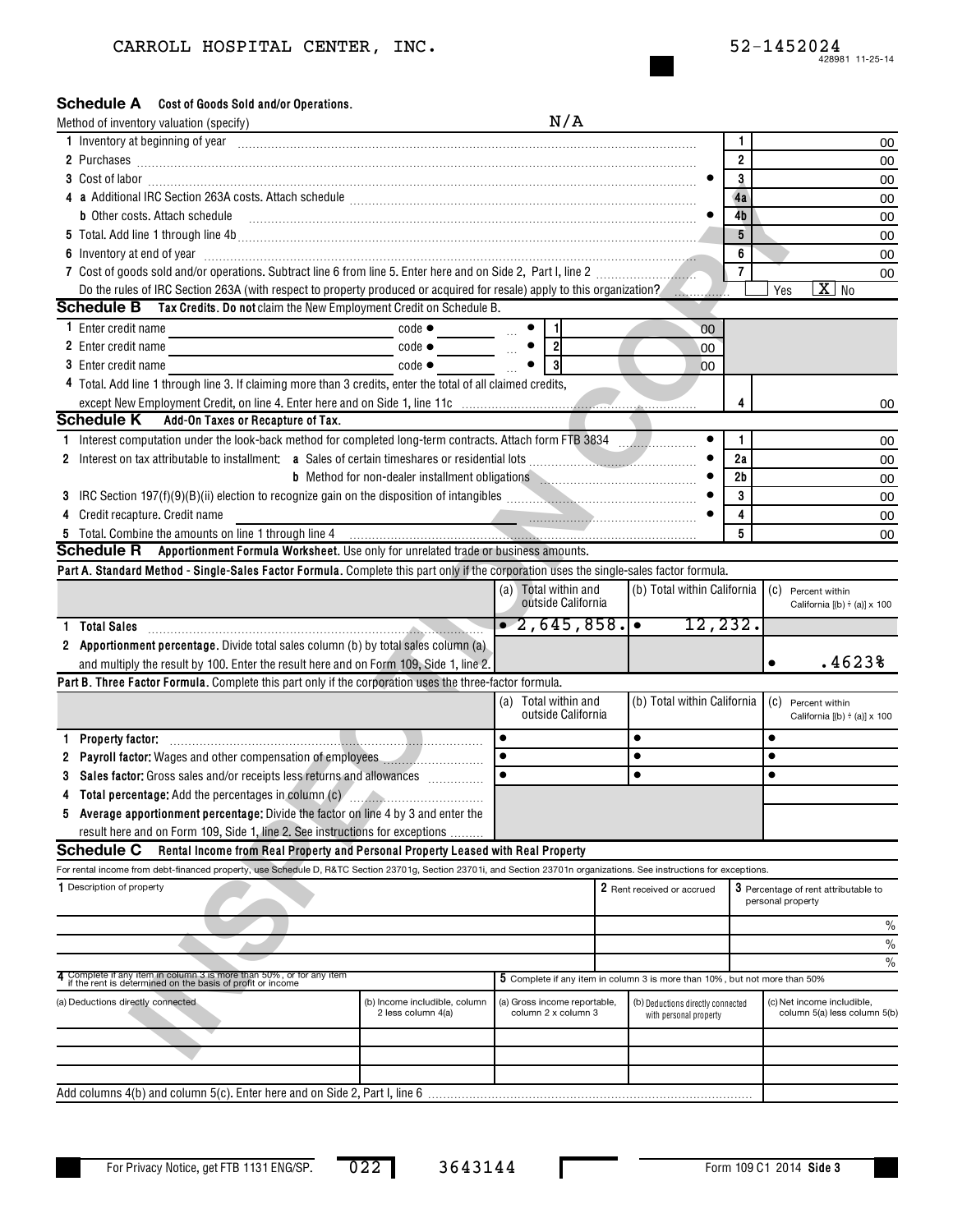#### Schedule D Unrelated Debt-Financed Income

| 1 Description of debt-financed property                                                     |                                                                 |                                                            |                              |                    | 2 Gross income from or                                                                      |   | 3 Deductions directly connected with or allocable to debt-financed property |                                                             |                                               |                                      |                                          |  |  |
|---------------------------------------------------------------------------------------------|-----------------------------------------------------------------|------------------------------------------------------------|------------------------------|--------------------|---------------------------------------------------------------------------------------------|---|-----------------------------------------------------------------------------|-------------------------------------------------------------|-----------------------------------------------|--------------------------------------|------------------------------------------|--|--|
|                                                                                             |                                                                 |                                                            |                              |                    | allocable to debt-financed<br>property                                                      |   |                                                                             | (a) Straight-line depreciation                              |                                               |                                      | (b) Other deductions                     |  |  |
|                                                                                             |                                                                 |                                                            |                              |                    |                                                                                             |   |                                                                             |                                                             |                                               |                                      |                                          |  |  |
|                                                                                             |                                                                 |                                                            |                              |                    |                                                                                             |   |                                                                             |                                                             |                                               |                                      |                                          |  |  |
|                                                                                             |                                                                 |                                                            |                              |                    |                                                                                             |   |                                                                             |                                                             |                                               |                                      |                                          |  |  |
|                                                                                             |                                                                 |                                                            |                              |                    |                                                                                             |   |                                                                             |                                                             |                                               |                                      |                                          |  |  |
| 4 Amount of average acquisition<br>indebtedness on or allocable                             | 5 Average adjusted basis<br>of or allocable to                  |                                                            | Debt basis<br>percentage,    |                    | 7 Gross income<br>reportable,                                                               |   |                                                                             | 8 Allocable deductions, total of<br>columns 3(a) and 3(b) x |                                               | 9 <sup>Net income</sup>              | (or loss) includible,                    |  |  |
| to debt-financed property                                                                   | debt-financed property                                          |                                                            | column $4 \div$<br>column 5  |                    | column 2 x column 6                                                                         |   | column 6                                                                    |                                                             |                                               |                                      | column 7 less column 8                   |  |  |
|                                                                                             |                                                                 |                                                            |                              |                    |                                                                                             |   |                                                                             |                                                             |                                               |                                      |                                          |  |  |
|                                                                                             |                                                                 |                                                            |                              | $\%$               |                                                                                             |   |                                                                             |                                                             |                                               |                                      |                                          |  |  |
|                                                                                             |                                                                 |                                                            |                              | $\%$               |                                                                                             |   |                                                                             |                                                             |                                               |                                      |                                          |  |  |
|                                                                                             |                                                                 |                                                            |                              | $\%$               |                                                                                             |   |                                                                             |                                                             |                                               |                                      |                                          |  |  |
| Total. Enter here and on Side 2, Part I, line 7                                             |                                                                 |                                                            |                              |                    |                                                                                             |   |                                                                             |                                                             |                                               |                                      |                                          |  |  |
| <b>Schedule E</b>                                                                           |                                                                 |                                                            |                              |                    | Investment Income of an R&TC Section 23701g, Section 23701i, or Section 23701n Organization |   |                                                                             |                                                             |                                               |                                      | Balance of investment                    |  |  |
| 1 Description                                                                               |                                                                 | 2 Amount                                                   |                              |                    | 3 Deductions directly<br>connected                                                          |   | Net investment income,<br>column 2 less column 3                            | 5 Set-asides                                                |                                               | 6                                    | income, column 4 less<br>column 5        |  |  |
|                                                                                             |                                                                 |                                                            |                              |                    |                                                                                             |   |                                                                             |                                                             |                                               |                                      |                                          |  |  |
|                                                                                             |                                                                 |                                                            |                              |                    |                                                                                             |   |                                                                             |                                                             |                                               |                                      |                                          |  |  |
| Total. Enter here and on Side 2, Part I, line 8                                             |                                                                 |                                                            |                              |                    |                                                                                             |   |                                                                             |                                                             |                                               |                                      |                                          |  |  |
| Enter gross income from members (dues, fees, charges, or similar amounts)                   |                                                                 |                                                            |                              |                    |                                                                                             |   |                                                                             |                                                             |                                               |                                      |                                          |  |  |
| <b>Schedule F</b>                                                                           |                                                                 |                                                            |                              |                    | Interest, Annuities, Royalties and Rents from Controlled Organizations                      |   |                                                                             |                                                             |                                               |                                      |                                          |  |  |
|                                                                                             |                                                                 |                                                            |                              |                    | <b>Exempt Controlled Organizations</b>                                                      |   |                                                                             |                                                             |                                               |                                      |                                          |  |  |
| 1 Name of controlled organizations                                                          |                                                                 |                                                            | 2 Employer<br>Identification |                    | 3 Net unrelated<br>income (loss)                                                            | 4 | Total of specified<br>payments made                                         |                                                             | $5$ Part of column (4)<br>that is included in |                                      | 6 Deductions directly<br>connected with  |  |  |
|                                                                                             |                                                                 |                                                            | Number                       |                    |                                                                                             |   |                                                                             |                                                             | the controlling<br>organization's             |                                      | income in column (5)                     |  |  |
|                                                                                             |                                                                 |                                                            |                              |                    |                                                                                             |   |                                                                             |                                                             | gross income                                  |                                      |                                          |  |  |
|                                                                                             |                                                                 |                                                            |                              |                    |                                                                                             |   |                                                                             |                                                             |                                               |                                      |                                          |  |  |
|                                                                                             |                                                                 |                                                            |                              |                    |                                                                                             |   |                                                                             |                                                             |                                               |                                      |                                          |  |  |
|                                                                                             |                                                                 |                                                            |                              |                    |                                                                                             |   |                                                                             |                                                             |                                               |                                      |                                          |  |  |
|                                                                                             |                                                                 |                                                            |                              |                    |                                                                                             |   |                                                                             |                                                             |                                               |                                      |                                          |  |  |
| Nonexempt Controlled Organizations                                                          |                                                                 |                                                            |                              |                    |                                                                                             |   |                                                                             |                                                             |                                               |                                      |                                          |  |  |
| 7 Taxable Income                                                                            |                                                                 |                                                            |                              |                    |                                                                                             | 9 |                                                                             |                                                             | 10 Part of column (9)                         |                                      |                                          |  |  |
|                                                                                             |                                                                 |                                                            |                              |                    | 8 Net unrelated<br>income (loss)                                                            |   | Total of specified<br>payments made                                         |                                                             | that is included in                           |                                      | 11 Deductions directly<br>connected with |  |  |
|                                                                                             |                                                                 |                                                            |                              |                    |                                                                                             |   |                                                                             |                                                             | the controlling<br>organization's             |                                      | income in<br>column (10)                 |  |  |
|                                                                                             |                                                                 |                                                            |                              |                    |                                                                                             |   |                                                                             |                                                             | gross income                                  |                                      |                                          |  |  |
|                                                                                             |                                                                 |                                                            |                              |                    |                                                                                             |   |                                                                             |                                                             |                                               |                                      |                                          |  |  |
| 2                                                                                           |                                                                 |                                                            |                              |                    |                                                                                             |   |                                                                             |                                                             |                                               |                                      |                                          |  |  |
| 3                                                                                           |                                                                 |                                                            |                              |                    |                                                                                             |   |                                                                             |                                                             |                                               |                                      |                                          |  |  |
| 4<br>Add columns 5 and 10                                                                   |                                                                 |                                                            |                              |                    |                                                                                             |   |                                                                             |                                                             |                                               |                                      |                                          |  |  |
| 5<br>Add columns 6 and 11                                                                   |                                                                 |                                                            |                              |                    |                                                                                             |   |                                                                             |                                                             |                                               |                                      |                                          |  |  |
| Subtract line 5 from line 4. Enter here and on Side 2, Part 1, line 9<br>6                  |                                                                 |                                                            |                              |                    |                                                                                             |   |                                                                             |                                                             |                                               |                                      |                                          |  |  |
| Schedule G                                                                                  | Exploited Exempt Activity Income, other than Advertising Income |                                                            |                              |                    |                                                                                             |   |                                                                             |                                                             |                                               |                                      |                                          |  |  |
| 1 Description of exploited activity (attach<br>schedule if more than one unrelated activity |                                                                 | 2 Gross unrelated   3 Expenses directly<br>business income | connected with               |                    | 4 Net income from<br>unrelated trade                                                        |   | 5 Gross income<br>from activity that                                        | 6 Expenses<br>attributable to                               | <b>7</b> Excess exempt                        | expense, column                      | 8 Net income<br>includible, column       |  |  |
| is exploiting the same exempt activity)<br>from trade or<br>business                        |                                                                 |                                                            | production of                | unrelated business | or business.<br>column 2 less                                                               |   | is not unrelated<br>business income                                         | column 5                                                    |                                               | 6 less column 5<br>but not more than | 4 less column 7<br>but not less than     |  |  |
|                                                                                             |                                                                 |                                                            | income                       |                    | column 3                                                                                    |   |                                                                             |                                                             | column 4                                      |                                      | zero                                     |  |  |
|                                                                                             |                                                                 |                                                            |                              |                    |                                                                                             |   |                                                                             |                                                             |                                               |                                      |                                          |  |  |
|                                                                                             |                                                                 |                                                            |                              |                    |                                                                                             |   |                                                                             |                                                             |                                               |                                      |                                          |  |  |
|                                                                                             |                                                                 |                                                            |                              |                    |                                                                                             |   |                                                                             |                                                             |                                               |                                      |                                          |  |  |
|                                                                                             |                                                                 |                                                            |                              |                    |                                                                                             |   |                                                                             |                                                             |                                               |                                      |                                          |  |  |
|                                                                                             |                                                                 |                                                            |                              |                    |                                                                                             |   |                                                                             |                                                             |                                               |                                      |                                          |  |  |

L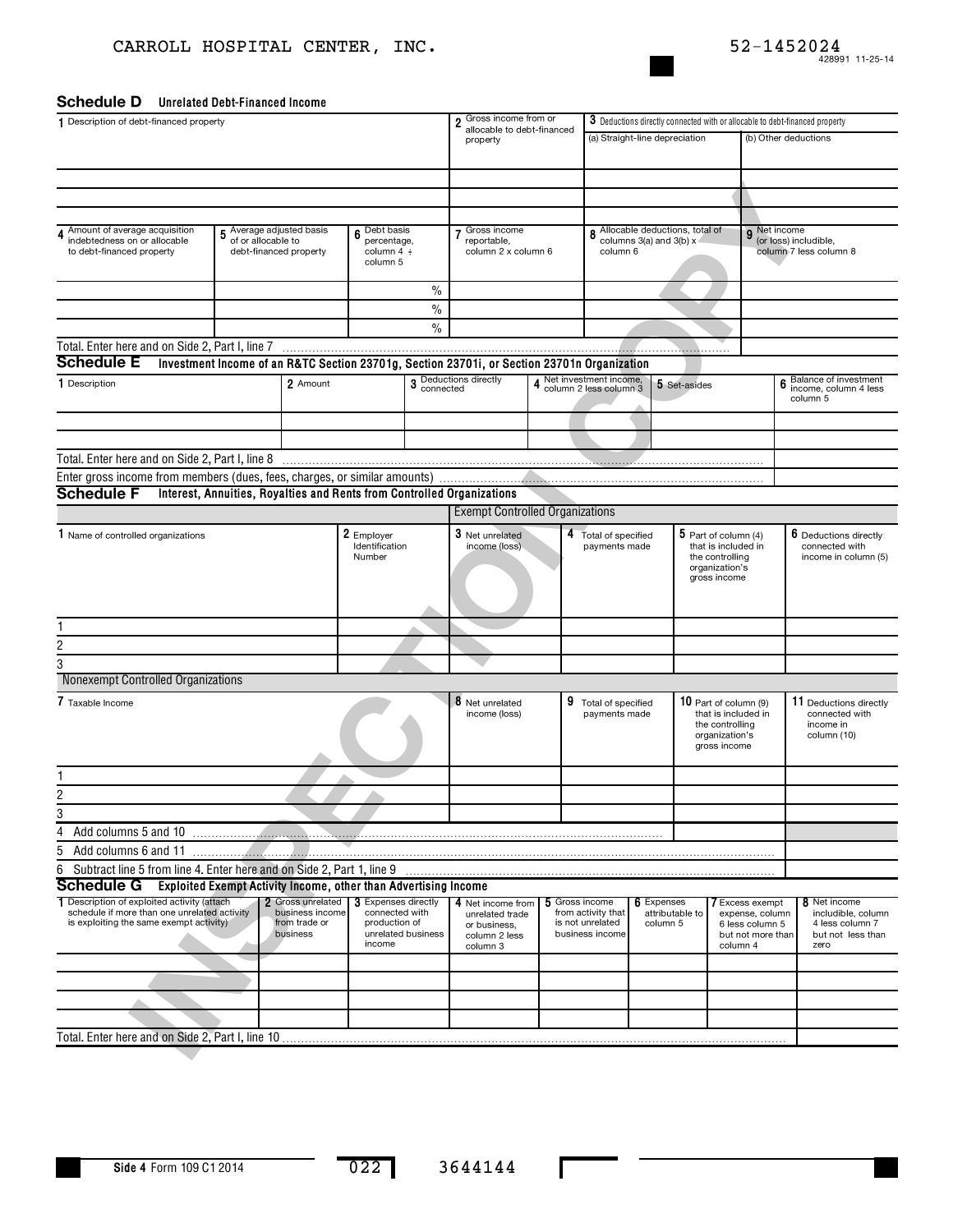#### **Schedule H** Advertising Income and Excess Advertising Costs

|                      | Part I<br>Income from Periodicals Reported on a Consolidated Basis                                                      |                                  |                                                                                                       |                                  |                       |                                                                                                                                                                                                                                                                           |  |                                                          |  |                                                                                     |               |                                                                                                                                                                                                                                                                                                                                               |  |                                 |
|----------------------|-------------------------------------------------------------------------------------------------------------------------|----------------------------------|-------------------------------------------------------------------------------------------------------|----------------------------------|-----------------------|---------------------------------------------------------------------------------------------------------------------------------------------------------------------------------------------------------------------------------------------------------------------------|--|----------------------------------------------------------|--|-------------------------------------------------------------------------------------|---------------|-----------------------------------------------------------------------------------------------------------------------------------------------------------------------------------------------------------------------------------------------------------------------------------------------------------------------------------------------|--|---------------------------------|
| 1 Name of periodical |                                                                                                                         | 2 Gross<br>advertising<br>income |                                                                                                       | 3 Direct<br>advertising<br>costs |                       | 4 Advertising income<br>or excess advertising<br>costs. If column 2 is<br>greater than column 3,<br>complete columns 5, 6,<br>and 7. If column 3 is<br>greater than column 2,<br>enter the excess in<br>Part III, column B(b).<br>Do not complete<br>columns 5, 6, and 7. |  | 5 Circulation<br>income                                  |  | 6 Readership<br>costs                                                               |               | 7 If column 5 is greater than<br>column 6, enter the income<br>shown in column 4, in Part III,<br>column A(b). If column 6 is<br>greater than column 5, subtract<br>the sum of column 6 and<br>column 3 from the sum of<br>column 5 and column 2.<br>Enter amount in Part III,<br>column A(b). If the amount<br>is less than zero, enter -0-. |  |                                 |
|                      |                                                                                                                         |                                  |                                                                                                       |                                  |                       |                                                                                                                                                                                                                                                                           |  |                                                          |  |                                                                                     |               |                                                                                                                                                                                                                                                                                                                                               |  |                                 |
|                      |                                                                                                                         |                                  |                                                                                                       |                                  |                       |                                                                                                                                                                                                                                                                           |  |                                                          |  |                                                                                     |               |                                                                                                                                                                                                                                                                                                                                               |  |                                 |
|                      | Part II<br>Income from Periodicals Reported on a Separate Basis                                                         |                                  |                                                                                                       |                                  |                       |                                                                                                                                                                                                                                                                           |  |                                                          |  |                                                                                     |               |                                                                                                                                                                                                                                                                                                                                               |  |                                 |
|                      |                                                                                                                         |                                  |                                                                                                       |                                  |                       |                                                                                                                                                                                                                                                                           |  |                                                          |  |                                                                                     |               |                                                                                                                                                                                                                                                                                                                                               |  |                                 |
|                      |                                                                                                                         |                                  |                                                                                                       |                                  |                       |                                                                                                                                                                                                                                                                           |  |                                                          |  |                                                                                     |               |                                                                                                                                                                                                                                                                                                                                               |  |                                 |
|                      |                                                                                                                         |                                  |                                                                                                       |                                  |                       |                                                                                                                                                                                                                                                                           |  |                                                          |  |                                                                                     |               |                                                                                                                                                                                                                                                                                                                                               |  |                                 |
|                      | Part III<br><b>Column A - Net Advertising Income</b>                                                                    |                                  |                                                                                                       |                                  |                       | Part III                                                                                                                                                                                                                                                                  |  |                                                          |  | <b>Column B - Excess Advertising Costs</b>                                          |               |                                                                                                                                                                                                                                                                                                                                               |  |                                 |
|                      | (a) Enter "consolidated periodical" and/or<br>names of non-consolidated periodicals                                     |                                  | (b) Enter total amount from Part I,<br>column 4 or 7, and amounts listed in<br>Part II, cols. 4 and 7 |                                  |                       |                                                                                                                                                                                                                                                                           |  |                                                          |  | (a) Enter "consolidated periodical" and/or<br>names of non-consolidated periodicals |               | (b) Enter total amount from Part I, column 4,<br>and amounts listed in Part II, column 4                                                                                                                                                                                                                                                      |  |                                 |
|                      |                                                                                                                         |                                  |                                                                                                       |                                  |                       |                                                                                                                                                                                                                                                                           |  |                                                          |  |                                                                                     |               |                                                                                                                                                                                                                                                                                                                                               |  |                                 |
|                      |                                                                                                                         |                                  |                                                                                                       |                                  |                       |                                                                                                                                                                                                                                                                           |  |                                                          |  |                                                                                     |               |                                                                                                                                                                                                                                                                                                                                               |  |                                 |
|                      |                                                                                                                         |                                  |                                                                                                       |                                  |                       |                                                                                                                                                                                                                                                                           |  |                                                          |  |                                                                                     |               |                                                                                                                                                                                                                                                                                                                                               |  |                                 |
|                      | Enter total here and on Side 2, Part I, line 11                                                                         |                                  |                                                                                                       |                                  |                       |                                                                                                                                                                                                                                                                           |  |                                                          |  | Enter total here and on Side 2, Part II, line 27                                    |               |                                                                                                                                                                                                                                                                                                                                               |  |                                 |
|                      | <b>Schedule I</b><br>Compensation of Officers, Directors, and Trustees<br>1 Name of Officer                             |                                  | 2 SSN or ITIN                                                                                         |                                  | 3 Title               |                                                                                                                                                                                                                                                                           |  |                                                          |  |                                                                                     |               |                                                                                                                                                                                                                                                                                                                                               |  |                                 |
|                      |                                                                                                                         |                                  |                                                                                                       |                                  |                       |                                                                                                                                                                                                                                                                           |  |                                                          |  | 4 Percent of time<br>devoted to<br>business                                         |               | 5 Compensation<br>attributable to<br>unrelated business                                                                                                                                                                                                                                                                                       |  | 6 Expense account<br>allowances |
|                      |                                                                                                                         |                                  |                                                                                                       |                                  |                       |                                                                                                                                                                                                                                                                           |  |                                                          |  |                                                                                     | $\%$          |                                                                                                                                                                                                                                                                                                                                               |  |                                 |
|                      |                                                                                                                         |                                  |                                                                                                       |                                  |                       |                                                                                                                                                                                                                                                                           |  |                                                          |  |                                                                                     | $\%$          |                                                                                                                                                                                                                                                                                                                                               |  |                                 |
|                      |                                                                                                                         |                                  |                                                                                                       |                                  |                       |                                                                                                                                                                                                                                                                           |  |                                                          |  |                                                                                     | $\frac{0}{0}$ |                                                                                                                                                                                                                                                                                                                                               |  |                                 |
|                      |                                                                                                                         |                                  |                                                                                                       |                                  |                       |                                                                                                                                                                                                                                                                           |  |                                                          |  |                                                                                     | $\frac{0}{0}$ |                                                                                                                                                                                                                                                                                                                                               |  |                                 |
|                      |                                                                                                                         |                                  |                                                                                                       |                                  |                       |                                                                                                                                                                                                                                                                           |  |                                                          |  |                                                                                     | $\%$          |                                                                                                                                                                                                                                                                                                                                               |  |                                 |
|                      | Total. Enter here and on Side 2, Part II, line 14                                                                       |                                  |                                                                                                       |                                  |                       |                                                                                                                                                                                                                                                                           |  |                                                          |  |                                                                                     |               |                                                                                                                                                                                                                                                                                                                                               |  |                                 |
|                      | Schedule J<br>Depreciation (Corporations and Associations only. Trusts use form FTB 3885F.)                             |                                  | Date acquired                                                                                         |                                  |                       |                                                                                                                                                                                                                                                                           |  |                                                          |  |                                                                                     |               |                                                                                                                                                                                                                                                                                                                                               |  |                                 |
|                      | Group and guideline class or<br>description of property                                                                 | $\overline{2}$                   | (mm/dd/yyyy)                                                                                          |                                  | 3 Cost or other basis |                                                                                                                                                                                                                                                                           |  | A Depreciation<br>allowed or allowable<br>in prior years |  | 5 Method of<br>computing<br>depreciation                                            |               | 6 Life or<br>rate                                                                                                                                                                                                                                                                                                                             |  | 7 Depreciation for<br>this year |
|                      | 1 Total additional first-year depreciation (do not include in items below)<br>2 Other depreciation:<br><b>Buildings</b> |                                  |                                                                                                       |                                  |                       |                                                                                                                                                                                                                                                                           |  |                                                          |  |                                                                                     |               |                                                                                                                                                                                                                                                                                                                                               |  |                                 |
|                      |                                                                                                                         |                                  |                                                                                                       |                                  |                       |                                                                                                                                                                                                                                                                           |  |                                                          |  |                                                                                     |               |                                                                                                                                                                                                                                                                                                                                               |  |                                 |
|                      |                                                                                                                         |                                  |                                                                                                       |                                  |                       |                                                                                                                                                                                                                                                                           |  |                                                          |  |                                                                                     |               |                                                                                                                                                                                                                                                                                                                                               |  |                                 |
|                      | Machinery and other equipment                                                                                           |                                  |                                                                                                       |                                  |                       |                                                                                                                                                                                                                                                                           |  |                                                          |  |                                                                                     |               |                                                                                                                                                                                                                                                                                                                                               |  |                                 |
|                      | Other (specify)                                                                                                         |                                  |                                                                                                       |                                  |                       |                                                                                                                                                                                                                                                                           |  |                                                          |  |                                                                                     |               |                                                                                                                                                                                                                                                                                                                                               |  |                                 |
|                      |                                                                                                                         |                                  |                                                                                                       |                                  |                       |                                                                                                                                                                                                                                                                           |  |                                                          |  |                                                                                     |               |                                                                                                                                                                                                                                                                                                                                               |  |                                 |
|                      | 3 Other depreciation <b>Container and Container and Container Property Container</b>                                    |                                  |                                                                                                       |                                  |                       |                                                                                                                                                                                                                                                                           |  |                                                          |  |                                                                                     |               |                                                                                                                                                                                                                                                                                                                                               |  |                                 |
|                      | 4 Total                                                                                                                 |                                  |                                                                                                       |                                  |                       |                                                                                                                                                                                                                                                                           |  |                                                          |  |                                                                                     |               |                                                                                                                                                                                                                                                                                                                                               |  |                                 |
|                      |                                                                                                                         |                                  |                                                                                                       |                                  |                       |                                                                                                                                                                                                                                                                           |  |                                                          |  |                                                                                     |               |                                                                                                                                                                                                                                                                                                                                               |  |                                 |
|                      |                                                                                                                         |                                  |                                                                                                       |                                  |                       |                                                                                                                                                                                                                                                                           |  |                                                          |  |                                                                                     |               |                                                                                                                                                                                                                                                                                                                                               |  |                                 |
|                      |                                                                                                                         |                                  |                                                                                                       |                                  |                       |                                                                                                                                                                                                                                                                           |  |                                                          |  |                                                                                     |               |                                                                                                                                                                                                                                                                                                                                               |  |                                 |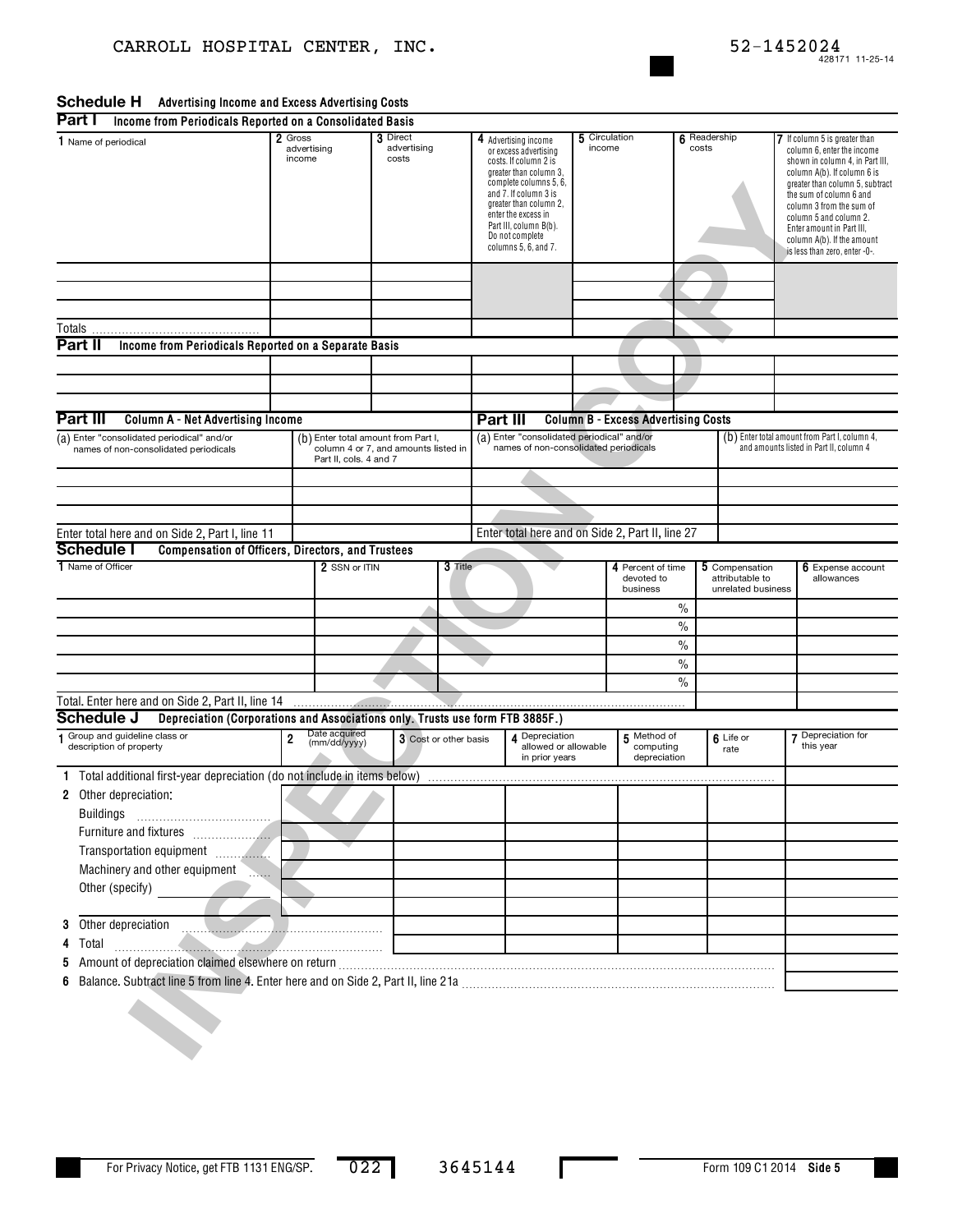|                                                                                                    | NATURE OF TRADE OR BUSINESS                                                          | 11<br><b>STATEMENT</b>                         |
|----------------------------------------------------------------------------------------------------|--------------------------------------------------------------------------------------|------------------------------------------------|
| OTHER FINANCIAL ACTIVITY LAB                                                                       |                                                                                      |                                                |
| TO FORM 109, PAGE 1                                                                                |                                                                                      |                                                |
| FORM 109                                                                                           | INCOME OR (LOSS) FROM PARTNERSHIPS, LIMITED<br>LIABILITY COMPANIES OR S CORPORATIONS | 12<br><b>STATEMENT</b>                         |
| DESCRIPTION                                                                                        |                                                                                      | <b>AMOUNT</b>                                  |
| K-1 PREMIER PURCHASING<br>K-1 CHESAPEAKE INVESTMENTS III<br>K-1 SEAMARK CAPITAL<br>K-1 GREENSPRING |                                                                                      | 6,883.<br>$-115,309.$<br>$-27,176.$<br>16,646. |
| TOTAL TO FORM 109, PAGE 2, LINE 5                                                                  |                                                                                      | $-118,956.$                                    |
| <b>FORM 109</b>                                                                                    | OTHER INCOME                                                                         | 13<br><b>STATEMENT</b>                         |
| DESCRIPTION                                                                                        |                                                                                      | <b>AMOUNT</b>                                  |
| CC MED SERVICES MANAGMENT INCOME                                                                   |                                                                                      | 90,000.                                        |
| TOTAL TO FORM 109, PAGE 2, LINE 12                                                                 |                                                                                      | 90,000.                                        |
| <b>FORM 109</b>                                                                                    | OTHER DEDUCTIONS                                                                     | 14<br><b>STATEMENT</b>                         |
| DESCRIPTION                                                                                        |                                                                                      | <b>AMOUNT</b>                                  |
| PROFESSIONAL FEES<br><b>SUPPLIES</b><br>PURCHASED SERVICES<br>SUPPORT EXPENSES                     |                                                                                      | 53, 218.<br>621,071.<br>147,901.<br>416,976.   |
| TOTAL TO FORM 109, PAGE 2, LINE 24                                                                 |                                                                                      | 1,239,166.                                     |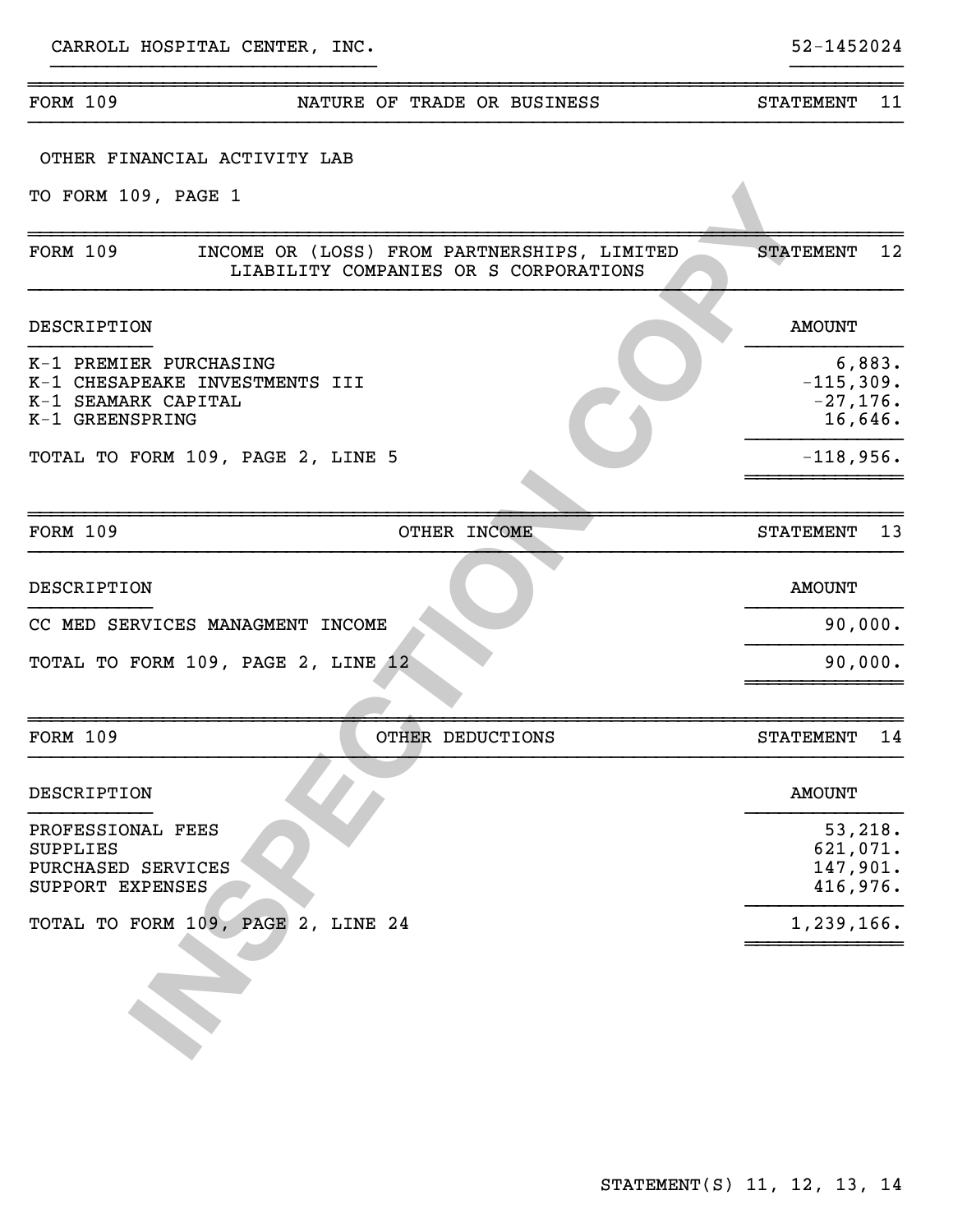# **TAX RETURN FILING INSTRUCTIONS**

GEORGIA FORM 600-T

|                                                    | <b>FOR THE YEAR ENDING</b>                                                                                                                                                                                                                                                                                                                                                                                       |
|----------------------------------------------------|------------------------------------------------------------------------------------------------------------------------------------------------------------------------------------------------------------------------------------------------------------------------------------------------------------------------------------------------------------------------------------------------------------------|
|                                                    | June 30, 2015                                                                                                                                                                                                                                                                                                                                                                                                    |
| <b>Prepared for</b>                                | Carroll Hospital Center, Inc.<br>200 Memorial Avenue<br>Westminster, MD<br>21157                                                                                                                                                                                                                                                                                                                                 |
| <b>Prepared by</b>                                 | Dixon Hughes Goodman LLP<br>1410 Spring Hill Road, 5th Floor<br>Tysons, VA 22102                                                                                                                                                                                                                                                                                                                                 |
| <b>Amount due</b><br>or refund                     | Refund of $$3,213$                                                                                                                                                                                                                                                                                                                                                                                               |
| Make check<br>payable to                           | Not applicable                                                                                                                                                                                                                                                                                                                                                                                                   |
| Mail tax return<br>and check (if<br>applicable) to | Georgia Department of Revenue<br>P.O. Box 740397<br>Atlanta, GA 30374-0397                                                                                                                                                                                                                                                                                                                                       |
| Return must be<br>mailed on<br>or before           | May 16, 2016                                                                                                                                                                                                                                                                                                                                                                                                     |
| <b>Special</b><br><b>Instructions</b>              | The return should be signed and dated by an authorized<br>individual.<br>We recommend that you file your return using certified mail<br>with a postmarked receipt for proof of timely filing.<br>You<br>should write the certified mail receipt number on the return in<br>the margin near your signature prior to filing. You should<br>also retain the certified mail receipt with your copy of the<br>return. |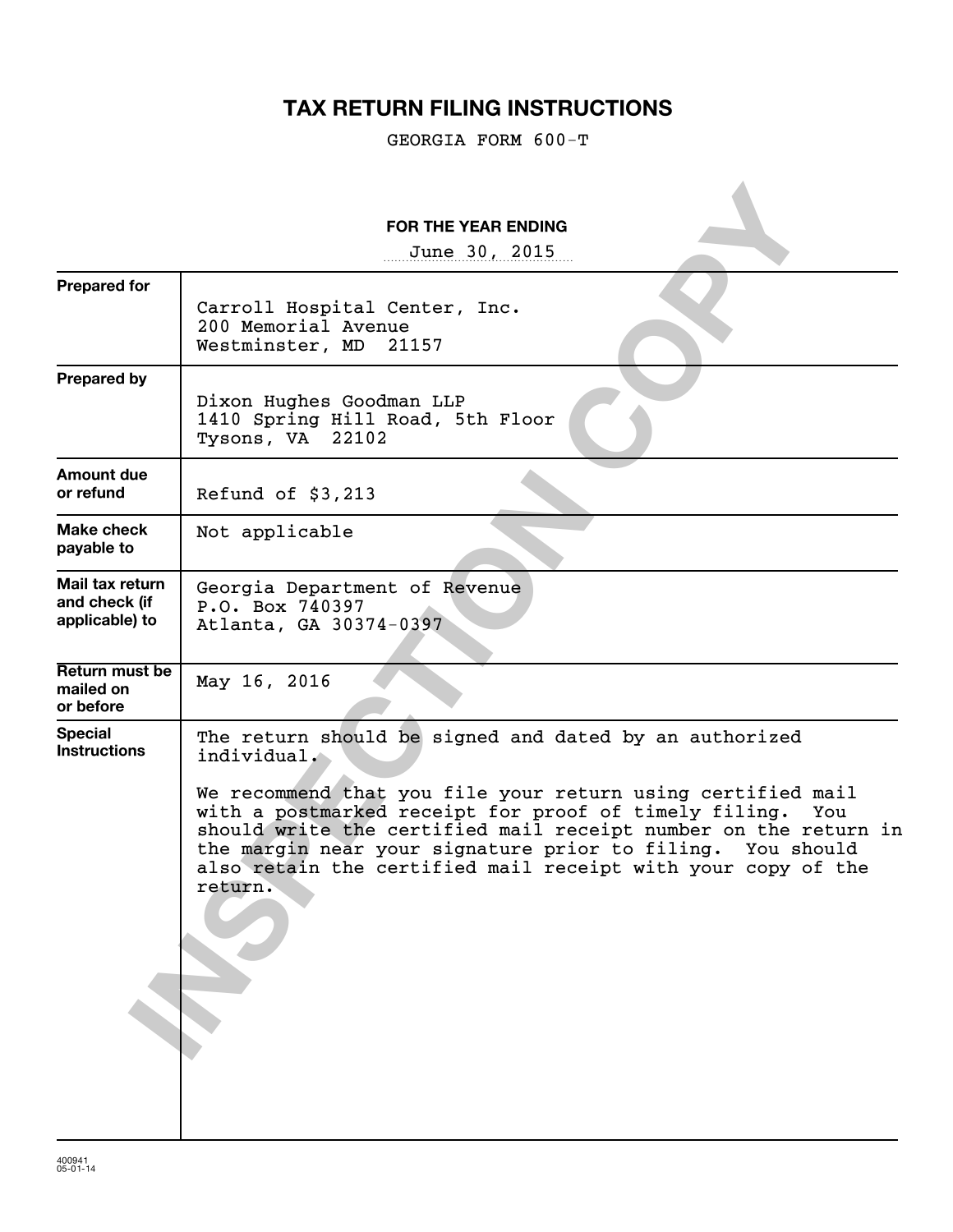

**Georgia Department of Revenue Processing Center PO Box 740320 Atlanta, GA 30374-0320**

#### **APPLICATION FOR EXTENSION OF TIME FOR FILING STATE INCOME TAX RETURNS** Georgia Department of Revenue

#### **IMPORTANT! ACCEPTANCE OF FEDERAL EXTENSIONS**

#### **THIS IS NOT A PAYMENT FORM! REMIT PAYMENT ON FORM IT-560 OR IT-560C.**

| DATE TO AVOID THE ASSESSMENT OF LATE PAYMENT PENALTIES AND INTEREST.<br>COMPLETE THIS FORM IN TRIPLICATE. MAIL THE ORIGINAL PRIOR TO THE RETURN DUE DATE AND KEEP 2 COPIES. ATTACH ONE COPY<br>TO RETURN WHEN FILED AND RETAIN ONE COPY FOR YOUR RECORDS. WE WILL NOTIFY YOU ONLY IF YOUR EXTENSION REQUEST IS DENIED. | THIS IS NOT A PAYMENT FORM! REMIT PAYMENT ON FORM IT-560 OR IT-560C.                        |              |                               |
|------------------------------------------------------------------------------------------------------------------------------------------------------------------------------------------------------------------------------------------------------------------------------------------------------------------------|---------------------------------------------------------------------------------------------|--------------|-------------------------------|
| <b>SECTION 1</b><br><b>NAME</b>                                                                                                                                                                                                                                                                                        |                                                                                             |              | SOCIAL SECURITY NO. OR FEIN   |
| CARROLL HOSPITAL CENTER, INC.                                                                                                                                                                                                                                                                                          |                                                                                             | <b>STATE</b> | 52-1452024<br><b>ZIP CODE</b> |
| <b>ADDRESS</b><br>200 MEMORIAL AVENUE                                                                                                                                                                                                                                                                                  | <b>CITY</b><br>WESTMINSTER                                                                  | MD           | 21157                         |
| NAME OF TAXPAYER FOR WHOM EXTENSION IS FILED, IF DIFFERENT FROM ABOVE                                                                                                                                                                                                                                                  |                                                                                             |              |                               |
| <b>ADDRESS</b>                                                                                                                                                                                                                                                                                                         | <b>CITY</b>                                                                                 | <b>STATE</b> | ZIP CODE                      |
| <b>SECTION 2</b>                                                                                                                                                                                                                                                                                                       |                                                                                             |              |                               |
| Partnership-Form 700 (5 months only)<br>Fiduciary--Form 501 (5 months only)<br>$\boxed{\textbf{X}}$ Corporate Income Tax<br>Net Worth Tax (For Period Beginning)<br>Other<br>NOTE: Except as noted above, extensions are limited by law to six (6) months, please see line 6 of instructions.<br><b>SECTION 3</b>      | 06/30/15                                                                                    |              | 05/16/16                      |
| <b>REASON FOR EXTENSION:</b><br>NEED ADDITIONAL                                                                                                                                                                                                                                                                        | INFORMATION TO COMPLETE THE RETURN.                                                         |              |                               |
| I AFFIRM THAT THE ABOVE INFORMATION IS, TO THE BEST OF MY KNOWLEDGE AND BELIEF, TRUE AND ACCURATE. THIS AFFIRMATION IS<br>MADE UNDER THE PENALTIES PRESCRIBED BY LAW.                                                                                                                                                  |                                                                                             |              |                               |
| <b>DATE</b>                                                                                                                                                                                                                                                                                                            | SIGNATURE OF TAXPAYER OR AUTHORIZED AGENT<br>IF SIGNED BY AGENT, AGENT'S FIRM OR TRADE NAME |              |                               |
| 445231<br>09-15-14                                                                                                                                                                                                                                                                                                     |                                                                                             |              |                               |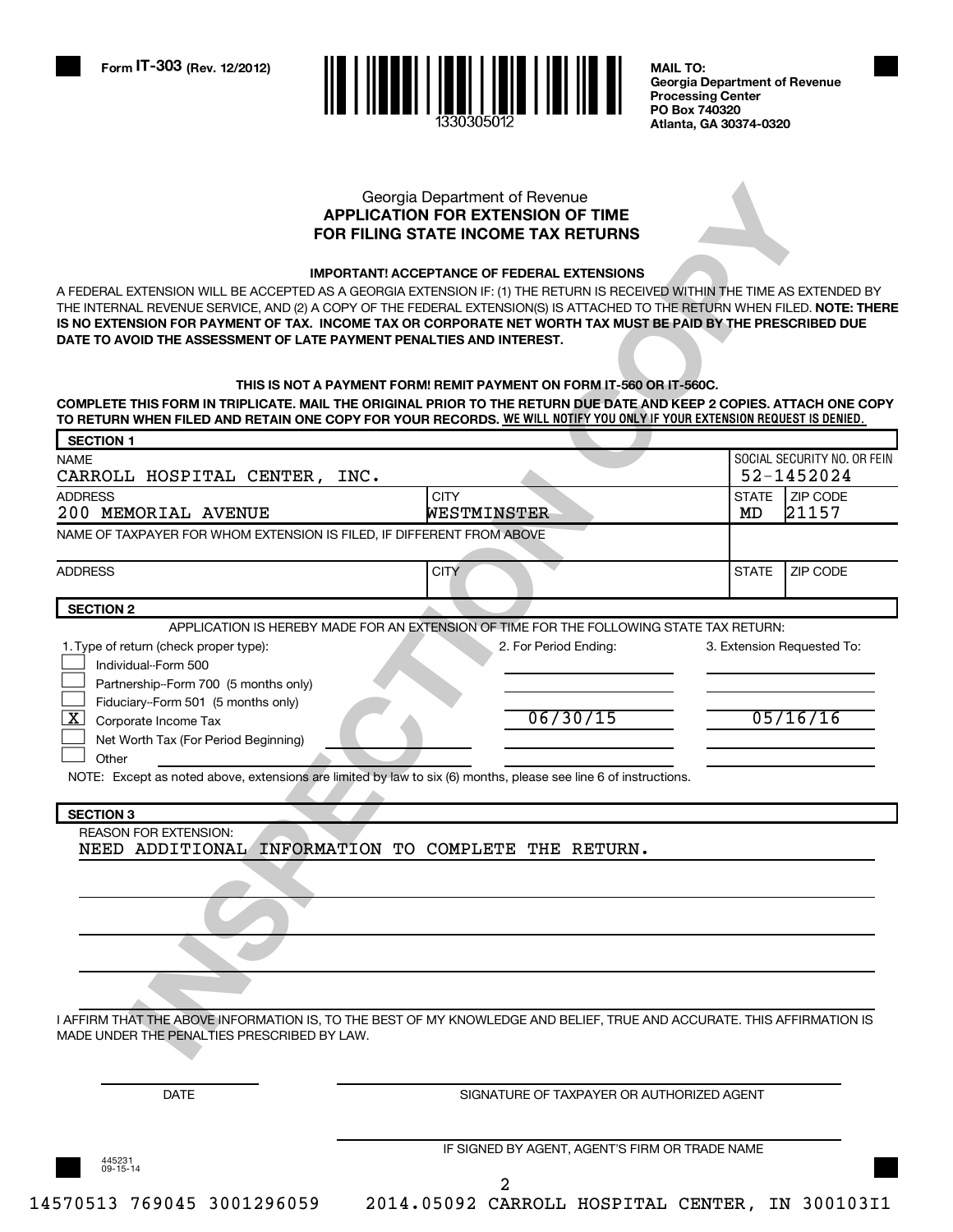### **APPLICATION FOR EXTENSION OF TIME FOR FILING STATE INCOME TAX RETURNS**

#### **INSTRUCTIONS**

- 1) Extensions of time for filing returns may be granted in cases of sickness, absence, or other disability or whenever reasonable cause exists.
- 2) This form must be completed in triplicate. Mail the original form prior to the return due date to: Georgia Department of Revenue, Processing Center, P.O. Box 740320, Atlanta, GA 30374-0320.
- 3) One copy of the extension must be attached to the completed return when filed. Retain the other copy for your records.
- 4) Separate applications for extension must be submitted for husband and wife if separate returns are filed.
- 5) An extension request will not be accepted by telephone. Lists are not acceptable. Application must be made on this form, unless a copy of an approved federal extension is attached to your Georgia return when filed. If applicable, explain why it was not necessary to request a federal filing extension.
- **For tax years beginning on or after January 1, 2010, a partnership and fiduciary will only be granted an extension** request. **up to 5 months.** 6) Additional time to file, within the six month limit, will require the submission of a new form along with a copy of the first extension
- 7) Corporations filing consolidated returns must file a separate application for extension for filing Net Worth Tax for each subsidiary. Corporations not filing consolidated returns may request an extension for filing income tax and net worth tax returns on one form.
- 8) Interest will be assessed at a rate of 1% per month from the due date prescribed by law for filing the return until the date of payment. Interest accrues regardless of an approved extension request.
- 9) Late filing penalty on returns filed after the due date prescribed by law will be assessed at a rate of 5% per month computed on the tax not paid by the original due date.
- 10) Late payment penalty will be assessed at a rate of 1/2 of 1% per month if tax due on the return is not paid by the date prescribed by law. Late payment penalty accrues regardless of an approved extension request. Individuals and fiduciaries should remit payment due on Form IT-560. Corporations should remit payment on Form IT-560C. Composite tax should be remitted on Form IT-560C.

**ISSUE THE CONSULTER CONSULTER CONSULTER CONSULTER CONSULTER CONSULTER CONSULTER CONSULTER CONSULTER CONSULTER CONSULTER CONSULTER CONSULTER CONSULTER CONSULTER CONSULTER CONSULTER CONSULTER CONSULTER CONSULTER CONSULTER C NOTE: Remitting payment with Form IT-560 or IT-560C will not extend the due date for filing your return.** For filing a Net Worth Tax Return after the date prescribed by law, there shall be assessed a penalty amounting to 10% of the tax shown to be due. For failure to pay tax within the time prescribed by law, there shall be due an additional penalty amounting to 10% of the tax shown to be due.

445232 09-15-14

3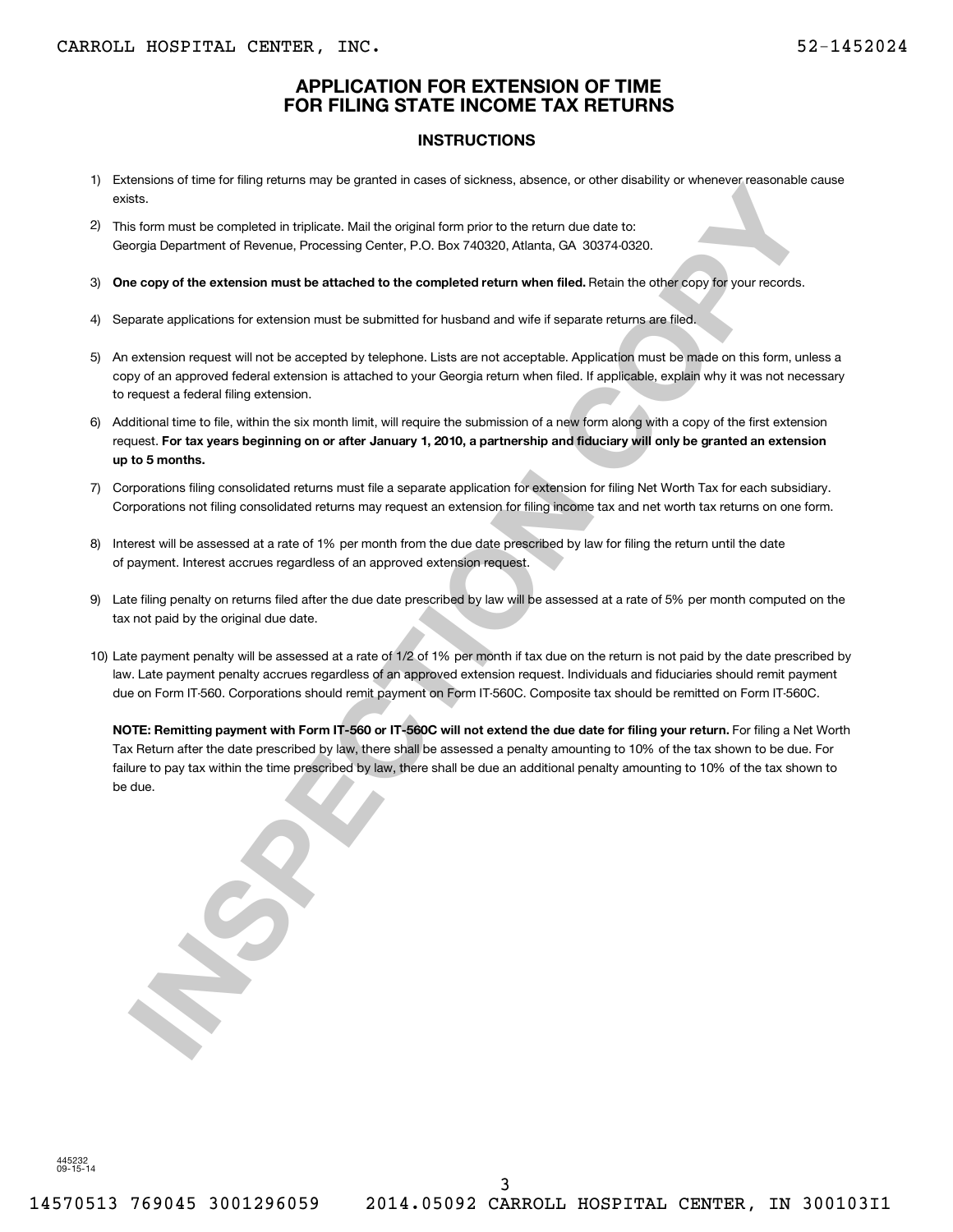#### **IMPORTANT**

THIS FORM IS TO BE USED BY **CORPORATE TAXPAYERS** FOR PAYMENT OF INCOME TAX AND/OR NET WORTH TAX WHEN AN EXTENSION HAS BEEN REQUESTED OR IS ENFORCED.

#### **Instructions for Form IT 560C**

When a taxpayer receives an automatic extension of time in which to file a Federal return, Georgia will honor that extension. No penalty for late filing will be assessed if the Georgia return is filed by the extended due date of the Federal return. The extension is for filing the return and does not extend the time for paying the tax. The tax must be paid by the statutory due date. An extension of time for filing does not relieve the taxpayer of liability for interest or penalty for late payment of tax.

- 1. This form is to be used to submit any payment of tax when an extension is requested or enforced.
- 2. The amount paid with this form should be claimed on the completed return as credits and payments.
- 3. This form must be submitted with remittance to pay the tax that will be due as reflected on the final return. If the tax is not paid by the original due date of the return, a penalty of 1/2 of 1% per month of the tax due will be assessed as a late payment penalty. The addition of this penalty does not relieve the taxpayer of liability for interest due on the unpaid balance of tax.
- 4. The amount paid is to be credited as a payment on the liability that may be due as indicated on the completed return. Georgia Public Revenue Code Section 48-2-31 stipulates that taxes shall be paid in lawful money of the United States, free of any expense to the State of Georgia.

|                                                                  | TIONOF that extension. TVO penalty for late himly will be assessed if the Georgia return is med by the extended  |                                      |                                                |
|------------------------------------------------------------------|------------------------------------------------------------------------------------------------------------------|--------------------------------------|------------------------------------------------|
|                                                                  | due date of the Federal return. The extension is for filing the return and does not extend the time for paying   |                                      |                                                |
|                                                                  | the tax. The tax must be paid by the statutory due date. An extension of time for filing does not relieve the    |                                      |                                                |
|                                                                  | taxpayer of liability for interest or penalty for late payment of tax.                                           |                                      |                                                |
|                                                                  |                                                                                                                  |                                      |                                                |
|                                                                  | 1. This form is to be used to submit any payment of tax when an extension is requested or enforced.              |                                      |                                                |
|                                                                  | 2. The amount paid with this form should be claimed on the completed return as credits and payments.             |                                      |                                                |
|                                                                  | 3. This form must be submitted with remittance to pay the tax that will be due as reflected on the final return. |                                      |                                                |
|                                                                  | If the tax is not paid by the original due date of the return, a penalty of 1/2 of 1% per month of the tax due   |                                      |                                                |
|                                                                  | will be assessed as a late payment penalty. The addition of this penalty does not relieve the taxpayer           |                                      |                                                |
|                                                                  | of liability for interest due on the unpaid balance of tax.                                                      |                                      |                                                |
|                                                                  | 4. The amount paid is to be credited as a payment on the liability that may be due as indicated on the           |                                      |                                                |
|                                                                  | completed return. Georgia Public Revenue Code Section 48-2-31 stipulates that taxes shall be paid in lawful      |                                      |                                                |
|                                                                  | money of the United States, free of any expense to the State of Georgia.                                         |                                      |                                                |
|                                                                  | For faster and more accurate posting to your account, use a payment voucher with a valid scanline from           |                                      |                                                |
|                                                                  | Georgia Department of Revenue's website http://dor.ga.gov or one produced by an approved                         |                                      |                                                |
| software company listed at http://dor.ga.gov                     |                                                                                                                  |                                      |                                                |
|                                                                  |                                                                                                                  |                                      |                                                |
|                                                                  |                                                                                                                  |                                      |                                                |
| If you have any questions call: 1-877-423-6711                   |                                                                                                                  |                                      |                                                |
|                                                                  |                                                                                                                  |                                      |                                                |
|                                                                  | Make check payable to: Georgia Department of Revenue (Include FEI Number on check)                               |                                      |                                                |
|                                                                  | Mail the completed IT 560C with remittance to:                                                                   |                                      |                                                |
| <b>Processing Center</b>                                         |                                                                                                                  |                                      |                                                |
| Georgia Department of Revenue                                    |                                                                                                                  |                                      |                                                |
| PO Box 740239                                                    |                                                                                                                  |                                      |                                                |
| Atlanta, GA 30374-0239                                           |                                                                                                                  |                                      |                                                |
|                                                                  |                                                                                                                  |                                      |                                                |
|                                                                  |                                                                                                                  |                                      |                                                |
|                                                                  |                                                                                                                  |                                      |                                                |
|                                                                  |                                                                                                                  |                                      |                                                |
|                                                                  | PLEASE DO NOT mail this entire page. Please cut along dotted line and mail only voucher and payment.             |                                      |                                                |
| 445501                                                           | PLEASE DO NOT STAPLE. PLEASE REMOVE ALL CHECK STUBS.                                                             |                                      |                                                |
| 01-28-15                                                         | $-$ Cut along dotted line $-$                                                                                    |                                      |                                                |
|                                                                  |                                                                                                                  |                                      |                                                |
| <b>IT 560 C</b> (Rev. 12/14)                                     |                                                                                                                  |                                      | <b>MAIL TO:</b>                                |
| FOR CORPORATION AND COMPOSITE ONLY                               |                                                                                                                  |                                      | <b>Processing Center</b>                       |
| Payment of Income Tax                                            |                                                                                                                  |                                      | Georgia Department of Revenue<br>PO Box 740239 |
| Income/Net Worth Payment Voucher<br>Telephone No. 1-877-423-6711 | 1501205013                                                                                                       |                                      | Atlanta, Georgia 30374-0239                    |
| 2014                                                             |                                                                                                                  |                                      |                                                |
|                                                                  |                                                                                                                  |                                      |                                                |
| x<br><b>Composite Tax</b><br>Corporate Income Tax                | Net Worth Tax                                                                                                    | <b>Address Change</b><br>Name Change |                                                |
| <b>Income Tax Year</b><br>FEI Number                             | <b>Beginning Date</b>                                                                                            | <b>Ending Date</b>                   | Vendor Code                                    |
| 52-1452024<br>2014                                               | $07 - 01 - 2014$                                                                                                 | $06 - 30 - 2015$                     | 050                                            |
| Name (Type or print plainly the exact Corporation Name)          |                                                                                                                  | Signature of Officer or Agent        | Title<br>Date                                  |
| CARROLL HOSPITAL CENTER,                                         | INC.                                                                                                             |                                      |                                                |
| <b>Business Address</b>                                          | City                                                                                                             |                                      | ZIP Code<br>State                              |

200 MEMORIAL AVENUE WESTMINSTER MD 21157

**PLEASE DO NOT STAPLE. REMOVE ALL CHECK STUBS.**

**Amount Paid \$**

3213.00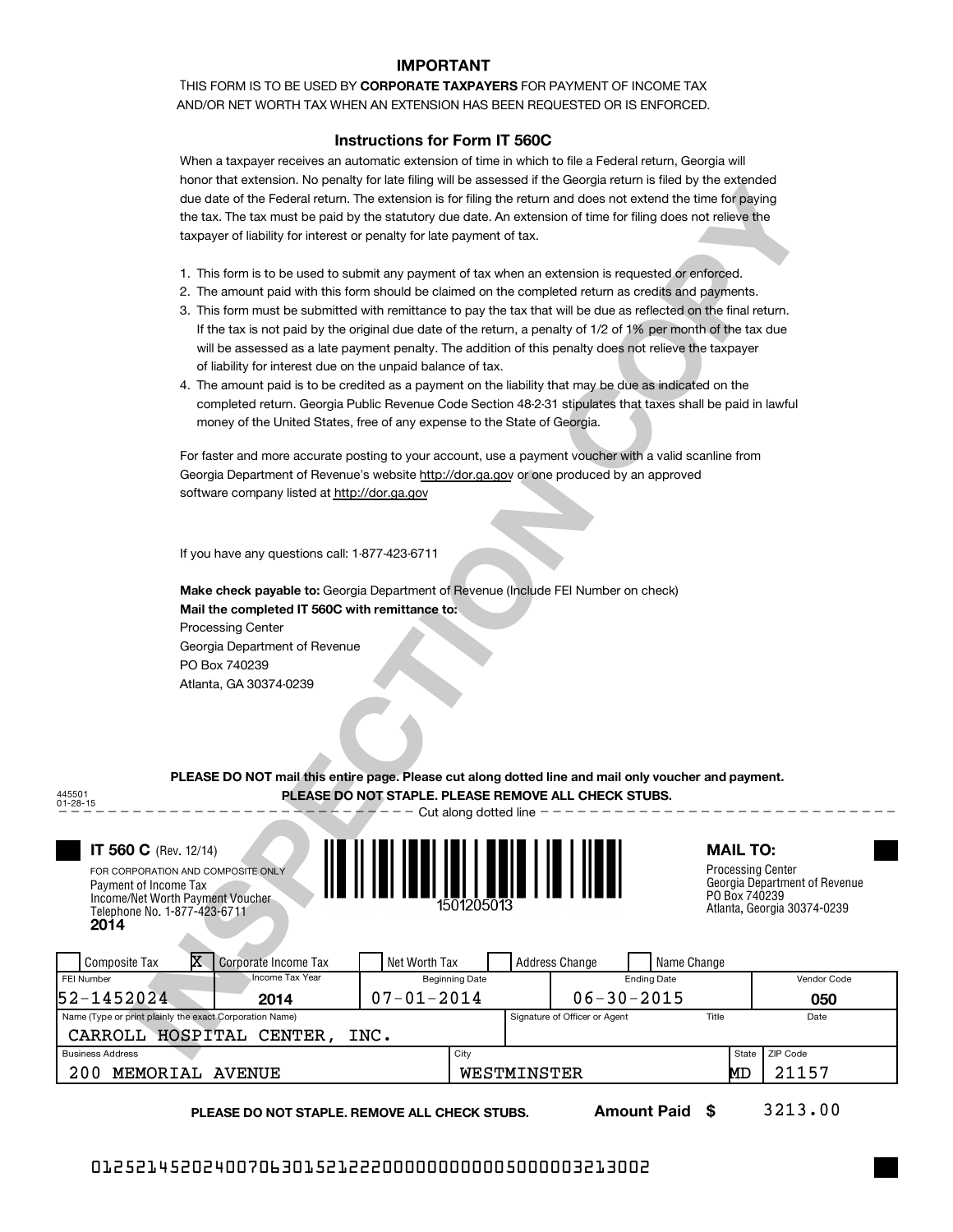

Georgia Department of Revenue Processing Center PO Box 740397 Atlanta, Georgia 30374-0397 **Mailing Address:**

| Amended                                                | Amended due to IRS Audit                                                                                                                                                                                                                                                                                  | <b>Address Change</b>          |                    | UET Annualization Exception attached             |                   |                      | Page 1                                                                                                |
|--------------------------------------------------------|-----------------------------------------------------------------------------------------------------------------------------------------------------------------------------------------------------------------------------------------------------------------------------------------------------------|--------------------------------|--------------------|--------------------------------------------------|-------------------|----------------------|-------------------------------------------------------------------------------------------------------|
|                                                        | Exempt Organization Unrelated Business Income Tax Return (Under Georgia Code Section 48-7-25)                                                                                                                                                                                                             |                                |                    |                                                  |                   |                      | 2014                                                                                                  |
|                                                        |                                                                                                                                                                                                                                                                                                           |                                |                    | 07/01/2014 and ending                            | 06/30/2015        |                      |                                                                                                       |
| For the taxable year beginning<br>Name of Organization |                                                                                                                                                                                                                                                                                                           | Name of Fiduciary              |                    |                                                  |                   |                      | Federal Employer ID No. (in case of employees'<br>trust described in section 401 (a) and exempt under |
|                                                        |                                                                                                                                                                                                                                                                                                           |                                |                    |                                                  |                   |                      | section 501 (a), insert the trust's identification number.)                                           |
|                                                        | CARROLL HOSPITAL CENTER,                                                                                                                                                                                                                                                                                  |                                |                    |                                                  |                   |                      |                                                                                                       |
| Number and Street                                      |                                                                                                                                                                                                                                                                                                           | Number and Street              |                    |                                                  | 52-1452024        |                      |                                                                                                       |
|                                                        | 200 MEMORIAL AVENUE                                                                                                                                                                                                                                                                                       |                                |                    |                                                  | <b>NAICS Code</b> | Date of<br>current   | IRS code<br>section for                                                                               |
| City or Town                                           |                                                                                                                                                                                                                                                                                                           | City or Town                   |                    |                                                  |                   | exemption<br>letter. | which you<br>are exempt.                                                                              |
| WESTMINSTER                                            |                                                                                                                                                                                                                                                                                                           |                                |                    |                                                  |                   |                      |                                                                                                       |
| State                                                  | ZIP Code                                                                                                                                                                                                                                                                                                  | State                          | ZIP Code           |                                                  |                   |                      |                                                                                                       |
| MD                                                     | 21157                                                                                                                                                                                                                                                                                                     |                                |                    |                                                  | 525990            |                      | 501(E)                                                                                                |
|                                                        |                                                                                                                                                                                                                                                                                                           |                                |                    |                                                  |                   | <b>SCHEDULE 1</b>    |                                                                                                       |
|                                                        | 1. Unrelated business taxable income from Federal Form 990-T (attach copy)                                                                                                                                                                                                                                |                                |                    | ▶                                                | 1.                |                      | $-232,849.$                                                                                           |
|                                                        |                                                                                                                                                                                                                                                                                                           |                                |                    |                                                  |                   |                      |                                                                                                       |
|                                                        |                                                                                                                                                                                                                                                                                                           |                                |                    |                                                  | 2.                |                      | 232,849.                                                                                              |
|                                                        |                                                                                                                                                                                                                                                                                                           |                                |                    |                                                  |                   |                      |                                                                                                       |
|                                                        |                                                                                                                                                                                                                                                                                                           |                                |                    |                                                  | 3.                |                      |                                                                                                       |
|                                                        |                                                                                                                                                                                                                                                                                                           |                                |                    |                                                  | 4.                |                      |                                                                                                       |
|                                                        |                                                                                                                                                                                                                                                                                                           |                                |                    |                                                  |                   |                      |                                                                                                       |
|                                                        | 5. Georgia unrelated business taxable income (line 3 less line 4) manuscriman contract of the set of the set of the set of the set of the set of the set of the set of the set of the set of the set of the set of the set of                                                                             |                                |                    |                                                  | 5.                |                      | Ο.                                                                                                    |
|                                                        | <b>COMPUTATION OF GEORGIA UNRELATED BUSINESS INCOME TAX</b>                                                                                                                                                                                                                                               |                                |                    |                                                  |                   | <b>SCHEDULE 2</b>    |                                                                                                       |
|                                                        |                                                                                                                                                                                                                                                                                                           |                                |                    |                                                  | -1.               |                      |                                                                                                       |
|                                                        |                                                                                                                                                                                                                                                                                                           |                                |                    |                                                  |                   |                      |                                                                                                       |
|                                                        |                                                                                                                                                                                                                                                                                                           |                                |                    |                                                  | 2.                |                      | 3,213.                                                                                                |
|                                                        |                                                                                                                                                                                                                                                                                                           |                                |                    |                                                  |                   |                      |                                                                                                       |
|                                                        |                                                                                                                                                                                                                                                                                                           |                                |                    |                                                  | З.                |                      |                                                                                                       |
|                                                        | 4. Balance of tax due OR overpayment <b>All Accords</b> 2014 2014 2015 2016                                                                                                                                                                                                                               |                                |                    |                                                  | 4.                |                      | $-3, 213.$                                                                                            |
|                                                        |                                                                                                                                                                                                                                                                                                           |                                |                    |                                                  |                   |                      |                                                                                                       |
|                                                        | 5. Interest due (see instructions)                                                                                                                                                                                                                                                                        |                                |                    |                                                  | 5.                |                      |                                                                                                       |
|                                                        |                                                                                                                                                                                                                                                                                                           |                                |                    |                                                  |                   |                      |                                                                                                       |
|                                                        |                                                                                                                                                                                                                                                                                                           |                                |                    |                                                  | 6.                |                      |                                                                                                       |
|                                                        |                                                                                                                                                                                                                                                                                                           |                                |                    |                                                  | 7.                |                      |                                                                                                       |
|                                                        |                                                                                                                                                                                                                                                                                                           |                                |                    |                                                  |                   |                      |                                                                                                       |
|                                                        |                                                                                                                                                                                                                                                                                                           |                                |                    |                                                  | 8.                |                      | $-3, 213.$                                                                                            |
|                                                        |                                                                                                                                                                                                                                                                                                           |                                |                    |                                                  |                   |                      |                                                                                                       |
|                                                        | 9 If line 4 is an overpayment, amount to be credited on                                                                                                                                                                                                                                                   |                                |                    |                                                  |                   |                      |                                                                                                       |
| <b>Estimated Tax ▶</b>                                 |                                                                                                                                                                                                                                                                                                           | Refunded $\blacktriangleright$ |                    | 3,213.                                           |                   |                      |                                                                                                       |
|                                                        | A COPY OF THE FEDERAL 990 T AND SUPPORTING SCHEDULES (AND ANY EXTENSION) MUST BE ATTACHED TO THIS RETURN.                                                                                                                                                                                                 |                                |                    |                                                  |                   |                      |                                                                                                       |
|                                                        | DECLARATION: I/We declare, under penalty of perjury that I/we have examined this return (including accompanying schedules and statements) and<br>to the best of my/our knowledge and belief it is true, correct and complete. If prepared by a person other than a taxpayer, his/her declaration is based |                                |                    |                                                  |                   |                      |                                                                                                       |
|                                                        | on all information of which he/she has any knowledge.                                                                                                                                                                                                                                                     |                                |                    |                                                  |                   |                      |                                                                                                       |
| KEVIN KELBLY                                           |                                                                                                                                                                                                                                                                                                           |                                |                    |                                                  |                   |                      |                                                                                                       |
| Signature of Officer                                   |                                                                                                                                                                                                                                                                                                           |                                |                    | Signature of Individual or Firm Preparing Return |                   |                      |                                                                                                       |
| <b>CFO</b>                                             |                                                                                                                                                                                                                                                                                                           |                                |                    | P01775208                                        |                   |                      |                                                                                                       |
| Title                                                  | Date                                                                                                                                                                                                                                                                                                      |                                | 445981<br>09-15-14 | <b>Employee ID or Social Security Number</b>     |                   |                      |                                                                                                       |

5

14570513 769045 3001296059 2014.05092 CARROLL HOSPITAL CENTER, IN 300103I1

**Georgia Form (Rev. 11/13)**

**600-T**

Exempt Organization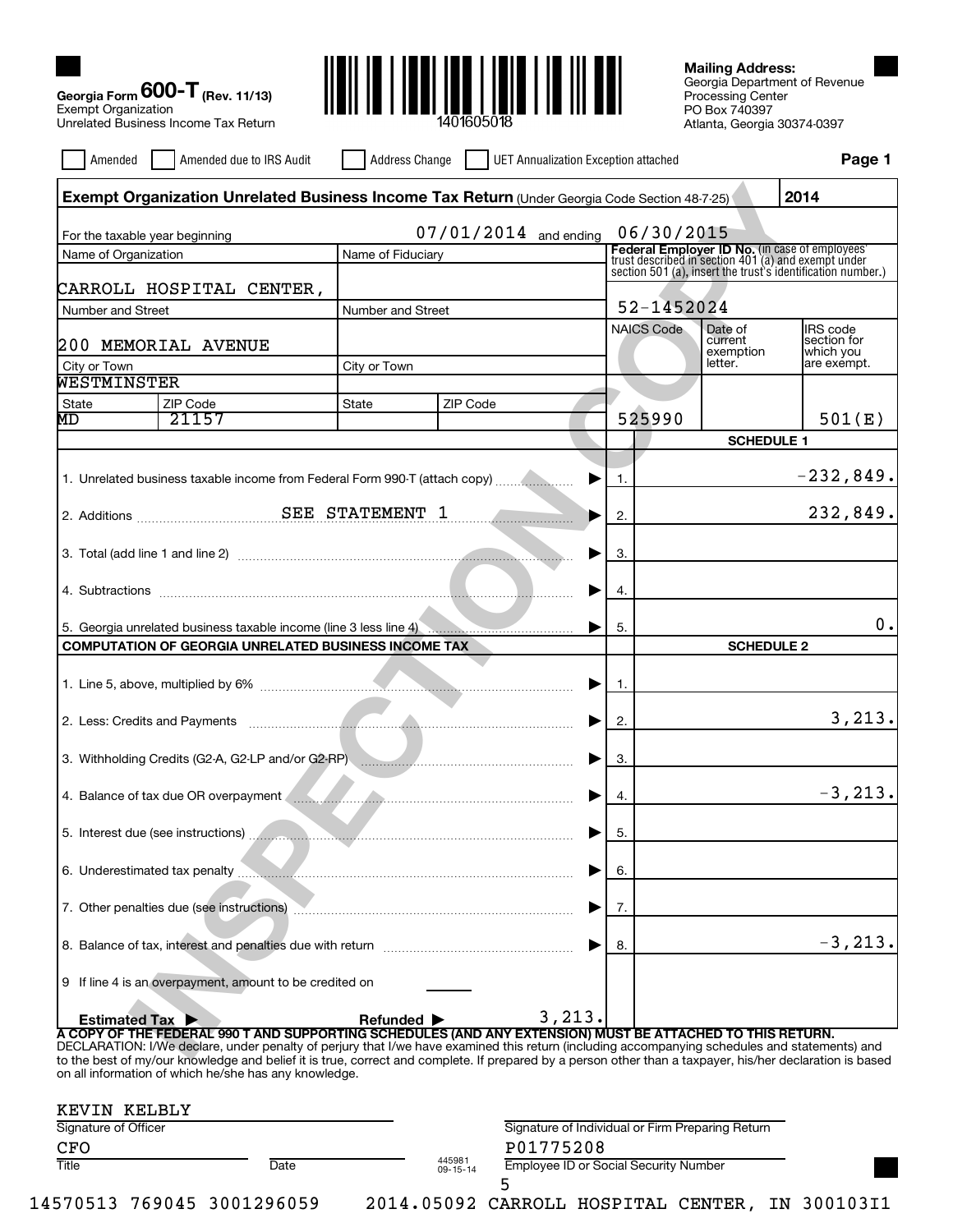| GA 600-T                    | ADDITIONS TO TAXABLE INCOME | $\mathbf{1}$<br><b>STATEMENT</b> |
|-----------------------------|-----------------------------|----------------------------------|
| DESCRIPTION                 |                             | <b>AMOUNT</b>                    |
|                             |                             | 232,849.                         |
| TOTAL TO FORM 600-T, LINE 2 |                             | 232,849.                         |
|                             |                             |                                  |
|                             |                             |                                  |
|                             |                             |                                  |
|                             |                             |                                  |

}}}}}}}}}}}}}}}}}}}}}}}}}}}}} }}}}}}}}}}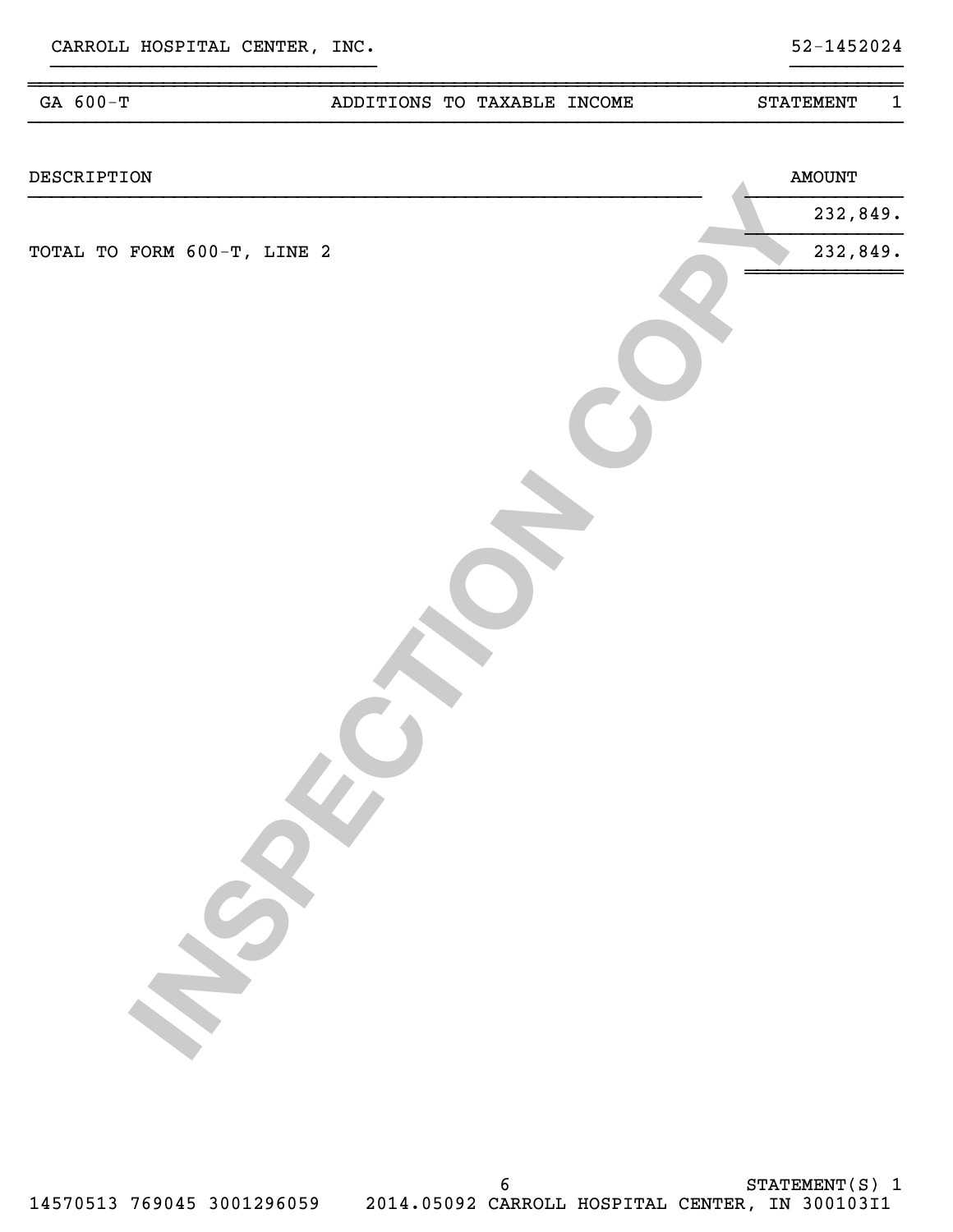# **TAX RETURN FILING INSTRUCTIONS**

INDIANA FORM IT-20NP

|                                                    | <b>FOR THE YEAR ENDING</b><br>June 30, 2015                                                                                                                                                                                                                                                                                                                                                                      |
|----------------------------------------------------|------------------------------------------------------------------------------------------------------------------------------------------------------------------------------------------------------------------------------------------------------------------------------------------------------------------------------------------------------------------------------------------------------------------|
| <b>Prepared for</b>                                | Carroll Hospital Center, Inc.<br>200 Memorial Avenue<br>Westminster, MD 21157                                                                                                                                                                                                                                                                                                                                    |
| <b>Prepared by</b>                                 | Dixon Hughes Goodman LLP<br>1410 Spring Hill Road, 5th Floor<br>Tysons, VA 22102                                                                                                                                                                                                                                                                                                                                 |
| Amount due<br>or refund                            | No payment required                                                                                                                                                                                                                                                                                                                                                                                              |
| Make check<br>payable to                           | Not applicable                                                                                                                                                                                                                                                                                                                                                                                                   |
| Mail tax return<br>and check (if<br>applicable) to | Indiana Department of Revenue<br>P.O. Box 7228<br>Indianapolis, IN 46207-7228                                                                                                                                                                                                                                                                                                                                    |
| <b>Return must be</b><br>mailed on<br>or before    | May 16, 2016                                                                                                                                                                                                                                                                                                                                                                                                     |
| <b>Special</b><br><b>Instructions</b>              | The return should be signed and dated by an authorized<br>individual.<br>We recommend that you file your return using certified mail<br>with a postmarked receipt for proof of timely filing.<br>You<br>should write the certified mail receipt number on the return in<br>the margin near your signature prior to filing. You should<br>also retain the certified mail receipt with your copy of the<br>return. |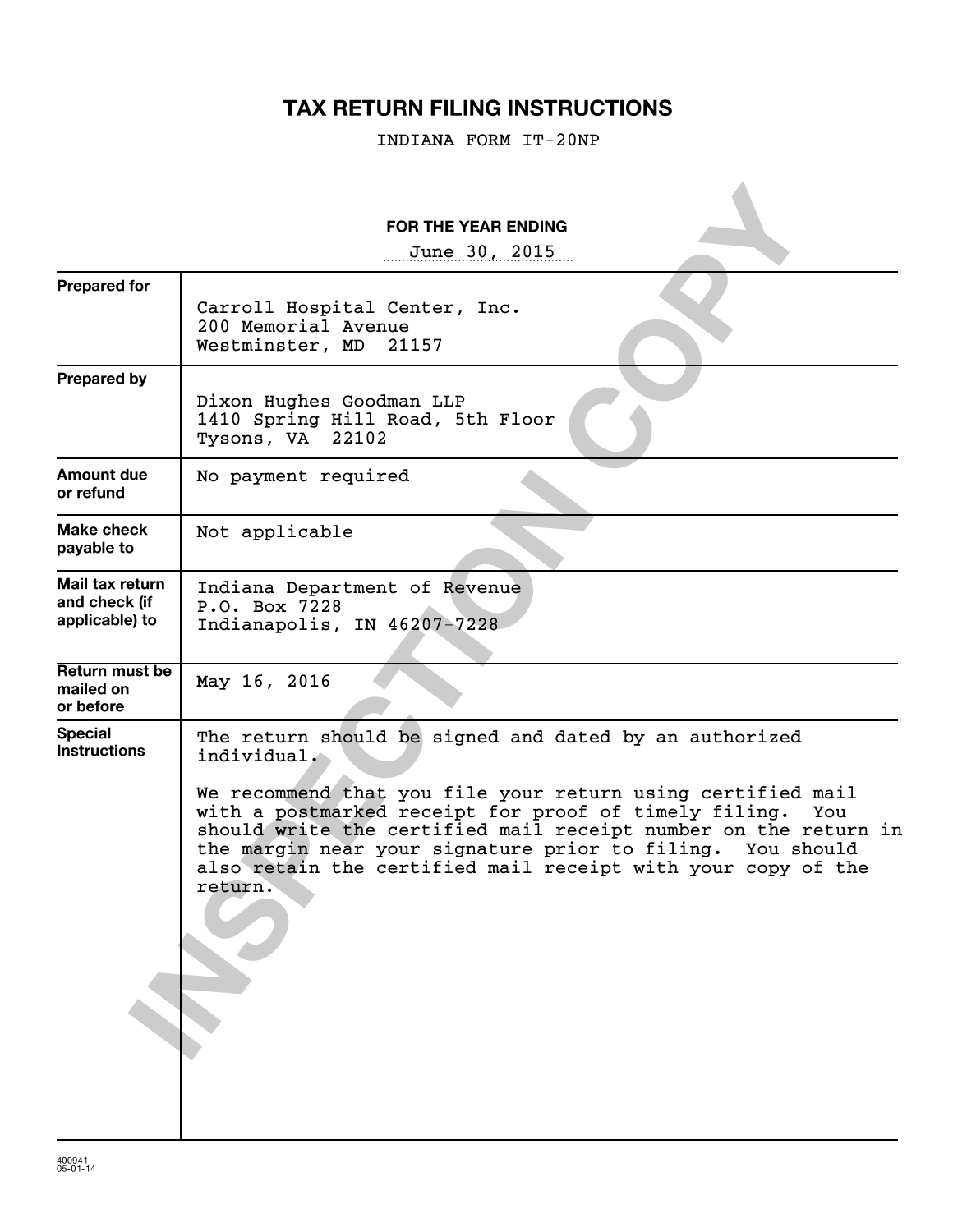**Form IT-20NP** State Form 148

(R13 / 8-14)

Indiana Department of Revenue

**Indiana Nonprofit Organization Unrelated Business Income Tax Return 2014**

**Calendar Year Ending December 31, 2014 or**

| 07 01 2014 and Ending 06 30 2015<br>Fiscal Year Beginning                                                                   |                |                                         |
|-----------------------------------------------------------------------------------------------------------------------------|----------------|-----------------------------------------|
| Check box if name changed.<br>Check box if amended.                                                                         |                |                                         |
| Name of Organization                                                                                                        |                | Federal Identification Number (FID)     |
| CARROLL HOSPITAL CENTER INC                                                                                                 |                | 52 1452024                              |
| Number and Street<br>Indiana County or O.O.S.<br>200 MEMORIAL AVENUE                                                        | 525990         | <b>Principal Business Activity Code</b> |
| ZIP Code<br>State<br>City<br>21157<br>WESTMINSTER, MD                                                                       |                | <b>Telephone Number</b><br>410 871 6859 |
| K Check all boxes that apply:<br><b>Initial Return</b><br><b>Final Return</b><br>In Bankruptcy                              | n.             | Schedule M                              |
| L Do you have on file a valid extension of time to file your return (federal Form 7004 or an electronic extension of time)? |                | $\overline{X}$ No<br>$\Box$ Yes         |
| Due Date: 15th day of the fifth month following close of the tax year.                                                      |                |                                         |
| Adjusted Gross Income Tax Calculation on Unrelated Business Income                                                          |                | <b>Round all entries</b>                |
| 1. Unrelated business taxable income (before NOL) deduction and specific deduction from federal return                      |                |                                         |
| Form 990T (enclose Form 990T); use minus sign for negative amounts                                                          | 1              | $-232849.00$                            |
| Specific deduction (generally \$1,000; see instructions)<br>2.                                                              | $\overline{2}$ | $1000_{.00}$                            |
| Interest on U.S. government obligations on the federal return less related expenses<br>3.                                   | 3              | .00                                     |
| Deduction for qualified patents income<br>4.                                                                                | $\overline{4}$ | .00                                     |
| Enter total from lines 2 through 4<br>5.                                                                                    | 5              | $1000_{.00}$                            |
| Subtotal for unrelated business income (subtract line 5 from line 1)<br>6.                                                  | 6              | $-233849_{.00}$                         |
| Indiana modifications. See instructions. (Use a minus sign to denote negative amounts.)<br>7.                               | $\overline{7}$ | .00                                     |
| Unrelated business income, as adjusted (add lines 6 and 7). (If not apportioning, enter same<br>8.                          |                |                                         |
| amount on line 10.)                                                                                                         | 8              | $-233849_{.00}$                         |
| Enter Indiana apportionment percentage, if applicable, from line 9 of IT-20 Schedule E apportionment<br>9.                  |                |                                         |
| (enclose schedule)                                                                                                          | 9              | .61%                                    |
| Unrelated business apportioned to Indiana (multiply line 8 by line 9; otherwise, enter line 8 amount)<br>10.                | 10             | $-1426_{.00}$                           |
| Enter Indiana NOL deduction without specific deduction (enclose Schedule IT-20NOL; see instructions)<br>11.                 | 11             | .00                                     |
| Taxable Indiana unrelated business income (subtract line 11 from line 10)<br>12.                                            | 12             | $-1426_{.00}$                           |
| Taxable income from other forms (Form 1120-POL)<br>13.                                                                      | 13             | .00                                     |
| Subtotal (add lines 12 and 13)<br>14.                                                                                       | 14             | $-1426_{.00}$                           |
| Indiana tax on unrelated business income (multiply line 14 by tax rate). See instructions for line 15<br>15.                | 15             | 0.00                                    |
| Sales/use tax on purchases subject to use tax from Sales/Use Tax Worksheet<br>16.                                           | 16             | .00                                     |
| Total Tax $\blacktriangleright$<br>Total tax due (add lines 15 and 16)<br>17.                                               | 17             | $\overline{0}$ .00                      |
| <b>Credit for Estimated Tax and Other Payments</b>                                                                          |                |                                         |
| Quarterly estimated<br>Qrt. 2<br>Qrt. 3<br>Enter total<br>18.<br>Qrt. 1<br>Qrt. 4<br>tax paid:                              | 18             | .00                                     |
| Amount paid with extension<br>19.                                                                                           | 19             | .00                                     |
| Amount of overpayment credit (from tax year ending<br>20.                                                                   | 20             | .00                                     |
| 21. EDGE credit. Enter the total EDGE credit amount claimed (line 19 on Schedule IN-EDGE)                                   | 21             | .00                                     |
| EDGE-R credit. Enter the total EDGE-R credit amount claimed (line 19 on Schedule IN-EDGE-R)<br>22.                          | 22             | .00                                     |
| Code No. 23a<br>23.<br>Enter the amount of other credit                                                                     | 23b            | .00                                     |
| Certified credits. Enter the total of certified credits claimed from Schedule IN-OCC and enclose this<br>24.                |                |                                         |
| schedule with your return                                                                                                   | 24             | .00                                     |
| Total credits (add lines 18-24)<br>Total Credits ▶<br>25.                                                                   | 25             | .00                                     |
| Balance of tax due (line 17 minus 25; if line 25 is greater than line 17, proceed to lines 27, 28, and 31)<br>26.           | 26             | 0.00                                    |
| Penalty for the underpayment of income tax. enclose Schedule IT-2220<br>27.                                                 | 27             | .00                                     |
| Check box if using annualization method                                                                                     |                |                                         |
| Interest: If payment is made after the original due date, compute interest<br>28.                                           | 28             | .00                                     |
| Penalty: If paid late, enter 10% of line 26; see instructions. If line 17 is zero, enter \$10 per day filed past<br>29.     |                |                                         |
| due date                                                                                                                    | 29             | .00                                     |
| Total payment due (add lines 26-29). (Payment must be made in U.S. funds) PAY THIS AMOUNT<br>30.                            | 30             | .00                                     |
| Total overpayment (line 25 minus lines 17 and 27-29)<br>31.<br><u> 1980 - Johann Barbara, martxa alemaniar a</u>            | 31             | .00                                     |
| Amount of line 31 to be refunded<br>32.                                                                                     | 32             | .00                                     |
| Amount of line 31 to be applied to the following year's estimated tax account<br>33.                                        | 33             | .00                                     |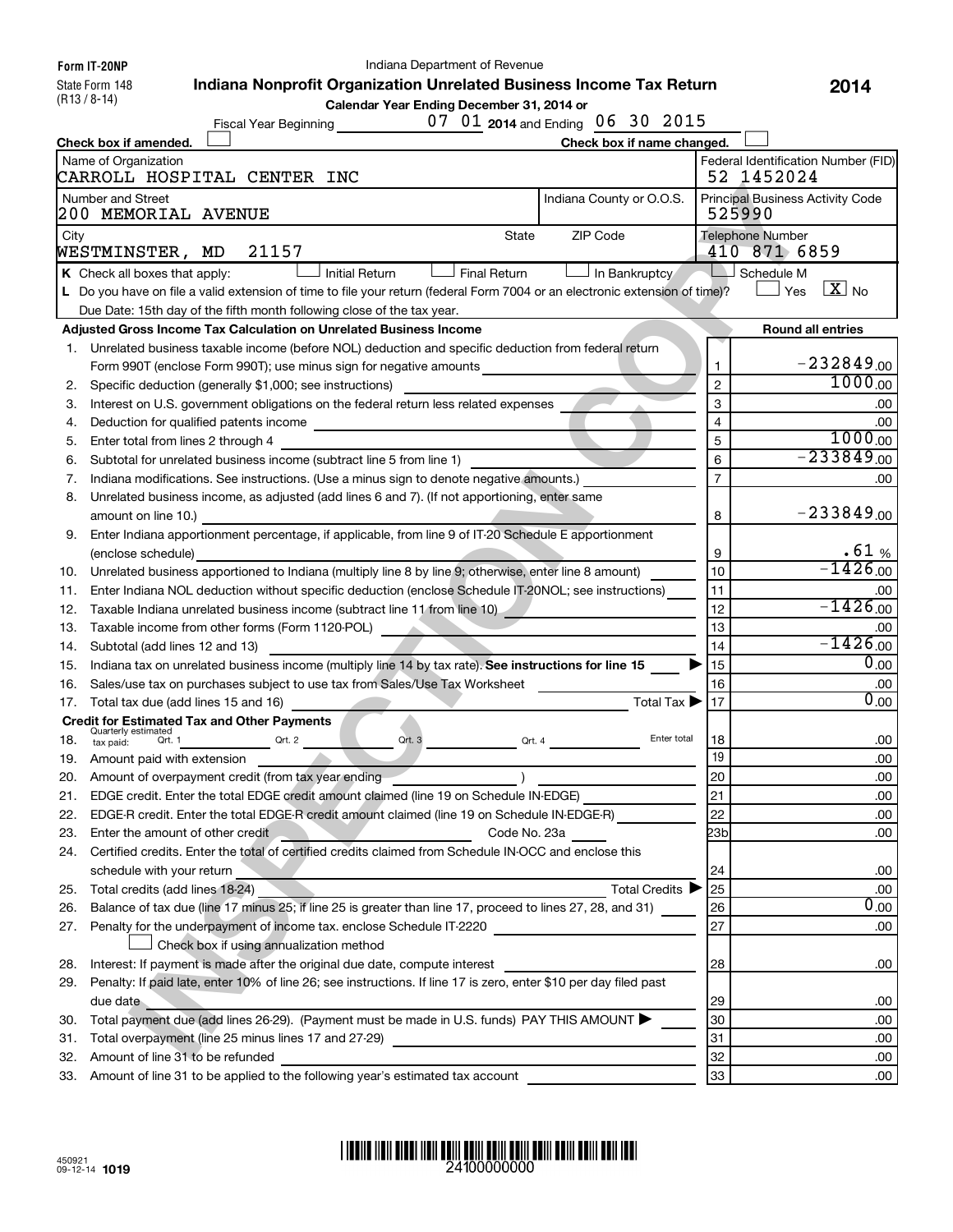Indiana Department of Revenue **Indiana Nonprofit Organization Unrelated Business Income**

| <b>Additional Explanation or Adjustment</b>                                                                                                                                                                                                                              |                  |                                                        |                                  |     |
|--------------------------------------------------------------------------------------------------------------------------------------------------------------------------------------------------------------------------------------------------------------------------|------------------|--------------------------------------------------------|----------------------------------|-----|
| State Form 49189                                                                                                                                                                                                                                                         |                  |                                                        |                                  |     |
| (R11 / 8.12)<br>Line (a)<br>Explanation (b)                                                                                                                                                                                                                              |                  |                                                        | Amount (c)                       |     |
|                                                                                                                                                                                                                                                                          |                  |                                                        |                                  |     |
|                                                                                                                                                                                                                                                                          |                  |                                                        |                                  | .00 |
|                                                                                                                                                                                                                                                                          |                  |                                                        |                                  |     |
|                                                                                                                                                                                                                                                                          |                  |                                                        |                                  | .00 |
|                                                                                                                                                                                                                                                                          |                  |                                                        |                                  |     |
|                                                                                                                                                                                                                                                                          |                  |                                                        |                                  | .00 |
| <b>Certification of Signatures and Authorization Section</b><br>Under penalties of perjury, I declare I have examined this return, including all accompanying schedules and statements, and to the best of my knowledge and belief it is<br>true, correct, and complete. |                  |                                                        |                                  |     |
| I authorize the Department to discuss my return with my personal representative (see instructions)                                                                                                                                                                       |                  | Yes $ X $<br>No.                                       |                                  |     |
| Paid Preparer's Email Address                                                                                                                                                                                                                                            | EE               |                                                        |                                  |     |
|                                                                                                                                                                                                                                                                          |                  |                                                        |                                  |     |
| DAVID MCCORMICK                                                                                                                                                                                                                                                          |                  | DIXON HUGHES GOODMAN LLP                               |                                  |     |
| Personal Representative's Name (Print or Type)                                                                                                                                                                                                                           |                  | Paid Preparer: Firm's Name (or yours if self-employed) |                                  |     |
|                                                                                                                                                                                                                                                                          |                  |                                                        |                                  |     |
|                                                                                                                                                                                                                                                                          | PTIN             |                                                        |                                  |     |
| Personal Representative's Email Address                                                                                                                                                                                                                                  | P01775208        |                                                        |                                  |     |
|                                                                                                                                                                                                                                                                          |                  |                                                        |                                  |     |
| Signature of Corporate Officer<br>Date                                                                                                                                                                                                                                   | 703 970 0400     |                                                        |                                  |     |
| KEVIN KELBLY<br><b>CFO</b>                                                                                                                                                                                                                                               | Telephone Number |                                                        |                                  |     |
| Print or Type Name of Corporate Officer<br>Title                                                                                                                                                                                                                         |                  |                                                        |                                  |     |
|                                                                                                                                                                                                                                                                          |                  |                                                        | 1410 SPRING HILL ROAD, 5TH FLOOR |     |
|                                                                                                                                                                                                                                                                          | <b>Address</b>   |                                                        |                                  |     |
|                                                                                                                                                                                                                                                                          | TYSONS           |                                                        |                                  |     |
| Signature of Paid Preparer<br>Date                                                                                                                                                                                                                                       | City             |                                                        |                                  |     |
| <b>TAMARA VINEYARD</b>                                                                                                                                                                                                                                                   | VA               |                                                        | 22102                            |     |
| Print or Type Name of Paid Preparer                                                                                                                                                                                                                                      | <b>State</b>     |                                                        | ZIP Code +4                      |     |
|                                                                                                                                                                                                                                                                          |                  |                                                        |                                  |     |
| <b>Sales/Use Tax Worksheet</b><br>List all purchases made during 2014 from out-of-state companies.                                                                                                                                                                       |                  |                                                        |                                  |     |
| Column A                                                                                                                                                                                                                                                                 |                  | <b>Column B</b>                                        | Column <sub>C</sub>              |     |
| Description of personal property purchased from                                                                                                                                                                                                                          |                  | Date of                                                | <b>Purchase Price</b>            |     |
| out-of-state retailer                                                                                                                                                                                                                                                    |                  | Purchase(s)                                            |                                  |     |
| Magazine subscriptions:                                                                                                                                                                                                                                                  |                  |                                                        |                                  |     |
|                                                                                                                                                                                                                                                                          |                  |                                                        |                                  | .00 |
| Mail order purchases:                                                                                                                                                                                                                                                    |                  |                                                        |                                  |     |
|                                                                                                                                                                                                                                                                          |                  |                                                        |                                  | .00 |
| Internet purchases:                                                                                                                                                                                                                                                      |                  |                                                        |                                  |     |
|                                                                                                                                                                                                                                                                          |                  |                                                        |                                  | .00 |
| Other purchases:                                                                                                                                                                                                                                                         |                  |                                                        |                                  |     |
|                                                                                                                                                                                                                                                                          |                  |                                                        |                                  | .00 |
| Total purchase price of property subject to the sales/use tax<br>1.                                                                                                                                                                                                      |                  |                                                        | 1C                               | .00 |
| Sales/use tax: Multiply line 1 by .07 (7%)<br>2.                                                                                                                                                                                                                         |                  |                                                        | 2C                               | .00 |
| Sales tax previously paid on the above items (up to 7% per item)<br>3.                                                                                                                                                                                                   |                  |                                                        | 3C                               | .00 |
| 4. Total amount due: Subtract line 3 from line 2. Carry to Form IT-20NP, line 16. If the amount is                                                                                                                                                                       |                  |                                                        |                                  |     |
| negative, enter zero and put no entry on line 16 of the IT-20NP                                                                                                                                                                                                          |                  |                                                        | 4C                               | .00 |
| Please mail your forms to:                                                                                                                                                                                                                                               |                  |                                                        |                                  |     |

**Please mail your forms to: Indiana Department of Revenue PO Box 7228 Indianapolis, IN 46207-7228**

#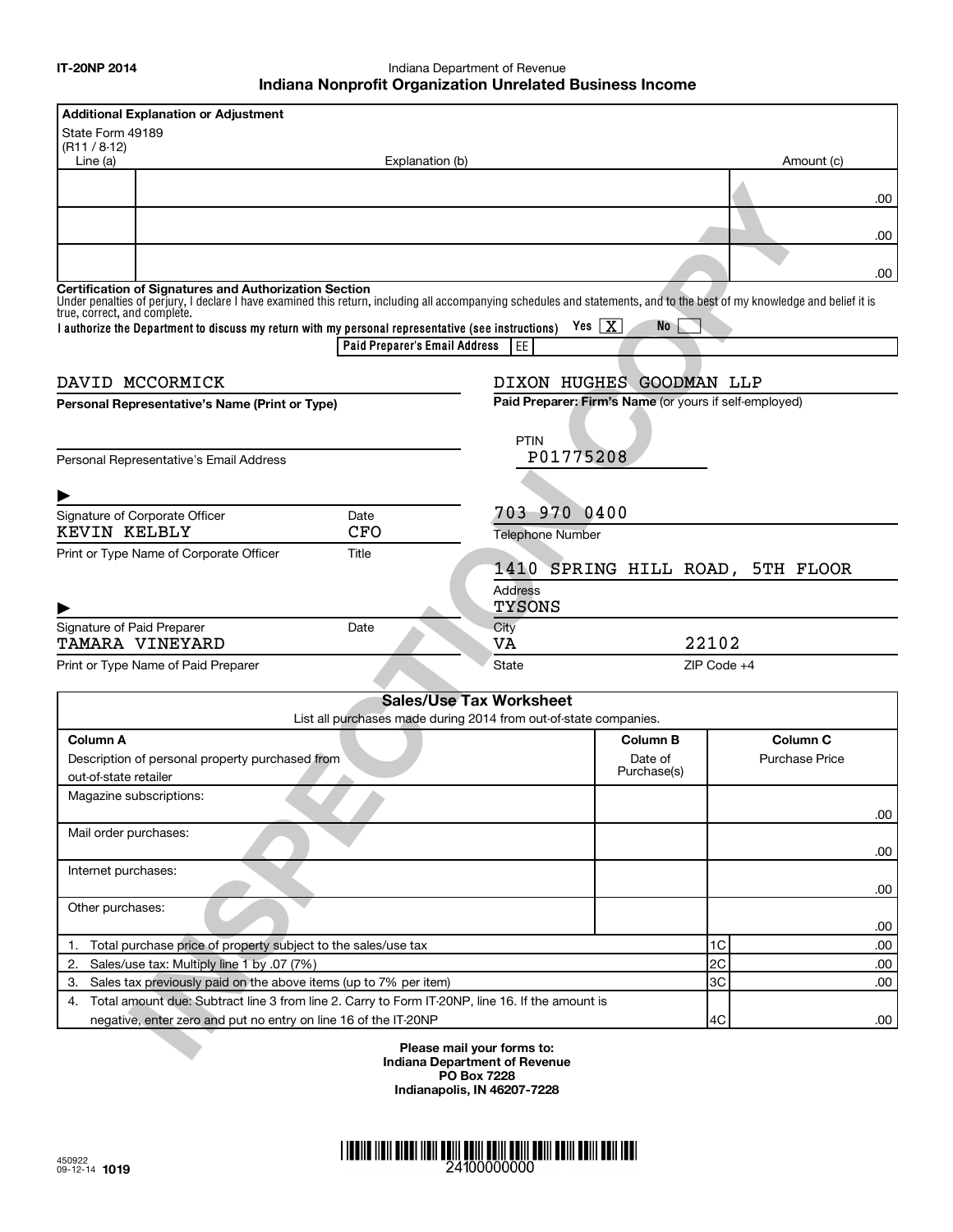### **Indiana Department of Revenue Apportionment of Income for Indiana**

**For Tax Year Beginning 2014 and Ending** 07 01 06 30 2015

CARROLL HOSPITAL CENTER, INC. 52 1452024

Each filing entity having income from sources both within and outside Indiana must complete an apportionment schedule except financial institutions and certain insurance companies that use a single<br>receipts factor. Interst

#### **Part I - Indiana Apportionment of Adjusted Gross Income**

#### **Sales/Receipts (less returns and allowances)**

| Part I - Indiana Apportionment of Adjusted Gross Income<br>Sales/Receipts (less returns and allowances)                                                                                                                                |                           |                                            |                               |
|----------------------------------------------------------------------------------------------------------------------------------------------------------------------------------------------------------------------------------------|---------------------------|--------------------------------------------|-------------------------------|
| Include all non-exempt apportioned gross business income. Do not use non-unitary partnership income of previously apportioned income that must                                                                                         |                           |                                            |                               |
| be separately reported as allocated income.                                                                                                                                                                                            |                           |                                            |                               |
|                                                                                                                                                                                                                                        | Column A                  | Column B                                   | Column C                      |
| Sales delivered or shipped to Indiana:                                                                                                                                                                                                 | Total Within Indiana      | <b>Total Within and</b><br>Outside Indiana | Indiana Percentage            |
| 1. Shipped from within Indiana                                                                                                                                                                                                         | .00                       |                                            |                               |
| <u> 1989 - Johann Barn, mars ann an t-Amhain an t-Amhain an t-Amhain an t-Amhain an t-Amhain an t-Amhain an t-Amh</u><br>2. Shipped from outside Indiana<br>the control of the control of the control of the control of the control of | .00                       |                                            |                               |
| Sales shipped from Indiana to:                                                                                                                                                                                                         |                           |                                            |                               |
| 3. The United States government<br><u> 1989 - Johann Barbara, martxa alemaniar a</u>                                                                                                                                                   | .00                       |                                            |                               |
| 4. Purchasers in a state where the taxpayer is not subject to income tax (under P.L. 86-272)                                                                                                                                           | .00                       |                                            |                               |
| Other:                                                                                                                                                                                                                                 |                           |                                            |                               |
| 5. Interest & other receipts from extending credit attributed to Indiana                                                                                                                                                               | 16046.00                  |                                            |                               |
| 6. Other gross business receipts not previously apportioned                                                                                                                                                                            | 0.00                      |                                            |                               |
| 7. Direct premiums and annuities received for insurance upon                                                                                                                                                                           |                           |                                            |                               |
| property or risks in Indiana                                                                                                                                                                                                           | .00                       |                                            |                               |
| 8. Total Receipts: Add column A receipts lines on 1A through 7A and enter                                                                                                                                                              |                           |                                            |                               |
| in line 8A. Enter all receipts on line 8B                                                                                                                                                                                              | 8Α                        | 16046.00 8B 2645858.00                     |                               |
| Apportionment of income for Indiana:                                                                                                                                                                                                   |                           |                                            |                               |
| 9. Apportionment Percentage: Divide line 8A by line 8B (insert as percent, not decimal)                                                                                                                                                |                           |                                            | .61%<br>9                     |
|                                                                                                                                                                                                                                        |                           |                                            |                               |
| Part II - Business/Other Income Questionnaire                                                                                                                                                                                          |                           |                                            |                               |
| 1. List all business locations where the taxpayer has operations or partnership interests and indicate type of activities. This section must be completed - attach additional sheets if necessary.                                     |                           |                                            |                               |
| (b) Nature of Business Activity<br>(a) Location                                                                                                                                                                                        | (c) Accepts (d)Registered | (e) Files Returns                          | Property in State             |
| <b>City and State</b><br>at Location                                                                                                                                                                                                   | Orders? to Do Business?   | in State?                                  | $(g)$ Owned?<br>$(1)$ Leased? |
|                                                                                                                                                                                                                                        | No<br>Yes<br>Yes          | No<br>Yes<br>No                            | Yes No Yes No                 |
|                                                                                                                                                                                                                                        |                           |                                            |                               |
|                                                                                                                                                                                                                                        |                           |                                            |                               |
|                                                                                                                                                                                                                                        |                           |                                            |                               |
|                                                                                                                                                                                                                                        |                           |                                            |                               |
|                                                                                                                                                                                                                                        |                           |                                            |                               |
|                                                                                                                                                                                                                                        |                           |                                            |                               |
|                                                                                                                                                                                                                                        |                           |                                            |                               |
| 2. Briefly describe the nature of Indiana business activities, including the exact title and principal business activity of any partnership in which the taxpayer has an                                                               |                           |                                            |                               |
| interest:                                                                                                                                                                                                                              |                           |                                            |                               |
| 3. Indicate any partnership in which you have a unitary or general partnership relationship:                                                                                                                                           |                           |                                            |                               |
|                                                                                                                                                                                                                                        |                           |                                            |                               |
| 4. Briefly describe the nature of activities of sales personnel operating and soliciting business in Indiana:                                                                                                                          |                           |                                            |                               |
|                                                                                                                                                                                                                                        |                           |                                            |                               |
| 5. Do Indiana receipts for line 3A include all sales shipped from Indiana to (1) the U.S. government; or (2) locations where this taxpayer's only activity in the state                                                                |                           |                                            |                               |
| of the purchaser consists of the mere solicitation of orders?<br>Υ                                                                                                                                                                     | N If no, please explain:  |                                            |                               |
|                                                                                                                                                                                                                                        |                           |                                            |                               |
| 6. List the source of any directly allocated income from partnerships, estates, and trusts not in the taxpayer's apportioned tax base:                                                                                                 |                           |                                            |                               |
|                                                                                                                                                                                                                                        |                           |                                            |                               |
|                                                                                                                                                                                                                                        |                           |                                            |                               |
|                                                                                                                                                                                                                                        |                           |                                            |                               |
|                                                                                                                                                                                                                                        |                           |                                            |                               |

| (a`<br>_ocation       | Nature of Business Activity<br>(b) |           | (c) Accepts (d)Registered | (e) Files Returns | Property in State |              |
|-----------------------|------------------------------------|-----------|---------------------------|-------------------|-------------------|--------------|
| <b>City and State</b> | at Location                        |           | Orders? to Do Business?   | in State?         | $(f)$ Leased?     | $(9)$ Owned? |
|                       |                                    | Yes<br>N۱ | No<br>Yes                 | Yes<br>No         | No<br>Yes         | No<br>Yes    |

- 5. Do Indiana receipts for line 3A include all sales shipped from Indiana to (1) the U.S. government; or (2) locations where this taxpayer's only activity in the state of the purchaser consists of the mere solicitation of orders?  $Y$  N If no, please explain:
- 6. List the source of any directly allocated income from partnerships, estates, and trusts not in the taxpayer's apportioned tax base:

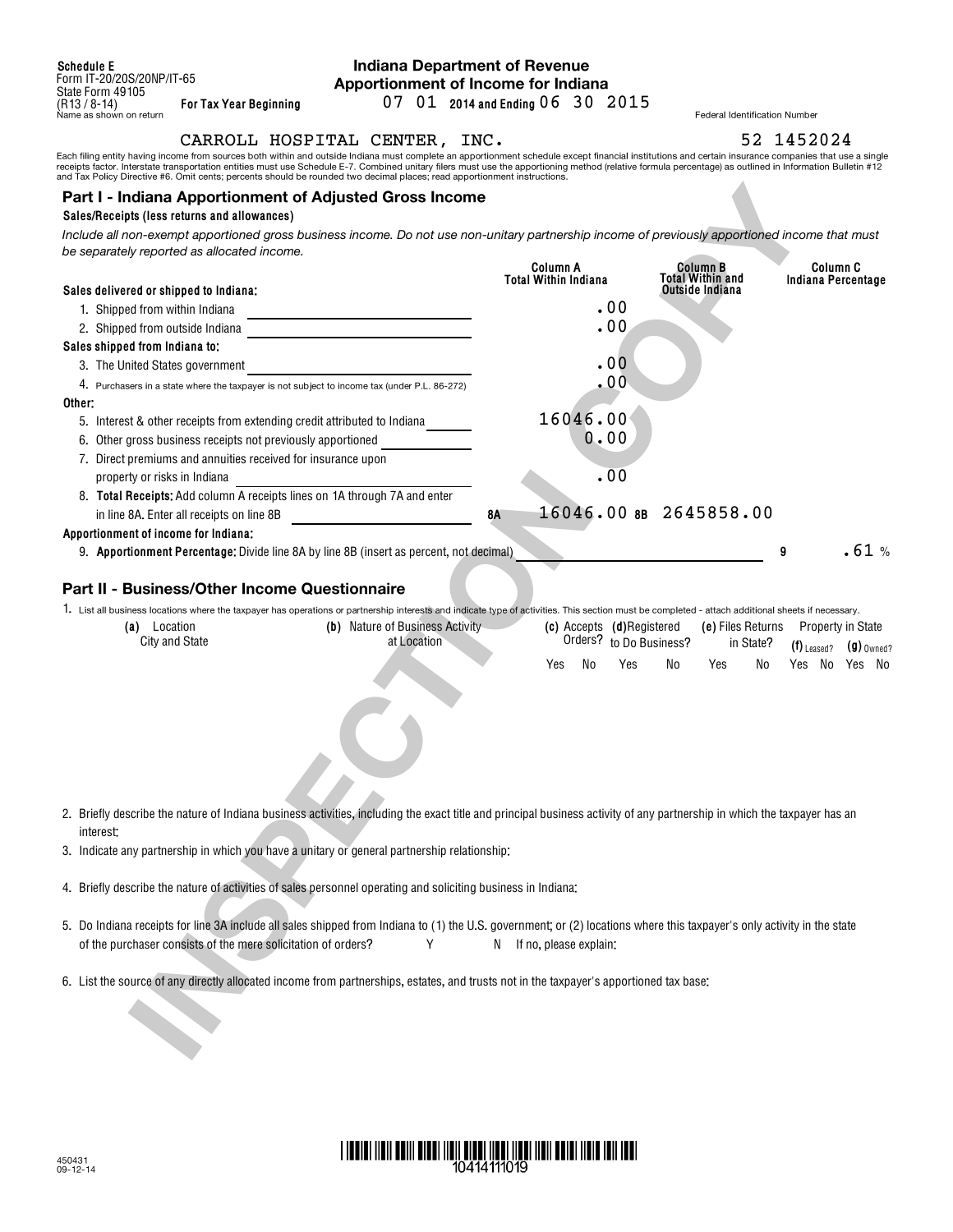## **UBIT Return Payment**

### **Pay by Check**

- Make your check payable to "Minnesota Revenue."
- Print your Minnesota Tax ID number in the memo portion of your check.
- $\bullet$ Mail the voucher below with your payment to the address on the voucher.

### **Did you know?**

#### **You can pay electronically for free.**

| Pay by Check<br>If you are not required to pay electronically, you can use this voucher to pay by check.<br>Make your check payable to "Minnesota Revenue."<br>$\bullet$<br>Print your Minnesota Tax ID number in the memo portion of your check.<br>٠<br>Mail the voucher below with your payment to the address on the voucher.<br>٠ |                                   |           |
|----------------------------------------------------------------------------------------------------------------------------------------------------------------------------------------------------------------------------------------------------------------------------------------------------------------------------------------|-----------------------------------|-----------|
| Did you know?<br>You can pay electronically for free.                                                                                                                                                                                                                                                                                  |                                   |           |
| Visit our website at www.revenue.state.mn.us and enter "payment" in the Search box.                                                                                                                                                                                                                                                    |                                   |           |
|                                                                                                                                                                                                                                                                                                                                        |                                   |           |
| 459495<br>$07 - 31 - 14$                                                                                                                                                                                                                                                                                                               |                                   |           |
| Cut carefully along this line to detach.<br>Your check authorizes us to make a one-time electronic fund transfer from your account.                                                                                                                                                                                                    |                                   |           |
| <b>MINNESOTA · REVENUE</b><br>П                                                                                                                                                                                                                                                                                                        | 1116                              | 0682      |
| <b>UBIT Return Payment</b>                                                                                                                                                                                                                                                                                                             | Minnesota Tax ID<br>(required)    | 0000000   |
| CARROLL HOSPITAL CENTER, INC.                                                                                                                                                                                                                                                                                                          |                                   | 521452024 |
| 200 MEMORIAL AVENUE<br>MD 21157<br>WESTMINSTER                                                                                                                                                                                                                                                                                         | Federal ID<br><b>Tax-Year End</b> | 063015    |
| Make check payable to:<br>Minnesota Revenue<br>Mail Station 1257, St. Paul, MN 55146-1257                                                                                                                                                                                                                                              | Amount of Check                   | 638 00    |

068020000000000000000006301500000000000000000000000000000000001116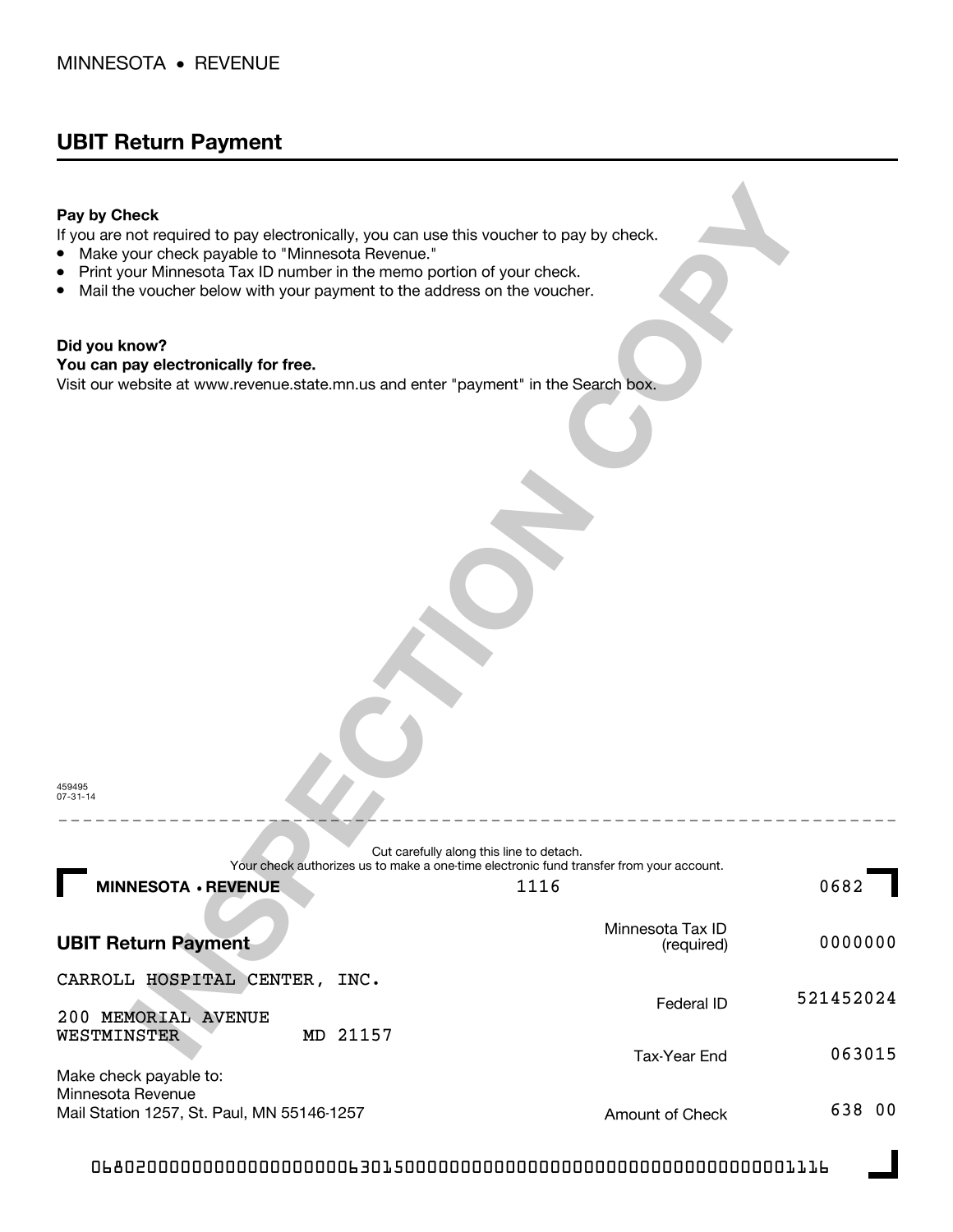# **TAX RETURN FILING INSTRUCTIONS**

MINNESOTA FORM M4NP

|                                                    | <b>FOR THE YEAR ENDING</b>                                                                                                                                                                                                                                                                                                              |
|----------------------------------------------------|-----------------------------------------------------------------------------------------------------------------------------------------------------------------------------------------------------------------------------------------------------------------------------------------------------------------------------------------|
|                                                    | June 30, 2015                                                                                                                                                                                                                                                                                                                           |
| <b>Prepared for</b>                                | Carroll Hospital Center, Inc.<br>200 Memorial Avenue<br>Westminster, MD 21157                                                                                                                                                                                                                                                           |
| <b>Prepared by</b>                                 | Dixon Hughes Goodman LLP<br>1410 Spring Hill Road, 5th Floor<br>Tysons, VA 22102                                                                                                                                                                                                                                                        |
| <b>Amount due</b><br>or refund                     | Balance due of \$638                                                                                                                                                                                                                                                                                                                    |
| Make check<br>payable to                           | Minnesota Revenue                                                                                                                                                                                                                                                                                                                       |
| Mail tax return<br>and check (if<br>applicable) to | Minnesota Revenue<br>Mail Station 1257<br>St. Paul, MN 55146-1257                                                                                                                                                                                                                                                                       |
| Return must be<br>mailed on<br>or before           | May 16, 2016                                                                                                                                                                                                                                                                                                                            |
| <b>Special</b><br><b>Instructions</b>              | The return should be signed and dated by an authorized<br>individual.                                                                                                                                                                                                                                                                   |
|                                                    | Include the organization's employer identification number and<br>"2014 Form M4NP" on the remittance.                                                                                                                                                                                                                                    |
|                                                    | We recommend that you file your return using certified mail<br>with a postmarked receipt for proof of timely filing.<br>You<br>should write the certified mail receipt number on the return<br>in the margin near your signature prior to filing. You should<br>also retain the certified mail receipt with your copy of the<br>return. |
|                                                    |                                                                                                                                                                                                                                                                                                                                         |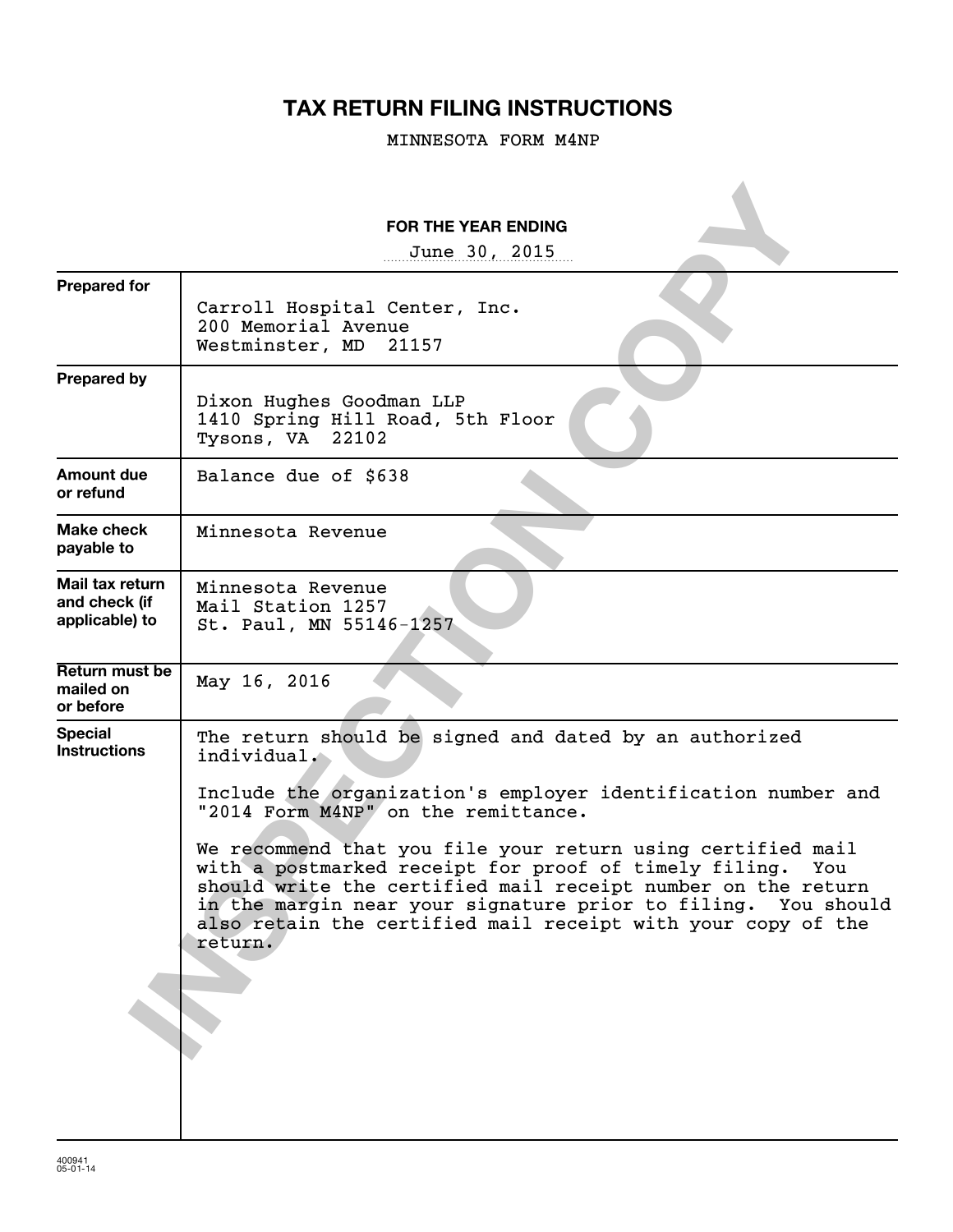# **Unrelated Business Income Tax (UBIT) Return 2014**

For tax-exempt organizations, cooperatives, homeowners associations and political organizations with unrelated business income.

|                                                |      | Tax year beginning 07012014 , 2014, and ending 06302015                                                                                                                                                                        | (required)                                                                                                          |
|------------------------------------------------|------|--------------------------------------------------------------------------------------------------------------------------------------------------------------------------------------------------------------------------------|---------------------------------------------------------------------------------------------------------------------|
| Please Print or Type                           |      | Name of Organization                                                                                                                                                                                                           | Minnesota Tax ID (required)<br><b>FEIN</b>                                                                          |
|                                                |      | CARROLL HOSPITAL CENTER,<br>INC.                                                                                                                                                                                               | 521452024                                                                                                           |
|                                                |      | <b>Current Address</b><br>Check if New Address<br>200 MEMORIAL AVENUE                                                                                                                                                          | This Organization Files Federal Form (Check one)<br>$ \mathbf{X} $ 990-T<br>$ $ 1120-C<br>1120-POL<br>$  $   1120-H |
|                                                | City | ZIP Code<br>State<br>County                                                                                                                                                                                                    | Exempt Under IRS Section (check one)                                                                                |
|                                                |      | MD 21157<br>WESTMINSTER                                                                                                                                                                                                        | $\boxed{\text{X}}$ 501(c)( 3)<br>528<br>Other:                                                                      |
|                                                |      | <b>Filing Under</b><br>Final Return (see inst., pg. 3)<br>Check All<br>Amended<br>That Apply: Return<br>an Extension<br>Enter Close Date:                                                                                      | Enter your NAICS Codes (see instructions, pg. 3)                                                                    |
|                                                |      |                                                                                                                                                                                                                                | 525990<br>621500<br>Was 100% of the business conducted in Minnesota for this tax year?                              |
|                                                |      | $\overline{\mathbf{X}}$ No<br>Are you filing a combined income return?<br>Yes                                                                                                                                                  | $\boxed{\textbf{X}}$ No (complete and attach Schedule M4NPA)<br>Yes                                                 |
|                                                |      |                                                                                                                                                                                                                                | You must round amounts                                                                                              |
|                                                |      | 1 Federal taxable income before net operating loss and specific deduction                                                                                                                                                      | to nearest whole dollar.                                                                                            |
|                                                |      | (from federal Form 990-T, line 30; 1120-C, line 25a; 1120-H, line 17; or 1120-POL, line 17c)  1 ________                                                                                                                       | $-232849$                                                                                                           |
|                                                |      | 2 Total subtractions from federal taxable income (from M4NPI, line 1) manufactured manufactured 2 ___________                                                                                                                  |                                                                                                                     |
|                                                | 3    | Federal taxable income or (loss) after subtractions (see instructions) manuscriptions 3                                                                                                                                        | $-232849$                                                                                                           |
|                                                |      | If you conducted business both within and outside Minnesota, complete M4NPA (see instructions, pg. 6).<br>If 100% of your activities were conducted in Minnesota, do not complete M4NPA. Enter line 3 on line 4.               |                                                                                                                     |
| Determining Tax                                |      | 4 Minnesota taxable net income or (loss) (from M4NPA, line 15, or if 100% of<br>your activities were conducted in Minnesota, enter amount from line 3 above) 4                                                                 | 6360                                                                                                                |
|                                                |      | 5 Minnesota net operating loss deduction (from NOL) manuscription control to the state of the state of the state of the state of the state of the state of the state of the state of the state of the state of the state of th | $\Omega$                                                                                                            |
|                                                |      |                                                                                                                                                                                                                                | 6360                                                                                                                |
|                                                |      |                                                                                                                                                                                                                                |                                                                                                                     |
|                                                |      |                                                                                                                                                                                                                                | 6360                                                                                                                |
|                                                | 9    |                                                                                                                                                                                                                                | 623                                                                                                                 |
|                                                |      |                                                                                                                                                                                                                                |                                                                                                                     |
|                                                |      |                                                                                                                                                                                                                                | 623                                                                                                                 |
|                                                |      |                                                                                                                                                                                                                                |                                                                                                                     |
|                                                |      | 13 Minnesota tax liability (subtract line 12 from line 11; if zero or less, enter zero) 13                                                                                                                                     | 623                                                                                                                 |
| ments                                          |      |                                                                                                                                                                                                                                |                                                                                                                     |
|                                                |      | 15 Add lines 13 and 14 <b>www.communications.communications.communications</b>                                                                                                                                                 | 623<br>15                                                                                                           |
| Credits and Pay                                |      |                                                                                                                                                                                                                                |                                                                                                                     |
|                                                |      |                                                                                                                                                                                                                                |                                                                                                                     |
|                                                | 18   |                                                                                                                                                                                                                                |                                                                                                                     |
|                                                | 19   |                                                                                                                                                                                                                                |                                                                                                                     |
|                                                | 20   |                                                                                                                                                                                                                                |                                                                                                                     |
|                                                | 21.  |                                                                                                                                                                                                                                | 623                                                                                                                 |
|                                                | 22   |                                                                                                                                                                                                                                |                                                                                                                     |
| Tax, Donation, Pen-<br>alty, Interest, Charges | 23   |                                                                                                                                                                                                                                |                                                                                                                     |
|                                                |      |                                                                                                                                                                                                                                | 15                                                                                                                  |
|                                                |      | 25 Tax, Nongame Wildlife Fund donation, penalty, interest and additional                                                                                                                                                       | 638                                                                                                                 |
| 459571                                         |      | 1116<br>09-29-14 Continued on next page.                                                                                                                                                                                       |                                                                                                                     |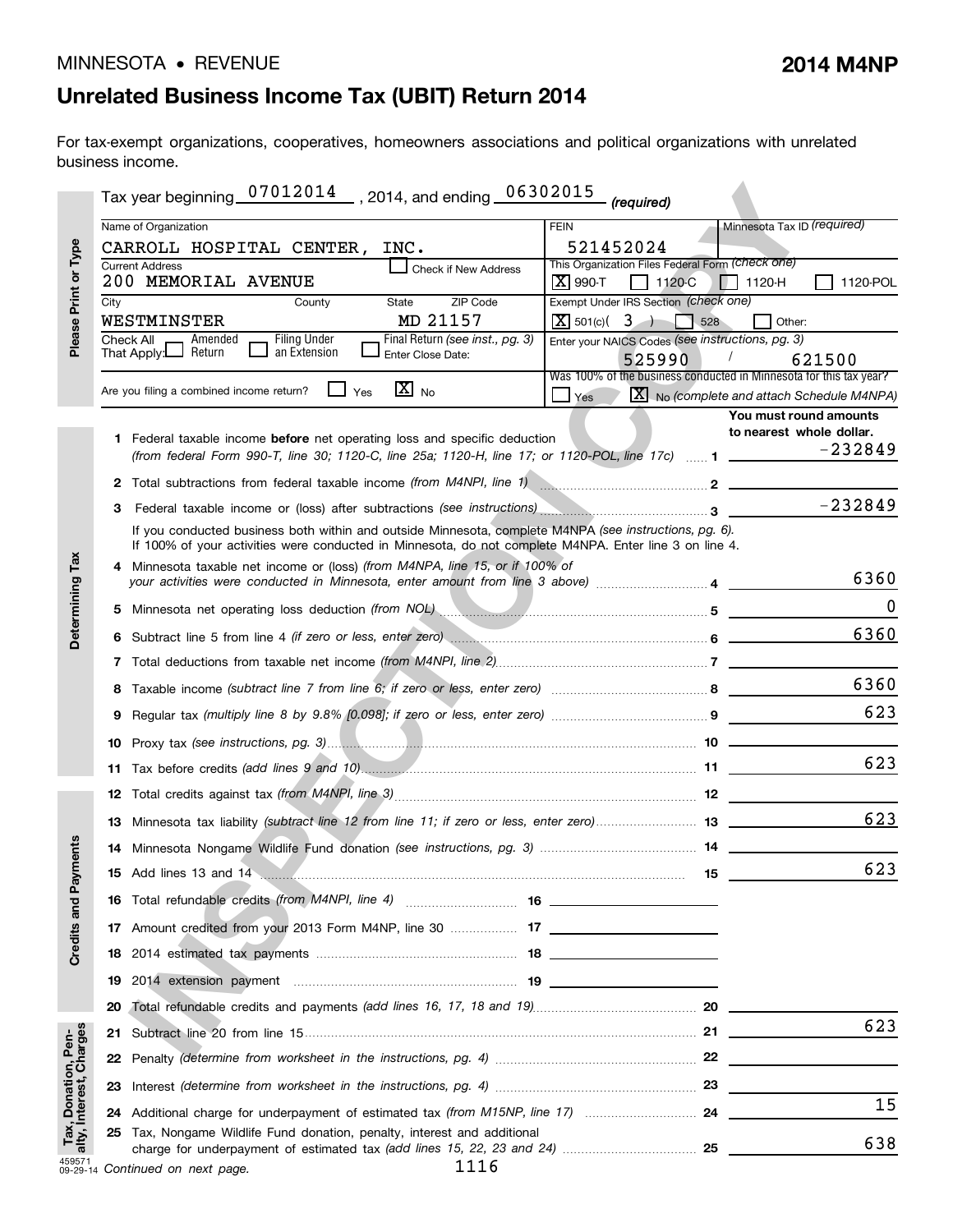# • MINNESOTA REVENUE **2014 M4NP P2**

### **Unrelated Business Income Tax (UBIT) Return 2014** *(continued)*

|                               | Name of Organization                                                                                        | <b>FEIN</b> | 521452024                                  | Minnesota Tax ID                                                      |
|-------------------------------|-------------------------------------------------------------------------------------------------------------|-------------|--------------------------------------------|-----------------------------------------------------------------------|
|                               | CARROLL HOSPITAL CENTER, INC.                                                                               |             |                                            |                                                                       |
|                               |                                                                                                             |             | 26                                         | 638                                                                   |
|                               |                                                                                                             |             | 27                                         |                                                                       |
|                               | 28 AMOUNT DUE. If line 26 is more than or equal to line 27, subtract line 27 from 26                        |             | 28                                         | 638                                                                   |
|                               | Payment method: Electronic (see inst., pg. 2) $X$ Check (see inst., pg2)                                    |             | (see inst., pg. 2)                         | Amended return payment by check                                       |
| <b>Amount Due or Overpaid</b> | 29 OVERPAYMENT. If line 27 is more than line 26,                                                            | 29          |                                            |                                                                       |
|                               | 30 Amount of line 29 to be credited to your 2015 estimated tax                                              | $30$ $-$    |                                            |                                                                       |
|                               |                                                                                                             | 31          |                                            |                                                                       |
|                               | To have your refund direct deposited, enter your banking information below.                                 |             |                                            |                                                                       |
|                               | Account type:<br>Routing number                                                                             |             |                                            | Account number (use an account not associated with any foreign banks) |
|                               | □ Checking □ Savings                                                                                        |             |                                            |                                                                       |
|                               |                                                                                                             |             |                                            |                                                                       |
|                               | I declare that this return is correct and complete to the best of my knowledge and belief.                  |             |                                            |                                                                       |
|                               | Authorized Signature<br>Title                                                                               | Date        | Daytime Phone                              |                                                                       |
|                               | <b>CFO</b>                                                                                                  |             |                                            | $\overline{\mathbf{X}}$ I authorize the<br>Minnesota Depart-          |
| Sign Here                     | Paid Preparer's Signature<br><b>PTIN</b><br>P01775208                                                       | Date        | Daytime Phone<br>$703 - 970 - 0400$        | ment of Revenue<br>to discuss this tax                                |
|                               | Email Address for Correspondence, if Desired                                                                |             | This email address belongs to (check one): | return with the paid                                                  |
|                               |                                                                                                             | Employee    | Paid Preparer                              | preparer listed here.                                                 |
|                               | Attach a complete copy of your federal Form 990-T, 1120-C, 1120-H or 1120-POL and all supporting schedules. |             |                                            |                                                                       |
|                               | Mail to: Minnesota Revenue, Mail Station 1257, St. Paul, MN 55146-1257                                      |             |                                            |                                                                       |
|                               |                                                                                                             |             |                                            |                                                                       |
|                               |                                                                                                             |             |                                            |                                                                       |
|                               |                                                                                                             |             |                                            |                                                                       |
|                               |                                                                                                             |             |                                            |                                                                       |
|                               |                                                                                                             |             |                                            |                                                                       |
|                               |                                                                                                             |             |                                            |                                                                       |
|                               |                                                                                                             |             |                                            |                                                                       |
|                               |                                                                                                             |             |                                            |                                                                       |
|                               |                                                                                                             |             |                                            |                                                                       |
|                               |                                                                                                             |             |                                            |                                                                       |
|                               |                                                                                                             |             |                                            |                                                                       |
|                               |                                                                                                             |             |                                            |                                                                       |
|                               |                                                                                                             |             |                                            |                                                                       |
|                               |                                                                                                             |             |                                            |                                                                       |
|                               |                                                                                                             |             |                                            |                                                                       |

| $\omega$ | Authorized Signature                         | нтне<br>CFO       | Date                                                   | Daytime Phone                       | I authorize the<br>ພ<br>Minnesota Depart-                      |
|----------|----------------------------------------------|-------------------|--------------------------------------------------------|-------------------------------------|----------------------------------------------------------------|
| ္တ       | Paid Preparer's Signature                    | PTIN<br>P01775208 | Date                                                   | Daytime Phone<br>$703 - 970 - 0400$ | ment of Revenue<br>to discuss this tax<br>return with the paid |
|          | Email Address for Correspondence, if Desired |                   | This email address belongs to (check one).<br>Employee | preparer listed here.               |                                                                |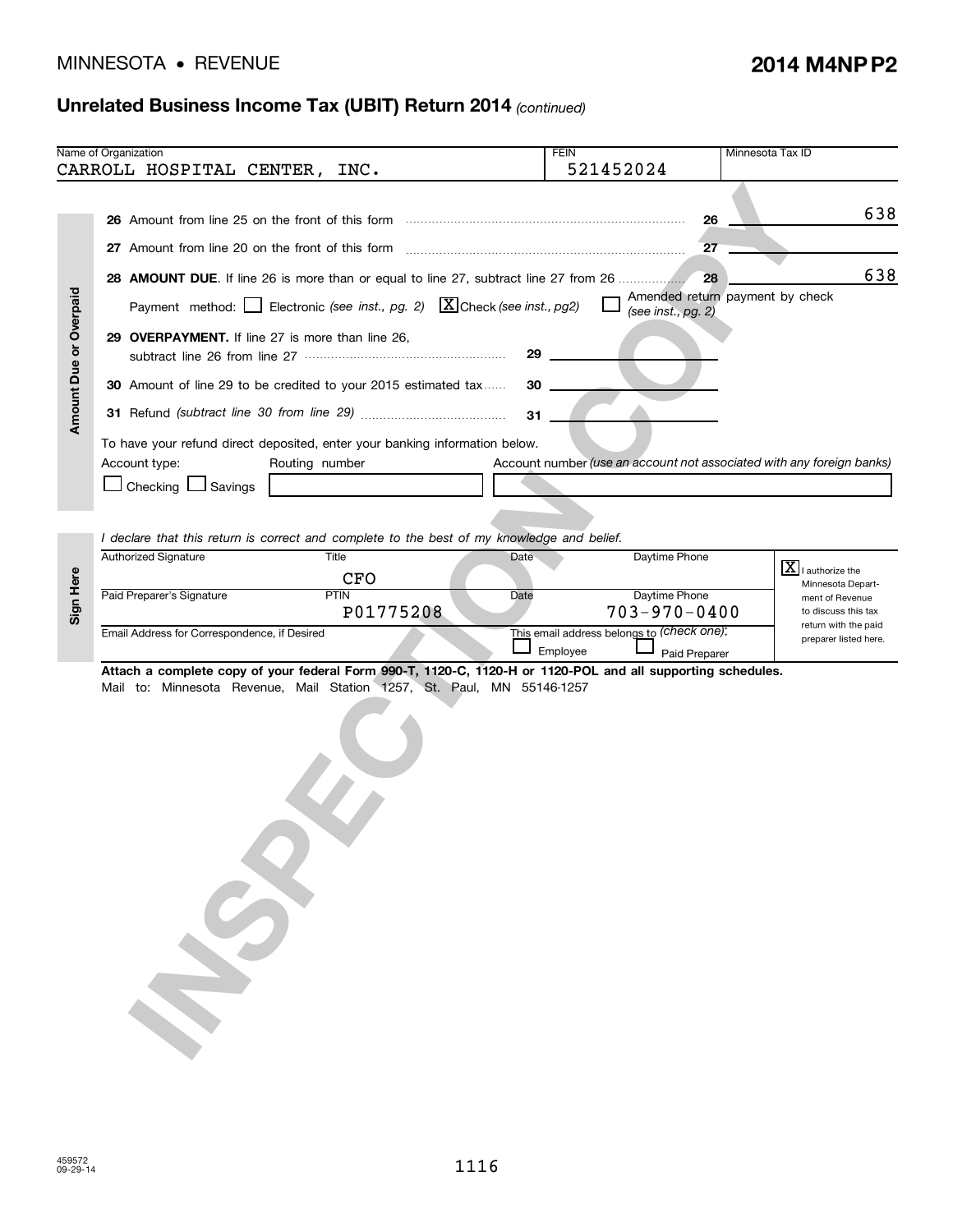# **Apportionment Calculation - Schedule A 2014**

For tax-exempt organizations, cooperatives, homeowners associations and political organizations with unrelated business income.

|                           | If you conducted business both within and outside Minnesota during the year, complete Schedule M4NPA to determine your<br>Minnesota source income. Do not complete this schedule if you conducted all your business in Minnesota during the tax year.<br>See instructions beginning on page 7. |                     |           |                                                                                                                      |                        |
|---------------------------|------------------------------------------------------------------------------------------------------------------------------------------------------------------------------------------------------------------------------------------------------------------------------------------------|---------------------|-----------|----------------------------------------------------------------------------------------------------------------------|------------------------|
|                           | Name of Organization                                                                                                                                                                                                                                                                           |                     | FEIN      | Minnesota Tax ID                                                                                                     |                        |
|                           | CARROLL HOSPITAL CENTER, INC.                                                                                                                                                                                                                                                                  |                     | 521452024 |                                                                                                                      |                        |
|                           |                                                                                                                                                                                                                                                                                                |                     |           | to nearest whole dollar.                                                                                             | You must round amounts |
|                           |                                                                                                                                                                                                                                                                                                |                     |           | $\mathbf{A}$<br><b>Minnesota</b>                                                                                     | В<br>Total             |
|                           | <b>1</b> Federal taxable income or (loss) (from M4NP, line 3) <b>1</b> $\blacksquare$                                                                                                                                                                                                          |                     | $-232849$ |                                                                                                                      |                        |
|                           |                                                                                                                                                                                                                                                                                                |                     |           |                                                                                                                      |                        |
| Apportionment<br>Income   | 3 Total apportionable income (subtract line 2 from line 1) $\dots$ 3 $\blacksquare$                                                                                                                                                                                                            |                     | $-232849$ |                                                                                                                      |                        |
|                           |                                                                                                                                                                                                                                                                                                |                     |           |                                                                                                                      |                        |
|                           | 5 Average tangible property and                                                                                                                                                                                                                                                                |                     |           | 0                                                                                                                    | 296940518              |
| Sales Ratio/Apportionment |                                                                                                                                                                                                                                                                                                |                     |           |                                                                                                                      |                        |
|                           |                                                                                                                                                                                                                                                                                                |                     |           | 0                                                                                                                    | 296940518              |
|                           |                                                                                                                                                                                                                                                                                                |                     |           | $\mathbf 0$                                                                                                          | 90075083               |
|                           |                                                                                                                                                                                                                                                                                                |                     |           | <u> 1999 - Jan Barbara Barat, prima prima prima prima prima prima prima prima prima prima prima prima prima prim</u> |                        |
|                           | <b>10</b> Sales of non-filing entities                                                                                                                                                                                                                                                         |                     |           |                                                                                                                      |                        |
|                           | 11 Total sales or receipts (add lines 9 and 10)                                                                                                                                                                                                                                                |                     |           |                                                                                                                      |                        |
| ble Income                | 12 Minnesota apportionment factor<br>(divide line 11A amount by line 11B;                                                                                                                                                                                                                      |                     |           |                                                                                                                      |                        |
|                           | 13 Net income apportioned to Minnesota                                                                                                                                                                                                                                                         | 13                  |           |                                                                                                                      |                        |
| Minnesota Taxa            |                                                                                                                                                                                                                                                                                                | $14$ $\blacksquare$ | 6360      |                                                                                                                      |                        |
|                           | 15 Minnesota taxable net income or (loss)<br>(add lines 13 and 14) Enter on Form M4NP, line 4                                                                                                                                                                                                  | $15$ $\blacksquare$ | 6360      |                                                                                                                      |                        |
|                           |                                                                                                                                                                                                                                                                                                |                     |           |                                                                                                                      |                        |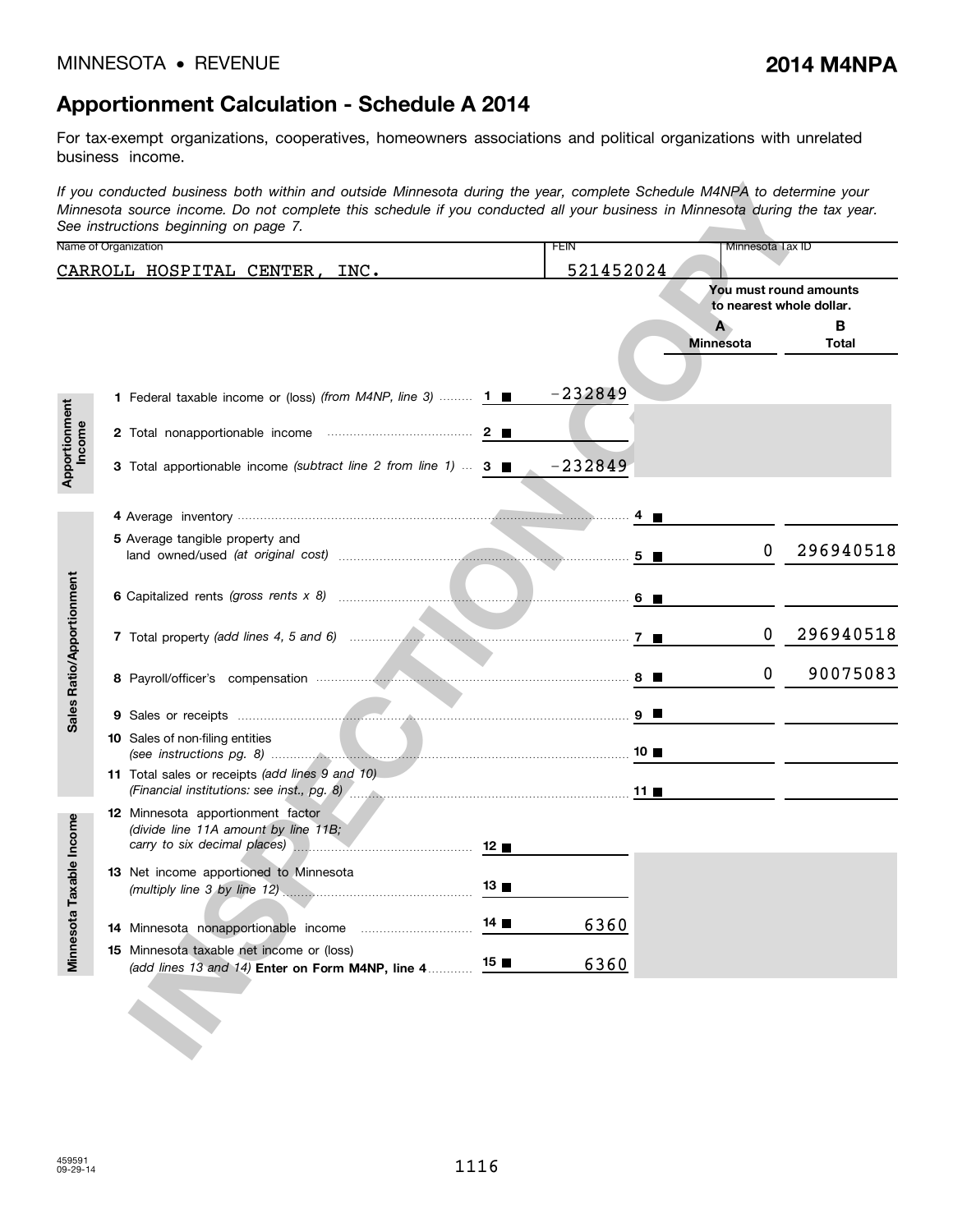# **Additional Charge for Underpayment of Estimated Tax 2014**

For tax-exempt organizations, cooperatives, homeowners associations and political organizations with

unrelated business income.

*Complete this schedule if your total tax is more than \$500 or you did not pay the correct amount of estimated tax by the due dates.*

|                            |   | Name of Organization                                                                                                                                                                                                                                                                                                        |                                      | FEIN<br>521452024 | Minnesota Tax ID                     |                                                    |
|----------------------------|---|-----------------------------------------------------------------------------------------------------------------------------------------------------------------------------------------------------------------------------------------------------------------------------------------------------------------------------|--------------------------------------|-------------------|--------------------------------------|----------------------------------------------------|
|                            |   | CARROLL HOSPITAL CENTER, INC.                                                                                                                                                                                                                                                                                               |                                      |                   |                                      |                                                    |
| Installment<br>Method      |   | Check installment method used on this schedule (must check one box):<br>X Standard Installment Method                                                                                                                                                                                                                       | Adjusted Seasonal Installment Method |                   | Annualized Income Installment Method |                                                    |
|                            |   |                                                                                                                                                                                                                                                                                                                             |                                      |                   |                                      | You must round amounts<br>to nearest whole dollar. |
|                            |   | If \$500 or less, do not complete this form. You owe no additional charge.                                                                                                                                                                                                                                                  |                                      |                   | $\mathbf 1$                          | 623                                                |
|                            |   |                                                                                                                                                                                                                                                                                                                             |                                      |                   |                                      |                                                    |
| Required Annual<br>Payment |   | 3 Required annual payment. Enter the amount from line 1 or line 2, whichever is less _______________<br>Exceptions: If you did not file a 2013 return or filed a return for less than a full 12-month period in<br>the preceding tax year, or you did not have a 2013 tax liability, you must enter the amount from line 1. |                                      |                   | $3 \quad \qquad$                     | 623                                                |
|                            |   |                                                                                                                                                                                                                                                                                                                             | 1st Quarter                          | 2nd Quarter       | 3rd Quarter                          | 4th Quarter                                        |
|                            | 4 | Enter the due dates <b>contract the deterministic and a</b> $0.9/15/14$                                                                                                                                                                                                                                                     |                                      | 12/15/14          | 03/16/15                             | 06/15/15                                           |
|                            | 5 | Required installments (see instructions)                                                                                                                                                                                                                                                                                    | 156<br>5 <sup>5</sup>                | 156               | 156                                  | 156                                                |
|                            |   | 6 Amount paid each period (see instructions)  6<br>Complete lines 7-13 for one column before<br>completing the next column. For the first column<br>only, enter the amount from line 6 on line 10.                                                                                                                          |                                      |                   |                                      |                                                    |
| Underpayment / Overpayment |   |                                                                                                                                                                                                                                                                                                                             |                                      |                   |                                      |                                                    |
|                            |   |                                                                                                                                                                                                                                                                                                                             |                                      | 156               | 312                                  | 468                                                |
|                            |   | 10 Subtract line 9 from line 8.<br>If less than zero, enter zero <b>with the contract of the contract of the contract of the contract of the contract of the contract of the contract of the contract of the contract of the contract of the contract of the contra</b>                                                     |                                      | 0                 | 0                                    | 0                                                  |
|                            |   | 11 Remaining underpayment from previous<br>period. If line 10 is zero, subtract line 8                                                                                                                                                                                                                                      |                                      | 156               | 312                                  | 468                                                |
|                            |   | 12 UNDERPAYMENT. If line 10 is less than or<br>equal to line 5, subtract line 10 from line 5,<br>enter the result and go to line 6 of the next<br>column. Otherwise, go to line 13  12 156                                                                                                                                  |                                      | 156               | 156                                  | 156                                                |
|                            |   | 13 OVERPAYMENT. If line 5 is less than line 10.<br>subtract line 5 from line 10 and enter the                                                                                                                                                                                                                               |                                      |                   |                                      |                                                    |
|                            |   | 14 Date underpayment is paid or regular due                                                                                                                                                                                                                                                                                 |                                      |                   |                                      |                                                    |
|                            |   | 15 Number of days from the due date on                                                                                                                                                                                                                                                                                      |                                      |                   |                                      |                                                    |
| <b>Additional Charge</b>   |   | <b>16</b> Additional charge                                                                                                                                                                                                                                                                                                 |                                      |                   |                                      |                                                    |
|                            |   | Attach this schedule to Form M4NP.                                                                                                                                                                                                                                                                                          |                                      |                   |                                      | 15                                                 |